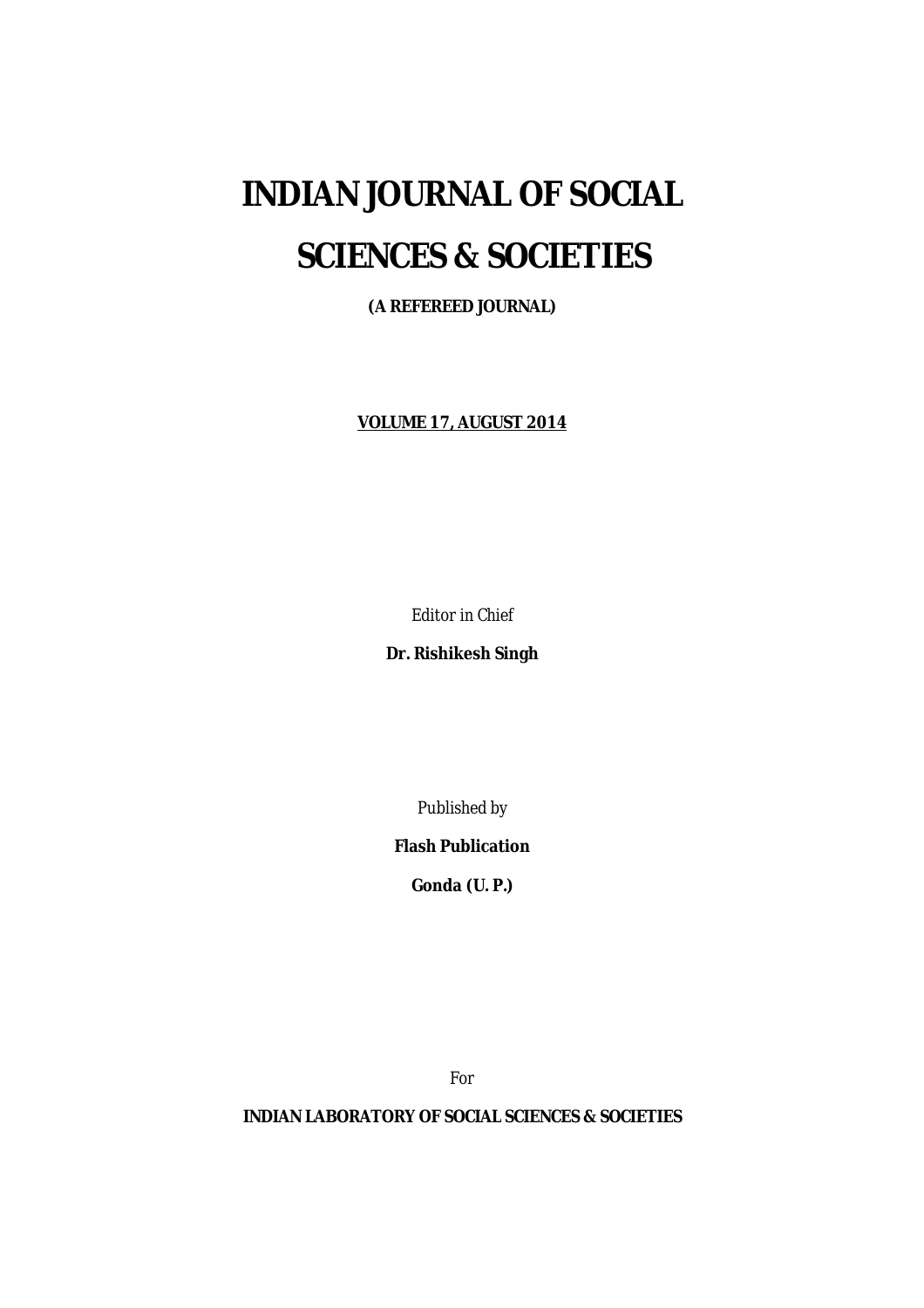*All rights reserved. No part of this publication including its style and presentation, may be reproduced, stored in a retrieval system are transmitted in any form or by any meanselectronic, mechanical, photocopying, recording or otherwise without the prior written concern of "Indian Laboratory of Social Sciences and Societies".*

**View expressed in research papers are personal opinions of all contributors.**

**Volume 15, August 2013**

**Biannual**

**International Standard Serial Number: 0974-7265**

**Prints-1000 copies .**

**Not for sale.** Only for academic use .

**Edited by: Dr. Rishi Kesh Singh**, Director, **" Indian Laboratory of Social Sciences and Societies. "** Mob. 09415458974

**DTP By:** Computer Section of Fiash Publication.

**Published By**: Flash Publication Janaki Nagar (Basant Vihar), Baharaich Road, Gonda-271003 (U. P.) Mob.: 09415458974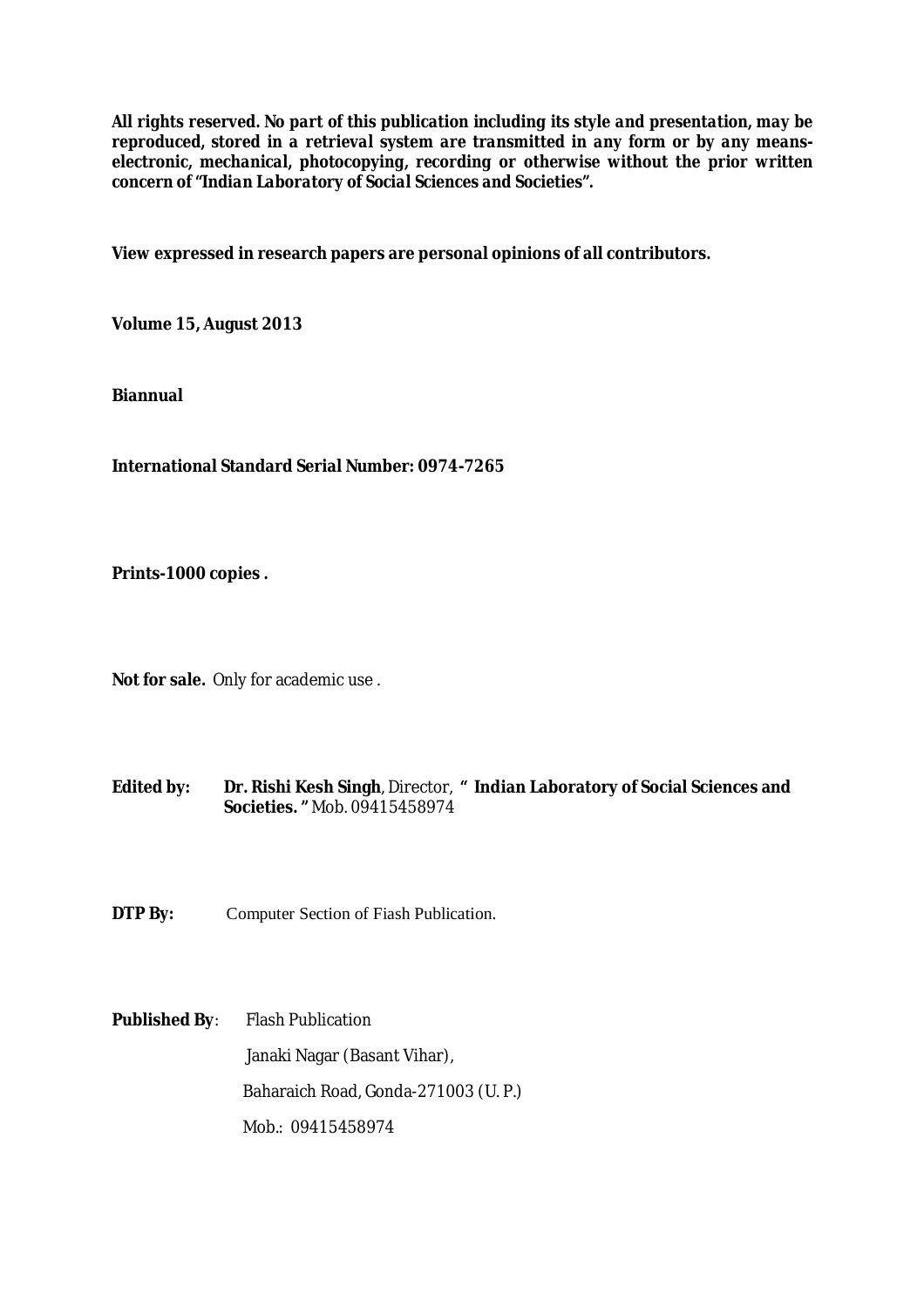### **Editorial**

I feel a deep sense of pleasure in presenting the 17th volume of "Indian Journal of Social Sciences and Societies" before you. This Journal is published by Flash Publication, Gonda (U. P.) for "Indian Laboratory of Social Sciences and Societies" a research institute. The purpose of the Laboratory is "latest research in social sciences and societies and it shall attempt to achieve this purpose by Organizing Workshops, Seminars, Debates, Exhibitions and Publication of a journal". This journal is an attempt in a achieving the purpose of the Laboratory.

There are so many research journals of various disciplines containing the research papers of only one concerned discipline and not of others. But this type of journals does not satisfy the requirements of Interdisciplinary Approach which is world-wide tendency in the study and researches in recent years. This journal is an attempt to satisfy such said requirements. It is based on Interdisciplinary Approach and it contains the research papers from various disciplines namely Political Science, Sociology, Education, Economics, Psychology, Geography, Military Science, Art Subjects, Commerce, Spiritual Sciences and Natural Sciences etc. with a view to represent perfectness and wholeness of knowledge in the field of research.

I can not part without acknowledging the wholehearted co-operation and steadfast devotion, I received from the members of Governing body, Executive body, Editorial board, Refereed Board, Advisory council of "Indian Laboratory of Social Sciences and Societies" and above all from the honest researchers who sent their papers for publication and got them published here in.

I hope with firm belief that this volume will draw the attention and appreciation of learned scholars of various disciplines and the journal will, considerably, be prompting and promoting the latest researches in the field of study as a whole.

Positive and constructive suggestions are hereby heartedly invited.

 $-$ tingh.

**Date:** *August 29, 2014* **(Dr. Rishi Kesh Singh)**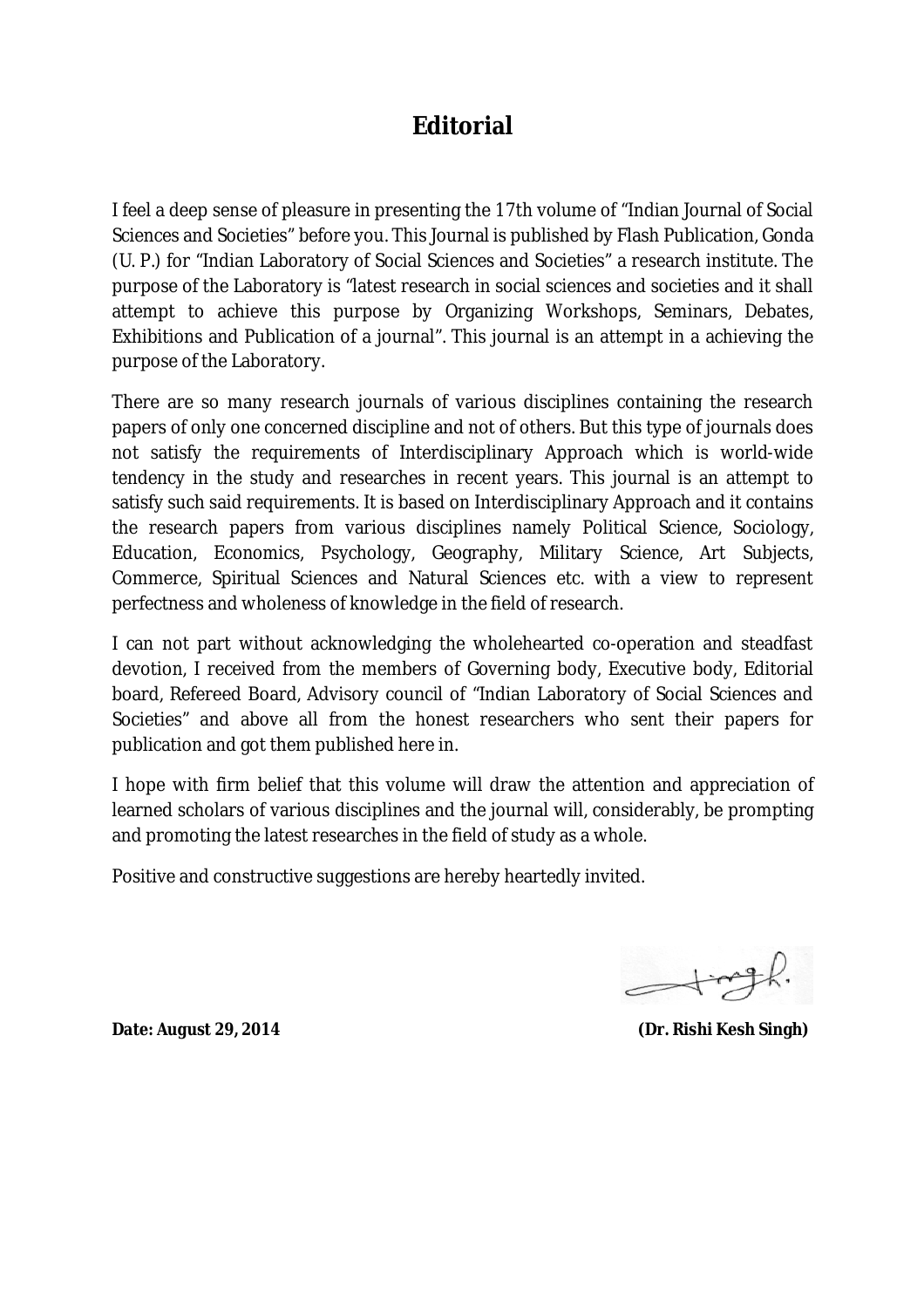# **vu qØef.kdk**

| $\boldsymbol{\emptyset}$ -l - | $'$ kkski $=$                                                                                                      | <b>'kiskkFkhi</b>                | i"B       |
|-------------------------------|--------------------------------------------------------------------------------------------------------------------|----------------------------------|-----------|
| 1.                            | Economics and the Enviournment                                                                                     | Mohd. Sayeed                     | $1 - 5$   |
|                               | (Interlinkages)                                                                                                    |                                  |           |
| 2.                            | Significance of Kautilya's approach in Public                                                                      | Manvendra Pratap                 | $6 - 10$  |
|                               | Finance                                                                                                            | Singh                            |           |
| 3.                            | Climate change and sustainable development<br>in India: Geo-political perspective of<br>international Co-operation | Asmita Bakshi                    | $11 - 16$ |
| 4.                            | Existentialism : An educational Philosophy                                                                         | Dharmendra Singh                 | $17 - 18$ |
| 5.                            | Study of career preferences of Upper middle                                                                        | Nisha Lal Singh                  | 19-24     |
|                               | and Lower Socio-Economic status students at<br>$+2$ Level                                                          | Dr. Trilochan Singh              |           |
| 6.                            | Mapping the mind of Mahatma on Swadeshi                                                                            | Dr. Laxmikant<br>Tripathi        | $25 - 28$ |
| 7.                            | Discriminative health status of women                                                                              | Dr. T. B. Singh<br>Akansha Singh | 29-33     |
| 8.                            | Food security programme and PDS in India                                                                           | Vivek Kumar Dubey                | 34-37     |
| 9-                            | vk/kijud I kp, oa I dkj kled ni "V                                                                                 | f'kokuh JhokLro                  | 38&39     |
| $10-$                         | ublfk{kk uhfr vk\$ ikFkfed fk{kk                                                                                   | vftr dękj flg                    | 40        |
| $11 -$                        | Hkijr vefjdk I Ecll/k %, d fo'y'sk.k                                                                               | vfuy dekj fl g                   | 41&42     |
| $12 -$                        | 'k\${kd rduhdh %,d uokpkj                                                                                          | I rkšk diekjoekl                 | 43&46     |
| $13-$                         | jktho xkákh vký iMkel h nškkal sHkkjr chk I Ecu/k                                                                  | vQtkyk dk\$kj                    | 47&48     |
| 14-                           | Hkkjrh; I $\partial x$ kokn $\vee$ k $\int$ jk $\Gamma$ ; Lok; Rrrk                                                | MkO xk\$o doekj<br>JhokLro       | 49&53     |
| $15 -$                        | $dk$ ek; uh % i k' pk $k$ ; vy $d$ kj ka ds I UnHk $l$ ea                                                          | $Mk\mathbf{0}$ fuf/k $d$ '; i    | 54&57     |
| $16-$                         | $ifj$ of r $\Gamma$ ikfjokfjd $0$ ; oLFkk, oao)                                                                    | MkWd".k dękj                     | 58&59     |
| $17-$                         | xkeh.k fodkl ds I UnHKZ eadf"k m   kx % eAukFk                                                                     | $Mk$ 0 t; kadj flag              | 60&63     |
|                               | Hkatu ftysdsfo'kšk ifjig{; ea                                                                                      | Jherh yhykorh fl g               |           |
| 18-                           | Hkkjrh; thou chek fuxe ds0;olk; dh n'kk                                                                            | MKO Lefr f'kf'kj                 | 61&69     |
|                               | oafn'kk , d l qkkj dh vko'; drk                                                                                    | MkO dfiy no fl g                 |           |
|                               |                                                                                                                    | MkOU chO ihO fl ag               |           |
| 19-                           | pj [ks vk <b>ŝ</b> [kknh dk vFkl kkL=, oan'klu                                                                     | MkOvtµfeJ                        | 70&72     |
| $20-$                         | Hkkjr dk ∨U; nf{k.k , f'k; kbZ nskkads I kFk I æak                                                                 | I Urksk diekj feJ                | 73&74     |
|                               |                                                                                                                    | MkW ∨kj0 ih0 flog                |           |
| $21 -$                        | nf{k.k, f'k; kealedkyhu jktuhfr                                                                                    | MKO __f"kdsk fl g                | 75&76     |
|                               |                                                                                                                    | MkO n'kjFk jke                   |           |
| $22 -$                        | fyax vk/kkfjr Hkn&Hkko dsempkadsifjif(; ea<br>ukjhokn                                                              | i <i>t</i> kkar flog             | 77&79     |
| $23 -$                        | i kphu vfHky{kka ea of .kr Hk&eki dh bdkbł, kj                                                                     | vidrk fl g                       | 80&83     |
| 24-                           | vf/kdkj vk <b>ĵ</b> lekurk                                                                                         | jpuk JhokLro                     | 84&85     |
| $25-$                         | fuji $\{k \vee k\}$ ; k $R$ eokn                                                                                   | MKO fefFkysk feJ                 | 86&92     |
|                               |                                                                                                                    | 'ork feJk                        |           |
| $26 -$                        | lektk&d"k <i>ikeL</i> ; vko';drk                                                                                   | MkO ehuk xirk                    | 93&95     |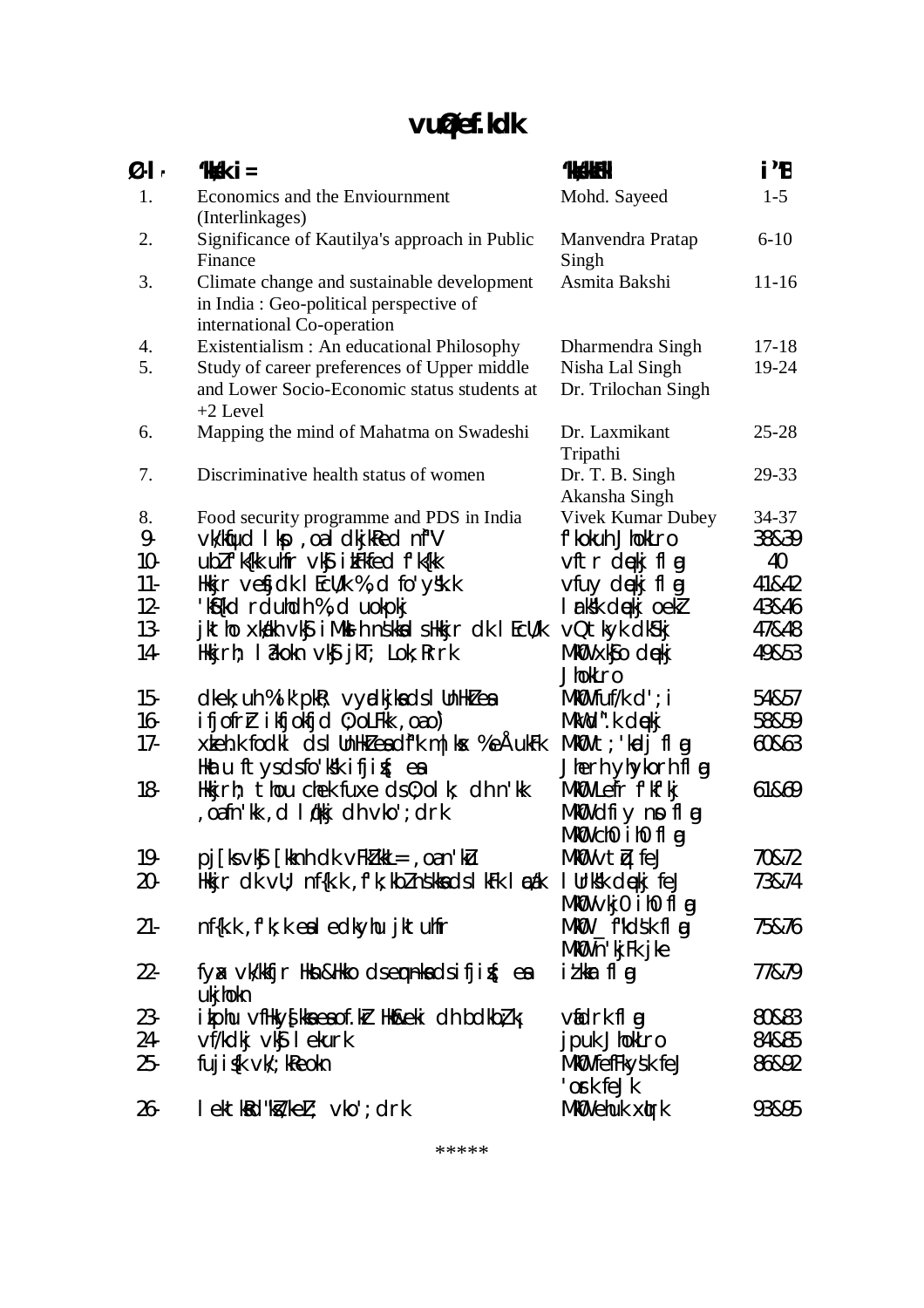### **ECONOMICS AND THE ENVIRONMENT (INTERLINKAGES)**

#### **Mohd. Sayeed\***

The environment is not just pretty trees and tigers, threatened plants and ecosystems. It is literally the entity on which we all subsist, and on which entire agricultural and industrial development depends. Development can take place at the cost of the environment only upto a point. Beyond that point, it will be like the foolish person who was trying to cut the very branch on which he was sitting. Development without concern for the environment can only be short-term development. In the long term, it can only be anti-development and can go on only at the cost of enormous human suffering, increased poverty and oppression. India may be rapidly approaching that point.

Economic activity that harms the environment creates present or future losses to humans in the form of damaged health, lower productivity, depleted natural resources, and reduced enjoyment of nature. Environmental economics seeks to quantify these losses and determine the most efficient way to reduce them, as well as to compare the cost of environmental damage to the cost of mitigation. To analyze the costs and benefits of reduced environmental damage, economists must compare changes in economic well being today with changes in economic well being in the future. This involves judging the extent to which future generations will have higher income and better methods for mitigating pollution affects.

Of the three factors of production in classical economics, land, labor, and capital, land may be the most difficult to define. Does it refer to just the land itself? Or is land a generic term referring to all natural resources? Air, sunshine, and water, necessary to make land productive, are all part of the surrounding ecosystems. While ownership of land itself can easily be demarcated, ownership of mobile, associated resources is trickier.

The problem is that the way owners use their land may affect others. If they dump garbage on their neighbors' land, clearly they are infringing upon others' rights. But how about if they burn garbage and the resulting smoke blows onto nearby properties? What if they pollute a stream and it ends up affecting everyone's water source, or flush sewage away and it ends up in an ecologically stressed bay? Although the field of economics traditionally likes to deal with items that can be easily demarcated, quantified, and tagged with ownership, this becomes difficult when dealing with our shared ecosystems. Economics has dealt with this largely by labeling such items externalities**,** costs for which the responsible party does not pay. It then becomes up to the community, and usually the government, decide how to deal with externalities.

Externalities are implicit in Garret Hardin's Tragedy of the Commons. In this scenario, a shared grazing area eventually suffers from overuse and ecosystem collapse. It always benefits each herdsman individually to add another cow to the pasture, and that addition by itself will cause little ecological stress. However, if each does so whenever possible, as economics dictates, over time all will be ruined. As Hardin puts it,

Each man is locked into a system that compels him to increase his herd without limit—in a world that is limited. Ruin is the destination toward which all men rush, each pursuing his own best interest in a society that believes in the freedom of the commons. Freedom in a commons brings ruin to all.

 Similarly, in a purely capitalist system with no government constraints, economic logic compels individual businesses to pollute the environmental commons of the air and the water. If it is possible to save money by doing so, it will happen. Any given business must rationally fear that its competitors are doing so and

#### \***Assistant Professsor, Department of Economics, MBP Government P.G. College Ashiana Lucknow, Uttar Pradesh**.

thereby gaining an advantage. To remain competitive and avoid being put out of business, they must do so themselves. Socialist systems face different problems, being subject to political pressures to maximize short run production that may result in equal or greater environmental damage.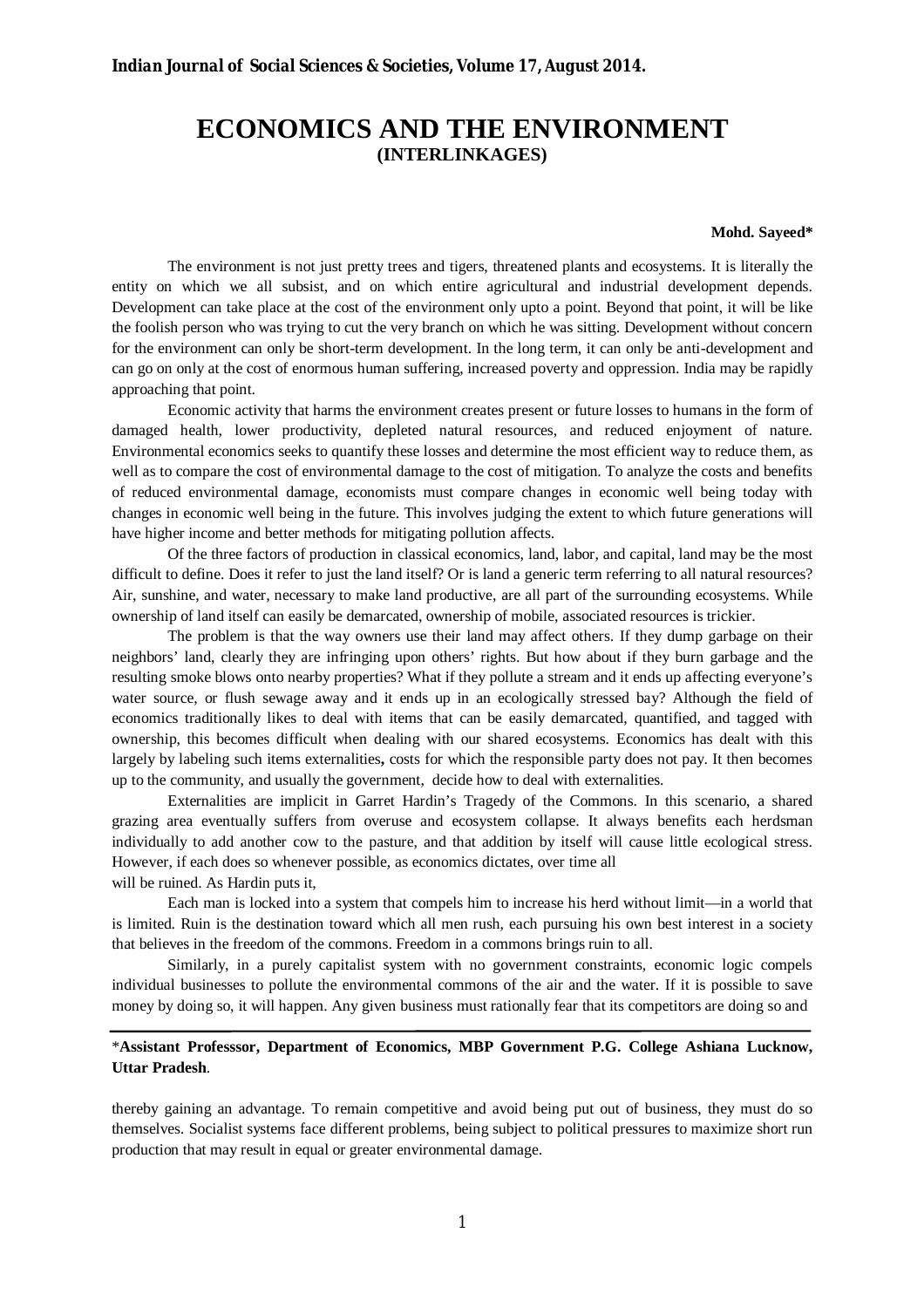There are several ways to internalize the externalities created by common owner-ship. One way is to create an ownership interest for the producer. In the example above, a herdsman who owns his pasture has an interest in preserving the land for his own and his family's future income. However, ownership is not always possible, particularly regarding large natural phenomenon such as air or bodies of water. When responsible owner-ship is impossible or impractical, other solutions must be sought to limit the external costs of production or to compensate those who bear the costs. Determining and enforcing solutions can be extremely difficult because costs are often borne by persons living in different political jurisdictions from the producer or consumer and in different time periods.

 To regulate environmental common areas, local, state or national governmental interventions are often required, balancing the interests of one set of producers and consumers with the interests of another set who otherwise bear the costs of the first set. The simplest form of such intervention is to simply prohibit pollution. Unfortunately this is impossible, for all businesses, by their very nature, create some waste products. The trick is how to minimize the harmfulness and/or amount of waste products and the impact of their disposal. Finding ways to compel companies to do so efficiently, while still maintaining the robustness created by a free market system, is the task of environmental economists. A more thorough and rigorous definition of this task is inherent in the National Bureau of Economic Research Environmental Economics Working Group, which, according to its website.

Man cannot exist in isolation. Man's life is interconnected with various other living and non-living things. His life also depends on social, political, economic, ethical, philosophical and other aspects of social system. In fact, the life of human beings is shaped by his living environment. What exactly is living environment? Environment means "all the conditions, circumstances, and influences surrounding and affecting the development of an organism or group of organisms". It also means that the complex of physical, chemical and biotic factors that act upon an organism or an ecological community and ultimately determine its form and survival. Environment, environmentalists, environmentalism etc., are the common words used in our ordinary life in recent years. Environmentalists are those who love and care for environment, who realize that any damage to the environment will affect the life of living things. Environmental concern of environmentalists and fundamental environmentalists are different. The former upholds and tries to popularize the need for environmental education. But the latter embraces environment in its virgin form and any intervention in the ecological balance of the environment mars the very survival of living things. Therefore, fundamental environmentalists are always treated as anti developmentalists . But the works of such persons are always appreciated by the people at large.

The words Ecology and Economics stem from the same Greek root 'Oikos' which means habitation. Ecology is the study of the relationship or interdependence between living organisms and their environment. Hence in Greek root, Ecology deals with the 'household and nature', while Economics deal with the 'household of man'. An ecological balance exists in the society in which all the living things live harmoniously. But the problem is that man in his aspiration for better living has upset the ecological balance thereby endangering nature as well as himself.

Quite often we find that there is a conflict between 'Economy' and 'Ecology'. Ecology studies harmony between nature and man, whereas Economics spells out the disharmony between man and nature. The disharmony arises as a result of the incompatibility of the basic ecological principle of stability as a precondition for the sustainability of ecological system and the economic principles of business profitability. To restore harmony, to reconcile the interests of human beings and nature, an ecological reorientation of the economic policy is required4. Environmental studies would help to create this awareness among the people.

The relationship between the economy and the environment is generally explained in the form of a "Material Balance Models" developed by Alen Kneese and R.V. Ayres. The material balance models for details refer: "Environmental Economics and Management—Theory, Policy and Applications" by Callen and Thomas. Environmental Economics: Meaning, Definition and Importance are based on the first and second law of Thermodynamics. These models consider the total economic process as a physically balanced flow between inputs and outputs. Inputs are bestowed with physical property of energy which is received from the sun. The resulting output from input carries the same level of energy. Similar to this, there are wastes resulting from consumption activities. Materials and energy are drawn from the environment, which are used for production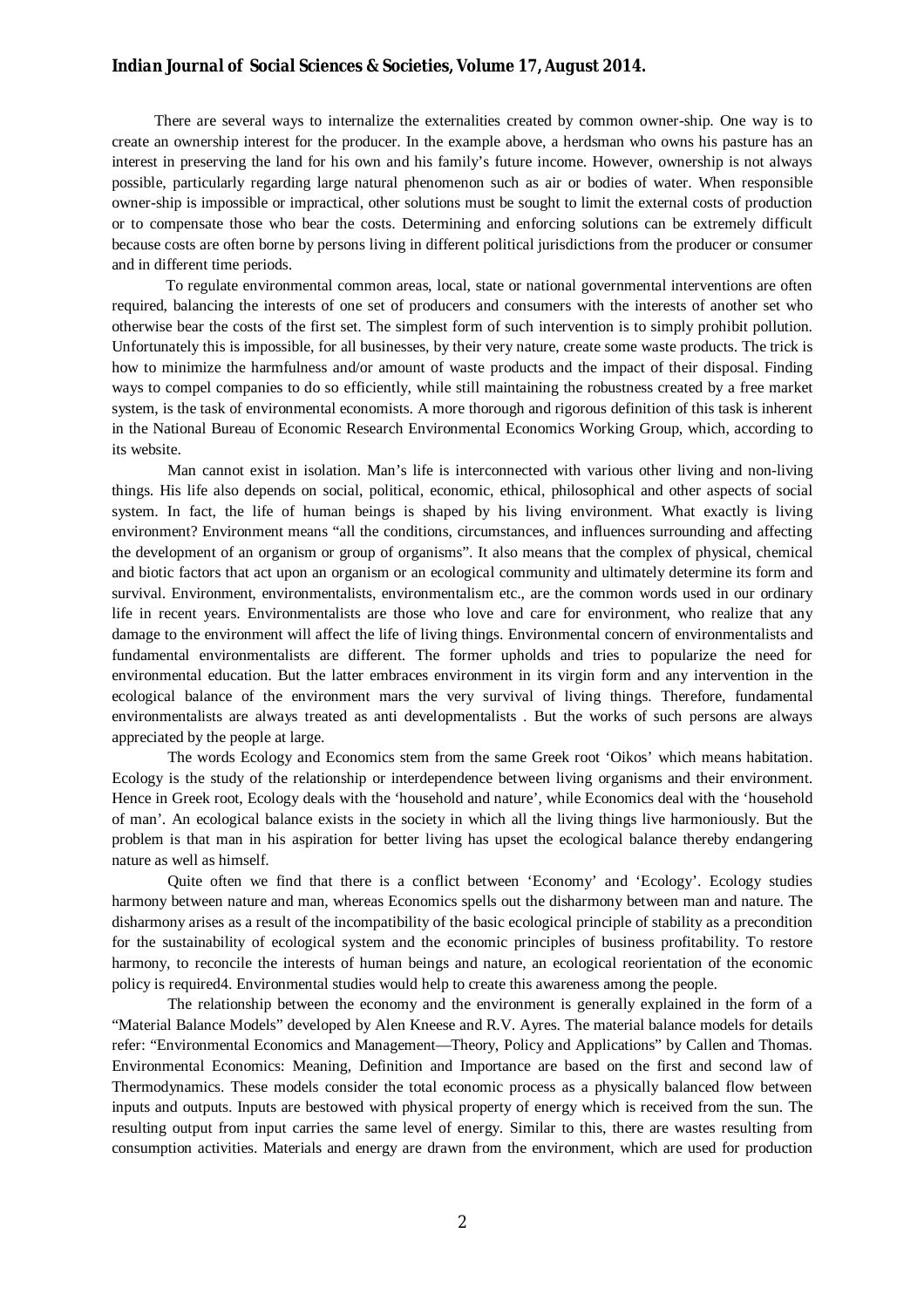and consumption activities and returned to environment as wastes. So far as this balance is maintained, there are no environmental issues.

The environment is the supplier of all forms of resources like renewable and non-renewable, and it is also acting as a sink for cleaning up of wastes. Households and firms are connected to environment, and they are interconnected too. Households and firms depend on nature for resources. Both households and firms send out residuals of consumption and production respectively to nature. As mentioned earlier nature has the power to assimilate all forms of waste. But this power is conditional. So long as earth is not being disturbed by the excess amount of wastes, the earth can clean up natural wastes. When the earth fails to respond to 3 Rs, the symptoms of environmental damage appears. Thus, there is a rhythm in the use and reuse of resources for men by men; Earth cannot respond properly to man-made or artificial wastes. Man-made wastes are piling up around us, and therefore, the extent of damage to the environment has been on the rise. All the wastes that are being sent out cannot be cleaned up by the sink earth. As long as earth can discharge this function of cleaning up of pollution due to wastes, there would not be any environmental issue. But earth has reached at the saturation point of this process, and it is helpless in cleaning up of several types of wastes resulting in major environmental issues in the world over.

The impact of the transformation of material inputs and energy into output is subject to several changes in the biosphere. The process of transformation is better explained with the help of the laws of thermodynamics. The first two laws of thermodynamics are worth mentioning in this context. The first law of thermodynamics, which is often referred to as the law of conservation of matter and energy says that energy, like matter, can neither be created nor destroyed, but at the same time the forms of energy can be transformed. The law stresses that the total amount of energy created through production and consumption activities must be equal to the total sum of initial energy extracted from nature. Therefore, the first law of thermodynamics implies the accounting identities of material balance model.

The second law of thermo dynamics is known as the law of entropy. Entropy is usually considered as the measure of unavailability of the benefits of energy or simply wastes. When one form of energy is transformed into another (say for example, when the thermal energy of coal is converted into electrical energy) there is waste of energy, and the volume of waste depends upon the technological process. Entropy will be low, when materials and energy are highly structured and organized. When a piece of coal is kept idle, there is low entropy, but when it is burnt up, the same piece of coal is subject to high entropy, since heat and carbon dioxide are dissipated, but sometimes unavailable for use. Thus, the second law says that as long as there is utilization of material inputs and energy for production and consumption activities, the level of entropy will be high. Economic activity helps to convert low entropy resources and energy into high entropy wastes *i.e.,* resources into wastes. Economic activities cannot be stopped on account of high entropy, but at the same time, through recycling and waste management, it is possible to bring into the economic system, low entropy value. Use of natural resources, but at the same time with minimal waste or damage to the environment is considered as the key theme of sustainable development. It is a form of development path that is ready to meet the needs (not greed) of the present generation, at the same time without compromising the needs of posterity. We must know that the environment discharges the following economic functions:

- 1. The environment is the supplier of all forms of resources.
- 2. The wastes are cleaned up by the environment.
- 3. The environment maintains genetic diversity and stabilizes the ecosystem.

The above mentioned functions of the environment are interlinked. In the name of economic activity the environmental resources are transformed into economic goods [converting low entropy resources into high entropy ones]. In this process of transformation, wastes are created. Resources are also getting depleted due to the overuse. When environment is disturbed by the overuse and the huge amount of wastes, it cannot discharge the third function *i.e.,* maintaining genetic diversity and stabilization of ecosystems. It further affects the life and existence of flora and fauna. Therefore an integrated approach to the study of economy, ecology, and environment is essential, as all these are closely interlinked.

Concern with the environment is brought on in large part by the coincidence of high income and high population density. If there were a few people in the world, earth's environment would be capable of absorbing most of the wastes that they throw at it. The demand for environmental quality is income elastic. This is one of the reasons for higher levels of environmental damage, and this is quite dominant in developing economies. The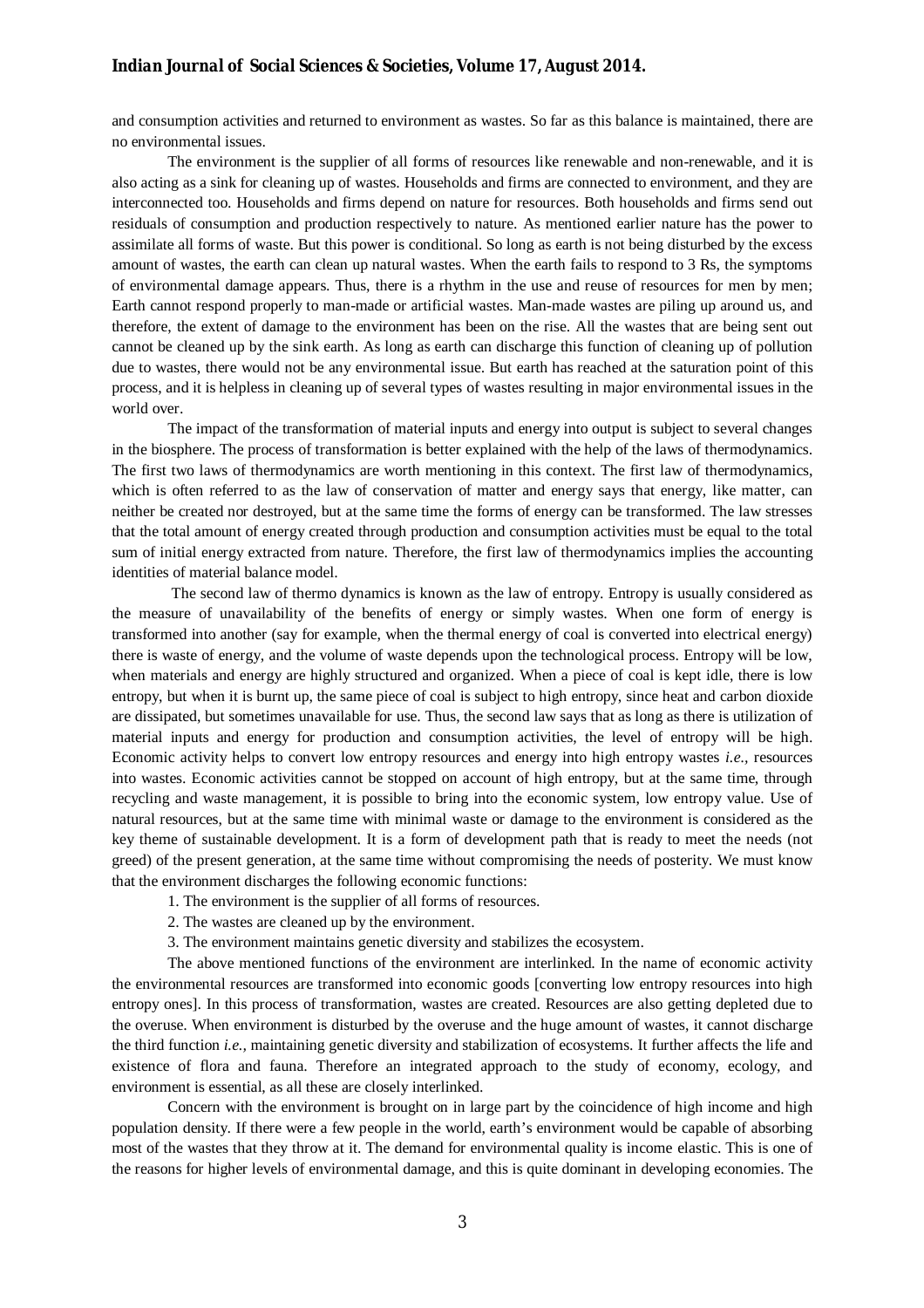higher income groups treat environment as luxury good. For the marginalized groups and the poverty stricken, environment is a perennial source of food and shelter. For them environmental concern is in their blood, and therefore they generally do not disturb the environment. But as the main concern of these groups of people is to earn food, they put environmental issues in the back seat. The poor are the worst suffers of environmental damage. There is an unacceptable theory being popularized in the Third World countries by the rich that the poor are the creators of environmental damage, because higher levels of population are found in these economies. As a reply to this argument, the leaders of the Third World countries point out that the environment of these countries are being damaged by the overuse of resources in order to meet the requirements of the rich West. It is found that there exists a positive correlation between income and the demand for environmental quality. Higher demand for environmental quality will result in higher levels of environmental damages. It means that as income (Y) increases, damages to the environment also increase. However this theory is not found suitable to developed economics. In such countries, higher levels of income promote higher levels of environmental protection. But this argument need not be true always. When the rich nations grow substantially, they depend on other developing nations for resources. In such dependent economics, there will be higher levels of environmental damages. The relationship between income and environmental quality (Environmental damages too).

Students of environmental economics now think what role environmental economics can play to minimize the environmental damages. There are a few methods by which economics can interfere.

- 1. Assign environmental costs to resources under use.
- 2. Use price as a tool to avoid waste of resources.
- 3. Allocation of environmental resources based on true costs and real benefits.
- 4. Resource conservation through environmental management**.**

The above methods are basically economic in nature. However, due to internal and external factors, or socio-political reasons, the nations are constrained to accommodate economic principles in valuing resources. Environmental economics plays a crucial role in assigning true costs to scarce resources, as well as popularization of environmental management.

 From the above discussion one is able to realize that separate environmental policies are required to address these critical issues. Therefore, suitable environmental policies applicable to each nation, and also at the same time to address transnational environmental issues are to be formulated. For example, in India, there are several environmental laws passed by both States and Union Governments. It means that to solve environmental issues that cropped up off and on, and also to avert the local or regional environmental threats that are likely to take place, a suitable environmental policy is essential. Each State government and the Central Government should declare their environmental policies from time to time so that the level and extent of environmental destruction can be minimized through laws. The environmental policies of India, Europe, and the USA differ in several respects.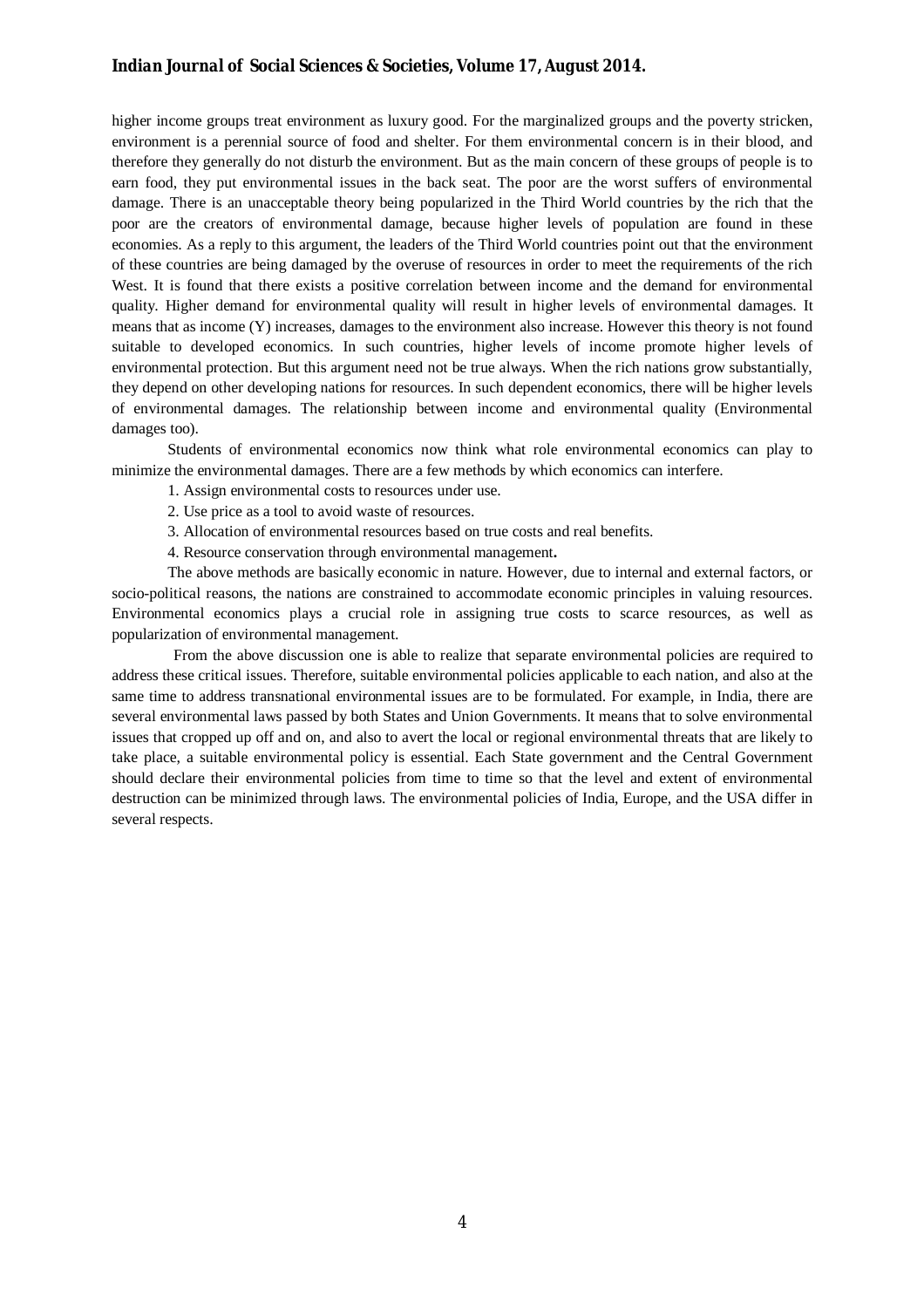### **REFERENCES**

- Bouzon, J. 2005. A tale of two cities: Kyoto in the light of Lisbon, an analysis of the EU emissions trading scheme before its entry into force. EPC Issue Paper No. 22. European Policy Centre.
- Conly, S. 2007. Personal e-mail. March 14.
- Costanza, R. d'Arge R., de Groot R., Farberk S., Grasso M., Hannon B., Limburg K., Naeem S., O'Neill R., Paruelo J., Raskin R., Sutton P. & van den Belt M. 1997. The value of the world's ecosystem services and natural capital. Nature. 387 (15 May) pp. 253-260. http://www.uvm.edu/giee/research/publications/Nature\_Paper.pdf accessed March 21, 2007.
- Culus, R. 2007. Deforestation and the environmental Kuznets curve: An institutional perspective. Ecological Economics 61, pp. 429–437.
- Czech B. & Daly H. 2004. In my opinion: The steady state economy—what it is, entails, and connotes. Wildlife Society Bulletin, 32(2): 598–605. http://steadystate.org/files/SSE.pdf accessed February 28, 2007.
- Daly H. & Farley J. 2004. Ecological Economics: Principles and Applications*.* Washing-ton, DC: Island Press.
- Edmonds J., Scott M., Roop J., & MacCracken, C. 1999. Executive sum-mary.International emissions trading & global climate change: impacts on the cost of greenhouse gas mitigation. Pew Center on Global Climate Change. Washington DC. http://www.pewclimate.org/docUploads/econ%5Femissions%2Epdf.
- The Economist. Rescuing environmentalism. 2005 (Apr. 21). jesse%20(environmental%20economics)%209%20may%2005/Rescuing%20Environmentalis m.pdf.
- Farber D. & Hemmersbaugh P. 1993. The shadow of the future: Discount rates, later generations, and the environment. Vanderbilt *Law Review* 46: 267-304. Reproduced on the Center for International Earth Science Information Network. http://www.ciesin.org/docs/010- 291/010-291.html.

**\*\*\*\*\***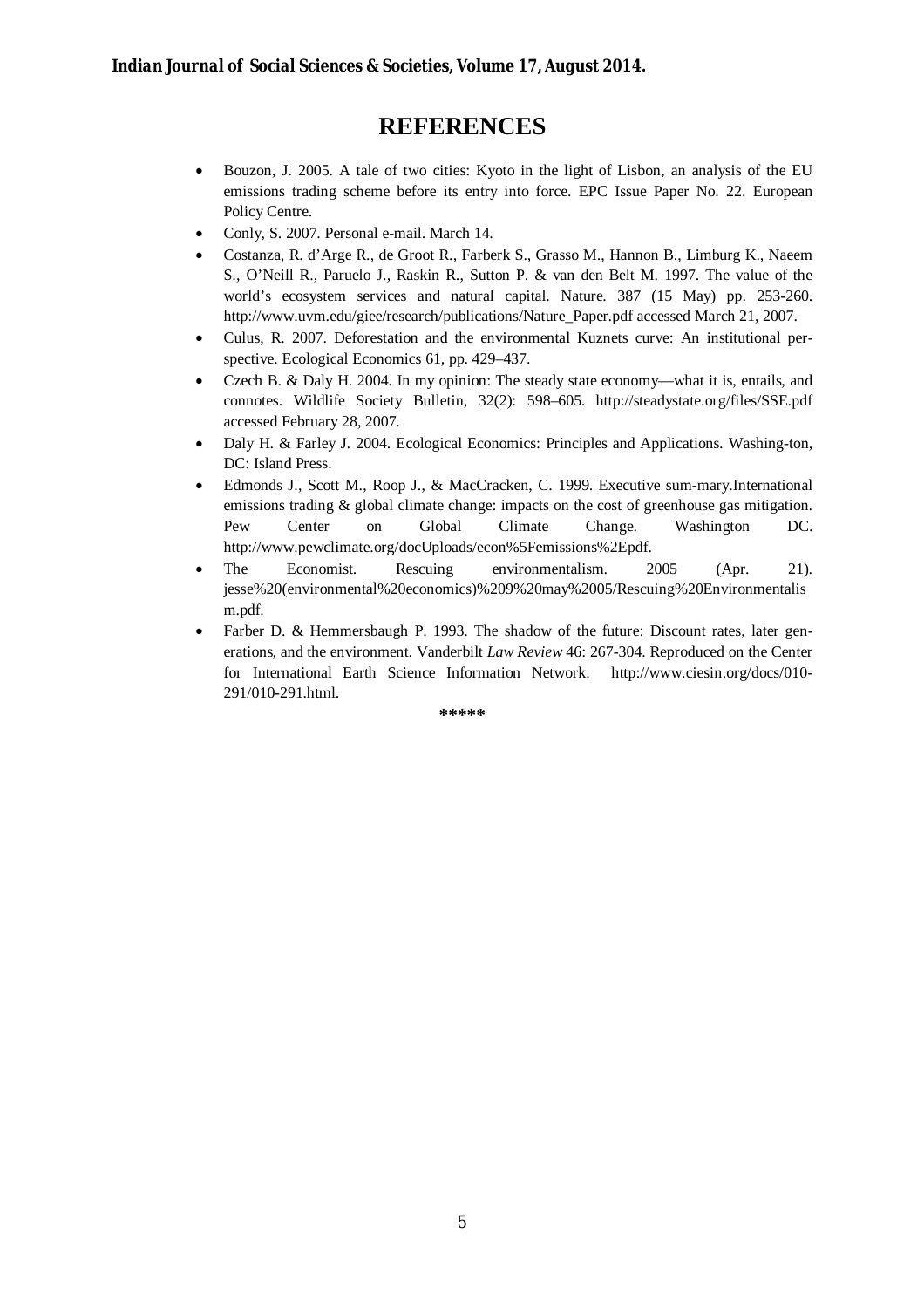# **SIGNIFICANCE OF KAUTILYA'S APPROACH IN PUBLIC FINANCE**

#### **Manvendra Pratap Singh\***

Common men used to practice a lot of economics in their day to day life during the Maryan rule. It is evidently clear by the glorious work 'The Arthasastra' written by Kautilya, the famous advisor and prime minister of emperor Chandragupta Maurya, the founder of the Maurya dynasty. Chandragupta Maurya ruled from 323 B.C. to 299 B.C. accordingly 'The Arthasastra' was written around 300 B.C.

Public Finance is both theoretical as well as practical. It can be regarded both as science and arts. Arthasastra of Kautilya was written as guidance for efficient management of kingdom and as such it contains precious thoughts about Public Finance at one place. It is arranged in very systematic manner. It can be said that it is solemn specially of Kautilya's Arthasastra. According to the ancient school of thought including, that of Kautilya tax is the main and fundamental source of state revenue.

As per 'Arthasastra' of Kautilya all the trade, commerce, economics and political activities of a state depends upon treasury. Armed forces can be enriched by treasury and by the help of armed fores and treasury land can be obtained. As such proper and efficient maintining of treasury must be the top priority of the king. As tax is the main source of enriching treasury and it is directly related to country men, it should be obtained in such a way that it should not result in over burdening or exploitation of the masses. Tax should not be obtained in a directional fashion.

As per the view of Kautilya an ideal fiscal policy by surplus budget and as such it is the primary goal of a fiscal policy. The expenditure of government should not exceed the income. The government should control the expenditure considering the revenue as constraint. Deficit budget is allowed only in acute emergency.

In view of Adam Smith the main duties of the state are to maintain defence judiciary and administration. Welfare and social activities are of limited importance. As per Kautilya before expenditures the various sources of income of the State. Thus it is evidently clear that Adam Smith has a narrow view while Kautilya had a broad vision in the same respect.

The three main sources of Public Finance are -

- 1. Income from state trade and commerce.
- 2. Administration income.
- 3. Tax which is the chief source of State's income.

Tax should be imposed only once in a year. At the same time its quantity should be such that it should be burden the masses. Tax money should be used to protect the boarders of the country.

During Kautilya's age most of the texes are indirect texes. The main source of revenue was the land revenue which was obtained from agriculture.Second source was tax on import and export of goods. Third source was from public enterprises like forestry, trade and commerce, industry, mines and transport. Punishment and penalty was the other source of revenue. As per Kautilya if treasury is destroyed the state losses the power and supply during financial crisis the treasury should be enriched by various methods (special practices). Evenn in this case tax should not be collected more than once a year as such it should not have negative effect on production. Thus we see that Kautilya had a broader view of economics in comparison to modern economist. Kautilya takes into account all the spheres of life which deals with money and similar matters. After observing the rules and regulations of Kautilya's Arthasastra it is clear that the he deals with practical aspects of wealth. Economis planning and distribution of wealth given in the 'Arthasastra' is unique. Economic infrastructure of the state has been built on industrial ground in the Arthasastra. Thus considering all the aspect in view it can be said

#### **\*Research scholor Dr. R. M. L. A. University, Faizabad, U.P.**

that modern economics is a subset of Kautilyan economics. Now a day's federalism is there and income and expenditure of the state is divided into central government, state government and local administration (Panchyati Raj, Nagarpalika etc.). But during Kautilya's period all the income was directly used by the state. Now a day's the central government is involved in creating a welfare state as prescribed bu the Kautilya.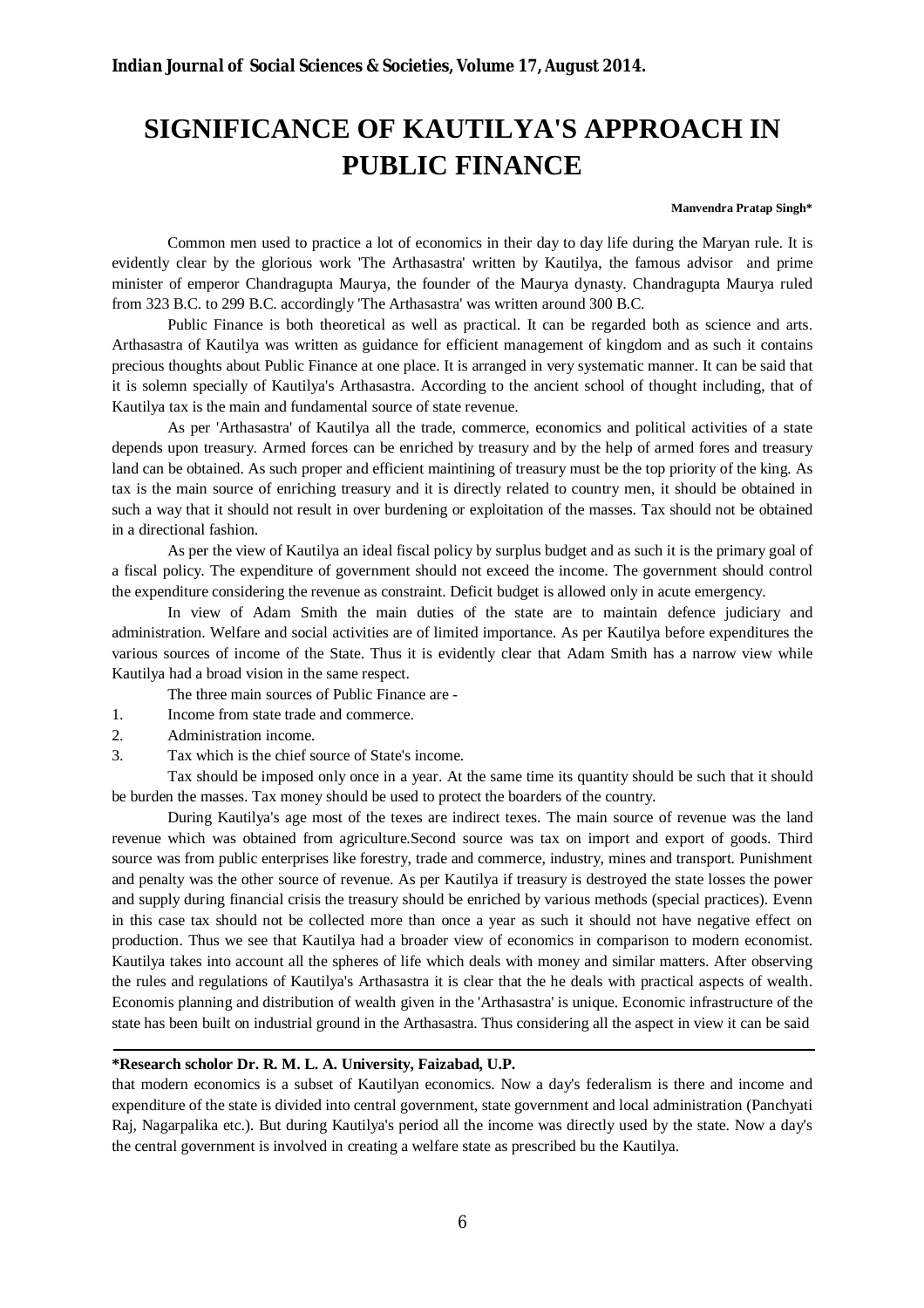At present, fiscal policy is decided by budget. In the same way Kautilya also gave much emphasis on considering the modes of income before making any expenditure. He was not in favour of deficit budget. In acute emergency only it can be made. Deficit budget results in inflation and price hike of essential commodities which can be controlled by considering Kautilya's view. In modern time white collar crime and corruption ae the root cause of loss of revenue. Kautilya has described several methods for checking and controlling these crimes and corruption. In modern scenario increase in industrial production will increase the revenue (by both direct and indirect taxes). Accordingly as per Kartilya tax should be imposed in such a way that it should increase industrial production.It is very important to note that income tax was absent during Kautilya's period and most of the taxes were imposed in the form of indirect taxes. Hence buying capacity and per capita income of common men were more at the time in comparison to the present time. Taxation was one of the most important sources of the state during Kautilya's period. It was known as 'Rajkar'. As per 'Arthasastra', "the tax system should be such as not to prove a great burden on the public (Praja). The king should act like the bee which collects honey without inconveniencing the plan". Kautilya gave great importance to public finance in the national economy. Most attention must be paid to the treasury as administration and all other activities depend upon finance. Kautilya had favoured the participation of the state in the industry, forest, agriculture, mines and fisheries etc.

**Pattern of Revenue :** The Aya-sharina (The body of Revenue) and also the Aya-sharina (the heads of revenue) have been mentioned in detail by Kautilya in chapter 6 of the book 2 of his Arthasastra. Aya-sharina meant the place from where the revenue was to be taken. Aya-sharina meant the various forms in which the revenue was to be taken.

**Aya-sharina (The body of revenue) :** The body of revenue consisted of the following seven component -

- 1. Durga (Income from fortified cities) This included revenue from custom, fines, standardization of weights and measures, city supervision, minting, passport, sprit-liquors, animal slaughters, yarn, oil, ghee, sugar, gold-smith, market establishment, prostitution, gambling, building, artisans and artists, temple-supervision, toll at the gates of the city and from outsiders.
- 2. Rastra (Income from rural areas) This included revenue from agricultural produce, tribute, lands, trade, river-guard, ferry, ships, prots, pastures, road, land-survey and thief-catching.
- 3. Khani (Income from mines) This included revenue from gold, silver, diamond, gems, pearls, corals, conch-shells, metals, salts and ores derived from the earth rocks and liquids.
- 4. Setu (Income from irrigation works) This included revenue from flower gardens, fruit-orchards, vegetables garden, wet crop fields and sowing of roots.
- 5. Vana (Income from forest) This included revenue from enclosures form enclosures for beasts, deerparks, forest for produce and elephant forest.
- 6. Vraja (Income from herds) -This included revenue from herds of cows and buffaloes,goats and sheep donkey and camels and of horses and mules.
- 7. Vanilpatha (Income from trade-routes) This included revenue from land routes and water routes.

**Aya-Mukha (The heads of Revenue) -** The various heads or forms of revenue have also been classified by Kautilya into seven categories. These are as follows -

- 1. Mulya (Price) This was the price realized from the sale of state goods or the price for the services rendered by the state.
- 2. Bhaga (Share) This was the State's share in the goods produced by the subjects.
- 3. Vyakji (Surcharge) This was a sort of excess over actual measures or weight charged when goods were received in the treasury or stores. It also meant a sales tax.
- 4. Parigha (Monopoly tax) This was levied for the guarantee that the technical production would be supervised by the state. It also meant 'gate oil' or 'tax for entrance'.
- 5. Klripta (Fixed tax) This was a fixed tax to be paid by a village collectively either in cash or kind.
- 6. Rupika (Excise duty) This was charged on the manufacture of goods.
- 7. Atyayya (Penalties) Atyayya and danda were different things. Atyaya was restricted to penalties for violation of States regulations, while danda was the fine imposed by judges only.

At another place in Kautilya Arthasastra, we fined a different classification where the superintendent of the Store Houses (Kosthagaradhyaksha) was to supervise the following heads of revenue of the state.

1. Sita - The produce from crown lands.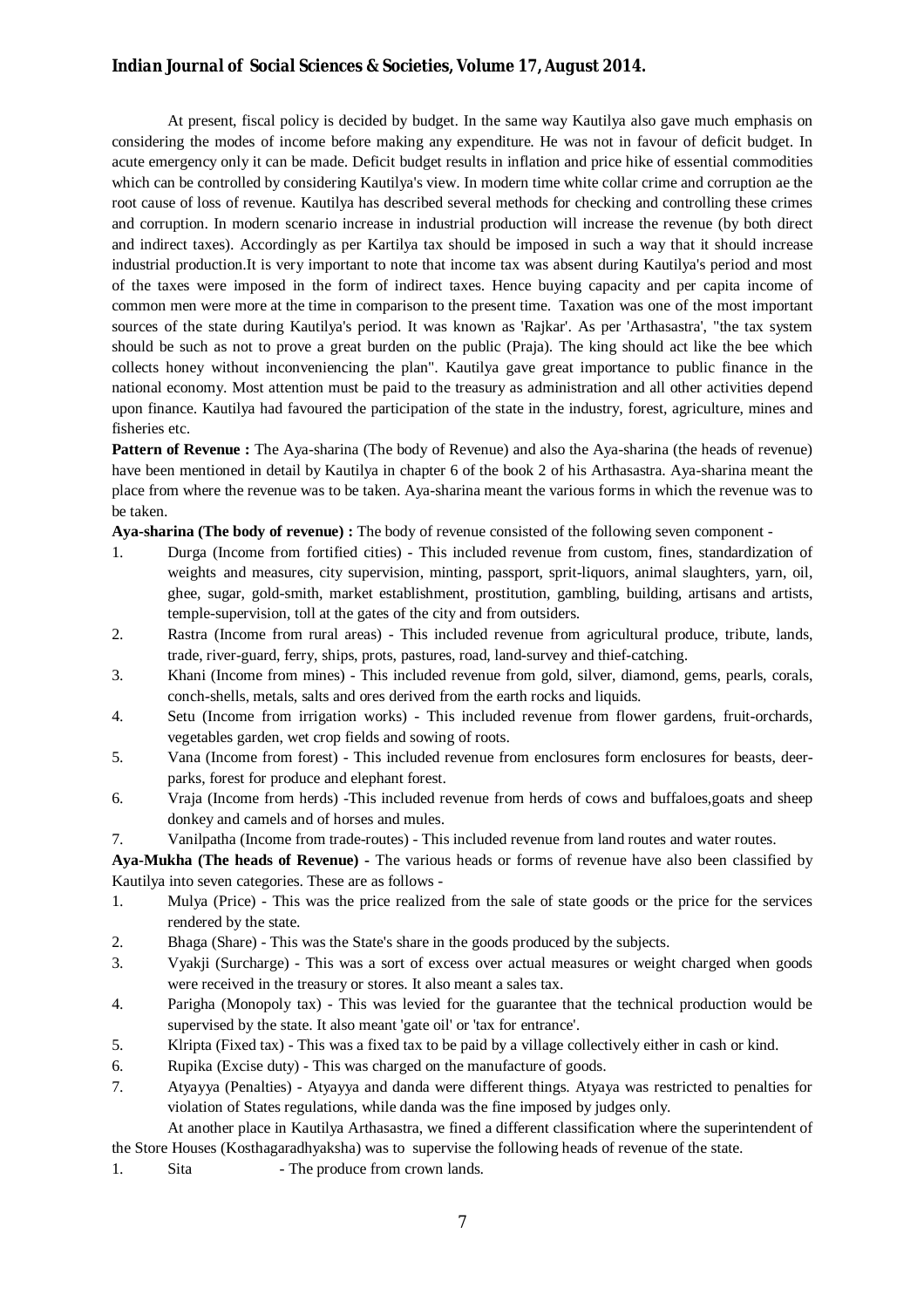- 2. Rastra The income from country-side.
- 3. Simhanika The income from state manufactories.
- 4. Anyajata The income derived from accidental sources.
- 5. Upasthan The recovery of past arrears.

In modern sense of public finance these will constitute the tax revenue in the form of income tax, sales tax, custom duties and non tax revenue in the form of price, fees and fines. In fact this classification is made by a practical administrator and not theorist.

**Source of Revenue :** It can be classified in two parts i.e. the tax revenue and the non tax revenue.

**Tax Revenue :** Varieties of taxes were in practice which formed the major part of the revenue of the state. Taxable capacity of the individual was to be kept in mind while imposing it and similarly tax extemption to various persons on different grounds were also suggested.

**Canons of Taxation :** To minimize the burden of sacrifice and to maximize the social welfare some canons should be observed in taxation. Adam Smith's classical so far as the modern canons of taxation are concerned. Equality, Certainty, Convenience and economy are the four canons of taxation which are forwarded by Adam Smith. Canons of productivity, elasticity, simplicity and diversity are the other four canons which were added by later writers. All these eight modern canons of taxation with some modification were very well practiced in Kautilya's period. Prosperity and well being of the people were the aims of the state during that period. The canons of taxation are explained as below -

- 1. Canon of Equality : State and tax payer both should feel that they have got a reasonable and equitable return for their labours. The king shoud always remember that oppressive taxation creates maximum hatred. The tax payer should pay according to his ability and at the same time he should not feel any pinch.
- 2. Canon of Certainly : Following points were made clear to the tax payer
	- (i) Time and manner of payment.
	- (ii) Tax had to be paid in cash or kind.
	- (iii) An article was to be taxed only once.
	- (iv) Limit and quantum of tax was clear. Extra taxation was not imposed during normal times.
- 3. Canon of Convenience : The time of payment of tax was as per the convenience of tax payer. Taxes should be paid in many ways i.e. in form of cash, grain, cloth or other materials or in the form plysical services. Tax was to be collected at convient places, convient time and in convient forms.
- 4. Canon of Economy : The collection of taxes should be as economic as possible.
- 5. Canon of Productivity : Care was taken so that taxation may not have adverse effect on productivity.
- 6. Canon of Elasticity : Various rates of land revenue at the time give a hint to believe that it varied according to the need and as such it was elastic.
- 7. Canon of Simplicity : The tax system was simple. It was fully understandable to the tax payer and tax collecting authority.
- 8. Canon of Diversity : Kautilya had advocated to tax several items. This proves that canon of diversity was in existence.

**Kind of Taxes :** The main source of revenue earned by the state was tax. It was obtained in the forme of cash and commodity both. Tex revenue and non tax revenue were two different forms of the state revenue.

**Taxes on land :** Land was the main source of revenue. Kautilya's quotes "Let the sin that attaches to a king who fails to protect the people ever after collecting land revenue in the form of a sixth of produce the incurred by him with those concurrence my elder brother has gone to exile." It makes clear the  $1/6<sup>th</sup>$  of yield was taken as a tax during that period in normal conditions. In times of emergency even  $1/3<sup>rd</sup>$  of yield was taken as tax. There were other cesses and charges also on land which included water cesses, periodical levy on agriculture live stocks, taxes on agriculture products, income from waste lands and forest. Tax was also levied on natural tanks on reservation also.

Taxes in the form of forced labour, visit or forced labour was quite common in those days. In return for the production received from the poor people were also supposed to pay something to the state. As they were not capable enough to pay tax either in cash or kind, they were praying it very conveniently by offering free services to state. For this they were provided free boarding and lodging.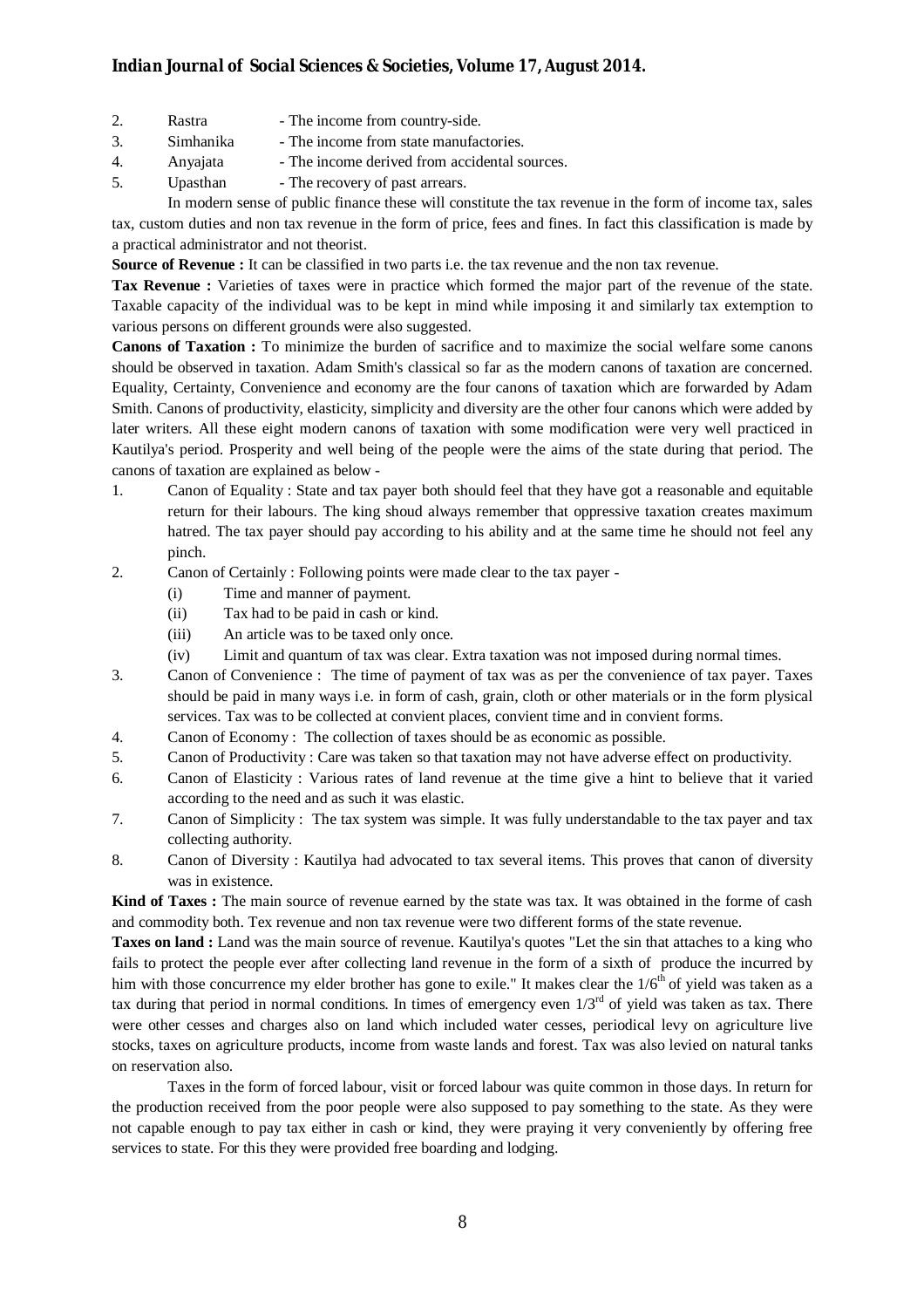**Non Revenu Tax :** It includes income from the monopolies, fees and fines, voluntary presents, tributes and spoil of war or booty.

**State Monopolies :** The state properties which consisted of crown lands, waste lands, mines, forests and treasures troves were also a source of considerable income.

**Fees and Fines :** Social and economics effenders e.g. man not supporting his parents, brothers, unmarried sisters, wife and children were prescribed fines. The amount of fee and fines was considered source of revenue to the state.

**Voluntary gift and tributes :** Voluntary gift and tributes to the king were on occasional source of income. The subject and feudatory kings were used to offer presents and tributes to the king on special occasions like birth of a prince of Rajasurya yagna, as a token of affection towards the king.

**Booty of war :** Things captured from the enemy in war are called booty. It was considered as victor's inherent right. Expenditure on army proved to be a source of income to the victories king in war time.

**Emergency Finance :** Kautilya's suggestion in this regard are as follows :

- 1. The king should demand a third or the quarter part of the grains from the region that are not dependent on rains and yield abundant crops. It does not matter whether the region is big or small in size. For inferior regions it should be proportional to the yield.
- 2. The king should deemed one sixth part on forest produce and also on goods made of silk, cotton, lac, linen, barks, cotton-wool, silk, in medicines, perfumes, flowers, fruits, vegetables, wood, bamboo, meat and dired meat, Demand on half should be made on ivory and skins.
- 3. Merchants of gold, diamonds, gems, pearls, corals, horses and elephant should pay 50% of their income. Dealers in yarn, cloth, copper, steel, bronze, perfumes, medicines and wines shall pay 40%. Dealars in grain, liquid and metal and those carrying on trade with carts should pay 30 %. The glass traders and major artisans should pay 20%. Dealers in articles of wood and bamboo, stone ware, earthen ware, cooked food and gree vegetables should pay 5 % of their income. Actors and prostitutes should pay 50% of their wages.
- 4. A levy on animal breeders should be imposed at the rate of half on cocks and pigs, a sixth on small animals and tenth of cows, buffaloes, mules, donkeys and camels.
- 5. Contribution from the people should be taken on the following grounds.

**Welfare State :** Even 23 centuries ago Kautilya had a clear idea of a welfare state. In his views, "In the happiness of his subject lies the king's happiness : In their welfare his welfare. He shall not consider as good only that which pleases him but treat as beneficial to him whatever pleases his subjects".

Wealth was the basis of strength and power in Kuatilya's view. As per him the industries producing gold, silver, diamonds and iron should be owned. Agriculture weaving, art and craft and private property right were the field for private enterprises. To attain maximum efficiency and equitable distribution, production, exchange and consumption were to be regulated by the state. Persons possessing high caliber, character and aptitude were being given due allowance during that period which shows that the promotion of the economic walfare of the people was the chief duty of the state. By granting subsidies, trade, agriculture, irrigation and mines etc. being promoted. Panchyayats and guide courts were administering the work of justice during Kautilyan period. The panchayats and municipalities were the basic unit of democracy and the administration, the economics as well as political, was fully democratic. The life blood of national economy was 'Public Finance'. Hence it received much importance Kautilya. The seven constituent part of the kingdom were viz the king, his ministers, his capital, his ream, his treasury, his army and his allies. Public Finance formed one of them. In the list of the above facts we see that there exists a remarkable exposition of the theory of Public Finance in the thoughts of Kautilya.

**Conclusion :** Social, economic, cultural, political and ethical issue which are emerging now a days can be tackled efficiently the thoughts of Kautilya mentioned in his 'Arthasastra'. This book can be used to a guide line for the present day managers and administrators. The growing scarcity of resourece i.e. human, physical, financial and natural should be dealt by the help of effective seientific management.The concepts, principals and procedures given in the present day Indian economy at Macro and Micro levels. Kautilya's view on revenue administration are unique. It may be the guide lines for the present day government in the field of taxation, auding, accounting and system of monetary reward and punishment. His view on trade, valid and invalid trancsaction, sales and purchase and standardization of weights and measure etc. are valid to a large scale in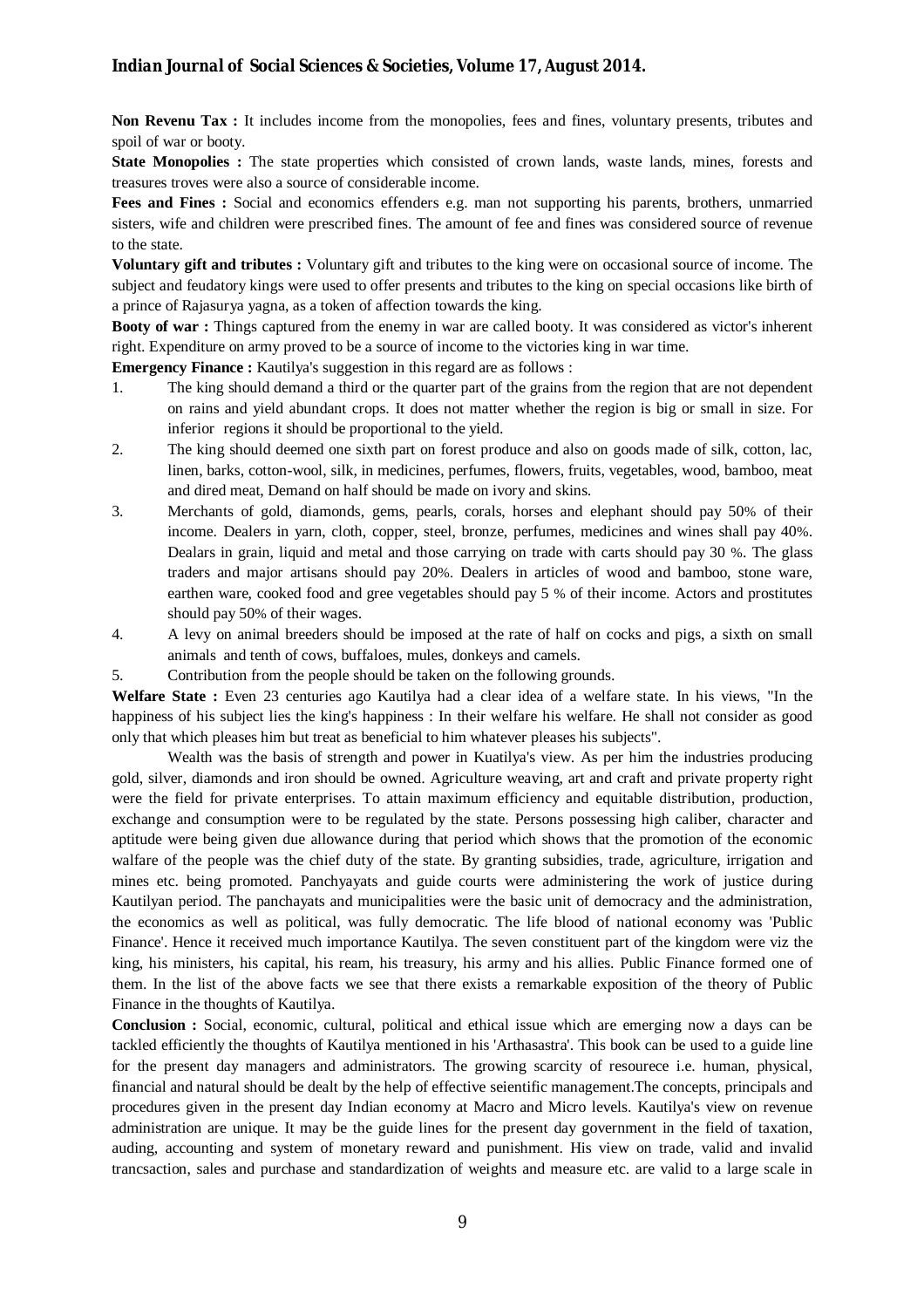marketing management. Human resources have been given much importance in the Arthasastra. Te selection, training and dismissal of princes and officials of various department in the government are dealt clearly in that bood. In the same fashion present Indian government is also giving much importance to human resource and to its development. The systems related to the production of Agriculture, mines, iron, gold, silver and other precious day Indian economuy. Several present day problems concerning to economic, politics, military and foreign affaris can be solved effectively by using the methods and principles mentioned in the 'Arthasastra'. Hence it can be concluded that the main theme of 'Arthasastra' is to establish a welfare state though good governance. The principals of the art of government pronounced by Kautilya stands the test of time and are very much relevant still today. It can be sait that though he might not have formulated his thoughts into systematic theories but even then he was very much near to great truths. Without any boubt it can be said that he was more alert to economic ideas and more practicle to its interpretations. The thought of Kautilya are positive and aims at the bettrerment of human welfare. Certainly they go beyond time and space. Kautilya churned the ocean of Arthasastra to bring out the nectar of good government for a welfare state. The monumental work that is Arthasastra of Kuatilya is full of precious economic ideas which may make the task of good governacne easy for our policy and chief executive. In gist, Kautilya an ever lasting place in the galaxy of profound economic thinkers.

#### **Reference**

- Dhar, Somnath Kautilya & the Arthasastra, Marwha Publication, First Edition, New Delhi, 1981.
- Garola, Sri Vachaspati, The Arthasastra of Kuatilya, The Chowkhamba Vidya Bhawan, Varansi, 1962.
- Jha, K.N. and Jha, L.K. Chanakya the Pioneer Economist, APH Publishing Corporation, New Delhi, First Edition, 1997.
- Mial, Surendra Naht, Kautilya Arthasastra Revisited, Project of history of Indian Science, Philosophy and Culture (Center for Studies in Civilization) Indian Civilization (PHISPC) General Editor D.P. Chattopadhyaya, New Delhi, 2004
- Rangrajan, L.N., Kautilya the Arthasastra Edited Rearranged Translated & Introduced, Pengum Books, New Delhi, 1992.
- Shamasastri, Dr. R., Arthasastra of Kautilya (English Translation), 8<sup>th</sup> Edition, Mysore Printing and Publishing House, Mysore, 1967.
- Tripathi, Dr. Madhusudan, Kautilya ka Arthik Chintan, Classic Publishing House, First Edition, Jaipur, 1994.

**\*\*\*\*\***

# **CLIMATE CHANGE AND SUSTAINABLE DEVELOPMENT IN INDIA : GEO-POLITICAL PERSPECTIVE OF INTERNATIONAL CO-OPERATION**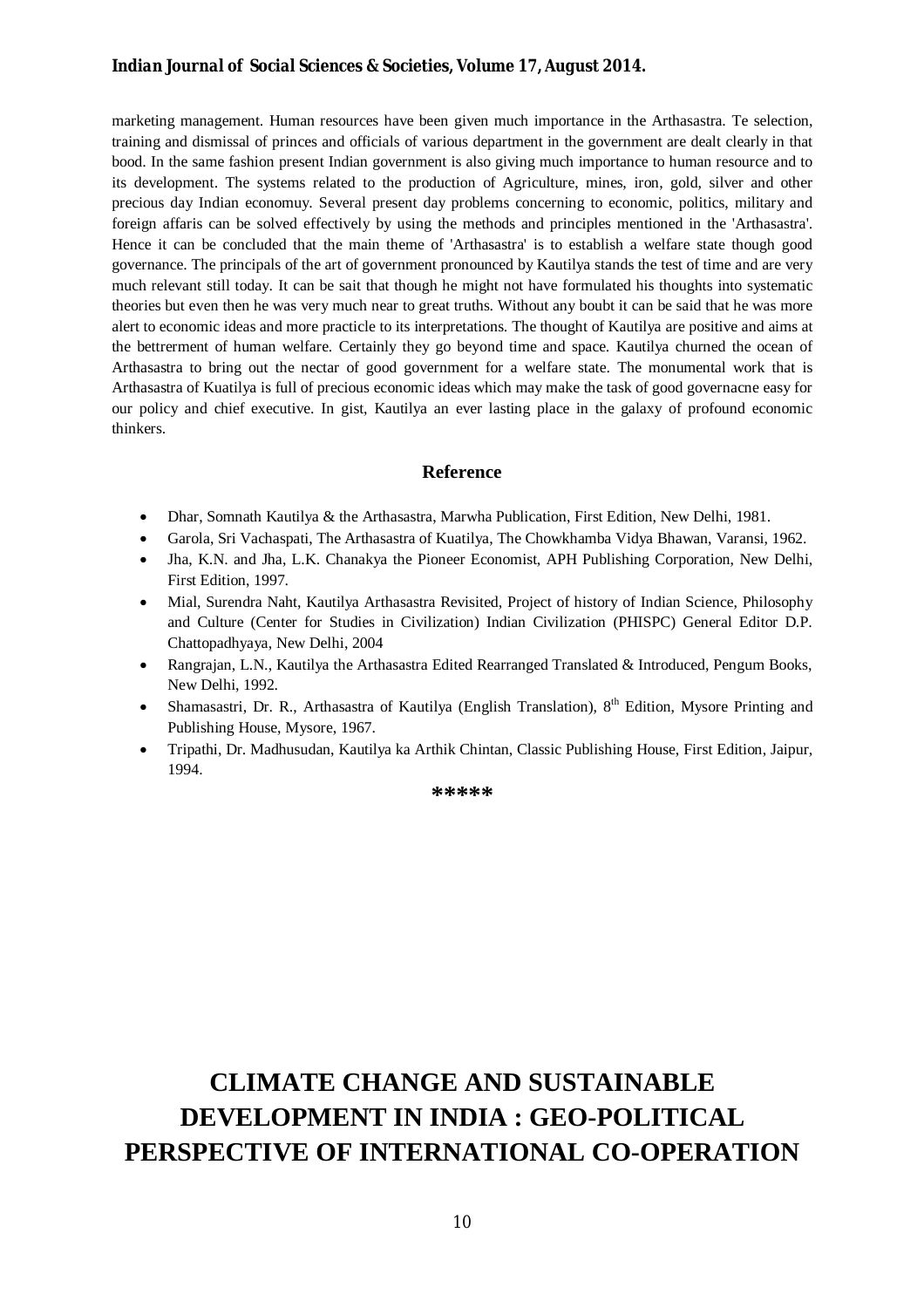#### **Asmita Bakshi\***

**Abstract :** *Climate change is one of the major challenges for sustainable development in India, with implications for food security, water supply, coastal settlements, forest ecosystems, health, energy security etc. As climate change is global problem, a scientific understandings as well as national and international cooperation is necessary to address the challenges associated with climate change and sustainable development. The paper addresses these challenges. Historically, the responsibility for increased GHGs emissions lies largely with industrialized developed countries, though the developing countries are likely to be the source of an increased proportion of future emissions. The projected impacts of climate change under various scenarios are likely to have implication on the social, economic and environmental system of a developing country like India, where the adaptive capacity of community is low. The paper argues that rapid development and competitiveness among countries, continues to be presented as the biggest emerging threat to the environment, leading to the hunch that international environmental cooperation are less about climate change and more a means to control the looming global economic and power shift. Thus the purpose of this paper is to review and survey the current state of sustainable development and international cooperation associated with climate change, to offer new insight into the relationship between sustainable development and international cooperation. The paper is divided into two parts. The first part deals with the climate change as a challenge for sustainable development in India and its implication for development. The second part of the paper discusses the international cooperation to mitigate the impact of climate change and to achieve sustainable development with special reference to India. This paper reveals that, although many positive trends have been found recently in India's multilateral cooperation but have not yet developed satisfactory at the national level for sustainable development. The paper concludes with some suggestions for improvements in policies of India for sustainable development.*

*Key words: Climate Change, Sustainable Development, India, International Cooperation.*

**INTRODUCTION :** Sustainable development is such a path of development along which the maximisation of human well-being for present generations does not lead to cut off in the well-being of future generation. Achieving sustainable development path demands an integration of economic, social and environmental approach towards development. But climate change is affecting significantly the economic growth and social development by reducing the quality of favorable environment. Climate change is one of the major challenges for sustainable development in India, where population and poverty are the first and overriding priority, with implications for food security, water supply, coastal settlements, forest ecosystems, health, energy security etc. The climate system is the result of a complex and dynamic interactions between the earth's atmosphere, biosphere and hydrosphere which human activities are beginning to throw out of balance. Atmospheric emission of green house gases (GHGs) have risen considerably due to burning of fossil fuel, deforestation, livestock farming and other human activities. If the current trend continues then the concentration of GHGs in the

#### **\* Research Scholar, Political Geography Division, Center for International Politics, Organization and Disarmament, Jawaharlal Nehru University, New Delhi – 110067**

atmosphere will double by the end of the  $21<sup>st</sup>$  century (IPCC, 2007). This unprecedented increase is expected to have severe impacts on the global hydrological system, ecosystems, sea level, crop production and related processes. These impacts would be more critical particularly in the tropical regions, where many developing countries including India are located.

Historically, the responsibility for increased GHGs emissions lies largely with industrialized developed countries, though the developing countries are likely to be the source of an increased proportion of future emissions. The contribution of India in global GHGs emission is very low, in spite of being a large developing country with almost 17 percent of world population and rapid economic growth. While climate change presents India in a fundamental dilemma, while contributing the least to global green house gas emissions, India may experience the most terrible and immediate impacts like loss of habitable and agricultural land, coastal erosion, increased intensity and frequency of tropical storm, decreased food and water security and adverse impact on human health. As emission of  $CO<sub>2</sub>$  and other GHGs does not recognise manmade political borders, climate change has become a major global problem. Henceforth international cooperation is required to address climate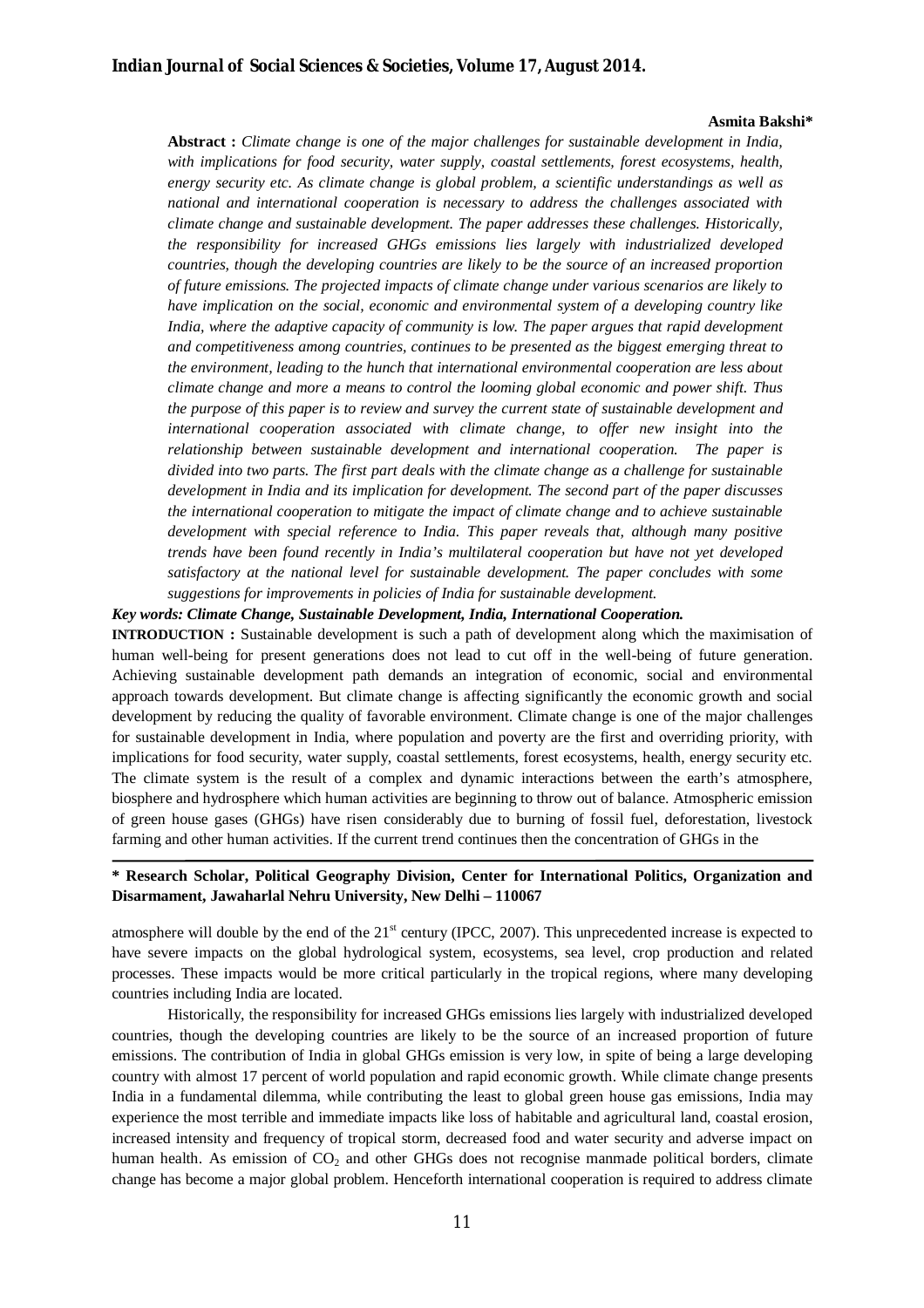change and no country whether developing or developed, can hope to tackle alone with the increasing impacts of climate change.

Recognizing the urgency of international cooperation to mitigate the adverse impact of climate change, United Nations started various conventions and negotiations. In global multilateral climate negotiations, sustainable development has become the central issue because developing countries do not have such resources and technologies, that they cope with impacts of climate change on their development prospects. Many wealthy industrialised states, which are the most responsible for anthropogenic climate change, as a party of negotiation do not show their interest to cut green house gas emissions because of the development prospect of their own country. It can be said that there is lack of willingness among the industrialised countries to take their legitimate responsibility and to cooperate with developing countries. The developing countries have become untargeted victims of climate change due to the irresponsible act of industrialised countries. Thus the aim of this paper is to review and survey the recent international cooperation and its implication on India's sustainable development prospects. It also suggests how India and other developing courtiers can make their development sustainable.

**GLOBAL CLIMATE CHANGE AS A CHALLENGE FOR SUSTAINABLE DEVELOPMENT IN INDIA :** India has always been an area to a high level of climate variability. This is likely to be stressed by changing climate. According to IPCC (2007), the global temperature may rise by  $2^{\circ}$  to 4.5° Celsius by the end of 21st century. If satisfactory actions are not taken to reduce GHGs emissions globally, temperatures will increase 2.7° to 4.3° Celsius over India by the 2080s. At the national level, the noticed change in surface air temperatures over the past century is 0.4° Celsius. A warming trend have been observed along the west coast, in central India, the interior peninsula, and northeastern India and cooling trends have been found in north-west India and parts of south India. Coasts are expected to be jeopardized to increase in risk including coastal erosion due to climate change and sea level rise. Geological Survey of India projects that the glaciers of Himalayas are receding at changing rates in different regions.Some of other projected challenges are as follows:

**Water Resources :** A study from Indian Institute of Tropical Meteorology predicts that intensity of rainfall increases under climate change, issues such as water scarcity may also become more prevalent. The marked rise in precipitation intensity and variability in extreme events will have impacts for a range of sectors, including water resource management, urban planning, and agriculture. **Agriculture :** Agriculture represents a core part of the Indian economy and provides food and livelihood activities to much of the Indian population, while the magnitude of impact varies greatly by region. Climate change is expected to impact on agricultural productivity and shifting cropping patterns. However, this is offset by an increase in  $CO<sub>2</sub>$  at moderate rise in temperature and at higher warming; negative impact on crop productivity is projected due to reduced crop durations.

**Coastal Zone :** An observation shows an increase in frequencies of tropical cyclones in the Bay of Bengal; particularly intense events are projected during the post-monsoon period. Sea level rise is projected to displace populations in coastal zones, increase flooding in low-lying coastal areas, loss of crop yields from inundation and salinization.

**Human Health :** Malaria is likely to persist in many states and new regions may become malaria-prone and the duration of the malaria transmission windows is likely to widen in northern and western states and shorten in southern states.

It is important to note that the climate-sensitive sectors (forests, agriculture, coastal zones) and the natural resources (groundwater, soil, biodiversity, etc.) in India are already under stress due to socioeconomic pressures. Climate change is likely to alter the degradation of resources and socio-economic favorable environment for development. India's population dependent on climate-sensitive sectors and has low adaptive capacity to develop and implement adaptation strategies.

**INDIA IS AN UNTARGETED VICTIM OF CLIMATE CHANGE :** After the above threats of climate change, India can be called as an untargeted victim of climate change. With almost 17 percent of the global population, India contributes only 4 percent of the total global GHGs emissions. In terms of per capita GHGs emissions, it is about 23 percent of the global average. India's per capita demand of energy is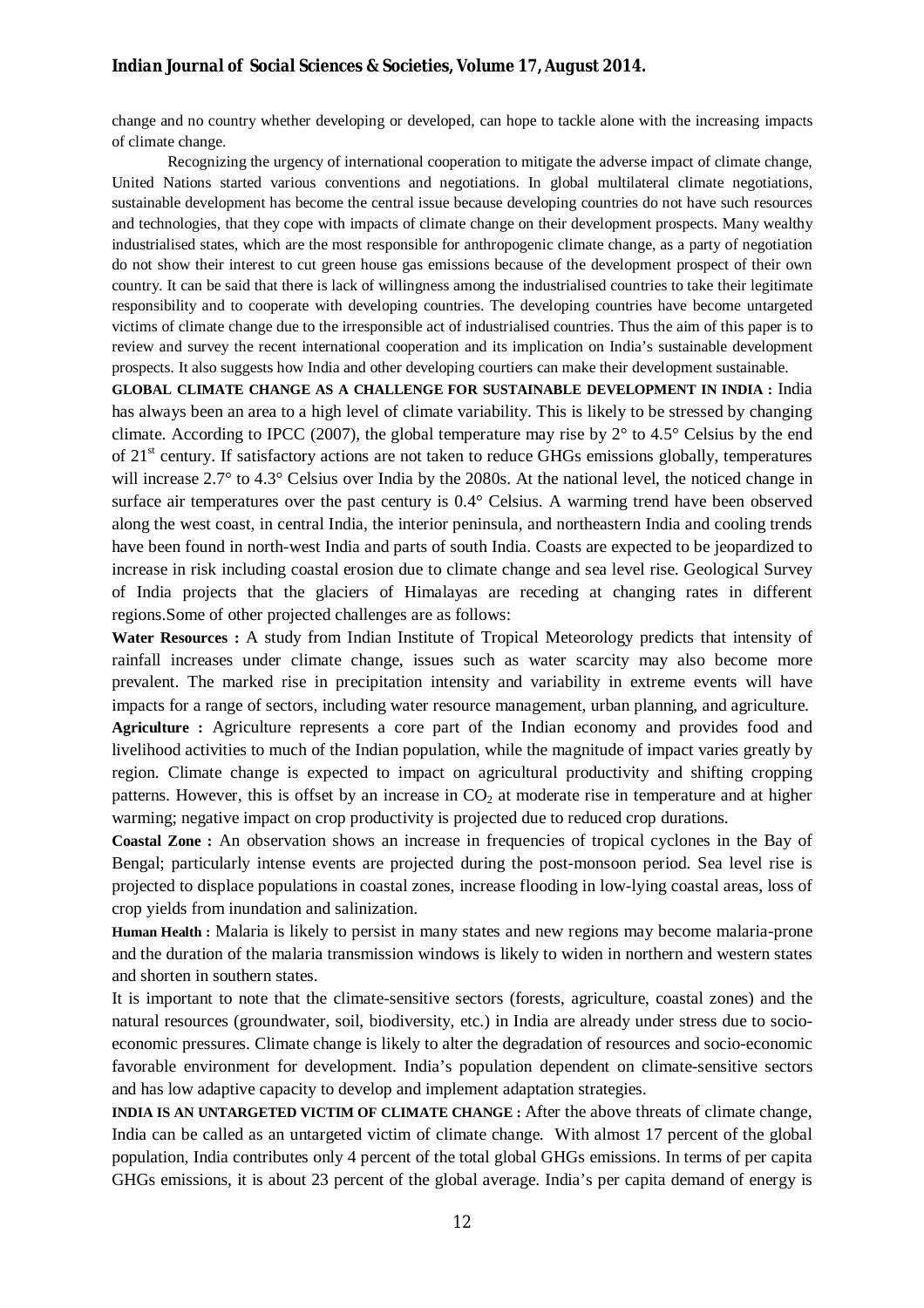530 kgoe (kilogram oil equivalent) of basic energy compared to the global average of 1770 kgoe and its per capita emission of  $CO<sub>2</sub>$  is among the lowest in the world. India's  $CO<sub>2</sub>$  emissions are about 1 tonne annually as against a world average of 4.2 tonnes, while the average for developed countries lay out between 10-20 tonnes per capita. This is significant in the background of declining energy intensity of GDP of India; this is a result of policies, regulations and programmes set up over the years to address energy efficiency and energy security concerns.

| Country    | <b>Annual CO<sub>2</sub></b> Emissions | <b>Percentage of Global Total</b> |  |  |
|------------|----------------------------------------|-----------------------------------|--|--|
|            | (in thousands of metric tonnes)        |                                   |  |  |
| China      | 7031916                                | 23.33                             |  |  |
| <b>USA</b> | 5461014                                | 18.11                             |  |  |
| EU         | 4177817                                | 14.04                             |  |  |
| India      | 1742698                                | 5.78                              |  |  |
| Russia     | 1708653                                | 5.67                              |  |  |
| Japan      | 1208163                                | 4.01                              |  |  |
| Germany    | 786660                                 | 2.61                              |  |  |
| Canada     | 544091                                 | 1.80                              |  |  |

#### **Table: 1, Share in Global CO<sup>2</sup> Emissions, 2008**

Source: United Nations Statistics Division, Millennium Development Goals Indicator  $CO<sub>2</sub>$  emissions (2008).





Source: US Environment and Energy News, (2009).

India is one of the few developing countries in the world where the forest cover is increasing, despite the pressure of population growth and rapid economic development. As a result of the policies, deforestation has almost completely stopped, and afforestation is adding forest cover to about 0.25% of India's land area every year. More than a fifth of India's land area is under forest cover and this serves as a major carbon sink, with almost 11% of India's annual emissions being absorbed by the forests. The cover is increasing every year at almost 0.8 million hectares. Despite these efforts India has remain disadvantage in the arena of climate change and still struggling for its sustainable development in multilateral negotiation and cooperation processes.

**INTERNATIONAL COOPERATION IN THE ARENA OF CLIMATE CHANGE :** Many scientific researches have been done regarding climate change and its expected impacts. As the scientific knowledge about causes and consequences of climate change is growing, it has become a global environmental concern by building up GHGs in the atmosphere. Recent discourses on climate change have emphasized the fact that climate change occupies a higher priority on the environmental agenda of international cooperation. The United Nations Conference on Environment and Development (UNCED) in 1992 at Rio de Janeiro led to FCCC (Framework Convention on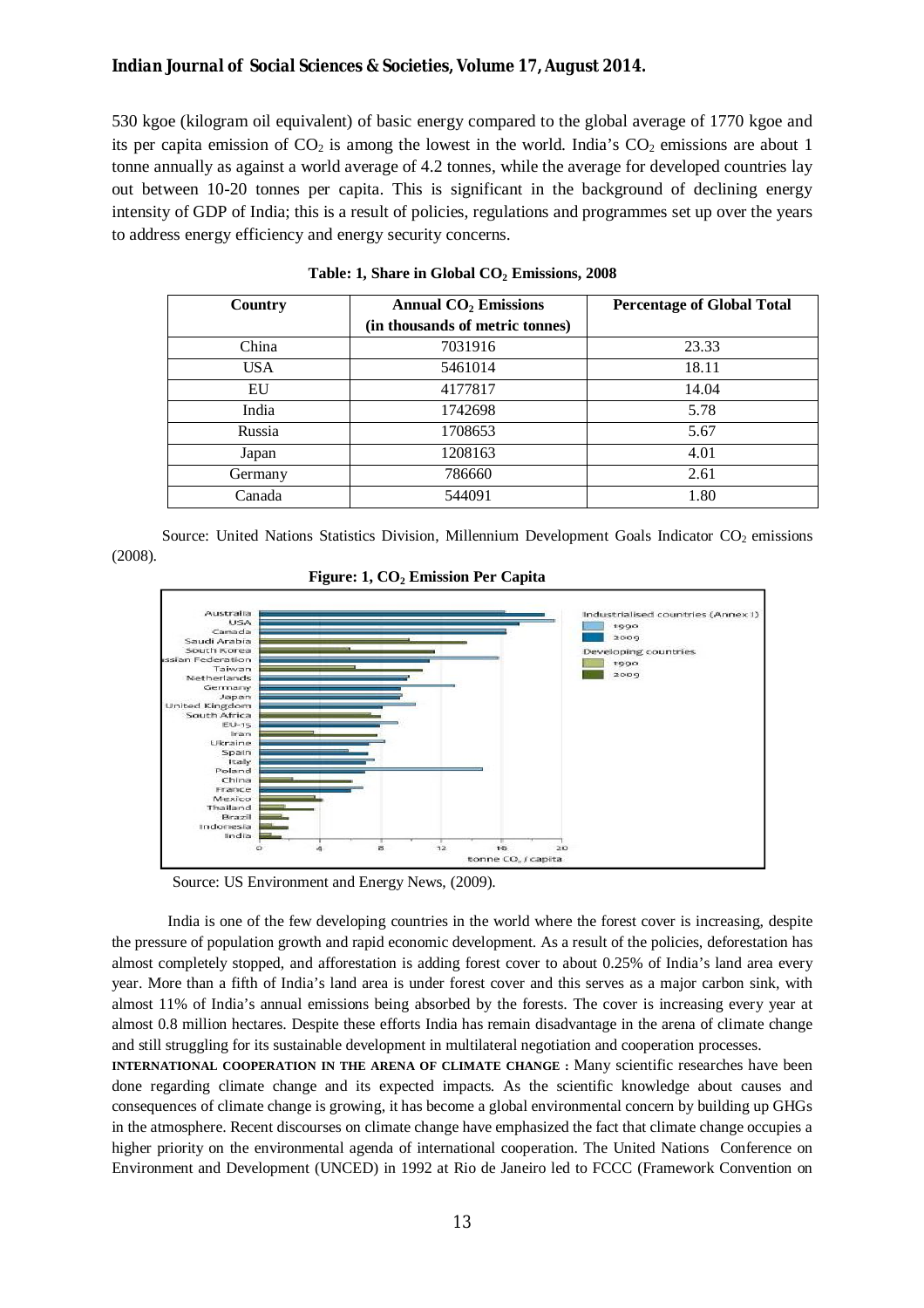Climate Change), which placed the framework for the ultimate stabilization of greenhouse gases in the atmosphere, recognizing the common but differentiated responsibilities and respective capabilities, and social and economic conditions.

Recognizing the threats posed by climate change, most countries joined an international treaty, the UNFCCC, to mitigate the impact of climate change. The Convention enjoins Parties to communicate information about the implementation of the Convention. The convention is based on the principle of common but differentiated responsibilities and respective capabilities and their specific regional and national development priorities, objectives and circumstances. To give more concrete action plan to combat climate change, Parties to the Convention in 1997 adopted the Kyoto Protocol in recognition of necessity for strengthening developed country's commitments under the Convention in furtherance to the objective of the Convention. The Kyoto Protocol does not require the developing countries to reduce their greenhouse gas emissions and gives opportunities to develop sustainably. It has been ratified by over 120 parties. After much debate and despite opposition from developed countries around the United States and OPEC, the 1997 Kyoto Protocol thus legally binds Annex I Parties to reduce greenhouse gas emissions by at least 5 per cent below 1990 levels in the commitment period 2008 to 2012 (Article. 3.1, Kyoto Protocol).

There is a lack of cooperation among developed countries i.e. United States and OPEC. They have been vocally against adequate action on climate change in negotiation process due to reliance upon fossil fuel for their economy. Being a producer of oil and coal, they feel more threatened by action on climate change. EU, on the other hand, is calling for stronger action. One reason for EU's stand in climate negotiation is that it currently imports its fossil fuels so has more incentive to reduce this dependency and look for domestic alternatives. In both regional groups, local populations have a rational awareness of environmental issues. However, in the US, the business lobbies (owning mainly fossil fuel based industries) are very strong and powerful and have been able to affect decisions and outcomes of multilateral negotiations. Rapid development and competitiveness among countries remains to be demonstrated as the biggest emerging threat to the environment, leading to the hunch that multilateral climate negotiations are less about climate change and environmental concern and more a means to control the looming global economic and power shift.

The Kyoto protocol's first commitment period ends in the year 2012 and the second commitment period must be negotiated if Kyoto is to survive. In recent Durban (COP-17) summit of UNFCCC, extension of Kyoto protocol was the main issue. There were very different opinions of parties of negotiations. Developed countries i.e. Russia, Japan, and Canada are forcefully opposed to any extension in to Kyoto protocol and the USA seems to be working quietly to end Kyoto protocol, which it never ratified. EU, which initially played a positive role in climate talks, has since turned conservative. It says it will support a second commitment period only if Kyoto protocol has the provision of binding cuts for the emerging economies like India, China and Brazil. But this risk obliterating the historical responsibility of developed countries and threaten poverty eradication programme in developing countries. The developing countries including India, bothered that the developed world has not fulfilled their Kyoto obligations, have made a second period a precondition for success of Kyoto protocol.

**IMPLICATION FOR INDIA's SUSTAIBALE DEVELOPMENT AND INDIA'S EFFORTS :** India is a large developing country with emerging economy. Its industrialization is still in initial phase and struggling to develop sustainably. India depends for its energy needs on fossil fuel, because India's building capacity of conventional energy sources is not much developed to fulfill its total demand of energy. At this level cutting in GHGs and Carbon dioxide would have the dangerous impacts for its economic development. Even then India can be persuaded to accept binding emissions - intensity cut and later emission cuts - once its inhabitants have fulfill their basic need for food healthcare, education and electricity. Almost 70 percent of India's population lives in rural areas and depends heavily on climate-responsive sectors i.e. forests, agriculture and fisheries and natural resources such as water, biodiversity, mangroves, coastal zones, grasslands, for their food and survival. Immediate cut would be harmful and iniquitous and punish its poor people. Sustainable development needs balance among three aspects social, environmental and economic of development. Recent international cooperation in the context of climate change, forces India to overlook its poor people and economic development for the sake of environment, for what India is not responsible.

After geopolitics of multilateral negotiation process, India initiated many steps to integrate its social, environmental and economic development to improve its favorable environment for sustainable development.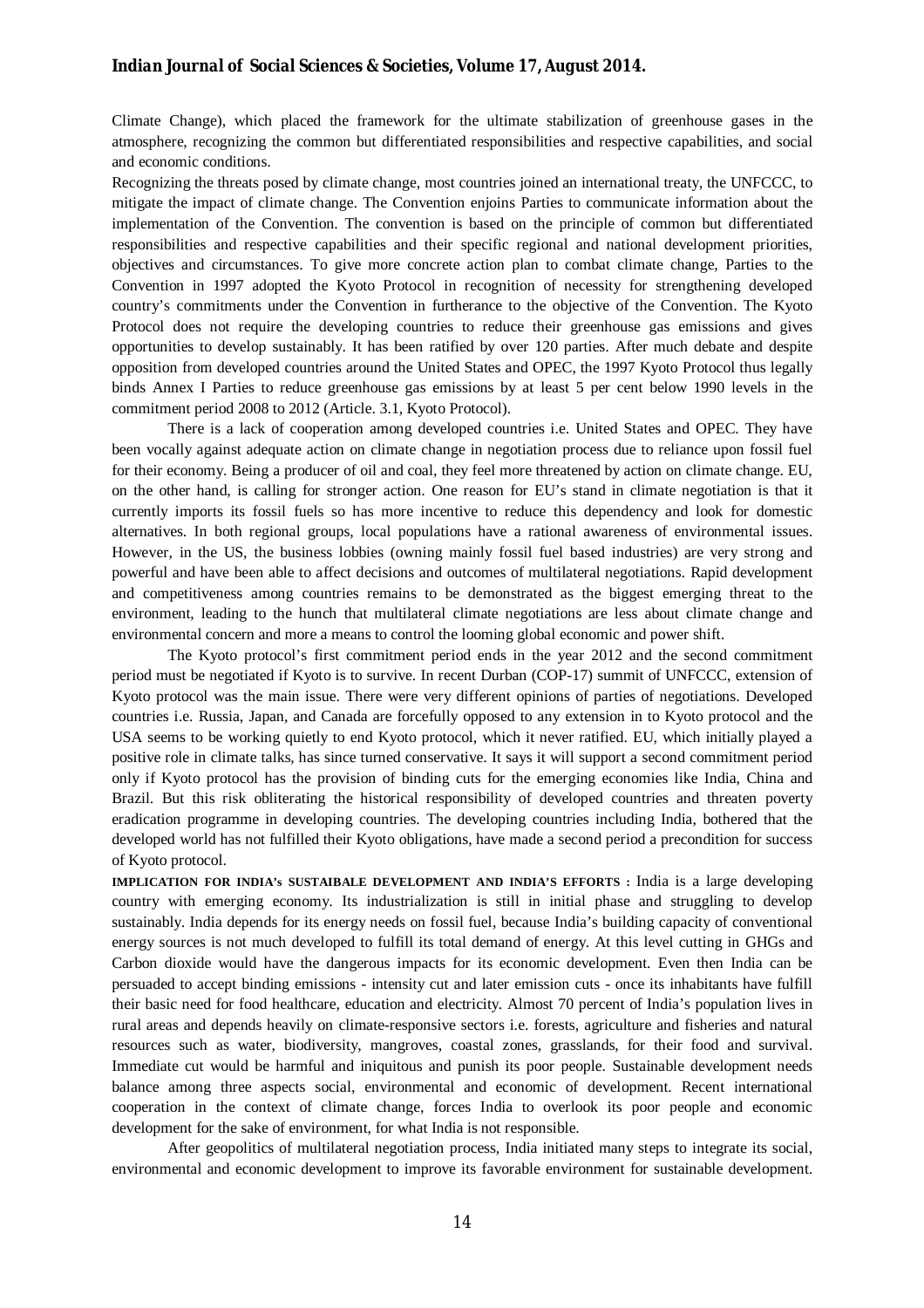India has actively engaged in bilateral cooperation with several countries. It has signed various agreements, pacts and MoUs with China, USA, Russia, Canada, EU and many other countries, to promote the cooperation in the field of climate change and sustainable development. India has joined as a member several regional groups for clean development and climate change. As well as on national level, many steps have been taken up to reduce the impact of climate change for sustainable development i.e. national action plan, clean development mechanism etc.

**CONCLUSION :** The ability to adapt climate change is intertwined with sustainable development in both a positive and negative sense. In the positive sense, enhancement of adaptive capacity entails a variety of similar actions to sustainable development (e.g. improved access to resources and improved infrastructure). On the negative side, sustainable development and poverty reduction can be hampered by the impacts of climate change. Further, some sustainable development activities could make India more susceptible to climate change (so-called maladaptation).

In India lots of efforts have been made to achieve sustainable development in the phase of climate change internationally, national and on regionally level. Due to the lack of effective policies and unawareness of local poor people, satisfactory results have not been yet achieved. There are many ways to pursue sustainable development strategies that contribute to mitigation of climate change. A few examples are presented below for developing countries to improve their development prospect and policy effectiveness:

- $\triangleright$  Adoption of cost-effective and energy-efficient technologies such as solar lamp, energy lamp and green computing can reduce costs and local pollution in addition to reduction of greenhouse gas emissions.
- Shift to renewable energy resources, some of which are already cost effective, can enhance sustainable energy supply, and can reduce local pollution and greenhouse gas emissions.
- $\triangleright$  Adoption of afforestation, reforestation and conservation and sustainable forest management practices can contribute to conservation of biodiversity, watershed protection, rural employment generation, increased incomes to forest dwellers.
- $\triangleright$  Efficient, fast and reliable public transport systems such as metro-railways, BRTS can reduce urban congestion, local pollution and greenhouse gas emissions.
- $\triangleright$  Adoption of participatory approach to forest management, rural energy, irrigation water management and rural development in general can promote sustained development activities and ensure long-term greenhouse gas emission reduction.

Developed countries have the wealth and technical capacity to implement more sustainable policies and measures, yet the required level of political leadership and citizen engagement is still a long way off. The lack of action in developed countries is compounded by economic growth in developing countries that follows the resource-intensive model of developed countries. More sustainable development pathways are needed in both developed and developing countries; which require a level of dialogue, cooperation and, most importantly, trust that simply is not reflected in today's multilateral negotiations or regimes.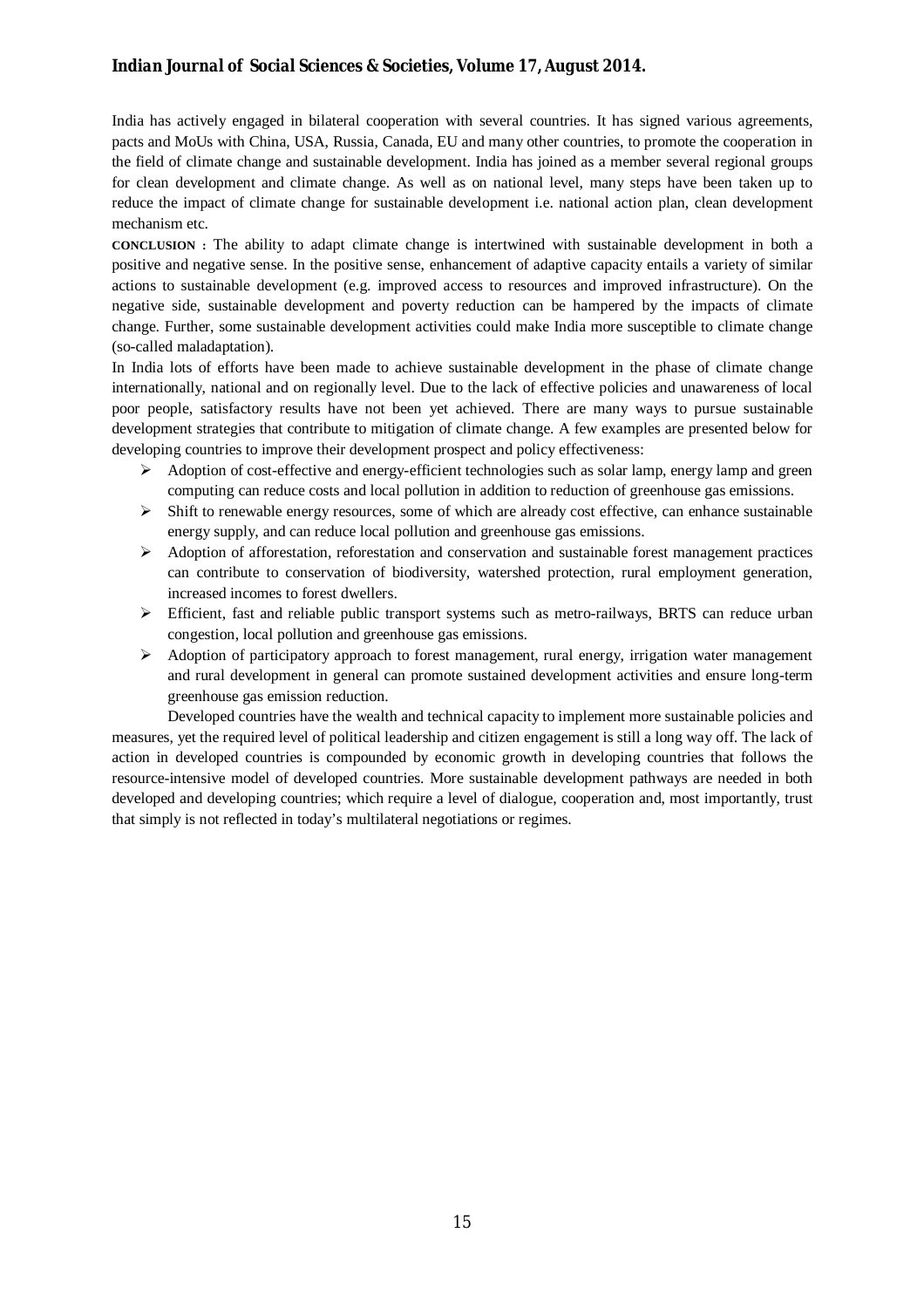#### **REFERENCES**

- *"Annual development report from ministry of environment and forest in India"* (2005-06)
- *"Annual development report from ministry of environment and forest in India"* (2009-10)
- Barrett, S. (2007), *"Why cooperate? The incentive to supply global public goods"*, New York, USA: Oxford University Press.
- Baumert, K. A., Herzog, T., & Pershing, J. (2005). Navigating the numbers: Greenhouse gas data and international climate policy. World Resources Institute.
- ENB (1995e). UN Framework Convention on Climate Change: Year-End Update. *Earth Negotiations Bulletin,* 12(25).
- Garg, A., Ghosh, D. and Shukla, P. R. (2003), Energy sector policies and mitigation of GHG emissions from India. In *Climate Change Economics and Policy: Indian Perspectives* (eds. Toman M.), Resources for the Future Publication, Washington DC.
- *India's Initial National Communications to the United Nations Framework Convention on Climate Change*, (2004), Ministry of Environment and Forests, New Delhi.
- IPCC, (2007), Climate Change 2007: Synthesis Report. Contribution of Working Groups I, II and III to the Fourth Assessment Report of the Intergovernmental Panel on Climate Change. [Online: web, accessed on 25th September 2011]
- Munasinghe, M. (2003), *"Analysing the Nexus of Sustainable development and Climate Change: An Overview*", OECD, COM/ENV/EPOC/DCD/DAC (2002)2/FINAL.
- Munasinghe, M. and Swart, R. (2005), "*Primer on Climate Change and Sustainable Development. Facts, Policy Analysis, and Applications",* Cambridge: Cambridge University Press.
- *Our Common Future* (1987), Report of the World Commission on Environment and Development (WCED), Oxford University Press, New York.
- Ravindranath, N. H. and Sathaye, J.(2002), *Climate Change and Developing Countries*, Kluwer Academic Publishers, Dordrecht, Netherlands.
- Shukla, P. R., & Dhar, S. (2011), "Climate Agreements and India: Aligning Options and Opportunities on a New Track", *International Environmental Agreements: Politics, Law and Economics,* 11:3, 229-243*.*
- Y. Matsui, Y. (2004), "The *Principle of "Common but Differentiated Responsibilities*" in Schrijver and Weiss (eds.), 85.
- Yoshiro, M. (2002), "Some Aspects of the Principle of 'Common but Differentiated Responsibilities'. *International Environmental Agreements: Politics, Law and Economics,* 2, 151-171.

\*\*\*\*\*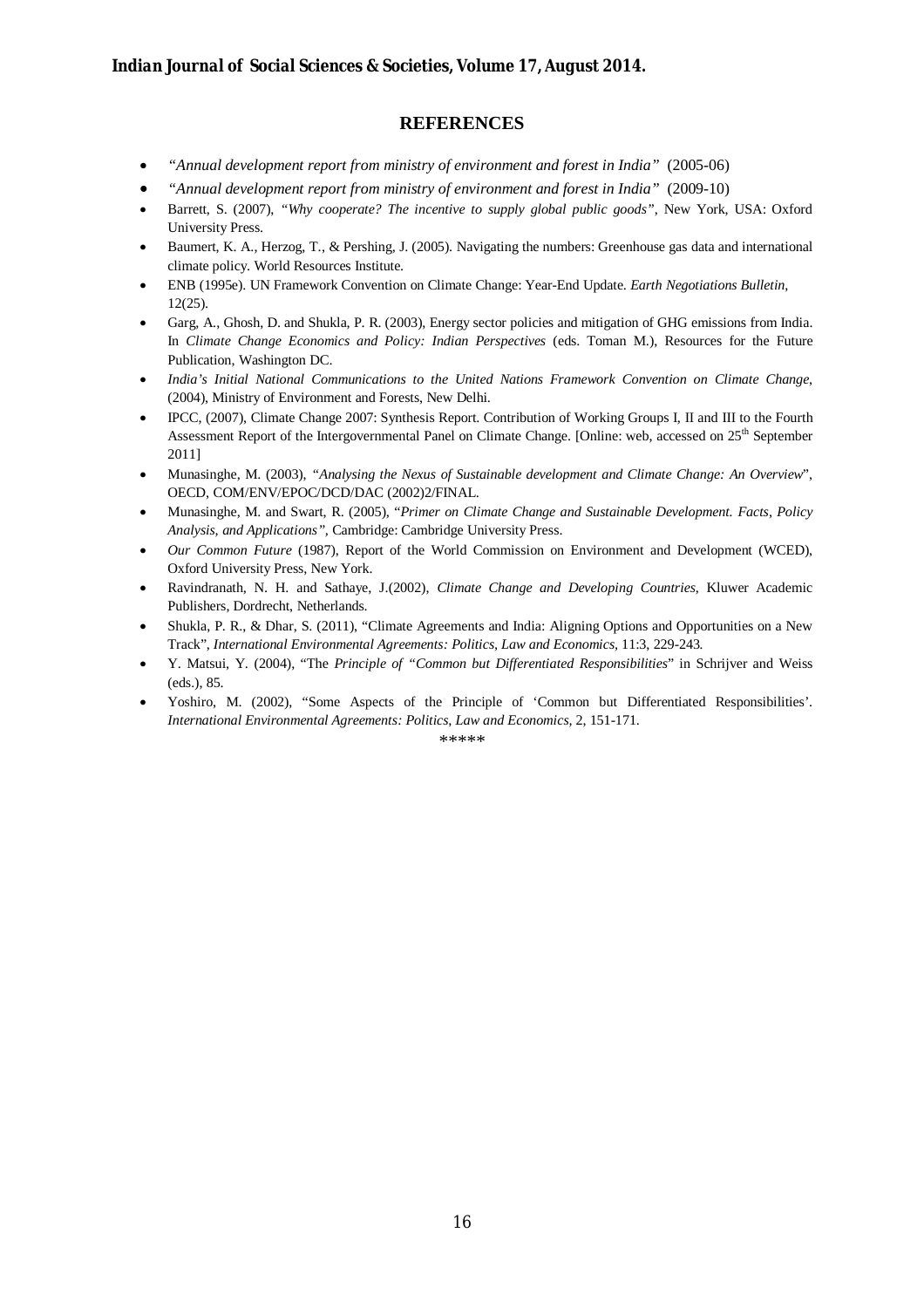### **EXISTENTIALISM :AN EDUCATIONAL PHILOSOPHY**

#### **Dharmendra Singh \***

Philosophy has intimate relationship with education & without it we cannot imagine the existence of society & the existence of society depends on education for its existence without which it is none but dead. Although science, art, religion etc., have their own independent status & existence yet philosophy has seasoned among them anyway, anyhow. As it is interesting to note that John Dewey (1916) went to the extent of defining philosophy as general 'theory of education'. Everybody knows that philosophy is theoretical  $\&$  speculative; whereas education is practical yet it asks questions involved in the educative process examining factors of reality & experience this is why it is called educational philosophy.

Existentialism is now, an educational philosophy which proves that no philosophical discourse is built in isolation from prevalent social context. This educational philosophy is considered as a revolt against 'isms' that were thought to be largely responsible "for the killing of 'particular',' 'concrete' humans" in the two world wars. As the beginning of existentialist thought can be traced back to Protagoras, the ancient Geek philosopher, who declared that 'man is the measure of all things;when Socrates, the Greek philosopher asks everyone to 'known- thyself'.He reveals existentialist leaning. The hymn of the vedas with the notion of 'AhamBrahmasmi' contains existentialist seeds but chiefly in 19<sup>th</sup> century existentialism developed into a full-fledged thought system when the Danish philosopher, SorenKierkgaard, who founded existentialism, revolted not against any particular school of philosophy but against the general act of philosophizing itself since philosophizing involved generalization. Real spurt in existentialist thinking happened during the world wars with the emergence of a number of existentialist philosophers such a Karl Jaspers, Martin Heidegger & Jean Paul Sartre while Schelling, Nietsche, Pascal, Hussel are other existentialists.

As a philosophy, existentialism neither seeks universal knowledge nor involves generalization; its quest is for particularity  $\&$  particularization. It has a tendency to go against set or established norms of philosophizing & to make it at once terrifying & fascinating. It offers a puzzling array of interpretations with a consistent set of meaning.

The philosophical concepts of existentialism mingle with Meta – physics, Epistemology & Axiology. Both 'Existentialism' and 'meta-physics' are concerned to the anti-thesis of idealism. To them reality is particularly 'being' rather than 'being' in general. They rules out 'essence' in favor of existence. Since 'existence' has primacy over 'essence' truth is subjective. For the existentialist. Man, the individual man, is the source of all values for existentialism. Closely related to the position of the individual human being is the individual's authenticity. An authentic man is one who lives by his own decisions & choices in the light of his own undistorted-awareness of his condition. This is why the values are subjective & conditional.

There is no educational treatise by any existentialist; nor has existentialism any particular interest in educational theory because it was a philosophy, chiefly, related to life & literature. Therefore, it is rather difficult to draw out existentialist views on education with certainty but general or common implications can be put on the basis of references made on education by existentialists. According to them education should foster an understanding of anxiety as a number of people are frustrated by life & there is no any preparation for them for the world of conflict in which they conflict & by the 'anxiety' the existentialists mean an awareness of the tension of existence.

#### **\*Research scholor,**

Existentialist aim of education showers existentialist truth  $\&$  its subjectivity with such features as uniqueness, authenticity  $\&$  freedom of choice so that the learner can harness his potentialities  $\&$  cultivate his individuality. An educational institute develops conformity i.e. one's uniqueness, authenticity & free will otherwise 'non-conformity'. Another goal of the philosopher of this school is to develop a range of values consistent with free will & freedom of choice.

In the area of the selection of curriculum, the philosophers are in favour of humanities as it deals with human condition & subjective knowledge. Humanities have a first place in their curriculum because they deal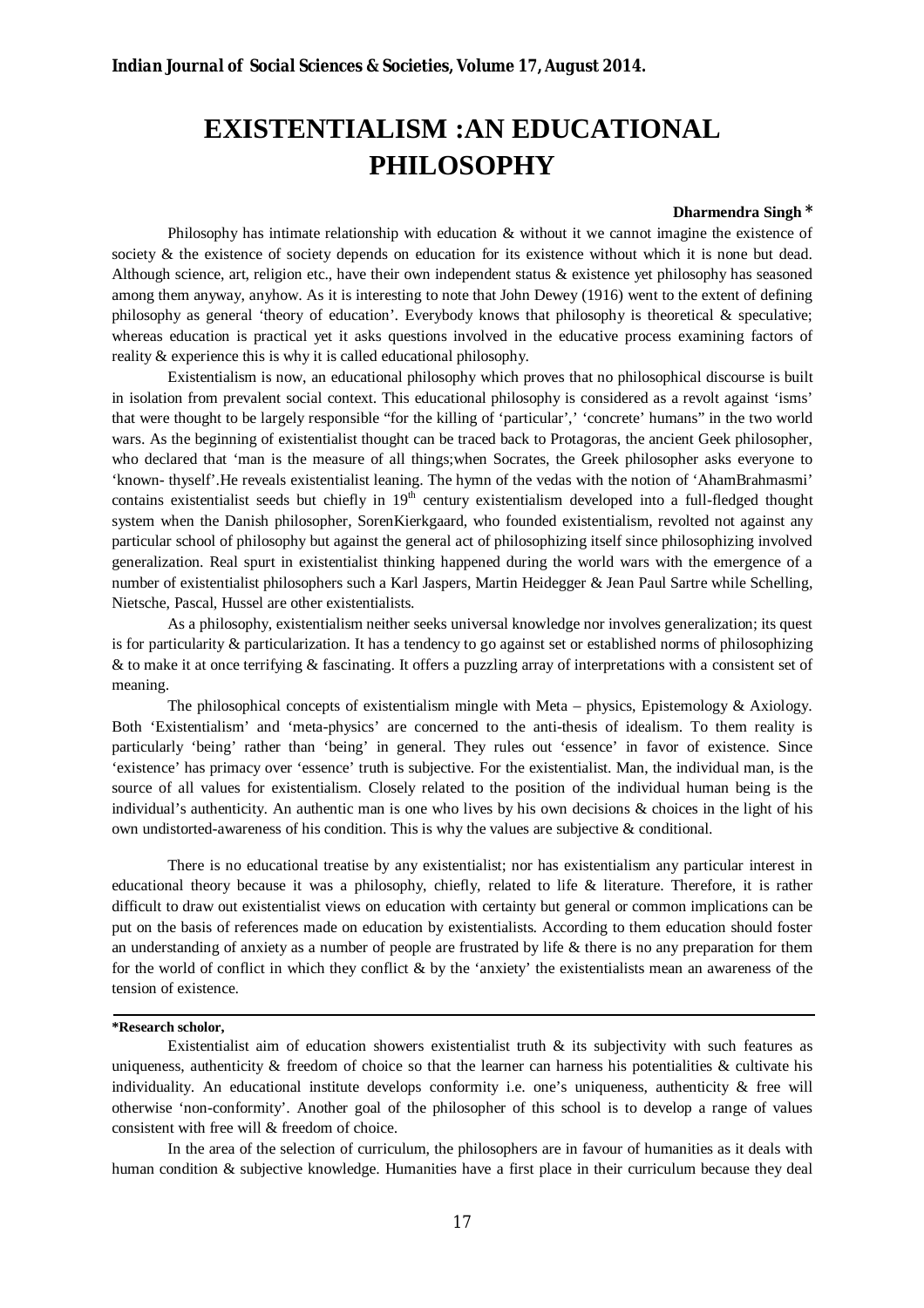with essential aspects of human existence such as relations between the people; both happy & unhappy sides of human life  $\&$  its absurdities with its meaning. According to them instruction  $\&$  guidance may be the best method of teaching – like 'wordsworthian theory of poetic language', Socraticmethod, introspective & case study methods are those methods which most of the existentialists have advocated. The essence of existentialist educational method is 'personal contact' like the teaching method of India's 'Gurus' in ancient periods.

While in the area of discipline they neglect the idea of 'spare the rod &spilt the child'. According to them kids should be offered free will with the expectation that they will respect the free will of others – as they have their individualities & their wills to define their 'true essence' by independently defining life's meaning.

In a nutshell, the main postulates of existentialism are: existence precedes essence; particularity is reality; truth is subjective; knowledge is inward awareness; individual man is the source of values; & values are subjective; while as an educational theory its implications are broad & limitless in present scenario of education.

#### **REFERENCES**

- Comus, Albert (1946) 'The Stranger'.
- Dagar, B.S. (1992) 'SikshaTathaManavMulya', Chandigarh.
- Dewey, John (1916) 'Democracy & Education', New York: Mcmillan& Co.
- en.wikipedia.org/wiki/Jean-Paul\_Sartre
- Hocking, W.E. (1959) 'Types of Philosophy', New York: Charles Scribner's Sons.

\*\*\*\*\*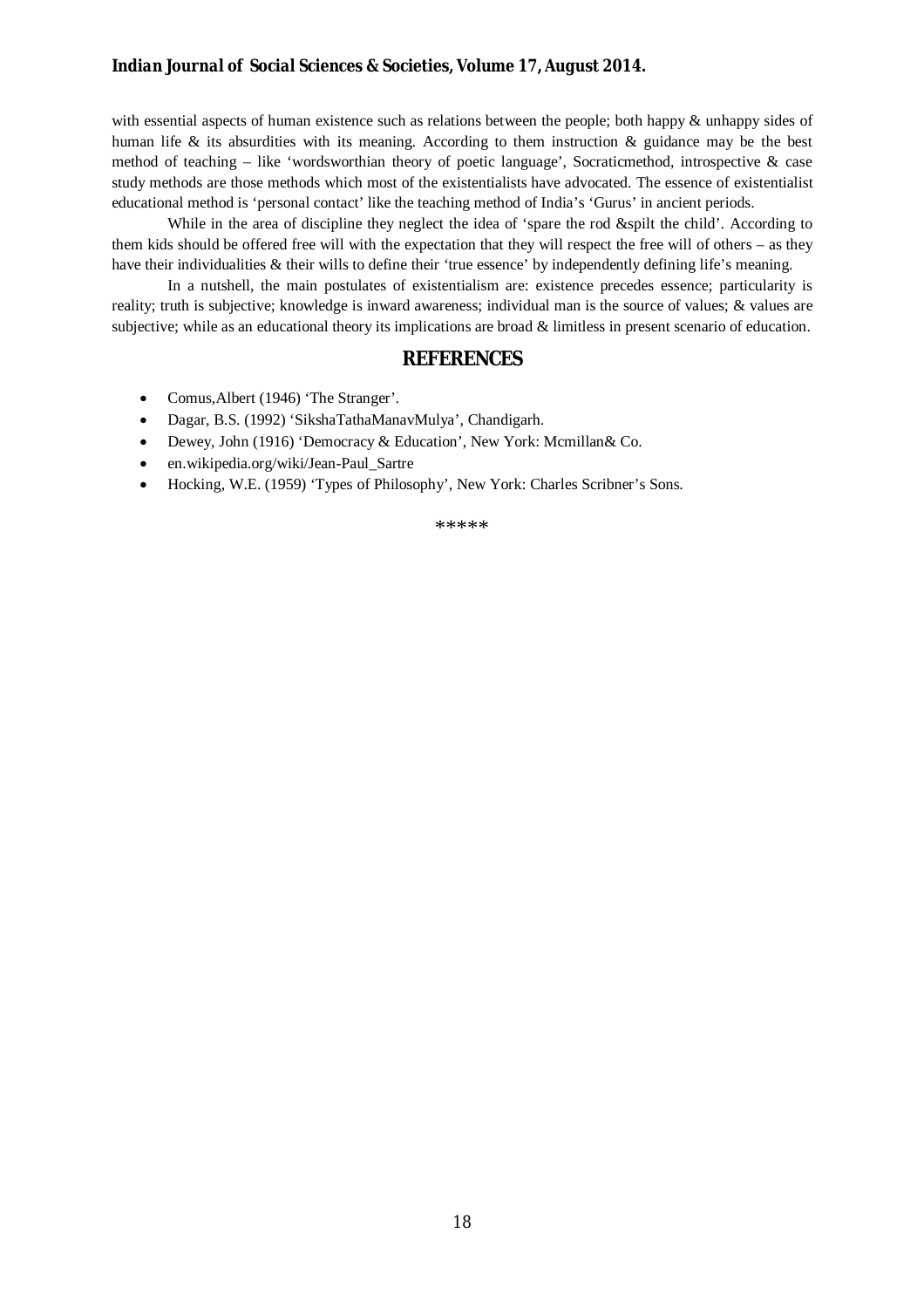### **STUDY OF CAREER PREFERENCES OF UPPER, MIDDLE AND LOWER SOCIO-ECONOMIC STATUS STUDENTS AT +2 LEVEL**

#### **Nisha Lal Singh\* Dr. Trilochan Singh\*\***

*ABSTRACT: In present era, students are struggling to secure their future as a successful and satisfied life. Due to this they feel a pressure in terms of career choice. A wide difference could be experienced if minutely observed, within the students of different Socio-Economic Status regarding their career choices. Thus the investigator felt to assess the comparative study on career preference of high and low Socio-Economic Status for +2 boys and girls students. For that, Career Preference Record developed by Vivek Bhargava and Rajshree Bhargava, and Socio-Economic Status Scale developed by R.L. Bharadwaj were administered on sample of three hundred +2 students from Gorakhpur district of Uttar Pradesh. For which, statistical hypotheses was framed and tested through Chi Square Test. The findings were: +2 Boys students belonging to upper, middle and lower Socio-Economic Status had no significant difference with respect to Career Preference. +2 Girls students belonging to upper, middle and lower Socio-Economic Status had equal choice with respect to Career Preference. +2 Boys and Girls students belonging to uppe, middle and lower Socio-Economic Status with respect to Career Preference.*

**INTRODUCTION** : Present era is comprising of an identified group of the students who are focused and pinpointed to a very meaningful and successful quality life rather than the traditional time passing life. They are always stepping such that they may be able to withstand along with trends of this modern society. Students forming the cream group of youngsters are more focussed in the study as they try hard both mentally and physically. In order to go parallel with professional needs of the society they put their best efforts from early stage of their career decision i.e. +2 level which is also referred as the backbone of academic life however different professional needs of society may need different professional expertise which can be developed in the individual through special training and education but the reach of every student to kind of training and education may not be possible for every one belonging to different economic status of the society. Thus students at this stage of +2 level, being in the decisive stage of their academic life have to bear the pressure of family, society, school as well as their own presence of mind for they have to cope with competitive world. They have to enter into field with correct decision which would be forming the foundation of their career, keeping in mind their financial condition as all of them do not come from the same socio-economic status family. They try to put their best effort to get entry in the field of their own choice and interest and make a successful career. So career preference and socio-economic status background plays a vital role in the life of  $+2$  students.

**CAREER PREFERENCE :** The Career is specifically related to specific job or vocation. Each career has different job roles. There are several careers which are being opted by different persons according to their ability and potentialities. The Career preference is the area which a  $+2$  student chooses for his future living where he studies and gets expertise in that area and then earns for his future living. Career Preference can be measured by

**\* Research Scholar, Dr. R.M.L. Avadh University, Faizabad, Uttar Pradesh** 

#### **\*\* Associate Professor (Education), Lal Bahadur Shastri P.G. College Gonda, Uttar Pradesh**

Career Preference Record developed by Vivek Bhargava and Rajshree Bhargava.

**SOCIO-ECONOMIC STATUS :** A social person is one who conforms to the three criteria of social development that is he should behave in an approved manner, play the role which society prescribes for him and possess favorable attitude towards people and social activities. 'Social status' is an indication of one's position of respect, prestige and influence in social structure apart from his personal attributes which may either inhibit or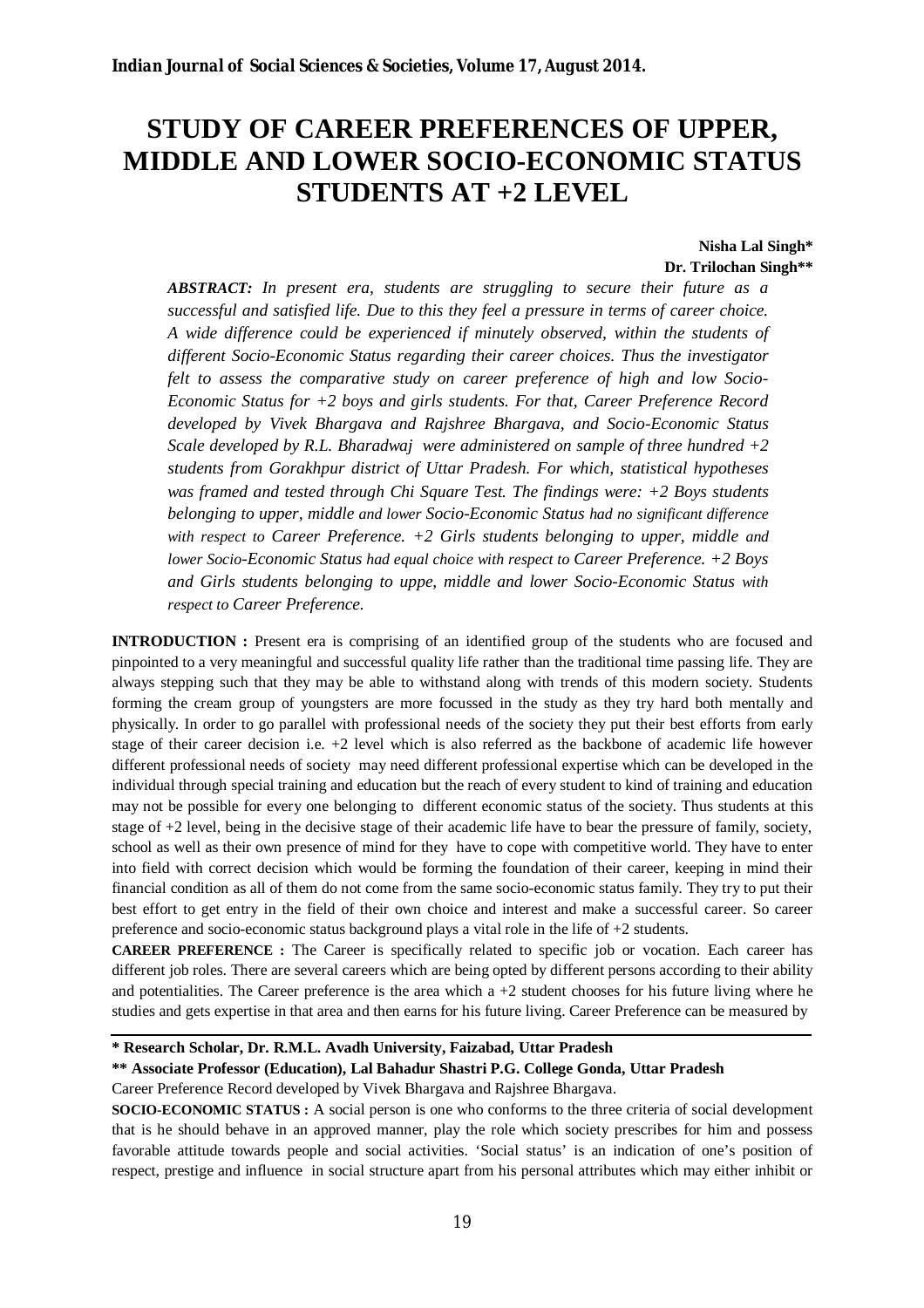enhance an individual's access to sources of information and willingness to deviate from group norms and may vary with the groups. The economic endeavor entails 'cherishing of things because of their material value and the pursuer, by virtue of this activity, carves for himself a place in society recognized as 'Economic Status'. Economic Status thus, stratified modern population according to the amount and sources of income which is usually derived from a set of occupational activities, the ownership of property or both. The 'Socio-Economic Status' is a blending of the two status – Social status and Economic status. Though none of the two can exists without each other yet they are distinctively different. Socio-Economic Status could be a ranking of an individual by the society he lives in, in terms of his material belongings and cultural possessions along with the degree of respect, power and influence he wields.

**SIGNIFICANCE OF STUDY :** The study is significant from the point of view that Career preference has been a centre of research for decades as they predicts the career choice in different area and attain success in a particular area. Socio-Economic Status is expected to play a significant role in a student's life as they live in society, withstand a reputed status according to their economic condition and need to take a correct and important decision for secure future. A number of studies have been conducted at national and international level to explore career preference and Socio-Economic Status as variables.

**Robert** (1988) conducted a study to find out if the vocational choices of higher secondary students depended upon their socio-economic status. For this study the socio-economic status scale, the vocational Interest Record and the questionnaire on the parental aspiration of children's vocations was used. The study found that choices of higher secondary students were independent of their socio-economic status and also the vocational aspiration of their parents. Both boys and girls had similar vocational choices towards agriculture, arts, literature, executive, commerce, science and social work. However more girls preferred the vocation household work than boys. **Srivastava, L.** (1988) studied and concluded that vocational development was related to academic achievement and socio-economic status but was not related to sex and different levels of educational. **Pattinsthsr, P.** (1989) studied the economic parameters and interest of vocational stream students found that the parents of the vocational stream students marginally differed in their level of income and expenditure. The study also concluded that occupation, income and expenditure are the determining factors of a student's vocational interest. **Yadav, P.L.** (1989) investigated and confirmed that success experienced in academic activities is more crucial for a healthy personality adjustment. SES appeared to be a significant determinant of the personality and adjustment process. **Shah, Beena** (1989) assessed reliably the relationship between family climate and home adjustment in a more contrive situation by controlling SES, Intelligence, age, sex and locality. The students were all of average intelligence and were matched for SES. The findings revealed that highly satisfactory home climate contributed to significantly better home adjustment of adolescent even after controlling intelligence and SES. But when sex-wise analysis was made family climate failed to show any favorable influence on girls. **Singh, R.J. and Sengar, P.S**. (1990) found that class VIII rural subjects vocational experiences were influenced by self concept and socio-economic status. This negative self-concept would lower vocational aspirations. **Chandna, S.** (1990) investigation found that factors related to career maturity may differ for males and females and that there is relationship between self concept and career choice attitudes of adolescents. **Mishra, K.M.** (1990) investigated the relationship between vocational interests and SES. and found to be positively related with administrative and scientific interest and negatively related agriculture and social service areas of interest. **Sharma, K. et al** (1991) conducted a study to explore differences in the vocational interest of students of socio-economically advantaged and disadvantaged students of secondary schools of Rajasthan and found difference between the vocational interests of two groups. **Khan, A. M.** (2009) investigated and found difference only in the case of resignation. Low academic achievement group differ significantly from their counterpart in resignation scores. Intelligence plays no significant role different modes of frustration except, aggression.

After thoroughly reviewing the earlier study of research on career preference and Socio-Economic Status the investigator found that not too much research has been conducted in this area. Also the investigator feels that Socio-Economic Status was greatly affecting the students to achieve and choose the correct area for their career which, constituting the important object for research at present scenario. Keeping this in mind the investigator felt to undertake this research problem for career preference of upper, middle and lower Socio-Economic Status +2 students of Gorakhpur city.

**OBJECTIVES OF STUDY :**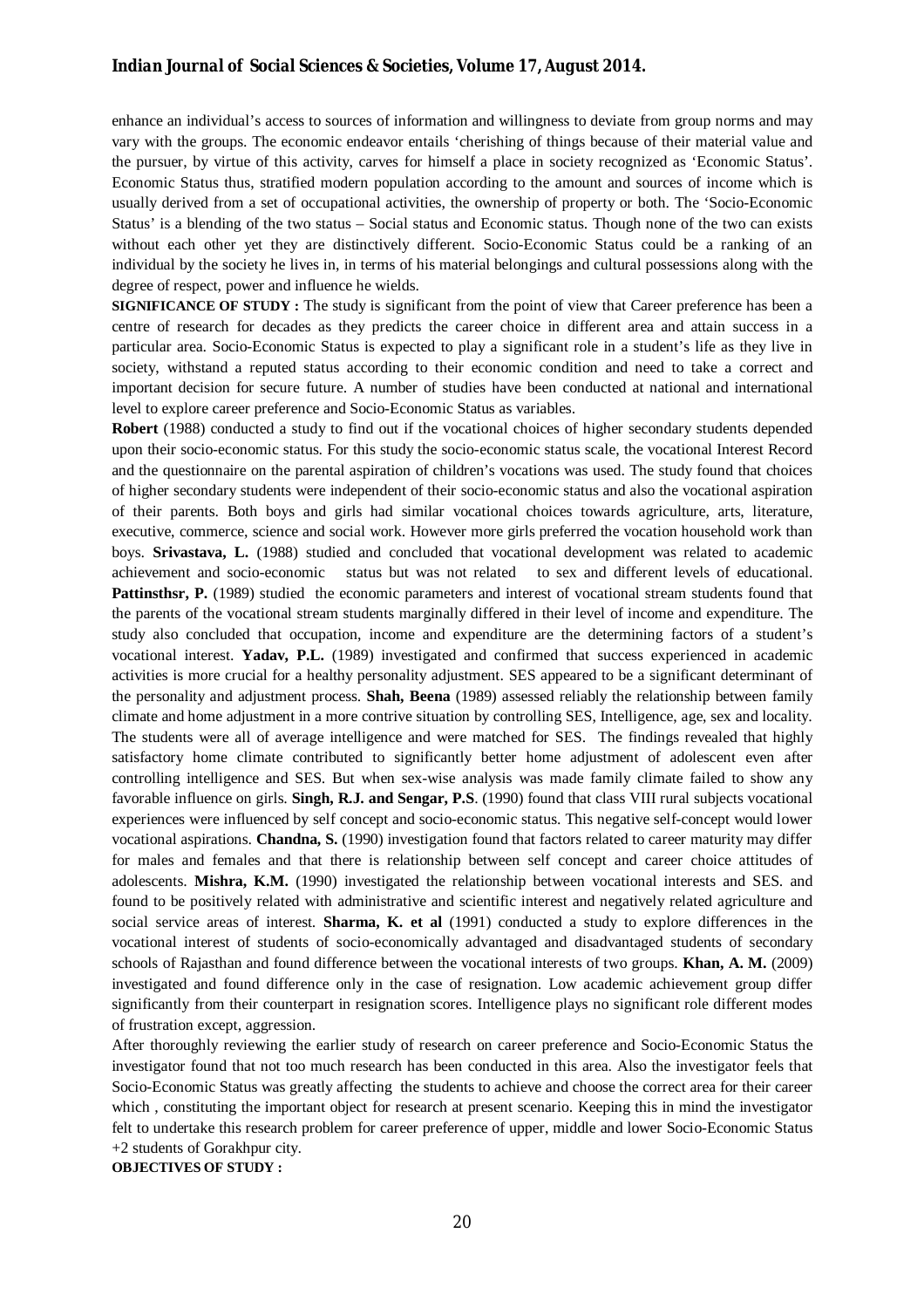- 1. To study Career Preferences of boys students studying in +2 level in relation to their Socio-Economic **Status**.
- 2. To study Career Preferences of girls students studying in +2 level in relation to their Socio-Economic Status .
- 3. To study Career Preferences of boys and girls students studying in +2 level in relation to their Socio-Economic Status .

#### **HYPOTHESES :**

- 1. There is no significant difference in Career Preferences of upper, middle and lower Socio-Economic Status +2 boys students.
- 2. There is no significant difference in Career Preferences of upper, middle and lower Socio-Economic Status +2 girls students.
- 3. There is no significant difference in Career Preferences of upper, middle and lower Socio-Economic Status +2 boys and girls students.

**RESEARCH METHOD :** Keeping in mind the nature and need of the present research, the normative descriptive survey method was considered to be the most appropriate one for the study.

**POPULATION AND SAMPLE :** In the present study all the senior secondary schools of Gorakhpur district of Uttar Pradesh constituted the population of the study. Further in the present study sample of three hundred +2 students (300) were selected from ten secondary schools i.e. 150 girls and 150 boys of Gorakhpur district on the basis of random sampling technique.

**TOOL USED :** The investigator used two standardized test as the tools in order to collect the requisite data from the selected sample subjects to carry out study. These are:

- (i) Career Preference Record
	- Vivek Bhargava and Rajshree Bhargava
- (ii) Socio Economic Status Scale
- R.L. Bharadwaj

**STATISTICAL TECHNIQUE USED :** For the analyses and interpretation of collected data the following statistical

technique was used. Chi square  $(\chi^2)$  was applied in order to find out the difference in observed and expected data of career preference of Senior Secondary students on their Socio-Economic Status. The following formula was computed.

$$
\chi^2 = \Sigma \text{(fo-fe)}^2 \text{/fe}
$$
 where fo: observed frequency

fe: expected frequency

#### **ANALYSIS AND DISCUSSIONS**

**TABLE 1**

#### STUDY OF +2 BOYS STUDENTS CAREER PREFERENCE OF UPPER, MIDDLE AND LOWER SOCIO-ECONOMIC STATUS

| Boys: SES | CP      | Boys: fo          | fe     | fo-fe    | $($ fo-fe $)^2$ | (fo-fe)2/fe | $x^2$ value |
|-----------|---------|-------------------|--------|----------|-----------------|-------------|-------------|
|           | High    | 129               | 132.27 | $-3.27$  | 10.69           | 0.08        |             |
|           | Average | 436               | 430.56 | 5.44     | 29.59           | 0.07        |             |
| Upper     | Low     | 575               | 577.07 | $-2.07$  | 4.28            | 0.01        |             |
|           | High    | 106               | 106.83 | $-0.83$  | 0.69            | 0.01        | 2.47        |
|           | Average | 335               | 347.47 | $-12.47$ | 155.5           | 0.45        |             |
| Middle    | Low     | 479               | 465.7  | 13.3     | 176.89          | 0.38        |             |
|           | Upper   | 46                | 41.8   | 4.2      | 17.64           | 0.42        |             |
|           | Middle  | 143               | 135.97 | 7.03     | 49.42           | 0.36        |             |
| Lower     | Low     | 171               | 182.23 | $-11.23$ | 126.11          | 0.69        |             |
|           |         | * Not Significant |        |          |                 |             |             |

It is clear from the table that the obtained Chi Square value 2.47 of upper, middle and lower Socio-Economic Status boys students of +2 level is smaller than the table value at .05 level of significance at df 4 i.e. 9.488. It means that there is no significant difference in Career Preferences of upper, middle and lower Socio-Economic Status +2 boys students. Thus the null hypotheses which states that there is no significant difference in Career Preferences of upper, middle and lower Socio-Economic Status +2 boys students was accepted.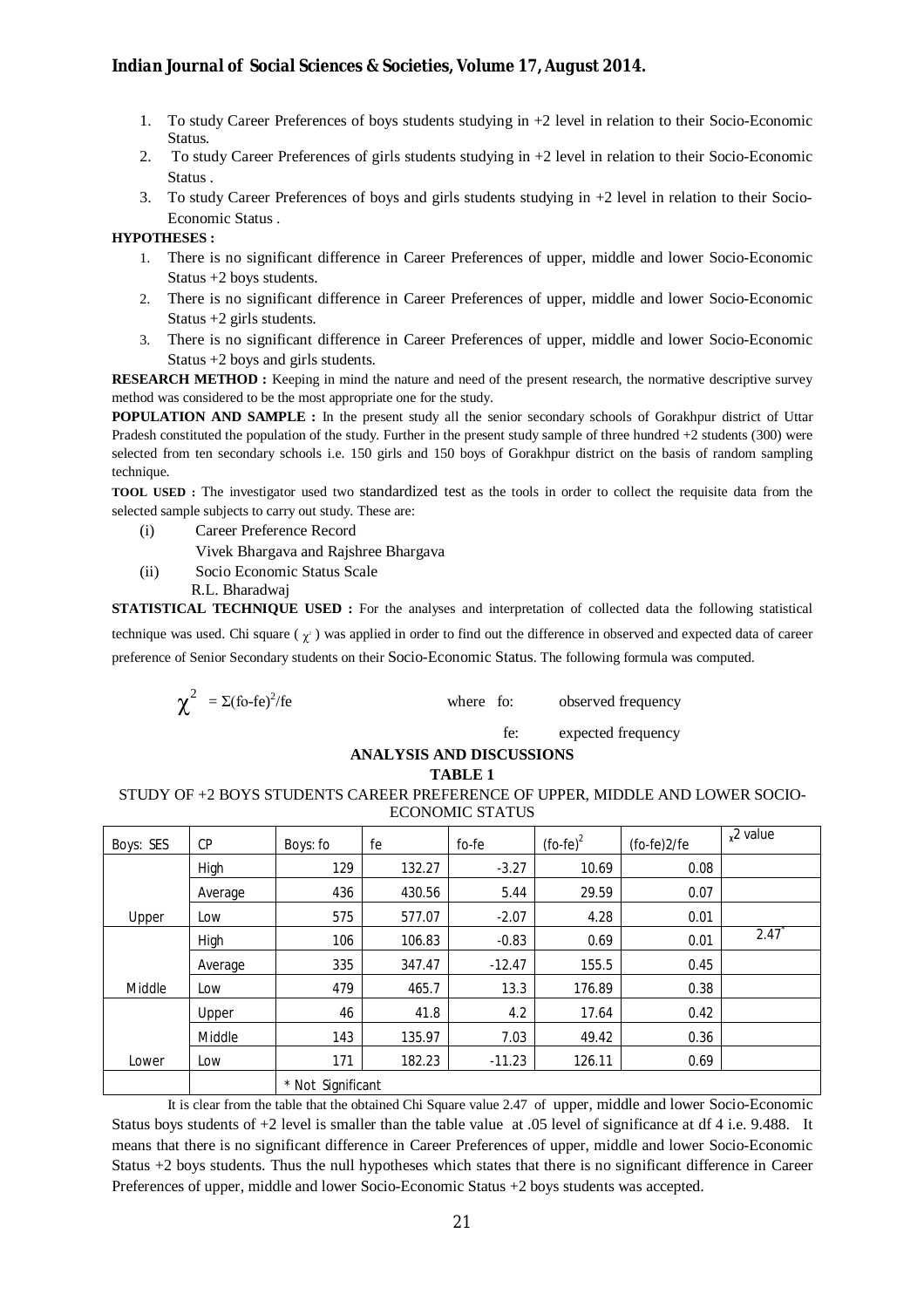| Girls:SES | CP      | fo                | fe     | fo-fe   | $($ fo-fe $)^2$ | (fo-fe)2/fe | $x^2$ value |
|-----------|---------|-------------------|--------|---------|-----------------|-------------|-------------|
|           | High    | 29                | 23.06  | 5.94    | 35.28           | 1.53        |             |
|           | Average | 81                | 80.33  | 0.67    | 0.45            | 0.01        |             |
| Upper     | Low     | 110               | 116.61 | $-6.61$ | 43.69           | 0.37        |             |
|           | High    | 105               | 108.79 | $-3.79$ | 14.36           | 0.13        | 2.88        |
|           | Average | 383               | 379.03 | 3.97    | 15.76           | 0.04        |             |
| Middle    | Low     | 550               | 550.18 | $-0.18$ | 0.03            | 0           |             |
|           | Upper   | 23                | 25.15  | $-2.15$ | 4.62            | 0.18        |             |
|           | Middle  | 83                | 87.64  | $-4.64$ | 21.53           | 0.25        |             |
| Lower     | Lower   | 134               | 127.21 | 6.79    | 46.1            | 0.36        |             |
|           |         | * Not Significant |        |         |                 |             |             |

**TABLE 2** STUDY OF +2 GIRLS STUDENTS CAREER PREFERENCE OF UPPER, MIDDLE AND LOWER SOCIO-ECONOMIC STATUS(SES)

It is clear from the table that the obtained Chi Square value 2.88 of upper, middle and lower Socio-Economic Status girls students of  $+2$  level is smaller than the table value at .05 level of significance at df 4 i.e. 9.488. It means that there is no significant difference in Career Preferences of upper, middle and lower Socio-Economic Status +2 girls students. Thus the null hypotheses which states that there is no significant difference in Career Preferences of upper, middle and lower Socio-Economic Status +2 girls students was accepted.

#### **TABLE 3** STUDY OF +2 BOYS AND GIRLS STUDENTS CAREER PREFERENCE OF UPPER, MIDDLE AND LOWER SOCIO-ECONOMIC STATUS(SES)

| <b>SES</b> | CP      | fo                | fe    | fo-fe   | $($ fo-fe $)^2$ | (fo-fe)2/fe | $x^2$ value |
|------------|---------|-------------------|-------|---------|-----------------|-------------|-------------|
| Upper      | High    | 158               | 152   | 6       | 36              | 0.24        |             |
|            | Average | 517               | 507.1 | 9.9     | 98.01           | 0.19        |             |
|            | Low     | 685               | 700.8 | $-15.8$ | 249.64          | 0.36        |             |
|            | High    | 211               | 218.9 | $-7.9$  | 62.41           | 0.29        | 1.81        |
| Middle     | Average | 718               | 730.1 | $-12.1$ | 146.41          | 0.2         |             |
|            | Low     | 1029              | 1009  | 20      | 400             | 0.4         |             |
|            | Upper   | 69                | 67.1  | 1.9     | 3.61            | 0.05        |             |
| Lower      | Middle  | 226               | 223.7 | 2.3     | 5.29            | 0.02        |             |
|            | Low     | 305               | 309.2 | $-4.2$  | 17.64           | 0.06        |             |
|            |         | * Not Significant |       |         |                 |             |             |

It is clear from the table that the obtained Chi Square value 1.81 of upper, middle and lower Socio-Economic Status boys and girls students of  $+2$  level is smaller than the table value at .05 level of significance at df 4 i.e. 9.488. It means that there is no significant difference in Career Preferences of upper, middle and lower Socio-Economic Status +2 boys and girls students. Thus the null hypotheses which states that there is no significant difference in Career Preferences of upper, middle and lower Socio-Economic Status +2 boys students was accepted.

#### **CONCLUSIONS :**

1. It was found that Career preferences of +2 boys students belonging to upper, middle and lower Socio-Economic Status do not differ significantly. Further it means that these three groups of boys i.e. upper, middle and lower Socio-Economic Status, have similar kind of preference towards their career choice.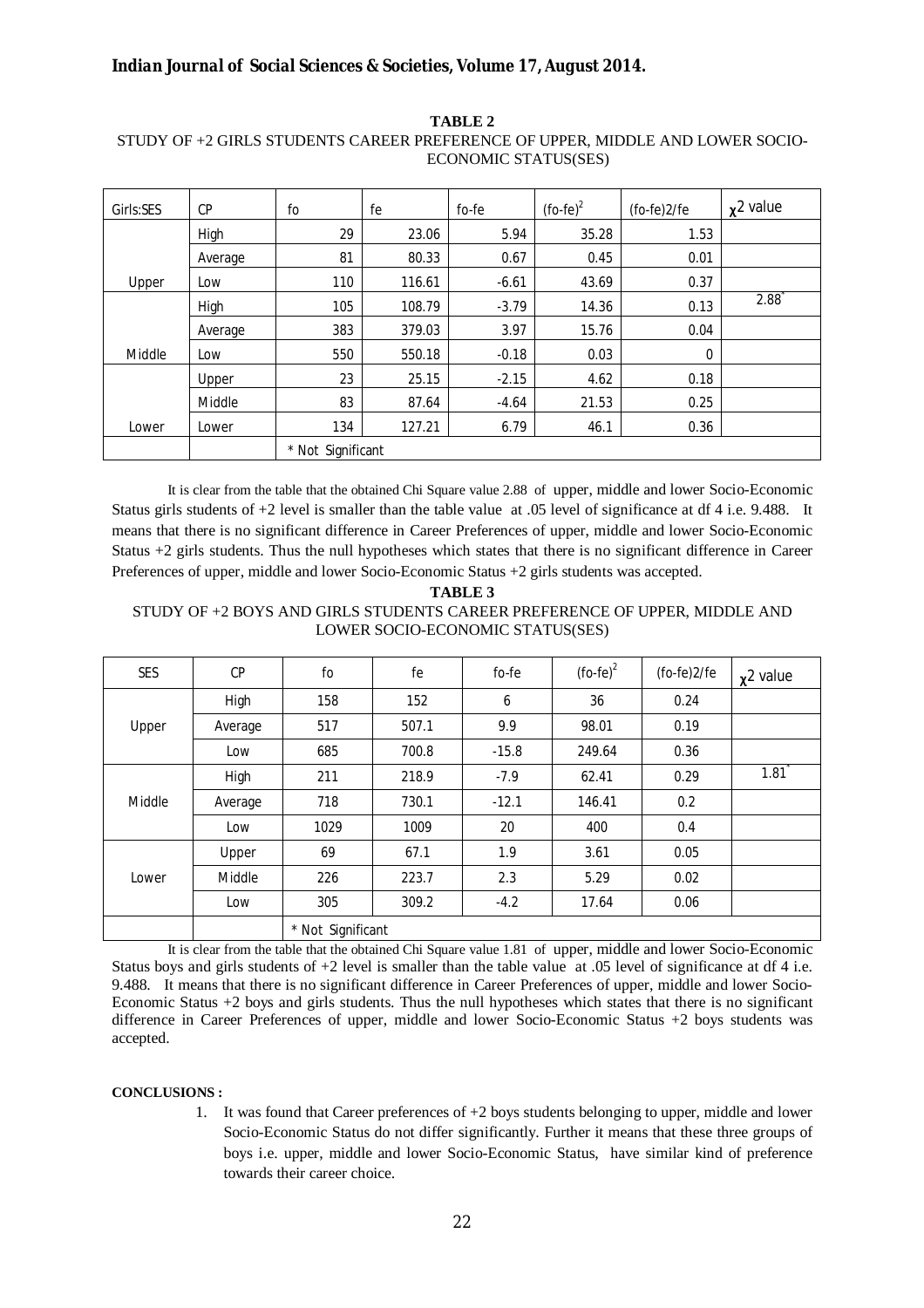- 2. It was found that Career preferences of +2 girls students belonging to upper, middle and lower Socio-Economic Status do not differ significantly. Further it means that these three groups of girls i.e. upper, middle and lower Socio-Economic Status, have similar kind of preference towards their career choice.
- 3. It was found that Career preferences of +2 boys and girls students belonging to upper, middle and lower Socio-Economic Status do not differ significantly. Further it means that these three groups of boys and girls i.e. upper, middle and lower Socio-Economic Status, have similar kind of preference towards their career choice.

**EDUCATIONAL IMPLICATIONS :** Practically it is seen that the career of the students is being affected with the Socio-Economic Status, as economically strong students choose career requiring heavy amount of finance to complete it, on the other side the areas opted by the economically weak are different areas i.e. area which requires less expenses to become expertise in that field. But the result of the present study indicates that boys students girls students as well as a whole students belonging to upper, middle and lower Socio-Economic Status are not differing significantly with respect to preference of career choices as against our practical experience.. Boys, despite of belonging to any status of Socio-Economic Status, as being the main earning person of the family in our country, so they tend to acquire the job as early as possible and also at less expense being more inspired to secure their future life in terms of career . Due to awareness with different sources of communication girls of all Socio-Economic Status specially those girls coming from the lower Socio-Economic Status are more serious about their career in order to secure their future. Thus they put their best in order to get updated with the recent information related to the career choice, this may be one of the reason for the girls of no significance result among the girls.. Further no significant result for +2 boys and girls students of different Socio-Economic Status may be due to, as today each and every students all the reachable sources and communication media which can be afforded by all students to become aware about the career choice in any field and not miss any chance.

For the right career choice, Socio-Economic Status is one of the most affecting factors for the students whether directly or indirectly helps them to be satisfied with their hard work resulting for a successful and peacefully future. So the family and society should equally be involved in keeping aside their Socio-Economic Status and inspiring them, and give proper guidance to both the boys and girls about their future career choice so that they would be able to step towards right field according to their capabilities and interest. Teachers should even devote their full effort avoiding any partiality among students in terms of Socio-Economic Status, inspire and motivate them to take the correct decision for their future career. Thus by the efforts of school, society and family the students would be able to entry into the field of their own interest step towards a bright future.

#### **REFERENCES**

- Best, John W. (2002) Research in Education. Prentice-Hall of India Private Limited, New Delhi.
- Chandna, S. (1990)Self concept, parental influence, socio-economic status and sex in relation to career attitudes among high school students. Indian Educational Review. Vol 25(1), 135-139
- Chauhan S.S., (1995) Advanced Educational Psychology, Vikas Publishing House Private Limited.
- Garrett Henry E. (1997) Statistics in Education and Psychology, Kalyani Publishers, Noida.
- Khan, Abu Mojaher. (2009) Frustration in relation to intelligence socio-economic status and academic achievement among higher secondary students. Ph.D. Education. Jamia Millia Islamia, New Delhi
- Mishra, K.M. (1990) Vocational Interest of secondary school students in relation to their sex, residence and socio-economic status, Journal of Education and Psychology. Vol. 48 (1&2), 44-54
- Pattinshthsr, P. (1989) Economic parameter and interest of vocational stream students M.Phil. Education, Madurai Kamraj University
- Robert, (1988) A study of the socio-economic status and vocational choice of students. MPhil. Education Madurai Kamraj University
- Sharma, K.; Verma, B.P. and Swami, V.D. (1991) A comparative study of vocational interest of socioeconomically advantage and disadvantaged adolescents. Journal of Education and Psychology, Vol. 48 (3&4). 118-122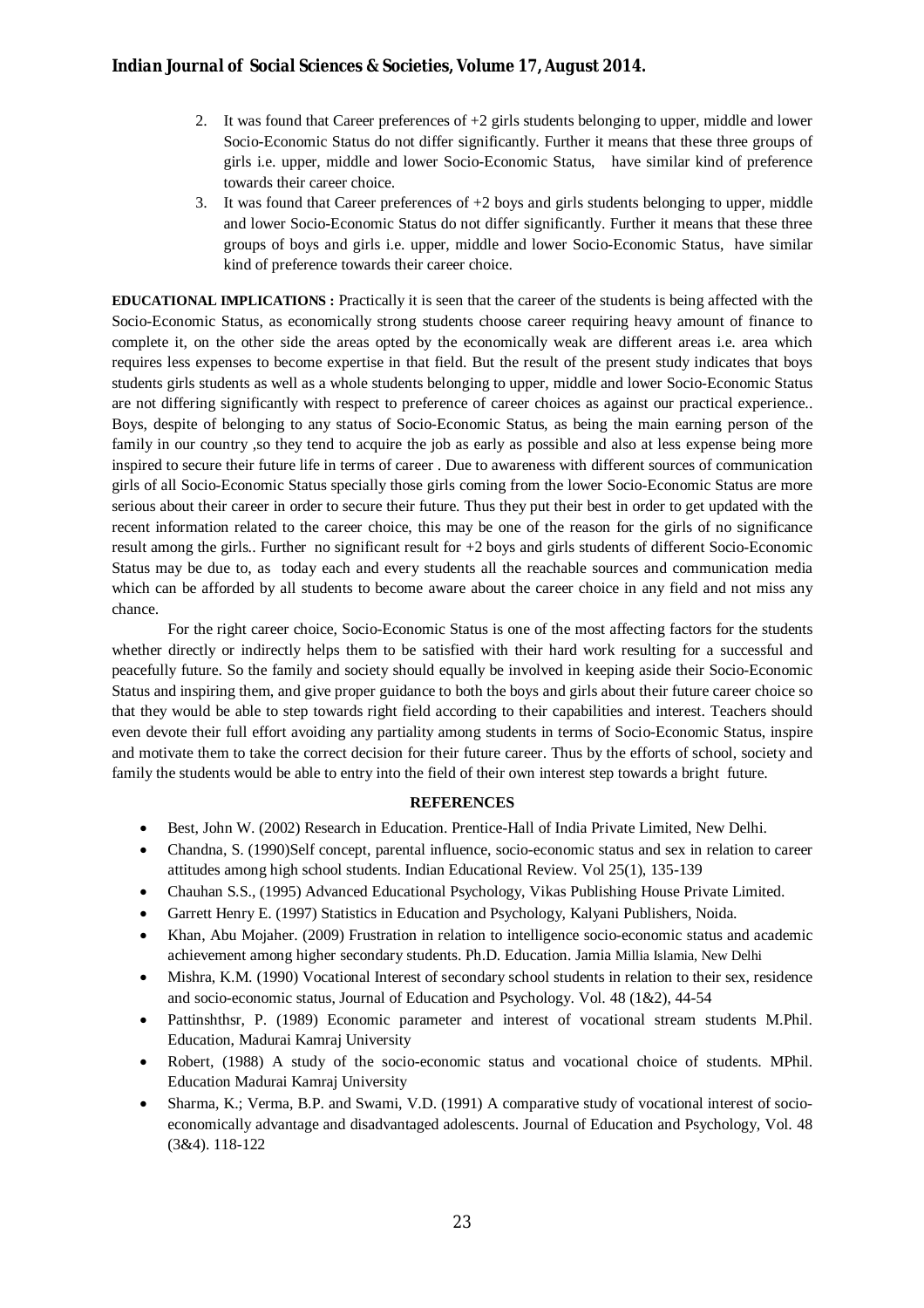- Sharma, K.; Verma, B.P. and Swami, V.D. (1991) A comparative study of vocational interest of socioeconomically advantage and disadvantaged adolescents. Journal of Education and Psychology, Vol. 48 (3&4). 118-122
- Singh, R.J. and Sengar, P.S. (1990) Vocational aspiration and some psycho-social variables. Perspectives in educational psychology research Vol. 13(2), 40-42
- Srivastava, Laxmi. (1988) A study of the influence of some variables- academic achievement, personality, socio-economic status on vocational development. PhD., Education, Agra University
- Yadav, P.L. (1989) Anxiety, frustration and neuroticism as function of socio-economic status and cultural setting in different divisioners and failures of high school students . PhD., Edu. Kanpur University.

\*\*\*\*\*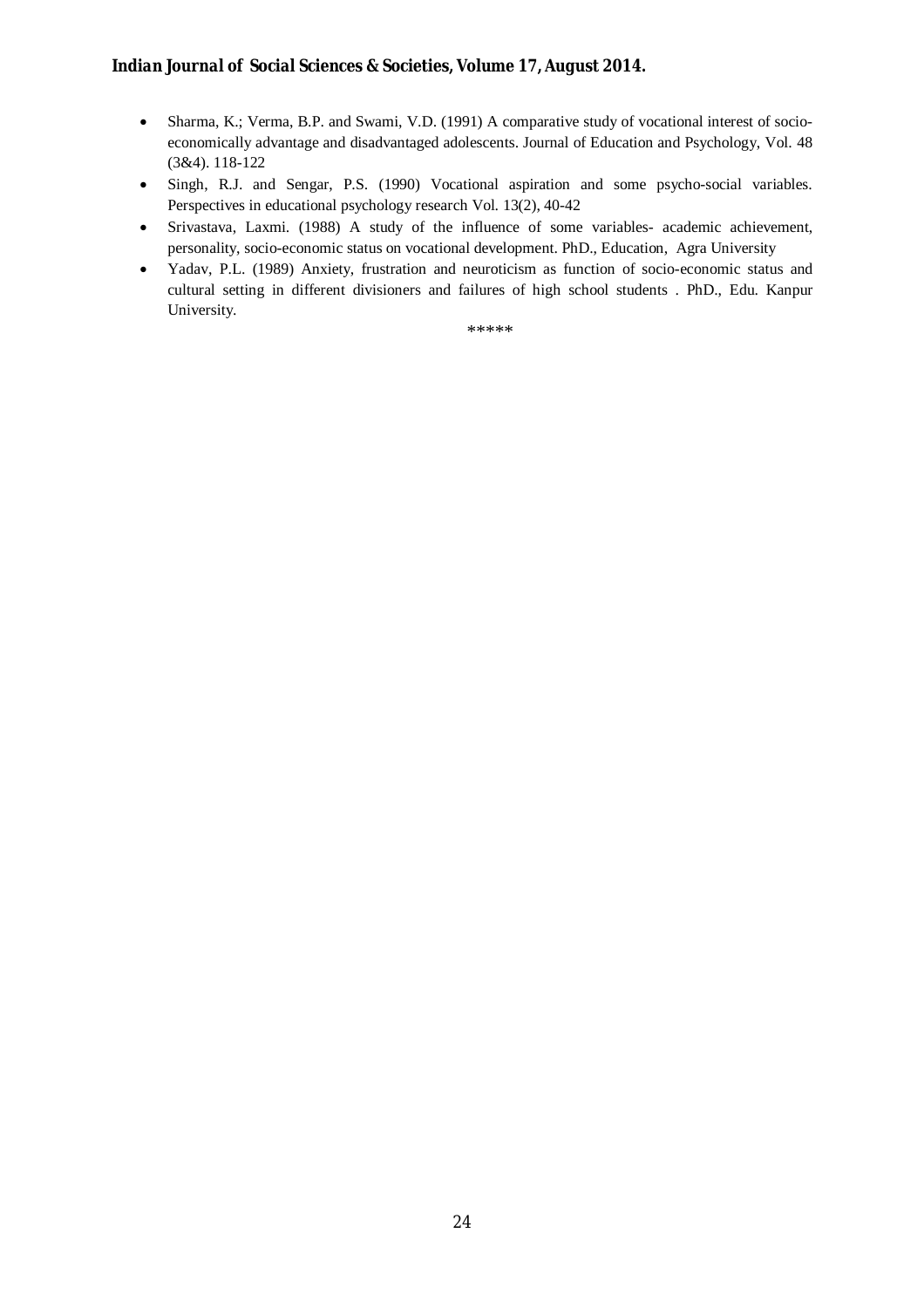### **MAPPING THE MIND OF MAHATMA ON SWADESHI**

#### **Dr. Laxmikant Tripathi\***

The idea of *swadeshi* conceived in Freedom Movement long before Gandhi in the mid of 19<sup>th</sup> century as a reaction of ruin of artisan based Indian industry and rural economy and the resultant poverty and famines under the British rule. However, *swadeshi* as a mass movement first arose in protest against Bengal Partition, which remained in force from 1905 to 1911. Its scope included political resistance, setting up cottage and rural industries, boycott of imported goods, reviving national education, arts, science and literature, social reforms and giving up government jobs.

After 1915, under the dynamic leadership of Mahatma Gandhi, the concept of *swadeshi* acquired newer dimensions. Mahatma defined it' s an ideology under which the first care one owes is to one's neighbours', the area of concern gradually growing in ever-widening circles till it covers the entire world. Earlier Mahatma held *swadeshi* to be "the spirit in us which restricts us to the use and service of our immediate surroundings."

- 1. He further elaborated *swadeshi* to be the exclusion of more remote: "as for religion, in order to satisfy the requirements of the definition, I must restrict myself to my ancestral religion. That is the use of my immediate religious surrounding. If I find it defective, I should serve it by purging its defects. In the domain of politics, I should make use of the indigenous institutions and serve them by curing them of their proved defects. In that of economics, I should use only things are produced by my immediate neighbor and serve those industries by making them efficient and complete where they might be found wanting."
- 2. *Swadeshi* provides an ethical direction to economic choices and under it sharing and self-preserving become the basis of a humane and egalitarian social order, strengthening brotherhood and cooperation. Thus '*swadeshi* is the only doctrine consistent with law of humanity and love.'
- 3. In fact *swadesh*i constitute not only the love of mankind but the love and service of motherland also.
- 4. The two are not antagonistic but identical.
- 5. As the spirit of love and service depends on our knowledge of the world; since we know our immediate neighbor better, we should serve him first.
- 6. Without disdainfully claiming to serve one we don't know.
- 7. *De facto,* it is arrogant to think of serving the distant places when one is hardly able to serve even his immediate neighbor.
- 8. *Swadeshi* recognizes 'the scientific limitations of human capability for service'.
- 9. Speaking in economic terminology, ' *swadeshi* is the use of all homemade things to the exclusion of foreign things, insofar as such use is necessary for the protection of home industry, more especially those industries without which India will become pauperized'.
- 10. At Godhra (Gujrat) in 1917, Gandhi argued that the people of India did not realize the fact that *swaraj* was almost wholly obtainable through *swadeshi*. "If we have no regard for our respective vernaculars, if we dislike our clothes, if our dress repels us, if we are ashamed to wear the sacred *shikha,* if our food is distasteful to us, our climate is not good enough, our people uncouth and unfit for our company, in short, if everything native is bad and everything foreign is pleasing us, I should not know what *swaraj* can mean for us…..It seems to me that before we can appreciate *swaraj*, we should not only love but have passion also for *swadeshi* which in fact is socio- economic and cultural precondition of

**\*Assistant Professor- Political Science, K. S. Saket P. G. College, Ayodhya, Faizabad. e-mail:***lktripathi7@gmail.com*

*swaraj.* All our acts should bear the *swadeshi* stamp*.* Every country that has carried on the *swaraj* movement has fully appreciated the *swadeshi* spirit. The Scott Highlanders hold on to their kilt even at the risk of their lives. We laugh at their clothes but they don't abandon it is inconvenient and easy target for the enemy. The object in developing the foregoing argument is not that we should treasure our faults, but that what is national, even though comparatively less agreeable, should be adhered to, and what is foreign should be avoided, though it may be more agreeable than our own. I do hope that …we would carry out the *swadeshi* vow in spite of great difficulties and inconvenience. Then *swaraj* will be easy to attain."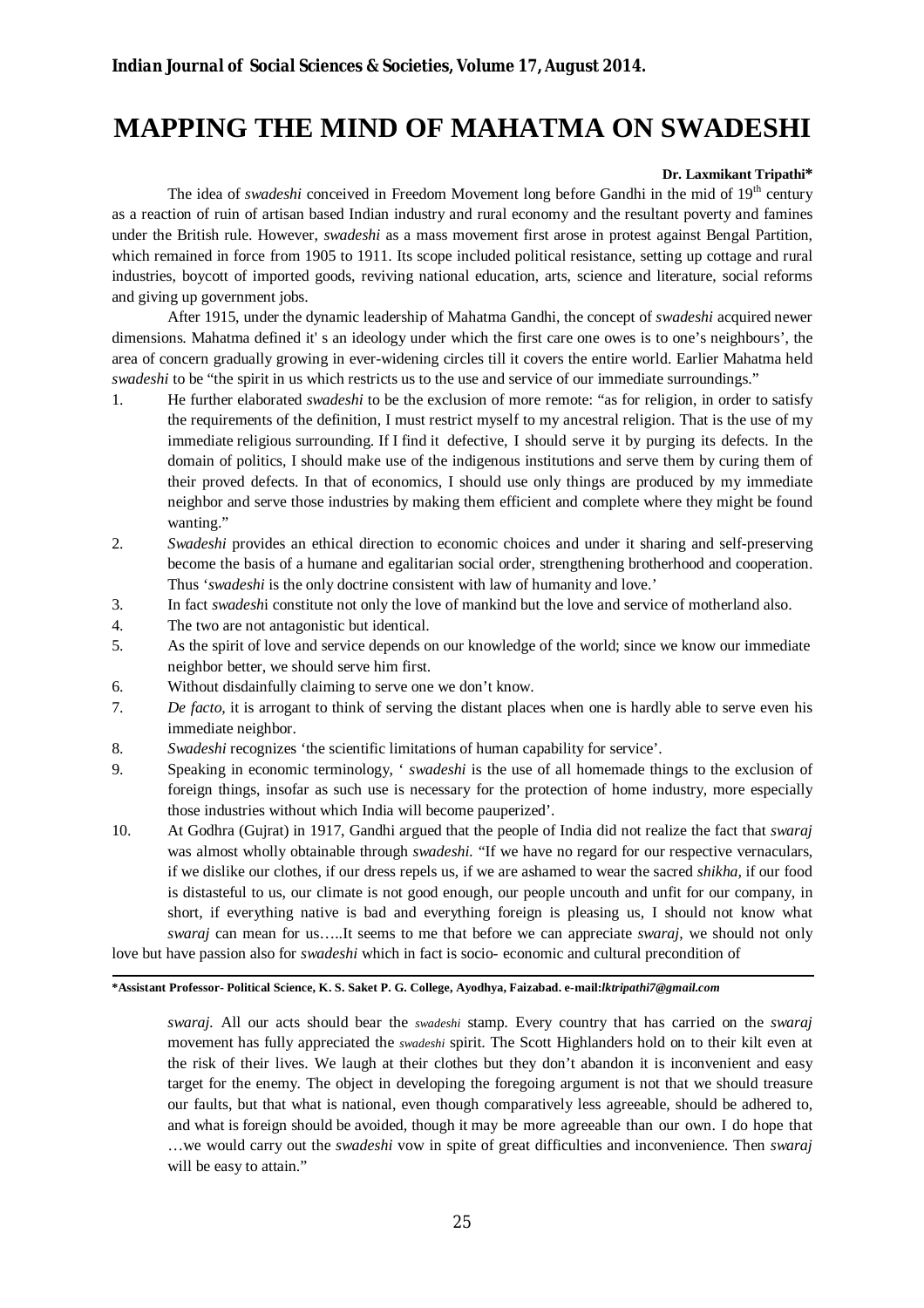- 11. **Swadeshi and Cottage Industry:** Gandhi had selected propagation of *khadi* on sound economic considerations as no other alternative could give alternative part-time work to the idle rural masses. Obviously the principle of *swadeshi* must operate on contemporary economic realities. Under *swadeshi*  consumer tends to limit his wants as he depends largely on local products. *Swadeshi* helps in improving the range and quality of local goods and the costs go down due to the use of indigenous skills, resources, manpower and technology; and also the lesser need of marketing, transport and storage. Mahatma desired the speedy development of cottage industries to enable the villages become selfsufficient entity. He was convinced that the true *swadeshi* will take shape only by encouraging and reviving home industries and handicrafts. Mahatma held,"Without cottage industries India can never prosper or give job to everyone. Spinning is the easiest, cheapest and the best of these industries. It will make us self-reliant, and if people use *Khadi* instead of machine made cloth, sixty crores of rupees will be saved every year. Thus the wheels of *swadeshi* are destined to bring *swaraj*."
- 12. Mahatma was not agree with the view that the *swadeshi* movement was harmful for foreign mill owners. He argued, "*swadeshi* in the purest form is the acme of universal service…Let no one suppose that the practice of *swadeshi* through *khad*i would harm foreign mill owners. A thief who is weaned from his vice is not harmed thereby. On the contrary, he is the gainer, consciously in the one case and unconsciously in the other".
- 13. Mahatma lamented, "It is the greatest delusion to suppose that the duty of *swadeshi* begins and ends with merely spinning some yarn anyhow and wearing *khadi* made from it. *Khadi* is the first indispensable step… A votary of *swadeshi* will carefully study his environment and try to help his neighbours wherever possible, by giving preference to local manufactures, even if they are of inferior in quality or dearer in price than things manufactured elsewhere."
- 14. Mahatma offered a relevant clarification in this context," *swadeshi* is not a cult of hatred. It is a doctrine of self-less service that has its root in purest *ahimsa* that is love."
- 15. He declared, 'my nationalism is as broad as my *swadeshi.* I want India rise so that the whole world may be benefited.'
- 16. He detested narrowness, selfishness and exclusiveness. It is important to note that he considered nationalism as a step towards internationalism. *Swadeshi* does not mean boycott of all the things from foreign. It means only 'the use of local resources to the extent practicable for the protection of home industry, more especially those industries without which India will become pauperized'.
- 17. *Swadeshi* **and Globalization:** *Swadeshi* is not a chauvinistic or exclusive concept of self-sufficiency but one of decentralized and need-based economics and full employment through production by masses. It harmonizes the individual and social concerns. *Swadeshi* provides an alternative and solution in the present era of globalization. *Swadeshi* means self-reliance in every field. In other words, *swadeshi* is service and if we understand it, we will simultaneously benefit ourselves, our families, our country and the world. Gandhi delimited the *modus operandi* of *swadeshi* in terms of limited wants and the capacity of social surroundings and resources to meet the need of people. Mahatma's popular *dictum* is "Nature produces enough to meet the need of all the people but not enough to satisfy the greed of anyone".
- 18. Our motto in present situation should be simple living and high thinking so that we can stop the evils of the society. In fact, the *swadesi movement may become the part of renaissance* in present situation , because it conveys the idea of returning to one's own country- to its heritage, culture and tradition and screen the mud of the next door neighbor. This is an appropriate time for us to understand the concept of *swadesi* and implement it in every possible manner. We will be ensuring this progress by making ourselves self-reliant and self-sufficient in every field and we would be free from moral degradation, economic exploitation and political subjugation. *Swadesi* is not against need-based and rational trade among nations. But giant and dwarf can't enjoy the level playing unless dwarf is raised high enough to match the height of the giant: the trade between a powerful and a weak country is always disadvantageous to a weak country. The conventional economic theory of nternational trade is based on comparative advantage which is clearly tilted towards the powerful country. It is preoccupied with reciprocal demands and profit maximization rather than mutual need, cooperation, employment and equitable distribution of gains. Hence the trade among rank unequals is in the interest of those having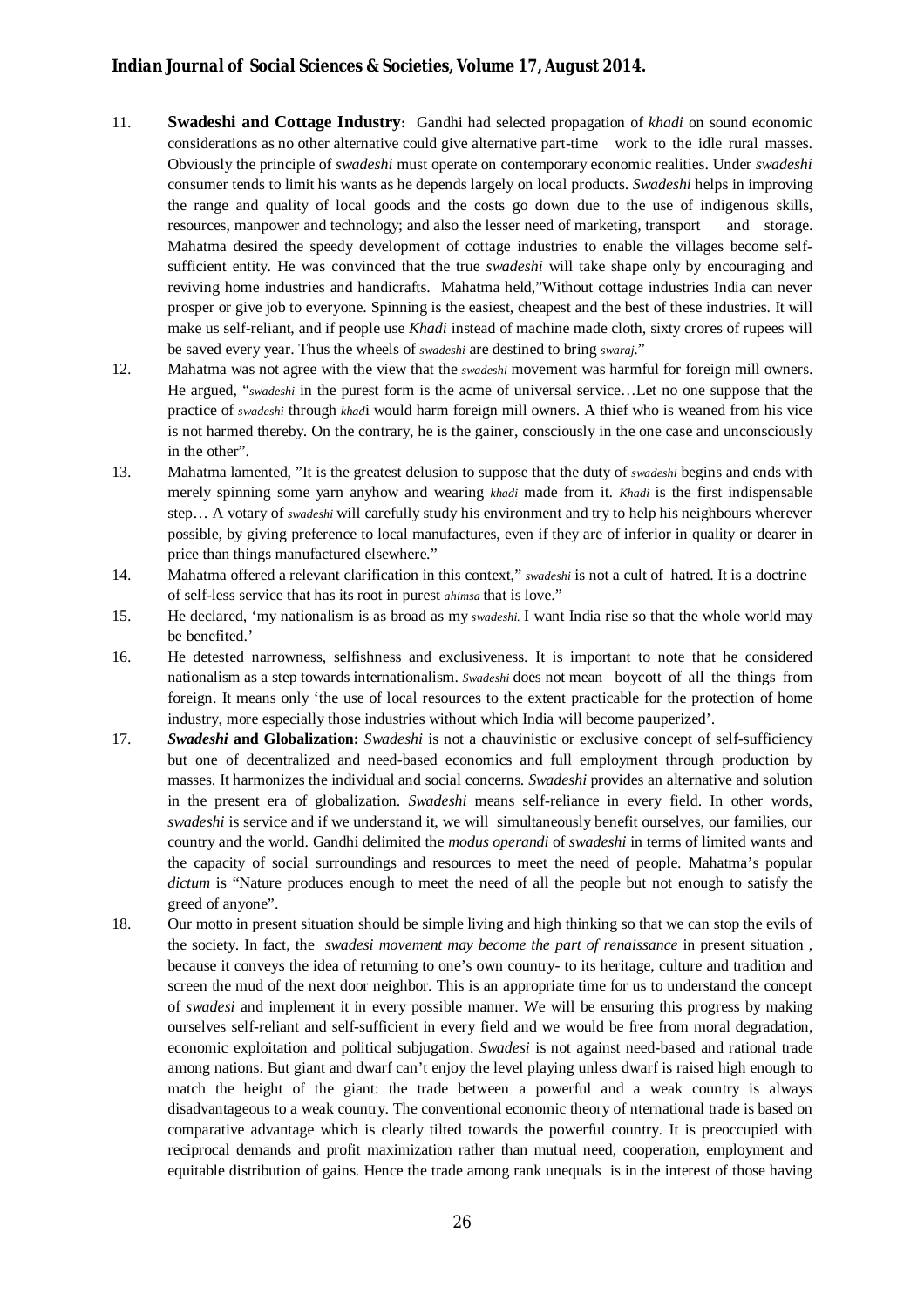purchasing power for unending wants of luxuries. International free trade would, as fore seen by Mahatma, mean exploitation of weaker economics by the stronger and of the rural poor by urban elites. Gandhian doctrine of international trade would pursue non-exploitation and fulfillment of mutual needs and protect the poor in developing countries from any adverse terms of trade. It would be guide by the ethics of 'unto this last' through trade. Mahatma set the tone of globalization as early as 1921," I do not want my house to be walled in all sides and my window to be stuffed. I want the cultures of all lands to be blown about my house as freely as possible. But I refuse to be blown off my feet."

- 19. While analyzing the concept of globalization, this should not be misunderstood. Globalization is not something new but the present era has some distinctive features such as shrinking space, shrinking time and disappearing borders that are linking peoples' live more deeply, more intensively and more immediately than ever before. Globalization is a process integrating not just the economy but culture, technology and governance also. Globalization is considered to be neo-liberal. Its normative base is the celebration of the market. In the words of Francis Fakuyama, it is a triumph, not only over so called global 'historic alternative' but over unions and key nation states also.
- 20. Globalization has become the current mantra or even panacea to solve all human problems. It is believed that the achievement of globalization would make the people all over globe happy, prosperous and contented; and that there would be no conflicts, no poverty and inequality, no violence of human rights, no malnutrition, no illiteracy, no disease. Each individual and community would be so integrated with the world that the benefit would flow laterally and vertically too smoothly to remain anyone untouched by prosperity. There would be sovereign state without boundary; there would be global markets, global technologies, global ideas and global solidarity can enrich the lives of people everywhere, greatly expanding their choices. The growing interdependence of peoples' lives calls for shared values and a shared commitment to the common development of all people. This era of globalization is opening many opportunities for millions of people around the world. Increased trade, new technologies, foreign investments, expanding media and internet connections are fuelling economic growth and human advance. All these opportunities offer enormous potential to eradicate poverty in the present century. Today we have more wealth, more technology and more commitment to the global community than ever before. In the present scenario, globalization is irreversible and unstoppable. Most of the countries of the world, willingly or unwillingly, have already accepted it and others have to acknowledge it a day. However, it is mostly agreed that globalization should be introduced with a human face for the benefit of the poor and the needy: "The current process of globalization is generating unbalanced outcomes, both between and within countries. Wealth is being created, but too many countries and people are not sharing in its benefits…Seen through the eyes of the vast majority of women and men, globalization has not met their simple and legitimate aspirations for decent jobs and a better future for their children…Even in economically successful countries some workers and communities have been adversely affected by globalization".
- 21. Solution of the multi-dimensional gathering problems of globalization is *swadesi* wherein services and sharing based on needs and not amassing money by trade between unequals determines the lives of all, from local to global. In short, *swadesi breeds mutual trust and interdependence among neighbours, creates consciousness and nurtures renaissance to earn self-reliance and win swarja through peace and non-violence. In fact, almost all the contemporary problems in the world, as discussed above, may find their sincere solutions in swadeshi; thus Mahatma with his swadeshi is still relevant and will remain relevant forever.*

27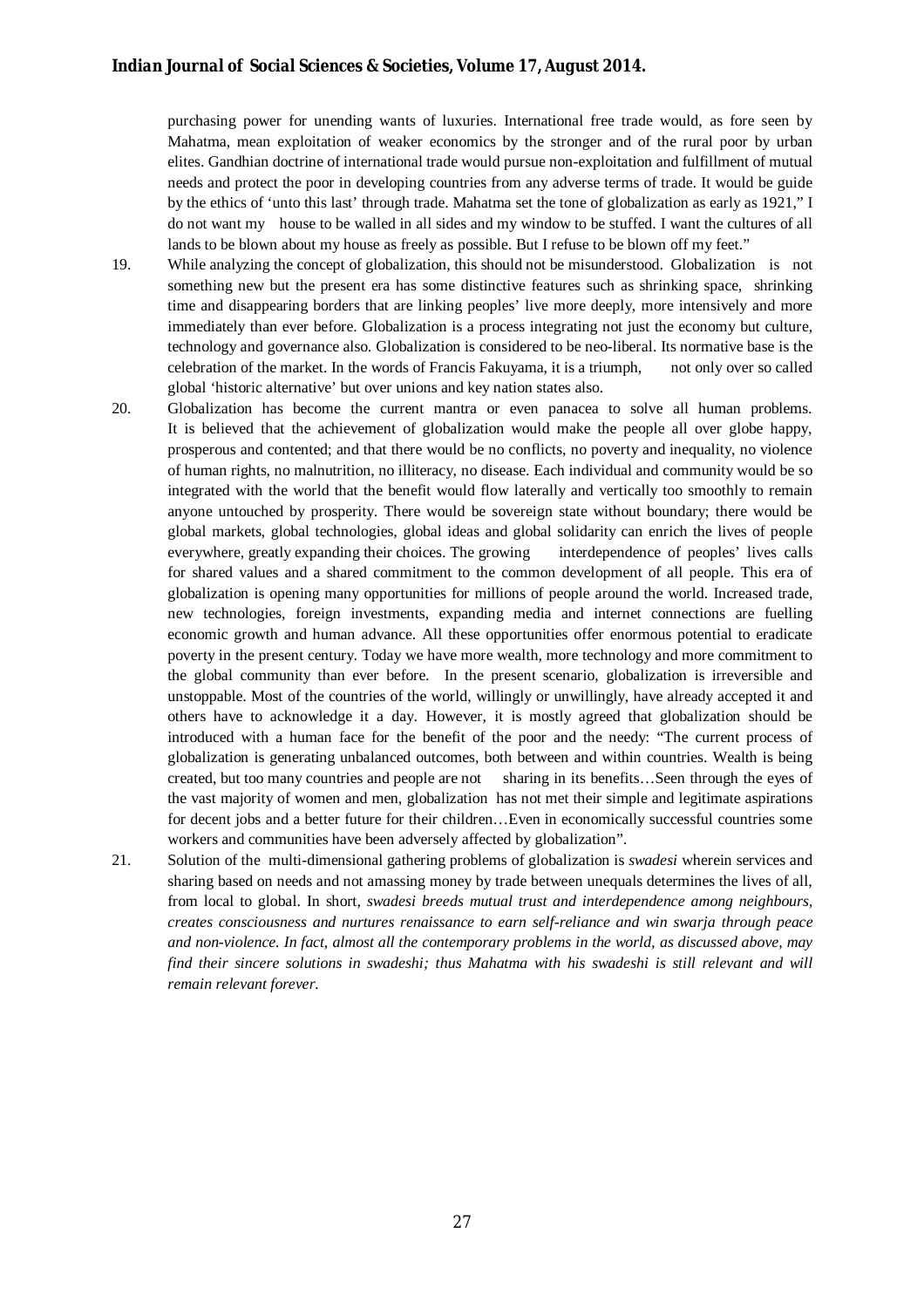### **REFERENCES**

- Tendulkar, D. G : The Life of M K Gandhi, Ministry of information and Broadcasting, Delhi, 1961, Vol. l, p.226.
- Speeches and Writings of Mahatma Gandhi,p.336.
- Prabhu, R. K. and Rao, U. R : The Mind of Mahatma Gandhi, Navjivan Publishing house, Ahmedabad, 1968, p.23.
- Rolland, Romain : Mahatma Gandhi, George Allen and Unwin, London,1930,p.110.
- Gandhi, M. K : Yerawada Mandir, Navjivan Publishing house, Ahmedabad, 1933, p.93.
- Harijan-22.08.1936
- Gandhi, M. K : Yerawada Mandir, *op. cit*., pp.89-91.
- Speeches and Writings of Mahatma Gandhi ,p.281.
- Harijan-23.3.1947
- Young India,17.02.1926
- Gandhi, M. K : Economics of Khadi,Navjivan Publishing house, Ahmedabad, 1941,pp.12-13.
- Gandhi, M. K : Yerawada Mandir, *op. cit*., p.91.
- *Ibid* , pp.93-94.
- *Ibid* , pp.95-96.
- Prabhu, R. K. and Rao, U. R : *op. cit*., p.415.
- The Collected Works of Mahatma Gandhi, Publication Division, Delhi, Vol.26, p.279.
- Young India, 17.6.1926
- Mishra, A. D. and Gupta, Rani : Inspiring Thought of Mahatma Gandhi (Gandhi in Daily Life) , Concept Publishing Company, Delhi, 2008, p.5.
- Young India,01.6.1921
- Fakuyama, Francis: The End of History and the Last Man, Free Press, New York, 1992, p.97.
- Stiglitz, Joseph :Making Globalization Work,, Penguin Books, London, 2006, p.8.

\*\*\*\*\*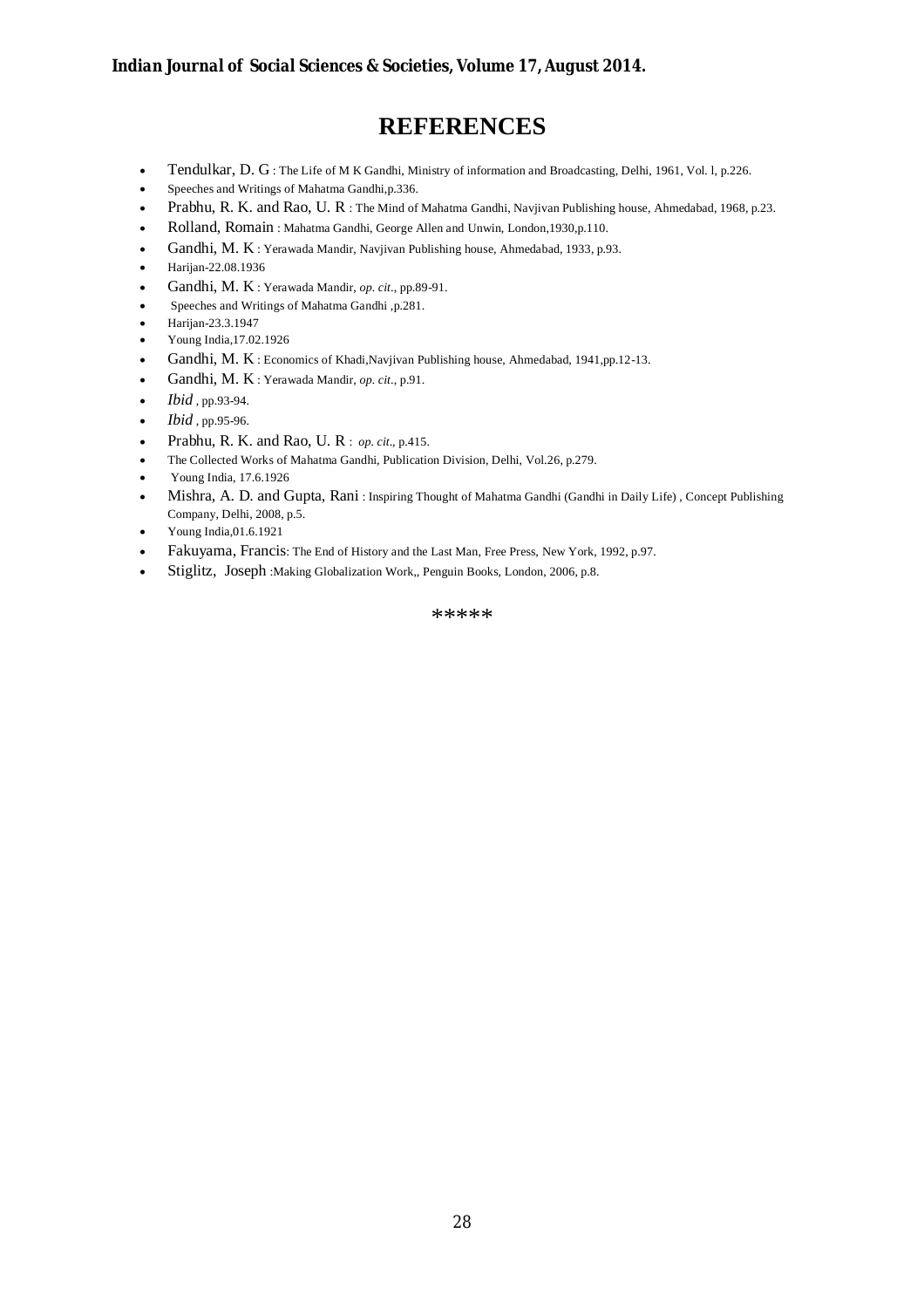### **DISCRIMINATIVE HEALTH STATUS OF WOMEN**

#### **Dr. T. B. Singh\* Akansha Singh\*\***

**Introduction :** Universal character and status of women's society is interrelated perceptions of the creation maintenance and destruction is the universal character of the women hood. These natural qualities are interlinked within them. Though baby child is the nucleolus of father and she will be grown under the security of father. After marriage, she will be under the security of her husband. She will give birth to son after marriage, and that son will feed his mother, when she dies, the son will burn her body<sup>1</sup>. Thus the women cycle changes in different formations as the best known stereo types consisting of fertile plains nurturing mother and destructive widow. The mother viewed us pure or impure sinister or beginner, creative or destruc5tive or opponent, goddesses or witch. Thus cares the various forms of women in the universal community. Their relationship in between the ideology and behavior are the task of them. In this way, thus the above views and analysis have proved the women ship was geared everywhere by the men society, is a clear picture of the human attitudes. The health status of the women in the community has drastically degrading<sup>2</sup>. The main objective of this paper is to clarify fundamental basic rights of women society.

Whether these rights have reached or not to the concerned group? The health atmosphere of the women and how it has reached to its extent or not. The present study is an effort to observe overall health factors which were change into different manners and also reviewed to find out the measures of the health status of women. The genetic factors are switching the above causes of the real health changes and its reasons. Most of the switching the above causes of the real health changes and its reasons. Most of the incidences are due to the defects of birth as well as environmental factors. The socio-psychological domains are the real factors which could be thrown away by the educating women. Then only the real health status of the women society could be developed. A detailed analysis of national data shows some reduction in maternal deaths and an improvement in many indices related to infant health. However, there are gender differentials in many indices, with data disaggregated by gender, showing far greater improvement for males than for females. The prenatal mortality rate, infant mortality rate and under-5 mortality rate are poorer for girls. India has been placed at the 114th position after taking into account economic, political, and educational and health parties, among a total 128 countries. In terms of "economic participation and opportunity" alone, India has fared even worse at 122nd position, pushing it into the bottom 10. In the overall ranking the country has slipped from 98th rank in 2006 when the index included a total of 115 countries. This year's Gender Gap Index has been topped by Sweden with a gender equality of 81.5 per cent, followed by Norway, Finland, Iceland and New Zealand. The countries ranked below India include Bahrain, Cameroon, Burkina Faso, Iran, Oman, Egypt, Turkey, Morocco, Benin, Saudi Arabia, Nepal, Pakistan, Chand and Yemen with the lowest gender equality of 45.1 per cent. According to the report, Indian has an overall 59.4 per cent gender equality, while for economic participation and opportunity it stands at 39.8 per cent<sup>3</sup>. There are evidences of foeticide and infanticide of girls. They are often malnourished and brought to hospital later in their course of illnesses than boys. The birth of a girl and failure to conceive a boy are significant risk factors for post-partum depression. The suicide rate among young women is about three times that seen for young men. Violence against women and girls is common.

Women and girls have lower adult literacy rates, school enrolment and attendance figures. The long walk to school with its associated fear for physical safety, lack of toilets at schools, the small number of women teachers and the second class status of the girl child contribute to trhese lower rates.

**\* Reader and HOD Deparment of Sociology, PPN College Kanpur (India). E-mail : bskanpur@gmial.com**

#### **\*\* Student of M.A.**

**Rights of women (citizen) in Indian Constitution :** Constitution of India lays the foundation for women centric and other related legislations that protect women in workplace. It embeds in itself such provisions mainly by way of fundamental rights. Constitution of India promotes equality of gender and at the same time urges the state to provide protection to those sectors that are vulnerable. Below mentioned Articles in the constitution of India focuses on women and their constitutional rights.<sup>4</sup>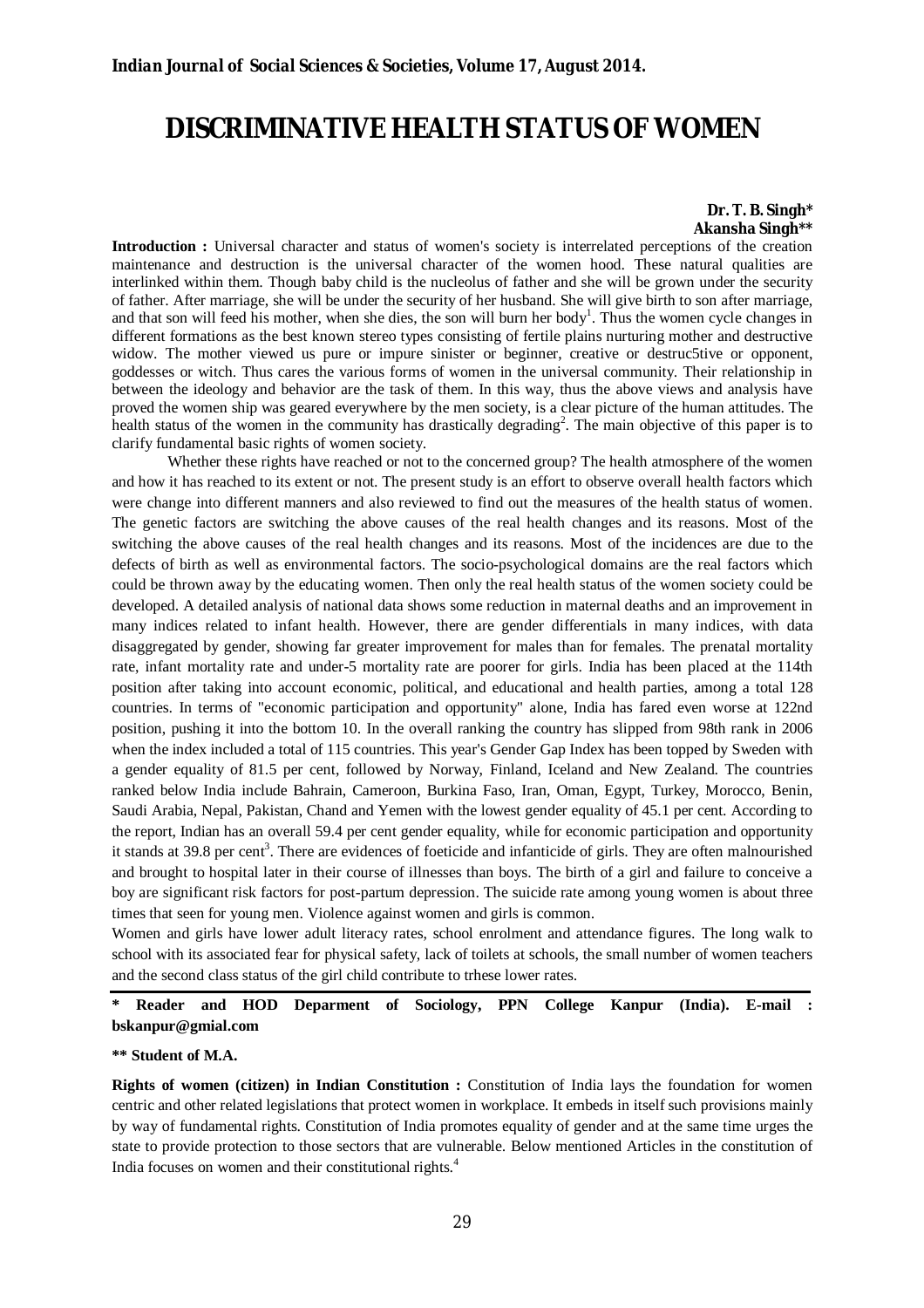#### **The Constitutional Provision for the Fundamental Rights of Indian Citizens :**

**Article 15(1) :** Article 15(1) of the Constitution protects the rights of *citizens* as it prohibits the state from discriminating against any citizen on grounds of gender amongst other grounds like race, religion, etc.

**Article 15(2) :** Article 15(2) prohibits any citizen from being subjected to any sort of disability, liability, restriction or conditions on grounds of gender. This is with regards to accessing the public places like restaurants shops, etc. It is also effective while utilizing facilities of public utilities like wells, roads and such other places which are wholly or partly maintained by or out of Status funds or dedicated for public usage.

**Article 15(3) :** Article 15(3) empowers the State to make special provisions in favour of women and children.

**Article 16 :** It states that there shall be equality of opportunity for all *citizens* in matters relating to employment or appointment in any office under the State. Also, no citizen shall be held ineligible or discriminated against on grounds of gender.

#### **Fundamental duties, Article 51A**

**Article 51(e) :** Article 51A(e) imposes on every citizen by way of fundamental duty the responsibility to renounce practices derogatory to the dignity of women.

#### **Article 243 :** Article 243D & Article 243T

By means of Article 243D and Article 243T, the State makes provisions for reservation of seats for women from scheduled castes and scheduled tribes in Panchayat and Municipalities respectively.

**Directive principles of state policy :** The Directive Principles of State Policy are guidelines to the central and state government of India, to be considered while framing laws and policies. These are not enforceable by any court, but are considered fundamental in the governance of the country. The Directive Principles of the State Policy makes provisions with regards to:

**Article 39 :** Article 39 enjoins the State to direct its policies towards security all citizens without discriminating between men and women.

- Equal right to access adequate means of livelihood. [Article 39(a)]
- Equal pay for equal work. [Article 39(d)]
- Health and strength of workers and look at it that they are not forced by economic necessity to enter a vocations which are not suited to their strength. [Article 39(e)/

#### **Article 41, 42 and 43 :**

- Right to work (Article 41)
- Provision for just and humane conditions of work and maternity relief. (Article 42)
- Living wage, decent standard of life and full employment of leisure and social and cultural opportunities, for workers, including women workers. (Article 43)

The National Commission for Women (NCW) is a statutory and autonomous body constituted on 31st January, 1992 by the Government of India through an Act of Parliament namely "The National Commission for Women Act 1990" (Act 20 of 1990). The primary mandate of the NCW is to seek justice for women, safeguard their rights, and promote women's empowerment including support for health related problem.

**In General Present Status of Indian Women :** It is important to have a look agricultural the statistical facts and data that reveal present status of Indian women and her position in the Indian society.<sup>4</sup> Ethnic groups: Indo-Aryan 72%, Dravidian 25%, others 3%.

Religious beliefs: Hindu 80.5%, Muslim 13.4%, Christian 2.3%, Sikh 1.9%, other groups including Buddhist, Jain, Parsi.

Labor Force: Agriculture 60%, Industry and Commerce 18%, Services and Government 22%.

Total Population: 1.15 billion

Percent of the population under the age of 15:32%

Urban Population: 28%

Life expectancy: 65 years.

#### **Focus on reproductive health :**

Total fertility rate (average number of children born to a woman in her lifetime) : 2.8.

Contraceptive prevalence rate (among married women ages 15-49): 49% (modern methods), 56% (all methods)

A Woman's Lifetime Risk of Dying from Maternal Causes: 1 to 70

Percent of births attended by skilled health personnel: 47%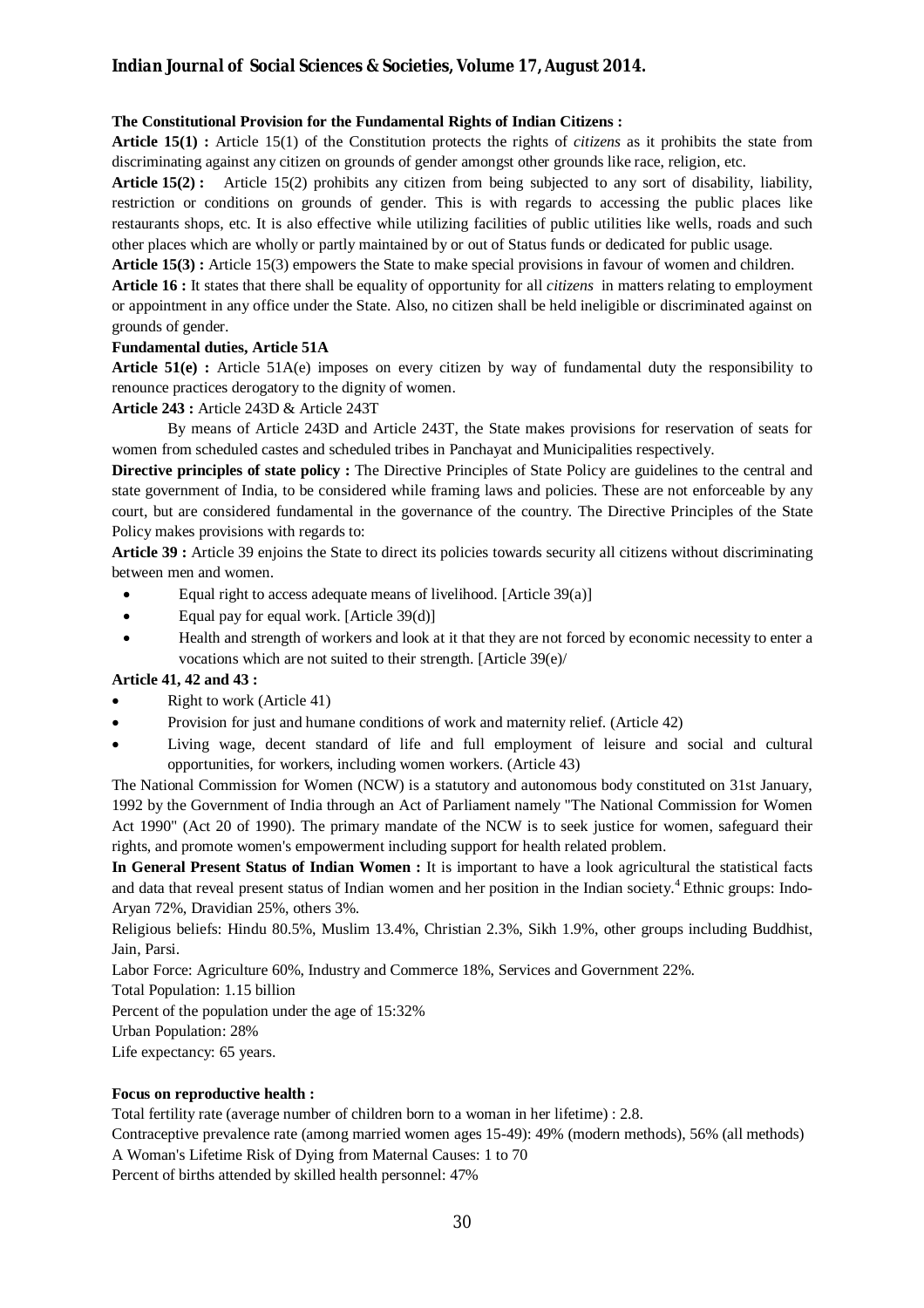In India abortion is legal on broad socio-economic and health grounds, to save a woman's life, to protect her physical or mental health and in cases of rape and fetal impairment.

#### **Focus on young people :**

Percentage of females ages 15-19 who have ever been married: 34%

Percentage of females who have given birth by age 18: 28%

Condom use by young people (15-24) at higher risk sex (2000-2006): Males 59%, Females 51%.

#### **Focus on HIV/AIDS :**

Adults 15+ living with HIV (2007): 2,300,000

Women 15+ living with HIV (2007): 880,000

Women 15+ as a percentage of all adults 15+ living with HIV (2007): 38.3%

Adult (15-49) prevalence rate (2006): .3%

Young women (15-24) HIV prevalence rate (2007): .3%

Young men (15-24) HIV prevalence rate (2007): .3%

HIV prevalence rate among female sex workers in capital city (New Delhi) N/A.

#### **Focus on gender :**

Literacy rate for women (ages 15-24) : 65%

Literacy rate for men (ages 15-24) : 80%

From 1995-2002, 41% of females ages 15+ were economicazlly active compared to 86% of males ages 15+

Expected number of years of formal female schooling: 10

Ratio of estimated female to male earned income: .31

Participation of women in national government (% seats held by women): 9%.

**Health Status of Indian Women :** After reviewing all the literatures which was collected we have analyzed the very poor health status of women in Indian society and found that it is a great drawback of our social developmental programmes and society. The various authors and scientific workers have reviewed the parallel reasons. In this contexts health phenomenon and mal-nutritional causes all the major threats for the women health status. A study was conducted by the agricultural centers for disease control in Atlanta. According to the report people who truly have suffered from fatigue those lost agricultural last six months. They have ruled out any other physical or psychological disease, like acute non-viral infections, depression hormonal disorders, drug abuse or exposure to toxic agents. Following symptoms recurring or persisting for six months or more; chills or mild fever; a sore throat; painful or swallow lymph glands; unexplained general muscles weakness; muscle discomfort; fatigue for at least 24 hours after previously tolerated exercise; a headache unlike any previous pain; joint pain without jointswelling or redness; complaints of forgetfulness; excessive irritability; confusion; inability to concentrate or depression; disturbed sleep and such symptoms are common to a variety of disease. After all some of us because of our life styles, should be tired. A mother with three children may get only four hours sleep each night is bounded to be physically exhausted. Psychological stresses can also make tired.

#### Table

| S.No. | <b>States</b>    | <b>Infant Mortality Rate</b> | Maternal Mortality Rate (per  |  |
|-------|------------------|------------------------------|-------------------------------|--|
|       |                  | (per 1000 live births),      | 1 lakh live births), $2001^7$ |  |
|       |                  | $2001^6$                     |                               |  |
| 1.    | Maharashtra      | 49                           | 135                           |  |
| 2.    | Punjab           | 54                           | 199                           |  |
| 3.    | Gujarat          | 64                           | 28                            |  |
| 4.    | Haryana          | 69                           | 103                           |  |
| 5.    | Tamil Nadu       | 53                           | 79                            |  |
| 6.    | Karnataka        | 58                           | 195                           |  |
| 7.    | Himachal Pradesh | 64                           | <b>NA</b>                     |  |
| 8.    | Kerala           | 16                           | 198                           |  |
| 9.    | Andhra Pradesh   | 44                           | 159                           |  |
| 10.   | West Bengal      | 53                           | 266                           |  |

#### Infant Mortality Rate (2001) and Maternal Mortality Rate (2001): Inter-State Comparison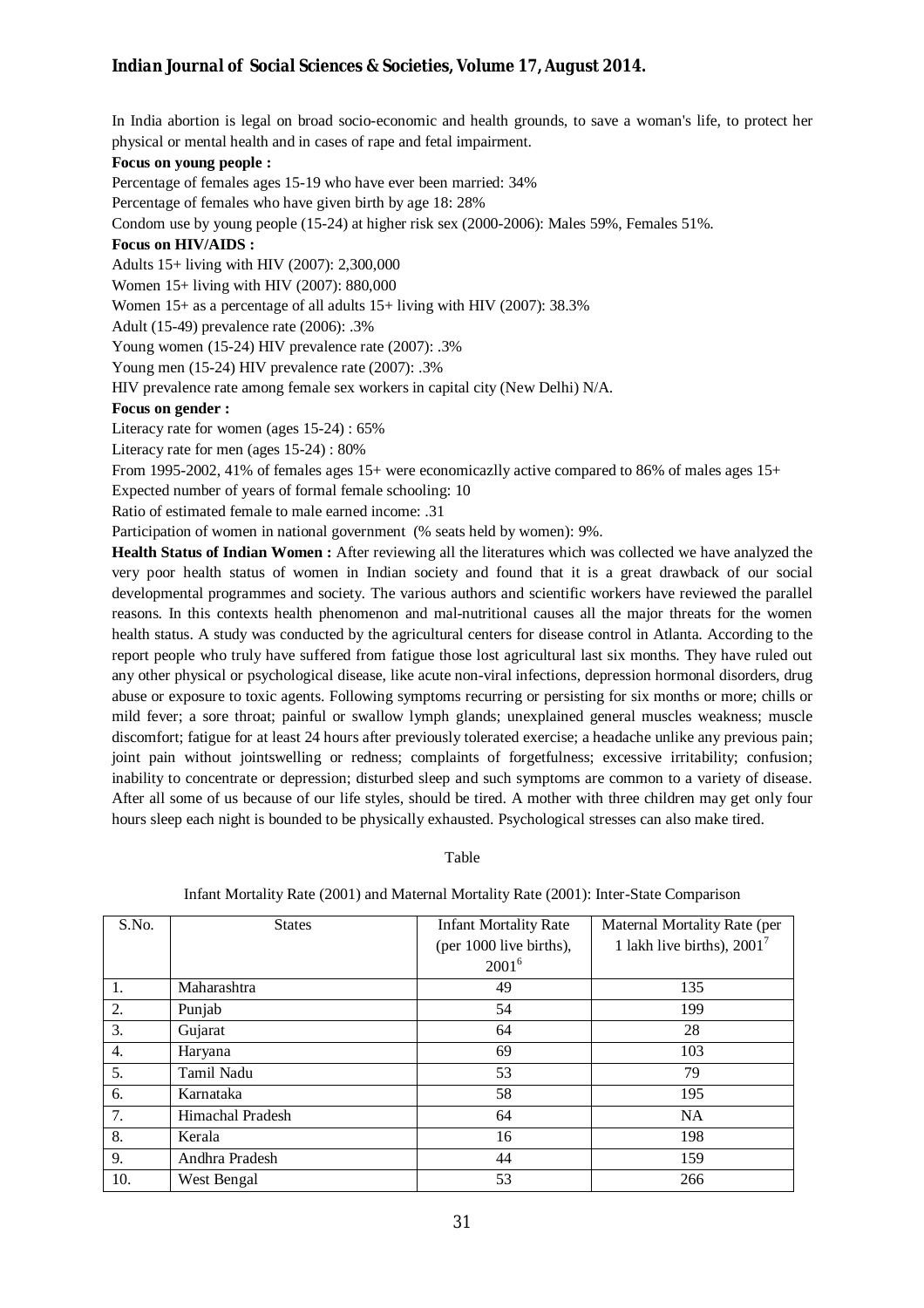| -11. | Rajasthan            | 83 | 670 |
|------|----------------------|----|-----|
| 12.  | Madhya Pradesh       | 97 | 498 |
| 13.  | Jammu & Kashmir      | 45 | NA  |
| 14.  | Assam                | 78 | 409 |
| 15.  | <b>Uttar Pradesh</b> | 85 | 707 |
| 16.  | Orissa               | 98 | 367 |
| 17.  | Bihar                | 67 | 452 |

With the above all health symptoms which were presented in them due to major cause of the sociophysiological tensions and the bourdons of the family and behaviour patterns of the life of the women. The major suffers in the social life in the universe research women.

The modern living system is also a real cause for their suffering with health related problem. Some studies have been analyzed the major cause for their suffering due to malnutritional causes.

The Allergies, the embracement fatigue mental stress and burning emotions, which were all the major factors for the derangement of their health. The abuse factor is not only in the western countries, but it is mostly personal in the developing countries like India and other Asian nations.

In our country the women problem of development have been reviewed and found that there are a very few women who want social assistance rather then income/employment generating programmes, women (mainly belongs to the poorer sections) who are neither willing nor capable of taking up self employment programmes and who wage employment, women who have limited education/literacy/enterprise to take up self employment programmes.

The programmes for the development of the socio-economic factors and providing them self management capacity to get emancipation from the emotional and tensioned life by depending on others are not proven sufficient. They have been given employment opportunities to increase in land less house hold and female labour, adverse impact of farm technology; decline in jobs in industries, trade and services, restrictions on women access to resources (like, land, credit skills and technology); negative altitude working women by women themselves, by men and the society; inadequate educational and training opportunities for women; in access to information and career guidance' house hold and child caring responsibilities and lack of situational support.

Thus the women society needs of wiping out the problem of their needs, by observing the health status and the peaceful living origin the better programmes of different organizations and governmental programmes may be helpful in manner of the up-lifting of the health status of women society in India.

**Conclusion :** Thus the women's relationship with men is as a daughter, as a sister as wife, or as a mother. They are depending upon the men and social norms have been created for them by the patriarchal society. In India we may observed mostly in the northern belt the dowry deaths or suicide are the major factors to the degeneration of women healthy life. The men society is always guarding her in each part of the life. But when she sent to the mother law's house, her illness of the socio-economic factors are burdened her and also burn her. So she was given in the hands of a mother in laws being a second mother to her safe guard. But the mother in law also being a women, if she is cruel on her it is the arrogance by the women on the women society, spoiling the health status of the women. It will be realized by the mother in laws that the whole women society will be secured healthy life. A long distance is to be traveled consciously by Indian women as far her emancipation from all sorts of Discrimination.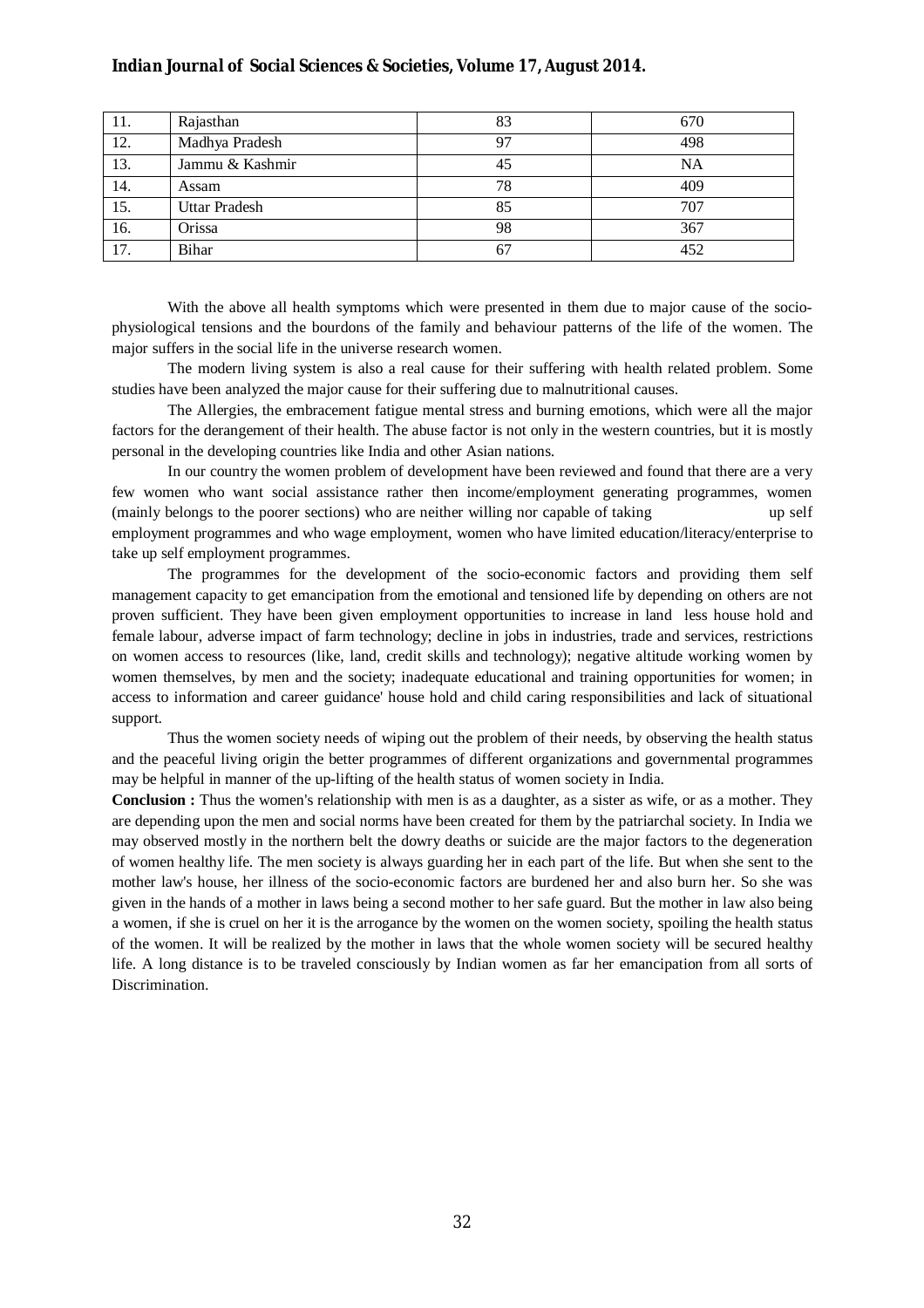### **REFERENCEs**

- Manu Smriti
- http://www.saji.net.in., GOI Ministry of Law and Justice.
- Press Trust of India, New Delhi, November 12, 2007 First Published and IST (12/11/2007)
- Constitution of India, http://www.paycheck.in/main/women-paycheck/women- legislation.
- World Health Organization, *World Health Statistics, 2008,* May 2008
- Indira Gandhi Institute of Development Research, India Development Report 2004-05 (New York: Oxford University Press, 2005.
- Government of India, Women and Men in India 2002 (New Delhi, Ministry of Statistics and Programme Implementation, Central Statistical Organization, 2002).
- Some data has been taken from the census 2001 and UNISEF.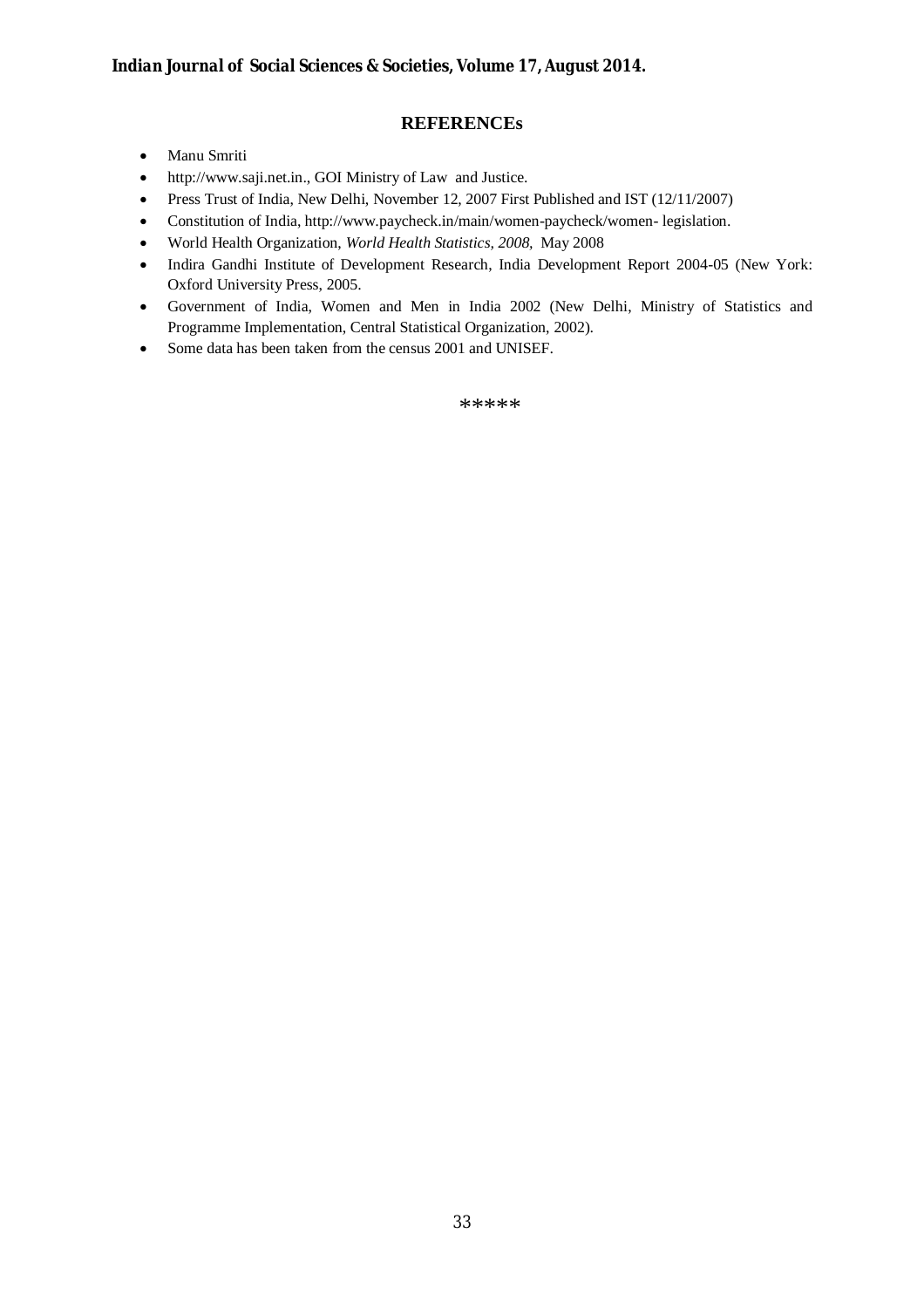# **FOOD SECURITY PROGRAMME & PDS IN INDIA**

#### **VIVEK KUMAR DUBEY\***

**INTRODUCTION :** The History of Public Distribution System (PDS) in India is traced as early as Second World War when the Govt. Of India through Department of Food introduced the first structured public distribution of cereals through rationing system. This program was launched as a part compensatory was relief program and therefore it was abolished in 1943. Under a different banner and with diversified and widened objectives the program was re-launched in 1950 to cushion the inflationary pressures in the economy. The planned economic development impressed the need for the same the system has become a powerful tool in the hands of the government partly used as a social welfare program. Over a period of time the system as such became more sluggish in its approach and effectiveness on account of increased agricultural productivity and easy availability of food grains. Again in 1958 on account of drop in food grain production, there were major policy changes introduced by the government in procurement and control trading of cereals and foods grains.

**OBJECTIVES OF THE STUDY :** It was only in 1965 the Public Distribution System was strengthened by forming Food Corporation of India and Agricultural Price Commission. The combined policies of minimum support price and maintaining the distribution with appropriate buffer stock has become important gizmo in the hands of government to attain the following objectives :

- To provide food grains and other essential items to vulnerable sections of the society at subsidized prices.
- To have moderate influence on the open market prices of cereals since the distribution of it constitutes and fairly bid share of total marketable surplus.
- To ensure equitable distribution of essential commodities across

different income groups especially poor.

#### **METHODOLOGY**

To fulfill the above stated objectives of the present study different types of data from various sources such as systematic review, summary collection and/ or synthesis of existing research, reports and publications etc. data collected was carefully analyzed and used to generate both qualitative and quantitative findings using the appropriate data analysis software.

#### **PUBLIC DISTRIBUTION SYSTEM**

The attainment of above objectives have helped considerable segment of the population directly and indirectly. But at the same time the existing malpractices in various stages of policy implementation and higher operational cost has reduced the effectiveness of PDS. At Minister level evaluation program of PDS carried out in 1991 pointed several merits and demerits in the current operation procedure. The main finding was that despite of drawbacks the program was suppose to continue because it was a part of welfare strategy of both central and state government.

In the light of this several changes were introduced in order to make the program more effective and universal and it was called as Revamped PDS (RPDS). The catchments area of RPDS was the population residing in remote and hilly areas covering 1775 blocks Area specific programs such as Drought Prone Area Program, Integrated Tribal Development Project, Desert Development Program and certain designed hilly areas were identified to improve the PDS infrastructure in consultation with central and respective state governments. Food grains were issued to states at 50 paise below the central issue price (CIP) with scale of issue up to rural areas, issue of new cards, indusion of new commodities such as tea, salt, pulses and soaps etc. hiring of intermediary godowns in-order to improve the

#### **\*Research Scholar, Department of Economics, DDU Gorakhpur University, Gorakhpur, U.P.**

supply chain were introduced cancellation of bogus cards and setting up of vigilance teams were carried out by state government.

A net gain from this program even after introduction new techniques was not up to the expectation on account of existence of leakages at several levels. It was practically not possible to revamp such enormous bureaucratic system and therefore it was decided to revert the nature of PDS from universal to target oriented. Thus in June 1997, Targeted Public Distribution System (TPDS) was launched with New Zealand vigour to specifically benefit those living below poverty line with annual family income less the 15000/-. The objective was to supply food grains at affordable prices to these families. Under TPDS,the BPL families would get an assured and increased supply of 10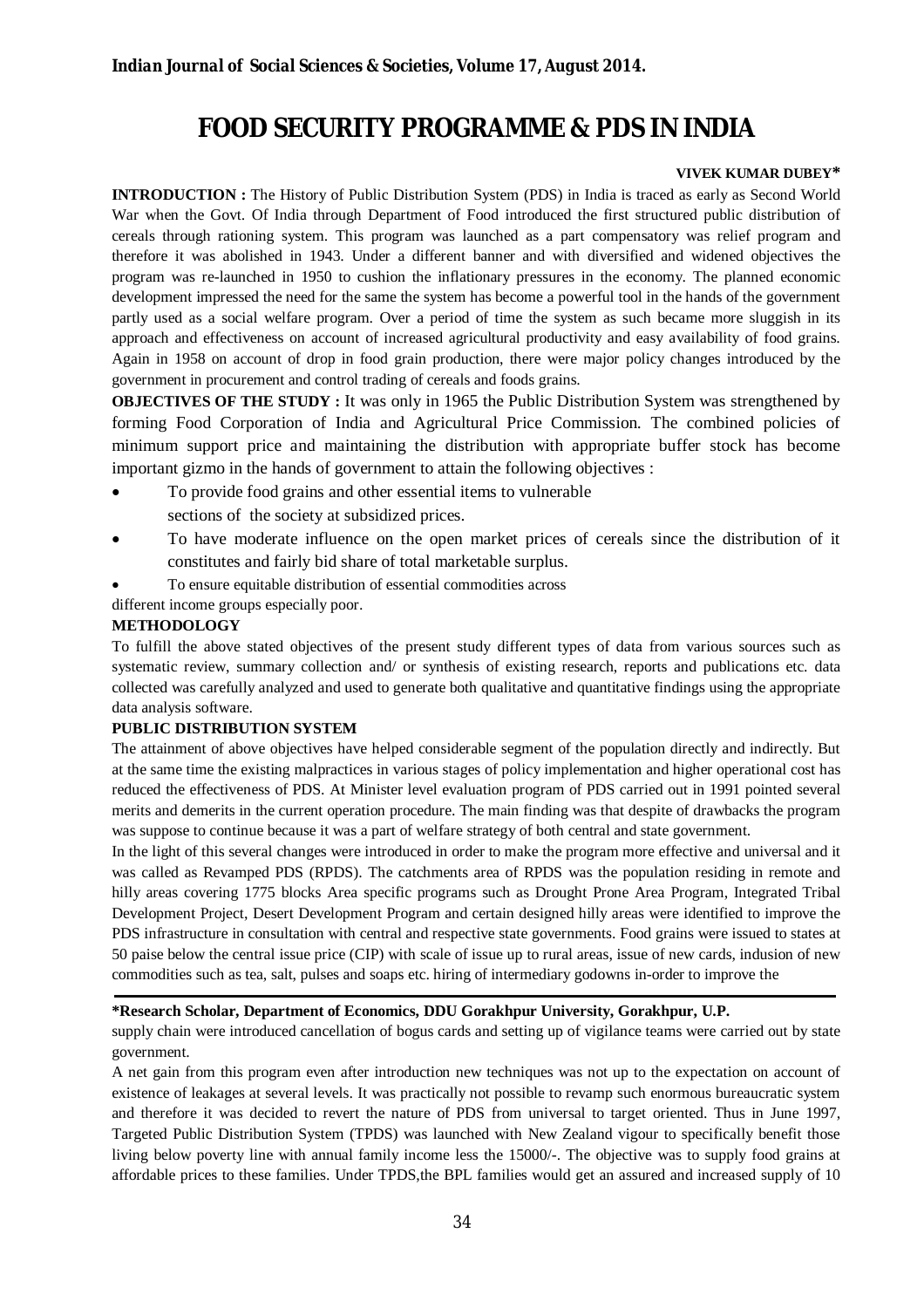#### *Indian Journal of Social Sciences & Societies, Volume 17, August 2014.*

kg to 20 kg.of food grains per family per month at 50% of economical cost APL (above poverty line) families were to receive were to the same to economical cost w.e.f. From 1/4/2000 State Govt`s were requested to issue food grains with a difference of not more than 50 paise per kg. Over and above CIP for BPL families with the exception of "Antyodaya Anna Yojana" (AAY) where the end retained at Rs. 2 kg for wheat and Rs. 3 kg. For rice. AAY scheme was launched in 2000 to supply food grains to poorest of the poor population who were not capable to buy the same at BPL prices. As on 30, under AAY scheme 242.75 lakh families were covered by the States/UTs.

**FOODS SECURITY PROGRAMME AT STATE :** The proportion of consumerables obtained from PDS to total consumption provides some idea about the role of PDS in catering to the needs of the population PDS consumption constituted only 11 percent of the total per capita consumption in rural India (table-1) this share was higher for southern states, viz., Maharastra, Himachal Pradesh, and Jammu and Kashmir and lower for the eastern and northern states. The share for the poorest quintile was 17 percent and 6 percent for the richest quintile. Here too, the share for the poorest quintile was higher for southern and western states, including Rajasthan, as compared to the eastern and northern states (table-1). The share of PDS consumption for urban India (7.7 percent) was lower than that of rural India. This is true for most states. For example, in Karnataka, the PDS consumption share in rural areas was 47.5 percent. While it was 17.4 percent in urban areas Jammu and kashmir was the only state in which the urban share was much higher than that of rural areas.

#### **Table- 1**

Per capita monthly PDS food grain purchases and their share in total Per capita (Monthly food grain consumption in Rural areas by quintiles in 2004-05.)

| <b>STATE</b>         | PDS purchases as % to total consumption |                |                |       |                |       |  |
|----------------------|-----------------------------------------|----------------|----------------|-------|----------------|-------|--|
|                      | Q1                                      | Q <sub>2</sub> | Q <sub>3</sub> | Q4    | Q <sub>5</sub> | All   |  |
| Jammu and Kashmir    | 33.12                                   | 32.59          | 31.43          | 18.50 | 13.71          | 25.33 |  |
| Himanchal Pradesh    | 45.96                                   | 35.05          | 33.17          | 28.94 | 15.50          | 32.74 |  |
| Punjab               | 0.27                                    | 0.29           | 0.05           | 0.40  | 0.01           | 0.21  |  |
| Harayana             | 4.58                                    | 3.62           | 1.67           | 0.61  | 0.41           | 2.27  |  |
| Rajasthan            | 19.76                                   | 14.08          | 9.25           | 4.76  | 5.10           | 10.28 |  |
| <b>Uttar Pradesh</b> | 6.18                                    | 3.48           | 2.53           | 2.35  | 1.46           | 3.27  |  |
| Bihar                | 2.16                                    | 0.89           | 1.19           | 0.58  | 0.61           | 1.09  |  |
| Assam                | 7.60                                    | 5.13           | 2.65           | 1.38  | 1.86           | 3.74  |  |
| West Bengal          | 6.06                                    | 3.57           | 3.03           | 2.24  | 1.49           | 3.29  |  |
| Orissa               | 15.98                                   | 8.66           | 5.56           | 3.62  | 1.80           | 6.79  |  |
| Madhya Pradesh       | 22.57                                   | 12.76          | 12.65          | 8.80  | 4.95           | 12.45 |  |
| Gujrat               | 25.46                                   | 18.08          | 14.81          | 10.88 | 3.15           | 14.32 |  |
| Maharastra           | 39.46                                   | 29.83          | 23.30          | 19.92 | 13.87          | 23.90 |  |
| Andhra Pradesh       | 32.77                                   | 26.05          | 23.09          | 19.92 | 13.87          | 22.99 |  |
| Karnataka            | 68.47                                   | 58.98          | 44.09          | 41.43 | 26.95          | 47.53 |  |
| Kerala               | 40.73                                   | 23.71          | 17.85          | 11.87 | 7.51           | 20.63 |  |
| Tamil Nadu           | 50.24                                   | 44.26          | 42.23          | 38.01 | 26.72          | 40.36 |  |
| Other States/UTs     | 32.22                                   | 14.10          | 10.52          | 8.51  | 5.59           | 10.85 |  |
| India                | 17.04                                   | 12.37          | 10.52          | 8.51  | 5.59           | 10.85 |  |

#### **Source:Estimated from NSS Round Unit Level Data**

**SUGGESTIONS :** The existing procedure for selection of BPL families is cumbersome. Migrant or poor families living in makeshift arrangement find it extremely difficult to produce residential proof. On the spot verification of such families can be carried out by providing them ration entitlement authority slip's sort of temporary arrangement to help them lift the rations from PDS.

Strict enforcement of Supreme Court directives at state level in the case of BPL, Antyodaya and Annapoorna Scheme , that every eligible person should receive the benefit of these schemes. In spite of mounting food inflation and changing market trends, the economic criteria for the BPL categories have not changed accordingly. The increment in limit from 15000/- to 24200/- per annum is insufficient. A large number of homeless and poor living in unauthorized colonies in urban areas have been denied ration cards, and are not able to avail of PDS. Assistance to such cases can be provided by the authorizes with the help of civil societies by providing special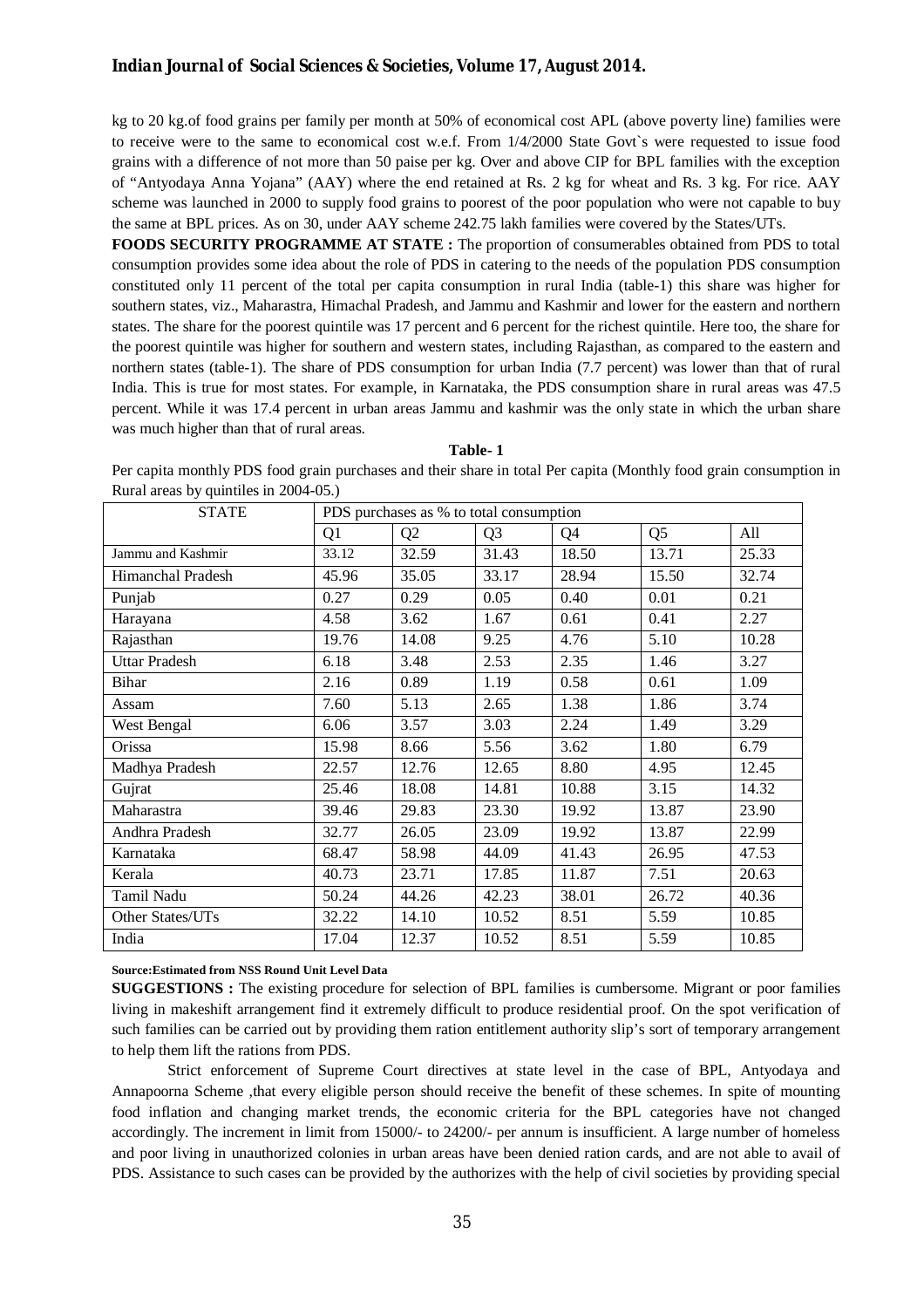#### *Indian Journal of Social Sciences & Societies, Volume 17, August 2014.*

time bound cards with similar allotments as Antyodaya Yojana. It has been noticed that a large number of the ration cards are used only as a legal document of the residential proof. The family identity cards should be issued top people which will lead to a decreased demand for ration cards. After getting a card,the period within which he should be getting the entitlement should be started clearly and concisely. The lack of information about the quota which is entitled to card holder creates possibilities of leakage at different levels.

In some states, such as Bihar, Jharkhand and UP , APL quota are not released on the ground that they did not lift it in the past when the market price was low. In fact these states are not in such financial strength like southern states where high subsidies by the state government are supporting the PDS to APL card holders another drawback attached with the APL cardholder is that their quota is not a as fixed as BPL card holders. It gives an opportunity to dealer to refuse success to these APL Cardholders. In this regard, a criterion within the BPL card holders should be developed with the adjusted features of APL. The allotted quota can be lesser form the entitlements from BPL but it will be assured. This system will abolish the APL cards and minimize the leakages from current APL cardholder's distribution . The uniform structure of distribution without any scope for consumer choice is not practicable for the areas which are not same in natural features. In such conditions, the local inclusion of local produce Incorporated with food grains in a flexible manner will be more feasible for the system as well as to the beneficiaries. The holdup associated with the different procedures and formalities regarding to quota allotment by the FCI/SFC is a big problem of current distribution system and whole supply chain from main dealers to the local supplies and the most targeted beneficiaries are the main victims of it. The unnecessary delay can be reduced by the proper use of electronic system in money transfers and receiving orders for releasing of quotas. This will bring efficiency and transparency in the entire operation without any unusual delay.

Fair Price Shops are the core part of thr distribution system which is closely linked with the beneficiaries . In selection of FPSs dealer the two essentialities must be fulfilled by the contender , first the contract will be given to the shopkeeper who is already running a viable shop in the area with the concern of local bodies and second , the continuation of the license of FSPs will depend on not only its turnover but also on the consumer's feedback. Moreover , the members of the local bodies will be permitted to inspect the shop and authorize for sending the reports or consumer grievances to concern authorities. To make the system profitable these FPSs should be encouraged to sell non-cereal items too. This approach of multi-product shop will improve their viability.

**CONCLUSION :** In June 4<sup>th</sup> 2009 ,the statement made by the President Pratibha Patil about the formulation of National Food Security Act is an indication of far-reaching change in the India's food security programme. Initial package sounds optimist in the sense that each below poverty line (BPL family would be entitled by law to get 25 kg. Of rice or wheat per month at Rs. 3/- per kg. But the formulation of act has generated different inquisitives about the selection of beneficiaries elements and distribution procedures. As number of BPL households would be fixed by the Central Government based on the recent poverty estimates of the Planning Commission (presently of 2004-05) accordingly to these estimate the number BPL households will come down 6.52 crore to 5.91 crore to whom there isn`t any provision for the assistance. Issued BPL cards will expire after five years and the most important that the multiplicity of food schemes will abandoned in the new law.

Despite of all inquisitives the persistence of food Security Programme is indispensable for sustaining the nutritional requirement of the ever growing population, providing insulation to the population living be low poverty line against inflation and other economic fluctuations. But a complete restructuring of the food subsidy programme is vital in order to reduce the burden of subsidies ad futile public expenditure due to inefficiency and certain leakages. Only after this the present food Security Programme or the future National Food Security Act help people in a more effective and efficient manner.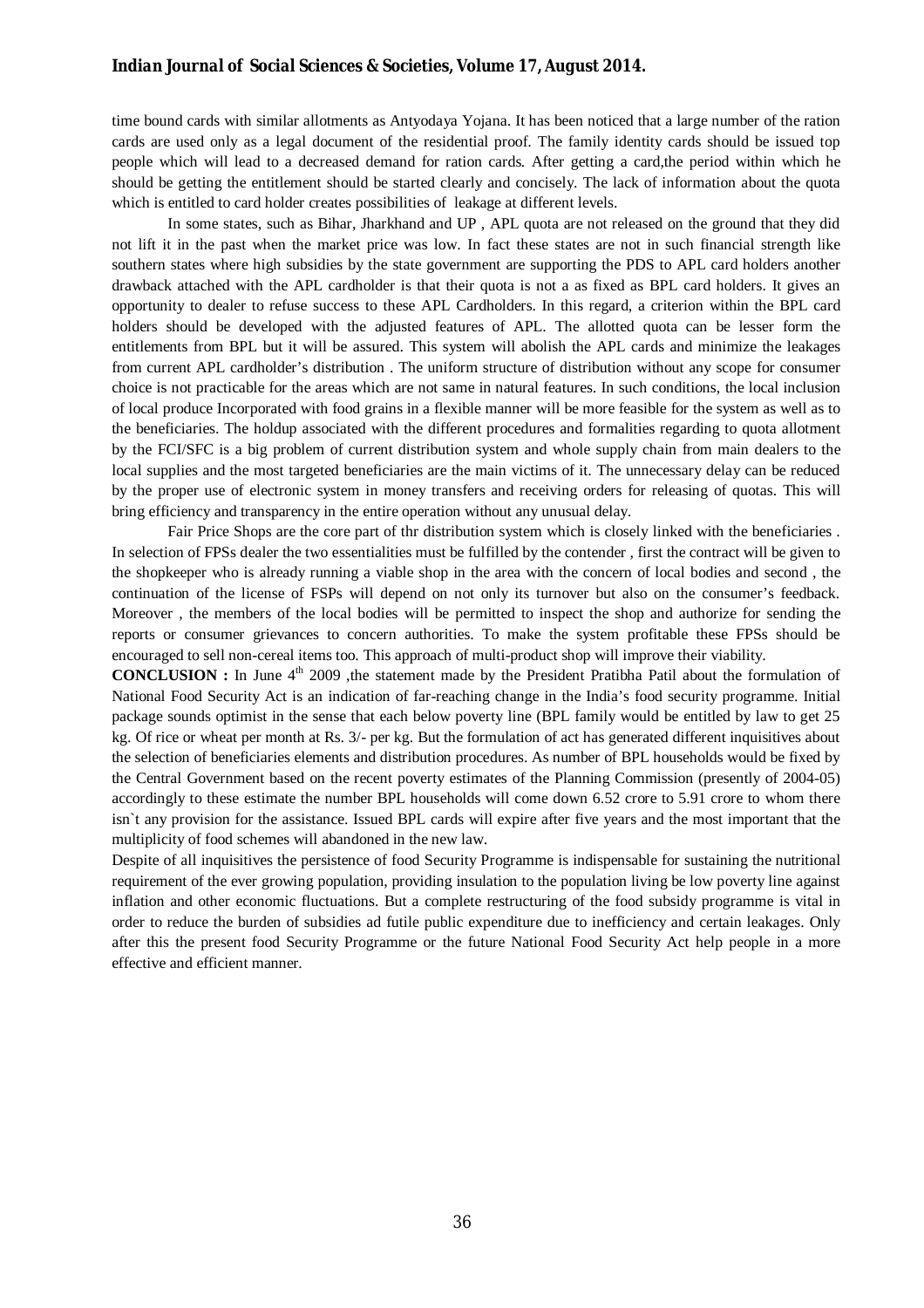#### **REFERENCES**

- Chand Ramesh Wheat Supply Price Prospects and Food Security'. Economic & Political Weekly. Vol 42 No. 19 May 12- May 18. 2007.
- Jha Shikha and P.V Srinivasan. Tracking the PDS to the Poor, Directions for Futher Reform, Economic & Political Weekly. Vol. 36 No. 39 Sepetember 29- october 05.2000.
- Kannan, K.P., S Mahendra Dev. And Alakh Narian Sharma,' Concerns on food Security', Economic & Political Weekly, Vol 35 No. 45 November 10.2000.
- Rao C.H.Hanumanta, "Decilning Demand for Food grains in rural India Causes and Implications," Economic and Political Weekly, January 22.2000.
- Suranarayan M.H..,' Agflation and the PDS. Some issues,' Working Paper 2008-2009, Indra Gandhi Institute of Development Research, Mumbai April 2008.
- Virmani Arvind and P.V., Rajeev, Excess Food Stocks, PDS and Procurement Policy Planning Commission Working Paper No. 5 May 2002.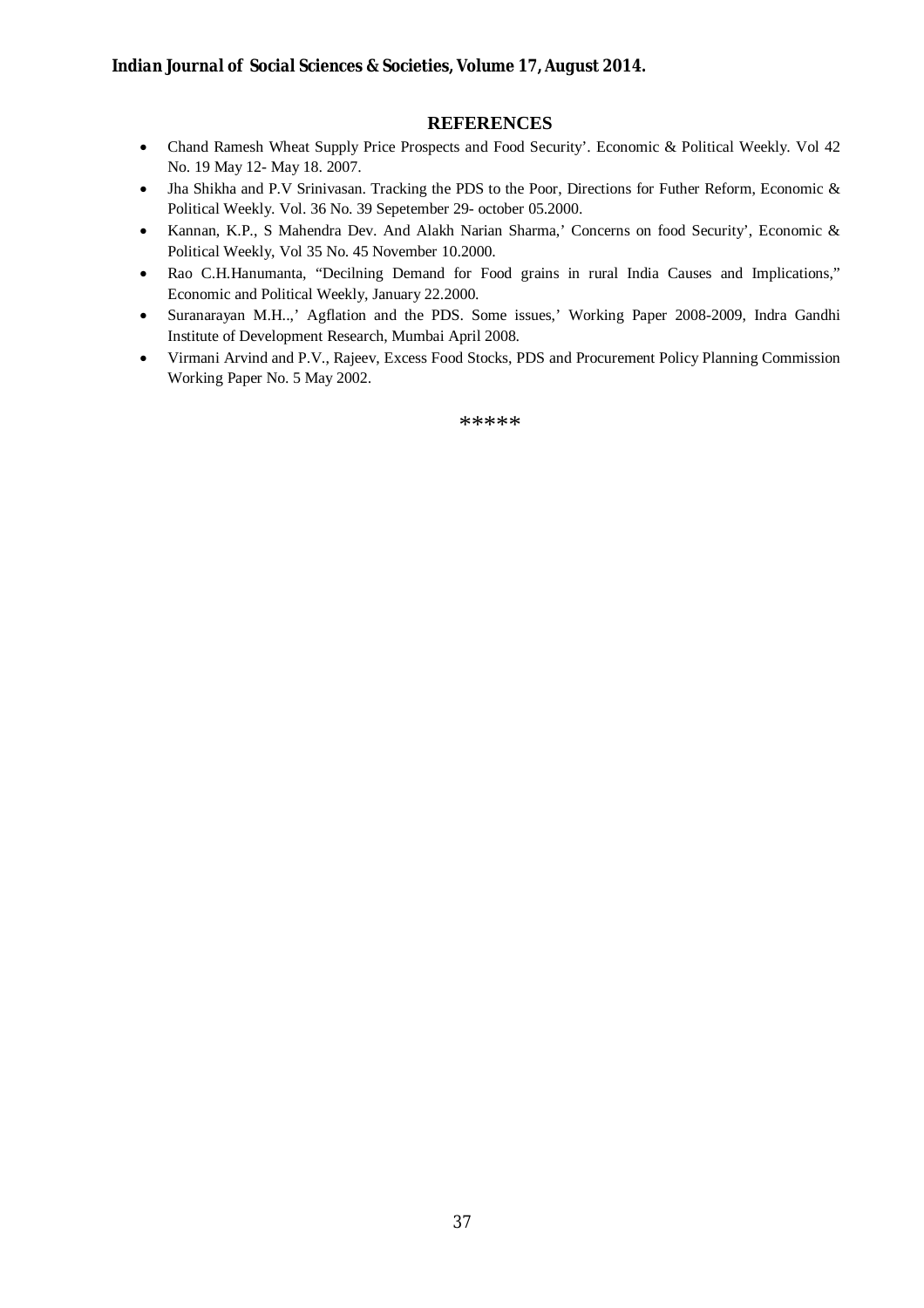# **vkliud I kp**, oal dkj ked ni''V

#### f"kokuh JhokLro\*

itror 'kks'k v/;; u clrh tuin dh pkj rgl hyka & #/kk\$yh] Hkkuioj] gj}k o clrh Inj eafd;k x;k q\$A lokk dk; dy pkj lkst kf{krka 200 kgjh rFkk 200 xkehk ij fd; k x; k g\$ nkuks lemka ea 100 Lukrd Lrjh; o 100 ek/; fed Lrih; q& 'kqih {ks=kaea55 i#"k o 45 efgyk; a Lukrd Lrih; rFkk 48 i#"k vk\$ 52 efgyk; a el/; fed Lrih; q& xkehk {k e ea Lukrdka ea 50 i#"k rFkk 50 efgyk; a rFkk el/; fed Lrj ea Hkh 50 i#"k o 50 efgyk; ag& U; kn"kl dk p; u ; k-fPNd fof?k I s fd; k x; k a&

Lofufer itukoyh dsfofHklu inkaeanh xblvu(Ø;kvkadsvk/kkj ij ykxkadsthou eafk{kk}kjk yk;s x; sifjorl dks tkuus vks mllsfu"d"klfudkyus dkizkl fd; kx; kgn ; sfu"d"kll kr fcllnykaij vk/kkfjr gA

 $\check{1}$ vk/kfud I kp , oa I dkj kRed nf"VA

Home Control of March 2011<br>Home Control of March 2012<br>inthrham Control of March 2012<br>inthrham Control A  $2 -$ 

- $3-$
- ifjokj I pokyu ea dokyrkA  $\overline{4}$
- $5$ lekt dh cgrj le>A

 $v$ ki nk i c $U/ku$ , oa jk"V $\hbar$ ; puk $r$ ; ka dh I e > A  $6-$ 

I tu khyrk, oal gu khyrk dk fodkl A  $7-$ 

vkWud I kp .oal dkiked nf'V % vk/kfud lkp, oa I dkjkRed nf"V dks tkuus ds fy, it ukoyh ea 11 in  $fn;$ s $x;$ sg $\lambda$ 

| <i>ifjosk</i> | Lukrd i#"k | Lukrd efgyk | Dw      |
|---------------|------------|-------------|---------|
| "kgjh         | 94-87%%    | 85-86%%     | 90-37%% |
| xkeh.k        | $97-45%$   | 91-09%      | 94-27%  |

vk/kfud I kp , oa I dkjkRed nf"V ea kgjh Lukrd i #"k 'kgjh Lukrd efgykvka I s T; knk vk/kfud I kp oaldkjkked nf"V okysgå xkehk Lukrd in tike ka efgykvkankuksdh I kp o nf"V eavlirjughagå 'kgjh, Lukrd i#"kka, oa xkeh.k Lukrd i#"kka dh I kp vk/kfudrk dsfudV q\$ muea vf/kd vllri ugha g\$

| <b>ifjosk</b> | $ek$ ; fed $i \# "k$ | $ek$ ; fed efgyk | dy       |
|---------------|----------------------|------------------|----------|
| "kgjh         | 90-15%               | 75-35%           | 82-75%   |
| xkeh.k        | 89-45%               | 47-09%           | $68-27%$ |

el/; fed oxlea'kgjhel/; fed i#"k 'kgjhel/; fed efgykvkadhvi (kk vf/kd I dkjkRed nf"V j[krs g & xteh k el/; fed i #"k| xteh k el/; fed efgyl vadh visk T; knk gh vk/kfud I kp o I dkj kled nf"V j [krs  $q$   $\alpha$  vr% x teh. k efg y k v k e a : f < okfn r k d k v a k  $\overline{I}$  ; k n k  $q$   $\alpha$ 

|                 | i∉"k   | efgyk     | Dy       |
|-----------------|--------|-----------|----------|
| ifjošk<br>"kgjh | 92-51% | $80-61\%$ | 86-56%   |
| $x$ keh. $k$    | 93-45% | $69-09%$  | $81-27%$ |

kgjh fkf{krka es i∉"kka dh vu(Ø; kvka dh miyf(/k; ka dk vksi r efgykvka is T; knk g\$ tcfd xkeh.k' f'kf{krka ea i #"kka dh vu(Ø; kvka dk vks r efgykvka i s cgr T; knk gå nkuks i fjoskka dh vu(Ø; kvka dk dy)<br>vks r rks yxHkx I eku gs i jUrq xteh.k {k= dh efgykvka es vk/kfud I kp , oa I dkj kRed nf"V dk vHkko fn[krk qA

| <b>Kid Lrj</b>      | i d'"k   | efgyk    | Dw        |
|---------------------|----------|----------|-----------|
| Lukrd Lrjh;         | $96-16%$ | 88-48%   | $92-32\%$ |
| $ek$ ; fed $Lrih$ ; | 89-79%   | $60-22%$ | 75-51%    |

#### \* "Not NIEN MNU ji0 e0 yi0 yo/k fo0 fo0 Qt Icin] mRrj in SIA

Lukrd if "kadh miyf(/k; kadk vk3 r efgykvkads vk3 r 1 s T; knk g& if #"k Lukrdkal s efgyk Lukrd<br>ihNs gâyfdu nkuksea vk/kfud I kp , oa I dkjkRed nf"V dk fodkl gwk g& ek/; fed Lrj ds if #"kkal s efgyk; a vkkfud I kp en dkQh i hNs q& Lukrd rFkk ek'; fedkndh mivf(/k; kndk vllri muds 'kš{kd vllri ds l eku qs  $\forall$ **idu** ek'; fed efg $\forall$ k; a dk $\Diamond$ h i hNs g**a** 

| I EiwkZin#"kkadk vkSir<br>92-98% |  |
|----------------------------------|--|
|----------------------------------|--|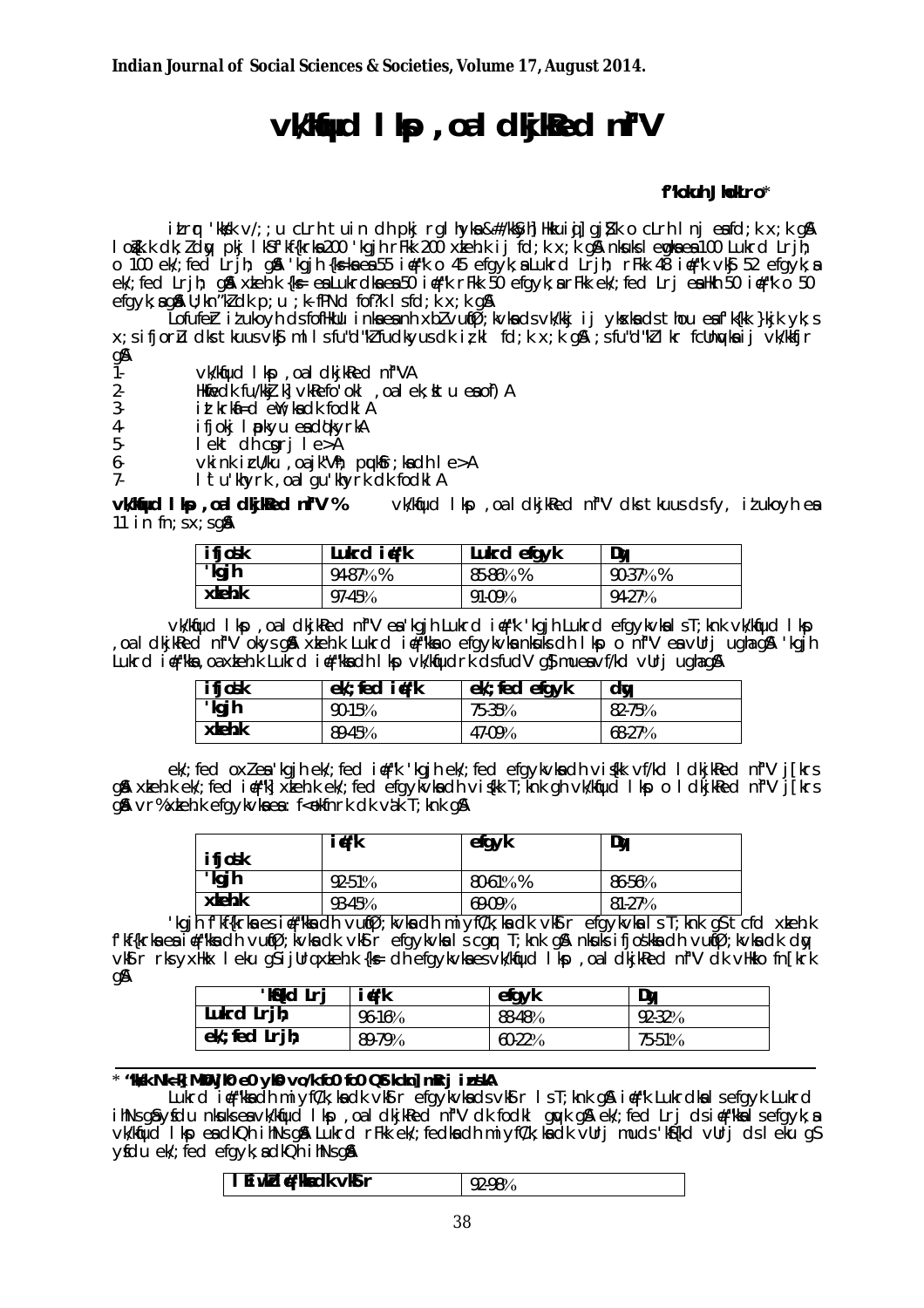| I Liwklefgykvladk vKSr | $174.84\%$ |
|------------------------|------------|

lelr van Bolmanda x.kuk entergyk; a virkinud likp , oa lookjaled ni "V enter in finist gan vikin likh<br>lekt entergik die virkinud virkinud likh in the math virkinud likh in the lett die finist die virkinud virkinu<br>likht die

C.V. Good, Dictionary of Education.  $\bullet$ 

Encyclopedia of Socail Sciences.  $\bullet$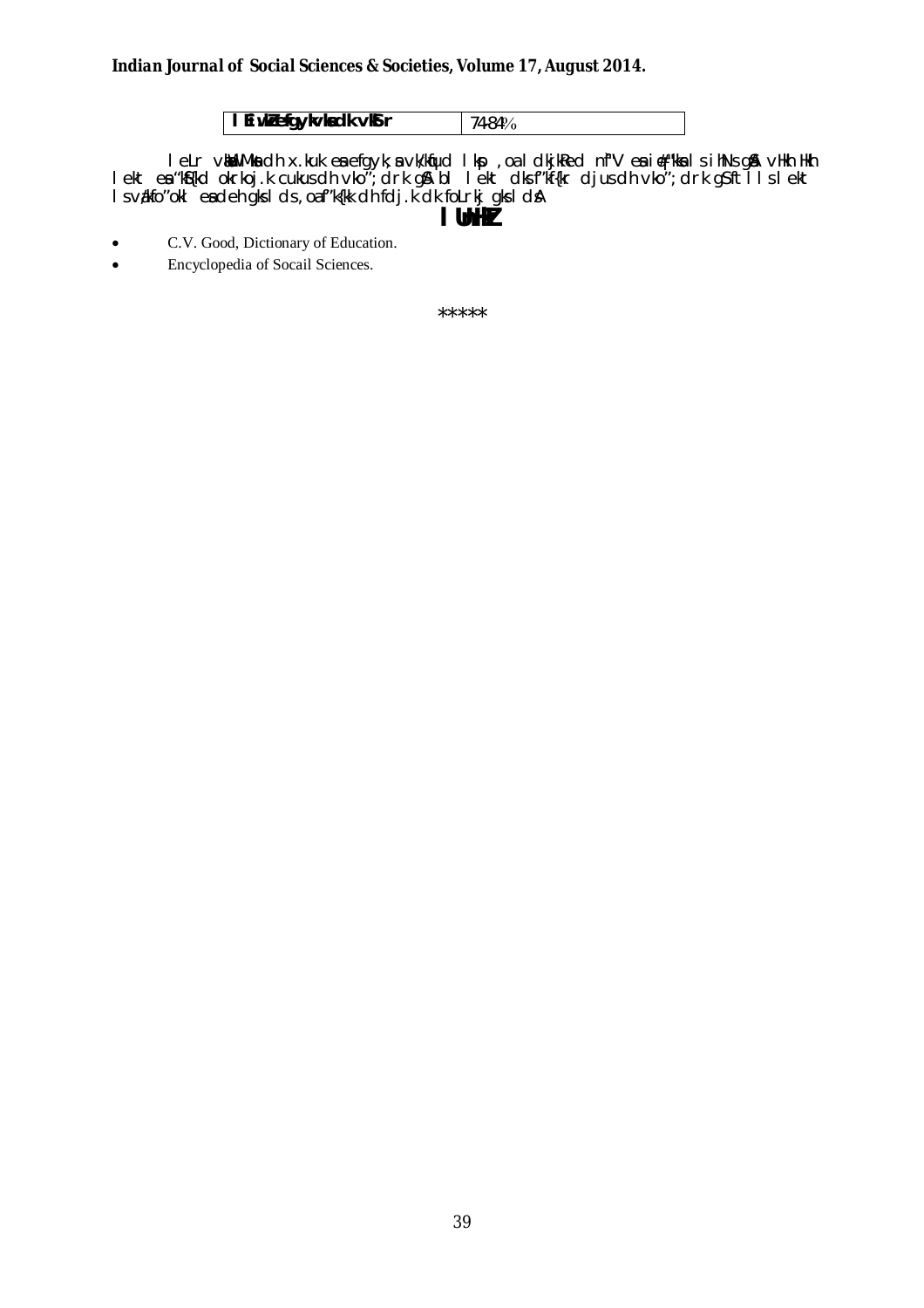# ublink with vk in the dink when

#### vítr deki fla\*

Hkkjr eaf"k{kk dk eqRo qes'kk Isjqk q\$vk\$ blslok#p /ku Lohdkj fd;k tkrk jqk q& ,sik blfy, D;kníci u rksbiscikbo pojk licirk g}u biscikbo gj licirk g\$a i kFk gh;g ckWrusij c<rhīg\$a Hkysgh Hkkjr̃ean fonskh vkØkUrkvkadsvkuslsbldh fodkl xfr de glozg i jUrqiqyslsgh Hkkir ds?kj&?kj eaikFkfed frkfkk nh tkrh jgh g& 1947 rd bl i{k ij xgjk udkjkled ilkko iMk ysdu Lorl=rk dsi"pkr-; a fopkj fd;k x;k fd ikiFkfed f"k{kk nsk dh leLr "khkiKd lajpuk dh uhno g\$vky"; fn ;g detkyi gkokh rksml ij [kMk-Hkou d'Isetcur gksldrk g&u;h jk'Vh; f"k{kk uhfr ikFkfed f"k{kk ds{k je eavf/kd fuosk ij tkj nrh gs blfy, ljdkj }kjk ;q itrko Hkh ikfjr fd;k x;k fd bl lEcU/k ealHkh lEcfU/kr 0;fDr;kadk leFku iklr djusdsfy, "Hkir f"k{kk dkk" dsuke, d fuf/k cukbltk, rkfd ikFkfed f"k{kk en/ku dh deh u eglul gkn fn f"k{kk\_ij fd, x, 0; kadk\_fo"ysk.k\_fd;k\_tk,\_rksf"k{kk\_dsfy,\_lalk/ku\_c<kuadh\_opuc)rk\_vk§\_vkovu; fiNyso'kkidh ruyuk enc<k g\$ blls;g Li'V g\$fd f"k{kk ds{ks= enljdkj tkx:d g\$vk∮0;; enfujUrj of) di jgh gå Hkkir I jdkj us I Hkh cPpkadks i kFkfed f"k{kk dh vfuok; hk ds I kFk&I kFk xqkoRrk; Dr i kFkfed f"k{kk dh I etjpr 0; oLFkk grg vkjsku Cyfd ckMZ; kst uk ¼987½ vukj pkfjd f"k{kk; kst uk ¼979½ cj d f"k{kk ifj; kstuk ¼993½ ftyk ikFkfed f"k{kk dk; Øe ¼994½ e/; kã Hkkstu ; kstuk ¼999½ l QkIf"k{kk vfHk; ku ½001½ t\$ s egkoiwkldk; De ykxwfd, gS%

vidlijsku Cyst ckoll ; ktuk & vkllijsku Cyst ckoll ; ktuk vojksku eal dkij ykus rFkk ikFkfed f"k{kk dh xqkoRrk c<kuadsfy, o'kl 1987&88 eadlini I jdkj }kjk "ka dh x; hA 0k'kl 1987&88 I s 1992&93 dh vof/k ea; q; kstuk nsk ds91.05 if r"kr Cykdka eafØ; kflor dh x; hA bl ; kst uk dsvud kj i R; d fo | ky; ea yMelkso yMig ; kads fy, "kkpky; dh I to/kk, a rFkk, d cjkenk I fgr I Hkh ekst e ds fy, mi; pr de I s de nks cMs dejs gkus pkfg; A in: d fo | ky; ende Isde nks f"k{kd gknftuenens; Fkki EHko, d efgyk gkun pkfg; s r Fkk Cybd ckMl pkVI uD"kk] f[kykGusrFkk vU; midj.kkadk icU/kA

U; Umre vf/kxe Lrj; ktuk& bl ; ktuk ds vUrxr fo | ky; ea xtárk ea l qkkj ykua ds fy; s 2000 i kFkfed folky; ka ea Hkk'kk] xf.kr vkg i; kbj.k v/; ; u bu rhu fo'k; ka ea f"k{kdka ds fy, gLr if(Lrdk; }a f"k{k.k dk; l itrasrfkk en, kodu dh I kexh r\$kj dh x; hA vkakinsk] fnYyh] xotjkr] gfj; k.kk] tĚEkw d″ehj] diy rFkk i atkc eajkT; "k\${kd vuddakku , oajf"k{k.k | aFkku ¼Mk; V½ dsf"k{kk | adk; | nL; kadksvko"; d if"k{k.k inku djdsbl  $dk$ :  $\emptyset$ e ea "kkfeav fd; k x; kA

ftyk iMFKfed f"K(k dk; De & jk'Vh; f"k{k uhfr dk; 1; kstuk 1992 ds vud j.k es ikFkfed f"k{kk dks | ol | wHk cukus ds mnns; Is, d u; k dk; De pkywfd; k x; kA bI dk; De ea i kFkfed f"k{kk ds fodkl dks I exrk dh nf'V Isnfkk x;k rFkk bldk mnns; Fkk ftykokj iFkd iFkd y{; fu/kkj.k dsek/;e IsikFkfed f"k{kk ds lol yfilkdj.k dh ulifr dksykxwdjukA bl dk; Øe en mu ftykndks "kkfey fd;k x;k q\$ftuenefgyk lk{kjrk ni ik'Vh: vkl r 4991 dh tux kuk ½ sde q&

f"Kikk xkjUVh; kstuk, oa ofsulfYid f"kikk & f"kikk xkjUVh; kstuk lolf"kikk vfHk; ku dk qh, d ?kVd q\$ftldk mnns; Ldw ugha thus okys cPpka dks chu; knh frkku dk; De ds vUrxr ykus dk iz kl g & bl; kst uk ea nnse {k = dh cfLr;ka tqkW,d fdyknehVj dsnk;jaesvk\$pkfjd f"k{kk dsfy,dkblfo|ky;ek\$tin u qkavk\$6&14 o'kl vk; goxldsrdjhcu 15&25 cPpkadh mifLFkfr fu/kktjr dh x; h q& ; q; kst uk 2005&06 ds nk\$ku ikFkfed f"k{kk oalk{kjrk folkkx dsizklkalslEiwkZnsk dslEkLr 600 ftykaeaeaty djykxwdh xbZgA

el; kgu Hokstu 0; oLFkk & il:Fkfed fk{kk dks ik\$'Vd vkgki ; kstuk Is tkMus Is ngu; k dk Icls cMk Ldny Hkkstu dk; Øe ftldh "kg vkr 15 vxLr 1995 dks gip] rajhcu 12 djkM+cPpka dks ykHkkfUor dj jgk g\$ o'kl 2004 eabl dsmnns; kadkslåkkf/kr djraga futu i dkj fu/kkfir fd; k x; k&

- d{kk 1&5 rd dh fk{kk lHkh dsfy, vfuok; ldj nh x; h ftleaukekadu] mifLFkfr] Ldwy u  $(i)$ NkMuk vkj muea vf/kxe Lrj ea I gkkj ykuk "kkfey g&
- Ldw eafo | kfFkt kadks i kfVd Hkkstu miyl/k djkrsgq muds i kkf.kd Lrj eal qkkj ykuk gA  $(ii)$
- lufkk i hkkfor {ks=k) xehldh NWVh dsfnukaea Hkh i kFkfed Lrj dsfo|kfFkl ka ds i kSkf.kd Lrj ea  $(iii)$ I dkkj ykuk q& bl ; kstuk dsvUrxr d{kk 1&5 rd ds I Hkh cPpka dks nki qj ds Hkkstu ea 300 dsykjn vkj 8&12 xte i bylhu mi y C/k djkus dk i bo/kku g &

### $*i$  DDrk f"KK"ML= yKMZc $\phi$ k eqkfo | ky; | kdr uxj | : ibMhqk cqjkbp \m0i0\%

I ol''K k vfik; ku & n'sk ea 6 1 s 14 o'kldh vk; qdsckyd dksgj n''kk ea 1 1 s 8 rd dh vfuok; lf''k {kk miyC/k djkuads, degRokdkalkhy{; dksydj dbhz Ijdkj }kjk o'kl 2000&2001 dsctV ealolf"kalk vflkk; ku dh kisk.kk dh x; hA bl vfilk; ku dks cy inku djusds fy, it Fkfed f"k{kk dks cPpks ds ekfyd vf/kdkj eal fEefyr?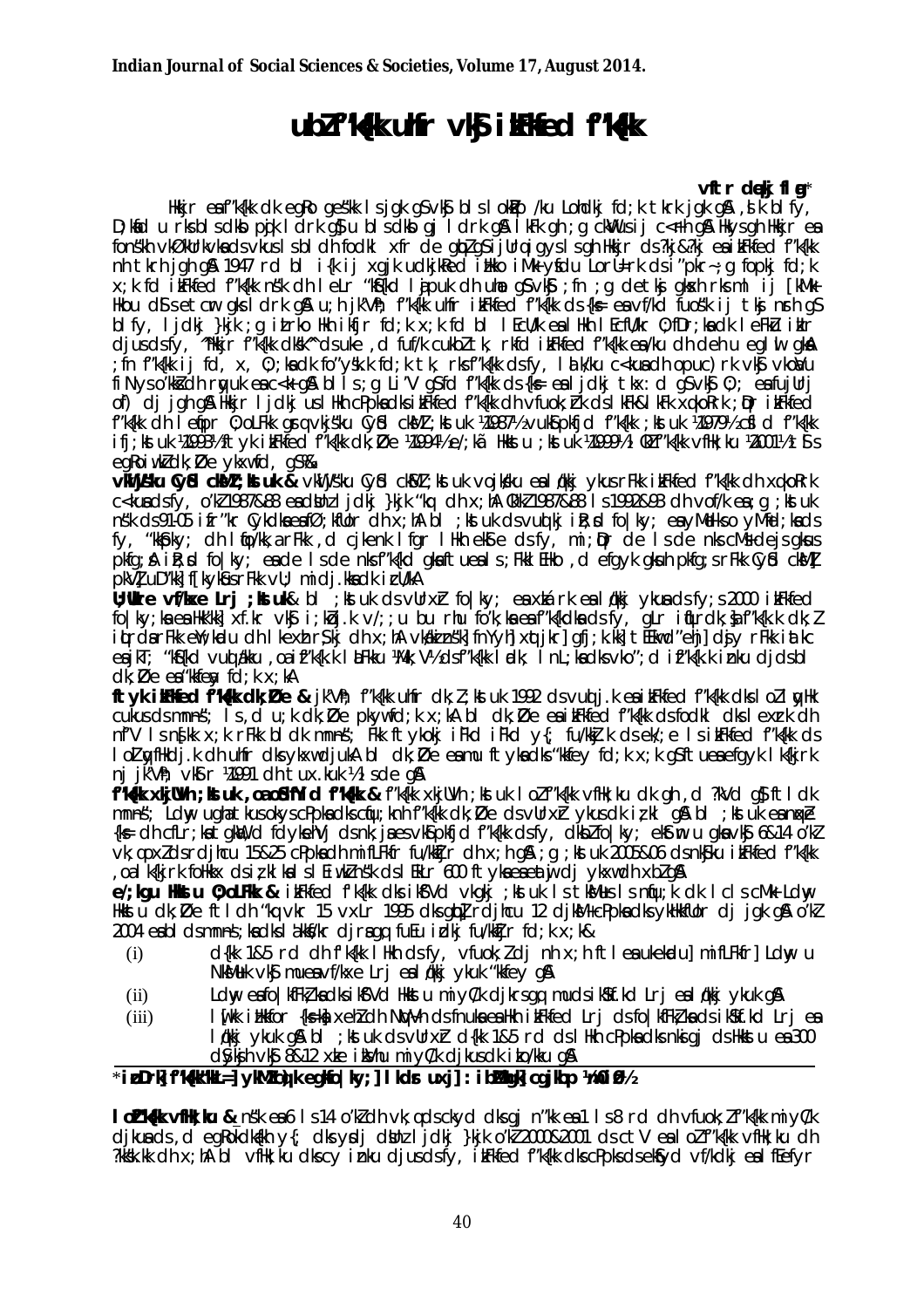fd, tkus grq 93 o $\rm s$  l fio/kku la"kk sku dks Hkh ekU;rk ns nh x;h g SA bl nl o'khž egRokdk{kh ;k stuk dks veyh tkek igukus dsfy, ljdkj usfo"kky /kujkf"k dh 0;oLFkk dhA

### **lUnHkZ**

• cp-, e-ch ^^, lo švkQ fjlpZ bu , tnd s'ku QLVZ, fM'ku] cMkmik ¼1974¼A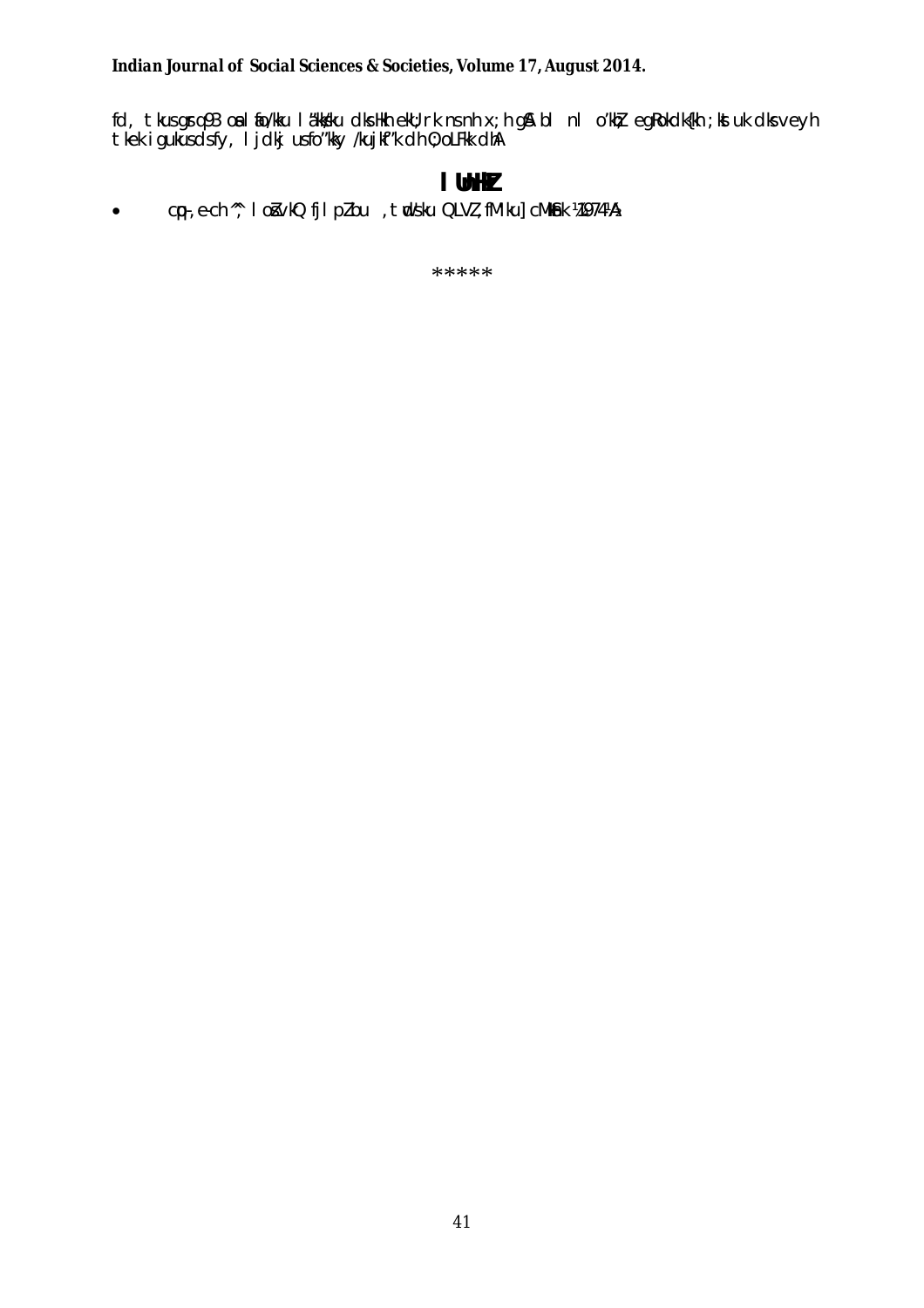# Hikir vetidk I Eclik %, d fo'y's.k

#### vfuv deki f $a^*$

Hikir o vefidk niju; k ds niscMs, oa egkoi wiki ittkrkij ed nsk gjar Fikk vi u svi us{kse ea, d fof'k"V fLFkfr j[krsg&<sup>1</sup> fofHkUu 'kfDr {kerkvkadsckotm Hkh nkukaea, frgkfld] I kekftd] HkkSkfyd o jktufrd I mHkZ ea dN I ekurk, a vo'; ekstm g&<sup>2</sup> Hkkjr dh Lora=rk I s vkt rd bl ds vefjdk ds I kFk I EcU/kka dk enY; kadu djuslsirk pyrk g\$fd nkukadslækka eageskk mrkj&p<kodhfLFkfr jgh g& Hkkjr usvefjdk dslkFk vius I EcU/kkadh 'kq vkr I ng rFkk vefjdk dh rjQ >gko nkukagh I likkoukvkads I kFk dhA gkykad Hkkjr us i kjEHk Is fe=rk dh ?kkkk.kk dh Fkh rFkk blh InnHkleatokgj yky ug: us viuh i Fke fonsk ; k=k vefjdk dh vDVncj 1949 eaclhA ; q ; px eq ; rk 'khr; q) clk ; qx FkkA bl I mHkZ eaveficlk clh , dek= uhfr I kfo; r I ak , oa phu cls I kE; oknh id kj dks jksdus dh FkhA bl fy, vefjdk }kjk I B; xBcU/kuka dh uhfr viukdj I kE; okn dk vojk/ku djuk jak A ijUrqbl dsfoijhr Hkir us xW& fuji{krk dh uhfr dks viukdj IHkh idkj ds IB; xBcU/kuka dk fojksk fd;kA<sup>3</sup> Hkkjr fo'o dh,d ubl'kfDr dks tUe nsjgk Fkk tks I B; I akBu ij vk/kkfjr u gksdj,f'k;k o výhdk dsjk"Vh; fof'k"V oxldh jktufrd, drk ij vk/kkfjr FkkA<sup>4</sup>

1955&1965 rd dk dky vefjdk dh Hkir ultr dk nil jk LrEHk Fkk ft I ds }kjk vefjdk Hkir dkscar ek=k envkfFkd lgk; rk inku djdsogk; c<Fsgq lkfo; r ilkflo dksjkduk pkgrk FkkA 1966 dsrk'kdUn le>kfrs ds dkj.k nf{k.k , f'k; k ea , d vkj vefjdk vyx&Fkyx iM+x; k FkkA i jUrq nul jh vkj 1971 ds cklyknsk; d ea Hidredk ds dkj. k Hikir ds I kFk milds I Ecli/k dVrk dh i jkdkLBk rd i ap x; s FkA<sup>5</sup> bl i dkj 1955 i s 1965 rd ds dk; blky ea nkuka nškka ds e/; LFkkfir FkkMs I silkkoi wkl, oa e\$hi wkl c< rs qq I cakka dks 1971 dh nks eqRoi wkl ?kVukvkaHkkjr&lkfo;rlf/k,oaHkkjr&ikd;pusfcYdwleklrik; djfn;kA

1977&79 ea turkny dh fonsk uhfr ea ifjorl ds ctk, fujurirk dk vkhkl Fkk] ftlds ifj.kke Lo: i Hkir&l kfo; r fudVrk gh T; knk c<h ctkk, Hkir vefjdk&e\$h dA bfinjk xk/kh ds nuljs kklu dky I s Hkkjrh; vkfFkd I økkjkadsikjEHk gkusds; ax dksHkkjr&vefjdk dsIEcU/kka ea mHkjrsIg; kx dk dky dgk tkrk  $q\$ {A}^6 bl cnyko dh ublif $\varnothing$ ; k dkstgk; fnyhi efkt $\vec{l}$  usnkukanskkadschp  $\gamma$ g; kx dh ublfkkt\* dh l Kk nh qS ogha I githr ekufl gi<sup>8</sup>us bliga nkuka nškka ds I Ecli/kka dh ^ubl fn'kk, å crk; k gi8

jktho xkikh ds I Rrk eavkus I surRo ij i Musokys i ilko ds Hkh I dkjkRed ifj.kke I keusvk, A jktho xkikh eq: r; k vefjdk dsifr vf/kd vkd"V qq D; kid oq vk/kijud foKku ds Kku dh vkj vkd"V qkdj Hkjr dks bDdhl oha 'krkinh eays tkus dh ckr djrs Fka bl fy, nkukanskka us jk tufind lwcw dk ifjp; fn; kA

Hkkjr dsi/kkuea⊨h ujfl Eqk jko us∨kfFkid Iqkkjka dhifØ;k tkjnkj <a< Isykxwdjds [knyju dhuhfr viukblftldkef; mnns; fonskh inth&fuosk dksc<kok nuk FkkA nkuka nskka dse/; lg;kx c<es dsfv, ifjosk cnyk quyk Fkk tksmudsfy, I gk; d FkkA 11 o 13 ebl 1998 dksHkkjr I jdkj }kjk ikskju ea 24 o"kkads vurjky ds ckn nkckjk ikp i jek.kq i jh{k.k djus ds ckn ml ds vefjdk ds lkFk l EcWk, dne erHkn i wkl cu x; & jk"Vifr fDyNu dh ekpl 2000 dh ikip&fnolh; ; k=k I s nkuka nskka ds e/; ", d ubl 'kq vkr qipi' ft I ds ifj.kke Lo: i fj'rkaeae/kirk vkbA<sup>9</sup> fDya/u dh ;k=k o vefjdk dh uhfr eacnyko 'kk;n rhu iefk dkj.kkal s Vk; k& 141% vQxkfuLrku enrkfycku ds: i envy dk; nk dk dVVjokn i u i uk] 12% nf{k.k, f'k; k dk i jek.kq{k= cuuld rFlok 181/2 Hilkir dik dEl: Wim liss en d cMh 'kfDr ds : i en miliki uka<sup>10</sup> bl : k=k ds nkojku nkuka nsikka us 21 ohal nh gravius nf"Vdkskka dk nLrkost tkjh fd; k ftlea Hkkjr vks vxys I nh ea vesjdk ds I kFk "kfulr] Iq; kas] Lora=rk o ittkra=" dk Iq; kash crkrs qq nkula }kjk "leku enl; kn" okys & itdfrd Iq; kash" dh IK-k nhA<sup>11</sup> bl idki nkukanskksds 1947 Is 2000 rd ds I Ecl/kkads fo"k; ea fu"d"kl: i ea dok tk I drk of fd nkuka  $ds e$ ; fookn dk eq; dkj.k mudh vllrjk $W$ h; Hkinedk, oa{kerk dsvkdyu dksydj jgh $A^{12}$ 

### \* 'We Will Mikill jike eulogj yklóg; k vo/k fo'ofo | ky; | QSt kckn | mRrj in skA

Hkkjr&lapr jkT; vefjdk dk f}i{kh; lækk 'khr ; o} Isckgj fudydj mnkjhdj.k rFkk {ks=h; o of od I kefid mns; ka ds vk/kkj ij vkt fufer o fodfl r gks jgk ga vkt nkuka nskka ds chp I EcU/k ij Lij vknku&inku vk/kkfjr q\$ftleankukanskkadsfqr tMsqq q& blfy, lq;kx dk {k= Hkh 0;kid qks x;k q& 28 twl 2005 ealthkir&vefick i{kk I EcU/k u; k Yeodl tykbl 2005 ealthkir&vefick 0; kiki uhfr ep ch LFkkiuk]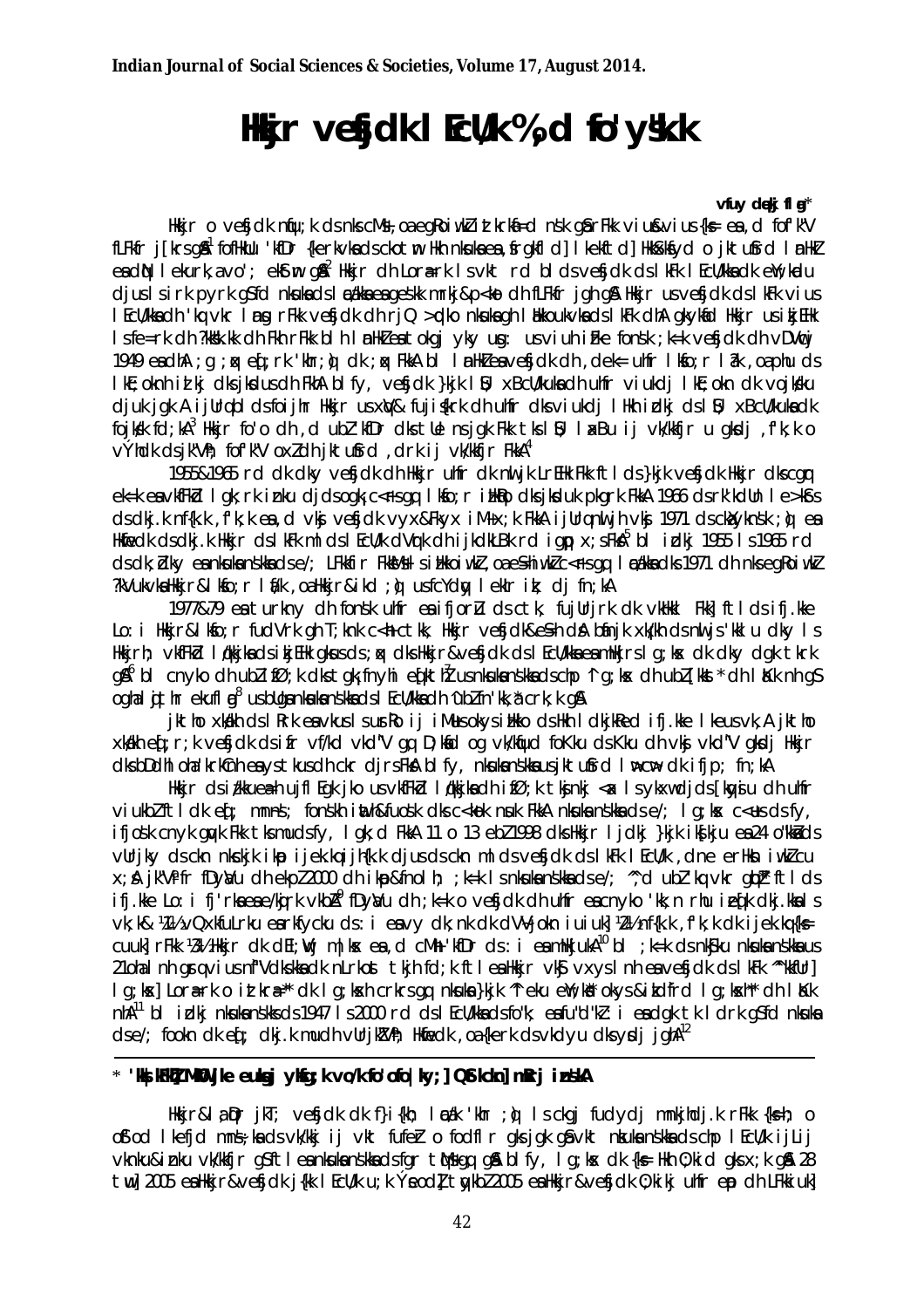2007 ealtkir vefjdk mMM; u I g; kx dk; Øe dh LFkkiuk vDVvcj 2008 eavl B; ijek.kqle>k\$sij gLrk{kj] tykbl 2009 eal kekfjd okrkl vkjEHk djusdk fu'p;] uoEcj 2009 ea fl g&vkckek 21oha krkCnh Kku igy ij\* gLrk{kj] 2010 ealkkjr&vefjdk vkradokn jkkh lg;kx igy ij gLrk{kj] tw 2010 ealkkjr o vefjdk dschp igysnk\$ dh I kefjd okrkZdk vk; kstu] vi\$y 2010 ealkkjr&ve\$jdk foÙkh; o vkfFkd lkkxhnkjh dh igyh cBd dk ublínYyh ea vk; kstu]uoEcj 2010 ea nkuka nškka ds chp 1 a pr LoPN Å tkl vud akku o fodkl dbhz I q; kx ij le>k\$k rFkk tykbZ 2014 ea 5oha Hkkjr&ve\$jdk lkefjd okrkZ us vilh lEcU/kka dks 0; kid cukus ea egRoiwkZ Hkfiedk vnk dh gSrFkk Hkkjr&vefjdk jktuhfrd Hkkxhnkjh dsfy, nh?kldkffyd Ljpuk dh LFkkjuk en Lgk;d fl)  $q\phi$ z $q\alpha^{13}$  blighti Hikir vk $\beta$  ve $\beta$ jdk fo'o dslclscMstitcknia dnokka dscho fe = nk dslEcU/k Hikirl fk; k rFkk fo'o dsfy, 'kak y{k.k g ivr%l Ecll/kka dks fnu&ifrfnu vkj n<+fd; k tkuk pkfg, A

## l lhH*i*

- 0 vliknkjk; o ,e0,10 jktu] bíM; kt QkWu ikfylh, M fjyslat] ublfnYyh] 1983] i0 215
- vkfon qui bil "bami; k&;  $\hat{u}$ , I 0 fivs at "I feukil vad 4131 tuojh 1994]  $10.34$
- vkj., I · ; kno] "Hkkjr clh fonsk ultfr%, d fo'ysk.k" bykgkckn] 2005] i0 108
- Clsin fejk] I Eiko] QkWku ikWkyl h vkWQ bf.M; k] ubZfnYyh] 1977 i0 279
- vkj., I · ; kno] "Hkkjr clh fonsk ultfr%, d fo'y\" bykqkckn] 2005] i0 116
- oah  $\bullet$
- fnyhi e [kth] "bf.M; kt fjyslat fon nkW; wkbI/sM LVS/4%, U; wlp? QkW vdkeksUsku\*] Irh'k dekj]  $\bullet$ I EikO] bì j cod vkW bf.M; kt QkWsu ikfyl h] 1985&86] ublfnYyh] 1988] i0 197&214-
- Igithr ekuflog] ~"U;w MkjsdlUt bu b.Mk&;0,10 fjyskat]\*\* Irh'k clopkj] IEikO] błj cod vkWu bf.M; kt QkWsu ikfyl h| 1984&85| ublfnYyh| 1986| i0 185&195-
- ^bMk&: w.l fivskat%, U:wfcxfux\*\* ¼vskkadh Jakvk½ oYMZQkdl 1 21 ¼&7½ tw&thvkbZ2000-
- ÝW vkbu] 17¼4 1&14 vi& 2000 rFkk ihOvkjO jktsojh "fDvWu foftV ,M bMk&;w,I · fivskat]\*\* LVVftd.ufvflt 24/21 ebl2000 i0 433&438-
- OYMZ Qksdl | 21 %&7% tw&twkbZ 2000 i0 30&33
- bidkuksed, Mikryfvd fodyhjoky; meAAj vrd 12j 20 ekpl 1976 i 0 455&68
- Økfudyl o''kl 241 vd&31 vDVvi 20141 i 0 145  $\bullet$

ste ste ste ste ste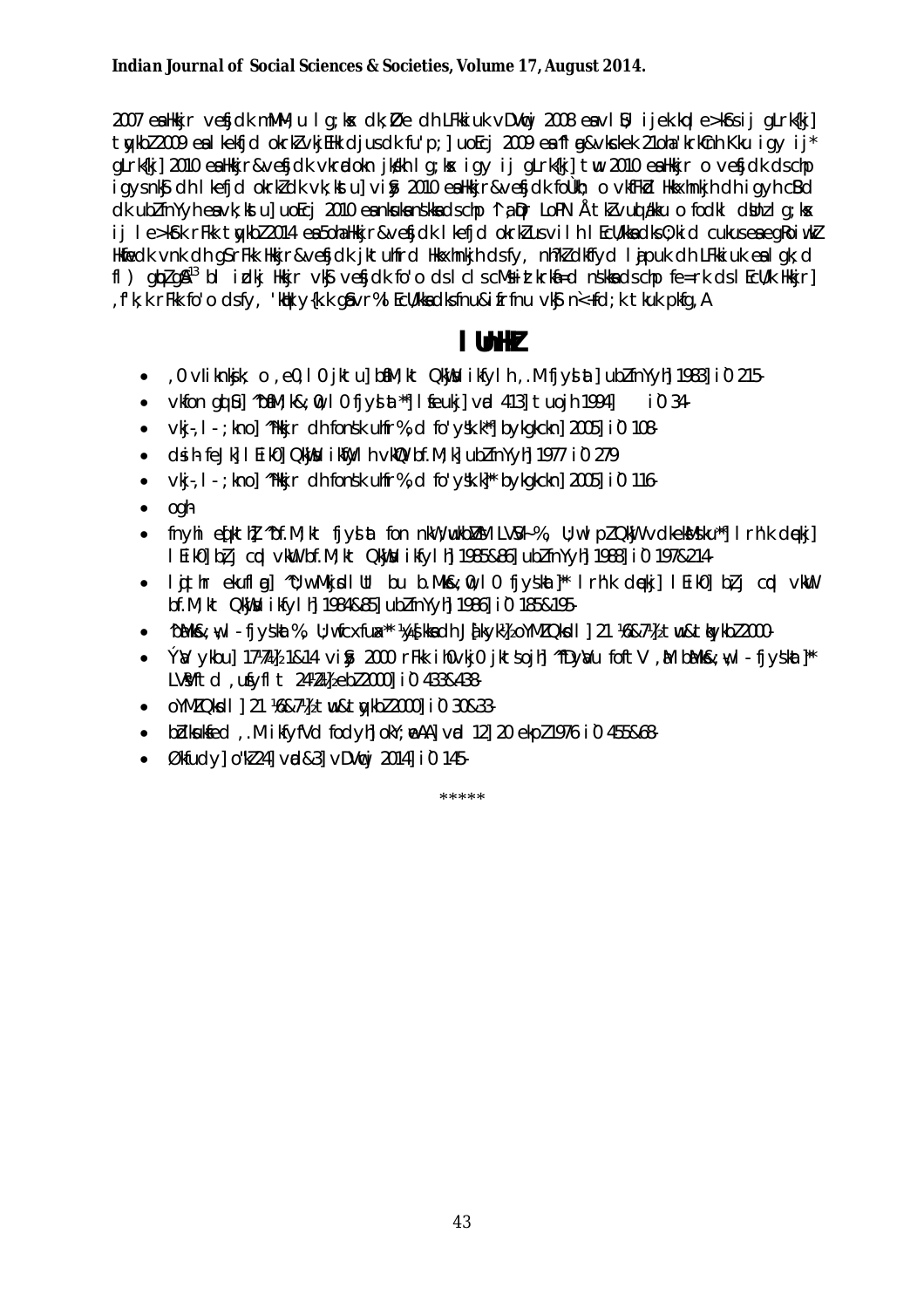# "Kollect r dundh %, d uokpkj

#### I rkk dekj oek!\*

f"k{kk vrhr dh foik| r] oreku dk del rFkk Hkfo'; dh Lof.ke vk"kk asft| dsfcuk dkbl|kh ik'Vafodk| dh iwkirk : ih ver dk iku ughadj ldrk gå ; g nskdky , oa ifjfLFkfr; kads vuolkj ifjofrir gkodj jk'V' lekt rFkk milsiEcfl/kr tuekul dsfy, d mRre ekxlitkLr djrk q\$ftldh Iqk; rk Isvke tuekul g le> ldsfd thou dk y{; D;k q\$ qe lc bl iFoh ij D;kavk;aq\$ vk\$ qekjk eq[; mnns"; D;k qkuk; pkfg, \pfid; qf"k{kk thou dsmnns; karFkk eW; kalstMh qSvr%blsf?klh&fiVh ifjikVh Isle>k ughatk I drkA blh dk; I dh i firl dsfy, f"k{kk dh ifØ; k ea 'uokpkj ^ dk iz kx fd; k tkrk g& "k\${kd rduhdh Hkh 'uokpki' dk gh, d vx gSuokpki dk enyk/kki ifjorla gSvk\$ ifjorla ds}kik gh uokpki yk;k tk I drk g\$ ifjorlu gh, d, jk dkjd g\$tksixfr| fodkl vk\$ fouk'k dk pØ fu/kktjr djrk g\$ fdlh Hkh jk'V' dk mRFkku] fodki vký ixfr milik'Vadsekuoh; ialk/kuka ij fullki djrk g& ekuo dkslekftd mRFkku grale; kuojkj f"kf{kr gkuk g&; fn, dk ughag\$rkslekt dk mRFkku lEHko ughag\$D; kfd lekt ekuo lEcU/kkadk tky g& vkt dsifjorlu"khy ifjflFkfr; ka es gea f"k{kk dh uwru fof/k; ka dh fo"ksk vko"; drk q\$ D; ksd rduhdh fodkl vký fokku dsilki envkfFkd] lekftd, oalkadfrd ifjorlkadkaxfr inku dh q& dY; k. kdkjh, oald H; lekt fufer djusdsfy, "kSfkd uokpkjkadsek'; e Islcdksf"kfkk dh I to/kk; ainku dh tk I drh q& fofikulu f"k{kk vk; kakk} f"k{kk uhfr; ka , oa vusd icki ls cgewi; lo>ko itror fd; a g& le; kunday itror uokpkjka dks viukus dh furkr vko"; drk q} ftudk ifjorlu"khy lekt dsfodkl eaeqRoiwkl; kxnku qkrk q&

okkfud [kkstkavks] vkfo'dkjkalsf"k{kk txr Hkh v/kjk ughagsvksj "ks{kd rduhdh blh dk ifj.ke gs ftlus VhOohOl ifM; kadEl; wj vkg ikstDVj tjsmidj.kkalsf"k{kk ds{ks=ea, dØkar yk nh q& f"k{kk txr~ea f"k{kk {ks= ds vUrx}r f"k{kk&n"k}] f"k{kk eukfoKku] f"k{kk&fl ) kr] rgyukRed f"k{kk] f"k{kk eaekiu, p | ka[; kdh vkfn fo'k; ka ds I kFk "kh\${kd rduhdh" uked , d u; s i k; ; , oa fopkj/kkjk dh mkifuk qbA ; q fopkj/kkjk f"k{kk"kkL= fo'k; dk , d u; k {k= q& bl fo'k; dk eq[; dk; llh[kus ds lk/kuka dh ; kstuk rFkk 0; oqkj ea ifjorl dk vk/kkj inku djuk q&

tudskuy VDukyklith Wk5{kd rduhdh;k f"k{kk rduhdh!» "kCn dk iFke izkx I u~1957 eablyySM ds ckbuekj tkill }kjk fd;k x;kA bldsckn qh;qhadh lktFkk N.C.E.T. us,d dkllYbl dk vk;kstu djds tudskuy VDukyklith "kîn dh 0; k[; k dhA bi dh mi; kixrk dks/; ku ea j[krs qq jk'Vh; "ki{kd vuq Wkku, oa, if"k{k.k ifj'kn u; h fnYyh us "k\${kd rduhdh dk , d u; k follkkx [kkydj J0; &n"; I gk; d I kexh follkkx dh bl h eal ekfar di fn; ki tak; "kkski if"kfk.k rFkk funstku dk dk; ll Eillu akrk an

"k&fkd rduhdh ds fodkl dk Øe vfr vk/kqud q& 19oha "krkcnh ea [ky&[ky ea f"kfkk dk dFku vksdfiz akus vxkA f"kfk.k en rduhdh dk izkx I oli Fke 1926 en fl Muh in h us vefidk ds vkfa; ks LVM fo"ofolky; enf"kfk.k e"khu ds}kjk fd;kA bl e"khu dk fuekkk, d f"kfk.k; tDr dh tkp dsfy, fd;k x;k FikiA bi ds ckn o'k2 1930&40 ds e/; ytil Msu] Xysi j vkfn fo}kuka us fof"k'V i dkj dh i turdka dkMka vksj ckMka vkfn ds }kik f"k{kk dk ; U=hdj.k djusdk izkl fd;kA bu izkxkadsckotm f"k{kk 1950 rd blls i Hkkfor u aks I dhA "Kaskd&rduhdh ds{k= ealclseqYoiwkZdk; Zdk Jhx.ksk I u~1954 each0, Q0 fLduj }kik fd; sx; s iz kskadsifj.kkeLo: Ik quyk] ftleamUqkus tkuojkaij ijh{k.k djdsmudkizks Ih[kusds{k= eaifrikfnr fd:kA : ahalsvfHkØfer vf/kxe dk fodkl i ki EHk anvkA tksf"kfkk rduhdh dk ea'YojwkZvx ekuk tkrk a& bl h I e; ckbuekj egkn; us Hkh bldySM ea fofHkUu idki ds ijhfk.k] "kofkd rduhdh ds {k= ea fd;kA ifj.kker% vkSkkSxd ØkfUr rFkk fofHkUu {k=kaeaixfr dsdkj.k rduhdh fonkausbl dh foLrkj ls0;k[;k dhA vr%1950 ds

### \*'kkk Nk=] bfllnjk xkkh elir fo"ofo | ky; A

ckn Is "k&fkd rduhdh dk fodkl gkrk pyk x; k vk\$ vkt, d fo"kky o{k ds: lk eaitfir, oaiYyfor gkdj ; g fo'k; Kku ds{k = eaviuk vf}rh; ; kxnku inku dj jgk g\$ fo"o dsvU; ns"kka ealkh "k§{kd rduhdh ds  $\{k = 0$  1960 ds ckn fo "ksk in fr quba bl le; vurd in this ds redundled to the luish m/kkm old.kT; LokLF;  $rFkk f''kfkk vkfn dsfk = eaikiElk dijm:k x: kA$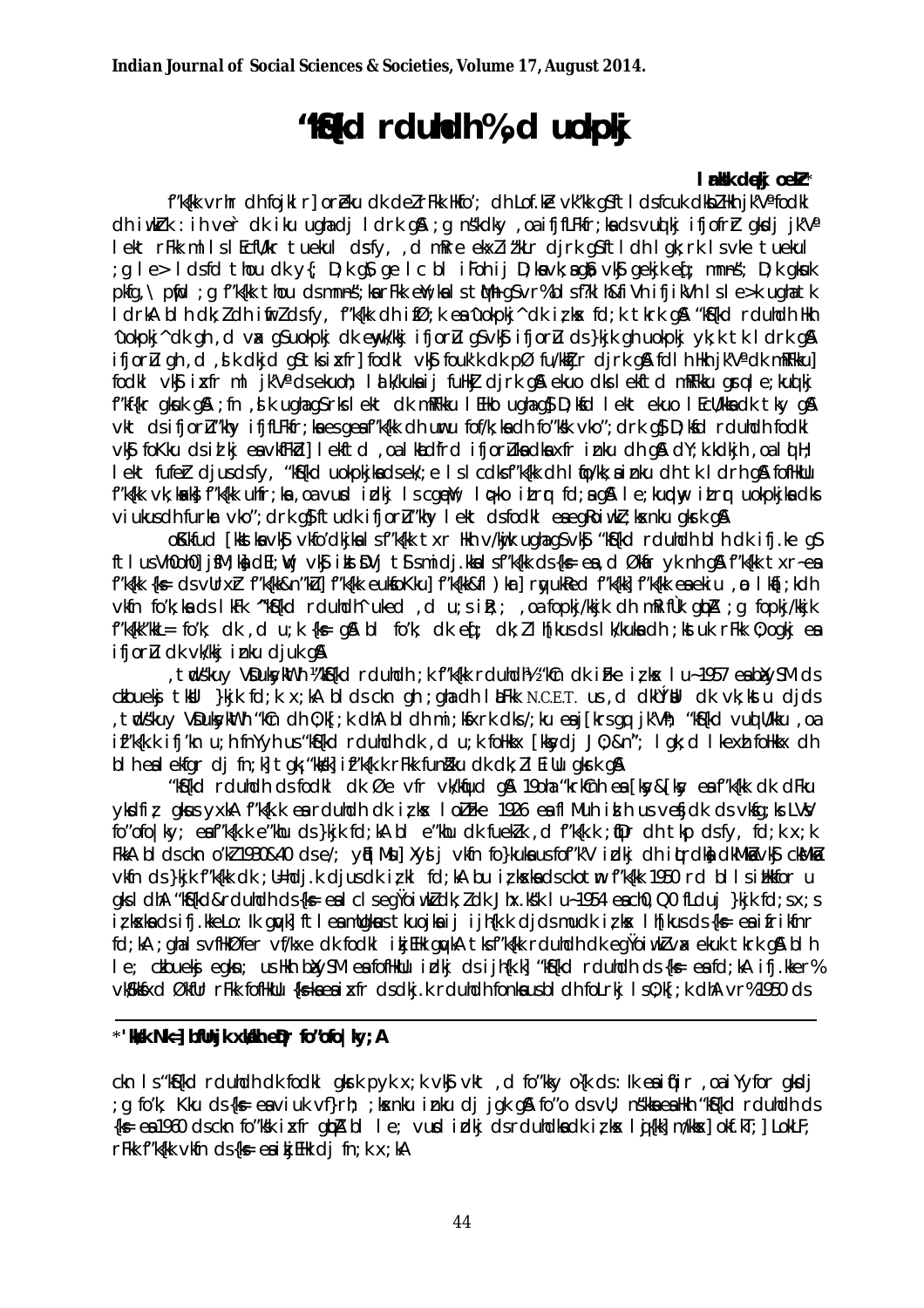f"k{k.k eavc fo"kkdj n"; &J0; I k/kuka; Fkk&j\$M; k} VhOohO] Vsi&jsdkMā] i kst\$Vj] dEl; Wj] ohOl hOihO rFkk oh01 h0vkj0, oa izkkyh fo"ysk.k vkfn dk izkx fd;k tkus yxk g}ft11s "k\${kd rduhdh eavud ToyUr ifjord fn [kk; h nus yxs q& vkt ds fLFkfr&ifjfLFkfr earks f"k{kk rduhdh ds iz kx ds fcuk f"k{k.k dh dYiuk djuk vl EHko&l k yxrk g&

oKkfud vud Wkkuka i jh{k.kka rFkk [kkatkads}kjk fofHkUu i¤kj dsmidj.kkadh I qk; rk I sf"k{kk txr~ea 0; ogkj rduhdh] "k&fkd rduhdh rFkk f"k{k.k rduhdh ea vurd ifrekuka fMtkbuka f"k{k.k&vf/kxe fl) kUrka rFkk "k&fkd fu; kstu , oa icWk ds fofHkUu rduhfd; ka dk ifriknu , oa iz kx gkus yxk g& ifj. kker% f"k{kk {k= ea ekuoh; Kku ds I kFk&I kFk; kfU=drk dk xqk Hkh I ekfgr gkus yxk g& f"k{kk ea ; U=ka dk i z kx dBkj f"kYi mikxe dsuke Istkuk tkrk g&

1966 ea vefjdu fo"ofo|ky; ka ds f"k{kk eukfoKku rFkk foKku foHkkxka}kjk f"k{kk&rduhdh ds, d jk'Vh; ifj'kn~dh LFkkiuk dh x;h vk\$ oghacUn Ifd]V Vsyhfotu rFkk vU; n";&J0; Ikexh dk izksx fd;k x;kA ;qhaij HkYkk f"k{k.k ds{kş eaHkYkk izkx"kkyk dh LFkkiuk dh idtkj ckr dh x;h ftldh iklaxdrk Lo; ii ) gå by DV tfud olif M; k& Vi Hkh "k&{kd rduhdh dks vkt nir xfr inku fd; k gå 1969 e a b Xy SM ds ptVjQhYM dkWyst vkWQ VDuksykWth eagkSyx usifrif(V d{kk dk ik: lk r\$kj dj lh/ks0;k[; ku nrus rFkk ijh{kk  $\forall$ us dh 0; ol Fiki dh Ablh I = ea db Z $\lor$ U; o Kifudka us bl {k = ds fodkl ea i "kilu , oa buthfu; fixi dk ekxl it'kLr fd; kA phuh rduhdh] dkxt rduhdh rFkk diMk rduhdh vkfn vuslka idkj ds rduhdka dh [kkst "kkkka }kjk gh I EHko gq g&

"Kiskid ifø; k ea izkkyhdj.k djus ds fy, vksyhoj cã| Misol| felsy vkin us f"k{kk&rduhdh dh mi; kfxrk rFkk vko"; drk dks vko"; d crk; kA Nk=ka vkf v/; kidka ds d{kkxr 0; ogkjka ea vif{kr ifjorlu ykus dsfy, ehMkul ¶ySMII fLeFk rFkk jkcVI dkDI vkfn usvefjdk end{kk f"k{k.k vUr%Ø;k dsli.kked vk\$ ifiek.kkRed mikxekalsd{kk 0:ogki dsekiu dh fof/k:kadh [kkst fd:k rFkk vusd irlki dsfuih{k.k fof/k:kadk fuekk fd; kA bughafof/k; kals Nk=kavk\$ f"k{kdkads0; ogkjeavi\${kr ifjorlu ykuk lEHko gwkA bl idkj; g ekuk tkrk gSfd "kS{kd rduhdh dk izkx vesjdk vk\$ : I IsikjEHk gkrk g&

Hkjro'k dsm<sup>y</sup>kj insk dsbykgkckn uxj ealFkkfir IsV'y iMkxkftdy bullVhV;W usloiFke 1963 ea "VflikØfer vunsku" i , d fopkixksBh vk: kstr fd: kA bl ds ckn likkir ds fofliklu i kurka: Fkk&xatikrl eakik'Va rFkk iatkc dsif"k{k.k fo|ky;kaeavfHkØfer vunnsku dsipkj&idkj fd;sx; $\hat{A}$ ; |fi bldk ikjfEHkd mi;kx Wilfelick redunching I suk visit I gilk ds dk; ki grafd; k x; ki felling ckn ea bi dk {k = m | k x | 0; ki ki | df'ki i cu/ki  $LokLF: Vk\mathbf{S}$  f"k{kk vkfn ealkh aks x; kA

1966 ea din f"k{kkfonka ds I g; kx I s 'Hkkjrh; vfHkØfer vuns'ku I akBu^ uked I alFkk dk xBu gnykA bl h l LaFkk ds ek/; e l s f"k{kk rduhdh ds fodkl ds iz kl fofHkUu f"k{k.k l aFkkvka ea fd; s x; A 1970 ds vkl & ikl rduhdh dsek/: e Isf"k{kk ds{k= eaeqYoiwkZizRu fd:sx: A ik'Vh: "k\${kd vuotakku .oaif"k{k.k ifj'kn rFkk mPp f"k{kk låFkku egiB] cMk6hk ,oaf"keyk ea,e0,M0 vkg "kkgkdk;lea"kg{kd rduhdh dkseqYoiwkl LFkku inku fd;kA NCERT dsvUrxh f"k{kk rduhdh dbhz dh LFkkiuk usviuh,d vyx igpku cuk;h q& vkt Hkirh; fo"ofo|ky;kaea"kf{kd rduhdh fo'k; dks ch0, M0 vkfj, e0, M0 d{kkvkads ikB;Øe eaeqYoiwkZ LFkku inku fd; k  $x$ ; k q\$ diN fo"ofo|ky; ka us rks viuh mPp d{kkvka eabls vfuok; lfo'k; ds: i ealfEefyr  $fd; k g$ 

1978 ea ; widks us, d I feukj dk vk; ktu fd; k Fkk ftl dk "kh'kd Fkk&'Seminar for the training of Experts in Educational Technology' bl I feukj ea "kf{kd rduhdh ds fodkl dh ppk fuEu rhu Lrjkaij dh  $x$ ; h Fkh&

1. 1967 rd dk le: J0: &n": I kexh ds: i eA

2. 1967 Is 1975 rd dk I e; fo | kFkh] I kefxz ka, oarduhfd; kads: i e a

3 1978 dk le; izkkyh fo "ysk.k dk le; g&

I feukjeafodki dsftu rhu Lrjkadh 0; k[; k dh x; h misge fuEu : ikaeatku I drsg&

izkkyh fo"ysk.k dky

rduhdh fodkl dky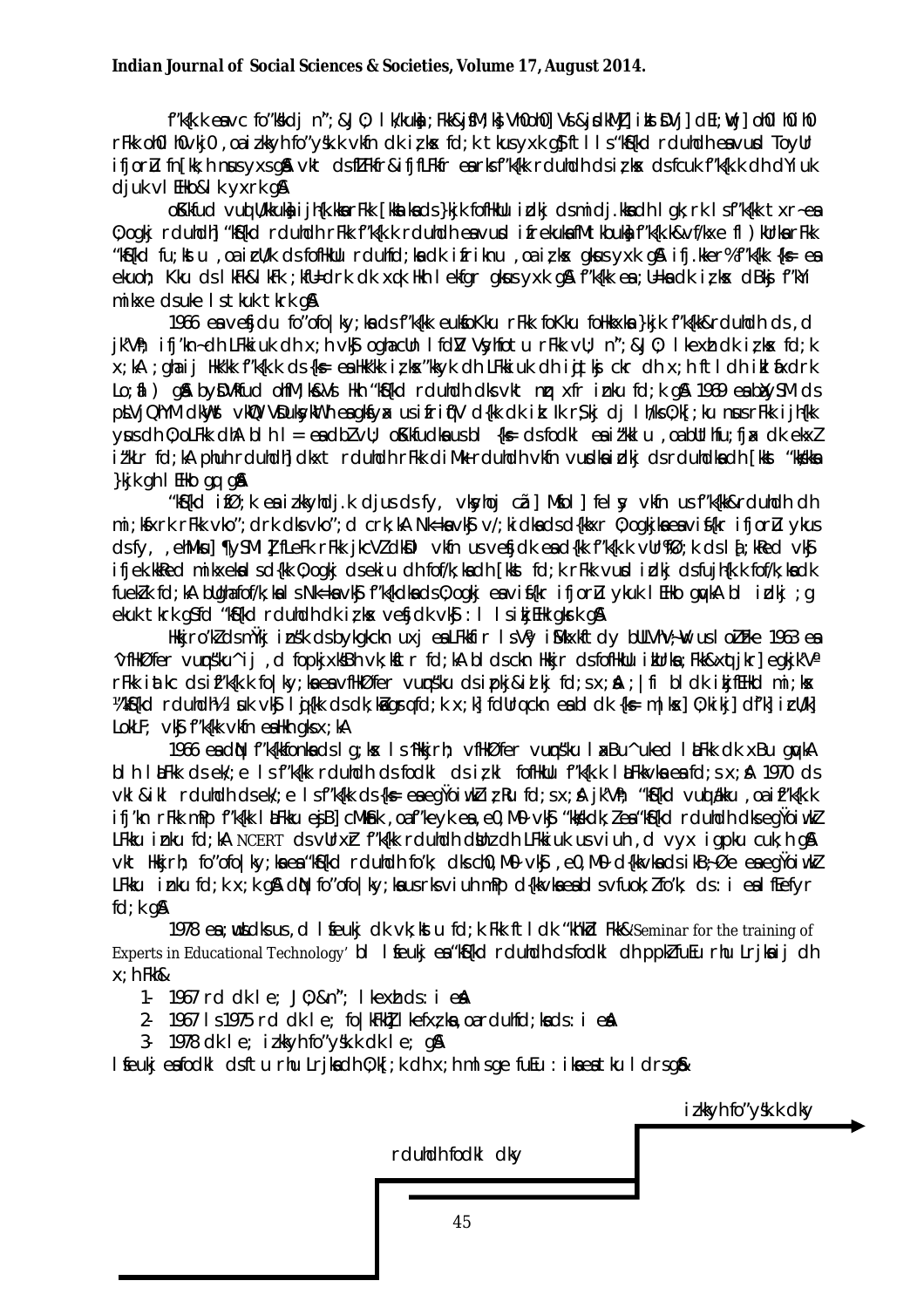J0; &n"; dky

bYVu egkn; us "kS{kd fodkl dk Øe fuEu rhu igywkaeafu/kkTjr fd; k g&

1- "kkkk dk: 11960 rd

2- fodkl dk: 11970 rd

3- mi; kx dk; 11970 ds ckn

 $4 - 11$ 

bl sge fu $\mu$  fp= } kjk tku I drsg&

 $\mathsf{R}$ 

D

1990

1960

"Kishid rduhdh eanks "kin I ekfar a film" kikk vkj rduhdha : fn bu nkuka "kinka dk vyx&vyx vFki Li'V di Va rksf"k{kk rduhdh vius vki ifiHkkf'kr aks tk; xhA

"f"k{k^ /kkrq | s f"k{kk dk vFkl q&Kkuktlı }kjk | kdkjka vk\$ 0; ogkjka dk fueklk djukA f"k{kk ckyd dks u: &u: svullko inku di ml sbl : kk: cukrh asfd og viusdksokrkoj.k I sl ek: kstr dil viuh "kfDr: kadk iwkZfodkl djrsqq]viuh ;kX; rkuqlkj viusifjokj]lekt ;k jk'V'dksfdlh fo"ksk {ks=ea; ksknku dj IdA Li'V q\$fd f"k{kk dk rkRi; Ilh[kuslsq\$vk\$ lh[kusdk rkRi; Ickyd ds0; oqkj eaifjorLu ykuslsq\$\

Rkduhdh vasth "kin 'Technology' dk fglinh : iklirj.k gå Technology "kin xtid Hk'kk ds Technikos" I scuk quite of the dk vFk2 q& dykA yu Hkk'kk dk 'Texere' "kin xtd Hkk'kk dk i; kz quite ldk vFk2 q& 'cuuk; k fuekk djuk<sup>A</sup>

I kekU; r% rduhdh "kûn dkizks yks 'e"khu'; k 'e"khu I EcU/kh i R;; kâ I s yxkrs q& yfdu; q vko"; drk ughagsfd bleae"khu dk gh iz kx gka bldk vFkZrksfdlh Hkh iz kxkRed dk; Zlsg\$ftleao Kkfud fl) kurkadkirks gkrk gå blidkjrduhdh dk vFkZg&

"nfud thou eaoKkfud fl ) kur dks i z kx ea ykus dh dyk Viof/k; k) gh rduhdh gA"

 $rF$ 

"fokku dk dyk e $i$  i z kx djuk gh rduhdh g $\mathbb{A}^n$ 

f"k{kk earduhdh dsizkx dk ieq[k mnns; jqk& "k\${kd mnns; kadksljyrk Isiklr djukA blh fcUngdks /; ku ea j[kdj "k\${kd rduhdh dk mnns"; le&l kef; d f"k{kk ds mnns"k; ka dk fu/kkj.k djuk rFkk 0; kogkfjd : Ik IsmlsifiHkf'kr djuk gå I kekU; r%"kf{kd rduhdh dsfuEu mnns; nf'Vxkpj gkrsg&

- 1- ifjorlu dsifj.kkeLo: lk I e&I kef; d vko"; drkvkadsvud kj f"k{k.k&fof/k; karFkk; fDr; kadksitrr diukA
- 2 f"k{k.k mnns; kadks0; kogkfid: i eaifrikfnr djukA
- 3- ekuo& thou dh tfVy I eL; kvka dks I w>kus grqfofHkUu mikxeka dh fof/k; ka, oa izkkfy; ka dh jpuk diukA
- 4. Kku dk | p: | id ki rFkk fodkl diukA
- 5 f"k{kdkadh {kerkvka, oa; kkl; rkvkaeaof) djukA
- $6 f''k\{k.k \, dk\}$  ka dks T; knk&l &T; knk j kpd cukukA
- 7- f"k{k.k ifØ; k dks vf/kd oKkfud cukukA
- 8- vko"; drkuoj ki, si sykska dksigk; rkinku djuki tksvkspkfjd f"k{kk yuseavieFkZgka
- 9.  $vko''$ ; drkud ki iek.k&i = qrql to/kk inku djukA
- 10 lexi: ilsbldkmnns; g&f"kfk.k&vf/kxe ifØ;kdksløkkjukA
- 11- il: x d dks o\$fDrd fofHkUurk ds vuot kj Ih [kus ea I qk; rk djuka
- 12- vf/kd&l &vf/kd Nk=kard I puk, j i gpkukA
- 13- i 'Biksk.k ds {k = ea ; k x n k u n u k A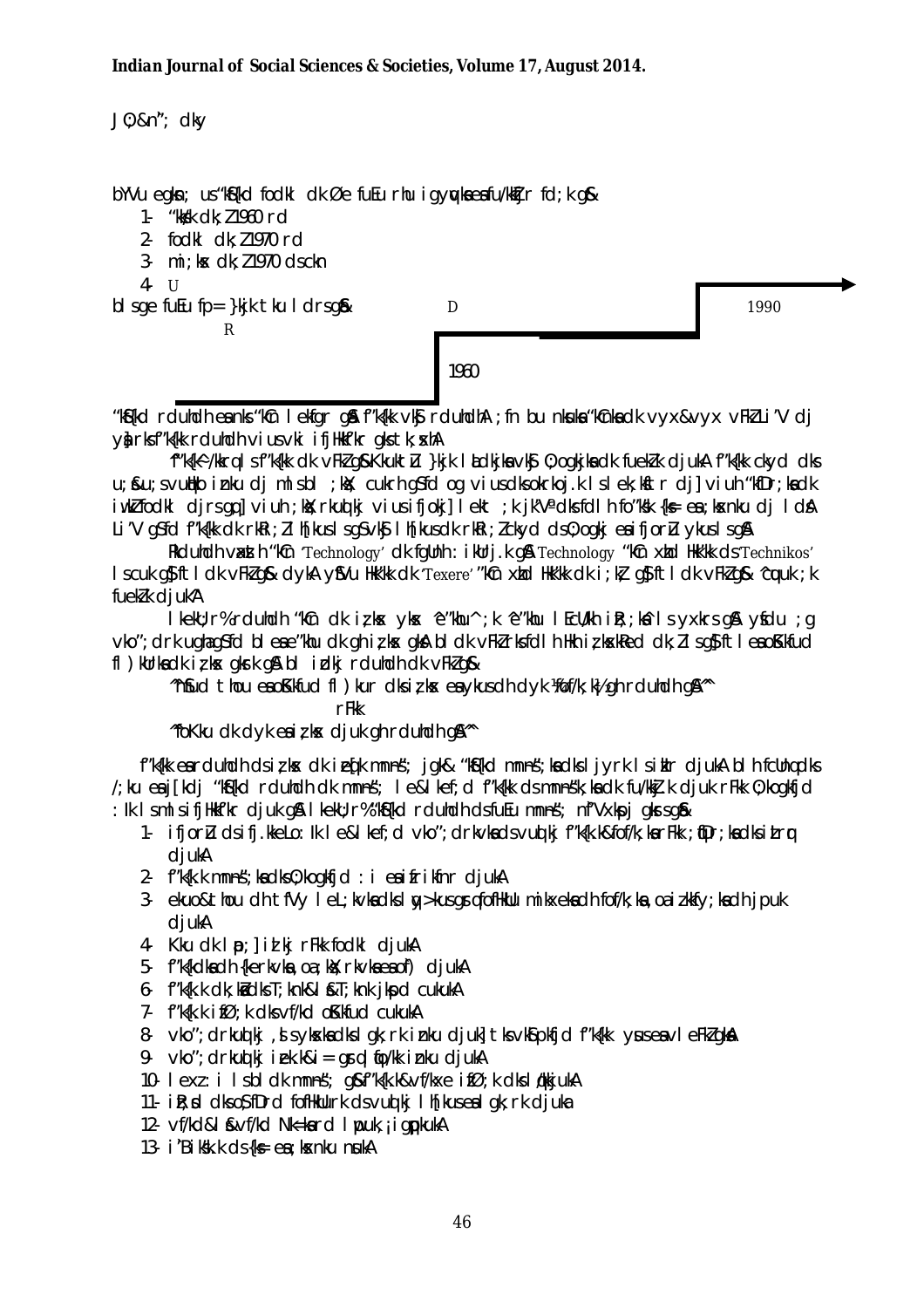"Köfkd rduhdh dsfo'k; ea vurdka i dkj dh Hkrfur; kj qå din ykx J0; &n"; I kexti dks qh "köfkd rduhdh" ekursg}rksdN ykx vflkØfer vunsku dksgh "kf{kd rduhdh ekursg& Li'V gSfd tksykx J0; &n"; I kexh rd dks gh "kS{kd rduhdh ekurs g} muds vud kj bl fo'k; dk {k = J0; &n"; I kext rd gh I hfer g & tks yks blsvflkØfer vunsku rd ghekursgimudsvudki bl fok; dk {k= vflkØfer vunsku lkexh rd gh I hfer gå "kä{kd rduhdh dks tc ge 0; oLFkk mikxe ea Lohdkj djrs gårks bl dk {k= vR; Ur gh 0; kid gks tkrk gå oreku le; en J0; &n"; I kext rFkk vflkØfer vungsku] "k§kd rdutch ughagsoju-; g rksblds vax gå vc "kå{kd rduhdh, d 0; kid foKku dh dkåV eaekuk tkus yxk gå  $vr\%$ bl dk {k = Hkh vc 0; ki d vk $\$$  fol r c qks x; k q&

 $M$ **jd**  $i$ k $N$ k us 1973 eabl ds fu $E$ u  $\{k_F$  crk; sq $k$ 

- 1- vf/kxe dk mnns; fpfàr djukA
- 2- vf/kxe okrkoj.k dk fu kstu djukA
- 3 fo'k; &oLrgch [kkst cljuk rFkk mllgal afpr cljukA
- 4 mij pr 0; mg jpukvkarFkk vf/kxe I pkj dk p; u djukA
- 5 vf/kxe 0; oLFkk dsixfr dk eW; kudu djukA

### I thin

- dw JsB1, 10ih0&"kS{kd rduhdh ¼982½ foukn iturd etinil vkxik
- ekFkij, 10, 10& "k\$fkd rduhdh] ¼1996½ vkxjk
- vkM}, y0d0&f"k{kk ds uuru vk; ke] jktLFkku fqUnh xhk vdkneh t; iqi
- "keki vki0.0&f"kfkk rduhdhi 149961/2 b.Vi uskuv if vf"ka akml ej B
- fl al jkeiky&f"k{kk eauo pruk ¼983½ vkxjk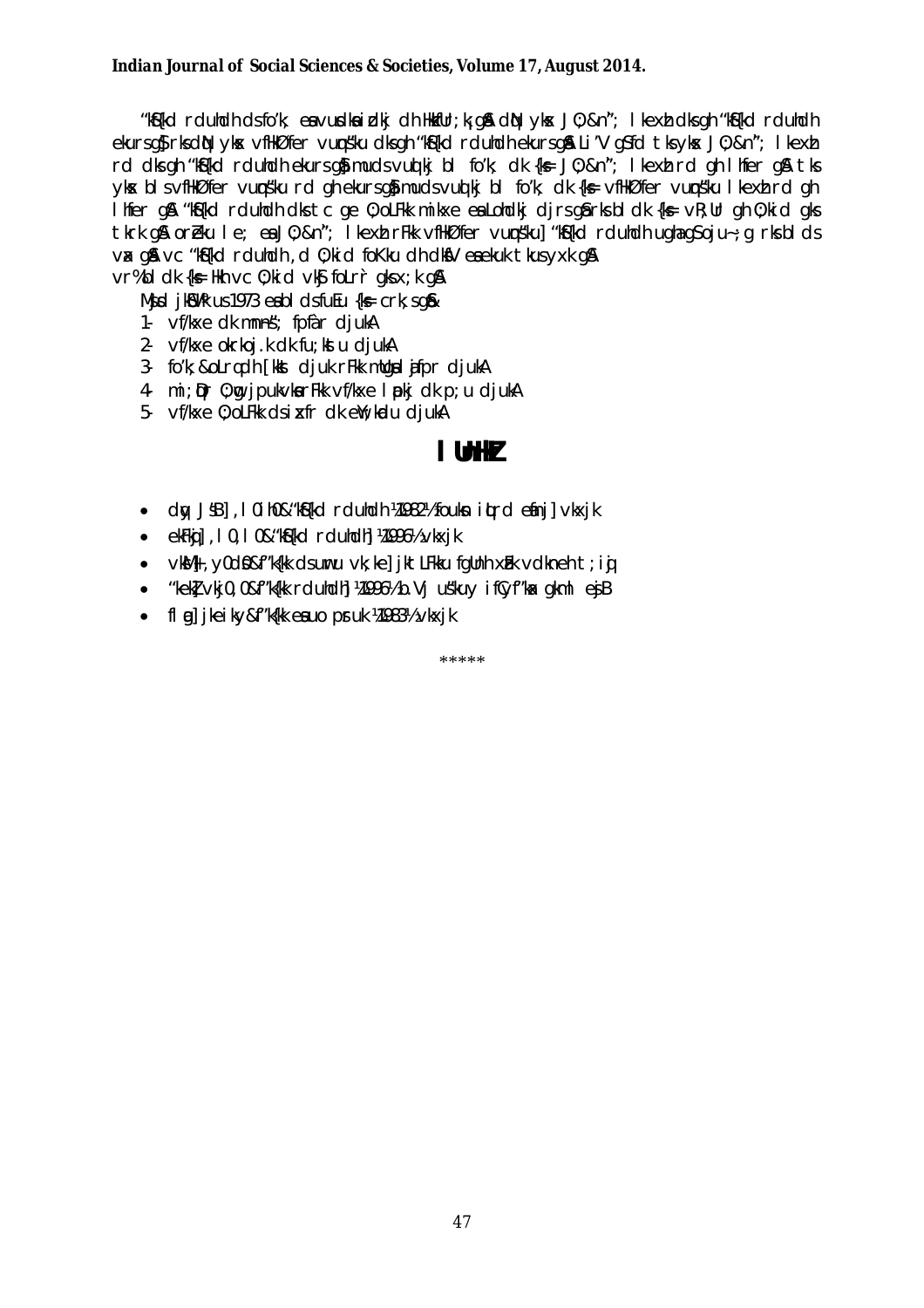# jktho xkakh vk\$ iMksh n skka I shkkjr dk I EcU/k

#### vQtkyk dKki\*

Hkkjr ds i Miki h nskka ea i kfdLrku] phu] HkWku] usiky] chXyknsk] cek] eky}ho vk\$ Jhyndk vkfn q& dwuhfr dh nf'V Is; q cqr t: jh qSfd iMks h nskkads I kFk eshiwki I EcU/k qkarHkh nsk veu vks I qfk "kkfur ds lkFk jg ldrk g& ftl nsk ds lEcU/k vius iMks h Is vPNs ughagkrs og Info i jskkuh vk\$ nfo/kk eajgrk g& jktho xkikh dh ; g "kq Isdki"k"k jgrh Fkh fd iMkil ; kadh ladV dsle; enn djdsmllga qeskk dh fv; s drK cuk fy; k tk; A bl ultfr ds rgr Jhyndk ds ckn uoEcj 1988 ekynho eamifLFkr ladV ds oDr Hkkirh; Qkst Hkstdj nkuka i Mksl h nškka dks vius vgl ku rysnck fy; k tk; A ekynhodsjk'Vifr Jh esem vlngy x; ne us HkkMs ds I Sudka ds fonks, ds f[kykQ tc Hkkjrh; enn ekak rks jktho xkakh us rRijrk Is QkSt ogkal Hkstdj ekvnhodh I Eitherk dks dk: e i Ekus ea I a: kx fd: kA

1984 eafl ; kfpu vkj 1985 ea Jhyndk ealkkjrh; QkttkausoDr ij ignpdj ogkwlviusnsk dkuke cayn fd; kA bl I s i Mks h nsk Hkkjrh; "kfDr dk ykgk Hkh ekuus yxsh i wzlyff|Vub/tujy t0, 10 vkjkb/lk usekynho ea Hikirh: enn dk lefku fd:kA iktho xkikh usdak fd :fn Hikir ekynho dh enn uahadirk rksog vefidk Is l gk; rk dh xqkj djrk]; g ckr Hkir dsfy; s Bhd ughagkrhA l suk ds nf{k.kh deku ds l pkfuoRr, d dekaMj yû tujy fnimarflag ushkh ; gh eglul fd; k fd xakhjrk Isfopkj djds iMkalh nsk dks QkSth enn nuak mi: Dr FkkA : qkW, d I oky : q Hkh isk vk: k fd D: k Hkkir us I Hkh i MkH h nskka dh I i dkika dh enn dius dk chMk mBk fy;k qS\;fn,dk Fkk rks D;k Hkkjr ikfdLrku vk\$ bMkusf"k;k eat:jr iMesij Hkh,dh qh enn Hkstsk \ fQj rks Hkkjrh; Qkst ds ikl ,d vfrfjDr dke iMksl h ns kka dh enn djus dk Hkh qks tk, xkA bl fLF $k$ fr eansk dh viuh lig $\{kk$  dk D; k g $kx$ 

os Ykkax mijkDr I okyka dks mBkrsg $\tilde{g}$  os ; g D; ka Hkay tkrsg $\tilde{g}$ fd tc i Mkel h gelsfeyus yxaks rks I hek ij [krjs dh ckr rks Lo; a gh cekuh gks tk; skh dbl i=dkjka us bl ds fy; s jktho th dk leFklu Hkh fd; kA fl; kfpu vkj Jhypdk dsekeysearks ic tkurs gåfd ogkillfookn vkj låkklml le; guyk tc Hkkjr viuh nh?kdkyhu jk'Vh; lig{kk uhfr dkscuk Hkh ughaik;k FkkA rc Hkkjr dsfy;s;g t: jh Fkk fd lig{kk uhfr diN bl idkj r; dh tk; ftllsgekjsiMkd dh xfrfof/k;kavk\$ leL;kvkadkslw>kuseaenn feyA

d ie (k QkSkh fopkjd ys(Vhuw) tujy , I 0 d\$ fl Ugk usdgk Fkk fd Hkkjr dksj{kk vk\$ fonsk, uhfr; ka dh okLrfodrk ij cqr T; knk vk/kkfjr qkuk pkfq; A phu ds I kFk fookn ij rc vius, d ystk eayo tujy fl Ugk usdgk fd fgeky; ds I EcU/k ea, d, s h uhfr "kh?k cukbl tkuh pkfg; } ft l ea nkuka ns'k j{kk vk\$ fonsk I Ecli/kh ekeysliy rk I slay>k I da gekin I uk foro dh pkokh I cl scMh Qkstka ealsg & ml dsfy; s, s s fl }kur cuk, tkus pkfq; s ftu ij pydj os vius nsk ds fqrka dk l m }Lu dj I dah phu us 1986&87 ea I eMkjkx ?kkVh eageyk djds I hek fookn dks, d ckj fQj HkMelk fn; kA jktho th dh fn I Ecj 1988 dh phu  $;$  k=k 1 s nkuka nskka ea e/ki 1  $\varepsilon$ dkka ds dk $;$  e gkus dh m $\varepsilon$ ehn cuhA

jktho th dh i Mks h nskka ds I kFk fonsk uhfr dks nskdj yxrk Fkk fd nf{k.k i mbll, f"k; k ea Hkkjr, d "y?kqeqk"kfDr" cuustkiqkq&vejhdkusHkhjkthoxkklkhdhuhfr;kadhljkqukdjds;qlkfcrdjfn;kfd Hkkjr nf{k.k indhi, f"k;k eaviuk iHkBotek Idrk g& Jherh ekjxk/ Fk\$pj ushkh jkthoth dh Jhyndk vk\$ ekynho ea viukbl x; h uhfr; ka dh Hkij&Hkij itka k dh g& jktho dh uhfr; ka dh /kkd dh otg Isfo"o dh eqk"kfDr; kWHkkjr IsiHkkfor qbåFkhaA vefjdk vk\$ fcVu ds vykok Ikfo; r I åk ij Hkh bu uhfr; ka dk vPNk vij quyk FkkA bilsckr lkfcr gkrh g\$fd rRdkyhu egk"kfDr;kadk jktho dh uhfr;kadksiwkIeFkU ikir FkkA

blykekckn ealkdilleyu dk vk; kstu quykA Hkkjr Hkh I kdidk I nl; q& Hkkjr ds i i kkuea-h qkus ds dkj.k Jh jktho xkklkh I kdl I Eeyu ea ikfdLrku x; & bl i dkj Hkkjr dsfdl h i /kkuea=h usrhl I ky ckn

### \* ipDrk jktuhfr'kL=]: nkyh fMxh dkyst] Q\$tkckn] mRrj inskA

ikfdLrku dh ; k=k dhA I u~1958 eansk dsi/kkuea=h iaMr tokgj yky un: ikfdLrku x; sFkA bldsckn Hkkjr dh i/kkuea=h bánjk xkklh vk\$j ikfdLrku ds i/kkuea=h tfYQdkj vyh HkWVksdschp f"keyk le>k\$rk qwk FikiA f"keyk le>kîsdsckn Hikir ikfdLrku eaf}i{kh; le>kîsdk ; q i qyk volj Fiki| ftlea,d nuljsds Veh düntaij geyk u dju} Ikadfrd yu&nu dksc<kusvk\$ vUrjkWh; gokblifjogu dksnkgjsdjkals, cpkuk Hkh fufgr FkkA Jh jktho xkkkh uslkdll Eesyu ea; g oknk fd; k fd Hkkjr vius iMklh nskka ij jkc ugha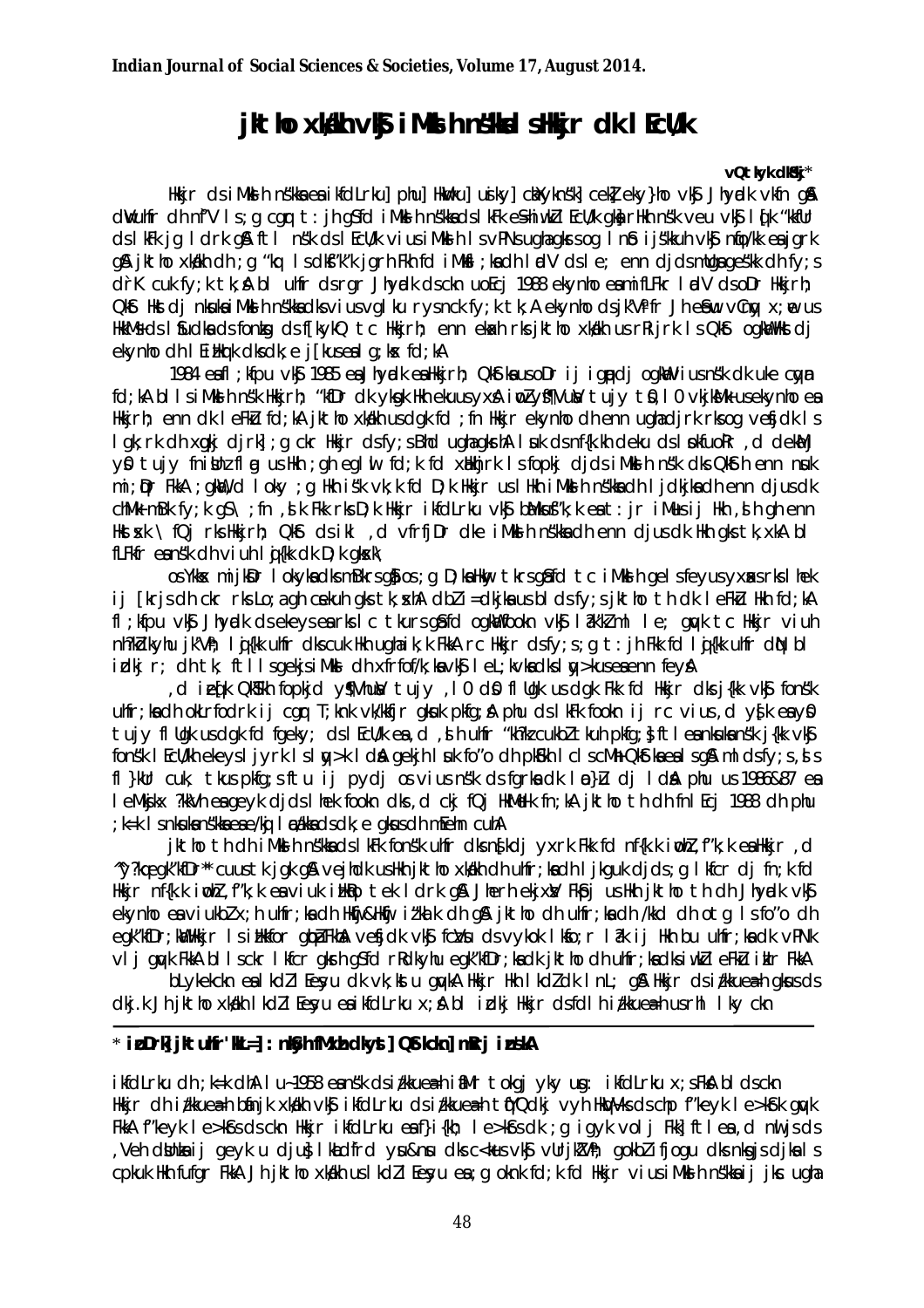tek, xkA jktho th us xjhch ds f[kykQ vk\$ | kdZ nskka ds chp | pukvka ds yu&nu vk\$ ykska dh cjkd&Vkd vkoktkgh dh ; kstuk isk dh vk\$ cuthj HkVVks us I \$ud [kpleadVk\$th dk emak mBkdj ml ; kstuk ea, d dMh vký tkM+nhA Hkir ds i/kkuea-h Jh jktho xkkh vký ikfdLrku dh i/kkuea-h Jherh cuthj HkWVks ds chp vkSipkfjd ckrphr qbl tks nkuka nškka dsfy; s "u; k pj.k" fl } qbA

jktho dh phu ; k=k dksHkh jktuhfrd {ks=kaeacMk eqRo feykA fiNys34 o'kkaeaiqyh ckj dkbZHkkjrh; itkuea-h phu tk jgk FkkA bllsHkh nkuka nškka ea dVrk de gbA : I] phu I EcWkka ds I kekU; hdj.k dh ifdz k dsnk\$ku jktho dh phu ;k=k okdblegRoiwklFkhA phu gekjk iMksh nsk g& Hkkjr vk\$ phu iwllsgh, d nwljs dsutnhd jąsąj ysdu 1962 es; j dsckn I cakks dschp, si h xgjh [kkb] curh pyh x; h fd Hkkjr vkj phu d nuljsdsfy;svifjfpr Isqksx;A ,slhfLFkfr iMkshdsfy;snqfk qhmRiUu djrhq&Hkkjrdsi/kkuea⊨hJh, jktho xkikh dh phu ; k=k us I Hkh dks vk"p; bfdr dj fn; kA, d ckj fQj "fgllnh phuh Hkkb&HkkbI" dh e/kij Lefr rktk gkus yxhAbI; k=k Isdkbl[kkl jktufrd gyutjughavk; k]rksbleag\$kuhdh dkblckrughaD; kad 1962 dk ; o} nkuka nskka dks cgr I kp&l e>dj dne j[kus dks etcj dj jgk Fkk] nkuka gh nsk vHkh rd viuh fLFkfr dks Hkny ughaik; s FkAI hek dh I eL; k nkuka gh n s kka ds chp vkMs vkbZ gipZ FkhA 1954 I s 1962 ds e/; phu usidlki vfrdelk vk\$ qeysvkfn ds}kjk 38 qtkj fdykehVj Hkkjrh; Hkfe ij vf/kdkj dj fy;k Fkk vk\$ 80 gtkj oxlfdykehVj Hkkjrh; {k= ij nkok fd;k FkkA jktho th usvrhr dh dVrk dks Hkykdj phu Isvkxg fd; k fd , d fuf"pr vof/k eagh I hek fookn dks I w > k yuk pkfg; & frCcr ds I cak eajktho th us dgk fd g phu dk viuk ekeyk qå Hkkjr blean[ky uqhanska Hkkjr vkå phu dsmPp Lrjh; ifrfuf/k eMykadschp; fopkj foe"klayk| yfdu nkukai{k vkfFkd| rdulfd , oal kludfrd {k= eal q; kx c<kusdsfy; sl ger gg A Hkir usphuh utfj;sij I rksk 0; Dr fd;kA phuh fo"kskKkausbl ckr ij tkj fn;k fd Hkkjr ftruh I fjo/kk;aphu dks inku dixkl phu ml Isdaha vf/kd fi; k; ranusdsfy; srRij q&

Hkkir dh fonsk uhfr yktknh dsckn Isah xWfuiisk "kkfUrl LayfLrRo yks fuil=hdi.k dh jah q& j@ tokgj yky ug: us tksfonsk ulfr r; clh Fkh ml ealkkir clks vQks, f"k; kbl l er I Hkh xWka I s v v x j quk FkkA bi dsfy; smilgkus ukfi j] VhVks vk\$ i pdkrkš dsikFk feydj xWfuji{k vkmksyu pyk; kA tokgj yky ug: dsckn binjk xkikh vkj iktho th uslkh bi uhfr dksiwkr;k viuk;kA 1988 uoEci envf[ky lkkjrh; dkad devh ds vf/kosku eafonsk uhfr dsbu fl }krkadk ,d ckj i u%vueknu fd;k x;kA vf/kosku eaJhyrdk eaHkijrh; I suk dh "kkfUr LFkkiuk vk\$ ogkWyksdrk\$=d ifdzk dkscjdjkj j[kusesenn dsdke dh I jkguk dh x; hA

iktho th dk ekuuk Fik fd gekisdin nskkads likFk erillin gis I drs af yfdu "k=rk fdlh I sughag a dN iMkd h nskkalsgekjslhek fookn Hkh gå yfdu geusvc Hkh ckrphr dstfj; smllgsl w>kusdh vk"kk ugha R; kxh g\$ 1971 eatc Hkkjr us I kfo; r I ak ds I kFk e\$h vk\$ I g; kx dh I á/k dh Fkh rc if"peh i pkj ræ us vQokg mMk nh Fkh fd Hkkjr: Ih [kesea?kd x; k q\$yfdu ckn dso'kkalus; g fn[kk fn; k fd; g ipkj cgr xvr FkkA dpv : I ah , dek= , d k nsk uahaasftlds lkFk Hkkir us , d h I pk dh akA vU; nskka I s nkkrkuk I EcU/k dk; e djusdh gekjh uhfr q& jktho xkWkh pkgrsFksfd fo"o cakigo dh gekjh igkuh Hkkouk dk I o} i pkj id kj gkA

jktho xkWkh uslHkh iMksh nskkalscar e/knj lEcU/k cuk; } iMksh ck ckbzHkh , shk nsk ugha cpk tgka dh jktho th us; k=k ughadhA phu] ikfdLrku] Jhyndk] usky] HkWku] căyknsk] ekynho] oeklvk\$ I Hkh iMk\$I ; ka IslEcU/k ixk<+fd; A vkt tksgekjslEcU/k Igt vk\$ I k§knliwklg\$bldk Js jktho xkakh dkstkrk g& jktho xkdkh dh qR; k Is; q IkjsiMkd h O; fFkr qksx; A bu IHkh nskka ea "kkd euk; k x; kA IHkh jk'Vka dsi{k folk{k ds urk jktho xkkh ds vire lidkje a "kkfey gkus ds fy; s 24 eb 21991 b D dks fn Yyh i gpå gekjs xe en cjkdj "kjhd qq  $\AA$ 

iktho th usiko egk}hikadsikWb iedk ik′Vka ratkfu∶kl ∨t∦hukl e\$Dldkk xhl ∨k\$ LohMu dslkFk feydi ijek.kql Eillu jk'Vkadk vkgoku fd;k Fkk fd okg; vrfj{k vk\$ iFoh lkj ijek.kqqfFk;kj dh qkM+ [kRe dişlik çık ghasi diyi dişid Hkfo'; eşbu vL=kadk ijk kik fodki vk şmikiknu iyih riq cın di naka 1986 eş Jh jktho xkakh dh , d vk\$ miyf(/k qbA ml o'kl: I ds IkE; oknh ny ds u; s ushk fe [kkby xkckP; kp Hkkjr i/kkiA mllakus Hkkir ds i/kkuea-h ds I kFk x\$ vk.kfod vfad d foro dk fuekk dius ds fv: s "ubl fn Yvh ?kksk.kk i="id kfjr fd;k vk\$ bl vk.kfod ;qx ea"kkfUriwkllg vfLRkRo dscqu;knh fl}kUrkaeafo"okl idV fd;kA

bl rig Li'V g\$fd lHkh n\$kkadslkFk iiLii lg:kx dh Hkkouk ah iktho th dh fon\$k uhfr dk env mnns; joka Hkir us n{kl ds dk; bleka dks vkxs c<kus ea voe Hkiedk fullkkba jktho th us vius I lle & cll I s fons kka ea Hkkjr dk eg ko c<kus ea cg r cMk ; kxnku fn; kA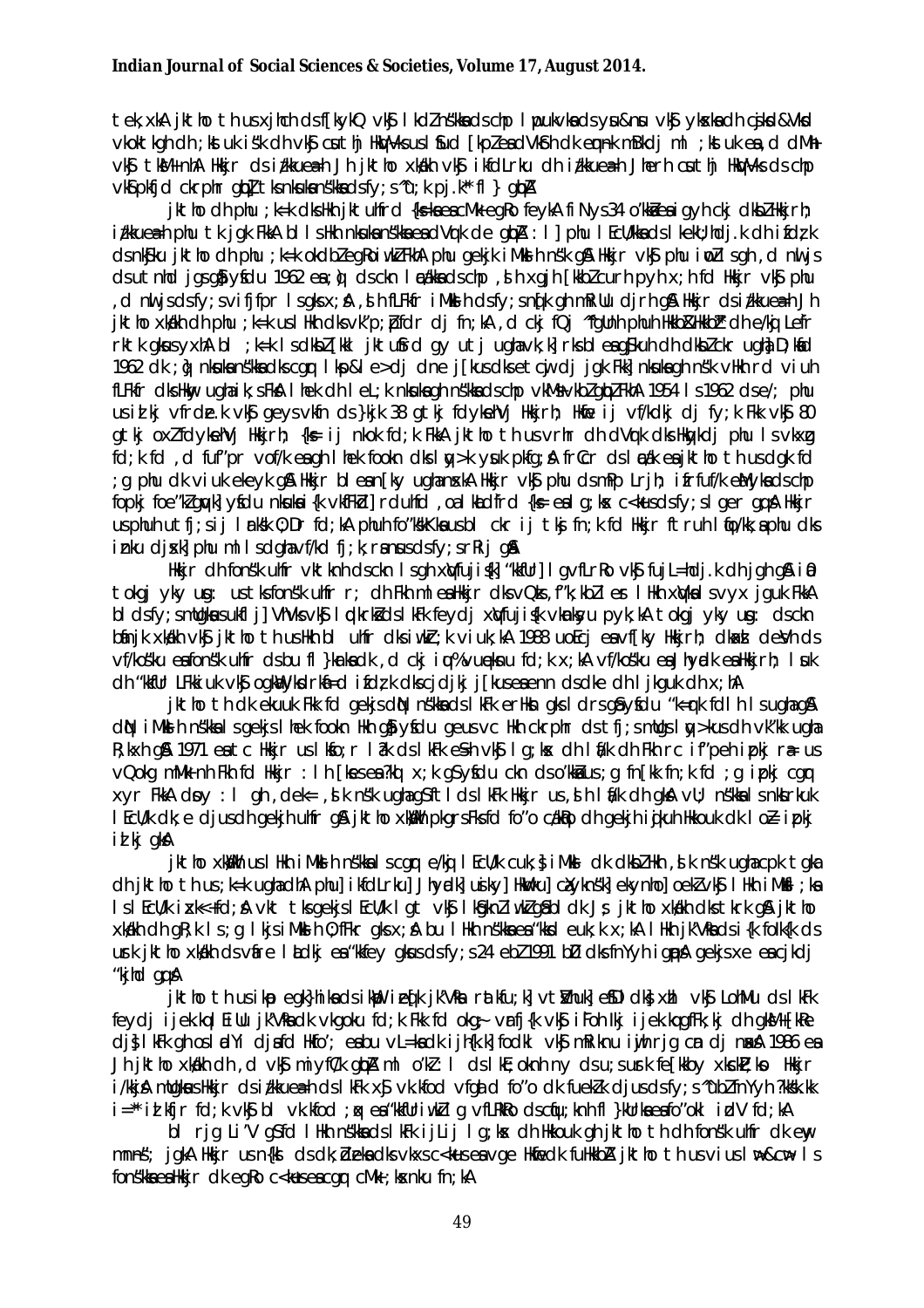$\%$ 

 $\%$ 

 $\%$ 

 $%$ 

 $\%$ 

# I UnHZ

- Mk0 vkj0, e0 f}onh  $\bullet$
- MkW∨kj0 d0 fl g  $\bullet$
- MkO iqkjkt tû  $\bullet$
- MkO i homho "kekz  $\bullet$
- nhukukFk oekZ  $\bullet$
- Hkkjrh; I jdkj , oa jktuhfrA vUrjKVh; jktuhfr vUrjkVh; jktuhfr , ø i/kkuea=h dh HkfiedkA vk/kfud jktuhfrd fopkjkadk bfrgkl A
- vUrjkVh; I EcU/kA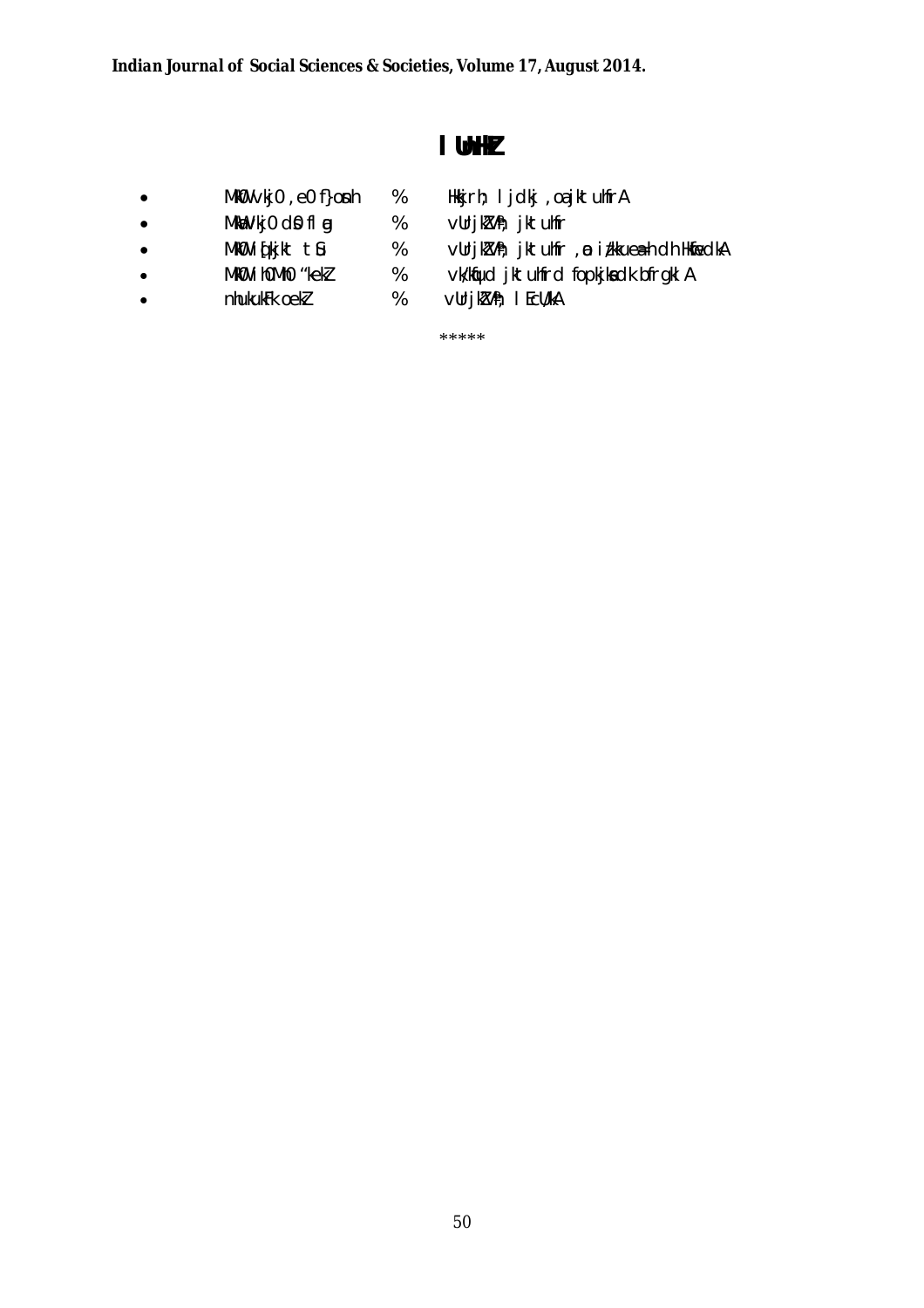# **Hkirh; I åkokn vkg jkT; Lok; Rrrk**

#### **MkW0 xkSjo d qekj JhokLro**\*

1967 eal Eillu ga, pr fikz vke pukoka us Hkkjrh; jktuhfrd 0;oLFkk dh fn'kk gh cny nh vk\$, d ny iz/kku < kps okyh nyh; 0;oLFkk cgnyh; ifr;kskh jktuhfr escny x;hA nsk esigyh ckj vkB jkT;ksesx\$&dkad hiktuhfrd nyks dks lidki cukus dk voli ikir guvkA bl izkli duN fojkskh ikfV zika ds lidki ea vkus ls lidkika ds vkilh laca/kka ;k erHknka dk ennk fdlh, d jktuhfrd ikVhZ dk vkUrfid ennk ugha jg x;k vfir q og dbuz vkSj jkT;k a dh ljdkjk ad s laca/kka dk jktuhfrd emnk cu x;kA blls tM+h cls eq[; ?kVuk ;g jgh fd dbUnz vkSj jkT;ka ds chp Vdjko vkSj ruko ds {k=ka dk foLrkj gyvkA dbZ x\$&dkaxd h jktuhfrd nyka }kjk ^jkteUukj lfefr fjik VZ ¼971½ ^vkuUniqi lkfgc iLrko\* ¼1973½ rFkk ^if'pe caxky elfonk\* ¼1977½ bR;kfn lfefr;ka ,oa i $L$ rkoka ds ek/;e ls vf/kd jkT; Lok;Rrrk dh ekaxs i $L$ r $\mathbf{r}$  dh x;hA oghanuljh vkg us'kuy dka's ds urro okyh tEeusd'ehj ljdkj us "iw.kZ Lok;Rrrk" rFkk 1953 ds iwoZ dh fLFkfr dks iu% ykxw djus dh eka itrr dhA bl izdkj 1980 ds n'kd rd jkT; Lok;Rrrk dh eka viuh pje fLFkfr ij jghaA rRi'pkr~ dimulidkjus bu Lok; Rrrk dh ekaka ds ifji $f$ ; ea 9 tw] 1983 dks ljdkfj;k vk;k s dh LFkkiuk dh rkfd dbin &jkT; lacakka ds e/; ruko ds eq[; {ks=ka dk fu/kk].k dj leL;k dk LFkk;h lek/kku <w:k tk lda\$ blds vfrfjDr 1989 ds ckn Is d blnz e al fion ljdkjk a dk nk\$j i kjEHk guyk rFkk {k s=h; jktuhfrd ny ljdkj cukus e a egRoiw kZ Hk fuedk fuHkkus yx& blds vfrfjDr 'U;wure lk>k dk;Øe\* dh ifrc)rk us jkT; Lok; Rrrk ds ekada dh rhork dks de fd;k rFkk lkFk gh ljdkfj;k vk;kx }kjk i£rr diN egRoiwkZ lo>koka dk sdimz ,oa jkT; ljdkjka }kjk Lohdkj djus vk\$j vUrjkT;h; ifj"kn~ds  $x$ Bu ds mijkUr bu ekaxks esideh vk;hA orZeku le; esiljdkfj;k vk;k sx ds mijkUr dbkh&jkT; lacakks esimRiUu gq, u; s mHkkjka,oa i pfRr;ka rFkk jkT;ka dh lqn `<+ vkfFk`d fLFkfr ds fy, jktLo ds lkrka ds i ulforj.k ds lanHkZ ea lRrk:<+;@ih0,0 ljdkj us 7 ekp] 2007 dks ,d u, vk;k s dk xBu fd;k g& fu"d"kZ% or Eku le; dh tfVy jktuhfrd ifjfLFkfr;kses lgdkjh lâkokn dk fl)kUr gh ,d ,slk lkFkZd midj.k i±rr djrk gSftlds ek/;e ls dshnz jkT; lEcU/kka ea le;≤ ij mRiUu akus okys rukoka dk LFkk;h lek/kku < wek tk ldrk a&

itrr 'kk k&i= e sikT;ka }kik le;≤ ii itrr Lok;Rrrk dh ekaxka Is lEcfU/kr fofHkUu izdki dh leL;kvka , oa mHkirh gbZ i DfRr;k svkSj iktuhfrd emnk sds linHkZ esv/;;u ,oa fo'y sk.k dinz fcUn qgA okLro e sjkT; Lok;Rrrk dh ek cnyrs gq, jktuhfrd ifjfLFkfr;kads InHkZ ea Hkkjrh; lakh; <kps ea iufobki ls thM+ gu/k ,d vR;Ur fooknkLin ennk jgk gSrFkk ftl ij nh?kZkfyd okn&fookn Hkh gks ppdk g& vLrgbl lanHkZ eabu ennka,oaipfRr;ka dk iuuenY;kadu fd;k tkuk vko';d gS rkfd cnyrs jktuhfrd ifjosk e smiki jgh u;h i pfRr;k vkSj em aksds linHkZ e su dpy larfyr nf"Vdksk dks viuk;k tk lds vfir q lkFk gh lkFk bldk LFkk;h lek/kku Hkh < wk tk ldA

lâkh; idkj ds láo/kkuka ea dbhz ljdkj vk\$j mlds lâkVd bdkbz, ka ds e/; lar fyr lacak LFkkfir djuk fu%lUnsg ,d xEHkhj fo"k; g\$A1 fiNyh 'krkCnh ds ikjfEHkd n'kdkals gh Hkkjr ealohyh; lEesyu bl ckr ij cgl djrsjgs gSfd Hkkoh I to/kkfud <kaps dk Lo: i D;k gks \ Hkkjrh; 18kh; pfj= ds fu/kkJ.k ds fy, I oJ Fke dkaxdl rFkk yhx ds chp 1916 en ^y[kuÅ le>kSrk\* gqvkA² blds mijkUr ia0 ek srhyky usg: ds v/;{krk okyh loZnyh; lfefr] xk syest lEe syu rFkk mlds ckn dh leLr ckrphrka ftudh ifj.kfr fcfV'k d\$cu}V fe'ku ea gbZ ea dBnz rFkk jkT;ka ds chp 'kfDr ds c}Vokjs dk izu  $eg$ Roiw $\ell$ ziqk $A$   $^3$ 

,sfrgkfld fooj.kk sa ds v/;;u ls Li"V gS fd la?k dk fopkj e wyr% Hkkjrh; jk"Vªh; dkaxzsl rFkk e qfLye yhx ds chp ,d rjg dk le>kSrk FkkA tgkWadkaxJ nsk dh , frgkfld ,oa rRdkyhu ifjfLFkfr;ka dks ns[krs gq ,dkRed ljdkj okys,d ,dhd`r Hkkjr dh fgek;rh Fkh] ogh a yhx u s la?kh; ljdkj dh odkyr dhA eqfLye yhx }kjk la?kh; ljdkj ds leFkZu dk e i; dkj.k ; g Fkk fd ikulrka dks vf/kd Lok;rrk fey I da bl i dki , d vk i dkad rFkk nuljh vk i e til ye yhx ds urko e snks lekukUrj vk nkyu ep ij Nk x, vk\$rc ,dkRed cuke lakkRed dk izu mB [kMk gwkA bu nksuk sfLFkfr;k sa dk fookn fuiVkus dh dk s'k'k srhu n'kdks Is vf/kd Ie; rd pyrh jghaA bl nk\$ku vk\$ blds ckn gkaus okyh leLr ckrphrksvk\$ le>kSrksftlds ifj.kkeLo: i nks dScuV fe'ku lu~ 1945 vk\$ 1947 eshkkjr vk, rFkk bu lcdks dsUnz rFkk jkT;ka ds chp 'kfDr;ka ds lhek adu rFkk vof'k"V 'kfDr;ka ds vkoaVu ds izu ls my>uk iM+k vk\$j vUrr% bu lcdk ifj.kke  $\cdot$ g gwk fd Hkkjr dks nks jkT;ka ikfdLrku vk $\mathbf S$  Hkkjrh; l $\mathbf 2$ k ea ckW uk iMHA

#### \* **vflLV asV izksQ slj]] jktuhfr foKku foHkkx]ls.V ,.Mª;wt ih0th0 dkWay st] xksj[kiqj] mRrj izn s'kA**

bl idkj Li"V g\$fd Hkkjr ds I tio/kku dk Lo: i låkkRed gks; k fQj, dkRed; g fo"k; Hkkjrh; I tio/kku ds fuekZk ds igys I sah vR; f/kd fookn dk fo"k; jakA I fo/kku fuekZk ds le; vkSj l fo/kku fuekZk ds ckn Hkh blls lEcfU/kr fookn de ugh gqA lu~1946 eacyyk;h x;h lafo/kku lHkk us bl fo"k; ij i;kIr le; vk\$ /;ku fn;k rFkk bl ij nh?kZdkyhu cal pyhA Lo;a lafo/kku fuekE=h lHkk esa bl ckr ij erHkn Fkk fd Hkkirh; lafo/kku dks la/kkRed lafo/kku dh Jskh e $a$  j[kk tk; ;k mls, dkRed lafo/kku dh laKk nh tk;A<sup>4</sup> bl izlkj ftl lafo/kku dk fuekZk gayk og ,d vkn'kZ lakh; lao/kku ugha FkkA ;g lR; gS fd , sfrgkfld lanHkZ dks NkMelj Hkkjr vius vkdkj] tula[;k] Hkk"kk;h] lkaLdfrd]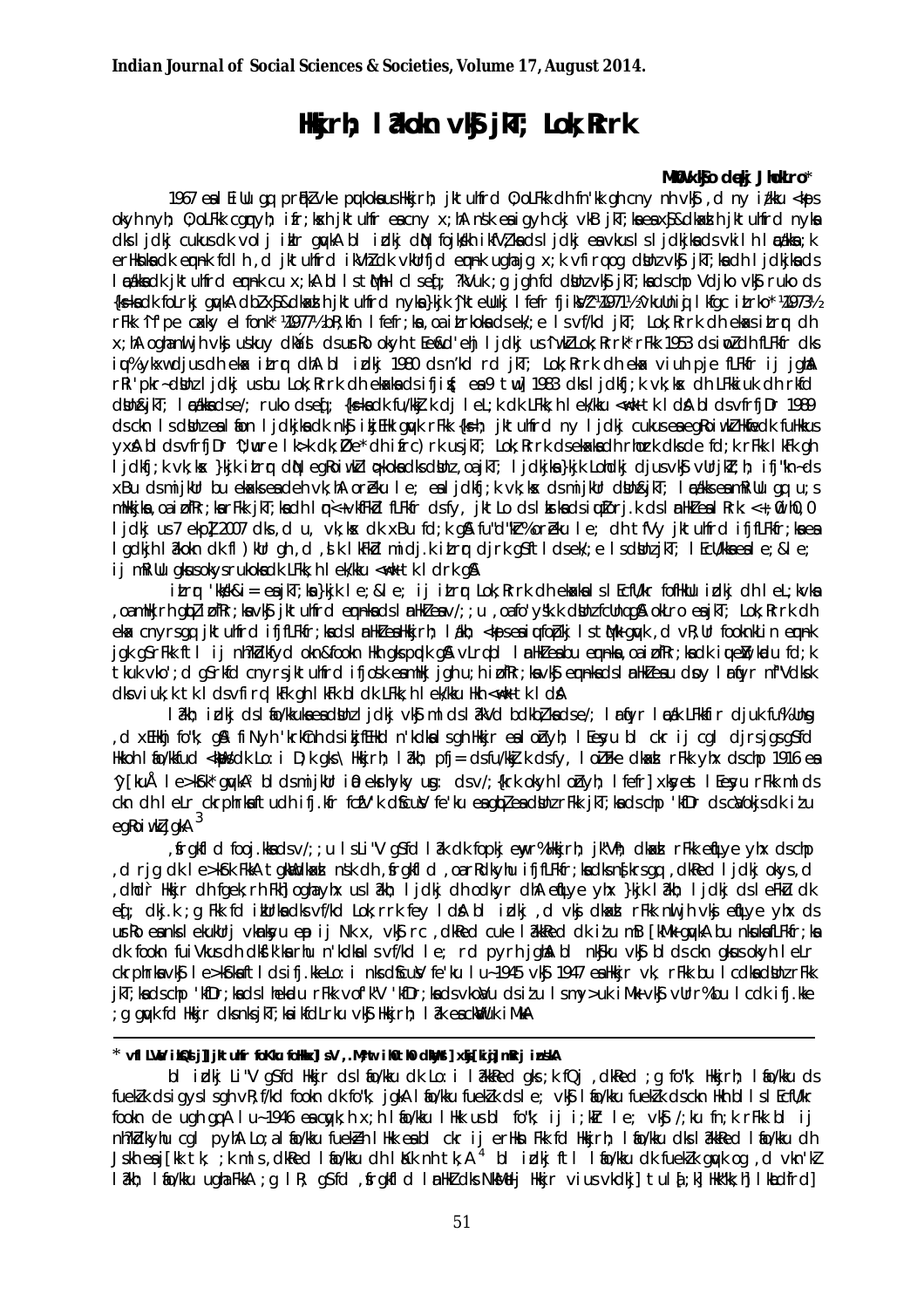HkkSkkfyd rFkk i; kbj.kh; fHkUurk ds dkj.k vfuok; r% låkh; fLFkfr itror djrk g\$yfdu ,slk dgk tkrk gSfd lilo/kku IHkkus, d Iefipr I ?kh; <khokr\$kju djds, dkRed <khokr\$kj fd; k ftI sI ?kh; Lo: i nsfn; k x; kA<sup>5</sup>

bldkef; dkj.k; q Fkk fd lio/kku fuekirk Hkkjrh; bfrgkl dsbl rF; lsifjfpr Fksfd Hkkjr entc&tc dight; I knk ngày gibà ro&ro Hikir dh , drk Hiax gibà visi mìsi jivithu giauk i MHA osi u% bì dhi uujkofkr ugha pkgrs FisA vr%fuekirkvkausdiinh; I Rrk dksvf/kd 'kkfDr'kkyh cukusdk dk; ZU; kf; d 0; oLFkk ds}kjk I okip U; k; ky; ij NkMusdh visik Lo; a qh di yuk mfpr le>kA bl InHkZ dks vk\$ vf/kd Li"V djrs gq catkfeu, u0 LdwQhYM us fy[kk g\$fd Hikirh: 18k ft1 let:k lsxflr as og asvkfFkd vks iktulfrd let:k:arFkk ikns'kdrk dl ladl.k/Hkkouk.aftuds I ek/kku dsfy, dilini: I jdkj dsikl I etipr 'kfDr; killgkuk vfuok; lg&

blds vfrfjDr Hkirh; I to/kku ds lækh; pfj= ij tks xEHkhj vkjki yxk;k tkrk q\$oq; q q\$fd lto/kku en dah Hkh 1 3k\* 'kûn dik iz kes uah fd:k x:k a \$fdrubl InnHkZea:a /:ku ilkus:kx: a \$fd 1 3k\* :k ^ fu:u\* 'kûn dkbZ fo'kk vyx vFklugh j[krsg&t\$k fd MkD vEcMdjuslfo/kku lHkk ealfo/kku dsik: Ik dksitrrdjrsgq dgk Fkk fd vki ngkxafd ik: Ik I fefr us "QMjsku" ds LFkku ij ", fiu; u" 'kCn dk iz kx fd; k q&; | fi uke dk dkblfo'kSk eqRo ugh aß fQi Hkh I fefr us I u~1867 ds 'fcfV'k mRrih&vefidk vf/kfu: e\* dh iLrkouk dh Hk"kk dks vk/kki cuk: k a\$l fefr dk g fopki g\$fd Hkir dks; fu; u dguk vf/kd mi; Dr gkxk A; | fi Hkir ds I fo/kku dk Lo: i I 2khi gh gks I drk g\$7

ijUrq;q Lej.kh; q\$fd ^mRrjh&ve\$jdk vf/kfu;e\* dh itrkouk ea^Mkfefu;u\* 'kîn dk i¿kx quyk q\$ ^,fiu;u\* vFkok "I ak" 'kûn dk ughA"; | fi nf{k.k vÝhdk ds^, fiu; u vf/kfu; e\* ea^, fiu; u\* 'kûn dk iz ks< vo'; guyk g\$ ; fn MkO vEcMdjus; g dgk gkrk fd Hkir ds I fo/kku ea^, fu; u\* 'kCn ds iz kx ds I EcU/k ealu-1903 ds 'nf{k.k vQhdk; fu; u vf/kfu:e\* dh Hkk"kk dksvk/kki cuk:k x:k q\$rks:a IR: dsvf/kd fudV akrkA bl InHkZeaMkMO vEcMdi dserkuolki^ ; fiu; u vkQ LVV4\*'kîn dsizkx eanksvFkZq&iqyk]; q fd Hkir I ak, d jkT; kadsikjLifjd I e>kfrsdksQy ugh qf vk\$ nii jsvo; oh , ddka dks | åk | sfoPNn dh Lorærk ugh g\$vFkkir ^; fiu; u\* 'kCn 'kkfDr'kkyh dbinz dk | jpd g&

bu mijkDr rdkidsckotm Hkirh; I to/kku dk, dkRed ugh dgk tk I drk D;ktd; g vko';d I akh; pfj= ds y{.kkadks Li"Vr% idV djrk g& I akked 'kkl u 0; oLFkk dk ektyd y{k.k 'kkl u 0; oLFkk ea, ds 'kfDr foHkktu IsgS ftleadthyvkt jkT; ljdkja,d nu jsdsv/khu ugh gkarFkk viustviusvf/kdkj {k= eaLor = jgs<sup>10</sup>

I kFk gh I kFk 'kfDr; ka ds i Fdj.k dh 0; oLFkk I áo/kku ds fyffkr i yfk ds : lk ea gkuk pkfg, D; kád fdl h Hkh 'kklu 0; oLFkk eal akkRed fl) kur rc rd ifjyf{kr ugh gksldrk tc rd l fo/kku u dpy lokPp, oafyf[kr gksoju~ og 'kfDr; kadk follkktd gksvk\$mldh I okPprk dks0; ogkjeacuk, j[kusdsfy, ,slk I okPpu; k; ky; gkstksdiJnh; rFkk iknfkd I idkikadsikkokal selar iga<sup>11</sup>

bl idki Hkirh; I to/kku et l akked 'kklu 0; oLFkk ds l Hkh vko'; d y{k.k mifLFkr q& ukjeu Mh i kej us fv[kk q\$fd Hkkirh: x.kr⊕, d | &k q\$rFkk m| dh viuh fo'kkhrk,ag\$ftllgkus|&kh: Lo: lk dksvius<x | s<k+vk q\$blds vfrfjDr dûl h0 ûqh; j us, dkRed dh vkj >plko dks n§krsgg Hkkjrh; lio/kku dks V/kl akkRed\* dh liKk nh q&bl rdl dsihNsûgh; j dh ekU; rk ; g g\$fd lâkkRed ljdkj ogh ljdkj dgh tk ldrh g\$ftlea'kklu û; oLFkk ealkekU; vk\$ iknfkd Ijdkjkaea'kfDr;kadk ,slk foHktu gksfd 0;ogkjeamueagj ,d Ijdkj viu£vius{k≡ ea,d nuljsdsled{k rFkk okLro es, d nu islsLora jqa<sup>12</sup> bl ekin. M dsvk/kkj ij og ilt; d ljdkjatks0; ogkj eal akked dsfl) kur ds vug Ik dk; Z ugh djrh] ijUrgftudk I fo/kku I akked fl ) kUr dk ifjy{k.k djrk q}, s h 0; oLFkk dks Qqh; j ~1 akh; or 0: oLFM\* darsas vLrufdlh ikT; 0: oLFM: eal fo/Mku dsl aMRed glasgu ml dhljdkj laMRed gls; g vko'; d ugh gla blfy, fdlh kill u 0; oLFkk dks i akked rikh dgk tk i drk gstc ml jktuhfrd 0; oLFkk en i to/kku o i jdkj nkuksgh lakked dsfl)kur i i [kih mrirh aka

vLrg Hkirh; I åkokn ds Lo: Ik ds mi; Dr i {kka , oa rdks ds v/; ; uks jkUr ; g fu"d"k! fudkyk tk I drk q\$fd Hkkjr dk Iáo/kku u rks'kò) : lk IsifjIâkh; q\$∨k\$ u qh 'kò) : lk Is,\$ddA<sup>ī3</sup>;FkkFk $\bar{l}$ : lk Is;q u rksIaLFkkfir Iâkh; kpsea [kik mrirk q\$vk\$u qh ,dkRed 'kklu izkkyh dsekun.Mkadsvuq lk qh Bgirk q&<sup>14</sup> viLrq;q u, idki dk l ak : k jkT; q\$tksvukshkh vko'; chrkvkach imhzclsfy, viuk; k x; k q&blea; q fl)kUr vUrfozV q\$fcl& ^^ ifjlæk qkrsqq Hkh jk"Vh; fgr ijekPp q&\*15

bl ds I kFk gh fo'o ds fd I h Hkh jkT; ds 'kkI u ea I akokn dk fopkj yxHkx ml dh viuh ifjfLFkfr; ka ds vuq Ik fullWidirkg&iR; dnsk viuhifjfLFkfr; kads vuq lk mUgh lakh; I⊯kadk vuq j.k dirkgStksmldh leL; kvkadk vPNs Bax Isfujkdj.k dj IdA blfy, ge I akokn ds nkuka fl ) kUrka ea fdIh dks vkn'k : Ik ea ugh ikra<sup>16</sup> Hkkirh: I fo/kku fuekirk Hkh bi is vNursugh jgsvk\$ mulgkuamulgh i #kadk vud j.k fd;k tksdh rkRdkfyd ifjfLFkfr;kadsvug lk aksrFkk tksHkfo"; eaHkkjrh; jk"Vh; drk oav[k.Mrk dksv{kq.k j[k ddA

bl idki Hkir dk lio/kku likokn dsijEijkxr fl dkurkalsvyx qVdj, d u, Lo: Ik dks xg.k fd; k rFkk I el; kvkads I ek/kku dsfy, ^dkepykÅ I akokn\* dk : lk Hkh /kkj k fd; kA<sup>17</sup> vlrq I ao/kku fuekrkvka us I ao/kku dsvUrxr "kkfDr"kkyh dünz dh LFkkiuk dh Fkh] ftl dk Lo: Ik rks | akh; Fkk fdUrq bl ea , dkRed 0; oLFkk dh vurd fo'kskrk, a Hkh FkhA I fo/kku ds mn?kkVu ds rijur ckn ekpl 1950 en; kstuk vk; kx dh LFkkiuk dh x; h] ftl dk ef; dk; ljkT; kn ds fy, Id K/kuka dksfu/kktjr djuk FkkA; kstuk dk {ks=ftruk dbhhdj.k dsi{k eagkrk x; k f'k{kk] I ekt dY; k.k vk\$I kemkf; d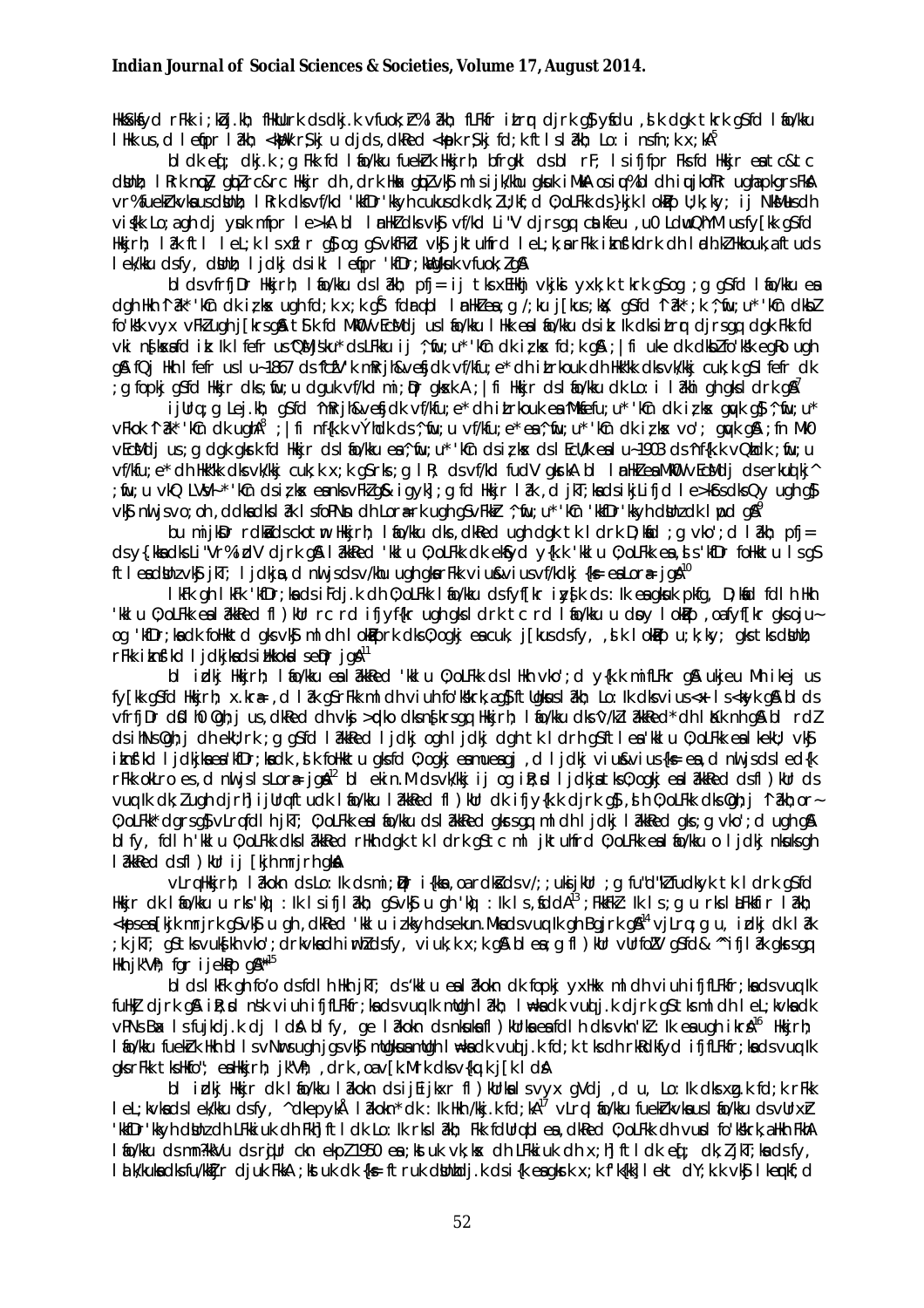fockl tih xfrfof/k; ka okLrfod vFkkå ea dbinh; fo"k; curh x; hA<sup>18</sup> oLrq% og j{kk dks NkMelj itkklu ds lHkh {ks=ka ea Hkkoh fodki dk ieq[k fu.kk]d cu x;kA bidh,d vlj; i gk;d i LEkk,u0Mh0ih0 usvkfFkbl uhfr;kadsfu/kk].keavR;r itikko'kkyh Hkiedk dk fuogu fd;kA budsegko dks nstkrs gg bligs 'vkfFkd ei=eMy' dh I Kk nh tkus yxh rFkk 'Hkkjrh; 

ug: th ds peRdkfjd 0; fDrRo rFkk 1950 Is 1967 rd ds I e; ea dkad ikVhl dk dbhn , oa jkT; ka ea vxkrki I Rrk: <+jqusdsdkj.k dbinhdj.k dh i pfr vkg vf/kd i cy qba bl nkgku dbinzvkg jkT;kadschp tkserHkn mRillu qq osnki idkihadscho ugh vfira, d gh iktuhird i Whidsnki (khadscho Fhiftligal i vrk Islav>k fn:k x:k fdraug: dh eR; udsmijkur dkad urko enerika mkiuu qujifi.kkeLo: k vc nyh; <kpsdsvuhj dkhzjkT; fooknkadkslav>kuk ljy ugh jg x;kA bl idkj dilnzjkT; I adka ea xEHkhj ruko mRillu gq rFkk vusd jkT;ka ua;g egl ul fd;k fd mllga dinz }kik fu/kktir I at k/kuka dk mfpr fall k uah fev jak a &

1967 ds vke puko us ifjorulla ds 'kg vkr dh ?kksk.kk dhA ; | fi ?kVs qg cquer ds I kFk dkadal dblnz ea okil vk; h rFkkfi 14 jkT; ka kd'ehj vk\$ ukxkyMk eals7 jkT; ka ea x\$&dkad h jktuhfrd nyka usljdkja cuk; hA dbhhdj.k ds fo: ) illurh: Lok: Rrrk dh ckr dks 0: kid ppk dk fo"k: cu tkus en vf/kd le: uah vxkA rRi'pkr-rhoz: lk ls Lok; Rrrk dh ekaka ushkkirh; jktuhfrd 0; oLFkk eal fo/kku dsl akh; pfj = esmifLFkr nkskka dsdkj.k rhozfooknka dkstlle  $\ln$ :  $kA^{19}$ 

oghanuljh vkj jkT; Lok; Rrrk dh eka Hkkjrh; låkokn dk , d cMk gh fooknkLin emnk jgk gå bl lin Hklea I ci sigyk vk\$ cMk rF; ; g q\$fd jkT; Lok; Rrrk dk rkRi; ZLorærk ; k lätkurk i sugh g& Hkkjrh; låo/kku dsvUrxh; : a Li"VaSfd Hkkirh: ikT:]vefidk dsikT:kadsHkkár u rks^vfouk'kh ikT:kadk vfouk'kh lâk aS\*vk\$ u ah lkfo:r lâk ds Hkkår q\$ftleajkT; kadks låk I siFkd gkus dk vf/kdkj q&

blds vfrfi Drl bldk mnns; u rks Hkir 'kklu vf/kfu; e& 1935 ds vllrxr Lok; Rrrk dh 0; oLFkk Is as u ah fo'ofo|ky; ka dh Lok; Rrrk Isq\$ I kFk qh u rksmu I aFkkvka dh Lok; Rrrk dh ekaks Isq\$ tksvkfFkd nf"V Isdetkj q\$ vkg u gh id kj. k fuxe dh ekaks I sg &

vLrgHkkjrh; I &o/kku dsvUrxh jkT; Lok; Rrrk dk rkRi; ZjkT; kadh Lora=rk; k laHkrk I sugha qSvfirgbldk vFW; g gSfd jkT; kads vkrfjd ekeykaeadNnh; ljdkj dk gLr{kj de Isde gksrFkk láo/kku }kjk inRr fo"k; kaij mUga fuji\$k I Rrk dsizkak dk vf/kdkj gksh blicki ; gkwlLok; Rrrk dk rkRi; Z^jkT; kadsvf/kdkjkå XLVV4 jkbV4½ IsgStksfd foll h Hkh I dkh; 0; oLFkk clh jh<+gksth q& jkT; Lok; Rrrk bl rF; I s Hkh fu/kktjr gksth q\$fd jkT; fo/kku eMy vk\$ jkT; lidkia0: oaki eabl dk mi: kak fdl idki lsdirh aSrFkk lio/kku fdruk illkko'kkvh <x lsdke di jak ala

vr% Lok; Rrrk dks I Pps vFkkå ea 'okLrfod' gkuk pkfg, fdra oreku I e; ea I ao/kku ds dk; bij. k I s . s k irhr gkrk g\$fd bl egRoiwklrF; dksyxHkx Hkyk fn;k x;k g& bl InHklealeLr ?kVuk,aLok;Rrrk dsfl)kr dksVDdj nrh qâi kFk qh; kstuk dh ck/; rk jkT; kadks dilnz ds i fr vk\$ vf/kd fullkij cukrh q&

fofikulu jkT; kads jktuhfrd nyka}kjk lEk; ≤ ij dUnzjkT; lækksdsiutu]h{k.k dsekakadsifji{; dsdUnz ljdkj us 24 ekpl 1983 dks tfLVI jkthr flng ljdkfj; k ds urko en , d lfefr dk xBu fd; kA lfefr us envHkr mnns; kacks voli fo"k; ka, oarf; kach folrr tkp ch rFkk bl h Øe ea29 vDVmtil 1984 cks ubl fnYvh eal fo/kku l Hkk cls 12 InL; ka ds I kFk I ketigd fopkj&foe'kI fd; kA bI foLrr voykdu, oa i jhfk.k ds ckn vk; kx us viuh I artir; ka 29 ∨DVncj] 1987 cNs xg eæky; earitrur fcl;kA ∨k;kx chhfjikM nksHkkxkaeag& ifke Hkkx eaed; fjikM ∨k\$ nuljsHkkx ea I jdkjkarFkk nktuhfrd nykalsiklr Kkiu q& I jdkfj;k vk;kx usdy feykdj 247 fl Qkfj'kadbhil jdkj dks itrr dh Fina in distribution of the final financial control of the control of the studies of the financial financial controller in the controller in the controller in the controller in the controller in the controller in the contr clh xblrFkk 'ksk cph fl Qkfj'kka i j okrkiyki gksrk jak g\$

u. I ravu dh l'kist ds iz kl % U; wre I k>k dk; Øe ¼ h0, e0 i h0½ dh i frc) rk dks i wik di us ds fv, fi N vh :00ih0.0 lidki usdUn&ikT: ladkkaiji iuufobki dsfy. 27 vi&l 2007 dks.d u. vk;kx dk xBu fd;k q\$ $^{20}$  bl vk; kx ds xBu dk mnns; ljdkfj; k vk; kx ds xBu ds i'pkr-Hkkjr ea vk; sjktuhfrd, oa vkfFkd ifjorLka ds mijkllr din&jkT; l calka ds cnyrs vk; keka dks v/kkj skladr djuk es ; g&

vk; kx ds xBu dsmnns;  $^{21}$  %

- : g vk; kx l fo/kku ea micfl/kr dbh&ikT; l nzakka ds dk; bij.k ij ijh{k.k ,oa iutfolykdu djxk rFkk blds 24 1/2 I KFK&I KFK i gysds LoLFk fu. kč ka , oa I arfr; kadksdk; kčUor djkuk] 'kfDr; kadsdVokjsds I æák eaU; k; ky; ds fu.k, ka dk i ufujh{k.k rFkk fo/kk; h] foRrh; , oa i tkkl fud l cákka l s tMs l eLr dk; Lihfr; ka, oa mRrinkf; Roka dk fuihfk.k , oa i ihfk.k cliukl ikT; iky in clh Hkheckl vkikr micl/kl forrh; I adkl I kekftcl , oa vkfFkcl vk; kstul ipk; rh jkt l aFkk, al a k/kuka dk cWokjk] vUrjkT; h; ty cWokjk fookn IstMh l eL; kvka dk v/; ; u , oa l p-ko nuk Iffefyr gloskA blds vfrfjDr ; g u; k vk; los] vius fujh{k.k&ijh{k.k ds mijkUr , d s fo"k; ka ij tks vf/kfunl'kr ugh q\$fQj Hkh ftudk ijh{k.k fd;k tkuk vko';d q\$ij vo'; l p=ko nsl dxkA
- : a vk:kx dNn& ikT: In://kkadsln/Skkfud 0:oLFkk ii fuihfk.k .oainufo7vksdu dirsle: fiNvso"kkaeafo'k"kr%  $W_2$ nks n'kdka ea qq lkekftd] jktuhfrd, oa vkfFkd xfrfof/k; ka ds fodkl dks /; ku ea j[krs qq lopko nxk tks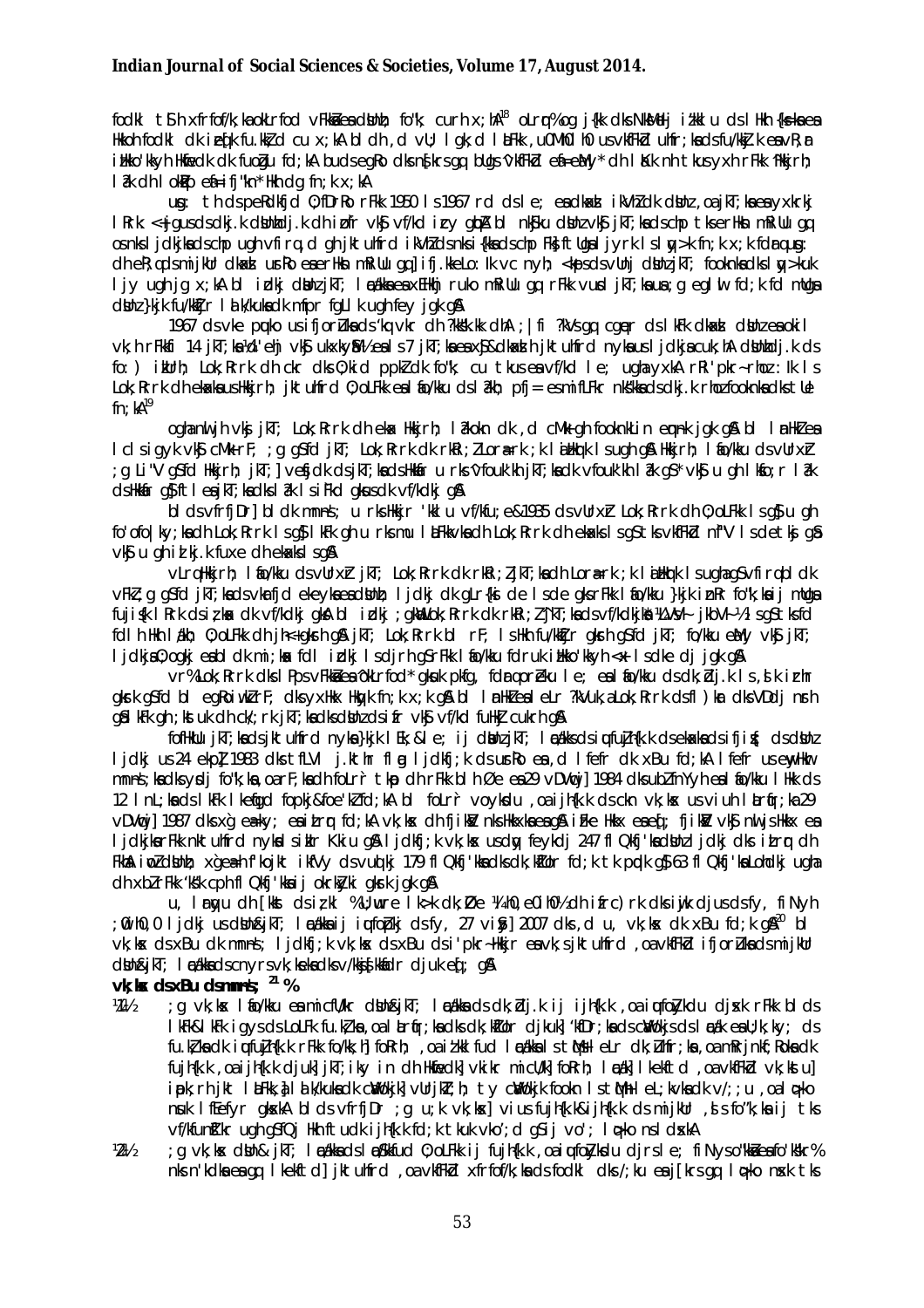ifjorLu dseq[; midj.k ds: lk eavko'; d gkaka bl dsl kFk gh ; g vk; kak turk dsdY; k.k dsfy, rFkk nsk dh, drk, oa v[k.Mrk dks liquf'pr djus ds fy, 'liqkkl u\* ds le{k vkus okyh puk\$r; ka rFkk LFkk; h, oa rhoz vkfFkd fodkl dsHkfo"; dsluuqjsvolj iklr djuseavkusokyh Ckk/kkvkat\$ & cjkstxkjh]vf'k{kk t\$sfo"k;kaij XEHkhj fo'y'sk.k, oal oko itro di I dxkA

bl idkj ge ng krs g\$fd Hkkjrh; lakh; 0; oLFkk vU; lakh; 0; oLFkkvka ds foijhr vius fueklk ds le; dh ififLFkfr; ka, oaviusfoy{k, k idfr dsdkj, k , d vulBalakh; 0; oLFkkvkadsifreku dksinf'kr djrh q&lkFk qhlkFk bl 0: OLFK eal Dikfurd . Oa 0: Oakfid nf"Valsk Is din fof'k"V nkk nf"Vxr akrs af rFkk ftl dk I ek/kku Hkh car I hek rd bugh nf"Vdkskkadksvk/kkj fdungcukdjitrr fd;k tkldrk gå bl mijkDr InHklHkkjrh; låkh; 0; oLFkk eadkin&jkT; I cákka ea mRillu ruko vk\$ I e; & I e; ij jktuhfrd nyka }kjk vf/kd jkT; Lok; Rrrk ds eka< ds I mHkZ ea I âkokn ds vko'; d y{k.k ds: lk ea^l gdkfjrk\* vFkkir ^l gdkjh I dkokn\* dsfl ) kUr vk\$ ml ds0; ogkfjd vuqiz kaka dksI ek/kku ds : Ik eafofikulu fo}kuka}kjk itry fd;k tk pydk qå,0,p0 fopl MCy0,p0 eksjl tkull xufoy vkWLVul,e0 lh0 til , e0 I h0 I hryokM+ t\$ sfo}kuka usbl I eL; k ds LFkk; h I ek/kku dsfy, I gdkjh I ajpukRed fodkl ds i freku dksvf/kd I kFkd midi.k Lohdki fd; k a&

bi iziki ladkih lakokn dikinz oa iki: Lidkika dscho iziki fud la kx ds: i ea ifilikit"kr fd: k tkrk a k iko , e0 ih0 to usbl InnHk2 en 0; kid nf"Vdksk dks viukrsgq; g fo'y'sk.k itrop fd; k g sfd Igdkjh lakokn ds fl) kr dk vFkl; g g\$fd I gdkjh I ikokn I g; kx ds rko dks vkxs c<kus okyk vk\$ I ik ds fofHkllu, ddka ds chp ruko dks pkgs og dbinz cuke jkT; ljdkj; kjkT; cuke dbinz ljdkj gk; lju djus dk izkl djrk g& bl I milkZea okLrfodrk rks a grid Lidkika dk Lkekli: v{: tufar dksc<kok nsuk rFkk 0:fDr dh ll:wre vko':drkvka dksjwk djuk akrk gSvk\$ I akh; 0; oLFkk ea dbhz vk\$ jkT; I jdkjka dks feydj dk; Z djuk pkfq, I kFk qh muds iz kI ka ea i FkdRo ugha gkuk pkfq, A vr%lg; kx dsrko dslkFk ykd&dY; k.kdkjh jkT; dsy{; dksiklr djuk gh I gdkjh I akokn dk I clsieqTk y{k.k g&

d nf"V Isn{kk tk; rkslgdkjh låkokn, d fof'k"V dk; &; kstuk dsvi{kk, d lkeku; nf"Vdksk g&bl idkj, ; g turk dh I pk djus ds I kekli; fØ; k&dyki ka ea dilinh; I jdkj vk\$jkT; I jdkjka ds chp I g; kx ds rRo ds i kRI kgu dksinfkk dirk q\$ladkih l?kokn bl /kkj.kk dkslkdkirk q\$fd ftleanksvyx&vyx lidkia,d nu islsfojkk dk Hkko j[krsgg rFkk b"; kited ifrLi/kkzdh Hkkouk Is'kfDr dsfy, lak"kzdjrhgja

vLrq I gdkjh I ?kokn; g vk'kk djrk g\$fd I ?kokn dsewyHwr y{; kadks Nfr i gitbk, fcuk, d I mi<+, oa, dhdir jkT; ds YkkHk /khj&/khjs inf'kh gkak IkFk orbku Ie; dh tfVy jktuhfrd ifjfLFk;kaealgdkjh Iakokn dk fl)km gh .<br>A d dk lkFkbd midik itrr dirk asftldsek/:e Isdbhn&ikT: Incakka eamRiUu ruko dk ae LFkk:h lek/kku <wr+ Idrsg& J k ugh gSfd Hkkirh: I fo/kku eal gdkih I ækokn dsrRokadk I ekošk ugh g}oLrr% I fo/kku fuekirkvkausvius 0: kid I n⊳&cn> dk ifip: nrs an bu rRoka dks vf/kd I s vf/kd I p Skkfud micl/kka ea I ekfo"V fd: k q& vLrn oreku le; ea vko'drk; q q\$fd l fo/kku ea vUrfuigr l gdkjh l akokn dsmidj.kka dksvk\$ vf/kd 0; ogkfjd cuk; k tk, rFkk mudsfØ; klo; u dsfy, vf/kd I svf/kd ikkl kgu fn; k tk; A bl dsvfrfjDr bl dsfy, , d LoLFk jktuhfrd ijEijk dks fodfl r .oavkRelkr-diuk furkUr vko': d a&

### l lhH*i*

- 1. díj; u] dΩ e}; w, oa oxh] ]ih0, u0 ¼ Eik0% dlh&jkT; I cak] e£dfeyu fy0] ubZfnYyh] 1980]i0&1-
- 2. uEcmihikn] bD ,eO ,I 0%Hkkjrh; I 2kokn dh jk"Vh; jktuhfrd i FBHkke]eF;wdfj;u ,oaoxhl ¼ Eik0%dVnz jkT; I cak est fe yu bf.M; k fy0 ubl fn Y y h 1980 i 0&190A
- 3- oahl i 0 190&91
- 4. Ibh], IO, eO %Hkirh; jktuhfrd 0; oLFkk] I wHk idk'ku] y[kuÅ 2002] iO&74A
- pUntls[kj], I O%bml; u QMjfyTe, M vVkWeh] cho vkjo ifCyf'kx] ublfnYyh1988]i&16A  $5 -$
- edekgu] MCy% QMjy ikCye, M VMaht, dEifVo LVMh , e0, y0 fl 2koh % EikO%; fu; u LVVI fjyska bu  $6$ bf.M; k] n biVhV; W vkQ dkWVhV; wku, M ikfyl kes Vh LVMht] ublfnYyh] 1983] i0&176A
- 
- 8- volFM], 0 ih0 %Hkkjrh; 'kkl u , oajktuhfr] y{eh ukjk; k vxpky] vkxjk] 2005] i0&172A
- 9. ikyl punz%LVV vWkueh bu bM; u QMjskul nhi , M nhi ifCydskul ubzfnYyhl 1984l i0&31A
- 10. xku]] to MCyw%ikWyfVdy Ikba , M xoleW dydRrk oYMZia | 1952 i 0&348A
- 11. in 1 kfo; r I ko/kku dks Hkh bl h Jskh esj [kk tk l drk q&
- 12- Och: il d\$ I h0 % ekMZu dk\VhV; vkul i0&28 o 57
- 13. CKI LI DOKKI DKI % HKKIr dk I LOOKKU& d ifin: I okFkok . M dD ub/fnYvhl 2006 i 0&64A
- 14. Lkcã.k; e] I h0% I akh; <kpsds I EcU/k ea, d u; k nf"Vdksk] I h0d0 tû ¼ Eik0% Hkkjr dk I fo/kku%fl ) kUr ,oa 0; ogkj] ykoll Hkk I ØfV, V] ubl fnYyh] 1992] i 0&138A
- 15. tśułl vkboj%le dipvijhfLDI vkQ bmm; u dkwVhV; wku i 0&55
- 16- tśuil | vkboj% dkillVhV; tkuy ykllvkQ n dkiLuoj Fk| 1957| i0 267&268A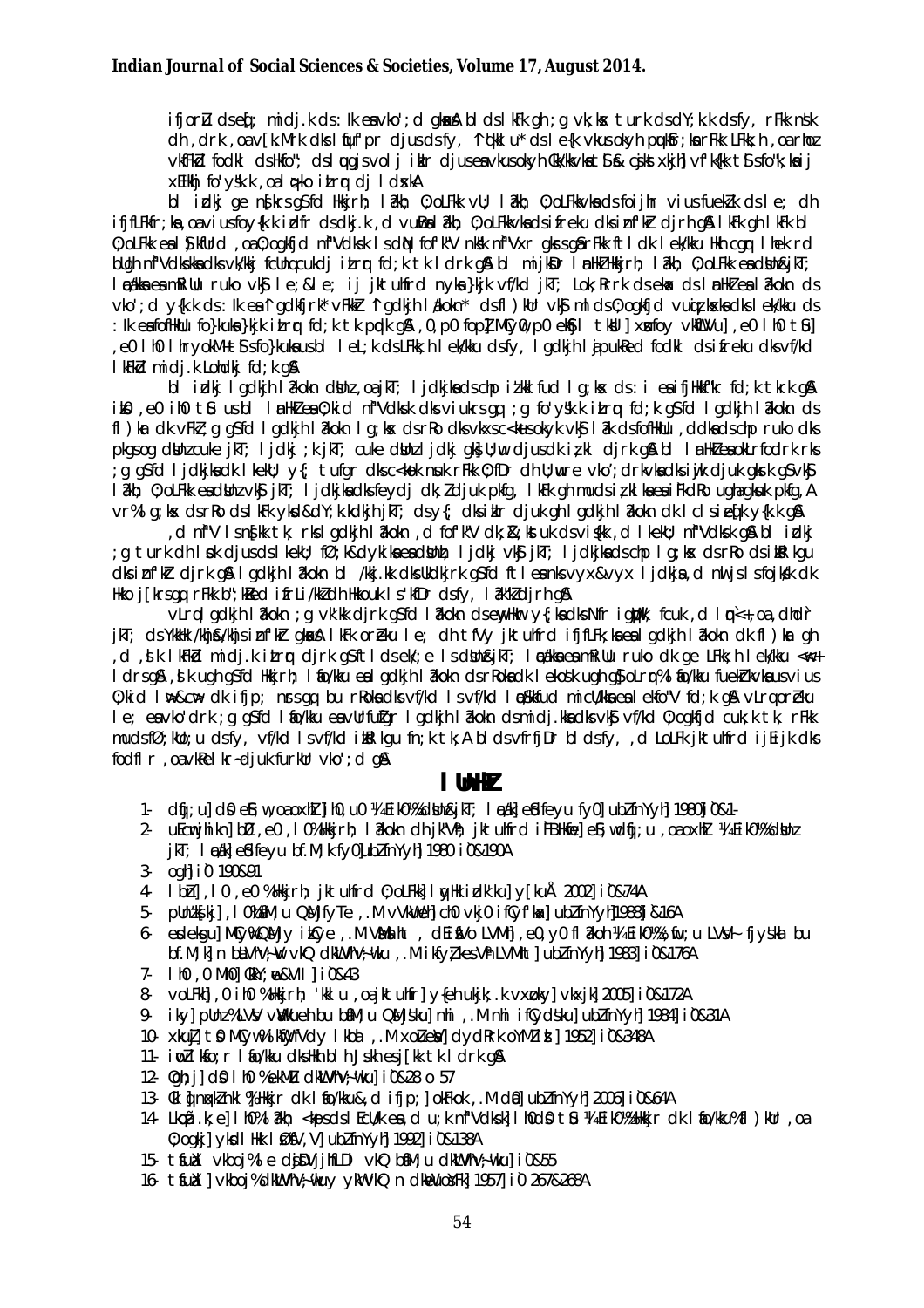#### Indian Journal of Social Sciences & Societies, Volume 17, August 2014.

- 17. pVtN ih0,u0%n ikCye vkQ ; fiu;u vkQ n LVV4 vkQ biM; k] ekMLu yk fjC; jv 1971] i0&17A
- 18- díj; u] dí0 ef; w, oa oxhil] i h0, u0¼ Ei k0‰ dibn&jkT; l cák] efdfeyu bínM; k fy0] ublfnYyh] 1980] i 0&2A
- 19- tůl fxfjyky% vkfLdx Qkj ekj vVkWeh bufoftcy ohdfux vkQ I Vj] VkbEl vkQ bmn; k 7 fnl Ecj] 1977] i0&6A
- 20- Ikky] pUn%LVV vWkueh bu bM; u QMjsku] nhi , M nhi ifCydsku] ublfnYyh] 1984] i037&38
- 21. vk; kx dsv/; {k & vodk'k iklr eq ; u; k; k/kh'k enu ekgu itjNgh] vl; InL; & Jh /khjthat l a /klkkjrh; itkilfud I pk I svodk'k ikir) Jh foukn deki nkky ) kkirh; itkilfud I pk I svodk'k ikir) { Mk0, u0vkj0  $e$ Wkou esuu ¼ putunskol uskuv T; Mhf'k; v dMehl Hkkiky½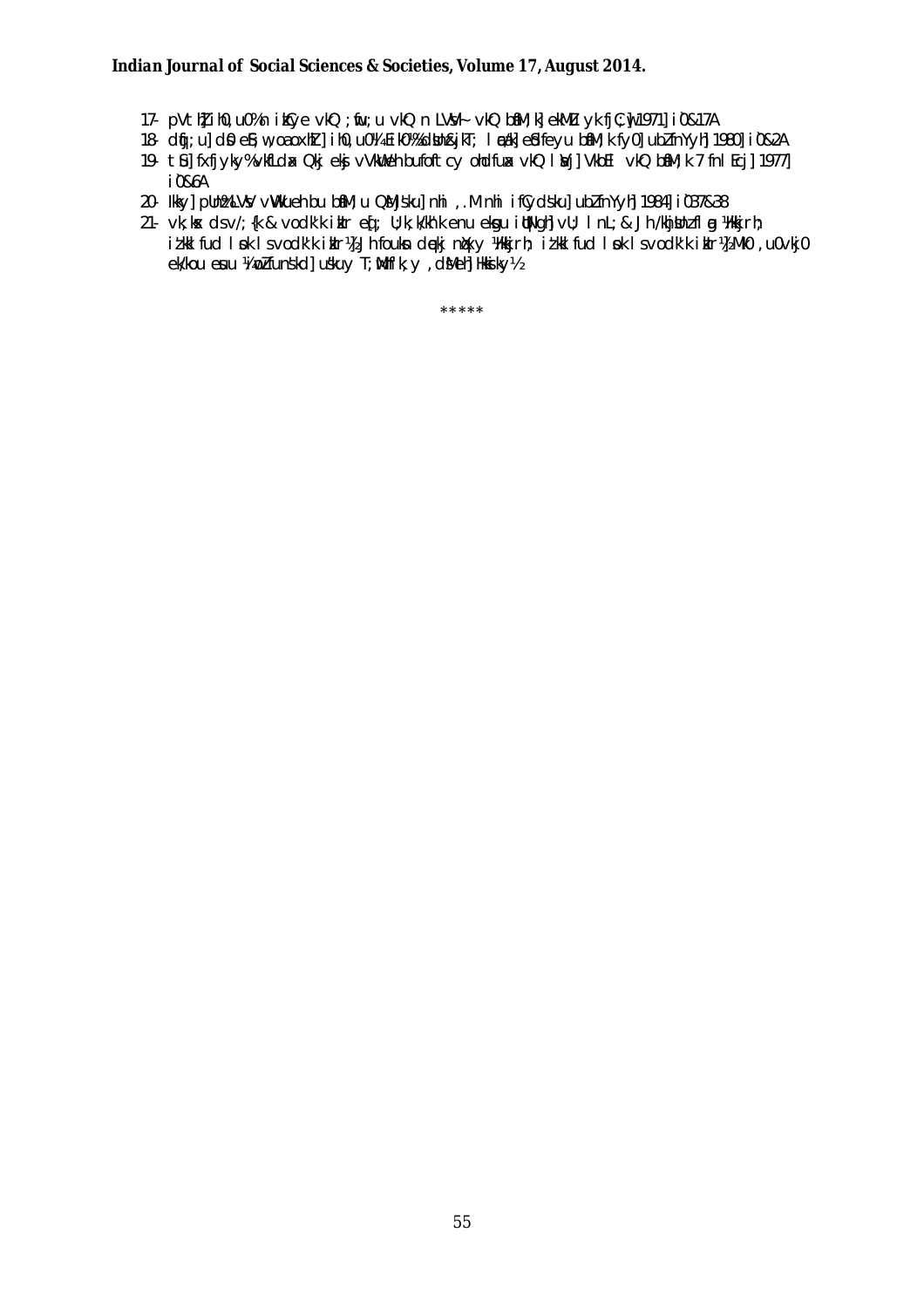# dkek; uh % ik' pk?; vydkj kads I UnHZ ea

#### MKU fuf/k  $d':i*$

t; 'keli id kn dir 'dkek; uh' fallnh | kfak; dh JSB dfr ah uaha vfiram | ; k dk vf}rh; eakdk0; Hkh q\$ftlus; qx dks, d ublfn'kk inku dh q&lejlrkokn] vkuUnokn, oa nk'kIud fopkj/kkjk dk: id ds ek/; e Isfu: i.k qh dkek; uh dk eny ifrik| jqk q& id kn th bu ikjEifjd ekU; rkvkalsvNursuqhajq Ida vký vydki izkx eafl) glr jgå, d mRre dfork dh jpuk eadbir Rokadk ; kx gkrk gå bu r Rokads v PNs I keat L; , oa vudkiir dh rhork ds vk/kkj i j dkbZ Hkh jpuk JSBrk dks i klr djrh q& dkek; uh , d , sh dkfeuh q\$tkslqt:ilsviusvadaeajRutfMrvyddkjkalsl¢kkfHkrq&;slHkhrRomRredk0; jpuk dhvk/kkjfkyk g\$ bUgharRokaealsvR;UregRoiwk/rRog\$vvgdki]tksdk0; dslk0n;/dhJhof) djrkg\$

dfork lådfr vkj ifjosk lsinkkfor gkrh gå blify; slikkjrh; , oa ik' pkR; j puk låkj eai; klr vurj ik; k tkrk q\$rFkk blh idki budsvyrdi.kkafo|kuka ea Hkh fHkUurk ik; h tkrh q& Hkkirh; vyrdkika dh viśkk ik'pkR; vyndkikadh l{;k de q}fdUrqiHkko Isosled{k qh q& ik'pkR; txr-eavyndkikadh nf"V IsoØrk dk vFkkir oØksir vyddkj dk egilo jgk g& yktkbul usviusifl) fl) kur mrkuk Hkkouk dsek/; e IsoØksir ds egko dkscrk; k g& ykstkbul dsimobrhlMk; ksfufl; l vksjijorhlfMesV; l vksfn; wkuh vkpk; l rFkk fDoUVhfy; u vkin fo) ku okLro enjhirdki gh Fk; ftudk /; ku vuØe vujkr lafr vkin jpuk rRoknij di Unr jgk ga

Hkirh; vyndki 'kkL= dh rjg ik'pkR; IkfgR; dsvyndki 'kkL= eadpy oØrk dk gh izkx guyk g& ogkWij y{k.kk vk\$0;atuk 'kfDr;kadk Hkh I ekošk vyadkj 'kkL=kaeafd;k x;k g&gkblys eafo'kšk.k dk foi;} ijlkfufQdsku en tMolruw vFkok xakkadk ekuohdj.k gkrk af itrahkkirh; vyndkj 'kkl= en budsfy;si;klr ught ij budk I ekošk y{k.k gks tkrk g}; juki ea 0; x; dks vyndkj ekuk x; k g}fdUrq Hkkjr ea m I s'kCn&'kfDr ekuk tkrk gå vasth vyrdkjkadh litekk fgunh vkg litelir vyrdkjkadh viskk ik' pkR; vyrdkjkadk foopu dgha vf/kd vk**s** I we awk a &

ik'pkR; txr eavydki dk tle ;wku eagyk FkkA jg\$VDI 'kCn dk izkx Hkk"k.k dyk eaJksrk dks illkfor djusdsfy; sgkrk FkkA mu I Hkh fof/k; kadksvyndkj dgk tkrk FkkA ik' pkR; I kfgR; eavyndkj dsrhu follkkx ansa&

1. KCn foll; kl | 2. okD; foll; kl 3. vFkZ foll; kl & dN ik' pkR; lkfqR; ea; svyndkj qS& lhfer eVkQkj QScy | işkicy vkş , yxjhA ik'pkR; dkO; kkL= eavyndkj vkş vyndk; I dk O; oqkj erHkn ik; % ikjEHk I s qh j qk q& Økps ds vud ki "dyk envr% I atkutklir vFkok Lo; a i dk'k Kku qS vkg I gkutklir vfHk0; at uk I s vfHkllu gS tks vfHkO; at uk I semZ ugha gksh og I gkuthkin u gksdj I psnuk; k i dr fopkj ek= g& viusemZ: i ea oLrq U=or~gS fu"Ø; q\$ekuookRek mldk vutiko rksdirh q\$ijUrqltu uqhadirhA lqtkutikiir Isvfikllu qkusdsdki.kA\*<sup>1</sup> vfHkO; at uk dk fofHkUu Jf.k; ka ea volk foHkktu I kfqR; ea vyadkj fl ) kUr ; k jhfroxlds uke I s ifl ) q&

vilmus oØkfr vydki dks vR; Ur Li"V Lojka ea Lohdkjk gå fl I jka us vkfipR; fo) kur dks thou vkf I kfgR; dk ik.krRo ekuk g& fl I jkaus 'kfsy; kadh rhu fLFkfr; kWekuh g\$& =PpkI jy vyndir 'kSyh & minsk ds fv: de/: e 'Koh& ix dsfv. I mnkRr 'Koh & eu rFkk I ik. k dks I Eifkr diusdsfv. A

Hkkjrh; IkfqR; eaftl idkj vydkj Lo: i fu/kkj.k] ukedj.k rFkk fo'ysk.k Ikdr vkpk;ka usfd;k mlh idki ik'pkk; Ikfqk; en xhd rFkk yfVu dsfopkjdkn usblen igy dh qn yfdu ftruk lue foopu Hikirh: I kfaR; enanck as ik' pkR; I kfaR; enos h I wierk ak vHkko as vasthen vyndkiknals fv, Qhx I Z vkolihp dk izkx gkrk g& bllsli"V g\$fd vydkj loiFke Hkk"k.k ;k oDrk dyk eagkrsFk& oDrk ftu fof/k; kal s Jkrk dks i Hkkfor o pekdr djrk q\$ml svyrdkj dgrsq&

id kn th Nk; koknh dfo FkA Nk; koknh dfo; ka us vius dky ea Hkkjrh; dk0; 'kkl= ea fufnZV vyndkjka ds vfrfjDr ik'pkR; vyndkjka dk Hkh izks fd;k gå ik'pkR; vyndkjka eal clsvf/kd izks ekuohdj.k \*vfl LVsV ikQd j] fgUnh folkkx] il0il0, u0 egko | ky; ] clkuig] mRrj inskA

Versonitication » V vidki dk guyk gå bl en ekuph: Hkkoukykn r Fkk i dfr i nk Fkki en ekuph: xukkn dk ykj kj dids vius Hkkoka dks 0; Dr djus dh jhfr dks viuk; k x; k g\$ bUgkus verl dks erl : i Isfpf=r fd; k g\$ bl vydkj }kik [kMh ckyh dh dfork ea efirerk oØrk rFkk xgurk dk lookj gayk g& Hkkjrh; lkfgR;dkj tc ik'pkR; I kfgR; ds I a xl ea vk; s rks gekjs fgUnh I kfqR; ea Hkh mudh i pfRr; ki vkus yxhA vaxath ea miekl : i d vkfn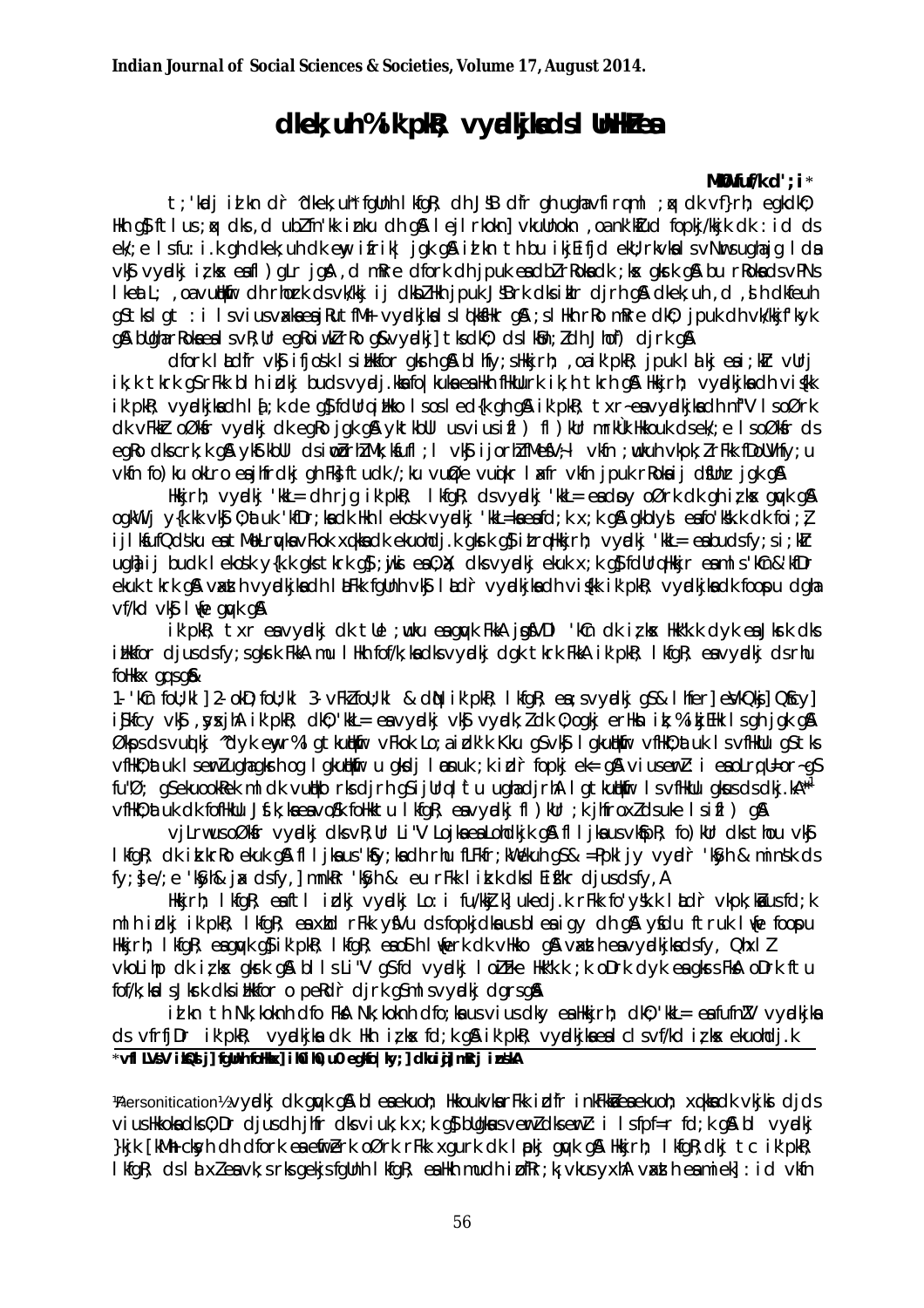vydki glasgå din, i svydkjladk i k s likh fallnh dili; englasyxk ft i dsmnkaj. k riscar Fili follramuds ukedj.k dk vHkko FkkA vc ik'pkR; Id xZI sbudk ukedj.k Hkh ik'pkR; nf"Vdksk I sgh gksx;kA

id kn th us dkek; uh eae [; r% rhu ik' pkR; vydkjka dk iz kx fd; k q&

- 1- ekuohdi.k
- 2 fo'kk.k foies
- $3 7$ oU: FkZ 0: at uk

eluoldi.kvydki %verl Hkoladkserl djuk ekuoldi.kgkrkg & bl Isdk0; Hkk"k eaoØrk o perdki  $1$ vk tkrk gå olrr% takWHkkoukvka ea ekuo xakka vFkkr-muds vakka ds dk; ka dk vkjka djdso.ku fd; k tkrk g\$ ogkWekuohdj.k vydki gkrk gå id kn th usdkek; uh eabl vydki dscgrk; r lsi; kx fd; k g\$vk\$ idfr ds ek/; e Is vpru inkFkka, oa Hkkoukvka ea ekuoh; xqkka, oa prurk dks vkjksir djds bl egkdk0; dk I tho  $fp = k fd; k gSts$ 

### "fudy jgh Fin eelonuk d: . Ik fody dgluh I h ogkWvdsyhidfr lu jgh girh Ihigpkuh Ih M<sup>22</sup>

gkij dfousqWrhqblidfr dh dgkuh lwuseayhu dgdjekuohdjk vyndkj dkilk ns fd;k q&;

# "Whi&/khisfae&vkPNknul aVusyxk /kjkry I}

teh oulifr; kvyl kol efk vyl kolefk /ksh 'kry ty lå<sup>n 3</sup> ; gk; ij dfo Lor $\ast$  prurk dsn'kū djrk g& blh dkj.k mlusiy; dsmijkUr ouLifr; kadsi $\psi$ % ygygkus dh fØ; k dk fp=.k bl idkj lsfd; k q\$t\$ s dkbl ukf; dk jkf= Hkj lkus dsmijkUr lcjsvylkbl qbl mBdj viuk efk B.Msikuh Is/kkrh g& ; gk; ij , d vkj tM+idfr eaprurk dk vkjkj djdsdfo usmldk

tkso.kū fd; k dk0; 'kkL=kadh nf"V Ismipkj oØrk q\$ I kFk qh; qk; ekuohdj.k vyndkj Hkh q\$ id kn th us yītk I xlea yītk dk ekuohdi.k /kk=h ds : i ea dids verleukkko dk I uhj efirdi.k

 $fd; k$  g&

### ^e\$ml h piy dh /k=h q\xk\$o efqyk q\fil [kykrh] Bladj tls y xusokyh q $\delta$  ml dls/khis  $\delta$  s l e >krh $\Lambda^{\alpha}$

 $\alpha$  dkek; uh en vk/kfjud ekuoh; thou dh xEHkhjre let; kvkn dk fp=.k fd; k x; k qn dkek; uh ds jqt; I xleadfo usiqikaij bBykrh I krh tkxrh frrfy; kals KkusUn; kadh ryuk djds budk I tho fp=.k itry fd; k g& id kn th us; gk; ij tks ekuohdj. k dk : i itrr fd; k gSog cMk gh I tho , oa euekgd g&

### "bi diekdki dsdkuu dav: kiikx vVv Nk:kea

### bBykrh I krh txrh eh viuh Hko Hh Hk'k eå<sup>n6</sup>

blhidkj IsyTtk Ixlea&

# "os sah ek: k eafvi VH v/kilai i mxvh /kisaa A

### ekuo dsl ji drugy dksvk[kaeaikuh Hojsgg  $\mathbb{A}^{\ast\ast}$

dkek; uh dsbl I xleaid kn usyTtk dk ekuohdj.k djdsmls, d, ih ukf; dk dh Hkkar fpf=r fd; k g\$tksek;k IsfyiVh qbzq\$\v/kjkaij vaxgyh j[ksgq rFkk vkuUn dsvkalgyka dksvkj[kkaeaHkjsgq ikl vkrh q\$\ vītk ti sverlikie dk ; q fp=.k vk; Ur gh I tho g&

fo'K k k foi;  $\zeta$  % bl vycki en fo'K k v F k x filk r F k x E Hkhj cukus ds fy, fo'K k k foi;  $\zeta$  dj fn; k  $2$ tkrk gSvFkkt-vfHk/kk Isfo'ksk.k foi; difn; k tkrk gSogk; IsgVkdi y{k.kk dsIgkjsml nuljsLFkku ij j[k nusls, the folkstake dk fp= y{k.kk }kjk gekjslkeusitre gkrk g\$fd dk0; lksBo c<+tkrk g\$rFkk Hkkof/kH; dh 0; at uk Hkh  $\vee$ f/kd gkrh g $\mathbb{A}$ '

fo'KK.k dk foi:  $l$  vFkkr-fo'KK.k dk fyx opu dsvudki foi:  $l$  di nuka fo'KK.k dk LFkkukUrj.k di nus Isy{k.kk ofRr dscy ij bleapeRdkj vk tkrk q\$ tqk; fdlh dFku dksfo'kkk vFkllslEcfll/kr djusds fy; s fo'k''s k dk foi;  $l$  dj fn; k tkrk q\$ oqk; foi;  $l$  gkrk g\$ dkek; uh ea fo'k''s k foi;  $l$  vyadkj dk i $l$  k $x$  $\nabla R$ ; kf/kd ek=k eagu/k g&

# "d >Vdk I k vxk I a'll fulkius vxs vVs I sdl&A

### xk jgk ; g lithj l xhr] druy jq u l dk fQj ekname

itror i | eadorogy jq u Idk fQj ek&u Isfo'kk".k foi: } vyndkj dk izkx fd; k q&blh idkj Lolu I xleadfo us it Fikluk dks 0; kdw dak a&

"vi Qy eugdù {kû/k glsmBsvkdfLed ck/k d\$ h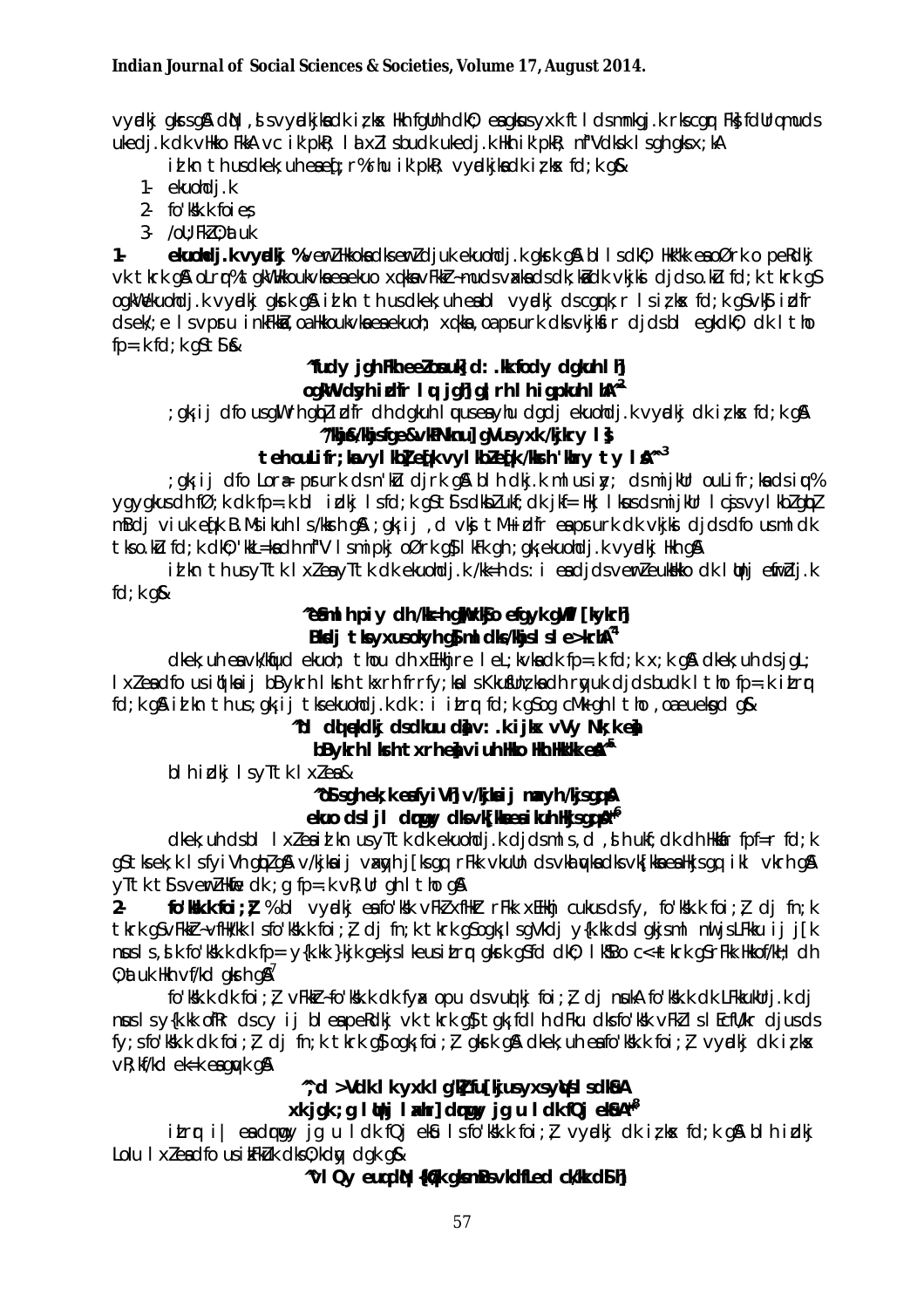### le> u ik; sfd ; q qwk D; k i it k twh D; kavk, sh

### ifj. We it Fikluk fody Fln no Øldk cu fontag

### bMk jgh tc ogk Li'V gh og ?kvuk dpØ tS $M^{\infty}$

gk; ij ik:Fkikuk dk ifj.kke fody Fkk ijUrqdfo usj{kk grqdh x; h ik:Fkikuk dks0; kdny dgk g}ftldk; vfilkik; ; q q\$fd j{lk ds qrqftl itk us ikFkLuk dh Fkh vc oq ikFkLuk djusokyh itk dks 0; kdyy fn [kkdj ikFkLuk dksgh fody dgk g& bl hfy, fo'kkk foi;  $l$  vyrdkj g& bl h idkj, d mnkgj.k&

### "di ter datiees; sin fdr i elfy xu qui sfo yhul

### eka gbzgSefPNI rkus vkg u I w iMrh tc chuA<sup>m 10</sup>

gkij dfo usinyfdriekfyaku dkirka djdsfo'kkk.k foi; } vyndkij pk g& D; knid vkfyaku dHkh; inyfdr ughagkrk vfirqvkfyxu djusokyk gh Ink inyfdr gkrk gå blh idkj Isvk'kk Ixlea&

# "us fuehyu djrh ekuka idir ici) yxh gku}

## tyf/k ygfi; kadh vxMkbl ckj&ckj tkrh I kua<sup>\*11</sup>

 $bI$  i ea 'vaxMkbZ cls ckj&ckj lkušea fo'kkk.k foi;  $l$  vyudkj q\$ D; kand vaxMkbZ ugha lkurh cfYcl va:MkbZyusokyk Ikrkg&bI ik'pkR; vyadkj dk izkx dkek; uh eacgrk; r Isguykg&

JoU; FWLO; at uk % "YoU; FWLO; at uk clk vfilkik; 'kCnka clh ml /ofu ls qS tks 'kCn lke?; Ils qh id ax vkSj  $3$ vFkldk mnekklu djk dj fp= [kMkdj nrh q& ; qh uqhadkl); ds vfrfjDr xqkkals vifjfpr jqus ij Hkh Hkk"kk I kon; I Jkrk rFkk ikBd dsy{; ea, d vkd"klk i shk dj nrk q &\*\*12

/oll; Fk10; at uk vyadkj dksvasth Hkk"kk ea ekukesVksikL; k dgrs q& bl dk vfHkik; dk0; xr 'kCnkadh, sl h /ofu Istks'kin I kef; llsghid ax rFkk vFkldk mneksku djkdj, d fp= mifLFkr dj nak blealkko vkj Hkk"kk  $dk$  I keat L;  $rF$ kk Loj D;  $dh$  vko'; drk i M $rh$  q  $a^{13}$ 

bi vydki en vuiti vki ; ed dk vkikki jark an fQj ikh ikBd dk /; ku budh vki u tkdj I kenigd /oll; kRedrk dh vkj pyk tkrk g} vkj viuh /ofu dh i/kkurk gkus ds dkj.k gh bl s Lorl= vyrdkj ds  $: i$  eaitFkkfirfd; k q&

Nk; koknh dfo; ka usviusdk0; ead=kRedrk itrr djusdsfy; sbl vydkj dk iz kx viskkdr vf/kd ah fd; k x; k a& id kn th us dkek; uh ea/oU; Fkl 0; at uk vvadki dk iz kx cark; r Is fd; k a& dkek; uh ds yxHkx IHkh I xkaeaitrr q&

## "døl.k Dof.kr jf.kr uwi Fk; fayrsFks Nkrh i j gkil

# efkjr Flk dy'k xhrlaealojy; dk glack vflki kjA\*<sup>14</sup>

gk; ij Dof.kr vk\$j jf.kr 'kCnka}kjk dad.k uqigikadh ; FkkFkZ/ofu itrqr djrsgq ukn IkUn;Zdh If"V; ch q& bl ea/ou; Fk20; at uk vyadkj q& bl h i ckj l s &

### "Whis Waikedk nvl rV I svdik akk vlovl

### Ni&Ni dk gkrk 'kûn fojy] ?kj&?kj da jgrh nhfir rjyA<sup>\*\*15</sup>

bl inDr; ka ea dfo us unh ds, d futu rV dk vR; Ur I Unj o I tho fp= vidr fd; k q; ft lea luke Isluje ckrkadkshkh dfo usugha NkMk g& ; gk; ij Ni&Ni 'kCn vk\$ ?kj&?kj ea/oU; FkZ 0; atuk vyndkjA blhidkj IsfpUrk Ixleaiy; dk cMk qhekfeblfp=itrr fd; k q&

### "akakdki qwk Ølhue;] dfBu dfy'k gkrsFk}pji] gg sfnxur cf/kj Hktk.k jl] ckj&ckj gkrk Fkk ØijA\*<sup>16</sup>

; gk; ij dfo usily; usily; dky entpkjks vknj QSysqkgkdkj dk IQy fp= mifLFkr fd;k g\$ Io $\ge$ Irr~ØUnu luukblnshig& ftlealEiwklfnXe.My cgjk gksx;k g&;gk;ij dfo usiny;dkjhn'; dk,d fp= itrr fd; k tks cMk gh ykeg"kd g&

id kn th us dkek; uh endsvollkkjrh; vk\$ ik'pkR; vyndkjka ds cgqipfyr vyndkjka dk iz kx fd;k gS cfYd dgh&dghaij HkkokfHkO; fDr dsfy; sbl yhd IsgVdj LorU= : i Isviuh i) fr viukblg& id kn th us vycki dh d ubl Kyh dk Hkh vkfoHkkb fd;k tks yktkbul }kjk fu: fir iłu vycki IsfHklu q\$ bls dkdpØkfr gh dgk tk I drk g&

> "e/ke; cl ur thou cuds og vurfj{k dh ygjkee} dc vk: sFlsre pids I s it und sfi Nysiqilaed<sup>\*\* 17</sup>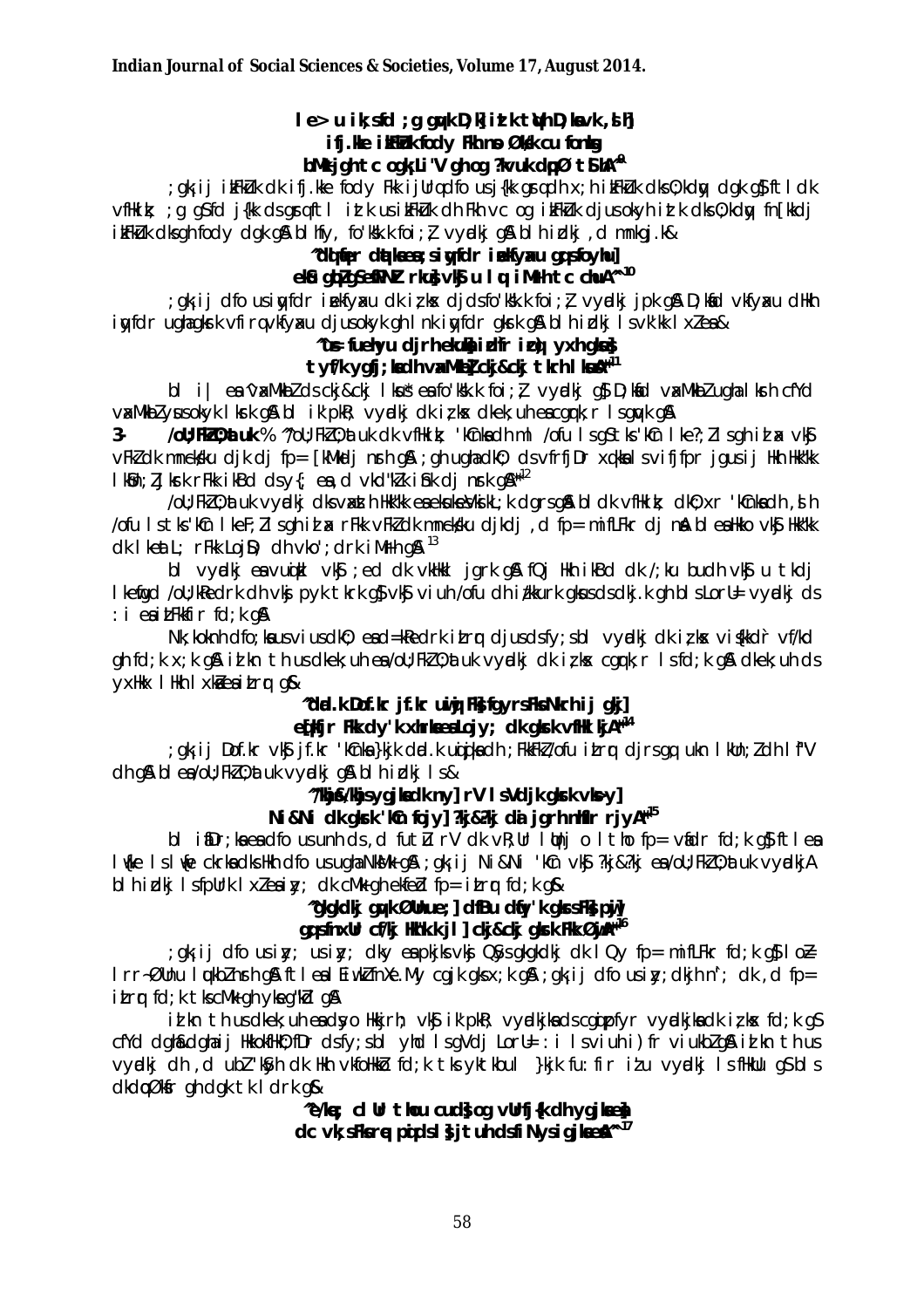dkek; uh eal ckkkukked itu i) fr ij ; kou dh tk Nfo vadr gblgo mlea vkkeh; Li'klviskkdr vf/kd gkrk g& itukaea0; fDrxr vutkmlir dh >yd gkrh g\$rFkk Ip dguk bl fu"kdkkRed mRrj dh vLohdfr 0; itr g& dkek; uh eaiz Dr iz ukydki ds vU; : ika eafo'y sk.k ds fy, itrr g&

### "thou eal (ik vf/kd; k fd n(ik elhkfdfu di) ckyksth

ulk eau [kr  $vf$ kd lkxj $\setminus$ ;k cm cm ftx nkxhA

ifrfcfEcr qSrkjk re I sfl #qfeyu dkstkrhA

# ; k nkula i frfcffcr, d eabl jgL; dk [kkyxh]<sup>48</sup>

olrr%nfkk tk;srks;gitu,dk ughaftldk mRrjenkfduh unslda;grks,d vyndr 'kSyh q\$ ftldsek/je Isdfousekuodsn(k&l(kdk,dkkEj Hkkodks/ofur djviuhnk'kIudnf"V dhljl 'kSyhea iz pr fd; k g& id kn th us vU; LFkykaij idu dh mnHkkouk }kjk ml dk mRrj ns fn; k g& fdlh nu js dh fopkj/kkjk dksviusvundny cukusdsfy; sbl vyndkj dkiz k $x$  fd; k q $x$ 

### $\sqrt{\mathbf{G}}$  ; g D; k I uurs ught fo/kkrk dk ext o jnkul

### 'WDr'Wyh glsfot; h culo fo'o eaxut jgk t; xkuA<sup>n 19</sup>

itukyndki ds vfrfj Dr dkek; uh ds dfri; vU; vyndkjka dk Hkh mYysik guyk g&t c dkbl 0; fDr Lo; a viuk uke yodi dkbl/Hkko idV dirk q\$rksmllsHkh vfHk0; fDr ea, d vf}rh; of'k"V; vk tkrk q&

### "vkg loxldsvxnw! rel vl Qy qgsfoyhu qg &

### He(kd; k j {kd t ksl e > k} do y vius Hkh u qq  $\mathbb{A}^{n\geq 0}$

g i)fr oLrr%lækkukyælkjds,dmiHknds:ieaitrrgblg&idknthusdkek;uheafoLe;kfn; ckkd inkaeavyckikadh vfilk0; fDr dh q& dkek; uh ea, si scqr Ismnkqj.k fey tkrsq&

# "vkg 'kit; I } pi gkuse) rwD; kabruh pri gbA

## blhtky tuul jtuh rwD; lavc bruh e/ki abA<sup>n 21</sup>

bl in the light of the state of the state of the state of the state of the state of the state of the state of the state of the state of the state of the state of the state of the state of the state of the state of the sta id kn th us c[kch fd; k g& vyckj dks dk0; dh vkRek ekuus okys vkpk; kid dh Hkkir id kn th us vycklijka dks I M; ugha ekuk g\$vfirqmllgadk0; eapeRdkj mRillu djusokysrFkk dk0; dsIk0n; Zeaof) djusokysmidj.k ds: i ea Lohdkj fd; k q& id kn th us dkek; uh ea FkkMh; k vf/kd ek=k ea I Hkh vyckijka dk I Urfiyr < x I s letipriziks fd; k gå dkek; uh en vf/kdkak vyndkj vyndkj jl vkj Hkkoka dsl gk; d cudj vk; sgå i al kn th us vvadkika ds fv; s dovidadfrd miknkuka dks gh Lohdki ugha fd; k g\$vfirgekuoh; verl Hkkoka dks Hkh vius dk0: eaLFkku ndj vk/kfud dfork ea, d u; k I \ik f d; k q& dkek; uh dh vydkj ; kst uk eadfo i frHkk dk Li"V in'ku gkrk gSA bleafu; kstr vydkjkadsek/; e Ismldh dk0; xr fo'kkrkvkadsn'ku gkrsgåvks uohu mnikkoukvkadksekxlfeyrk gå bi idkj vydkjkadh nf"V isdkek; uh ealkkjoh, oa ik'pkR; vydkjkadk litnj lello; ns kus dks feyrk g\$rFkk bl fo/kku eaid kn thiwkr%l Qy qq q&

### I UnHZ

- 1. oØksDr thfore-& MkO uxstnz & i0 127
- 2.  $d$ kek; uh & id kn & follrkl  $x \lambda$  & i0 12
- $3$  clkek; uh & id kn &  $vk'$  kkl  $x \&$  i0 31
- 4 clkek: uh & id kn & vTtkl xl & i0 110
- 5- clkek; uh & id kn & jqL; | xl & i0 270
- 6 clkek; uh & id kn & yTtkl xl & i0 105
- 7- dkek; uh ea dk0; ladfr vk\$ n'ku & }kfjdk id kn l Dl suk&i0 277
- 8- clkek; uh & id kn & JX) kl xl & i0 53
- 9- clkek; uh & id kn & Lolul xl & i0 194
- 10- dkek: uh & id kn & follrkl xl & i0 18
- 11- dkek; uh & id kn & vk'kkl xl & i0 31
- 12. vud alkku vký vkykpuk & Mk0 dllgskyky I gy & i0 269
- 13- I kfaR: nilk & i0 55
- 14 clkek; uh & id kn & fpUrkl xl & i0 19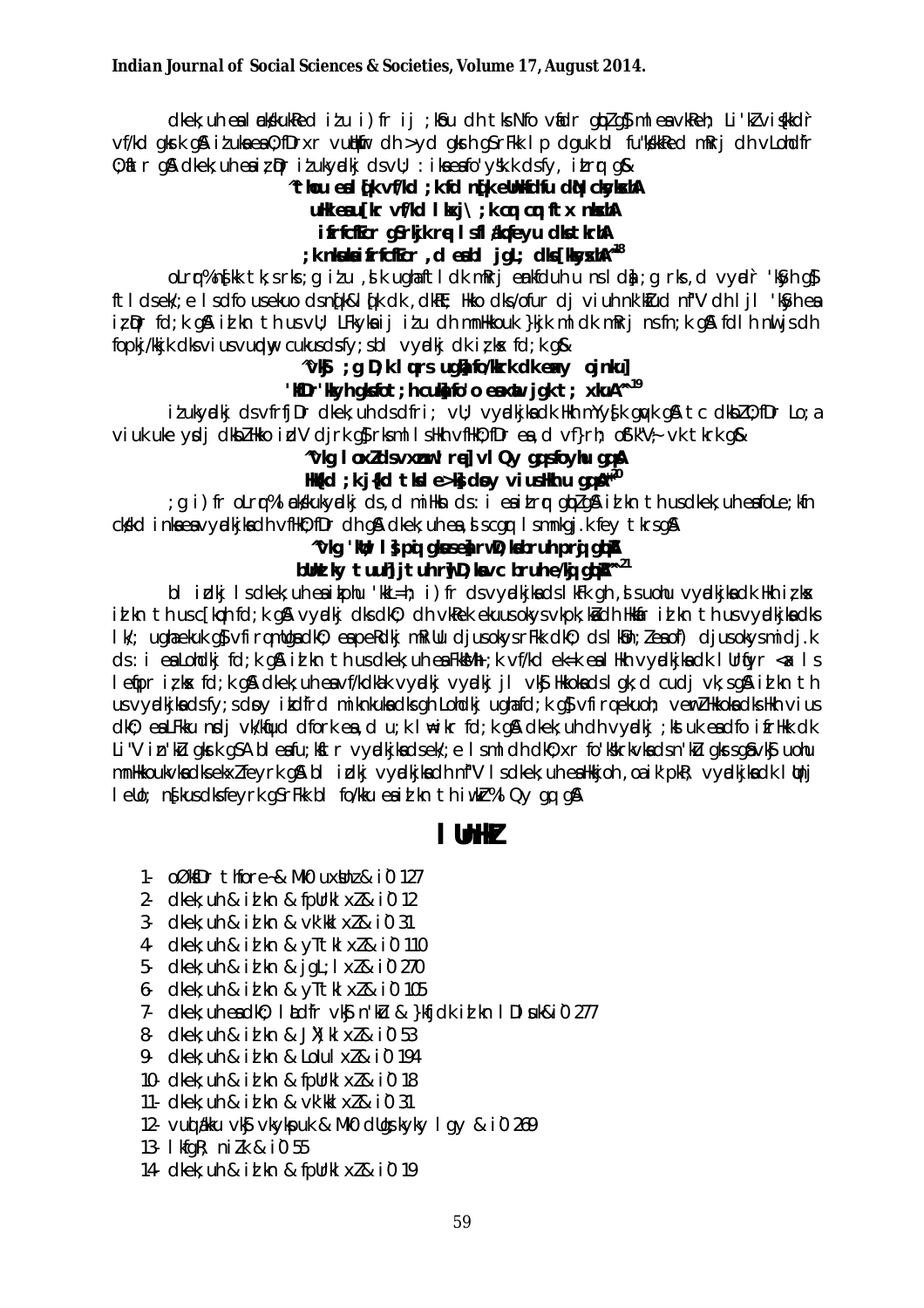15- dkek; uh & id kn & n'k $U1$  x $l$  & i0 254 16- dkek; uh & id kn & fpUrkl  $x \& 10$  29 17- dkek; uh & i $\frac{1}{2}$ kn & dkel x $2$  & i0 71 18- dkek; uh & id kn & Lolul  $x \& 10$  184 19- dkek; uh & id kn & JX) kl  $x \& 10\,65$ 20- dkek; uh & id kn & fpUrkl  $x \& 10$  15 21- dkek; uh & id kn &  $vk'$ kkl  $x \&$  i0 46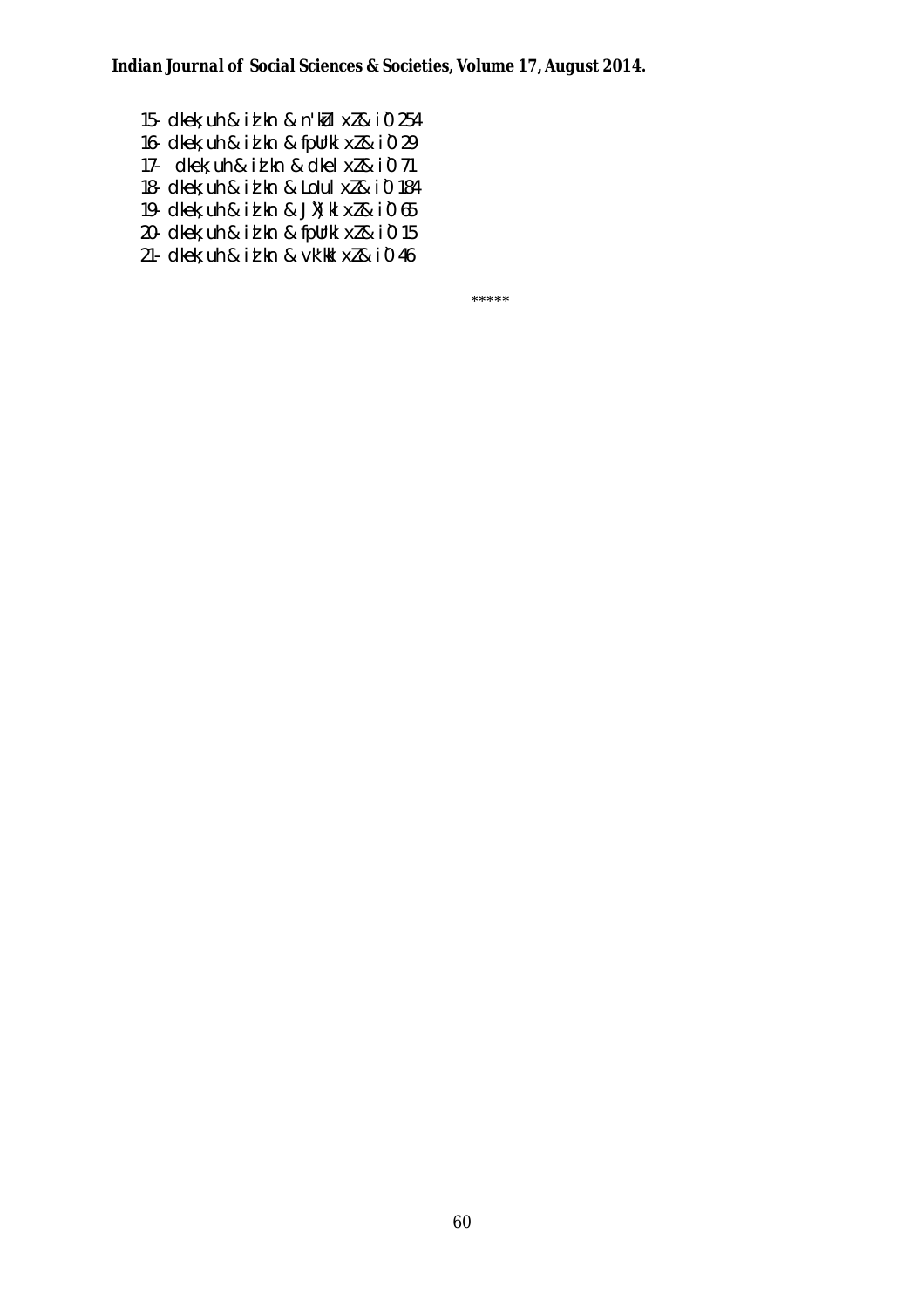# ifjofr*r* ikjokjd 0; oLFk, oao)

#### MKW d'.k deki\*

itrr ii = esifjokj dsifjorlu"khy Lo: i , oa o') ka o ikfjokfjd Inl; ka dse/; lek; kstu ds fnu&ifr fnu de gkrstkuslsmRillu o')kadslet; kxr fo"ysk.k dksjskkadr djus dk izkl fd; k x; k g& itrr ii = dsmnns; enyd i BHkie ea ifjokj dsifjoru "khy ifreku o o') kads lek; kstukRed n "kkvka ea Hkh lek; kstu u di ikus I smRillu fLFkfr; kadks ns kus dk iz kl fd; k x; k q\$

ijEijkxr : i IsHkijrh; Ikekftd 0;oLFkk dh ieqfk bdkblifjokj ,oao`)kaealdkjkRed Iq IEcU/k jgsg& ifjokj eao)kadksl Eekuuh; LFkku iklr Fkk rFkk o') tu ifjokj dsen[k;k ds:i eaviuh lok;ainku dirk FkkA ; | fi o ) kolfkk eaml dh dk; /'khyrk de qks tkrh Fkh fQj Hkh og vius Kku , oa vudkoka ds vk/kkj i j ifjokj dks rkmez viuh ck\$}d I nk; ads cV o{k ds uhps iwjs ifjokj dks vkJ; nus okyk gkrk FkkA ij Eijkxr : i Is ifjokj dk Lo: i lapr Fkk] ifjokj lejlrk : ih vkoj.k Is < dk jgrk FkkA ; fn ifjokj earfud Hkh fo'keil rk gkrh rks og ifjokj dh, drk ds en'; ij xks+gks tkrh Fkhl fdUrq vkt dh cnyrh glpl ifjfLFkfr en reke ilk; {k , oa vik; {k dkjdkalsu rksifjokj dk ij Eijkxr Lo: i qh jq x; k q\$ vk\$ u qh ifjokj ds l nL; ka dks, drk ds I \ eafijkus okys eW; qh cps q\$A budk ifj.kke o') ka dh ij Eijkxr ifLFkfr, oa Hkfedk ij iMk vký vkt o) viuh ifLFkfr dh vfLerk dks cpk; s j [k ikus ij vl qk; l s u t j vk j qs q& tks ifj okj mudk lig{kk dop cu dj lkekftd]vkfFkd, oa ekufld /kjkry ij mUqaligf{kr thou thus dk vk/kkj inku djrk FKKA Li'Vr% i jEi jkxr Hkkirh; ifjokj dk Lo: i la pr gkrk gSftlea ykx I kekU; r%, d Nr ds uhps jgrsg} d gh ilkbleacuk Hkkstu dirs gåftuds ikl lkekU; lEifRr gkrh gå ifjokj ds lkekU; intk ea Hkkx yrs gå, vk\$, d nul js IsfdIh fof"k'B irdkj dscakko IslEcfl/kr gkrsg&<sup>1</sup> IkFk gh blea ih<hexr xgjkblgkrh g&<sup>2</sup> bl idkj la Dr ifjokj ea la Drrk dk väk] I nL; ka dh fdz kvka dk vfHkLFkkiu] I kekU; I EifRr rFkk i hf<+ ka dh xqurk<sup>3</sup> I kekU; dlkSV; kWaksh q&blhfy, bjkorh došus vkdkj] fuokl] I Eifkr, oa vkenuh dks la prrk dk  $vk/ki$  ekuk q $\mathbb{A}^4$ 

ijUrqvc ifjokj dk Lo: i cny jqk q\$A ; |fi dkbZHkh Ikekftd 0;oLFkk pkqsfdruh Hkh mi;kxh D;ka u glsmleale; dslkFk reke, dsrRo tMusyxrsg&ftllsmldhmi; kfxr de glausyxrhg& dkykUrjea py di Hkkir ealaDr ifjoki 0; oLFkk nkskiwk20; oLFkk ds: i es nskh tkus yxh vks /khj&/khjsbldslnL; ka ea lemg dh , drk enyd en'; dh txg 0; fDr fo"ksk ds fgr ds c<us yxs vksj ifjokj dk : i cnyus yxkA ; g cn vko lia pukked #i ea T; kns illkkoh guvka lekt "kkfl=; ka }kik reke vkullkkfod v/;  $\div$  uka ts s ns kbl<sup>5</sup> dikfM<sub>t</sub>k<sup>6</sup>], fyu jkl<sup>7</sup> ¼961½, e, e "kkq<sup>8</sup> ¼955&58½, e, I xkj<sup>8</sup> ¼968½ ikfyu dkysMk<sup>10</sup>¼950½ vkfn I sifjokj ds ifjorluh; idfr dh vfilk0; fDr gkrh g& bu v/; ; uka ea vf/kdkak ds fu'd'kl dgha u dgha la pr ifjokj ds VWu dks0; Dr djrs q& tks fo [kf. Mr ifjokj ds: i eans[ks tk I drs q& fo [kf. Mr ifjokj I s rkRi; *l*, s ifjokj Is q\$ftleain vius ekrk firk Is vyx jquk pkgrs qa yfdu muds ifr ij Eijkxr nkf; Roka dk fuogu djuk tkih ilkrs qå folkf.Mr ifjokje ftlea in viussekrk firk Isvyx jadi thou 0; rhr djuk pkars qå ea ell': ghurki ufindri: ds giki r Fiki vil: dki kia i s o di ka ds i fr i frekfur nf'V dksk en cn vko vkus i s tks o d ifjokj dk li{kk dop ekus tkrs Fk}vius vkidks vlgt eglil dj jgsg& fnu ifrfnu o) tuka dh ifLFkfr ea fxjkoV rFkk ekuork ds gkl t\$h lel;k,ac<Fh tk jgh g& ftu eW;kauso)kadks lkekftd lij{kk dk ?kjk inku fd; k Fkk vc oseW; ah muds thou dh I kd; cwk ea viuh vfLerk Tkkstrs an nsks tk I drs an ftllakus vius daksij?kj dh I kjh ft Eenkfj; ka dk ck> mBk; k] I qk I k/kuka, oa Hkkfrdrk I svius dks ofapr j [k dj cPpka dk Hkfo'; fuekk fd; k vkt os gh frildr vkj vekuoh; thou thus dks foo"k gå o) ka ij gq reke v/;  $\div$  u t S sfoDVi fMI wtk<sup>11</sup>/4971/2 vfXuqksh, u-ds/4976<sup>1/2</sup> jkukMs/4982<sup>1/2</sup> ckJ /4982<sup>1/4</sup> xxjkMsdsMh0/49891<sup>15</sup> pk3kjh

#### \*víl LVW ikQs il lekt"W\_= foHkxl il0il0.u0 dkvsl dkuidlm0i0

Mhih<sup>16</sup> ¼1992½ xkjs, e., I<sup>17</sup>¼1968½ vkfn Iso`}koLFkk dhokLrfodrk ds/kjkry dk Kku gkrk g&bl v/; k; ka}kjk o') kadh cnyrh I apuk ealkhedk, oal ek; kstu ij fo"ksk cy fn; k x; kA

bl idki ifjoki dh cnyrh ifrekfur 0; oLFkk IsrFkk; ok ih<heal oknohurk] vifrekurk dsc<usls vkt dko) bu fLFkfr; ka ea lek; kstu di ikus ea vleFklsfn [krs qâ vkâ u pkgrs qa Hkh vkfFkd] lkekftd]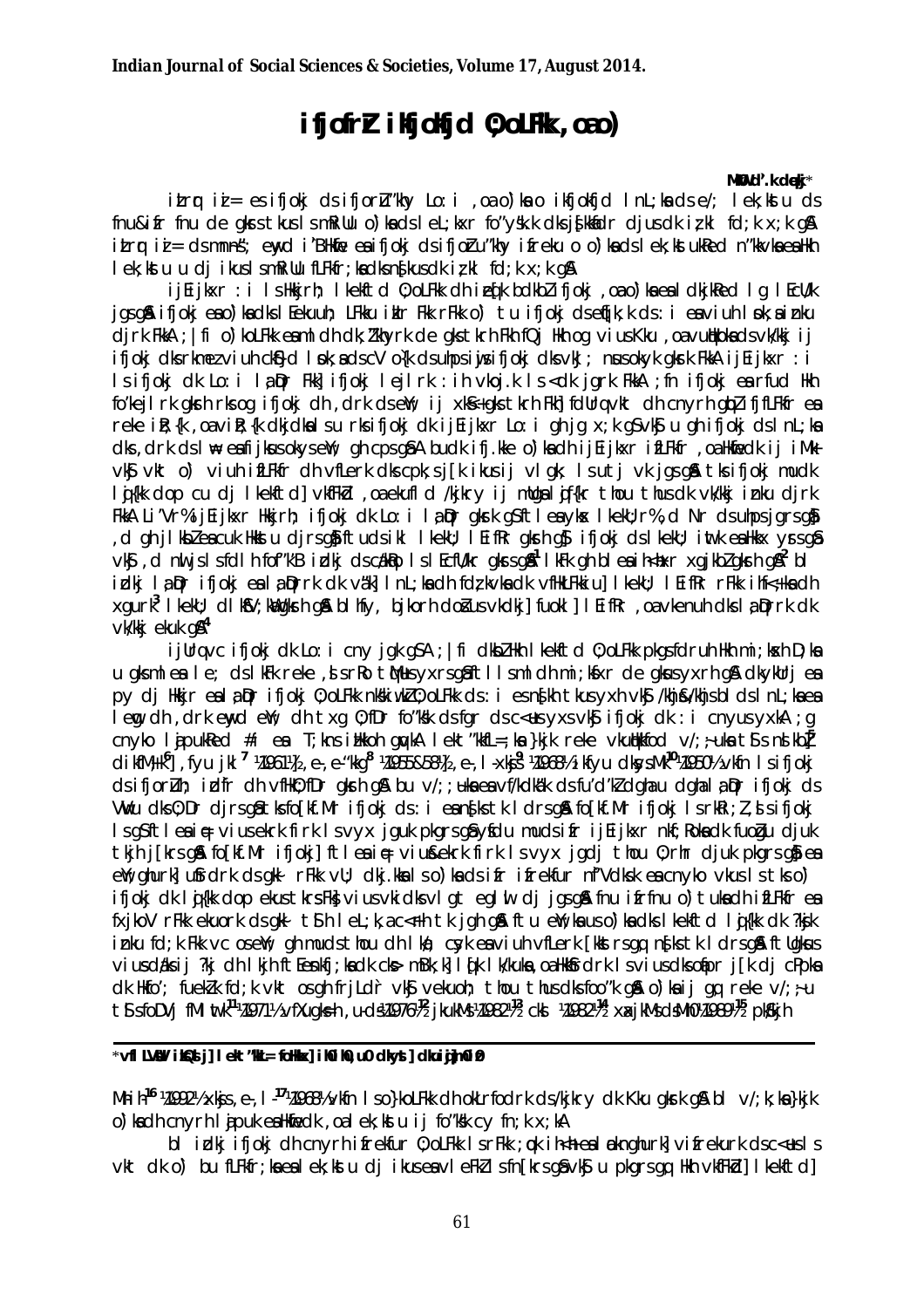ekufld vlij{kk dspaky enQWdjukjdh; o vdyk thou 0; rhr djusdsfy; sck/; q& la Dr ifjokj izkkyh ea fo?kVu] ; odka dk 0; fDroknh nf'Vdksk] o}ka dh foRrh; fLFkfr ea fxjkoV vkfn 1so)ka ij ifrdw ilkko nf'Vxkpj gkrk g\$vk\$jo}koLFkk, d lkekftd lel;k dk : i yrh tk jgh g&vkt dscnyrsifjos'k eao)kadks vurd let; kvkalsnk&pkj gkuk iM+jgk g\$; Fkk ikfjokjd] lkekftd] vkfFkd] eukpKkfud, oa HkkokRedA o`) ka dh I eL; kvkadksv/kksfyffkr fcllnykaeanstkk tk I drk gS%&

- 1. Likelatd&I koldfrd vk: ke I s I Ecfll/kr
- 2 vkfFkd vk; ke I s I EcfU/kr
- 3- LokLFkxr vk; ke I s I EcfU/kr
- 4 Thou dsifr ifjofrh nf'Vdksk

Likelitd & I kadird vk; ke fdlh Hkh I ekt ea 0; fDr dh fn "kk , oa n "kk nkuka dks fu/kkijr djrs qå o) la ds I nHkl ea I kelft d&I kadfrd vk; ke I s I Ecfl/kr I eL; k, a eq; r% i h<h vUrj (Generation Gap) ds dkj. k millu girh gi u; h i h<h di l kelftd&l khdfrd vk; ke i pi dh i h<h I s dkQh cny prdk girk gsvkj rnug i o) ka dk lekthdj.k ugha gksikrk vk\$o) ka dslkeuslkekftd&lkadfrd en/; ka dslâk'kldh puk\$h mRiUu gks tkrh gå ftleao) ik; % vius dksijkftr eglul djrs gå vk $\frac{1}{2}$  Lo; adks volkn xtrrk dhlet; k ds utnhd igible nrs gå I kelftd I kludfrd vk; ke en I e; ds I kFk cnyko ; ok i h<h ds nf'Vdksk en cnyko dks I EHko cukrh q\$ftlealkekftd lkadfrd thou dsiefk vk;ke]f"k{kk]/kkfedd fdzk dyki ikfjokfjd fu.kzkaeade I gHkkfxrk] ifjokj eade egko ifjokj dsvU; I nL; kadk o') kads ifr HkkokRed yxko dk vHkko vkfn I eL; k, a nf kus dks feyrh q&

vkFkd vk; ke euq; ds thou dh enyther vko"; rkvka I s th/s gkrs gå dkyl ekDI lus rks vkfFkd vk; keka dksgh I kelftd 0; oLFkk dk vk/kkj ekuk g& cnyrsle; eaifjofrh i kfjolfjd 0; oLFkk eao) kadsl keus vkfFkd let klclsT; knk i Hkkfor dirh gå ik; %o') cPpkaeaHkfo'; nskdi viusthou dh lkjh dekbl mueayxk nrs g& fdUrgo) gkusij og Hkfo'; mu ij gh Hkkjh iMrk g\$tc mUgavkfFkd lødV Isnk&pkj gkuk iMrk g& cPps mulgacks lesdi vkn"k"/whi; 0; ogki dirsg& vkfFkd ladVxtro) viusdks thou dk cks lesdi dHkh&2 vkRegR; k rd di cBrsg&

LokeF; xr vk; ke ekuo thou dh i Fke vko"; drk q\$ vk\$ o') kads I nHkl eabl ij fo"ksk cy nus dh vko"; drk gkrh g& o) kolfkk dk I clsiefk fu/kkjd dkf"kdkvkadk i ru gkuk g\$tksik; %ân; , oafnekx I fgr egkoiwklmrdkaea?kfVr gkrk gå ekVh dkf"kdk, a eki iskh dh txg ysyrh gå ftllse/keg vkj ân; dh chekih ds [krisc<+tkrsq&A dkts"kdkykadks | fdz i [kusokyh Nktyh ekbykoltaM; k d&i earCnhy qks | drsq& ; fn dkf"kdkvka ea gkfudkjd rRoka dk teko gks tk; rks bl ls/kefu; kWl [r gkus yxrh gå tks fd vLoLFkrk dks c<krh gå ikk.kh; vkgkj&0; oLFkk dh vudyC/krk muea "kkjhfjd v"kDrrk dks tUe nrh gåftllsmuea chekfj; ka Is y Musch {kerk de gkus y x rh g svk \$preke LokLF; I Ecl/kh 0; kf/k; kW t \$ps v FkjkbfVI | fpllrk | ruko | mDrjDrpki] dCt vkfn dk idki c<us yxrk q&, dh fLFkfr ea cpko dk, dek= mik; qS iksk.kh; Hkkstu 0; oLFkk vk\$ I EekuA

0) kolfkk 0: fDr **ds thou ds ifr nf'Vdlsk dls cnvus** ea eakoi wk/Hkfiedk fullkkrh a \$ 0: fDr vius vki dksvdsyju] fujk"kk rFkk vid Uurk Isf?kjk eglul djusyxrk g\$ o'), dh n"kk eaviusvki dksnuljkaij cks eglui djrsgåvkå mudk Lo; a dk thou Lo; a ds fy, ck> cu tkrk g\$vkå vdsykiu] ruko vkå vk/kaud lekt }kjk fn; sx; sVWrsIEcU/k] mudsvUnj thou thusdh yky"kk dh fdj.k dks/kt/k dj nrsq&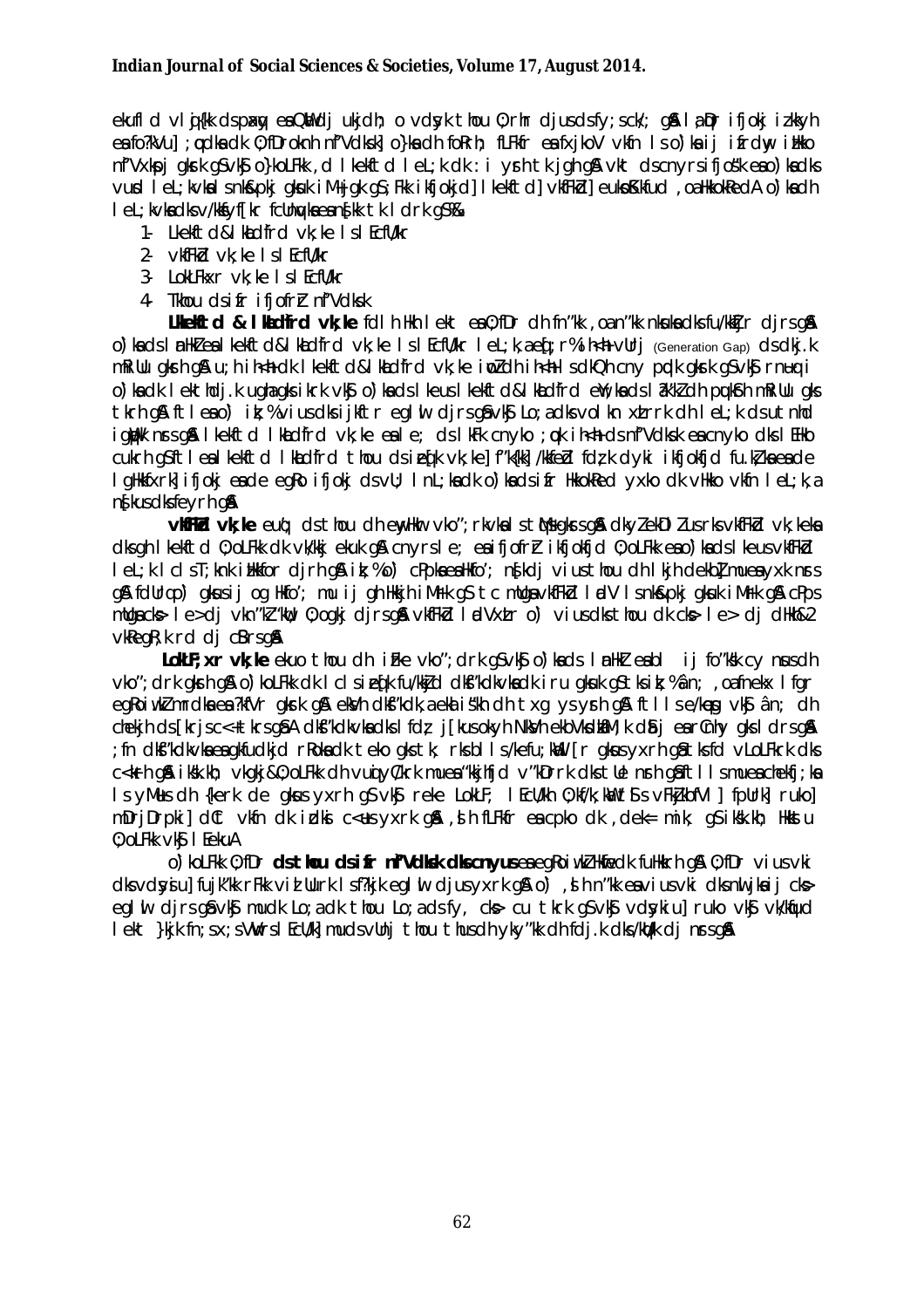# **lUnHkZ**

- 1- dot bjkorh] fdufli vkxilkbZt s"ku bu bf.M;k] ed hjke euksgj yky ifCyl"k] ubZ fnYyh 1990
- 2. dikfM; k ds, e- $\sqrt{e}$  e Sit, M Qevh bu bf.M; k] vkDI QkMZ; fuofl  $\sqrt{V}$ h isl ckEcs 1966
- 3- ogh
- 4- ogh
- 5- n s'kkbZ vkbZih-Le vkLicUV vkQ Q sfefy bu egruk] , f"k; k ifCyfl ax gkml ckEcs 1964
- 6- ogh
- 7- jkl , fyu] fn fgUnw Qeyh bu bV+ voLu I fVx] vkDI QkMZ ; fjuofl I/h id Vkj sVka 1961
- 8- -ogh
- 9- Xkkjs, e., I ] vxLukbt s'ku, . M Qeyh pat] ikiqyj izdk "ku ckEcs 1968-
- 10- dkys.Mk ih, e-] fjyhtu] dkLV, .M Q&yh LVBpj] vkfYMu ifCyf"kax dEiuh fldkxks 1968-
- 11- Mhlwtk foDVj] pstax bu lks: y LVBpj ,.M patx jky vkQ vk sy ihiqy bu bf.M;k] lks"k;k sykWth , .M I k k y fj I pl 1971
- 12- vfXugks=h ,u-dsjikCyEl vk\Q vkYM ,st] vkxjk ;qfuoflIVh fjlpZ tu Yl 24¼2½ tqykbZ 1976-
- 13- jkukMs, I-, u-] lksky vkLiDV vkQW, ftax bu bf.M;k] VkVk baVhV;w ubZ fnYyh 1982-
- 14- ck sl ,-] vkLiDV vkD , stx bu bf.M;k] Ik s"ky , D"ku 31¼1% 1982
- 15- xaxjkMs dsMh] beftik dUl silu vkQ, sta bu bf.M;k] bLVul, UFk is ksyftLV 42 ½2½ 1989-
- 16- pk Kih Mhih , ft x , M , st M b. Viu skuv if Cvd skul ubz fn Y vh 1992-
- 17- ogh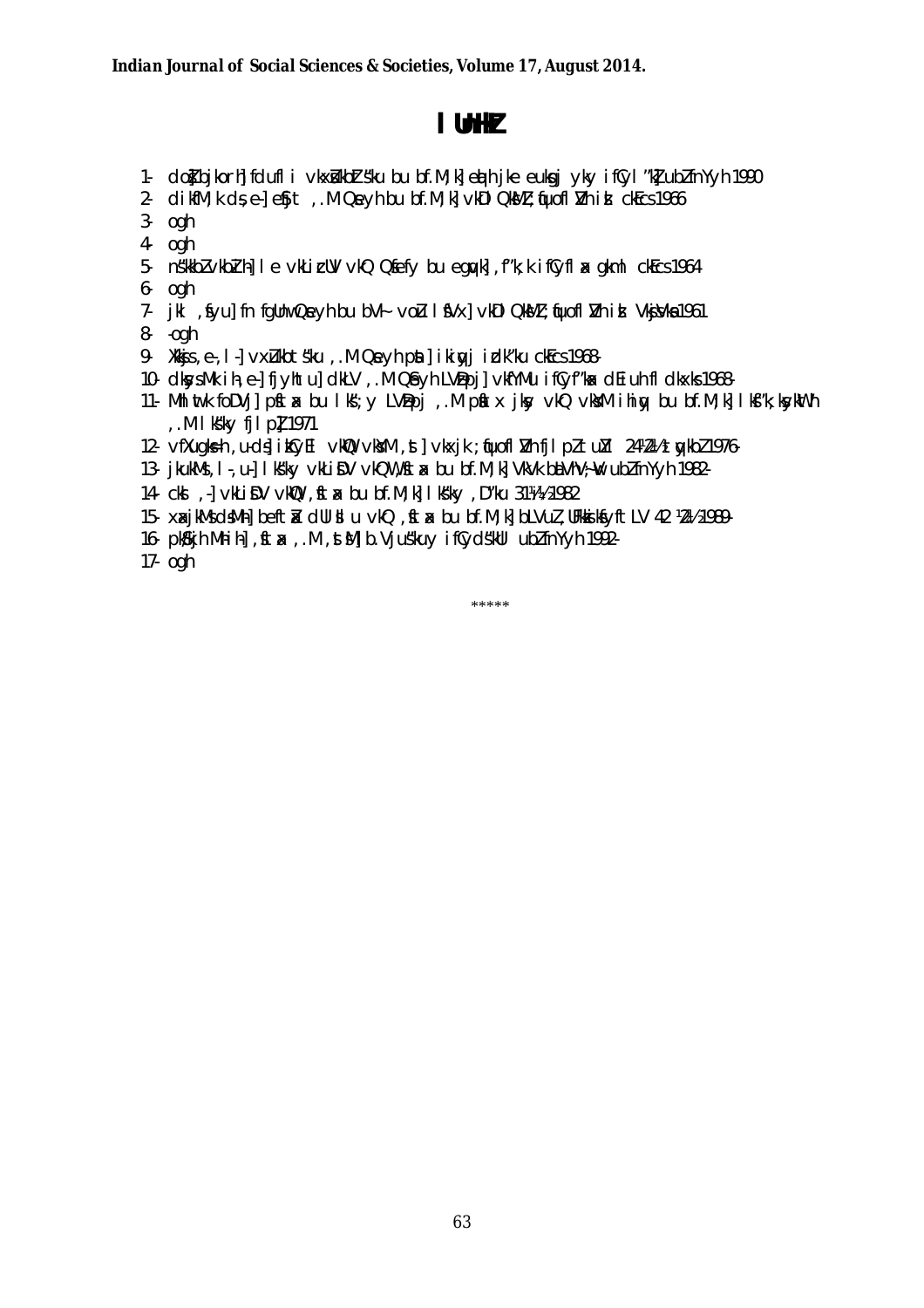# xkeh.k fodki dsilhnik eadfk m kx %eÅukFk hktu ftysdsfo'Kk ifjig; ea

MKO  $t$ ; "kadj flat" Jierh viviorh fl a \*\*

eÅ tuin] indimri insk dk, d dfk i/kku, oavkfFkd nfV IsfiNMk quyk tuin q& ; q vktex< eMy eaimble Nkjij fLFkr q& ?kk?kjk ¼ j; ke unh bl dh mRrjh I hek cukrh q& eÅ dh , d u; s tuin ds: lk ea igpku fnukod 19 uoEci 1988 Isg&

12 oh "knh ds vUr en efyd rkfgj elm xkath ds lkFk eÅ vk; & ml le; ; gka dk "kkld eÅ uV Lokfilkekuh rFkk nsk likDr FkkA og fdl h likh dher i j eÅ dksed yekukadh xaykeh Iscpkuk pkgrk FkkA i ek.k Lo: Ik efyd rkfaj vkj eÅ uV eallk; dj ; ù awk vUr eseÅ uV efyd rkfaj dsakFkkaekjk x; kA eÅ uV dh irkih gkus rFkk mlds ilkko ds dkj.k bls ykx eÅ ds uke Is indkjus yxxA eÅ uV dk rkfgj ds gkFkka c/k guyk Fkk vFkkir midk Hkatu guyk bify, dkykurj esimidk uke eÅ ukFk Hkatu guyk FkkA

eÅ tuin dk uol tu vktex< tuin ds8 fodkl [k.Mka Kacfv:k tuin ds d fodkl [k.M dks] feykdi fd;k x;k FkkA 25<sup>0</sup>&47^ Is26<sup>0</sup>&17^ mRrjh vákk"k rFkk 83<sup>0</sup>&17^ Is85<sup>0</sup>&52^ iwhZnskkUrj dse/; fLFkr eÅ ftys dk eqf; ky; eÅukFk Hkatu q& bl tuin ds mRrj ea ?kk?kjk unh] in dea cfy; k ftyk] nf{k.k ea xkthig ftyk rFkk if"pe eavktex< ftyk fLFkr g& bl tuin dk day Hkkkkfyd {k=Qy 171632 gDVs j g& tks mRri insk ds I Eiwk HkkSkkfyd {k=Qy dk 0-56 ifr"kr g& {k= foLrkj dh nf'V Is g tuin vktex< eMy dk I clsNkVk tuin g&

tuin dh tuld:k dk 90 ifr"kr Hkkx df'k {k = 1 sl xf/kr q& rFkk ; qka df'k fodkl ea Je] inth rFkk df'k m | kx dk vHkko Li'V #i Isifjyf{kr qkrk q& FkkkMh I h inth yxkdj df'k {k= ea Hkkjh ek=k ea mRiknu fd; k tk l drk gå ljdkj df'k rFkk df'k m|koks dh forrh; lel; k ds lek/kku grajiz kljr gårFkk fofikulu ; kstukvkadsek/; e Isdf'k ij vk/kfjr m|kskadsfy, IQ; ofLFkr 0; oLFkk dj jgh g& vxzkh c£dka}kjk vius{ks= ds vulrxh vkus okys tuinka ds df'k fodkl rFkk df'k m|kskals læf/kr dk; kidh ixfr graforh; lao/kk  $mi\vee c/k$  dik; h tk jgh g $a$ 

vkS|kfxd fodkl eadf'k dk ; kxnku ikjEHk Isgh egRoiwkZjgk g& Hkkjr eavk/kfud m|kxkadk ikjEHk df'k Isiklr mRiknksij gh vk/kkfjr FkkA df'k vk/kkfjr m|kx t\$slrh oL=] tW] phuh vkfn m|kxkadksdPps eky dh vkifirl df'k Isgkrh gå vks kfxd fodkl dsfy, df'k dk egko, d vll; nf'V IsmYy{kuh; gå vk§kkixd {k = en jkstxkj ikir fd, qq ykskndh [kk|kllu vk"; drk, a dfk {k = l s qh i ujh qkrh qnA blds vykok nsk exfodfl r y?kq, oadWhi m|kx ftuexjkstxkj dh I kkouk, Wcgr vf/kd qi dsfy, Hkh vf/kdkak dPpseky dh vkifrzHkh df'k I sgh gkrh g&

tuin e/; xack efiku dh Hkkfskkfyd fo'ks'krkvka dk ifrfuf/kko djrk q& lery efikuh {k= qkus ds dkj.k LFkykdfr; ka ea fo"ksk I kE; feyrk gå fl Ql unh i pkg {k= ea mcM- & [kkcM- /kjkryh Lo: lk feyrk gå itdfrd fof"k'Vrk dsvk/kkj ij tuin dsvllrxh Hk&Hkkx dksnksHkkxkaeafoHkkftr dj Idrsg& vktex< vk\$ cfy; k dks tkMusokyh i Ddh I Mel ds mRrj fLFkr i kdfrd i nsk ea dNkjh rFkk [kknj feVVh rFkk dN mpa LFkkukaij ckaxj feVVh feyrh gå nf{k.kh ikdfrd insk ea unh /kkjk dk vHkko gå QyLo: lk dadM-vk\$ mlj ls I Eillu ckaki {k = q&

eÅ tuin vktex< e.My dk, die fk tuin q& orekule; eatuin eady 04 rql hyarFkk 09 fockl  $[k.M q\$  ftuck fooj k flk Euor $-q\$ 

\* ipDrk Haxky] ek eakk noh LukrdHaRkj egKjo | ky; | ciguh| pUnkSyh| mRrj inskA \*\* 'kkk Nk=k] vo/kk irki fl g fo'ofo|ky;] jhok] e/; inskA

| Rkg1 hy               | $\lceil k.M \rceil$<br>fodkl   |
|-----------------------|--------------------------------|
| 1 eÅ ukFk Hkatu ¼ nj½ | ijngk<br>d-<br>dki kxat<br>[k- |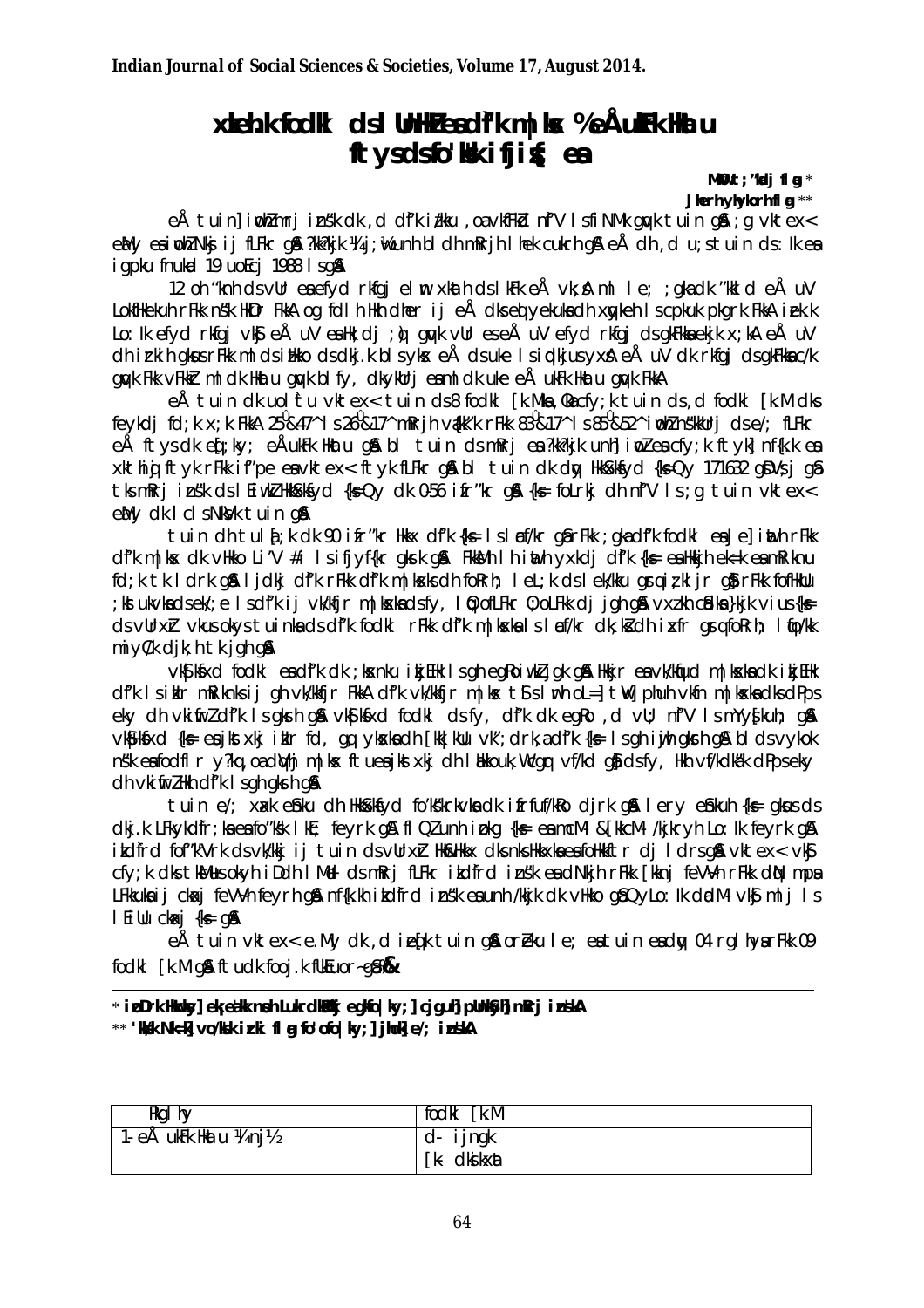|                      | jruijk<br>Х-      |
|----------------------|-------------------|
| ?kks h<br>$2 -$      | ?kks h<br>d-      |
|                      | [k-<br>cMjkoo     |
| $3 -$<br>ekgEenkckn  | ekgEenkckn]<br>d- |
|                      | j kuhi g<br>[k    |
| 4- e/kocu            | nkgjh?kkV]<br>d-  |
| <del>.</del><br>---- | Orgij e.My<br>[k- |

#### **lbs % i** that fud vulled eÅ

eÅ tuin dh dny tulą;k o'k 2011 ds vuq kj 22]05]968 g& ftlea 11-03 yk[k iq 'k rFkk 11-02  $v$ k[k efgyk,a g & bl rig fyx vu o kr 9-8 g & tuin dh uxjh; tula[;k 7-75 yk[k g & eÅ tuin dh tula;k e sn"kdh; ifjor $\mu$  2011 dh tux.kuk ds vuq ki 1991&2001 dh vof/k esa 27-91 ifr"kr jak gA tks blh vof/k dsfy, lEiwk mRrj insk ds 25-8 ifr"kr ls vf/kd g a 2011 dh tux.kuk d s vu q kj mRrj insk dh dy tul  $i$ ;k dk 1-11 ifr"kr eÅ tuin estuokl djrh ga  $2011$  dh tux.kuk ds vuot kj mRrj in sk eseÅ tuin dk 52okW de g $\AA$  e $\AA$  tuin esa 2011 esifr 1000 iq 'kksij fL=;ksdh 984 la[;k Hkh ;g mRrj ins"k ds  $2011$  ea ikir fyxkau kr 8981 l s vf/kd ga

;gk; tuli;k dk vkd'klk ges"kk jgk g $\alpha$ ;g ikphu dky lsgh liqxE; {ks=] mo $\tilde{I}$  feVYh] ty dh lefipr miyC/krk ,oami; Dr ekulwuh o'kkZ ls; Dr jgk g & blfy, fofHkUu jktkvka us vius fdyka dk fuekZk dik;k vk\$ dkykUrj ea fcfV"k ljdkj us iz'kklfud dbnks dh LFkkiuk dhA ;gkW ij fofHkUu le;ka ea df'k ea ifjor Lu ,oa fodkl gwkl ikphu dky es thfodkikt I ds : i es d f'k dh tkrh FkhA ftles [kk|kUuk sa dh ikFkfedrk jarh FkhA fcfV"k dky esuxnh Qlyksij fo"ksk /;ku fn;k tkus yxkA ftlls [kk|kUu d s mRiknu esfxjkoV vk;hA ftlls fdl kuka dh fLFkfr n;uh; gkrh x;h] ifj.kkeLo: i df'k ij cqjk vlj iMkA ijUrq L0krU=rk ikfIr ds i"pkr df'k ds fodkl en in the quand n sk dh inpo'kh z; k stukvk a dk ykhk {k s= dk hkh feyk vk\$ d f'k ds fodkl ds v/;;u ds ifj.kke LOk: i {ks=  $\lceil k \kappa \rceil$ kulu ds mRiknu esa vkRe fuHk $\bar{a}$  g qvkA ; gkW uxnh Qlyks dk Hkh fodkl gavk g & uxnh QI yka Is rkRi; Z [kk|kUu QI yka ds vykok mxk; h tkus okyh mu QI yka Is gå ftudk fdlku dks rRdky enli; ikir gk $s$ k g $\beta$  piid bu QI yka dk fofHkuu izlkj ds 0;kikfjd eiY; Hkh g $\beta$  vr% buga 0;kikfjd QI y dh likk nh tkrh gârFkk buds di'k dks 0;kikijd di'k dgk tkrk g & ;gh di'k mRikn fofHkUu m|k ska eadPps eky ds : i ea  $i$ ;  $\rho$ r fd;s tkrs g $\alpha$  bl izlkj bl i $i$  a e shu Qlyk sdk vk $\beta$ k stxd QLky rFkk d f'k dks vk $\beta$ k stxd d f'k ;k  $m$ |k $x$  ijd d $f'$ k dh l $k$ k n suk lehphu gk $x$ kA

tuin eÅ dk lkekU;r;k df'k vk/kkfjr m|k ska dk fodkl nuljs cgr ls m|k ska dh LFkkiuk ds ckn ikjEHk gwkA bu m|kskadk Hkh fodbunhdj.k ik: Ik eÅ] ijngk] jkuhiqi ,oa egenkckn ds lanHk ea vf/kd jgk g& mYys[kuh; g as fd tuin eÅ ea [kfut lalk/kuka dk iwkir;k vHkko g & fQj Hkh mi;@r HkkSxksfyd fLFkfr vk\$j voLFkkiuk rRoks dh I to/kkvka ds dkj.k m|ksxks dk fodkl gks jgk ga\$or Eku le; ea ;gk y?kq i Sekus ds m|k sx yxHkx eÅ ds gj fodkl [k.M e $\mathfrak{g}$ ] e $\mathfrak{f}$ ; :Ik ls y|q i $\mathfrak{g}$ kus ds m|k sk s dk forj.k ifr:Ik iw.k vk S|k fxddj.k  $dk$  { $k=h$ ; ifr: Ik g& bleadf'k m|k sx Hkh lfEefYkr g&

tuin eÅ ea [kk| inkFkkstslEcfU/kr m|kx yxHkx ist;sd fodkl [k.M eag& or Eku le; ealEiwkZ  $\{k = 0$  ea dy 203 iathd `r dkj $[kkus$  df'k ij vk/kkfjr  $\lceil kk \rceil$  inkFkksI dk fuekZk dj jgs g & bu m|kska ea vkVk] pkoy] x $M$ + csdjh vkfn egRoiwk g& fodkl [k.Mka ds vu qkj i R;sd izdkj ds m |k ska dk forj.k ifr:Ik fuEu idki dk a**%** 

| Ø. | fo0[k0 | jkbl fey@ | vkVk@      | uedhu | cdih | xie       | kЖ |
|----|--------|-----------|------------|-------|------|-----------|----|
|    |        | jkbl cu   | ry@<br>xqk |       |      | kvk<br>el |    |
|    |        |           |            |       |      |           |    |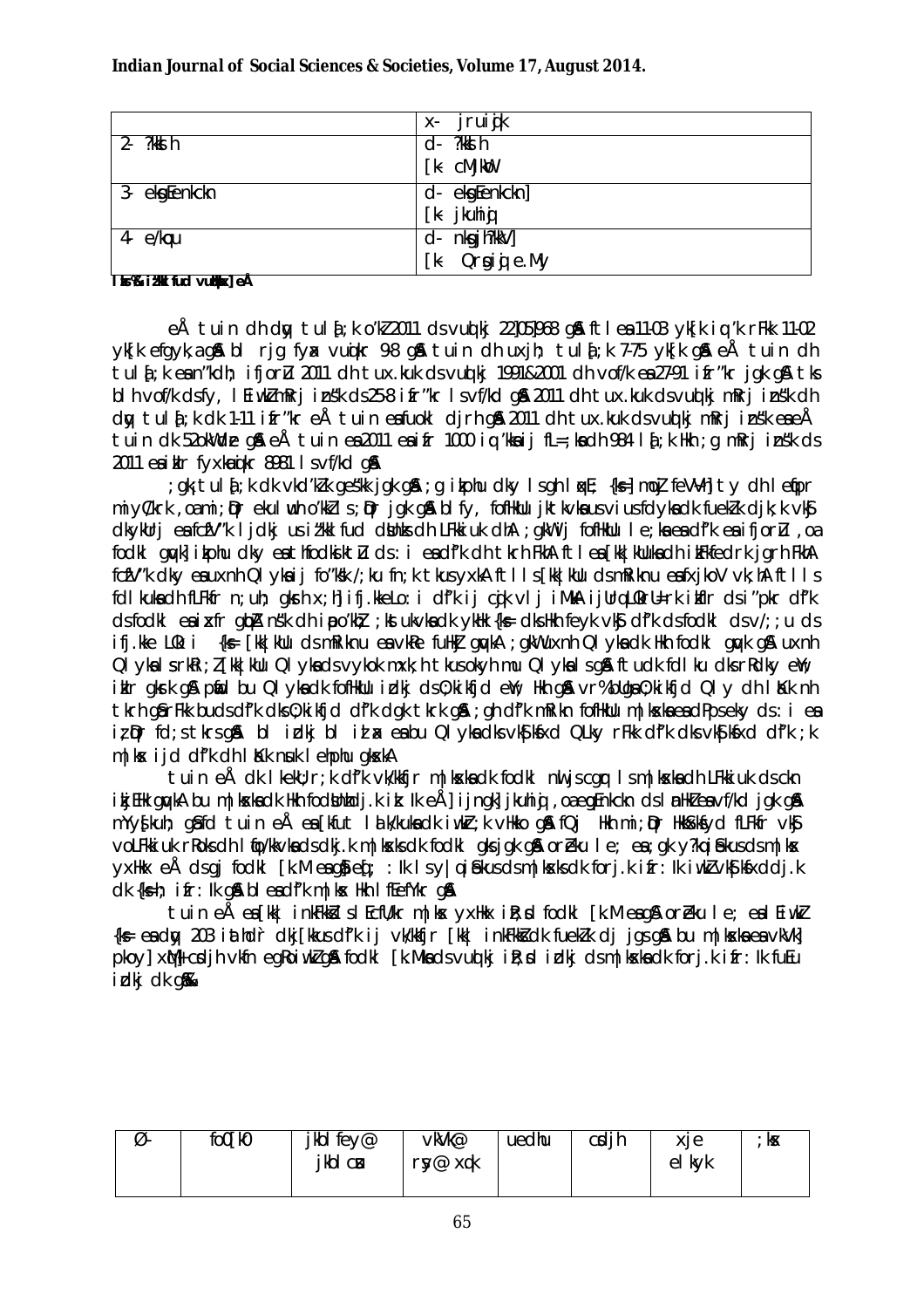#### Indian Journal of Social Sciences & Societies, Volume 17, August 2014.

|                  | ijngk     | 16  | 3  | & | &  | & | $\overline{19}$ |
|------------------|-----------|-----|----|---|----|---|-----------------|
| $2 -$            | ?kks h    | 12  | 6  | & | &  | & | 18              |
| 3                | egEenkckn | 11  |    | & | &  | & | 13              |
| 4                | jkuhig    | 8   | &  | & | &  | & | 8               |
| 5-               | dki kxat  | 8   |    | า | ി  | & | 13              |
| 6                | jruijk    | 26  | 13 |   | ി  |   | 44              |
| 7-               | nkgjh?kkV | 8   | 4  | & | &  |   | 14              |
| 8                | cMjko     | 11  | ำ  | & | &  | & | 13              |
| 9.               | Orgij     | 10  | 20 | & |    | 3 | 33              |
|                  | eMko      |     |    |   |    |   |                 |
| $\frac{1}{2}$ kx |           | 110 | 51 | 4 | 11 | 6 | 175             |
|                  |           |     |    |   |    |   |                 |
|                  |           |     |    |   |    |   |                 |

Ibs% ftykm | kx dkin}eÅ

git my that is not the case of the case of the clips to the case of the control of the case of the control to t vfrid dhek=keaof) dhtkldsvkij lkFkqhHkkjhvkijkshdjkdsfy, vko"; d dPpseky dhifrZHkhdh tk I ds vFkok m | kska ea fuos'k fd; k tk; rkfd df'k mRiknu ea rdulfd I dkij ds fy, vko"; d I kexh t is mllur midj.k, jlk; fud [kkn, dhVk.kuk"kd nok; a vkfn miy(/k qksldsvk\$ df'k mRiknu eaof) I EHko qkA

fock! cls i kifflikc! pj.k eafofliklu {krkseamRiknu of} cls e/; val rayu cls clkj.k FkkMh cggr LQhfr LokHkkfod gå LQhfr dh /kheh vkg v i of) m Riknu vkg fo "kskdi vkg kas a m Riknu eg of) ds fy, m Rigid dk; I djrh qå vr% gekjs I keusfuosk dhi kFkfedrk fu/kkTjr djrs I e; df'k; k mi; kx eals, d puko dk it'u uahada LoLFk vkfFkd fodkl dsfy, nkuka{krkadsfodkl dk, d lkFk iz Ru vko"; d g& vll; Fkk, d dk fi NMkiu nul is ds i x fr ea ck/kd gkxkA df'k vk\$ m | kx es vl r w u fodkl dh x fr vo: ) djus ds vfrfj Dr vk\$ muds I kFk&2 gkfudkjd jktuhfrd illkko Hkh Mkyrk g&

fodkl ds i tfj EHkd pj.k eadf'k dks I ok Pp i tFkfedrk ds dkj.k v kfFkd fodkl ds I kFk&2 df'k ds I kisk egko es dehvkrht krhgå i jrgfodkligt k ds i kj f. Hkd pj. k en i k; % l orz df'k fodkl dks vfuok; l : Ik I s I okpo i kFkfedrk i klr akrh a &

fodki vký df'k vk/kkfjr vký kíxd fodki dsikjLifjd vllrj I Ecl/k dk v/;; u djusij Li'V gkrk q& fd  $v/$ ; ;u {k $\epsilon$  tuin eÅ eaigyslsgh LFkkfir fodkl dkhda?kkd hi ijngk o equenkckn eaijorhldky eaHkh xteh.k fodki rFkk df'k vk/kkfjr m|kskadk fodki mPp Lrj dk jgk gå bu dtintadh dtint; rk vkj; gkilfeyus okysvoLFkkiuk I fjo/kkvkausfodkI dsfofHkUu ?kVdkadksviuh vkj vkdf'kir fd; k g&; gklligysl scuh vkS| kfxd I j puk us dkyklr j eadf'k I Ecl/kh m | kxka dks Hkh vkdf'kr fd; k q&

fo"kk : Ik I s i t'kkl fud I fjo/kkvkadsdkj.k Hkh df'k I EcfU/kr m | kxkadk dbhbdj.k bllghafodkl [k.Mkaea guyk gå dkykulri en IMd ekxldk fodkl vkg "kL; ifr: lk en ifjorlu gkus yxk A bu dighte I s df'k I Ecflu'kr m | kskadk fo[kjko | Md ekxkidsukMy dihhaij quyk q& ft|sLFkkuh; df'k | a k/kukadh [kir voLFkkiuk rRoka dk dilnindj.k bu ukMy dilninsi j qkrk x; k tksckn enpydj xiteh.k fodkl vkj df'k vkj kashdj.k enl qk; d cukA vkfFkd : lk I s?kkd h] i jngk o eg[enkckn]jkuhig] nkgjh?kkV dsihkko {k=kaeafLFkr vU; fodk| [k.MkaeaHkh xkehk fodki vk\$ df'k vk\$|kxhdjk lEHko gyvk g&bl rjg Li'V gkrk g&fd tuin eÅ exedf'k vk\$|kxhdjk r Fkk xteh.k fodkl nkuka dönn; fLFkfr okysigs gå dkykurj eafodfl r dönn; fLFkfr okysigs gå dkykurj ea fodfl r dünkalsipki id ki ds dkj.k lehiorh? Hkkxka ea xkeh.k fodkl ds fofHkUu ?kVdka vk\$ df'k vk/kkfjr m | kska dk fo [kjko quyk q&

g Hkh mYYkfkuh; gåfd bu dönkalsfodkliked i pfRr;kadk i dikj follnopr : Ik eagh guyk gå bu u;s; fodfl r dinka ds muds i likko {k= 1 s dk; kited vUrj I EcU/k gkus ds dkj.k df'k vFkirU= ea : i kUrj.k i kitel kfgr guyk gå bids ik Fk gh ik Fk x teh k fodki ds foffkulu ?k V dks dk Hkh fodki bu d binka i j guyk gå bu i c dk I fefyr itkko df'k vks kandj. k vks xteh. k fodkl i j i Mk q&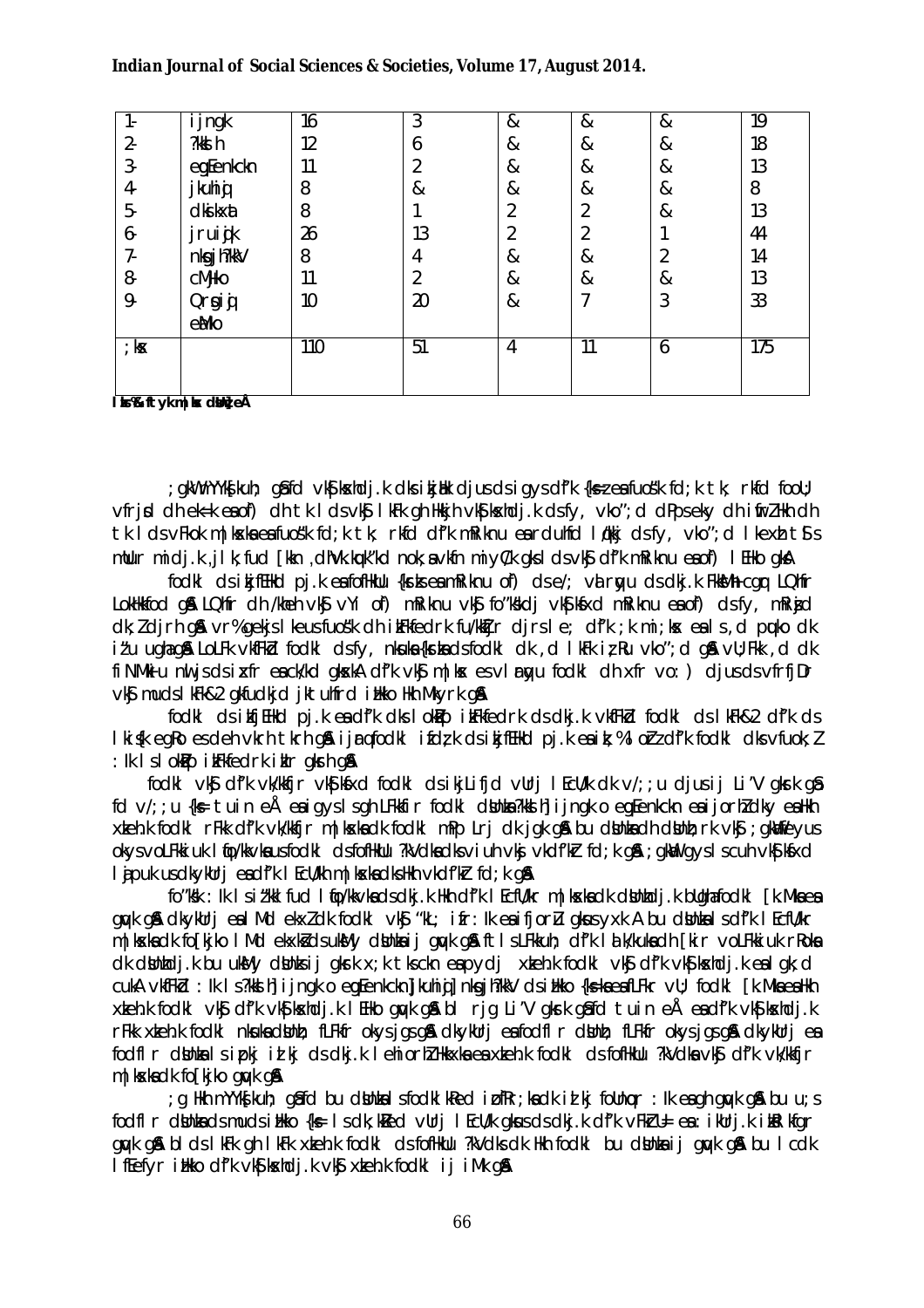xkeh.k fodki dk; Øe df'k vk/kkfjr m|kxkads; kxnku , oafo"ysk.k gryfd; k x; k gå ikjEHk eadf'k IslEcfU/kr rFkk vk/kkfjr m|kx ogn i£ekusij fd;k tkrk jgk g\$l eÅ tuin ,d u;k tuin gkwsdsdkj.k gkWdds"kki u&it"kki u }kjk cgr tkj&"kkj isdf'k rFkk m|kskadksc<kok fn;k g& NkV&NkVsd'kdkadks .k; eg§k djkusdsdkjk df'k ij vk'kkfjr m|kskadk ogn i£kusij fodkl gyk gå eg Eenkckn xkguk rglhy ea jkuhig fodki [k.M ea vf/kdrj df'k m|kska dk fodki quyk q& Inj rqlhy ea ijngkWfodki [k.M rFkk clkikxat fock! [k.M] e/kqtu rql hy ea nkqjh?kkV rFkk ?kkih rql hy cls ?kkih fock! [k.M cls xkbbka rFkk NKV&NKVsdLckaeadfk rFkk dfk ij vk/kkfjr m|kskadk fodkl gwk go tksetnu "kgj tkdj noud dk; l [kkstrsqi]rFkk dke uqhafeyusij HkkMk fdjk;k yxkdj ?kj okil vk tkrsqi]osetnij vc viusqh xkllj@dLcs ea Lo; a u; k /kakk viuk yrs gâr Fkk NkV&NkVs m | kxka ea yx tkrs gâml ds fy, mRrj insk ljdkj fdl kuka dks de nj ij fctyh miyC/k djk jgh g& xkW rFkk dLckalsmRikfnr rFkk fufer Ikeku NkV&NkVsHkkMk okgu Hkh le; Is vkl kuh Isfdjk; sij miyC/k gks tkrsg&

vk; s fnu ; g Hkh ng kus dks feyrk gå fd tks e tnij; k fuEu oxlds yks egkuxjka rFkk fonskka eadke djusdsfy, tkrsFk\$ osvlijf{kr jgdj ifjokj Isvyx thou ;kiu djrsg\$ ;gkWrd dh cgr ykx okil Hkh ugha vk ikrs går Fkk din vkrs Hkh gårks vius IkFk cgr Ih chekjh iky dj vkrs gåft Ids dkj.k mudk i vik ifjokj ijskku jark af ckaj dke djusokys 25 ifr"kr, jsykx feyrsaf vc ogh ifjokj vius xklil@dlckaea y?kgm|kx yxkdj iwjk ifjokj feydj dke djrsgårFkk vPNk eukQk dekrsgå ljdkj dksfuEu lfjo/kkvkaij fo" $k$ kk /; ku nuk p $k$ fq,  $%$ 

- u; &u; srduhdh rFkk midj.k miy(/k djkukA  $1 -$
- 2. vkl ku fdLrkaij d'kdkadks .k egysk djkukA
- 3- df'k dsfy, fl pkbldh mRre 0; oLFkk djukA
- 4 fctyh de ni ij miyC/k djkukA
- 5- v?karFkk dWhimlkskaeavxsvkskadksekv cktkird japkusaraNkV&NkVsokauvklkufdLrkaijea\$k dikukA
- 6- fu%Wd if"k{k.k dk; De pyk; k tkukA
- 7- debkih dksle: & le: ii ikkl kfar diukA
- 8 df'k IslEcfU/kr m|kskadsfy, mRI kfgr djukA

mi ; Dr rF; ka ds voykdu vk\$ fo"ysk.k Is; g fu'd'k fudyrk q\$fd xteh.k fodkl dk; Øe Ydf'k mlkx IslEcfl/kr½fØ:kfllor diusokyk debkih vf/kdri vdøky rFkk vif"kf{kr a& fodkl dslhfer Ik/kuka dk ykłk vf/kdrj osgh ykx mBk ikrsg} tksvf/kd ¼tehu½ "kfDr"kkyh gkrsg& vf/kdkak ykx viuh fu/kurk vk\$ v Kkurk ds dkj. k yklik ugham Bk i krsgå i jurg xteh. k fodkl dk; Øe Isl Ecflu'kr dk; kåds v kfFkd vkå rduhdh lajouk en disifioru dk "kakkiEHk di fn; k gå ftllsekuoh; l EcU/kka rFkk vkfFkd fodkl en ifioru vkus vxs q& igkusdf'k rFkk m|kskadh lajpuk fo?kfVr qksjqh q&vk\$ mldsLFkku ij u; &u; sdf'k rFkk lEcfU/kr m|kska ck fock! rFkk fuek!k gksjgk g&; fn "kk"or cls!UnHk!ean{kk tk; rkscgr clp\, sk g} tksfujUrj g} vk\$ car dN ififrh Hkh aksjak an

vr%Li'V gåfd xkeh.k fodkl eadf'k m|kxkadh Hkfiedk vR;Ur gh egRoiwkZgksh gå oreku v/; ;u xkeh.k fodkl eadf'k m | kxkadh Hkfiedk | kekftd] vkfFkd fLFkfr dsfo"ysk.k dsi'pkr-bl fu'd'klij igprk g} fd u dny xiteh.k {k= eadfk m|kxkadsfy, jktxkj dsvkj vf/kd volj fodfl r fd; stkuspkfq, oju bu xteh.kka ds vkfFkd fgr I Eo) Lu ds fy, mueal axBukRed thou, oa pruk ds folrkj ds fy, I efpr ek=k ds izkl fd;k tkuk pkfg,A xkeh.k@d'kdkadsifr nf'Vdksk ea ifjorl gravkSkehdj.k dh Hkfedk ds uohu ifrekuka dk fodkl fd; k tkuk xteh.k fodkl dh vkfFkd "kfDr, oa itkko"khyrk ds folrkj ds fy, furkur  $vko$ "; d q $\lambda$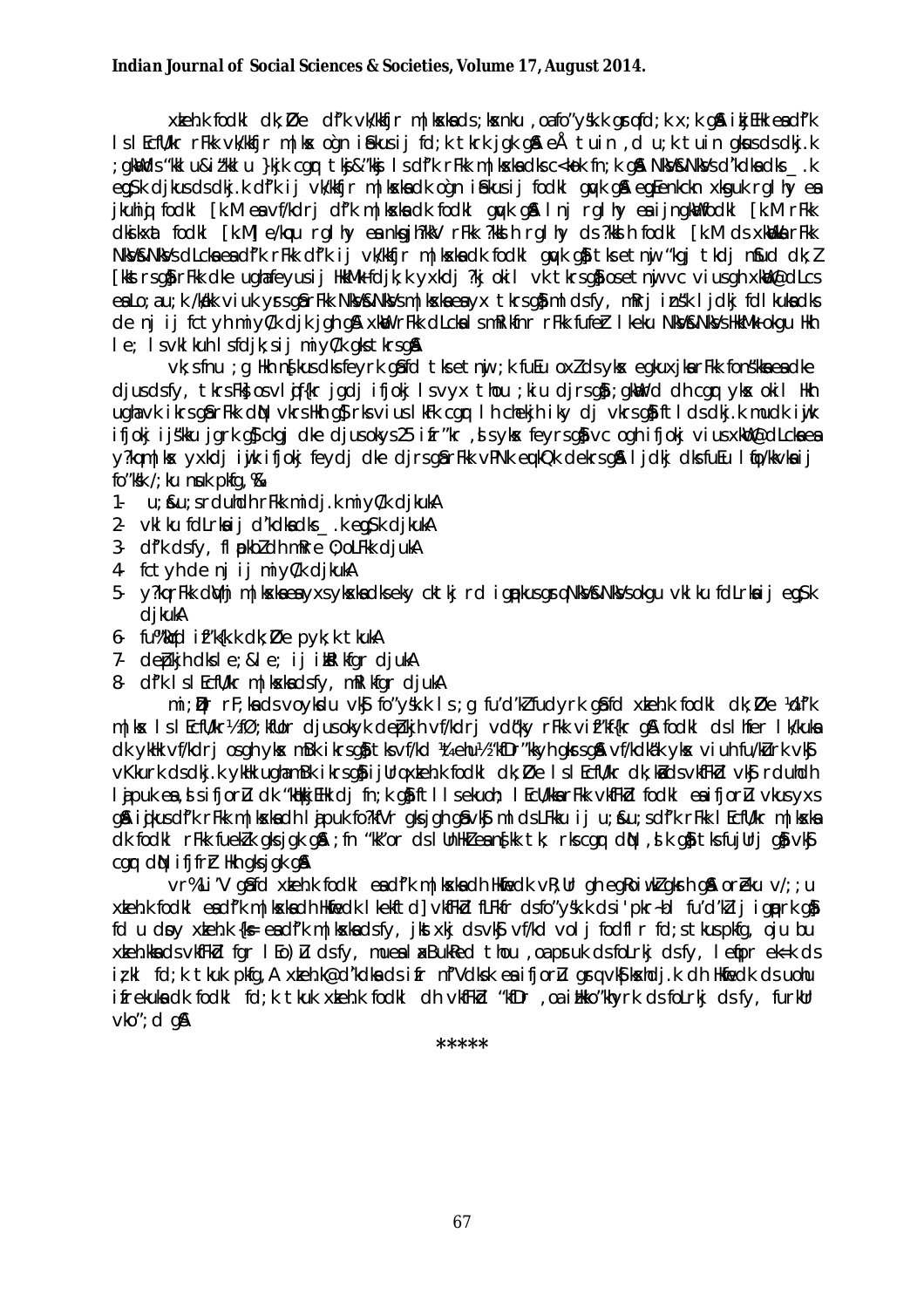# Hikirh; thou chek fuxe ds0; olk; dh n"k, oafn"k d Idiki dh vko": drk

MKU Lefr f"Kf"kj \* MKU dfiy no fl a \*\* MKO  $\mathsf{ch}$  if  $\mathsf{fl}$  a \*\*\*

Hkir ea thou chek 0; ol k; dh vk/kkjf"kyk I u~1818 ea dydRrk ea vaxstka }kjk j[kh xbA bl ds ckn I u-1829 en cEcbl vkg enkl en chek dEifu; kW [kg/hA I u-1870 en dbl NkVh&cMh chek dEifu; kn dh LFki uk qibA ftlealkkirh; ukxfidka}kik thou chek dikuk ikiElk fd;k x;k FkkA blea,d dEiuh dk uke Fkk& \*fn ckEcs E; puy ykbQ b"; kjUl IkJkbVh fyO\* ftIusHkkjrh; ukxfjdkadk thou chek ikjEHk fd; kA bIIsinoZHkkjrh; ukxfidkads thou dk chek ughafd; k tkrk FkkA I u~1874 eavkfi; Vy uked Hkkirh; dEiuh usHkh thou chek {k = eainsk fd; kA bu dEifu; ka us Hkkjrh; ks dk thou chek djkus dk dk; likjEHk fd; kA Hkkjr eathou chek Is ifir gkdi fonskh dEifu;ka ushkh Hkkjr ea viuh "kk[kk;a [kksyuh ikjEHk dj nha FkhA QyLo: i thou chek dk 0; olk; rsth Isc<us yxkA

I u-1912 ea i fke chek vf/kfu; e i kfir gwkl ft I ds vUrkr chek dEi fu; ka ds fØ; kd y ki ka dks fu; a=r djus dh 0; olfkk dh xbA I u~1938 ea chek vf/kfu; e I akkf/kr : i I sikfjr quyk tks tuykbl 1939 I sykxwfd; k  $x: kA$ 

### thou chek vucll/k ds y{k.k %

; g chekdrkl, oachfer dschp, d vuculk g& **狐** 

 $W_2$ bleaekuo thou ea?kVus; kx; ?kVukvkadk chek djok; k tkrk q&

 $1/31/2$ thou chek eachekdrkldk ifrQy ihfe; e rFkk chfer dk ifrQy nkosds Hkakrku dk opu gkrk g&

1/41/2 chek ihfe; e dk Hkaxrku, d egr rFkk fuf"pr l e; kUrj eafd; k tk l drk q&

 $1/5!/2$ chek ilife; e dk Hkakrku u djusij vuodl/k Hkak govk ekuk tkrk g&

1/61/2 thou chek vucull cheki = dsfulktir it: i eafy[kk tkrk q&

 $W\$ bl ij dov chekdrkldsgh gLrk{kj gkrsg&

thou chek djokusdh fof/k %jk'Vh; dj.k dsckn IsHkkjrh; thou chek fuxe gh thou chek dj I drk FkkA vc futh o fonskh chek deiuh; kadkshkh thou chek djusdk vf/kdkj fey x; k gå bl fuxe Is thou chek djokus dsfy, I kekU; r%fuEu Øec) ifØ; k I sxqtjuk i Mrk q&

- i Lrko Qkel HkjukA  $1 -$
- $2$ itrkod }kik ?kksk.kk diukA
- $3$  $vk: qdk$  iek.k&i =  $l$  ay Xu djukA
- $4-$ , ts V dks i Lrko Qkel I kå ukA
- $5$ fpfdRIk tkb diokukA
- $6$ tsV }kik fiikV nukA
- $7 -$ "kk[kk dk; k $x$ ; }kjk i $L$ rko i = dk fujh $(k. k$  djukA
- $8$ ime: e tek diokukA
- $9$ itrko dk iath; uA
- $10-$ I EcfU/kr follkkx ds ikl llkst ukA

\* 482] vloki fodki dkykułj xksMkA

\*\*, I KG i KQS j oKf.kT; foHkx] cl9, u0vkbD] I Nrkuiq

\*\*\*, I KO i KQd j okf.kT; foHkx], y0ch0, I OihOthO clkyst] xksMk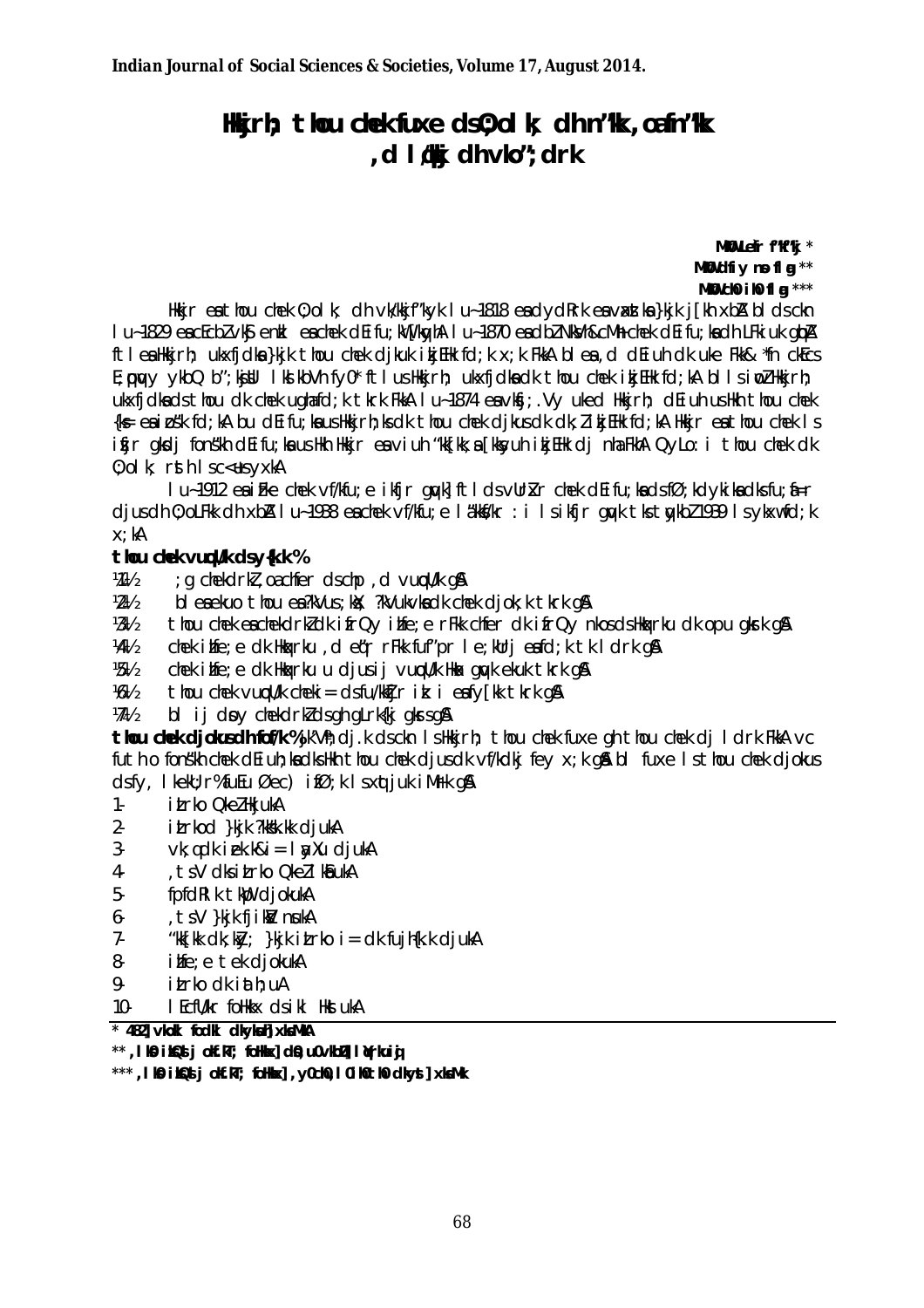- $11$ itrko dk fu.kł djukA
- $12$  $Lohdir&i = ; k [kn&i = fy[kukA$
- $13$ chek&i = r\$kj cljuk rFkk Hkstuk ¼ fn iLrko Lohdr qks tk; ½

thou chek 0; olk; ea vkjEHk Is gh LokLF; ijh{k.k dk cMk egRo jgk g& fcuk LokLF; i jh(k dk chek % chekdrklMkDVj dh fjikWlij gh thou chek fd;k djrsFkA fdUrqgky gh dsdN o'kkJeafcuk LokLF; ijh{kk ds chek fd; k tkus yxk q& Hkkjrh; thou chek fuxe us Hkh fcuk LokLF; ijh{kk ds chek djuk ikjEHk dj fn; k q\$ vk§ fnukafnu ; q ykdfiz gkrk tk jgk g& bl idkj dh chek ; kstuk dks vkjEHk djus ds dbl dkj.k jgs g& muesiefk dkj.k fuEu qS%

- xteh.k bykdka ea MkDV jka ds vHkko ds dkj.k LokLFk i jh {k.k djokuk dfBu qkrk q& vr%bl ; kst uk dks  $1$  $ikj$  EHk  $fd$ ;  $k$   $\times$ ;  $k$  A
- $2$ chfer 0; fä; kadks LokLFk i jh{kk ds vkfFkd Hkkj I seiQr djusdsfy, ; q ; kst uk ykxwdh xbA
- $3$ chek itrkoka dks Lohdki djus dhifØ; k dks rhoz djus gra Hkh fcuk LokLFk ijhfkk ds; kst uk, ; ykxw dh xbl q&

fcuk LokLFk ijh{kk dschek dsdjkusdsdkj.k chekdÙkkZdh tks[ke vo'; c<+tkrh q\$ bldsnksieq[k dkj.k q\$% itrkod ds 'kjhj eadN nksk ; k tks[kea, s h gkrh q} ftudk ml s Lo; adks Hkh Kku ughagkrk q&  $1 -$ 

dN itrkod tkucrdi Hkh vius'kihi dsdN nkk; k tks[kekadksidV ughadjrsgA  $\mathfrak{L}$ 

thou chek dk egRo % or bku I kekftd, oa vkfFkd ifjosk ea thou chek dk egRo fufobkn g& thou chek 0; fDr dsfy, thou ds tks[kekalsloj{kk nousds]kFk&lkFk mudh inth dk fofu; kx djrk q\$vk\$ jk'Vfqr ea egkoiwkillifiedk vnk djrk gå bidsegko dksfofilklu idkj dschek i=kadsek/; ekal sidk"k ea yk; k tk i drk an

- $1/1/2$ I jak dk I Whu % thou chek or eku ea I jak dk eq Roi wk I Wku qs tks fofilku chek i k=ka ds ek/; e I s fuEu {k = k a e a l a {k k i n k u d i r k q S %
- 焔½ ikfjokfjd l**i**{kk
- $1/2$ o') koLFkk eal d{kk
- $1/3/2$  $0$ ; kol kf; d l  $j$ {kk
- 1/41/2 d'Vka ea deh
- chfer 0; fDr dks I gi {kk fofHkUu i dkj ds chek i =ka ds ek/; e I s i klr gkrh g\$%
- **vkthou chek & i = %bl ds vUrkr cher 0: fDr dk vxHkx | Ei wkl thoui : Dr chek i blie: e dk Hkarku**  $1/11/2$  $djuk gkrk gR$  chek $&i = dk$  /ku I kekli;  $r$ %e $R$ ;  $qds$ ckn ns gkrk g $R$  vkthou cheki = ds dbl yklik g $R$
- 211 chfer dks thoui; Dr I g{kk iklr gkrh g&
- $1/2$ infe; e dh nj I cl sde qkrh q&
- 1/31/2 chfer ds vkfJrkadks I g {kk i klr gkrh g &
- $2\%$ **clhistrh thou chek** %; q Highericu vof/k dsfy, thin fd; k thus only the i = q& ml eaihfe; e dk Hight and fut "pr vof/k rd djuk gist gå; fn chfer 0; fDr dh eR; q bl fut "pr chek vof/k ds vünj gks tkrh g\$rkschek i= rRdky ifjiDo gwk ekuk tkrk g&eR;qdsi"pkr ilife;e dk nkf;Ro I ekir gistirk gsviğ ukeldidr 0; fDr dischek jiki"k dik Hiqkrku dj fn; k tikrk q&
- $1/3$ **vof/k chek i = %**; schek i = d fuf"pr mnns"; dsfy, gh chek dh l  $\mathbf{i}$ {kk inku djrk g\$ ; schek i = fuEu n"kkvkaeami; kskh gkrs gS%
- tksvYi vof/k dsfy, lij{kk 0; oLFkk djuk pkgrsgka 焔½
- $W_2V_2$ tksfdlh .k dsHkaxrku dh 0; oLFkk djuk pkarsakh
- $1/31/2$ tks vius de blinds 0; ogkj; ke R; q I s gkus ok y hg kfu dhi fir I djuk pkgrk gka
- 尬 fofu;  $\alpha$  ds: i eathou chek %Hkirh; thou chek fuxe us dN eqkoivkl cheki=ka dk fodkl fd; k q} tks lij {kk ds likFk&likFk fofu;kx dki Hkh dk; *l* djrs q& chek ea chfer jkf"k dki Hkaxrku dHkh u dHkh vo"; gkrk g\$vk\$ rc rd ihfe;e ds: i eanh xbl/kujkf"k, d fuf/k dk: i yrh g& le; & le; ij ckul dh lio/kk Hkh ikir qkrh q& /kukxe chek i= ;k euh cid chek i= ,d ,d k chek i= q\$ftlea chfer dks chek diokus ds ckn, d fuf"pr le: ds ckn chek ikf"k dk, d inpl fu/kktir Hkkx iklr akrk jark gå millschfer viuh vkfFkd vko"; drkvkadk i ukifu; kstu dj I drk g\$rFkk Hkkoh vko"; drkvka  $\frac{1}{2}$  chi if  $\frac{1}{2}$  chi if  $\frac{1}{2}$  chi if  $\frac{1}{2}$  chi if  $\frac{1}{2}$  chi if  $\frac{1}{2}$  chi if  $\frac{1}{2}$  chi if  $\frac{1}{2}$  chi if  $\frac{1}{2}$  chi if  $\frac{1}{2}$  chi if  $\frac{1}{2}$  chi if  $\frac{1}{2}$  chi if  $\frac{1}{2}$  chi if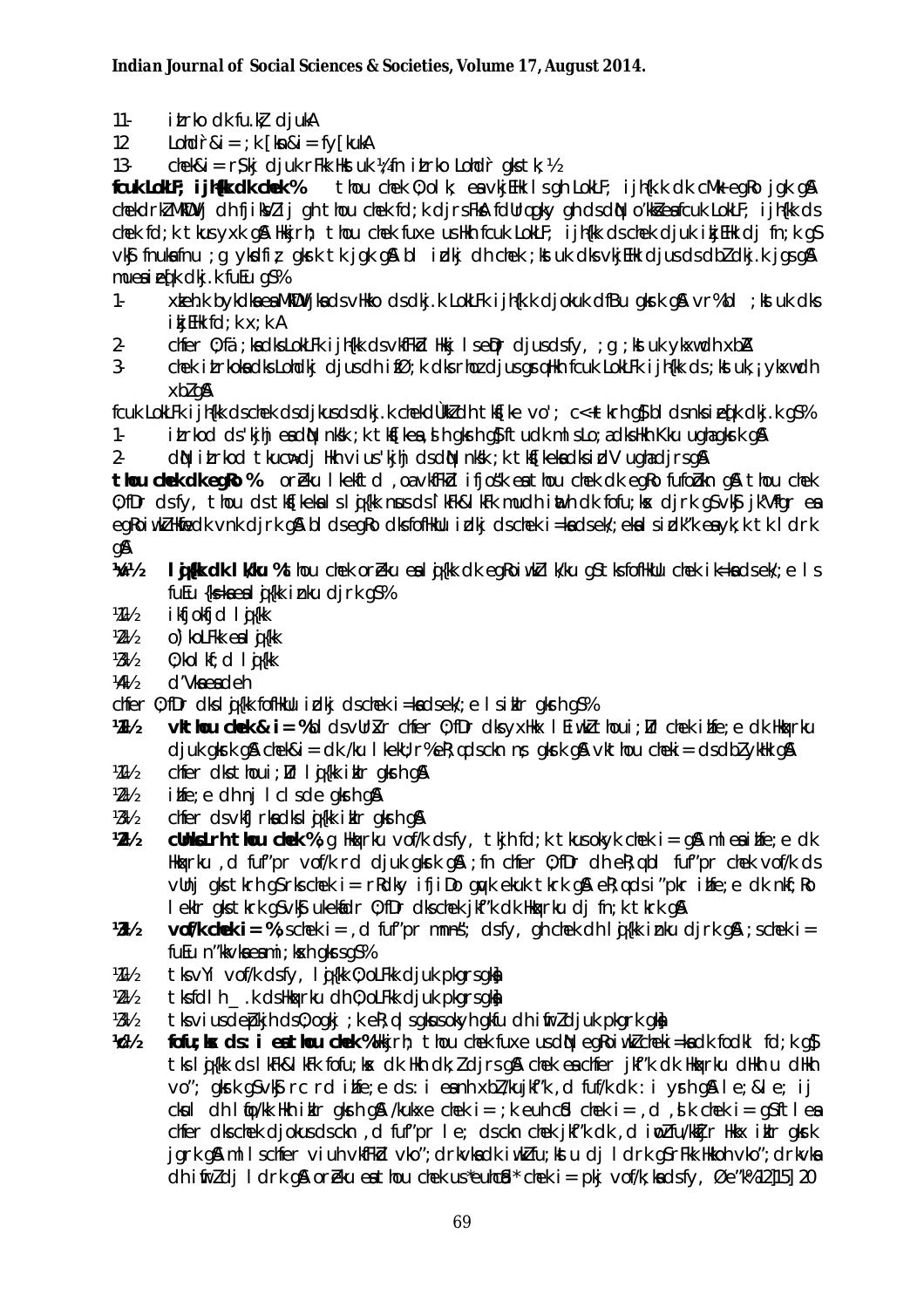rFkk 25 o'klds tkjh dj j[ksq\$ thou chek ikhlylh ij kiklr fd;k tk ldrk q\$ftllschfer vius vkokl l EcU/kh vko"; drk dh ifirl dj l drk gå thou chek ea yxk; s x; s /ku ij vk; dj dh /kkjk 80C ea NW Hkh iklr gksh g&

 $1/1$ fofu; ktd l aFkk ds: i eathou chek % thou chek l a Bu, d fo"kky fofu; ktd l aFkk q & l aFkk dks thou chek ilife: e ds : lk fo"kky /kuikf"k iklr gkrh g& : g /kuikf"k chek dEiuh }kik fofHkllu {k=kaea fofu; kx dh tkrh q\$ tks n\$k ds vkfFkd fodkl ea eqRoiwkl; kxnku nrh q\$ ; s fofu; kx dthh; ] jkT; Lrjh; | I gdkjh rFkk futh {ks=kaea chek dEiuh djrh g\$tks Hkkjr t\$s vYi inth okys jk'Vaea fofu; ktd l LFkk ds: i ea thou chek fuxe dk eg Roiwk LFkku cukrh g &

Hkkjrh; thou chek fuxe usviusdk;kidk iwk2: i Isfodbhh;dj.k dj j[kk qSvk\$ viusvf/kdkjkao dk; kid dks fofHkllu dk; kily; eackal j[kk q& fuxe ds "kk[kk dk; kily; ikfyfl; kads foØ; o l pk xfrfof/k; kads fy, mRrnk; h g& "kk[kk dk; kky; gh Hkkjrh; thou chek fuxe ds ikfyl h/kkjdkadks | Hkh | kekU; o fnu ifrfnu ds dk;kaidks I Eillu dikrs ga e.Myh;]{ksh; ,oa dihht; dk;kky; xkgdka ds fy, le;≤ ij tkx:drk  $dk; D$ e v $k$ ; kitr djrsjgrsg &

Hkirh; thou chek fuxe ds ftu ikfyllvkkjdka dk lk{kkRdkj fy;k x;k mueals 39 ifr"kr ikfyllvkkjdkadkslkekU; dk; It'Ssilnfe; etek djuklikfyllndksiu% pkywdjukl. kdh Lohdfr bR; kfn I pkvka I s I r qV FkA ckrphr ea vf/kdkak xkgdka dk er Fkk fd foxr o'kka ea fuxe dh I keku; I pk, a cgrj gks x; h q\$fo"kkkdj dEl; Wjhdr gkusdsckn buearsth Islakkj guyk g&

Hkirh; thou chek fuxe dN I kekU; dk;  $l$  tS silfe; e dh ns I pouk, oa ckgih podka I s tek ilife; e dh ji hnka ds Hkstus dk dk; *l* bR; kfn Hkh fd; k tkrk g\$yfdu 88 ifr"kr Is vf/kd ikfyl h/kkjdka dk er Fkk fd bu I pkvkaij fuxe dsdebkih /; ku ughanrsg &

g 0; oLFkk q\$fd thou chek ikfylh dh oreku fLFkfr dh I puk 0; fDrxr ikfylh/kkjdkadksnh tkuh; pkfg, ijUrq82 ifr"kr ikfylh/kkjdkadh; g f"kdk; r Fkh fd, sh I puk bUga ughanh tkrh g& Hkkjrh; thou chek fuxe dksbl I EcU/k e $i$  i  $j$  kl djuk pkfq, A

Hkirh; thou chek fuxe }kjk xkgdka gratkx: d dk; Øe dk vk; ktu fd; k tkrk gsijllra, s dk; Øeks dh tkudkjh døy 14 ifr"kr ikfyl h/kkjdkadks gh Fkh bl dk ef; dkj.k; g Fkk fd budh I puk døy I ekpkji=kadsek/; e I sgh dh tkrh g\$rFkk ; sdk; Øe dHkh&dHkh gh vk; k\$tr fd; stkrsg&

ftu ikfyl h/kkjdkadk lk{kkRdkj fy;k x;k mueals86 ifr"kr ikfyl h/kkjdkadk er Fkk fd mllgankosds Hkaxrku gralihkuk o vU; i $i$  = Hkkjrh; thou chek dk;kky; Isle; Isikir qksx;A ;q bl ckr dk |krd qS fd nkokads I EcU/k eafuxe ds dk; ky; cgr gh I rdljgrsg &

ftu ikfyl h/kkjdkadk lk{kkRdkj fy;k x;k mueals44 ifr"kr ikfyl h/kkjdkadk er Fkk fd nkokads Hkaxrku I Ecfl/kr vksipkfjdrk, a de djus dh vko"; drk q&; q rF; xkgdka I s ckrphr ds nksjku Hkh vk; k fo"kkdj mu xkgdkalsftUgaeR; qlEcU/kh nkokadk Hkakrku iklr djuk FkkA bu ykskadk er Fkk fd eR; qnkokaea vf/kd vkGpkfjdrkvkadsdkj.kle; vf/kd yxrk q&; |fi vll; xkgd ftllga i wkkbf/k Hkaxrku o fo | ekurk farykk I Ecu/kh Hkakrku ikir Fkk osfuxe dshkakrku i fr Islrav Fka

ftu ikfylh/kkjdka dks iwkkbf/k Hkakrku o folekurk fgrykhk Hkakrku ysus Fkt mueals 93 ifr"kr ikfyl h/kkjd Hkaxrku ds I EcU/k en I gkn vudko dj jas Fka bu ykskndks Hkaxrku Hkkoh frfFk dh prd }kjk nsfn; k x; k Fkk vFkok, d ekg ds vUnj Hkaxrku gks x; k FkkA dov 7 i fr "kr i kfyl h /kkjd nkoka ds Hkaxrku Isl rav ugha Fils i julingos; q ekurs Fils fol I e; I shliqk rku u gikus ds dkj. k muds vk\$ fuxe ds chp eal obknighurk FildA

g ikk xk fd yxHkx 97 ifr"kr ikfyl h/kkjd Hkirh; thou chek fuxe }kjk nkokadsHkaxrku dh fLFkfr IslarqV FkA; g Hkkjrh; thou chek fuxe dh dk; "kSyh dk vPNk in"ku qSvk\$ bllsfuxe dh ifr'Bk ea of) abla& ; a bl ckr dk | krd asfd thou chek dk {k= vU; ykxkadsfy, [kky fn; stkusij Hkh Hkkjrh; thou chek fuxe ifr; kfxrk djuseal Qy jaxkA

vkthou chek ikfylh ysus okysftu ikfylh/kkjdkadk lk{kkRdkj fy;k x;k muealsdsy 53 ifr"kr ikfyllvkkjd ckul dh nj o vU; ekfind ykHkkalslan(V FkA ckrphr eairk pyk fd oreku le; eavkthou chek ikfyfl;kaij ckul dh nj 86: ifr qtkj ifro'klgSijUrq1980 dsiwl;q nj doy 35 : 0 FkhA bl idkj dhilifylh dilQh yEch vof/k dh gish gSvk\$; fn bl ij vk\$r ckul nj fudkyk tk; rks; g dkQh de gisrk g\$ftldsdkj.kxkgdkadklrqVgkuklEHkoughag&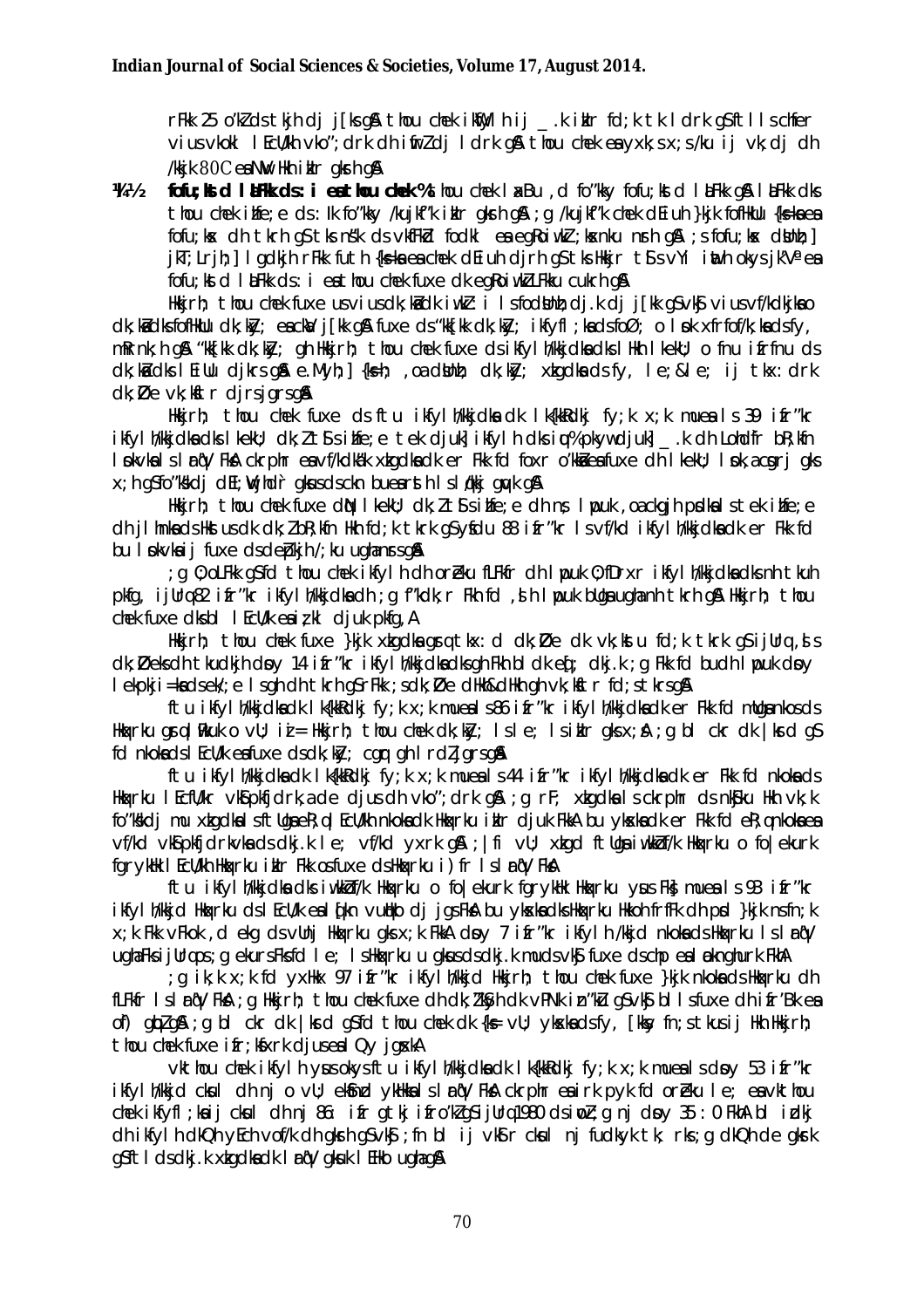bue aftu ikfylh/kkjdka dk lk{kkRdkj fy;k x;k mue als 93 ifr"kr vkthou chek ikfylh/kkjdka dk Hkkjrh; thou chek fuxe ij iwk $l$  fo"okl g $S \vee k\$  mudh jk; e $\bm{s}$  mudk /ku Hkkjrh; thou chek fuxe ds ikl iwk $l$ l jf{kr g&

Hkkjrh; thou chek fuxe }kjk fuxh vkthou chek ikfylh;kaij chfer /ku dk Hkqxrku ikfylh/kkjd dh e R;qqk $us$ ij vFkok mlds 80 o'k Z dh vk;q iyih qk $us$ ij fd;k tkrk qSA ,sls ikfylh/kkjdka e a ls 87 i fr"kr ikfylh /kkjdka dk er Fkk fd vkthou chek ikfylh dk /ku ikfylh/kkjdka dh fdlh vkdfLedrk ds le; dkbZ Hkh lgk;rk ugha di ikrk g&

lo $\bar{k}$ k.k e $\bar{s}$  27 ifr"kr vkthou chek ikfylh/kkjd gh bl ikfylh dh "krk $\bar{s}$ ls larqV Fks rFkk "ksk 73 ifr"kr ikfylh/kkjdka dka bl ikfylh dh "krk a dh tkudkjh gh ugha Fkh vk\$ bUgkaus; q Lohdkj fd;k fd mUgkaus vfHkdrk 2 ds 0; fDrxr i Hkko o ncko ds dkj.k i kfylh ys yh FkhA

lo $\zeta$ k.k e sa 37 ifr"kr cUnkscLrh chek ikfylh/kkjd bldh cksul nj o vU; ekSnd ykHkkslslar qV ugha FkA buls ckrphr ea; g rF; idk"k ea vk; k fd mUga ck ul ds vfrfjDr vU; ekSnd ykHkka ds ckjs ea dkbl tkudkjh ugha Fkh tks Hkkjrh; thou chek fuxe }kjk nh tkrh g \$3;s ek Snd itfIr;k; g \$& vfUre vfrfjDr cksul o  $f$ j;k; rh nj ij .k dh Lohd $f$ r bR;kfnA

86 if r"kr ls vf/kd cUnkscLrh chek ikfylh/kkjd bl ckr ls lrnW Fks fd muds }kjk tEkk /ku Hkkjrh; thou chek fuxe estiwk : i lsliffkr g & doy 13 ikfylh/kkjd bl ckr ls fpafrr Fks fd dgha muds }kjk tek /ku Mwc u tk;A mudk rdZ Fkk fd tc Hkkjr I jdkj dh foRrh; laLFkk Hkkjrh; ;fiuV VLV fnokfy;k gkrs cph g S rks dgha, slh fLFkfr Hkkjrh; thou chek fuxe dh Hkh u gks tk; A

yxHkx 60 ifr"kr chek ikfylh/kkjdka dk fo"okl Fkk fd ;g ikfylh muds fdlh vkdfLedrk ds le; ykhkdkjh ugha gk skh ysfdu "k ski ikfylh/kkjdka dh jk; Fkh fd; fn mu ij dkbZ vkdfLedrk vkrh gS rks cUnk slrh ikfylh ij .k y $\chi$ i viuk vkfFk $d$  nkf;Ro dk siwik yske; |fi bu ikfylh/kkjdka dk dguk Fkk fd muds }kjk tek /ku dh rqyuk e sa \_\_\_.k jkf"k cgqr gh de gksrh g\$A

lojk.k I sikIr lypukvkals;g fu'd'k fudkyk tk ldrk g S fd vf/kdka"k cUnksLrh chek ikfylh/kkjdka u s ; g ikfylh di dh NW yu sNk yh Nk svh cpr djus o vYidkyhu vof/k d s dkj.k Ø; dh g & bls Hkh thou chek vfHkdrk ds 0; fDrxr Ik Hkko us Hkh eg Roiwk Hkfiedk fuHkkb z g S

93 i fr"kr ls vf/kd /kuokilh chek ikfylh/kkjd bl ikfylh ds ckul nj o vU; ek Snd ykHkkalslar (V Fka bldk e q[; dkj.k ; g Fkk fd bl ikfylh ij fo|ekurk fgrykHk feyus ds dkj.k chek dh vkg r ykxr dkQh de gks tkrh gS vk Smudk s ck sul dh i kfIr cUnks Lrh chek i kfylh dh rig gh i kIr gksrk g S

yxHkx 97 ifr"kr /kuokilh chek ikfylh/kkjdka dk fo"okl Fkk fd mudk /ku Hkkjrh; thou chek fuxe e siwk z i ls l gif{kr g & bu ikfyfl;k sij ,d fuf"pr le;kUrj ij /ku okilh dh 0;oLFkk gk sh g & 73 ifr"kr ls vf/kd ikfylh/kkjd bl ckr ls larqV Fks fd bl izlkj Hkaxrku feyus ls os vius foRrh; nkf;Ro dks iwjk dj ld skå 27 if r"kr ikfylh/kkjdka dk er Fkk fd bl ij chp&chp e a feyus okyk /ku feyrs gh 0;; gks tkrk g S  $v$ k $\mathfrak s$  fdlh vkdfLedrk dsle; dkb $\mathfrak z$ lgk;rk ugha fey ikrh g $\mathfrak s$ 

yxHkx 80 ifr"kr /kuokilh chek ikfylh/kkjd bl ikfylh dh "krkils larqV FkA logk.k ls iklr lpukvka s;g fu'd'kZ fudkyk tk ldrk gS fd Hkkjrh; thou chek fuxe /kuokilh ikfylh ykska ea cgr gh yksdfiz; g S vk Sj yk ska dhig yhillun g & 90 ifr"kr ls vf/kd /kuokilh ikfylh/kkjdka dhik; g S fd bl ikfylh ea IHkh egRoiwk xqk ekstmk gs ts s thou tk sfke lig {kk] Nk vh cprka dk sidalkgu] dj ea NW rFkk dk skka ea ryjrk bR;kfnA

lojk.k e sa 73 i fr"kr ls vf/kd cky&foyfEcr i kfylh/kkj bl i kfylh dh ck sul nj o vU; ek Snd ykHkka ls lar qV Fks vk Sj yxHkx 80 i fr"kr ikfylh/kkjd budh "krkalls lar qV Fks bu yk ska dk er Fkk fd ikfylh ysus dk mn n s"; iwjk gks jgk g\$A bl ikfylh ls vf/kd larqV gk us dk dkj.k irk yxkus ij ;g Kkr gayk fd ;g ikfylh cPpka dks [krjs ls cpkdj muds vPNs Hkfo'; ds fy, cukbZ xbZ g S vk \$j bl ikfylh dks os vfHkHkkod Ø; djrs g \$ tk vius cPpka ds Hkfo'; ds fy, vf/kd lrdl;k fpafrr jgrs g & lkekU;r;k bl izlkj dh ikfylh yaus ds iwo Z vfHkHkod budh vPNkbZ ka ij fopki dirs g SvkSj chek vfHkdrkZ ls ;k stuk ds ckis e a iw.k tkudkih iklr dirs g Sa rFkk blls lar qV gk us ij gh ikfylh ds Ø; djus dk fu.k zyr s g & QyLo: Ik os vius fu.k  $l$  ls lar qV g & yxHkx 97 ifr"kr ikfylh/kkjdka dk er Fkk fd muds }kjk tek /ku Hkkjrh; thou chek fuxe ea iwkll qif{kr q&  $:$  a l LeFkk dh yksdfiz rk o vPNh [; kfr dk |krd g &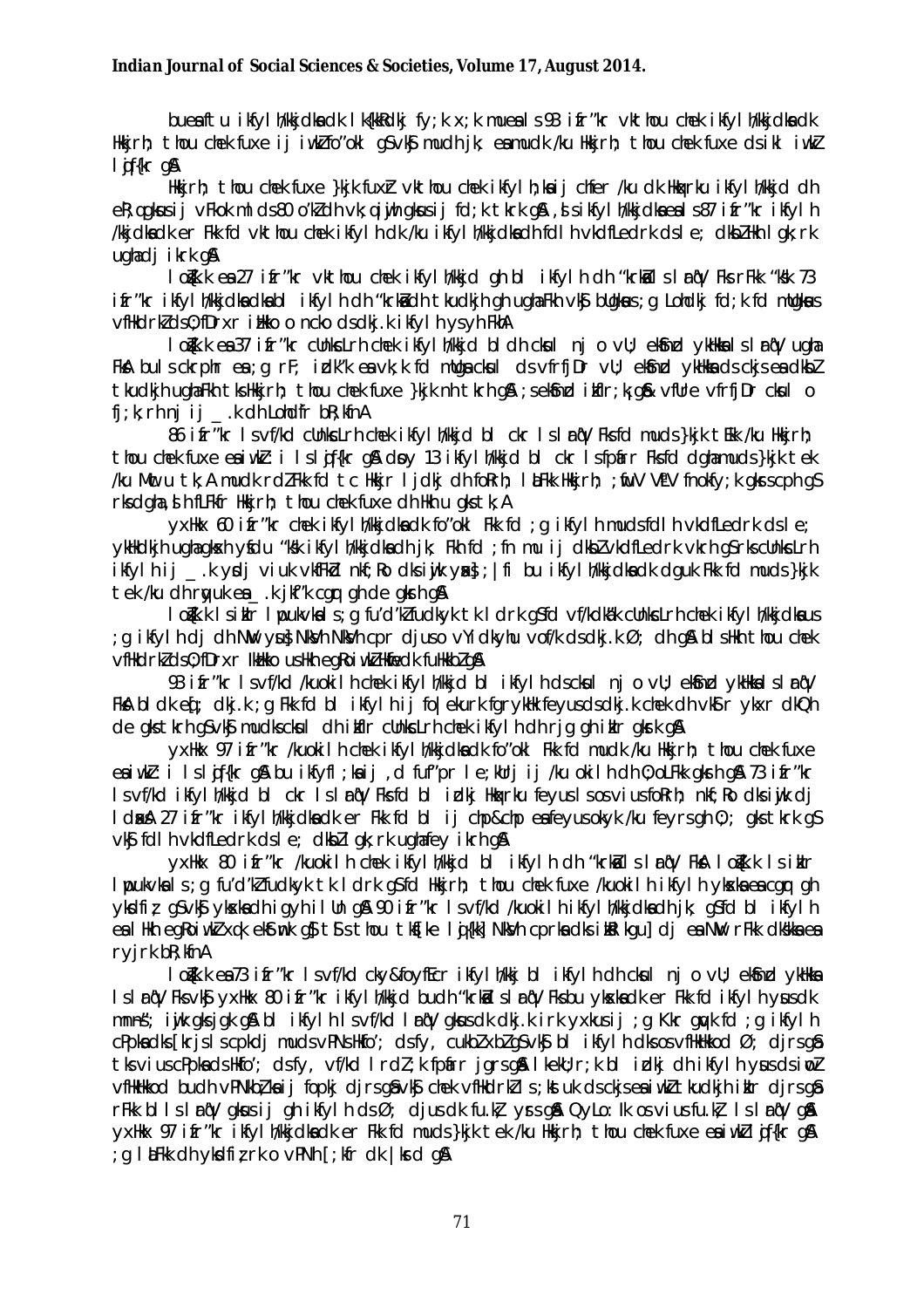Hikirh; thou chek fuxe }kik fuxh vil; chek ikfyfl;kads/kkjdkadh jk; dsfoijhr cky&foyfEcr chek ; kstuk ds ikfyl h/kkjdkadh jk; eabl ikfylh eafofu; kstr /ku fdlh vkdfLedrk ds le; lgk; d gkskA bu ikfyl h/kkjdkadk forokl g\$fd; fn cPpsdslkFk dkblvkdfLedrk gkrh g\$vFkok n@kVuk gkrh g\$rksml le; bi ikfylhdk /ku loj{kk inku djxkA

Ckky&foyffcr ikfylh yus dhef; ij.kk NkVh cpr] djea NW vk\$ ikfylh dk Lolkko q\$tcfd thou li{kk tk\$[ke o chek vfHkdrk]dk 0; fDrxr iHkko xk\$/l+q\$

Hikirh; thou chek fuxe }kik fuxh vof/k chek ikfylh vU; chek ikfyfl;kadh rwuk ea,d vyx idkj dh chek ikfylh qå lkeku; r%; q ikfylh, dy ihfe; e ds vk/kkj ij fcuk ykłk dh ikfylh qkrh q\$ vk\$ bleadoy thou that list on inku dh that q&

lo{kkea;gik;kx;kfdblick|jdhikfylhfo"kkmnns; dsfy,yhtkrhgStSs\_kyrsle; I Eikfrich i frihmir dhrjq j[kusdsfy, A blfy, , Shikfylh dsfoØ; eachek vfilkdrk]dk dkbl0; fDrxr i tikko ughagkirk gå blikfylh eallkh vü; chek ikfyfl; kadh rjg djea Niv dk yklk iklr gkirk g\$blfy, ; g dgk tk I drk q\$fd Hkkjrh; thou chek fuxe dsbl ikfylh dk foi ku fo"kk mnns"; dsdkj.k qkrk q&

Hkirh; thou chek fuxe ds83 ifr"kr Isvf/kd chek fuosk ikfyllykid viusfofu; kx ij iklr vk; Is I ro V Fks tks mulga ckull ds LFkku ij xkj. Vh; Dr vfrfj Dr /ku o fu'Bkoku dks vkf/kD; fn; k tkrk gå chek fuosk dsikfylh/kkjdkadksfo"okl jgrk q\$fd mudksiwkkof/k ij iwk/ku okil iklr qkstk; xkA

vU; chek ; kstukvka dh rjq Hkkjrh; thou chek fuxe ds 100 ifr"kr chek fuos'k ikfyl h/kkjdka dks fo"okl q\$fd muds}kjk tek /ku Hkkjrh; thou chek fuxe eaiwkl: i Islaf{kr q\$vk\$ bllqsbl I &Fkk dh  $\lceil$ ; kfr ij iwklfo"okl q&

chek fuosk ds 80 ifr"kr ikfyl h/kkjdka dk fo"okl q\$fd chek fuosk eafd; k x; k fofu; kx fdl h vkdfled ?kVuk akusii lak; d akxk D; kid chek fuosk enfofu; kitr /ku fdlh Hkh le; okil fy; k tk ldrk an bldsfv, ikfylh eafo"ksk leilk en; dh 0; oLFkk dh x; h qSftlls dkskka dh rjyrk dks cuk; s j [kk x; k gA

Hkirh; thou chek fuxe dh bl ; ktuk en fofu; kitr djusokys vodk"k ikir debkih qistks dj en NW yusrFkk vodk"k xq.k djusij iklr /ku ij dj vk; iklr djusdsmnns; Isbl ikfylh dksyrsq& dj es NW dh 0; oLFkk bl ikfylh dsfoi.ku eaegkoiwkZ Hkmfedk vnk djrh q\$vk\$; gh bu ikfylh/kkjdkadslartjV dk vk/kkj Hkh q\$ yxHkx 80 ifr"kr ikfyl h/kkjdkadk er q\$fd chek vfHkdrkl chek fuos'k ikfyl h yusdsfy, vf/kdre ncko Mkvrsa&

Hkkjrh; thou chek fuxe ds93 ifr"kr Isvf/kd ofRr nj ikfylh/kkjd bl ij fn;stkusokysC;kt dh njovU; eksnd ykHkkalslan(VFksijUrqcadkadhrjqbI; kstukij C;kt dhnjkaeaifjorul EHko ughajqrk g\$ ofRRknj ds 100 ifr"kr ikfylh/kkjdkadk fo"okl g\$fd muds}kjk tek /ku Hkkjrh; thou chek fuxe ea iwkłi Islojf{kr g\$a bl ikfylh ds 80 ifr"kr ikfylh/kkjd bldh "krkoilslarojV g\$i tcfd 20 ifr"kr ikfyl h/kkjdkadk er g\$fd bl dh "krådkQh dfBu g&

Hkirh; thou chek fuxe dh ofRr ikfylh yus dk eq; dkj.k dj ea NW dh 0; oLFkk dj ykHk yuk rFkk bl ikfylh dk fo"ksk LoHkko gå bl ikfylh ds 50 ifr"kr /kkjdkadk er Fkk fd chek vfHkdrk7d 0; fDrxr itkko ds dkj.k i kfyl h ea/ku dk fofu; kx fd; k q&

bl idki Hkirh; thou chek fuxe }kik fuxh fofHklu idki dh chek ikfyfl; ka ea xkgdka dh I nf'V ds fu/kkj.k eafofu; kx ij ik; k; | ikfylh dh "krkj dkskka dh rjyrk] chek vfHkdrk] dk Kku o 0; ogkj] fuxe ds depkfj;kadk 0;ogkj]Hkkjrh; thou chek fuxe dsdEl;Wj dsi;kx dh fLFkfr]cksul njkadh /kksk.kk bR;kfn dh egkojwk Hkfiedk g& bu I Hkh rkokadk fo"ysk.k bl fy, fd; k x; k fd xtgdkadh I rf('V dks; s rko fdl i dkj illktor dirsqsvks bllshkkirh; thou chek fuxe dk dw 0; olk; fdl idki illktor gkrk g&

**I opko** %oreku  $v/$ ; ; u I s fudkys x; s fu'd'kl I s d $N$  I opko uhps fn; s the jas g $\delta$ ; fn bu I opkoka dks ykxwfd; k tk; rks Hikirh; thou chek fuxe ds xkgdka ea I rf(V dh ek=k ea c<kkrih gkxh] QyLo: Ik fuxe ds dy 0: olk: eaof) akshiftlishkkirh: thou chek fuxe eDr 0: kiki dh dfBu ifr: kfxrk eahkh viuk dk: llook: : i Isdirk jgsk vk\$ blds0;olk; ij dkblifrdw, ilkko ughaiMsk ftllsthou chek ds{k= eaHkirh; thou chek fuxe dk, dkf/kdkjh Lo: i cuk jgsk %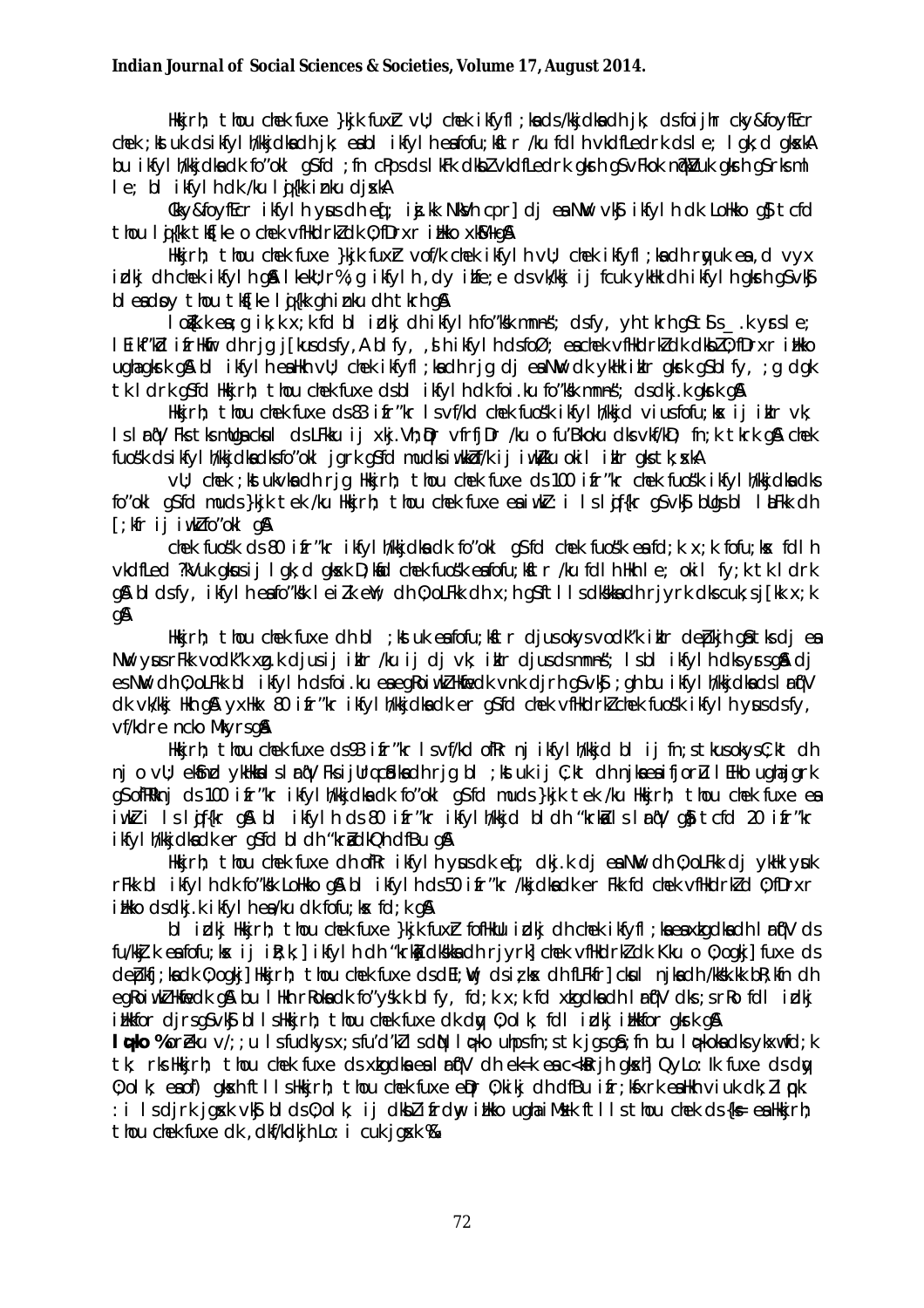- $1/11/2$ Hkirh; thou chek fuxe dks; q izkl djuk pkfq, fd dkxth vk $\delta$ pkfjdrk, a U; ukre qk $\delta$ bl I schek vfHkdrkkkao xkgdkankukadksgh jkgr feyskhA
- Hkkjrh; thou chek fuxe dks vius chek vfHkdrkivka ds fy, I äkkf/kr fnXnf"kidk r\$kj djuh  $W_2$ pkfg, ftleadby mu chek; ktukvkadh folrr, oalti'V tkudkjh gks tks xkgdkadks ykłkin gkal bl I sxkgdka dksbu; kt ukvka dsckjsea chek vflikdrk/mfpr I ykg ns I daka
- $1/31/2$ Hkirh; thou chek fuxe dks u; h; kst uk dh rkfydk l $f$ ; k ml le; fu/kk $f$ jr djuk pkfg, tc mlsxkgdkadsfy, itro fd; k tkuk gks u fd bl; kstuk ds cukus ds if $\emptyset$ ; k "kq dirs  $e$ ; bl i svuko"; d rkfydk i  $f$ ; k ughac  $\ll$ skhA
- Hkirh; thou chek fuxe }kjk /kuokilh chek ikfyfl;kaeayphykiu j[kuslsxkqdkaij vPNk 1/41/2 itikko iMskkA ; fn /ku okilh Ie; dks xkgdkadh futh vko"; drkuq kj j[k fn;k tk; rks xtgd fuxe Is/ku dh okilh ml Ie; yastc muga/ku dh vko"; drk gkshA bl Isfuxe ds ikl xkgdkadk vfrfjDr /ku tek jgsk vk\$ fuxe ds ikl fofu;kstu grq vfrfjDr dksk  $mi$  y $C/k$  j gxkA
- Ѩ҃½ Hkirh; thou chek fuxe dks chek fuosk; kstuk ij fo"ksk /; ku nsuk pkfg, ftlls vodk"k ikir 0; fDr; kalsvodk"k xg.k ij ikir jkf"k, de (rikir gkrhjg A
- $1/6!/2$ Hkirh; thou chek fuxe dks ,dlh chek ikfyfl;kadks Hkh itrkfor djuk pkfq, ftlea ikfyl h/kkjdkadks; q fodYi gksfd oschek ihfe; e dk vujkr thou tks[ke vk\$ fofu; kx vFkok cpr eaifjorl fd; k tk I dA
- $W_2$ fodflr jk'Vlladhrjg Hkkjrh; thou chek fuxe dks thou tks[ke lig{kk ds lkFk&lkFk fpfdRIk chek lij{kk Hkh inku djuk pkfq, A
- Hkirh; thou chek fuxe dk vius chek vfHkdrki/kadksbl idkj if"kf{kr djuk pkfg, ftlls  $1/8\frac{1}{2}$ osxtgdkadks, diskoj 0; fDr ds: i eafuxe dhrjQ Islok inku dj IdA
- 1/01/2 thou chek fuxe dls doy deB] bekunkj o egurh 0; fDr; ka dls gh chek vfHkdrkl ds : i ea fu; Dr djuk pkfg, | ftlls os fuxe ds xkgdkads | kFk nh?kblky rd e/kj | EcU/k cuk; s j [k  $\mathbf{A}$
- 14101/2 Hkirh; thou chek fuxe dk xkgdkadk ihfe; e tek djusdh Ippuk o ikfylh dh fLFkfr dh I put nus dt m $R$ rinkf;  $R$ o fcuk fdl $h = 0$  ds yuk pkfg,  $A : q$  xtgdka dks le; Is tek dius dsifr tkx: d j[kxk rFkk ikfylh dsifr Hkh mRIkg cuk, j[kxkA ; g I puk oreku I puk ru = ds l o UsB l k/ku e k ckby } k j k Hkh n h t k l d r h g \$
- $1/11/2$ Hkirh; thou chek fuxe dsfy, pyk; stk jgstkx: drk dk; Øeka dksvf/kd i Hkkoh cukusdh vko"; drk q\$vk\$ bldsfy, foKkiu dsvyx& vyx i)fr; kadk iz kx djuk pkfq, A
- **VA2½** eR; g nkoka ds Hkaxrku ds I EcU/k ea vksipkfjdrkvka dks ?kVkdj U; wre djus dh vko"; drk qs rFkk Hkkjrh; thou chek fuxe ds vf/kdkfj;ka dks pkfg, fd bl I EcU/k ea xkgdka ds ifr I gkutkfirindd nf'Vdksk viuk; A
- **VA31/2** Hkkjrh; thou chek fuxe dkspkfq, fd xkgdkadkslok inku djusdsfy, ,dy f[kMelh dh] 0; oLFkk djatgkal Hkh idkj dh I nok, a miyC/k gka, , sik djus I sxkgd dksvf/kd jkgr o I rij'V ikir gkskA
- $1/44/2$ Hkirh; thou chek fuxe dks vius dEI;  $W$ j dk;  $D$ Ek dks cukrs I e; 0; ogkfjd nf'Vdksk j[kus dh vko"; drk q& bl I s I Hkh "kk[kk dk; kky; ka ds I kFk Hkkjrh; thou chek fuxe ds xkgd dks vf/kd vkHk o I to?kk, a i kIr akshA
- 1451/2 Hkkjrh; thou chek fuxe ds I Hkh "kk[kk dk;kk]; ka ea I d fTtr Lokxr d{k dh 0; oLFkk gkuh pkfg, tgk; xkgdkadks Hkkjrh; thou chek fuxe }kjk in Rr I pkvkads ckjs eafoLrr tkudkjh  $mi\vee c/k$  dik; h tk I dA
- oreku el: rkfvdk dsvk/kki ji ikfvlh ji ns ilife: e dh nika dk ju% fu/kki k fd: k tkuk **W6½** pkfg, A, J k djus I sfuxe dsoreku o Hkkoh xkgdkadksvf/kd I rf('V iklr gkshA
- thou chek vihkdrk dks ns deh"ku dks mipr nj rd ?kVk nuk pkig, vkj cpr jki"k dk  $1/17/2$  $mi$ ; kx ikfylh ihfe; e dh njkadks de djuseaiz  $\mathbf{D}$ r djuk pkfg, A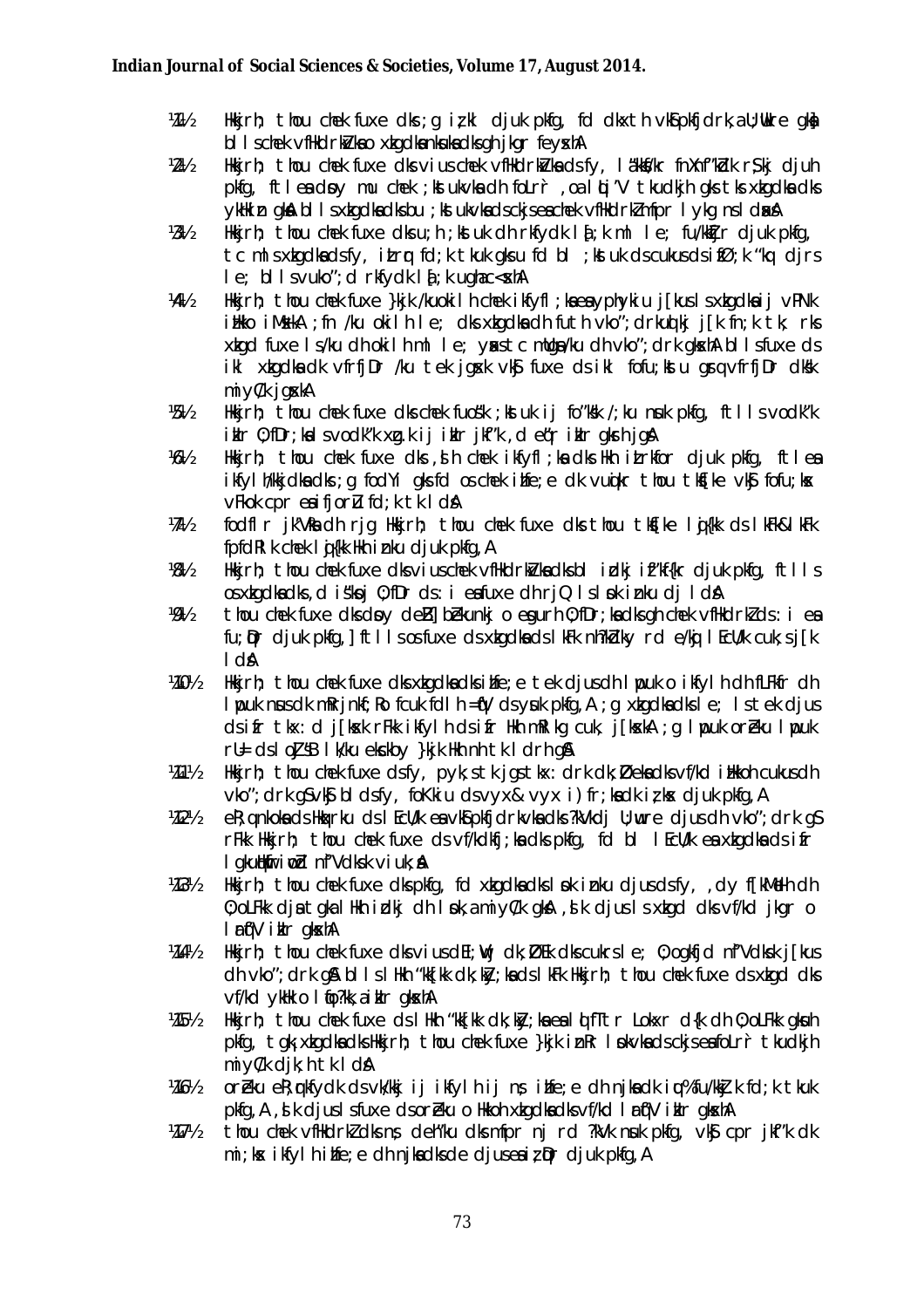**阿8½** Hkirh; thou chek fuxe dk viuh fofu; kx uhfr bl idkj fu/kdjr djuh pkfg, fd ljdkjh  $\{k \in I \mid \text{if } k \in I \}$  of futh  $\{k \in I \mid \text{if } k \leq k \}$  and  $k \in I \cup I$  is the unit of the set of the set of the set of the set of the set of the set of the set of the set of the set of the set of the set of the set of the set ij vf/kd ik; k; iklr djuseal Qy gkxkA ; fn Hkkjrh; thou chek fuxe dsicU/kr& ds}kjk  $\mathfrak{m}$ i; Dr I oskoka ij /; ku fn; k tk; vk $\mathfrak s$  fuxe dh dk; jizkkyh o ikfylh ea vko"; drkuoj kj ifjor $u$  fd; k tk; rks; q Hkkjrh; thou chek fuxe ds I kFk&I kFk mI ds xkgdka ds fy, ykhknk; d gkskA bl lo-koka ds viukus Ishkkirh; thou chek fuxe ds 0; olk; eac<kRrih gksch vkg og thou chek dsifr; ksch cktkj eal Qv gksl dschA

## I UnHZ

- $e.Myh$ ;  $I kf$ ;  $dh$ ;  $i f = dh$  2004 1 s 2011 rd nohikVu  $e.My$  xks $Mk$  vFkz  $a$  a  $l f$ ;  $k$  iblikx] fu; kstu folkkx mRrj inskA
- e.Myh; Ika[; dh; if=dk] 2004 Is 2011 rd Q\$tkckn e.My] vFkl, oa Id; k illkkx] fu; kstu foHkkx mRrj inskA
- I kelftd, oa vkfFkd i kf"bdk 181 ekpl 2011 rd I äkkf?kr½ Hkirh; thou chek fuxel thou idk"k 30] gtjrxat y[kuĂ
- The Journal of Insurance Institute of India, Universal Insurance Building Sir P.M. Road, Mumbai.
- Yogakshema (Monthly), Life Insurance Corporation of India, Mumbai.
- Human Resource Development, L.I.C. of India North Central Zone, Kanpur
- Life Insurance Fact Book, L.I.C. of India, Mumbai
- Year Book, L.I.C. of India, Kanpur Division
- Srivastav Balchand Bima Ke Tatva Sahitya Bhawan, Agra
- Ray R.M. Life Insurance in India, its History Law, Practice and Problems, Calcutta  $\bullet$  $(1961)$
- Gupta O.S. Life Insurance Special reference to India, Allahabad (1966)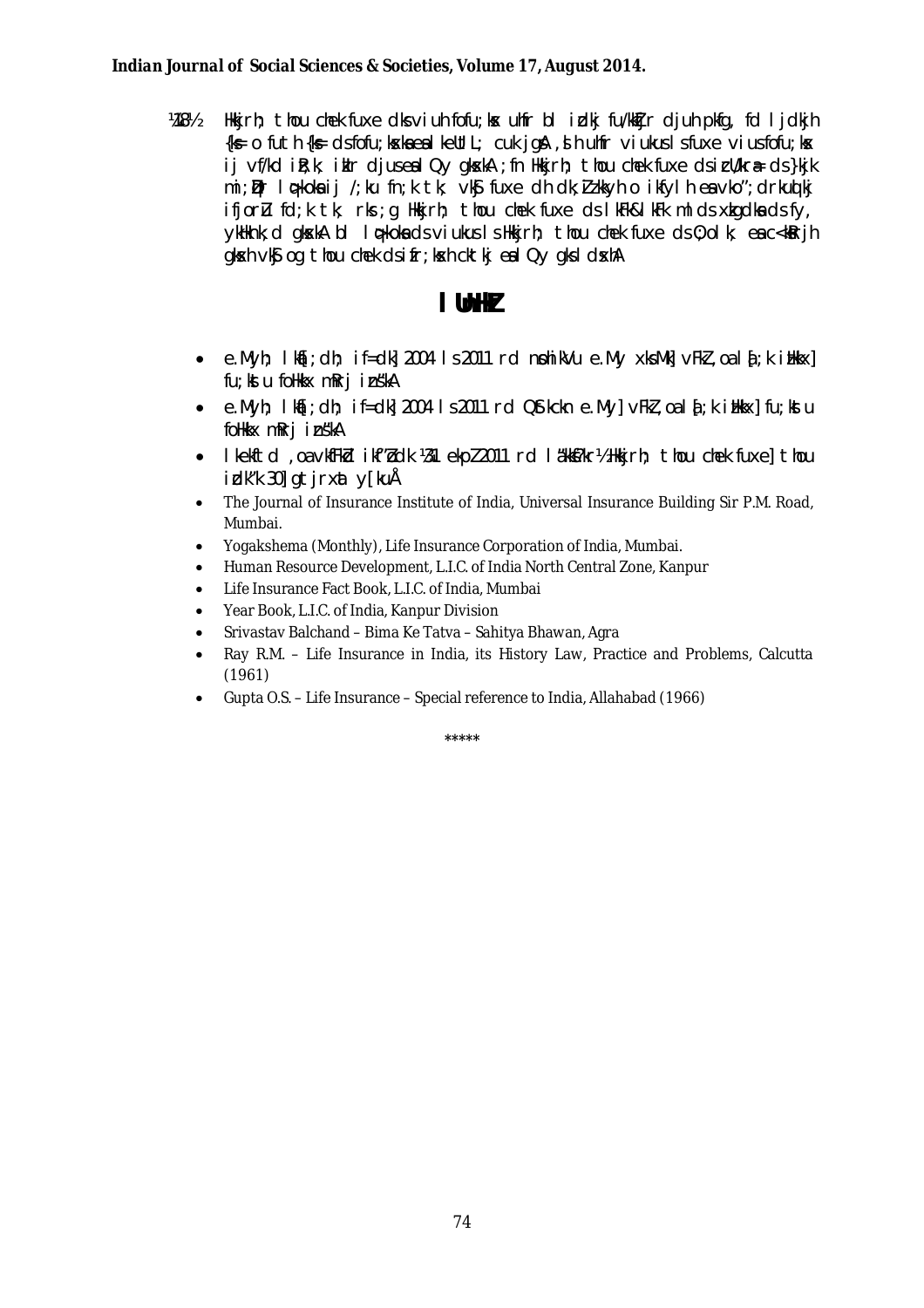# $pi$ [kvk  $\frac{1}{2}$  [knh dk vFk $\frac{1}{2}$ kl = , oan''ku

#### MMW vth feJ\*

Lorark ds eqkuk; d ekqunki djeplin xkikh ftliga eqkRek dh mikf/k nh xbl q\$ vkt jk'Vh; &vUrjkVh; xkt'B; ka, oa 30 tuojh rFkk 2 vDVvcj dksek= ; kn fd; s tkrs g& ftl pj[kk vkt; [kknh dks mugkus vktknh dh yMkbldk gfFk; kj cuk; k Fkk] og vkt leklr gkus ds dxkj i j gå ftl [kknh dk} pj [ks dks os I cdsfy; svko"; d ekursFksog vkt vkflktkR; oxldksI (kkflkr dj jgk g& [kknh tksifo=rk] ufrdrk, oadel eafo"oki dk irhd Fkk vkt img dh nf'V isnfkk tkrk gå vkt turk tc fdih [kknh/kkjh dksnfkrh g\$rks mls; gh yxrk g $s$ fd bl $\theta$ ; fDr vius dkys dkjukea dksfNikus dsfy; s; g pkyk i guk g $\Re$ 

1908 rd xkalkh us pj [ks dks ns[kk Hkh ugh Fkk fQj Hkh mUgkaus fgUn LojkT; en ekuk g\$fd fgUnturku dh xinch pilks I sfeV I drh g& xkakh, d euh'kh Fks rFkk osn's k dh i dfr dks i gpku fy; & 1915 ds ckn tc os nsk eallke.k ij fudys rksmllgkus n $\frac{f}{f}$ kk fd ykska dks ru <dusdsfy, diMsugha FkA mllgkus I kpk fd vxj yks I'm dkrdj [kknh dk ol= cukrs q\$\{tldsfy; su rksfo"kk if"k{k.k dh t: jr q\$ u vf/kd inth dh t: jr q\$ rks [kknh ol = Isviuk ru < cl I dass r Fkk vfrfj Dr m Riknu Ismllga vk; ikl r gksch ft IIsjkkVh dh I e L; k dk Hkh I ek/kku gks I dskka vius }kjk cuk; s x; s [kknh oL= I s Lonskh dh Hkkouk tkxr gkskh rFkk fonskh oL=kads cfq'dkj ea ykx c<&p<+dj Hkx yxA

Xkkikh dsfy; s [kknh Lora=rk] I ekurk], drk] I knxh] vfgal k dk i rhd FkkA mllgkus dgk þpj [ks dk I nsk ml dh ifif/k IsdghaT; kns0; kid g\$ og I knxh] ekuo I pk o vfga kRed thou rFkk xihc vk\$ vehil inth vk\$ Je jitt vkj fdl ku dschp vfoPNn livk LFkkfir dj nrk g&ßa

Xkkikh us [kknh dks vkfFkid Lora=rk vk\$ I ekurk dk irhd fpllg ekurs gots dak fd bl ds car I kjs OfyrkFkZq&bldk vFkZqSlEiwkZLonskheukofr j[kuk vk\$thoudhlkjh vko"; drkdhoLrwkadksHkkjreagh vký forkkdi ngkfr;kadh egur vký cíj) I siklr djukA ngkr vf/kdrj ckrka ea vkRe&fuHkj gkas vký Hkkjr ds "kaika vk\$ ckaih nfu; k rd dh LopNk indd I pk disk}takard ml I snkuka i{kkadks vkHk akrk jaskA

bl idki [kknh eukofr dk vFkl q\$thou dh vko"; d inkFkkidsmRinku vkj forj.k dk fodbinhdj.kA xkakh usdgk ftl ifjokj dsikl tehu dk VqdMk gSog de Isde ?kj dsfy; sdikl mxk I drk g& mugkuus viuh ckr vk Li'V dius ds fv: s dak fd tc fdl ku 3@20 falls ii uhv mxkrk as tks fonskh fu vaks dks Qk; nk igpkrk q\$rksfQj viusjk'Vadsfy; sLoPNkimpd viuh tehu dsfuf"pr Hkkx eadikl D; ks ugh mxk I drs. fodbinhdj.k [kknh ifØ;k ds ikjEHk Isqh "kq qkrk q& ik;d dkrusokyk ykseusdsfy;sdkQh dikl Thin vski vxi midsiki diki ugh q& vks-us dk dke fouk pilkh ds Hkh qks i drk q& tc I kik ik'Va bl dke en yxxk rks Je vks circle dk fopNsn I Ecll/k vfopNsn I Ecll/k en cny tk; xk vks bl I s gkus okyh HkykbZ dk vnktk ugh yxk; k tk I drkA<sup>2</sup>

xkikh dk : a ekuuk Fkk fd [kknh | s Lonskh i i xol dh Hkkouk vkxka ea vk: xhA viuh vkRedFkk ea [kknh dsigysizkx dk ekfeblo.ku fd; k g& mllgkuscrk; k g\$fd dkQh izkl dsckn chtkig eaxak cgu dkspj[kk feykA mudsfy; sifiu; k; Hkstusdk ftEek mej Ikckuh usfy; kA fey dh ifiu; ksIsI ir dkrusdsctk; iwh cukus okykadh [kkst qipA cPpkadksiwh cukuk fl [kk;k x;kA tc pj[kk igyh ckj vkJe eavk;k rkseS"kg] [kknhe; cuus ds fy: s v/khj gks mBk vk\$ xakk cgu Is dgk fd ; fn os, d eghus ea 45 bp vtl dh [kknh dh /kksnh r \$ kj dids ughanrh g\$rks e\$ekWh [kknh dk ipk igudj viuk dke pykÅxkA mUgkwus, d eghus ds vnj gh 50 bp vtldh /kkrh dk tkk/k r\$kj dj fn;k vk\$ ejk nkfjn; feVk;kA

bl idki xkakh dk; g ekuuk Fkk fd gekjsekk/svk\$ HknnsoL= D; ka u gksyfdu ; sgekjsviuscuk; sgq s g} bl ij geaxoldjuk pkfg, A ; g Hkkouk tc ykskadks?kj dj tk; sk rksLora=rk dk y{; vklku gks tk; skA mugkus [kknh ds }kjk Lonskh fl ) kur dks l ekt ij ykxwfd; kA<sup>3</sup>

## \*folkky/: {k \kitulfr"\le=\; f"loifr\_il{tt\t{t dkyt] "\sirx<}{| ) \kituxil\_mishra.ariun732@gmail.com

"Hlafks Hktu u aks xkjskyk" dseeldks xkjkh vPNh rig Isle>rs Fka Hlafk IsrMirs 0: fDr dks : fn os LojkT; vk\$ vktknh dh ckr djrsrks og ml ij /; ku ugh nrkA blfy; smllgkus pj[ksds}kjk Hkifk feVkusds I k/ku dks ngdj LojkT; dh ckr dhA xkakh ds "kCnka ea PHknFkks ejus okys bull ku dks I clsigys iV dh I w⊳rh q& og jkVh ds VidMs ds fy; s viuh vktknh vk\$ I c diN cp nxkA Hkkjr ds djkMks ykxka dk ; gh gky g& muds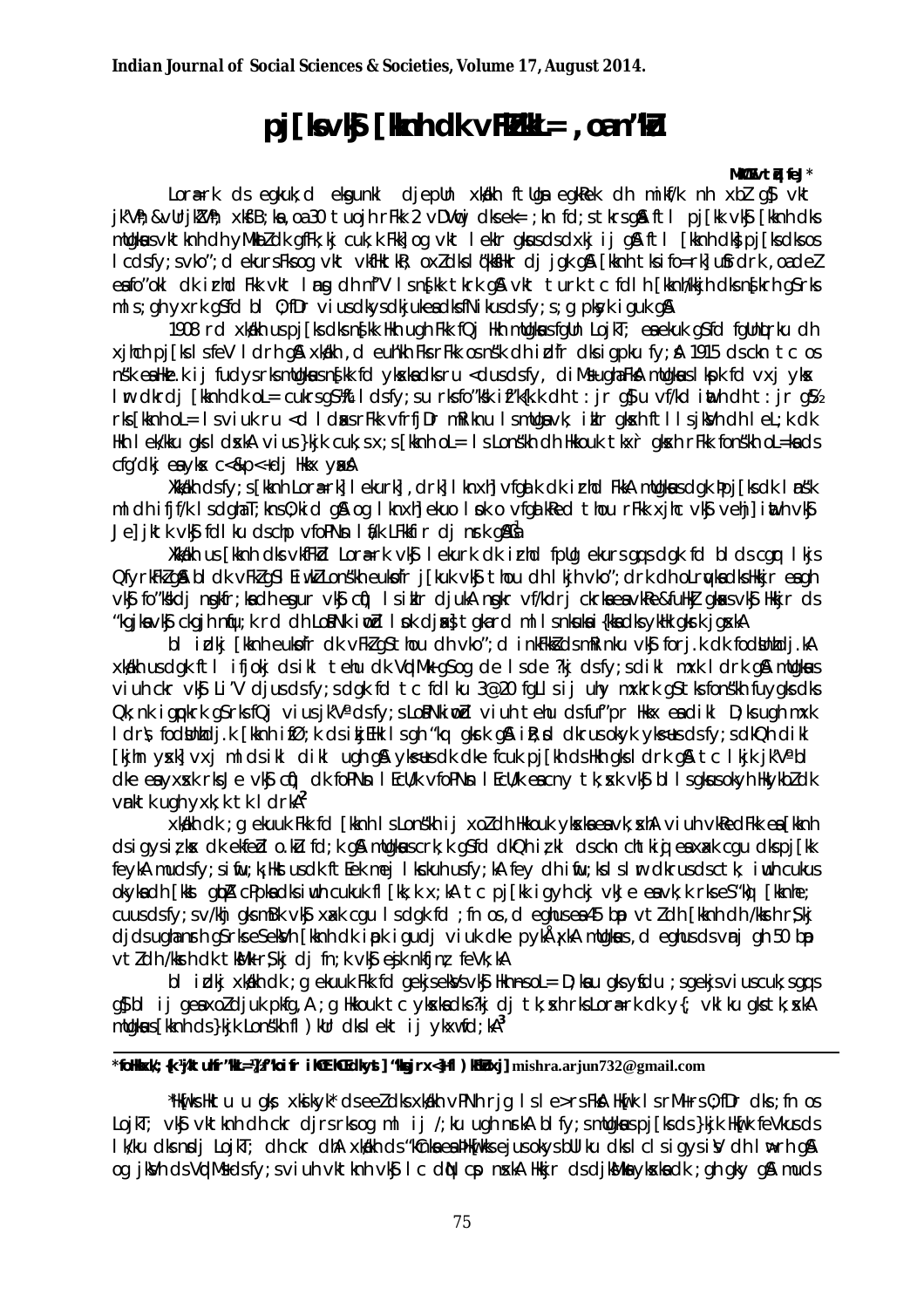fy; slorark| bl'oj vk\$, sreke "kûn fujsv{kj q\$tksfdlh Hkh vFkldsfcuk; ka qhtkMelj j[k fn; sx; sqA---- vxj gesmu ykska ea Lora-rk dh Hkkouk i hik djuh gSrks geamllga, sik dke twkdj nuk gksklj ftls osvius ohjku ?kjkaeavklkuh Isdj I davk\$ ftllsde Isde mudk xqtj rkstk;A ; q dke pj[ks}kjk qh fd;k tk I drk g& vk\$ tc os LokyEch cu tk; x} vk\$ viuk xqtj Lo; a djus; kk; qks tk; x} rc qe muls vktknh vk\$ clkad ox\$k dh ppkl djusdh fLFkfr eagkx $\AA$  ..............blfy; spj[ksdk cMk jktuhfrd egRo g $\AA$ B $^4$ 

Xkkakh dsfy; svkfFkbl vktknh dsfcuk jktuhfrd vktknh dk dkbl vFkl ugh FkkA bl rF; dks/; ku ea j[krs qqsmllqkaus [kknh] pj[kk] Lonskh dh uhfr dk ifriknu fd;kA mijkDr I ⊯ okD; dk izks qj jkturk vktknh dsckn Isdjrk jgk gSyfdu I Ukk itflr dsckn uhfr; ka Bhd mYVh cuk; kA

Hkir eaxihch ciktxkih qh uqh cfYd fNih ciktxkih LofPNd ciktxkih dh I eL;k xHkhi q& [krh ea ykx gj eghus dke ughadjrå ftu eghuka ea dke djrshkh gåd $N$ ?ka/ka dke djus ds ckn; ka gh cBs jgrs gå vFkkF~ftu yksksdsikliktski dk Ik/ku Fkk Hkhmllsmudk lekl; xqtjcljughaqksldrk FkkAmllga,d VU; I k/ku dh t: jr FkhA bl nf'V I sHkh pj[kadh mi ; kfxrk FkhA ifl ) vFk/kkL=h t£MhE I Bh usfy[kk q\$fd Mikir ds Bkill Unlikleapj [kk xkikh ds jktxkj vk\$ mikiknu ds I kekU; fl) kUr dsmnkgj.k dk egt erl i ugha Fik cfYd og vuiji.k ¼ flyeWsku½ dsfy;s, d I gk; d fl ) kUr Hikh Fiki bl fy;s xkilikh usjkst xkj dsofdfYi d rinds; k I br dh [kbst dhA pj[kk jkb/h&Je dk fl Qlek/; e ugha Fkk cfYd og vunjujd jkst xkj vkg vken und k Hkh I ks<sup>-</sup> FkkAB

[kknh dks xkp rFkk "kgj nkukadsfy; sloll; kih cukusdsfy; sxkklkh usdgk fd lur dscnyseagh [kknh feyuh pkfg,  $A^5$  xkilkh I in dksfofu; e dk ek; e cukdj; g dguk pkgrsfksfd pj[kk I cdsfy; svko"; d g\$vk\$ yks LopNk Islm dkrå, dk da dj mugkus Je dksifr'Bk Hkh inku fd; k a aekjsnsk rFkk if"pehnskka dh I el; k vyx&vyx Fkh] vkt Hkh q& gekjs; gkaJe dh i/kkurk rFkk inth dh deh q\$oqka inth dh i/kkurk rFkk Je dh deh qui xkukh ds pilku lkknh v?kqm|kx dh uhfr dh vkykpuk djusokys "kk; n bl rF; dks/; ku ea ugh j[krsgSfd xkklkh ds I keus I Hkh dksvkRefuHkj cukusdk y{; Fkk vk\$ os, s se"khuhdj.k dsfojkklh Fkstksmu NKV&NKVsm|kxksdhdherijLFkkfirfd;stkrAblhfy;smllgkusprkouhnrsgqsdgkfde"khukavk\$ "kgjkads c<+us | s yk [kka yksks dks [k¢kgkyh ugh feyskh mYVs csdkjh vk\$ xjhch c<+tk; skh vk\$ Hkrfk | s i fak gkus okys reke ikx  $QSv$  tk:  $xA^{6}$ 

fdlh Hkh idkj dh vFkl0; oLFkk qksml dh rhu eqRoiwklet; k; a qkrh q& mRiknu] fofue; , oaforj.kA xkikh ds [kknh dk vFkikk\_= bu rhuka | el; kvka | sepr q&

Fikinh ds }kik xkilkh th us I Eiwkinsk dh turk dks d I \ ea ckilkus dk dke fd;k vFkki-pi Fkk tul Eidldk I k/ku cukA pj[kk dsek/; e I sxkakh th usjk/Vh; vkUnksyu dksuhpsrd tul k/kkj.k dschp ys tk ik; A xkakh th Isnsk dh turk ds tillko dk dkj.k turk ds leku osk&Hkakk o jgu Igu j[kuk FkkA xkakh th turk dh Hkk'kk eamulsckr dirsFksmudsleku oL= jaursFka vkt urk turk IsdV x:saamldsihNs egkoiwkldkj.k turk Isvyx fn [kuk q&

xkakh thus pilka dks danz cukdi, sh 0; oLFkk dh fd vU; m|kx ml ds pkjks vkjiuirsjg A mudk vi yh mnns; rks xkpka dk fodki FkkA mllgkus dgk fd tc ge [kknh m|kx dk iu: ) kj dj yxarks i c m|kxka  $dk$  fodkl vius vki gks tk; skA pj [kk mudsfy; s0; olkf; d "kkar dk irhd Fkk];  $\phi$  dk ughA<sup>7</sup>

pj[kk vk\$j [kknh ij cgrr tksj nusdk ; g vFklughag\$fd vll; m | kskadks xkalkh mi; kskh ugh le>rsFks k mudsifr mudseu en J)k ugh FkhA<sup>8</sup> mudk rksLi'V ; g dguk Fkk fd LFkkuh; idfr vk\$ vko"; drk ds; vuotki tks Hkh y?kom | kx yxk; k tk | ds og yxk; k tk; A ts s x Uuk | s x M+r \$ kj djuk| dkxt cukuk| Vksdjh cukuk] f[kykûs cukuk] jLI h cukuk] e/keD[kh I s "kgn cukuk vkfn m | ksA

xkilkh dsfy; s[kknh, d ol = ugh Fkk] pj[kk, d ; = ugha Fkk]; g, d fopkj Fkk], d fe "ku Fkk yfdu vkt og fopkj cny x; k g\$ fe"ku HkVd x; k g\$ o\$ohdj. k ds nk\$ ea i uh nfu; k dh Hkar Hkkjr ea Hkh, d rjQ vjcifr; ka dh ck<+ vk xbl g\$ yfdu nuljh rjQ fofHkUu in skka ea fdl ku vkRe&gR; k dj jgs g&, d rjQ Åph&Åph vVkfydk [kMh qksjgh qSrksnuljh rjQ xkøkaea>kiMh mtM+jgh qS;k mtkMh tkjgh q&,d rjQ caik'Vh: dEifu:kadk ips'k aksiak as rks nulih riQ vkx v?kamlkxl dWhi&mlkx ne rkM+iasa& d riQ ykx egach "kikc ihdi yDI ih xkWh ea cBdi egach [kknh igudi ip fl rkik gkVyks ea Hkkstu di jgs gårks nuljh rjQ nksle; dh Iknh jkWh dsfy; sykx rjI jgsg& xkakh ine]d: .kk] Iknxh]vfgalk] Iae dh ckr djrsFksyfdu vkt lekt dsdblfgLlkaeafgalk| ifrLi/kk] foykflrk dk uak ukp gksjgk g&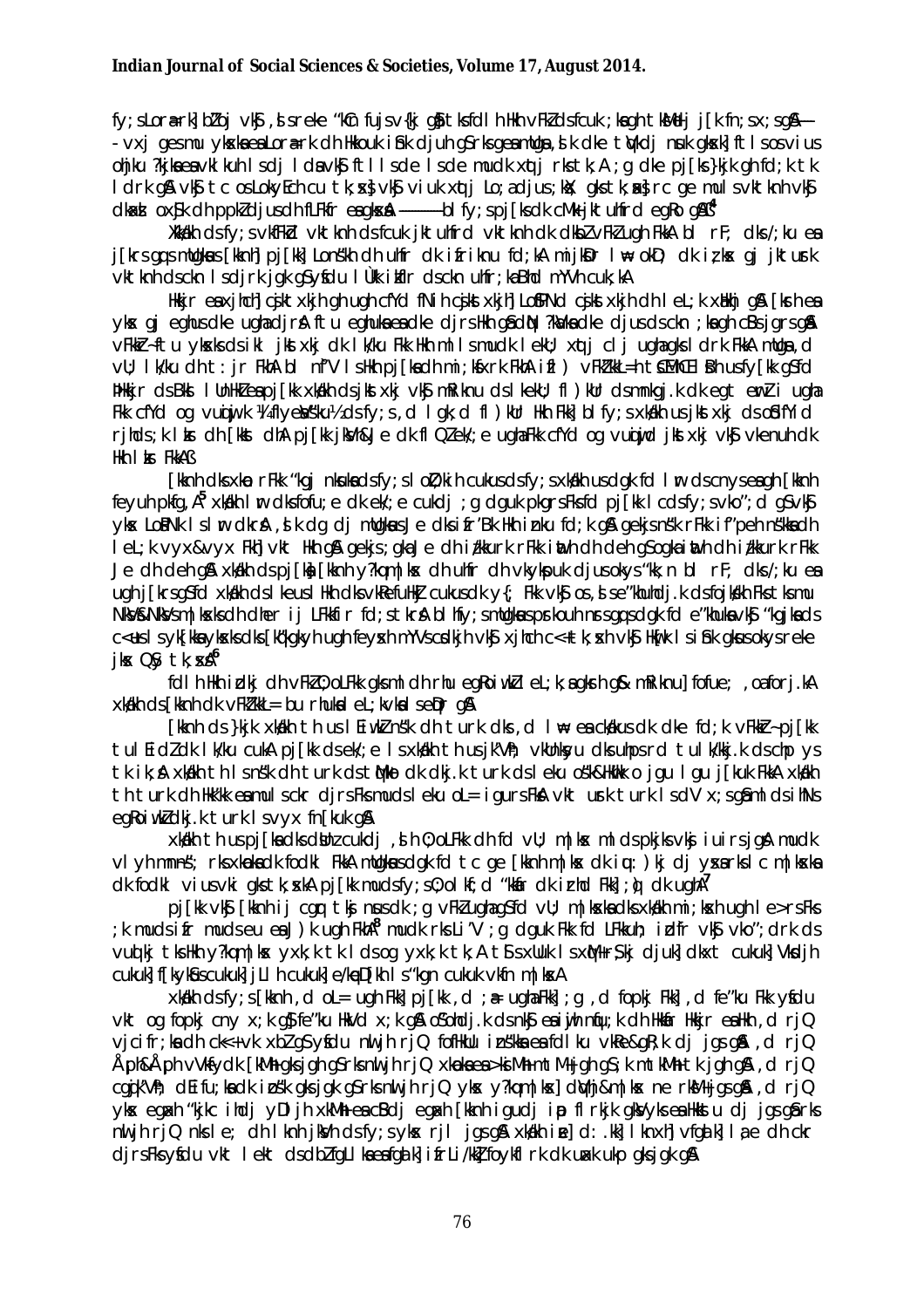; fn ge i y is n sk dk fodkl pkgrs g\$ I cdk dY; k.k pkgrs g\$ fodkl dh nk\$4+e at ks 0; fDr I cls i hNs [kMk gSml dk Hkh mRFkku pkgrsvk\$ gSrks[kknh vk\$ pj[ksdsihNsxkalkh dh tkseny Hkkouk Fkh ml dk I pkj ns'k  $ds$  yksks ea i  $\psi$ % d j us dh t : j r g &

# I UnHZ

- $1 ; x \text{ bf.M}; k \text{ } 1789825$
- $2$ jpukked dk; Øel 1945] i B 11&14
- $3$ blekt dsifr Lonskh /ke/dsikyu en [kknhigyk vfuok; / dne q& ijllrgvDlj qen, dsykx feyrsq\$ tks [kknh jaurs a] exivks Ic ckrka ea fovk; rh ekv dk NW Ismi; kx dirs a \$, ds vknfe; ka ds fy; s; q ughadgk tk I drk fd os Lons'kh dk ikyu djrsg & os day Qs'ku ds ihNs pyrsg & Lons'kh dk mikld vius pkjks vkj dhifjfLFkfr; kadk I ko/kkuh I s v/; ; u dj xk vkj LFkkuh; eky nu jh t x q dh cuh qiploLruykals?kfV;k;k eqaxk qkosk rksHkh mlsrjthq nodj tqkadqh IEHko qkosk vius iM+ fl; ka dh I qk; rk djus dk iz Ru djxkA og LFkkuh; phtka ds nksk nu djus dh dkf"k"k djxk] i jUrgnkskka ds dkj. k mulga NkMedj fonskh olravka dks ugh vi uk; skAB exy i likkr] 1945 i 0 63&67
- $4-$ : x bf.M; k 18&3&26
- $5-$ Loikt Flwpi [kk] i [[ 5
- ogha 6
- $: x$  bf.M; k] 8&12&21  $7 -$
- $8$ fojthz "kek] xkakh fopkj n"ku ; fruofl I/h ifCydsku] I tdj.k 2008 i IE 178A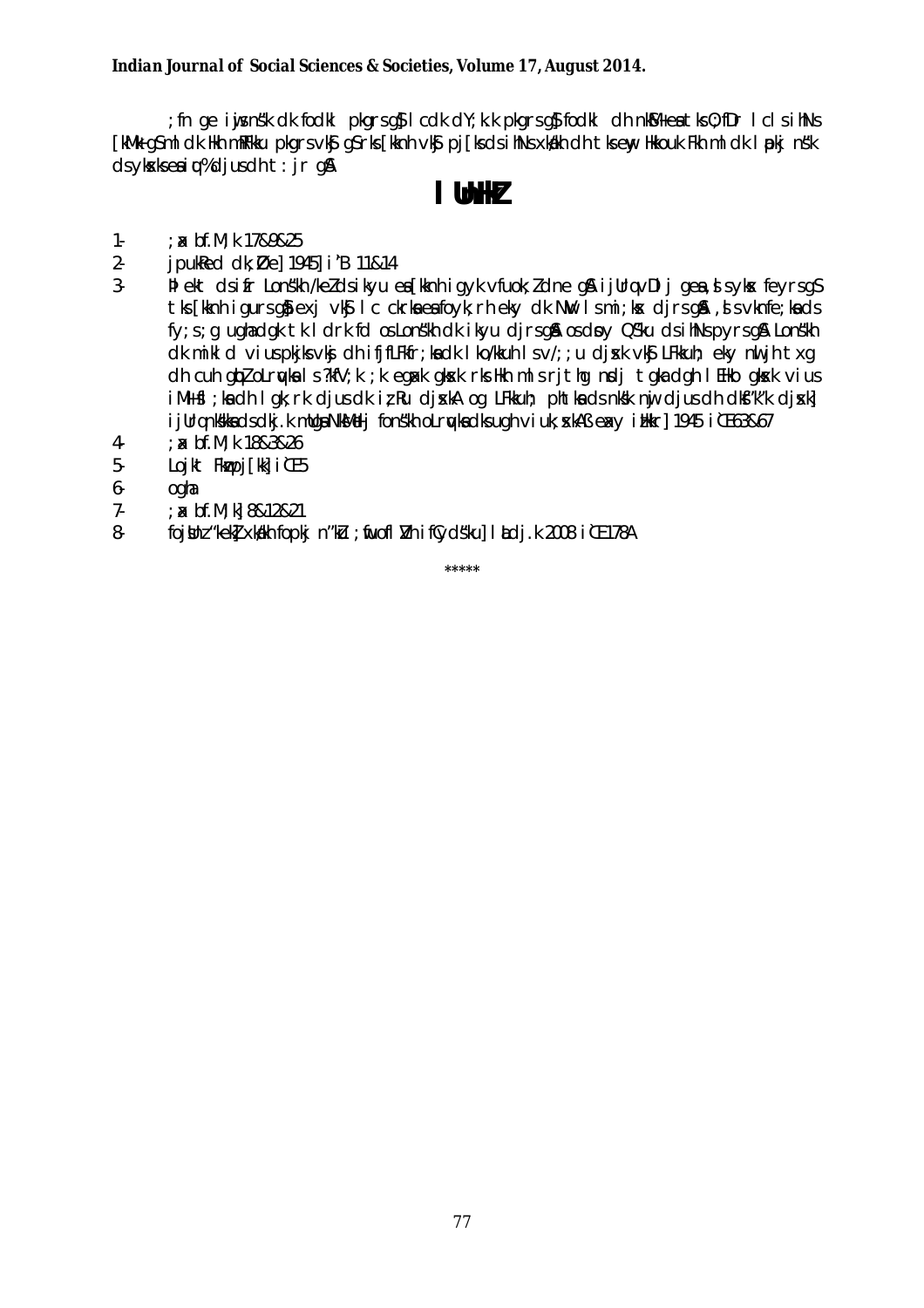## Hikir dk vU; nf{k.k, f'k; kbZn\$khadsIkFk l & tkk

I Urkk dekj feJ\* MKO  $v$ kio ilo fl $a^{**}$ 

fof'k"V indird {k = mkri enfo'kky ior&J{kyk] nf{k.k dk fqlh eqkl kxj] if'pe dk vjc l kxj vk\$ iwjc en ektn caklyh dh [kkMh Isf?kjsbl bykdseaclslkr nskkacakyknsk] HkWku] Hkkjr] usiky] ikfdLrku vk\$ Jhyadk ,oa2006 ealffefyr nsk vQxkflkLrkud dksbáxr djusdsfy, þnf{k.k&, f'k;kß in dk 0; ogkj fd;k tkrk g&; q, d lkBkkY; gh g\$fd bulsvf/kdkak nsk Hkkjr dsfudVre NkVsiMen jkT; g\$ budk vkilh locak InHkko vk\$ 'k=rk] vk'kk vk\$ fujk'kk rFkk ikjLifjd 'kadk vk\$ fo'okl dslkFk&lkFk pyrk g&blh vk'kk o 'kadk dksmijdjus, oa vkilh Ik\$pknZo 0; kikj dks C<kusdsmnns; IslkdZInL; nskkauslu-2002 eapnf{k.k, fk;kbZeQr0;kikj{k=IE>k\$kB \&AFTA\znLr[rfd;kq\$A Hkkjr bl {ks= eadbhb; Hkfiedk fuHkkrk g& bl idkj Hkkjr dk Inak vU; ,f'k;kbZnskkadslkFk d\$k gSn§kuk t:jh gks tkrk g&

Hikir vk**î Jhval**k ds I azik mrki &p<ko ds jasalî Jhvalk e avktivnh dsckn jiktuhird oplo flanyh I emk; dk jak gå Hikjr dh, d cMh rfey ykcknh Jhypdk eacl h gå fti dsf[kykQ fl myh gå fl myh jk"Vokfn; ka dk ekuuk gåfd Jhvælk en rfevlads I kFk dikblíjk; rugin cirh tikuh pkfg, D; kid Jhvælk fi Qlfl avh viskis dk gå Jhvælk vig Hikir dh I jdkjkads læk earuko bl }hi eatkrh; læk"kedks y dj q& tc rfey vkcknh jktuhfrd : i I suk kak gks vk\$ ml s ekjk tk jak aksrks, si sea Hkkjrh; ushvksvks turk dk rVLFk cusjauk vI Hko I k yxrk an Hkkjrh dh rfey turk dk Hikirh; lidki ij Hikih ncko g§fd og Jhydkblrfeykadh j{k dja 1987 ea Hikirh; lidki Jhydk ea rfey ekeyka ea ik: {k : i Is'kkfev aba Jhvak Lidki LsHkirh: Lidki dk Le>kfk avk rFkk Jhvak Lidki vk\$ rfevkadscho fi'rs I kekU; djusdsmnns; I sHkkjrh; I uk dksHkstk x;kA vkf[kj eaHkkjrh; I uk fyVVsdsI kFk I ak"kleaQI xb] oghaJhyudk dh turk Hkirh; luk dh mifLFkfr dksilm ughafd;kA Jhyndkblturk usle>k fd Hkir Jhyndk dsvUn:uh ekykaea n [kv&vnkth di jqk q\$ fQj 1989 eaHkkjr usviuh b'kkar lukß dksy{; gkfl y fd; sfcuk gh okil cyyk fy; kA fQygky Jhvidken "Khardke an Hikir Lidki usvkfFkd La: kx c<kusdsfv, Jhvidk LseiDr 0: kiki c<kusdsfv, d Le>kfs ij nLr[kr fd;sg&bllsnkuksnskkadslækketor og g& Jhyndkean ukeht Isgblrokgh dsckn iuutueklk dk;kiea Hikirh: enn Ishkh nkukansk d nu isdsdihe vk. g&

Hkir cls IkFk HHovku cls IkFk car vPNs Irak as vk\$ Hkwkuh Iicki cls IkFk clkbZcMk >xMk uahaa\$ Hkwku Is vius dke dk I pkyu di jasimokari Hikir dsmxpkfn; ka vks xijYyka dks Hkwku usvius {k= 1 s [kn M+Hkxk; kA Hkwku ds bl dne Ishkir dkscMhenn feyh g& Hkir Hwhu eaiufctyh dh cMhifi; ktukyka ea gkFk ca/k jgk g& bl fgeky; h nsk eafodki dk; Zdsfy, IcisT; knk vunnku Hkkjr Isgh gkfly gkrk g& vHkh tYnh gh Hkkjrh; izkkuea-hujtknzeknhus HkWku dh ; k=k dh tqkamudk HkO; Lokxr gwkA i/kkuea=h eknh usHkWku dksvkfFkd I gk; rk nusdk Hkh opu fn; kA

ekynho ds I kFk Hkkjr ds I cak I kôgkniwk rFkk xeitkskh I s Hkjs gå 1988 ea Jhycolk I sv; s din HkkMs ds rfey I fudks usekynho ij geyk fd; k rks Hkkjr enn eaviuh ok; d suk vkf ukf suk rajr dk; bkgh dsfy, Hkstk vkf ogkal s HkkMs ds I fudkadks [knM+ckai fd; kA Hkir usekvnhods vkfFkd fodk] I j; Nu vkf eRI; m lkx eaHkh enn dh aA

usiky ds I kFk Hkkir dk I cak e/kaj ah dak tk I drk a & nkuka nskka ds cho, d I á/k ab/a s bl I á/k ds rar nkukanskkadsukxfjd, dnu jsds{k=kaeafcuk iklikVZvk\$ ohtk dsvk&tk Idrsg\$vk\$ dke Hkh dj Idrsg\$ bl [kkl rig dsladk dsckotm nkuksnskka dschpeu&eWko Hkh ink gq g& usiky dk phu dslkFk nktrh dksydj Hkkjr ljdkj us viuh ukikt xh trkbl q& us ky lidki Hkir fojkkh r Roks ds f kykQ dne ugham Bkrh ftlls Hkir uk [kak q& Hkir dh lig(kk, tál; k ujky eapy jgsekvkoknh vknkyu dksviuh lig(kk dsfy, [krik ekurh gâD; kád Hkkjr eafcgkj lsydji vkU/kzinsk rd fofHkUu ikarkseauDI yoknh Iemgkadk mHkkj guyk gå oghausky eaHkh cgr Isyks; g IkprsgSfd Hkkjr ljdkj ujky dsvUn: uh ekeyksen [ky nsjgh g\$vk\$ mldsunh ty rFkk iu fctyh ij vka[k xMk, gq g& pkjkarjQ Is tehu Isf?kjsusiky dksyxrk q\$fd 0; kikj I ca/kr ekxZdsfy, Hkkjr mldksviusHkok{k= Isakdi I emzrd ianousIs jkdrk gå cjgky Hkir&ujky dslæk etcrg vkj 'kkiriwk gå follknka dsckotm nkuksnsk 0;kikj] okkfud lg;kx] I keus itdfrd I a k/ku] fctyh mRiknu vk\$ty&icll/ku fxM+dselysij, d I kFk q\$ usiky eaykdra= dh cqkyh, oa I oldry dlub ikyk ds i /kkuea-h cuus I snkukanskka ds chp I adkks ds vkj et cm gkus dh meelm cakh q& vHkh t Ynh gh Hkkjrh;

\* 'Wesk NI | MWW ji0 e0 yi0 v0 fo0 fo0 QStickn] mRrj inskA \*\*, I Ki, V i KQJ il iktulfr'ML=1 I ar rwlh nkl eakolky; 1 clknhial I Nrkuial mRri inskA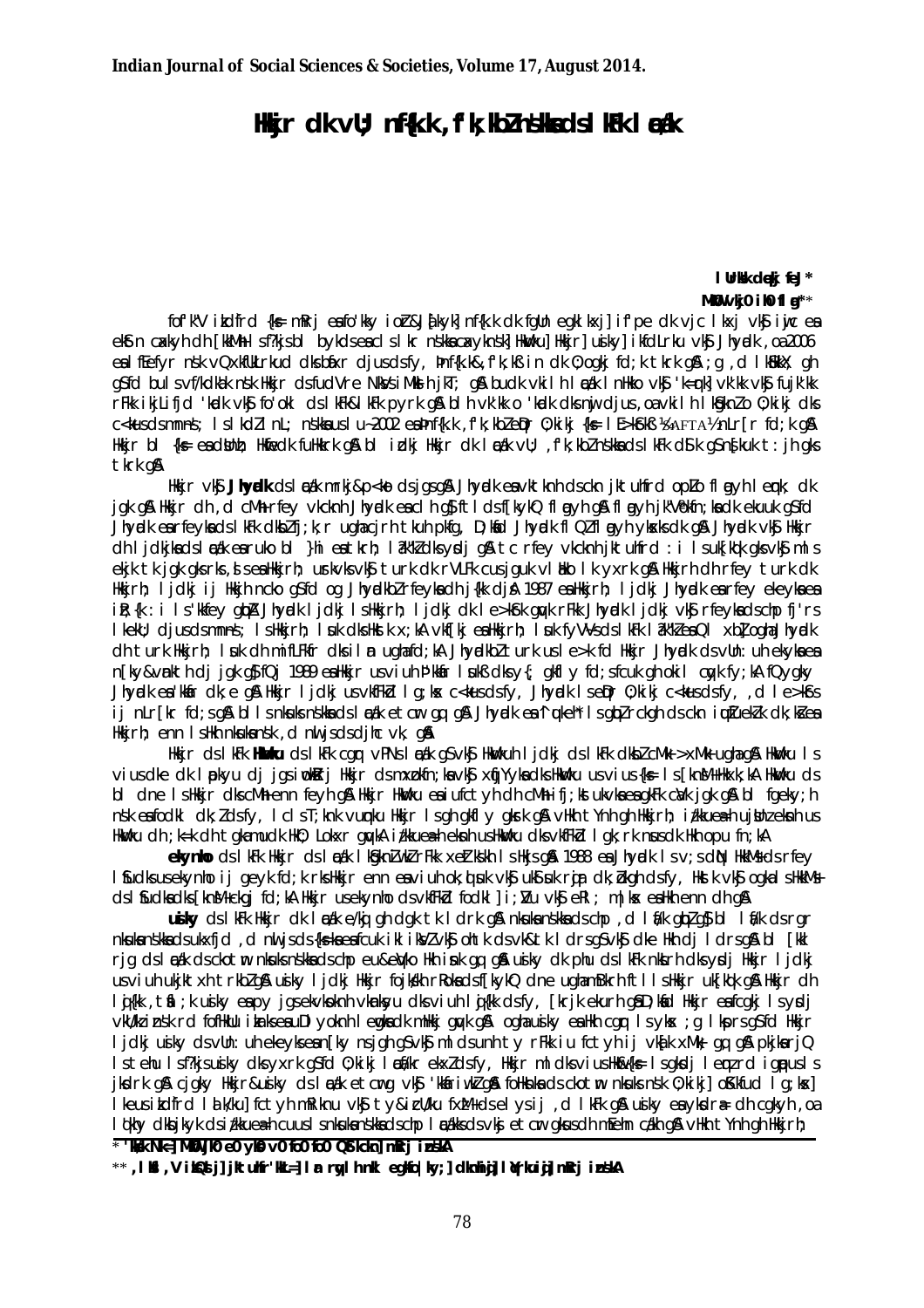i*t*kkuea⊨h ujbhzeknh usujky dh;k=k dh tqkamudk Hk0; Lokxr qukA i*t*kkuea=h eknh usujky dks∨kfFkd Iqk;rk nus  $dk$  Hkh opu fn; kA

Hkkjr vk**j chlyknsk** dsvkilh lækk dblemnka ij erHkn dsjgsgå tcfd Hkkjr gh caxyknsk dh vktknh eaviuh I suk Hist dj i kfdLrkuh I suk I s 1971 bD en vktknh fn vkba Hikir dk cavyknsk I suk Fight gisus ds dbz dkj. k gs&; Fik Hikir ea vošk&vipkl ij <kdk dk [k.Mu] Hkkjr fojkkh bLykeh dVVjihkh tekrks dk leFku] Hkkjrh; luk dks imklarj Hkkjr ea tkus dsfy, vius bykds I sjkLrk badkj] E; eki I sx\$ ikbu ykbu }kjk Hkkjr dksildfrd x\$ fu; ku u djus naust\$ s elys Wifey gå ogh ckacyknsk dh Ijdkj dk ekuuk gsfd Hkkjrh; Ijdkj unh ty eafgLl nkjh ds loky ij bykds ds nknk dh rig cirko dirk q\$ bl dsvykok Hkkir dh lidki ii pVxkp ioth; {k = e afonkq dks qok nu} cakyknsk ds itdfrd x\$ealdkekjh vk\$0;kikjeacbekuh djusdk vkjki g&foHknkadsckotm Hkkjr vk\$ckavknsk dblel ykaij Hkh djrsgå fi Nysnl o"kkidsnkjku nkuksnskkadschp vkfFkbl ladk T; knk carj qq qå ckaxyknsk Hkkjr ds^injc pyks dh ultfr dk fallk as blutfr ds vulrakr E; nekj ds tfj. nf{k.k&imaz, fk; k Islaidz Ik/kus dh ckr as avkink inzaku vks i; kbj.k dselyaij Hkh nkukanskka usfujrj Iq; kx fd; k q& vHkh qky eauLFA dsdekMj c: vk dksidMdj viusnsk ea gfFk; kjks dh rLdjh ij Qkuh dh I tk cakyknsk ds I okePk U; k; ky; }kjk I uk; k tkuk nkuks nskka ds I adk ea vPNh 'kg vkr ekuk tk I drk gå vilkh gky enfonskeæh Jherh I ökek Lojkt usckäkyknsk dh; k=k dh vks f}i {kh; I Ecu/kkneks  $etcur$  djusij  $cy$  fn; kA

vQxKruLrku tksviusghnskeavkr¤dokn Istn⊳rk jgkg&tcogkayksdrka=d ljdkjpu djvk,xhrc meelin dli tkuli pkfa, fd Hkir Islaak cari aka fQvaky Hkirh; I uk oakads budks dks vkradokn dsfo; ) y Musds fy, if k{k, k ns jgh g&

takard Hikir vk**î ikfdLrku** ds chp I mak dk I oky qî rks budk vkilh I mak I ?k"ki , oa ifr}Urk dh qî rks d'ehj empak nkukanskkadscp, diefk fookfnr empak jok om follkktu dsrillr ckn nkuksnsk d'ehj dsel ys dk I ek/kku ughagks I dkA 1947&48, oa 1965 ea; o ds QyLo: i d'ehj ds nks fgLIsgks x, ], d fgLIk ikfdLrku vf/kdr d'ehj dqyk;k] tcfd nu jk fqLlk Hkkjr dk tEewd'ehj ikUr q\$lkefjd ekeykat\$sfl;kphu Xy\$l;j ij fu;a=.k rFkk affk: kikadh akM+dks vsdi Hkkir vk\$i kfdLrku dschp rukruh jarh a\$ orèku eankukanskkadsikli jiek.ka{kerk akfl v gå 1998 esiliki ir usikfkj. kesvkj bidsdiN ghfnuksesi kfdLrku uspxkbligkMhij i jek. kgi jh{k. k fd; kA nkuksnskksdh ljdkj yxkrkj, d nu jsdksling dh nf"V Isn{krh g& Hkjr ljdkj dk vkjki g\$fd ikfdLrku ljdkj usypl&Nqis< x Isfqalk dhijktuhfr tkjh j[kh q\$ oq d'ehjh mxpkfn;kadksqfFk;kj] ifk{k.kvk\$ /ku nsrk q\$rFkk Hkkjr ij vkradoknh gevsdsfv, milaaliifkk inku dirk aå ikfdLrku dh [kijQ;k, tih vkbD, 10 vkbD ii cavvknsk vk\$ uijkv dsxim fBdkukalsimbkerj Hkkjr ea Hkkjr fojkkh vfHk; kuka ea I ay ku gkus dk vkjki gSbldstokcea ikfdLrku dh I jdkj Hkh Hkkjrh; ljdkj vk\$ mldh [kq̃Q;k ,tál;kaij flák vk\$ Ckyq̃pLrku ealeL;k dksHkMdkusdk vkjksi yxkrh q& Hkkjr vk\$ ikfdLrku dscho unh tv&cVokisdsloky ii Hkh rukruh ablaß dPN dsiu ealiØhd dh lhek is kk dksvrdi nkuka nsk dschp er Hkn gå bl rig Hkir vkn ikfdLrku dsl cak d Hkn u [kRe gkusokys > xMkn vkn fgalk dh dgkuh tku iMrh g& fQj Hkh ruko dksde djusvk\$ 'kkafr cgky djusdsfy, izkl gq g\$vk\$ gkusHkh pkfg, A d'ehj eqn-nsdksB.MscLrs ea Mkydi vU; {k=ka t\$ s 0; kiki] ohtk fu; eka ea <hy], d nu js ds ukxfjdka dks feyus ds ek£d} I kadfrd dk; Øeka dk vknku&inku] I kfqR; dkjka dks, d&nu jsnškka esfopkjka dks0; Dr djusdsekkd} [ksy bR; kfn Isladkka dkscgrj cuk; k tk I drk q& vU; , f'k; kbl nskka ds I kFk I cakka dks carj cuk; k tk; ] 0; kikj dks c<kok fn; k tk; ] 'kadk o vfo'okl dks de fd; k tk; .oalhek {k = dk vkradokn .oa uDI vokn I selDr di fn; k tk; rks nf{k.k&, f'k; k u fl Ql l e`) aksk cfYd fo'o dslcls'kfDr'kkyh {k=kaeayxzkh Hkmedk Hkh fuHkk | dxkA Hkkir eatc | siktx dh | idki cuh q\$rHkh | sikfdLrku us I hek ij xkyh ckjh dj yxkrkj ruko eac<kkrjh gh dh q\$fQj Hkh Hkkjr f}i{kh; I EcU/kka dks etcir cukus dk I eFkbl qA

dHkh&dHkh , i k Hkh nfkus ea vkrk q\$fd Hkkjr dsfudVre iMkih jkT; Hkkjr dsifr 'kilifdr Hkh qq q\$rFkk Hikir ij cMsHkkbz;k nknkfxjh dk vkjki Hkh yxrsjgsg& yfdu IPpkbzbl Isnij gSD;kfd Hkkjr usdHkh Hkh nknkfxjh t\$h Hkfiedk viusiMkshjkT;kaij vnk ughadh qScfYd Lo;aNkVsjkT; tku&vutkuseaHkkjr&Qkfc;k dsf'kdkj qksdj mlij vkjki yxkrsjgsgå fu"d"kr%Hkjr viuslHkh iMklh jkT;kals'kkåriwkllg&vfLrRodsfl)kUr ij viuk lædk fodflr diuk pkark a&

## $\blacksquare$

- t0,u0 nhf{kr%ØkW ckMJ]fQ¶Vhb;llvk\@baM+k Qkjsu ikfylh
- foeyk id kn % nh vkjhthu vkm bfU; kt Qkju ikmylh-
- , e0, 10 jktu bflM; k, . M blVjuskuy vQs I l%n dyD'ku vklQ, tst- $\bullet$
- vkbD dQ xatikv %ftvkjkfvfVDI vkQ IkmFk fk;kl eNLMhe-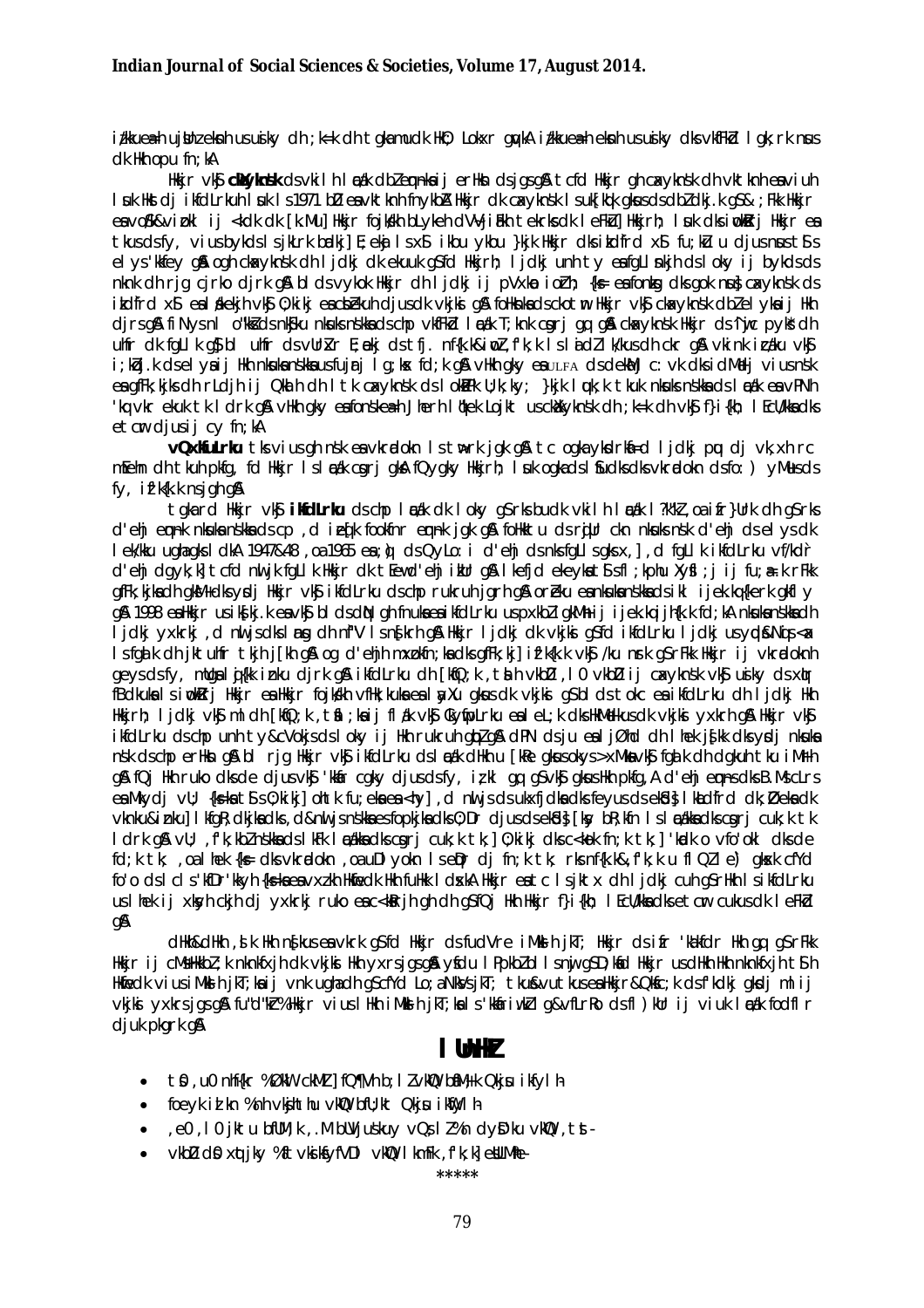# nf{k.k, f'k; k eal edkylu jktulfr

MKU \_fkdsk fl g\* MKU n'kiFk jke\*

clavinski Havkuj Hikirj eky}hoj usikyj ikfdLrku vk\$ Jhyrdk dksbáxr djusdsfy, 'nf{k.k, f'k;k' in dk 0; ogki fd; k tkrk gå mRri dh fo'kky fgeky; ior&J{kyk] nf{k.k dk fgn egkl kxj] if'pe dk vjc l kxj vk\$ iwjc ea ekstin cakky dh [kkMh | s ; q bykdk , d fof'k"V ikdfrd {k= ds : i ea utj vkrk q& ; q HkkSkkfyd fof'k"Vrk qh bl mi&eak}hih; {k = ds Hkk"kkbl I kekftd rFkk I kuldfrd vumBju ds fy, ftEenkj q\$ bl {k = dh ppkl en tc&rc vQxkfuLrku vk\$ E; kækj dksHkh 'kkfey fd; k tkrk g\$ phu bl {k= dk , d i eq[k nsk g\$yfdu phu dks nf{k.k , f'k; k dk vax ughaekuk tkrk gå bl rig nf{k.k, fk;k fofo/krkvkalsHkjk&iwik bykdk gå

nf{k.k.f'k:k dsfofHkUu nškkaea,d&lh iktuhfrd izkkvh ughag&vusd let:kvkavk\$lhekvkadsckotm Hkkir vký Jhvadk en fcivul i svittin gikus dscin] vkdrkned 0; oLFkk I Qyrkinoid dk; e g& Hikir dsvikdrae dh car I kih I hekvis dh rjQ bibar fd; k tk I drk g\$yfdu ges; kn j[kuk pkfg, fd ,d jk"Vads: i ealikkjr geskk yksdrkia=d jgk g& ; gh ckr Jhvedk i j Hkh vkxwgkrh g&

ikfdLrku vki cklvknsk en vkdrki-d vki I sud nk rig dsurkvkndk 'kklu igk gå 'khr: i dsckn ds lkvkn es chayknsk es ykdra dk; e joka ikfdLrku es khr; o ds ckn ds o kks es nks ykdrkf=d ljdkjs cuha i qyh ljdkj cuthj HkyVkavk\$ nu jh uokt 'kjhQ dsurko eadk; e glpA yfdu bldsckn 1999 eaikfdLrku ear[rkiyV glykA 2006 rd usky eslowkfud jktra Fkk vk\$ bl ckr dk [krjk cjkcj cuk gyk Fkk fd jktk viusgkFk esdk; Ikfydk dh I kjh 'kfDr; ka ys yxkA ckalyknsk yks usiky ds yullkokads yk/kki i j ge dg I drsgsfd i usnffk.k, f'k; k ea ykdra=, d Lohdr ell; cu I drk q&

nf{k.k , f'k; k ds nks l cl s NkVs nškka ea Hkh , d s Hkh cnyko dh c; kj cg jgh g& HkWku eavc Hkh jktræg\$yfdu ; gkadsjktk usHkWku uscgmyh; yksdræ LFkkfir djusdh ;kstuk 'kq vkr dj nh g& nwijk }hih; nsk ekynho 1968 rd I Yrur guyk djrk FkkA 1968 ea; g nsk x.kra cuk vk\$; gka kkI u dh v/; {kkRed izkkyh viukbZ xbA 2005 ds tw ea ekynho dh I i n uscqnyh; izkkyh dksviukusdsi{k en, der I sernku fd; kA ekynhfo; u MekØfVd ikVhZ ¼ eMhih½ dk nsk dsjktulifrd ekeykaeancnck gå 2005 dspukokadsckn ekynho ealykidra- etcir guyk gSD; kad bl puko eal foi {kh nykadh dkuwh ekl} rk ns nh xbl q&

nf{k.k, f'k; keaykdræddk fjdkMZ feyk tayk jgk g& bldsckotm nf{k.k, f'k; kbZ nskkadh turk ykdrædh vkdk@kkvkaealgHkkxhg&bl{ks=dsikpcMsnskkaeagkyghea,dlo@k.kfd;kx;kFkkAlo@k.kls;gckrtkfgjgbl fd bu ikpkanskkaeaykdrædks0;kid tu&leFkU gkfly g&bl nskkaeagj oxlvk\$/keldsvke ukxfjd&ykdrædks vPNk ekurs q& vk\$ ifrfuf/kewd ykdrædh latkkvkadk lefku djrs q& bu nskkads yks 'kklu dh fdlh vk\$ izkkyh dh vi{kk ykdra dksojh; rk nrsg\$vk\$ ekursg\$fd mudsnsk dsfy, ykdragh Bhd g& ; sfu"d"kl cMsegRoiwkl g\$ D; kind i gyslsekuk tkrk jogk of fd ykkdræ fl QI fo'o ds/kuh n skka en Qy&Qny I drk of hil fyogkt Isn ska rksnf{k.k , f'k; k ds ykdr# ds vutkokal s ykdr# dh of od dYi uk dk nk; jk c< + q\$

vuds låk"kkidsckotminf{k.k.,f'k;kidsnskivkil eninklirkuk fi'rsrFkkild;kx dseqRodksigpkursqiA 'kkin' dsizkl f}i{kh; Hkh qq qSvk\$ {ks=h; Lrj ij Hkh n{kd lkmFk ,fk;u ,lk\$'k;u QkW fjtuy dksvkWjsku ½saarc½ nf{k.k , f'k; kbZ nskka }kjk cqurjh; Ik/kukalsvkil ealq; kx djusdh fn'kk eamBk; k x; k cMk dne q\$ bldh 'kq vkr 1985 ea gipA nijikiX; Isfolikinkadsdkj.k n{kj dksT;knk IQyrk ughafeyrh g&

: fn nf{k.k .f'k:k ds | Hkh nsk viuh | heki∮kk ds vki&iki eDr&0:kiki ii | aer aks tk.arksbl {ks= ea 'kkafr vkg lq;kx ds,d u, v/;k; dh 'kq vkr qksldrh q& nf{k.k, f'k;k eDur 0;kiki {k= le>kGrs }& AFTA}{b dsihNs;qh Hkkouk dke igh g& bl le>k\$rsij 2004 eagLrk{kj gq vk\$; g le>k\$rk 1 tuojh] 2006 lsiHkkoh gksx;kA bl le>k\$rs dk y{; q\$fd bu n\$kkadschp vkilh 0; kikj eayxusokyslhek 'kidd dks2007 rd chl ifr'kr de dj fn; k tk; A diN NkVsnsk ekursgsfd 1 k¶Vk\* dhvkV yøj Hkir mudscktkj ealdk ekjuk pkgrk gsvk\$0;olkf;d m|e rFkk0;olkf;d ekstmxh ds tfi; smudslekt vkg jktuhfr ij vlj Mkyuk pkark a&

### \*vfl LVsV ik2d j] jktuhr foKku foHkx], y0 ch0, I0 ih0 th0 ckyst] xkMNj mRrj inskA \*\* vfl LVsV i bQs j ,oafoHkxW; {N jkt uhfr foKlu foHkx] deyk jk; dkWst] xkikyxat] fcqkjA

Hikijr Ikiprk q\$fd ^Ik¶Vk\* Isbl {k∈ dsqj nsk dksQk;nk qkosk vk\$j {k∈ eaeQnr 0;kikj c<euslsjktuhfrd el ykaij Ig;kx T;knk corri gkxkA Hkkjr eadN ykxkadk ekuuk g\$fd 'lk¶Vk' dsfy, ijškku gkusdh t: jr ugha D; kind Hikijr Hikivku] usiky vkj Jhyndk Isiqysgh f}i{kh; 0; kikj Ie>kfrk dj pndk g&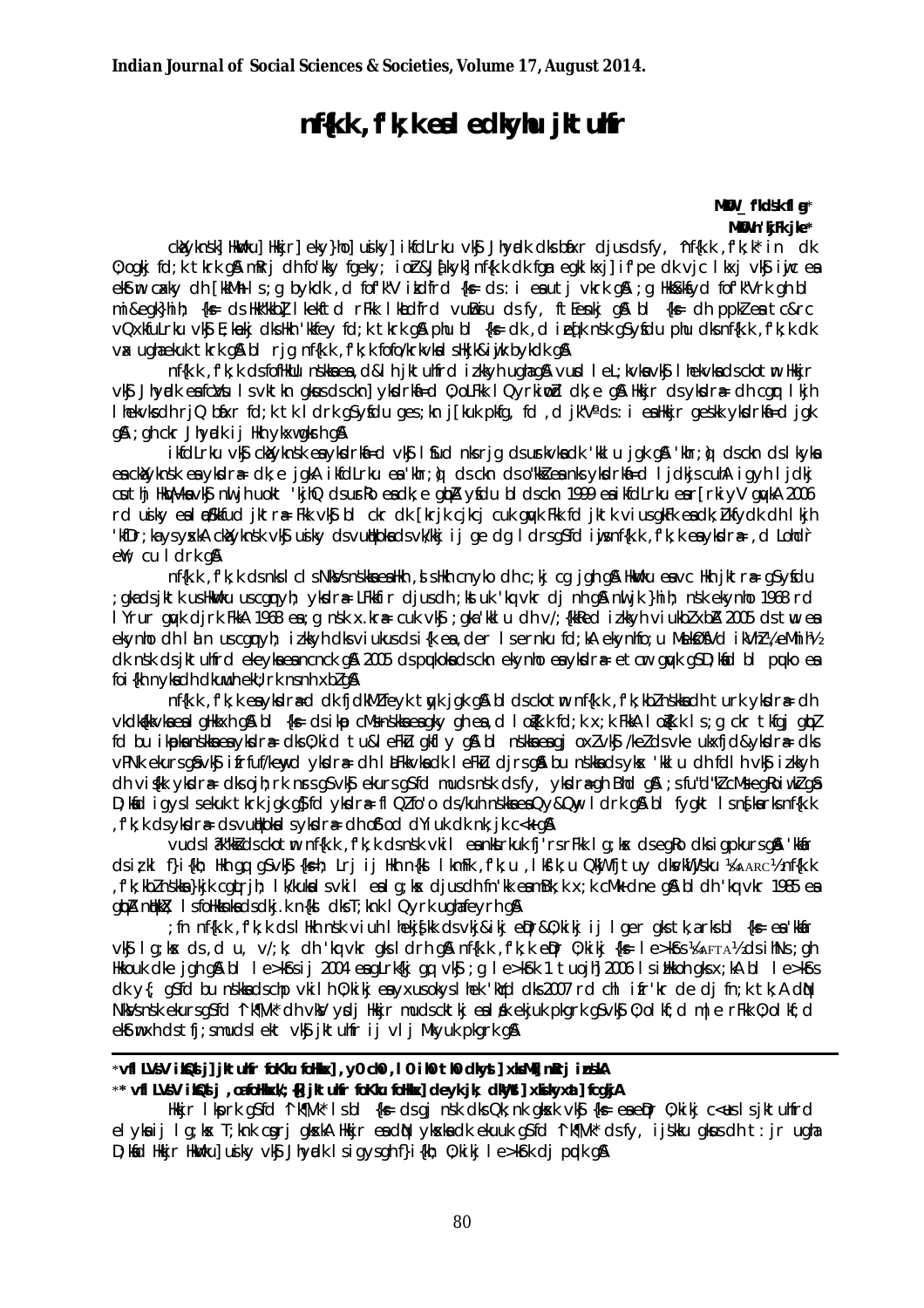### Indian Journal of Social Sciences & Societies, Volume 17, August 2014.

gkykád Hkkjr vký ikfdLrku dslæk dHkh [kRe u gkusokys>xMkavký fgalk dh , d dgkuh tku iMrsgSfQj Hkh ruko dks de djusvk\$ 'kkår cgky djusdsfy, bu nskka ds chp yxkrkj iz kl gq g& nkuka nsk ; o) ds tks[ke de djusdsfy, fo'okl cqkyh dsmik; djusij I qer qksx;sq& I kekftd dk; drklvk\$ eqkoiwklqfLr; kankukanskkads ykskadschp niktri dk ekoky cukusdsfy, dt V oblog nikukanskadsurk, d&nil is dkscori < x 1 s l e>us vk s nikuka nskkadschpekstmcMhlel; kvkadslek/kkudsfy, legyukaeaHka/djrsg&fiNysikpo"kkidsnk\$kunkukanskkadsiatkc okysfall sdschp dblcl & ekxl [kaysa&

phu vk\$ la Dr ikT: ve\$idk nf{k.k ,f'k:k dh iktuhfr eavge Hkfiedk fuHkkrsg& fiNvsnl o"kk&eaHkkir vk\$ phu ds leak cari qu qua phu dk j.kuhfrd lk>nkjh ikfdLrku ds lkFk q\$vk\$; q Hkkjr&phu leak ea, d cMh dfBukbl g& fodkl dht: jr vk\$ oSohdj.k dsdkj.k ,f'k;k egknsk ds;snkscMsnsk T;knk utnhd vk;sg& I u~1991 dsckn ea buds vkfFkd | cak T; knk et cm qu q&

'khr;@ dsckn nf{k.k ,f'k;k eavejhdh illkko rsth Isc<k q& vejhdk us'khr;@ dsckn Hkkjr vK\$ ikfdLrku nkukalsviusladk cgrj fd;sgå og Hkkjr&ikfdLrku dschp yxkrkj e/;LFk dh Hkfedk fuHkk jgk gå nkuka ea vkfFkd løkki av afykt mnki uhfr; kavjukblxblan bllsnf{k.k, fk; k enveindh Hkkxhnkih T; knk xaih ablan veindk ennf{k.k fk; kbleny ds ykskadh la[; k T; knk g& fQj Hkh]bl {k s= dh tula[; k vk\$ cktkj dk vkdkj cMk g& bl dkj. k bl {k s= dh I gi {kk vk\$ 'kkår ds Hkfo"; I s ve j hdk ds fgr Hkh caks qg q&

yfdu nf{k.k, f'k; k dks l ak"kkidh vk'kadk okys{k= ds: i eaigpkuk tkrk jgxxk vFkok; g, d, s{k=h; x\V ds : i eamillkjsk ftldslkadfrd xqk&/kelrFkk 0;kikfjd fgr ,dgâ& ;g ckr fdlh ckgjh 'kfDRk lsT;knk ;gkadsykska vk§ ljdkjka ij fułki g& bl {k ≡ dh vkradokn dh xiłkhj lel;k g vk§ vkradokn ds vurdka: i g &

lu~1998 ea tc ikfki.k& $\pi$  ea iiek.ku iihfk.k fcl:k x:k rks vkWVfv:kl tkiku vk\$ vefictk us vR:f/kcl Økgk 0: fDr fd: k vfdu dN vkfl : ku n skka u s Hkkir ds i jek. ka kfDr cuus dh I i ka uk dhA

vkrødokn ds [krjsdsifr Hkkjr vkg vkfl; ku ds leku fopkj qå mudk fo'okl q\$fd vkrødoknh vekuoh; qå ftuea/kel; k ekuoh; ufindrk dsifn I EEku dh Hkkouk ughag&vkfl; ku nškkausd'ehj eavk\$mRrj&imZdsI kn jkT; kaea Hkkjr dh IeL;k dksvf/kd vPNh rjg Isle>k q& 'khr;@`dsnk\$ku ftl rjg bu nskkausHkkjr dk fojkkk fd;k Fkk]vc : slikkir dsfo: ) fdl h fookn dk l eFku ughadi jgsg&

vr ealikkir }kik nf{k.k, f'k; k ds nškka ds l kFk vPNs i Mksl; ka t\$ s l ædk fodfl r dius ds dki, k m l s vkfFkd vk\$ I kefjd nf"V IsykHk fey jak gå blsHkkjr dh Iain dk vk\$ bl {k= dsIHkh nskka dk leFkū ikilr gå bllsnf{k.k fkk vkdreler 0 kiki vkj Hk&e Myhdik dk, dearoiwk dina cu di milki I dxkA

## l Ihll

- $\bullet$  MkO  $\vee$ kjo d $\circ$  fl al  $\vee$ Urikz $\vee$ h; I EcU/k
- $\bullet$  to , u0 nhf{kr %ØkW ckMJ | fQ¶Vh b; I  $l$  vkW baM+k Qkj u i kfyl h
- foeyk id kn % nh vkjhthu vkm bfU; kt Qkju ikmylh-
- ,e0, 10 jktu bflM;k, M blVjuskuy vQsll%n dyD'ku vkm2, tst-
- vkbD dQ xqtiky %ftvkjkfyfVDI vkQ IkmFk, fk;k]eNLMhe- $\bullet$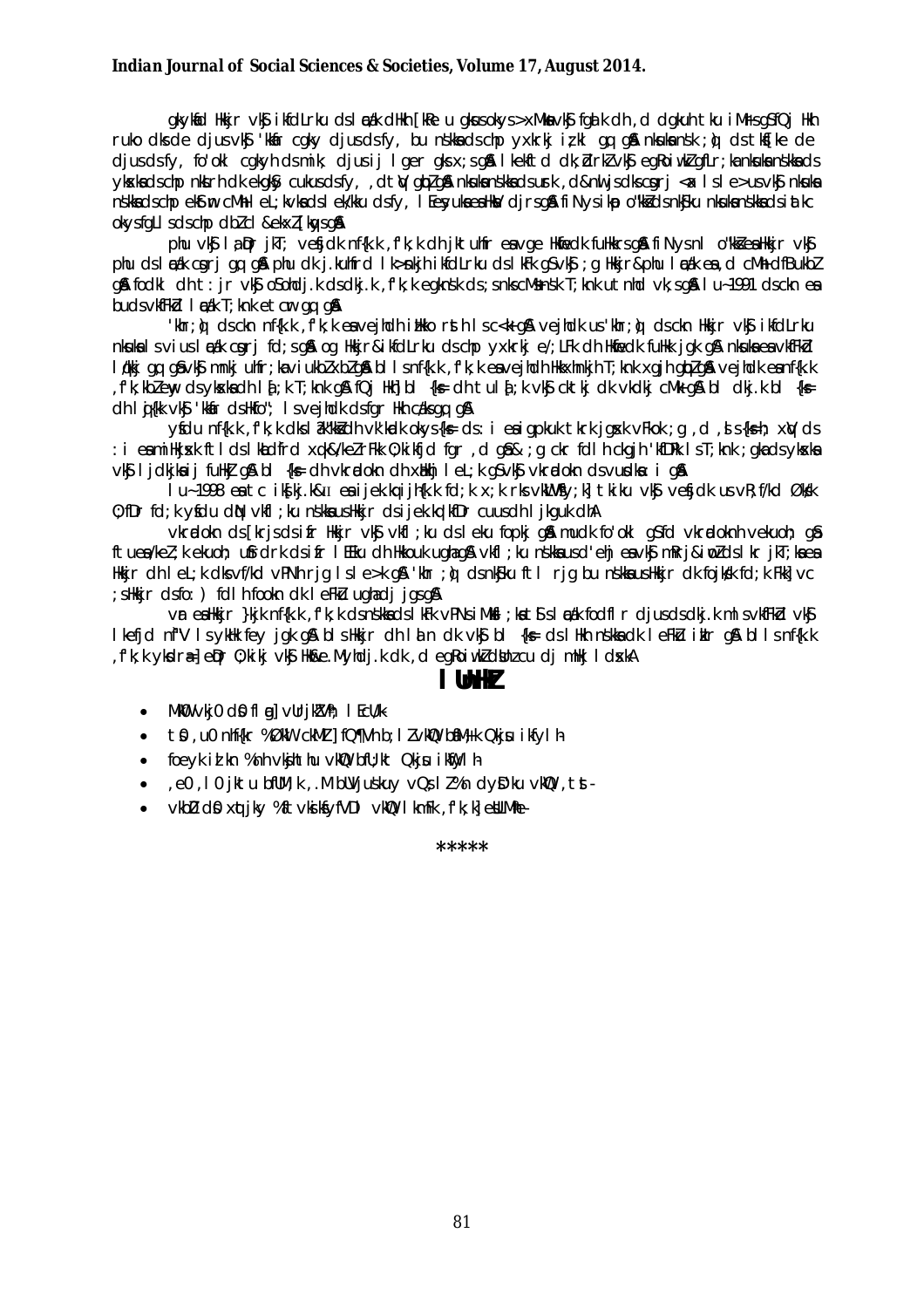# fyx vWWir Ha&Hko dsennladsifiif; eaukilph

### itkar fla $*$

efgyk l'kfDrdj.k ds vUrxr efgykvkals tMs ukxfjd lkekftd] vkfFkd] jktuhfrd vk\$ dkuwh emnkaij løpu'khyrk yks likedki 0:Dr fel:k tkrk g&l'kfDrelik ethifØ:k ealekt elksikiafielfiriRrkReel nf"Velksk elsifri tkx: d fd; k tkrk q\$ftl usefqykykadh fLFkfr dks I nb derjekuk q& ofod Lrj ij ukjhoknh vknkyukavk\$; 0, u0 Mh0 ih0 vkfn vUrikIVh; I LEkkvkausefqykvkadsI kekftd I erk Lora-rk vk\$ U;k; dsiktuhfrd vf/kdkikadksiklr djus ea egkoiwk Hwiedk fullkbl gå efgyk l'kDrhdj.k Hkbfrdh ;k v/;kfRed] 'kkjhfjd ;k ekufl d lHkh Lrj ij efgykyka ea  $\vee$ KRefo'oklinha di mllana l'kDr cukus dhif $\emptyset$ : k and

elfyd : i Isgelik lekt, dig "kizliku lekt jak all efgylyk dls geskk ; glankse ntidk LFkku ali inku fd; k x; k g& igysefgykykadsikl fdlh Hkhirdkj dh Lora-rk u gkusdsdkj. k mudh lkekftd yk§ ikfjokfjd fLFkfr , dijkfJr Isvf/kd vk\$ dNN ughaFkh]ftIsgj dne ij , diq "k dh vko; drk gkrh FkhA o\$ srksvktknh dsckn Isgh efgyk mRFkkus ds mnns; IsfofHkUu izkl fd; stkrsjgs gå yfdu fi NysdN o"kka ea efgyk I 'kDrhdj.k dh c; kj ea vR; f/kd rsth nskh xblqSbllqhaizkl kadsifi.kkeLo: i efgykvkadsvkRefo'okl eadblxuk c<kRrihqblqSvks osfdlh Hkh pukth dk Lohdki djus dsfy; s [kn dk r \$ki djus yxh q\$t takaljdkja efgyk mRFkku dsmnns; Is ub Rubl; kstuk; a cukus yxh qâoqhadblxâ ljdkjh laxBu Hkh mudsvf/kdkjkadsfy; sviuh vkokt cwllndjus yxsqâ ukjh l'kfDrdj.kds rgr-efgykykadsHkhri, shirv Hkkouk dksmtkxj djusdkizkl Hkhfd;k tkjok g\$fd viusHkhrifNihrkdr dksloh ek; useamtkxj dj fcuk fdl h I gkjsdsvkusokyh gj pukfsh dk I keuk dj I da

vkt dhefqyk; afl Ql?kj xgLFkh dks I EHkkyusrd gh I hfer ughajgh gâcfYd gj {k= eamllgkausviuh mifLFkfr ntldik nh q& 0; olkf; d {k = qks; k ikfjokfjd efgykvkaus; g lkfcr dj fn; k g\$fd osgj oks dke dj ldrh g\$tks dHkhiq "kkads;kkk; le>k tkrk FkkAdNle; igysrd ftu 0;olkf;d {kşkaeadoy iq "kkadk qhoplo quyk dirk Fkk vc ogka efgykvka dks dke djrsn fkdj geavk'p; lugha gkrk gå fk{kk vkfj vkRe&fullkj cu tkus ds dkj.k os vius Åij fo'okl dj vius thou I EcU/kh fu kł yus yxh gå yfdu ukjh I kfDrdj k dh ifoh dirs quyk ge bl ckr dksudki ugha I drs fd tc fd fdl h, d dks I kDr djus dh ckr djrs gårks Lokhkhfod rkg i j ge nuljs 0; fDr ds vf/kdkj {k} dks I hfer di jasakrsaå nu js 'kînka eadak tk, rksefaykyka dh fLFkfr I dkkjusdsfy; st: jh asfd jq "k opLo dksegRrk dksde dj fn; k tk; A

## fyx vkWir HalWo dseans

fofiküu vud akkuko v/; uko, oa vs kko ds l exz: i l s l Eiwki fo'o ea mu emnko dh igpku dj yh xbi q S ftudk I EcU/k efgykykadsifr fd; stkusokysHknHkko Isg& I (ki ea; sennsyk) {k= fuEufyffkr g\$%&

## **XHZkj.k id o@id okeri n\$kHky %**

- xHkZ i jh{k.k eaxHkLFk f'k'kqyMeJh qkusij ml dk xHkJ krA  $\bullet$
- ; g I fjuf'pr gks tkus i j fd xHkLFk f'k'kq yMelh g\$ xHkbrh ekadh ; Fkkfpr n{kHky u fd; k tkukA
- $\bullet$  cfvdk f'k'kaa $R$ : kA
- yMeth ifink gkusij ekadh mi{kk rFkk vi;kIr id oktrj n{kHkkyA
- i∉h tUe ij fdlh idkj dk lekjkg vkfn vk;kftr u fd;k tkukA

#### cpiu %

- · I hfer , oavi ; kir I (k&I (jo/kkvkads I kFk ckfydk dk ykyu&i kyuA
- ckfydkykadks; k rksfcYdgy gh u i < kuk; k l k/kkj. k l s Ldny ea i < kukA

## \* ,e0 ,0 M ekt 'ML=1/2 uV] iVsy uxj] clknhig] l (rkuig] mRrj inskA

- Ldw enthus okyh ckfydk I spkidk&criul [kkuk i dkuk] >kMacqukih Tkg sdk; dik; k tkuk] tcfd yMelksdks, g s dk; kil sepr j[kukA
- NkVs Hkkb&cquka dks f[kykus dh ft EenkjhA
- i<kblightd, fcuk gh mulgalday u tkus nukA
- Hkkbž kadh rwuk eacfqukadks vf/kd R; kx diusdsfv, ifir diukA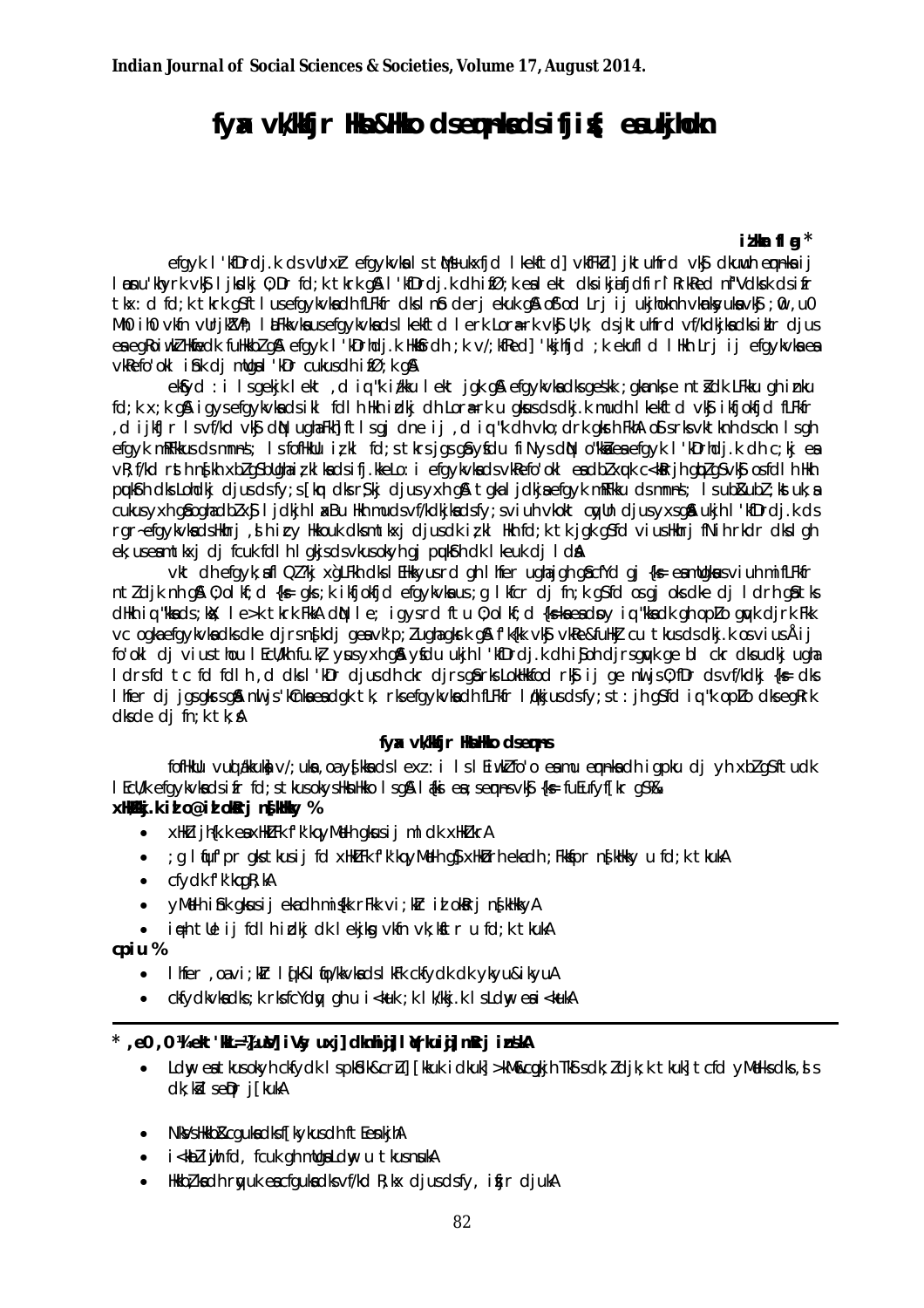## fd' kjkoLFkk %

- viuh il Un dh f'k{kk iklr djuslsofipr djukA
- viuh il Un dk [ksv [ksvus] siksdukA
- yMelkach ryuk eayMfd; kacksepr Hkko Isvku&tku}Iqfy; kalsfeyu&tyu}eyk&cktkj vkfn tkusij NW ; k rksde inku djuk ; k fcYdw gh inku u djukA

## fooka %

- 'kkjhfjd : i IsifjiDo gq fcuk qh fookq dj nukA  $\bullet$
- oj i{k }kjk fookg IsinoZyMicd; kadksbl idkj Isnskuk ekuksos, do LrggkA
- VMfd; kadksviuh illn dk oi puusdh Lora-rk u gkuk vf/kdkak ekevka ea ekacki }kik ja-h dk fookg viuh  $\bullet$ I fo/kk, oabPNk Is, d vf/kdkj ds: i eadj nukA
- I Hkh i plkj ds; kkk; gkrsggs Hkh dll; k I sfookg djusij ngst fy; k tkukA ngst dsfy; scggvka dks 'kkjhfjd, oa ekufld: i Is; kruk; anuk rFkk tku IsHkh ekj MkyukA
- dfri; lektkaeaiq "kkadks, d Isvf/kd iRuh j[kusdk vf/kdkj gkuk] tcfd fL=; kadksblh idkj dsvf/kdkj  $\bullet$ I sofipr j[kukA
- ifr dsej.kkijkUr L=h ¼fo/kok½}kjk nu jk fookq u gkusnuk] tcfd ig "kka}kjk iRuh dh eR;gqks tkusij nu jk fookg fd; s tkus dh NWA
- fo/kokvka dks vPNs diMsiquus vPNk Hkkstu djus mRI o&I ekjkska ea Hkkx vusij ifrcU/k yxk; k tkuk] tcfd fo/kikadksbl idki dsifrcU/kkalseDrj[kukA

## I Eifkr, oavU; vKFKd I & Wkulaij LoKeRo %

- firk dh I EifRr eaif=; kadksi #kadsl eku mRrjkf/kdkj iklr u gkukA
- ifr dh I EifRr ij ifRu; kadk iwkZvf/kdkj u gkukA
- [kr&edku] c\$y&Hk\$] e'khu] ekVj&V\*d] fVdkÅ ?kj\$ywoLrykadsØ; &foØ; ,oafxjoh vkfn I koZtfud I EifRr; ka  $\bullet$ dh bPNk&vfuPNk]: fp&v: fp vkfn dk /; ku u j [kukA
- o Silland : i Is Lo ; a ds Lolafello okysed kul ng kul QDV hi dkj vlafn ds i z kx dk vf/kdkj efgykyka dks de gh akukA

## jktuhfr , oaitkl u %

- iefk iktulfrd inkaij efgykykadksykuakfrd nf"V Isde puk tkukA
- fo/kkf; dk enefgykvkndk i frfuf/kko mudh l  $\delta$ ; k ds vunikr enu gkuka
- jktuhfrd nyka}kjk lan;k fo/kku lHkkvkadspuko eafVdV forfjr djrsle; efgykvkadh migkk djukA
- eakoiwklitkklfud inka&ed; Ifpolitkku Ifpolxqlfpoleaky{kk fu;a=dleq; fuokipu vk;ipr vkfnij vkerký i jefavkvkadk fu; Dr u fd; k tkukA

## jktxkj, oavk; l'tu %

- vf/kdkik nskkaeal pSkkfud rk\$ ij jkstxkj dsvoljkadh lekurk gkrsgq Hkh 0; ogkfjd rk\$ ij efgykvkadksde  $\bullet$ gh ikstxki inku fd; k tkukA
- vf/kdkak futh ifr"Bkukaeafookfgr efgykvkadksukkdjh ij u j[kk tkuk] D;kad fookfgr efgykvkadsxHkbrh gkus ij loru vodk'k nuk gkskA
- vi xfBr {k=kaeaefgykvkadksig "kkadh ryukeade etnigh fn; k tkukA
- dk; LFkyka i jefgykyka dk ekufl d, oa 'kkjhfjd mRihMuk djukA  $\bullet$
- I'll jekku dsuke ji foKkiu , oajpki eaukih na dk vjekutud in'ku djuka  $\bullet$
- i; bu t\$ sm|kxkaeavf/kd&l &vf/kd xkgd vkdf'kir djusdsfy, ukjh ng dks, d oLrgds: i eaiz pr  $\bullet$ djukA
- clkj[kkuka,oavU; ifr"Bkukaeaefgykvkacksfu;fer ukŝdjhiju n'kkidj lionk ij n'kkidk vkj bl rjg lsmUga jkT; chek ; kstuk] {kfriwid Hkaxrku vkfn I solipr dj nukA
- iq "k Jfedkadh viskk efgyk Jfedkal svf/kd ?ka/sdk; ZdjkukA
- dfri: nskka e a ikstraki i i vkus I sim Zefo vkvka dks dkêk: Zijh fk. k dsfv. ck/: diuk A

efavkvkadsifr IHkh indig dsHknHkko dh Lekflr dsfv; slclseakojwkliav 18 fnl Ecil 1979 dksabltc la Dr jk"V" ch egkl Hkk us þefgykvka cls fo: ) I Hkh irdkj cls HknHkko ch lekflr ij vfHkle; ß clks loll Eer Is Lohclkj fd; k| b| s1 ekp/ 1980 dksfofHkUUk nskka}kjk | eiff'V fd; stkusdsfy, [kksy fn; k x; k vk\$ vc rd 166 | sT; knk nsk b|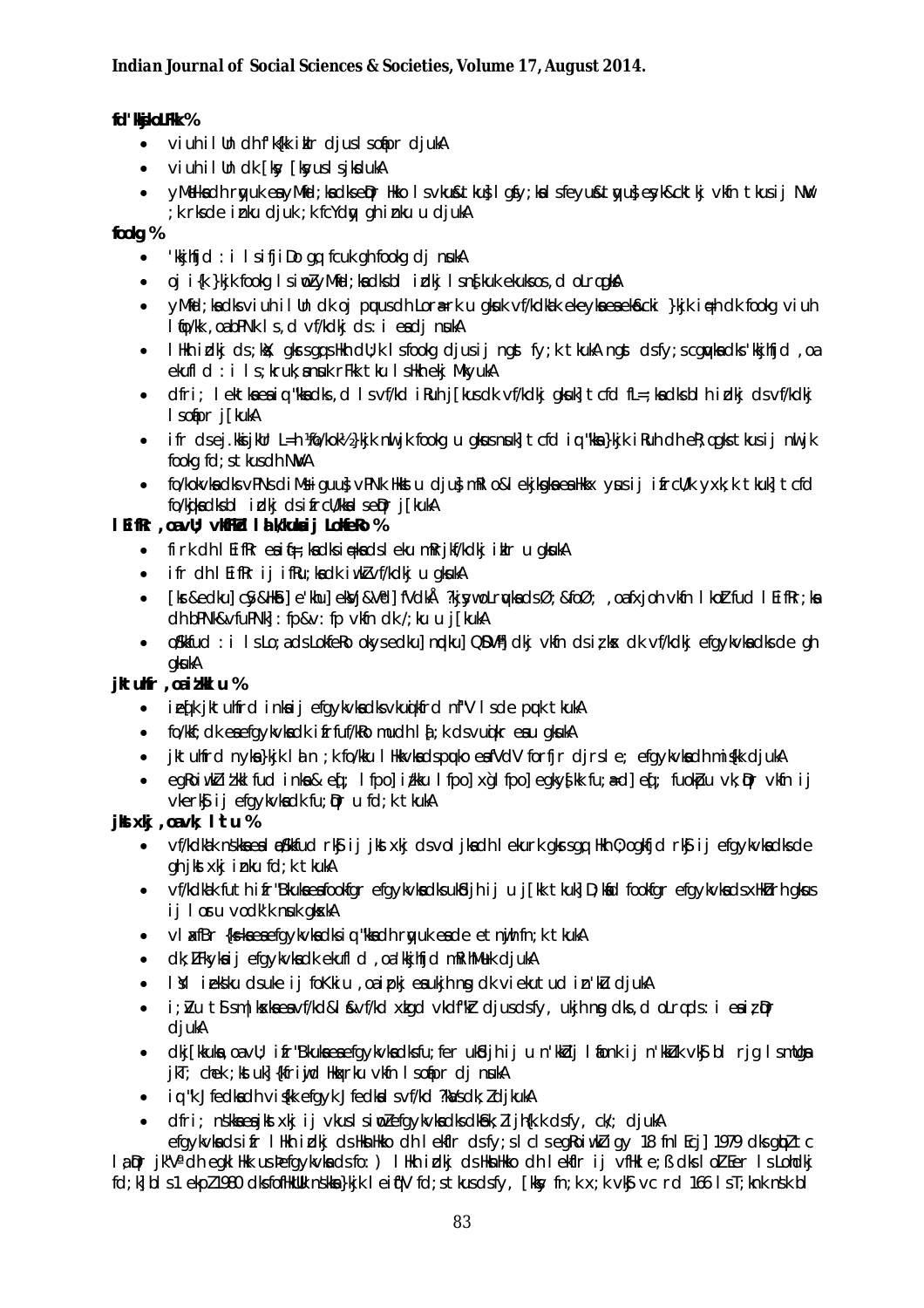ij gLrk{kj dj ppdag&bl vfHkle; dsifjig; eafofHkUu nskkausvius; gkaefgykvkadh lig{kk rFkk lig{kk dsfy; sfofHkUUk idkj ds dkuw cuk; sg& ijUrqfofHkUu nškka ea ykxwefgykvka dsfy, fo'kk ; kstuk; a mUga v/khuLFk vk\$ 'kk\$"kr gkus dk gh vgl kl fnyokrh gå ?kjsywfgå k dksjkdusvk\$ L=hfk{kk dksc<kok nust\$sdkuw gekjslekt dh blh dMoh gdhdr dks c; ku dirh q\$fd le; ifjofrh qks tkus ds ckn Hkh iq "k vkt Hkh Lo; a dks efqykvka dks I Eeku nuk il Un uqha dir} mudh ekufl drk vkt Hkh igyst Sh gh g &

iq "k bl ckr dks I gu ughadj ik jgs gåfd nch dpyh efgyk; avius vf/kdkjkadsfy; svkokt mBkus yxA; gh dki.k asfd efavk I 'kDrhdi.k dkscar vf/kd ritha fn:stkusdsckotm ia "k oxZea, d rcdk, sk Hkh astksefavkvka dh vktknh dk viusfy; s?kkrd ekudi py jgk g& vius >Bsiq "kRo dks dk; e j[kus vk\$ efgykvka dks mueafuEu gkus dk valkl fnyokusdsfy; sog dilkh mudsleeku dslkFk f[kyokM+djrk q\$rksdilkh ml ij gkFk mBkrk q\$

fn ge Hkkjr dsifji{; ean{karksn#kkX;o'k ukjh l'kDrhdj.k doy 'kgjh {ks=kard qh fleVdj jq x;k q&; d vkj cMs&cMs kqjka vkj egkuxjka ea jgusokyh efgyk; af kf{kr vkfFkd : i Is Lora fofHklu {ks=ka ea Åpa inka ij dke, djusokyh vk\$ vk/kqud fopkj/kkjk efgyk;ag&tksiq "kkadsneu dksfdlh:i ealgu ughadjuk pkgrhA viuslkFk qksjgs vR; kpkjkadsfo: ) og viusne ij yMuk tkurh gå budh I {; k Hkysgh de gk} yfdu mllgkustks I Eekutud fLFkfr ikir dh qi og com itki uh; qi oghanti ih vkj xkehk bykdkaearksvkt Hkh ukih dsvfLriko ij itufplig qh yxk quyk g} xkpkseajqusokyh efgyk; au rksviusvf/kdkjkadkstkurh gâvk\$u gh mudsegko dksle>rh gâftl dkj.k og ifr ds vR; kpkjka vk\$ I kekftd I a k/kuka ykakuka dks viuh fu; fr I e>dj I gu djus dks foo'k gks tkrh g& gekjk ig "k i/kku lekt ftu ladkja i je javka vka e; khkvka dh ngkbl y djefqykvka dksvius}kjk fufer nk; jsea ckak dj j[kuk pkgrh ation "ketkik mllahal hekvladhev frøek vig voekuuk di bizubig krunan af fikrakrassa as folmis i salt disfyts dkbl Bkl I tk ughanh tkrhl oghavxj dkbl efgyk bu cakuka dks rkM+dj ckgj fudyuk pkgs rksml s gekjs lekt ds Brankjka dh dki nf''V dk ik= cuuk iMrk g& ge Hkys gh [km dks vk/kfjud dgus yxs gka yfdu okLrfodrk; gh g\$fd vk/kfjudrk dpy gekjsigukosvk\$ 0; ogkj envkblg\$yfdu pfj= vk\$ fopkjknlsvHkh Hkh gekjk lekt vk\$ buenjgusokys yk fi NMs qus gh gâ iu "k oxiefqykvkadks vkt Hkh, d olrudh Hkkár vius v/khu cuk, j [kuk pkgrk gâ vkt efqyk; a xg.kh Isydi, d IQy 0; olk; h dh Hkinedk dks I gt < x I sfullkk jgh g& og Lo; a dks ig "kka I scari I kfcr djusdk d Hin ekîdik xopkuk ugha pkgrh]vxj og [km eafNih rkdr diksigpku viuk iFkd vk\$ Lor⊕ vfLrRo fuek]k djusdk, izkl djrh q\$rksoq iq "kkalsT;knk cgrj fu.kž yusdh Hkh dkcfy;r j[krh q& vk/kfjud; pd dh efqyk;aiq "k ds I ed{k gh ugh cfYd dbl{ks=kaearksig "k dsopLo dksHkh pulfsh nsjgh g& viuh egur vkf dkcfy; r dscy ij mllgkus viuh d vyx japku cukblan

## I lhH

- ejh cil Vku Øk¶V] fofMadsku vkil 0 nh jkbVI vkil 0 nh oheu] 1792- $\bullet$
- to , 10 fey] fn I Oktol'ku vklou oheu] 1869- $\bullet$
- if d'il fxve il oleu . M b d ku kfe D | 1898-
- Lisky b'; wvku fg; weu jkbVI] bf.M; u tujy vkQ Iksky IkbIsk, .M Iks kbVhI] 2010- $\bullet$
- MKO \_ fkdsk fl q Hkkjr eaekuokf/kdkj vk\$ lekftd tkx: drk 2014- $\bullet$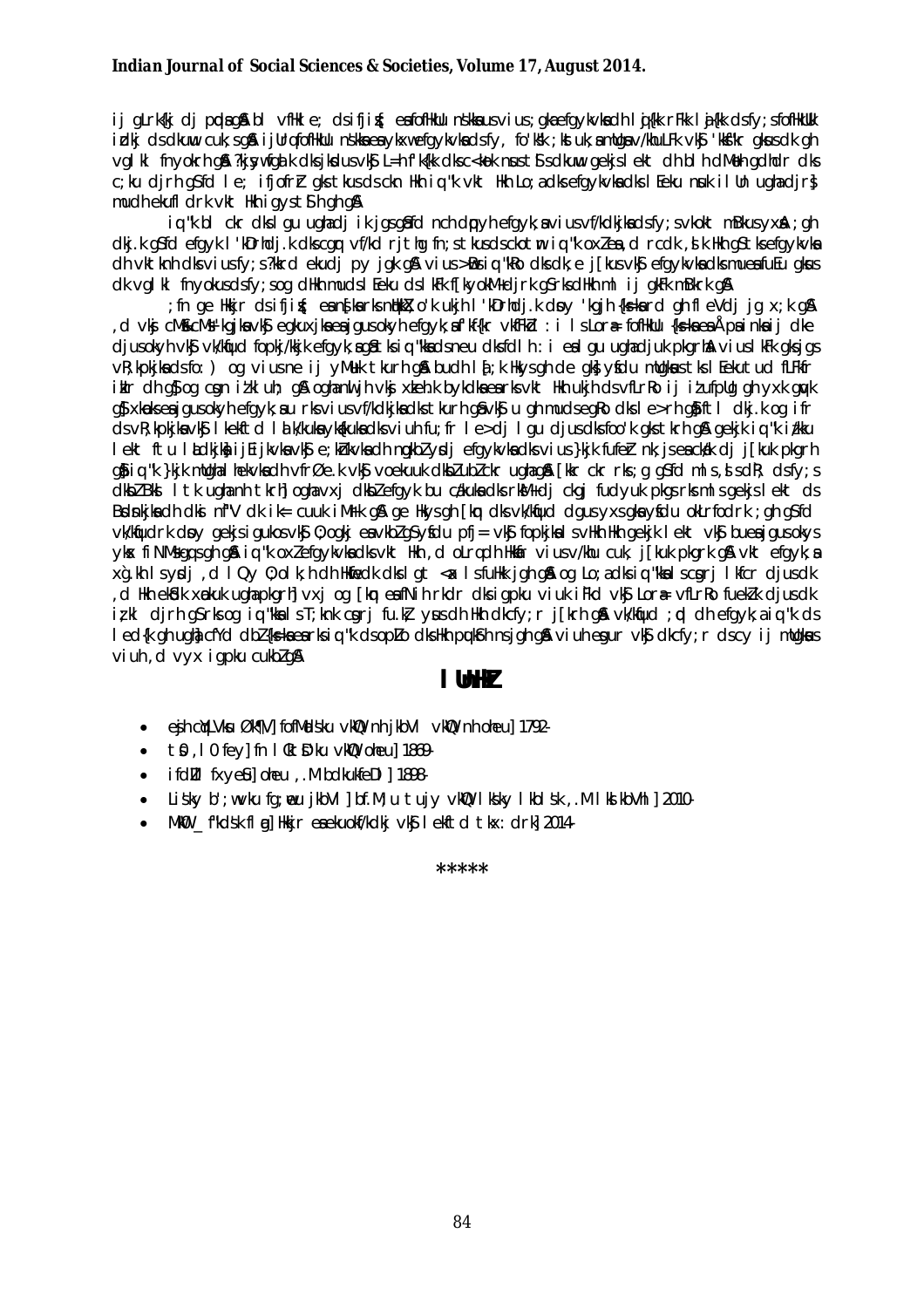## ikphu Hkjrh; vfHky{kaeaof.kr Ho&eki dh bdkbł k

## vidrk fl $a^*$

ekrk HMie% i neksga i fFk0; k%A clnkfpr~blsigyk I UnHkZ clgk tk I clrk g\$tgka\_f"k usviusclksiFohi ne vk\$ HMie clksviuh ekrk dak al bilishkie dhimi; kiskrki, oa bi dki kekit di); ol Fkki e a ca & vk; kehi e a kolli"Vakrkia & bis, di li fi fkrids : i eaekuk tkrk q\$tkslekt dscMslemk; dsfy, vthfodk dk lk/ku Hkh q\$tqkard Hk&ekiu dk itu q\$blea ikjnfkrk, oafo'ol uh; rk dk gkuk furklrk vko'; d g} tks ikphu dky l sv | ru fo | eku g&

ikphu dky ealkh Hkie dsvurd indkjkadk mYy{k g& ml le; it;%mi;kfxrk dsvk/kkj ij iktLo fuf/kkir ds I UnHNZ ea bl ds ekiu dh vko'; drk iMrh FkhA blfy, rRdkyhu le; ea iz pr Hkn&ekidka ds fo"k; ea ml le; ds vfHky{kkalsHkh fo'kn tkudkjh iklr gkrh g& pfid Hk&ekiu ,oavfHky{k y{ku nkukagh dk; ljkT; 0; oLFkk lstMsgq g& vr%Hkeki dh vfHky{kkaeamfYyf[kr bdkb]kavf/kd iekf.kr dgh tk l drh q}tksbl idkj q\$&

vkeki vFkok vkjkgk & vkeki ea'oki\* 'kûn chtkadh vkj báxr djrk g& vFkkir d vked chtkalscks stkus  $1$ okys{k= dh I hek dks^vk<oki\* dgk tkrk g&f}rh; 'krkCnh bD dsg(io"d dseFkijk itrj ys[k<sup>2</sup> I sLi"V gkrk g\$fd 256  $e$ WBh vukt ds nkus dks 'vk<el' dak x; k a\$ cakv es 1 vk<el = 16 vFkok 20 l s ¼ d l s = 80 rksvk½ ds cikci ekuk tkrk FkkA vk<el dk pkGkkbZ Hkkx ^i LFk\* Hkh davkrk FkkA

vk<d Is'vk<eki\*'kûn dk foLrkj rhl jh 'krkûnh Isn§kusdksfeyrk g& Hk&eki dsI UnHkZI sbl dk iz kx Hknd vs[k<sup>3</sup> eafd;k x;k q}tks/khjs/khjsvk<eldh vis[kk vf/kd ipkfjr qksx;kA cakky Isiklr qq vfHkvs[kkats]siqkMiq  $r$ ke $i =$ <sup>4</sup> Is vk< $\theta$ ki ds I UnHkidh tkudkih feyrh q $\beta$  ftlds fo"k; ead N fo}kuka dk fopki qSfd; q vkt Hkh cakky ea ipfyr bdkblg& ftls'vkigk' IslEcfl/kr crk; k x; k g\$ ftldheki 90000 oxDhV gkrhg&

xir vfilivgika ea likie dh eki dk mYygik uMka ea likh feyrk qi fti dh ekud bdkbi yEckbi N% qkFk qkrh qiA; q Hkh I EHko q\$fd uM+dh yEckblik; d LFkku ij, d leku u jgh gkA

gyeki & I kekU; r%, d gy I s trkbl djds ftruh Hkie ij [krh gks I drh Fkh] og Hkie , d gy dh [krh  $2 \frac{1}{2}$  dgykrh FkhA nul jh 'krkCnh bD dsokfl "Bh i i julkkoh dsukfl d xgk ys k<sup>5</sup> ea gy dk vFkZ Hkme dsml Hkkx dkscrk; k x; k g\$tgkagyokgk df"k Hkfie dh trkbldjrk g&vFkkr~gyeki dk ilk s df"k ; kk; Hkfie dsfy, fd; k tkrk jgk gkxkA ikphu Ik{; kaea dgh&dgha 'fHk{k&gy\* 'kCn dk iz kx feyrk gSftldk rkRi; ZfHk{kq/kadh Hkfie Isyxk; k tkrk g&bl IUnHkZea  $d$ kyids xonk yik $^{6}$ ] d". Kk xqVij Isikil pkilikh 'krkchh dsvfilkyisk' rFkk mMhl k ds xatke ftisisikil rkej=  $^{8}$  mYyiskuh; g& blds vfrfjDr blh 'knh eaxkipUnzdsle; dk eYylk: y rkei= $^9$  tks if'pe cakly ds o/keku ftlslsiklr g\$ea av ds vf/kdkih ds : i en okauk d\* dk mYvsik an bils Li"V as fd bl le rd ikt }kik aveki\* dk vf/kdkih  $fu:$  Dr akus  $v \times k$  FkkA

; Ifi gyeki ds fo"k; ea 'krkCnh ds vfuftbelu ds oUnkj rkei= $^{10}$  vkBoh 'krkCnh ds cyktiu ds I udir  $\nu$ filky $\int$ k<sup>11</sup>] jk"V'diV ujsk xkfolln r`rh; dsifikku rke $i =$ <sup>11</sup> eagyeki dhekih xbl Hkfie dk mYy $\int$ k fd;k x;k q& fQj Hkh;q Li "V ughagksikrk fd ^gy\* dk okLrfod Hk&{k = D;k FkkA fdUrqbruk vo'; Lohdkj fd;k tk I drk g\$fd ,d gy }kjk livrk I sdh tk I dusokyh dfk Hkme dks, d gy Hkme ekuk tkrk FkkA e/; ; k esHkh ; g eki i pfyr jghA ts svend 0; fDr ds ikl, d qy vFkok nk) rhu] pkj ------ qy dh [ksrh q& bl l sml 0; fDr dh vkfFkd n'kk dk fo'ysk.k Hkh fd; k tkrk FkkA vr%^qyeki\* dk ehVj] vFkok fQV ds I eku dkbZfuf'pr i £kuk rksuqhafeyrk fdUrqdf"k; kk; Hkfe dh; q, d vkir eki ds: i eavo'; ipfyr FkkA

fuoru-& ikphu vfHkyskkaeaHk&eki dh d eqRoiwklbdkbl'fuoru\* dk mYysk fd;k x;k q& ck)kiu usbldk  $3$ mYvfk dirsam N% fuorum Hotel dsmit en difioki dk Livrk LsHki.k&ikk.k dh ckr dah an ftl ds din fo}kuknus Li"V djrsqq , d fuoru dks Ms+, dM+, oa N% fuoru dks uks, dM+ ds cjkcj ekuk q&<sup>13</sup> xkfreh i∉ Ikrd.khlds ukfld xqk y{k<sup>14</sup> ea200 fuorru Hide i of trk dks nku nusdk mYy{k q& bl ds vfrfjDr bl Hidebdkbldk mYy{k ftu vfHky{ka eafd; k x; k g\$osgâ& LdUnoelu dkyhu ¼Fkh 'krkûnh½ xwono rkei=<sup>15</sup>] cxky l siklr ½5oha 'krkûnh½ if'peh xxujšk fl g oelu dsdlluM+lkfgR; ifj"kn rkei=<sup>16</sup> vkll/kz insk dsidk'ku ftysl siklr iYyo dękj fo".kqdscfCcifYy rkei=<sup>17</sup> dukjk  $\frac{1}{2}$  is intermediate in the set of the set of the set of the set of the set of the set of the set of the set of the set of the set of the set of the set of the set of the set of the set of the set of the set of the s

### \* 'Wesk Nk=k] MkW jk0 e0 yk0 v0 fo0 fo0] QStkckn] mRrj inskA

xkdd rkei= $^{20}$  fpdexyi ftyslsdnEc ujsk fl n oeu dsefnxjsrkei= $^{21}$  eqkjk"V° dsukxij ftlsiklr Lokehikt ds  $ukx/du$  rkej =  $^{27}$  e/; insk dpry ft yslsiklr jk"VdW ujsk ullujkt dsfroki [kM+rkej =  $^{23}$ ] vkjakkckn lsiklr llind fudiiii wy'kfDr ds dkl kj rkei =  $^{24}$  duk $M$ d I s i klr fou; kfn k; I k; kJ; d n: fin Eus rkei =  $^{25}$  i wydskh f}rh; ds I e; ds; Dolin itri vfilky $\bar{\psi}^{26}$  it; deki dseyigwrkei= $^{27}$  vkWk inst dsdwy ftyslsikir foØekfnR; ifke dsxMoy rkei =  $^{28}$ ] iYyo ujsk fot; fo" kq xkj oeu ds pik rkei =  $^{29}$ ] rFkk pkyp; ujsk t; fl q iFke ds rhu rkei =  $^{30}$  vkfnA bu vfHky{kkalsfuoru bdkbl}kjk ekih xblHkfe dk mYy{k fdlhu fdlh : i eaiklr gkrk g& buls; g Li"V gkrk g\$fd bl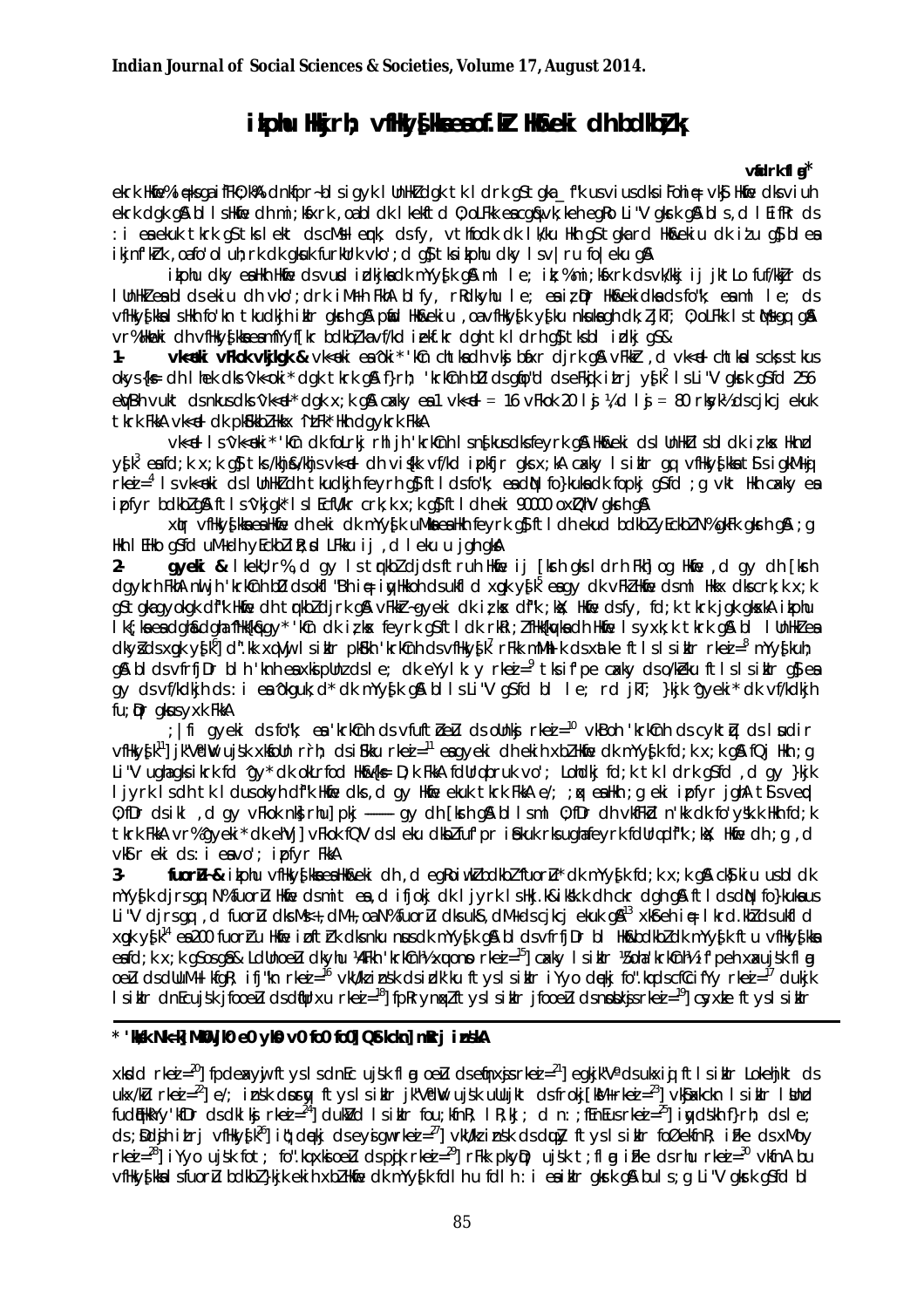bdkbldk ipyu ik; %dukVd vk\$ eqkjk"V° rFkk vkVkl insk envf/kd qkrk FkkA bldsØfed%v/; ; u ls; q Li"V qkrk q\$ fd; g bdkbl Hk&eki ds: i eaegkjk"Vj vkU/k rFkk dukVd eanijh IsvkBoha krkCnh rd ykdfiz jghA e/; insk IsHkh bl ds, dk/k mnkgj.k feyrsg& fdUrqbl dh okLrfod eki dsfo"k; ealkfgfR; d lk{; ka}kjk gh fu"d"kI fudkyk tk ldrk g& ih0 oh0 dk.k dkosvy; , oafo Kkusoj dsfooj.k dsvk/kkj ij bl dh eki 2 l s2 $\frac{1}{4}$ , dM+rd crkbl tkrh g&

**dijoki &** dijoki di vFkiLi"Vd djrsqq ljdkj eqkn; usblsvkB nitsk dscjkcj ekuk qSvFkkr-ftl  $\mathbf{4}$ HKRKG en d dir: vukt cksk tkldsmlsdir. Oki dak tk: ska vfHkvskh: vk/kki i i fd: sx: svudkhvu I sbl Hkrkeki bdkbldk vf/kd ipvu cakv vkj fcaki ennikusdksfevrk an bu vfilkvikne endekixtr i fke dkvhu nkekniji rkej =  $413 \times 0$   $10\frac{3}{1}$  dy bij rkej =  $4120 \times 0$   $10\frac{3}{2}$  dekixtr ifke dkytu  $4124$  o  $128 \times 0$   $10\frac{3}{2}$  dk nkekij rkej =  $33$  bih dky c\$de rkej=34 cdkxilur dkyhu nkekiji rkej=35 igkMiji Isilulur rkej=ka IsdY;oki dh vf/kdkfjd tkudkjh feyrh q\$ bu vfilky{kladsvfrfjDr NBh 'krkCnh dsfot; ludseYy lk: y rkei=37] nkekigi rkei= 1224 xQ l 01389 Qjhnigi  $r$ ke $i = 39$  vkfn exector oki dk myvsk follnu folln: i exector x; k qn Qilmini rke $i = e$  mfyvfkr v Vd u od uyke; ke\* dk vFkZ Hkife dk, d d(Y; oki {k = 8 o 9 n.M pk\$/lkbZ okys Hk&{k = dks bixr djusokyk yxk; k x; k q\$ d(Y; oki dk vFkZcakly enipfyr 'dMok' IsHkh yxk;k tkrk q\$l Ikekl;r%ikft] us1 dY;oki dks,d,dM+dscikci ekuk q\$l

niskoki & niskoki Hikh cht chas dh ek=k Isl Ecfli/kr bolkbi Fikh bl dk i pyu ik;% cakly ea gikrk Fikh bl ds 5. fo"k; ea ikpoha 'krkînh ds igkMid rked=<sup>40</sup> c\$kte rked=<sup>41</sup>] dv\$d(j rked=<sup>42</sup>] xqk\$ki rkep=<sup>43</sup>] np[k\$/k dk v'kjQid<sup>44</sup> rkei = vkfn Istkudkih fevrh gå ftleac&te rkei = IsLi"V gkrk g\$fd 8 ntskoki Hkfe , d dy; oki dscjkcj gkrh FKNA follrafofHkUu I kf: kad fo'všk.k I s Li"V akrk asfol, d nisk dheki 21 ch?kk] 100 ch?kk rFkk 144 ch?kk dscikci akrh FkhA ftlea, d ch?kk chl fo'ok ds cjkcj ekuk tkrk Fkk] tcfd fo'ok dh eki dgha&dgha 413 ox DhV vk\$ dgha&dgha 1361 oxDhV ekuh tkrh FkhA b1 I s Li "V gkrk gSfd {ks=kuq kj ch?ks dh eki flikllu&flikllu FkhA

gLr vFkok n.M & Hk&eki dh bdkblds: i eagLr vFkok n.M nkukadk gh izkx ikphu dky Isv | ru gkrk  $6$ vk jok gå vfilky ska en ef : r% fcqkj, oa cakky ds vfilky sk bl ij idk'k Mkyrs gå, d gLr yxlikx 24 vany ds cjkcj ekuk tkrk FkkA eDJenyjusgLr cks18 bp]tcfclikftVjus18 Is21 $\frac{1}{2}$ bpekuk gA bIclsizkx clsfo"k; eaikpoh 'krkûnh dsc\$kte rkei=<sup>45</sup>] igkMig rkei=<sup>46</sup>] cŷx(pr dkyhu nkekig rkei= $^{47}$ ] ullnig rkei=<sup>48</sup> rFkk Qjhnig ftysealiklr xkipUnzo /ketnR; ds rkei=kå Is tkudkih feyrh q\$ tks cxky ds Øe'k% ckxik] ikt'kkgh] nhukiqj fcqki ds erkj rFkk Qjhniq Kakyhftyslsiklr qq q&

 $7.$ iknkorl& it; % itphu xqtikr {k= 1 s iknkorluked Hk&eki dh bdkblds fo"k; ea tkudkjh feyrh q& bldh okLrfod eki D;k Fkh]; g car Li"V ughag&bl fo"k; est kudkjh nusokysvfHky{ksees/koplu iFke dsnkui=<sup>50</sup>]/koplu f}rh; ds nkui= $51$  cMkmak ftys I siklr x.kskx<+rkei= $52$  Hkkouxj I siklr /kpl u i Fke ds ikfyrkuk rkei= $53$  dkfB; kokM+ {k = 1 sikir cyHkh nkui = <sup>54</sup> rFkk twkx<+{k = ea/kjl u f}rh; dsrkei = <sup>55</sup> feysg\$ bldsvfrfjDr /kjl u rrh; dsHkkouxj rkei =  $56$ ] 'khykfnR; iFke dsefnu; d vunku i =  $57$ ] 'khykfnR; dsyw'krh rkei =  $58$  'khykfnR; rrh; dsnkstsj rkei = k $\bar{8}$ ° ealth inhord of form earny of k for k x; k and bu of though the eail nord both that the number of k r the my of k for k x; k as folling foll h Hkh vfHkysk eabl os I kFk I ehdir fol; s tkus okys 'kCnka os mYysk u feyus I s bl oh okLrfod eki Li"V ughagksikrh gå I keku; r%iknkorldk rkRi; li\$ dk, d vkorltks yXkHkx, d oxDhV gkrk g\$ dscjkcj ekuk tkrk gå bl fo"k; ea ; q Hkh dak tk I drk q\$fd eut; dh I kekU; pky vFkok ml ds nkukadnekads QkI ys ds vk/kkj ij bk eki dk fu/kkj.k gkrk jgk gkskA

**ik/d &** vfHky{kh; Ik{;kalsLi"V qkrk q\$fd ikpkuh cakky eaipfyr fofHkllu Hknekid bdkbłkaeaikVd dk Hkh 8ipyu FkkA bl fo"k; eaNBha'krkCnh dsxqkSki rkea =  $^{60}$ ] bl h l e; dsnkeknjig rkea =  $^{61}$  rFkk Qjhnig rkea =  $^{62}$ ] caky ds dkfeyk ftys ds ykdukFk ds f=fejk rkei=63] /kkj.kkr ds diahu rkei=64 rFkk <kdk ds , d vU; vfHky $\Phi$ k<sup>65</sup> rFkk exkrd rkei=<sup>66</sup> dk mYy{k fd;k x;k g& ftldh eki dsfo"k; eaLi"V djrsgq g.Vj egkn; uscrk;k g\$fd 1 nksk = 34, dM} 1 i Nd = 40 ntsk vFkkt 1360, dM+gkrk g\$ fdUrgfofHkUu | k{; kaeafoopu | sfu"d"ku fudyrk g\$fd; g bdkbl xkp ds day {k=Qy dh vk/kh qkrh FkhA bllslEcfll/kr vfHky{kkals; q Hkh Li"V qkrk q\$fd 'ikVd'; |fi Hka&eki dh ipfyr bdkbl Fkhl fdUrg bl dh eki vyx&vyx {ks=ka ea flkUu&flkUu gkrh FkhA

vr%; g dgk tk I drk g\$fd ikphu Hkkjr eaHkfie ekiu dsvurd ifrekukadk iz kx fd; k tkrk FkkA tksdkykUrj vký nsklurj en filkulu&filkulu gkrsFka {k=h; vk/kkj ij gh jkT; }kjk mulga eku; rk feyh gkrh Fkha tksvkt Hkh foleku gå fdllrgvk/kfud, dM+t\$h dkbllkekl; bdkbldk mYy{k fdlh Hkh lk{; eaughafeyrk g&

 $I$  UnH $V$ 

 $1$ vFkobn] 12-1] 12-

- I idki Mh0 I h01 I svDVM bfUI 01 Hkkx&11 i0 152&53- $2 -$
- $3-$ I jdkj Mh0 I h0] I syDVM bfUI 0] Hkkx&1] i 0 99.
- $4-$ I jdkj Mh0 I h0] I syDVM bfUI 0] Hkkx&1] i 0 361-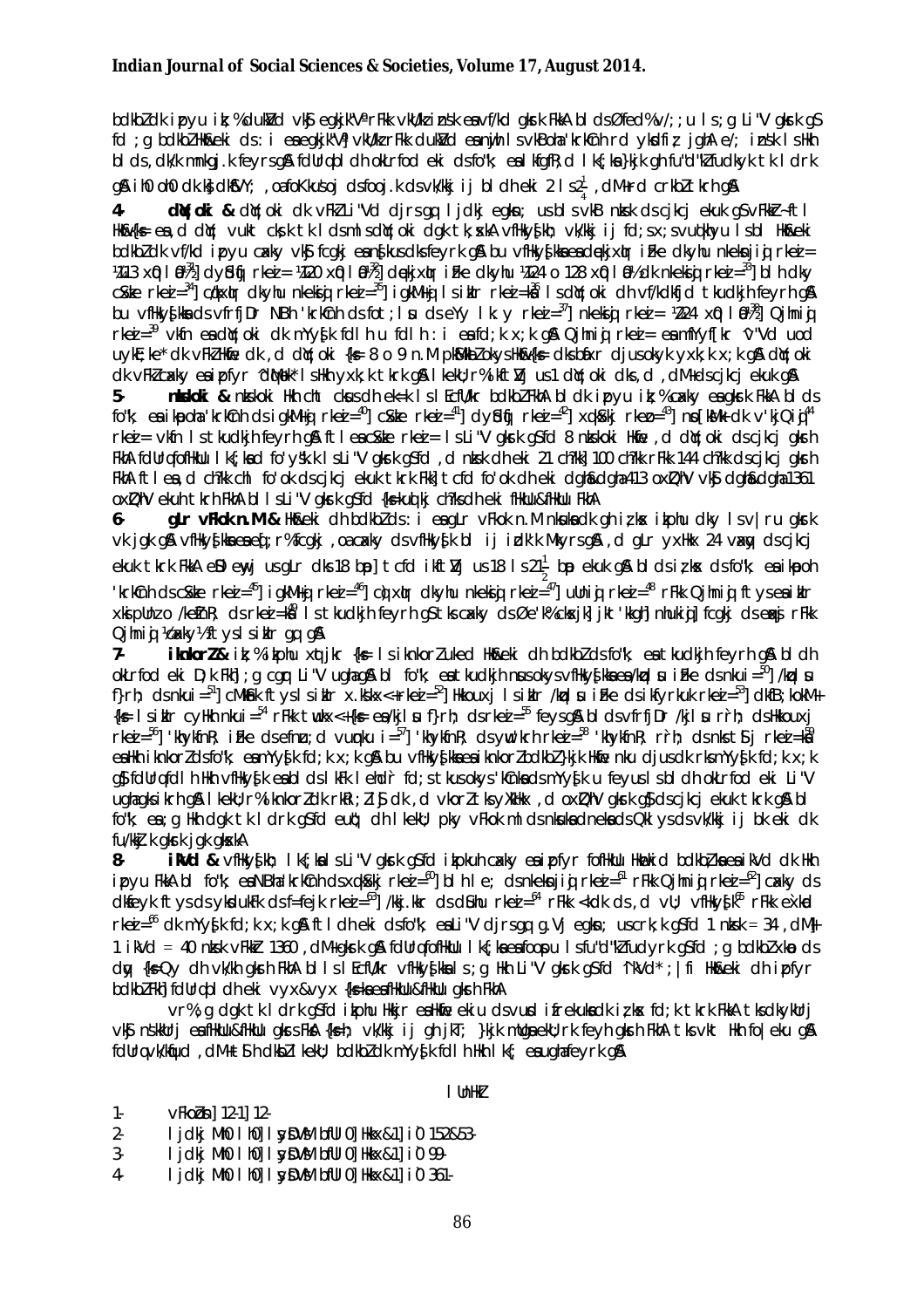5- **igdkj Mh0 lh0] I sy DVM bfUl0] Hkkx&1] i 0 208-** $6-$  ljdkj Mh0 lh0] lsy $\text{DVM}$  bfUl0] Hkkx&1] i0 122-7- **I jdkj Mh0 I h0] I sy SVM bfUI 0] Hkkx&1] i 0 237&38-**8- ,fi0 b0 Hkkx & 23] i0 62] Hkkx 25] i0 194-9-  $\vert$  idki Mh0 I h0] I sy  $DWM$  bful 0] Hkkx&1] i 0 374-10- , fi 0 bii | Hkkx&31] i 0 233-11- .fi0 bill Hkkx & 31] i0 31] Iv y 20&22-12-  $\blacksquare$  ljdkj Mh0 lh0] lsy  $\blacksquare$  bfUl0] Hkkx&2] i 0 103-13- izd'k vkel ik0 Hkkir dk lke0 ,o a vkfFkzd bfrakl li0 64&65-14- **Lidki Mh0 Lh01 | svDVM bfUl01 Hkkx&21 i 0 198-**15-  $\vert$  jdkj Mh0  $\vert$  h0] I sy  $\vert$  sy  $\vert$  bfUl0] Hkkx&2] i 0 467-16- , fi 0 b<sup>o</sup> Hkkx & 41 | i 0 189-17- , fi 0 bol Hkkx & 421 i 0 44-18- , fi 0 b0 Hkkx & 32 i 0 417-19- , fi 0 b0 Hkkx & 23 i 0 89-20- , fi 0 b<sup>o</sup> Hkkx & 21 i 0 289-21- , fi 0 b<sup>o</sup> Hkkx & 42 i 0 187-22- fi0 bal Hkkx & 311 i0 01-23- , fi 0 b<sup>ol</sup> Hkkx & 11 i 0 276-24- , fi 0 b<sup>ol</sup> Hkkx & 201 i 0 195-25- , fi 0 b0 Hkkx & 22 i 0 24-26- , fi 0 b<sup>o</sup> Hkkx & 5 | i 0 06-27- , fi 0 b<sup>o</sup> Hkkx & 11 i 0 337-28- , fi 0 b<sup>o</sup> Hkkx & 10 100-29- ,fi0 ba0] Hkkx&31] i`0 129- 30- , fi 0 b0 Hkkx & 22 i 0 72-31- lidki Mh0 lh0] lsy DVM bfUl0] Hkkx&1] i0 286- $32-$  lidki Mh0 lh0 $\overline{1}$  lsv $\overline{D}$ VM bfUl0 Hkkx&1 $\overline{1}$  i 0 253-33- **Lidki Mh0 Lh01 | SVDVM bfUl01 Hkkx&11 i 0 292&93-** $34-$  ljdkj Mh0 lh0] lsy $\text{DVM}$  bfUl0] Hkkx&] i0 356- $35-$  lidki Mh0 lh0]  $\sqrt{V}$  bful0] Hkkx&1] i0 338- $36-$  lidki Mh0 lh0]  $l$  svDVM bfUl0] Hkkx& $l$  i0 360-37- , fi 0 b<sup>o</sup> Hkkx & 13 i 0 155-38- **I jdki Mh0 I h0] I sy DVM bfUI 0] Hkkx&1] i 0 348&49-**39- **I jdki Mh0 I h0] I syDVM bfUl0] Hkkx&1] i 0 367-**40- lidki Mh0 lh01 | svDVM bfUl01 Hkkx&11 i0 361-41- lidki Mh0 lh0 $\vert$  l vDVM bfUl0] Hkkx&1 $\vert$  i 0 356-42- **I jolki Mh0 I h0] I sy DVM bfUI 0] Hkkx&1**] i 0 353-43- **lidki Mh0 lh01 | svDVM bfUl01 Hkkx&11 i 0 340-** $44-$  lidki Mh0 lh0] lsy  $DWM$  bful0] Hkkx&1] i0 41-45- **Lidki Mh0 Lh01 LsvDVM bfUL01 Hkkx&11 i 0 358-**46- **I jdkj Mh0 I h0] I sy DVM bfUI 0] Hkkx&1] i 0 362-**47- **I jdkj Mh0 I h0] I sy DVM bfUI 0] Hkkx&1] i 0 334-**48- **I jdkj Mh0 I h0] I sy DVM bfUI 0] Hkkx&1**] i 0 383-49- **i** jdkj Mh0 I h0] I sy BVM bfUl0] Hkkx&1] i 0 363&72-50- , fi 0 b<sup>a</sup> Hkkx & 31 i 0 299-51- ,fi0 bill Hkkx&311 i0 301-52- , fi 0 b<sup>o</sup> Hkkx & 13 i 0 318-53- , fi 0 b<sup>o</sup> Hkkx & 11 i 0 105-54- , fi 0 b0 | Hkkx & 19 | i0 125-55- **TVHV tO** , QO | dki 1 | Hkkx&3 | 10 209-56- , fi 0 b<sup>o</sup> Hkkx & 21 i 0 181-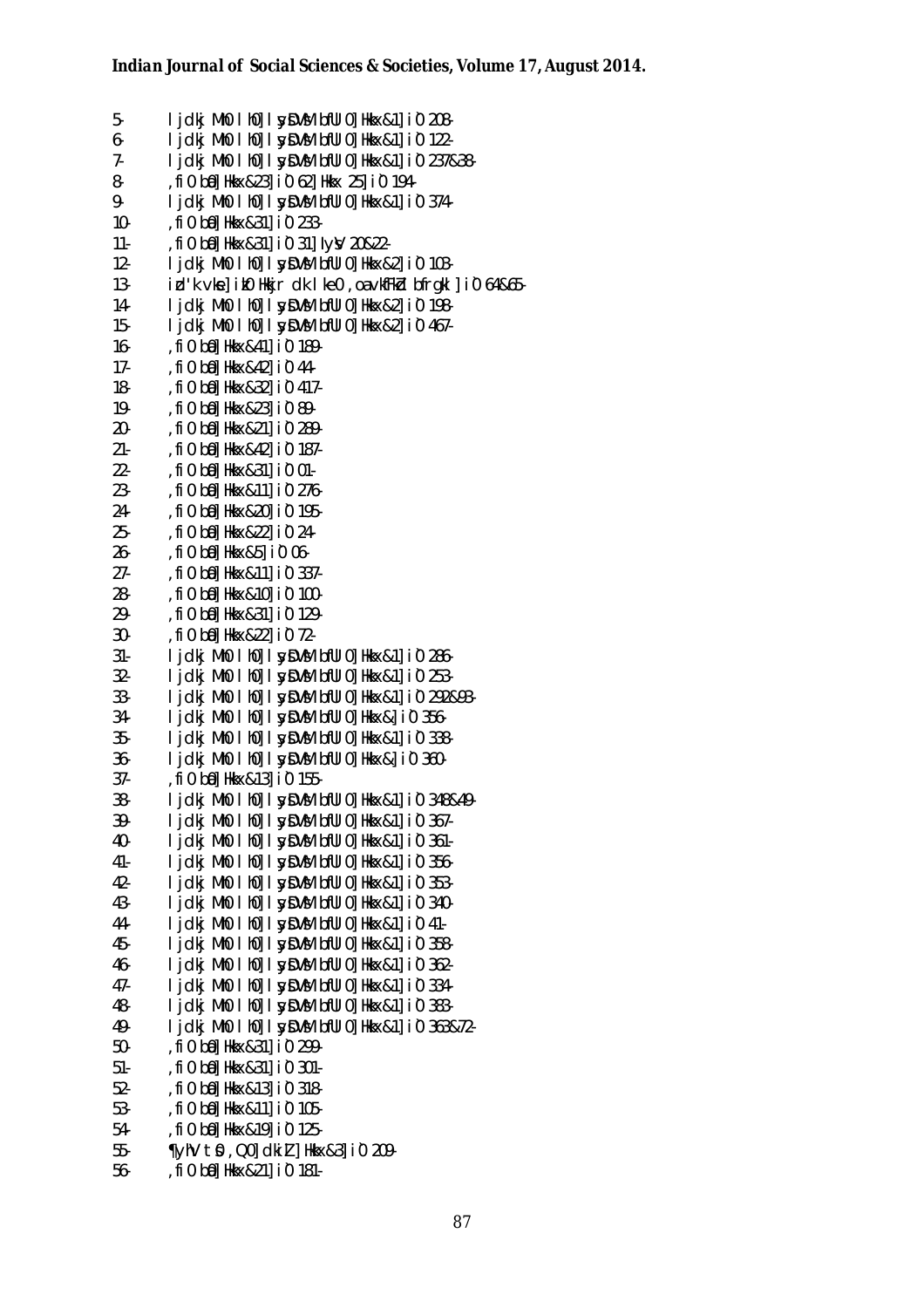| 57- | , fi 0 b0 Hkkx&21 i 0 161.                       |  |
|-----|--------------------------------------------------|--|
| 58- | , fi 0 b0 Hkkx&9 i 0 74-                         |  |
| 59- | , fi 0 b0 Hkkx&22 i 0 114-                       |  |
| 60- | I jdkj Mh0 I h0] I syDVM bfUI 0] Hkkx&1] i0 342- |  |
| 61- | I jdkj MhO I hO] I sydVM bfUI O] Hkkx&1] iO 346- |  |
| 62- | I jdkj MhO I hO] I sydVM bfUI O] Hkkx&1] iO 363- |  |
| 63- | I jdkj MhO I hO] I syn bill o] Hkkx&1] i O 28-   |  |
| 64- | I jdkj Mh0 I h0 I synDVM bfUI 0 Hkkx&1 i 0 36-   |  |

65- ljdkj Mh0 lh0] lsyDVM bfUl0]Hkkx&1]i0 41&42-

66- **i jckj Mh0 I h0] I sy DVM bfUI 0] Hkkx & 1] i 0 749-**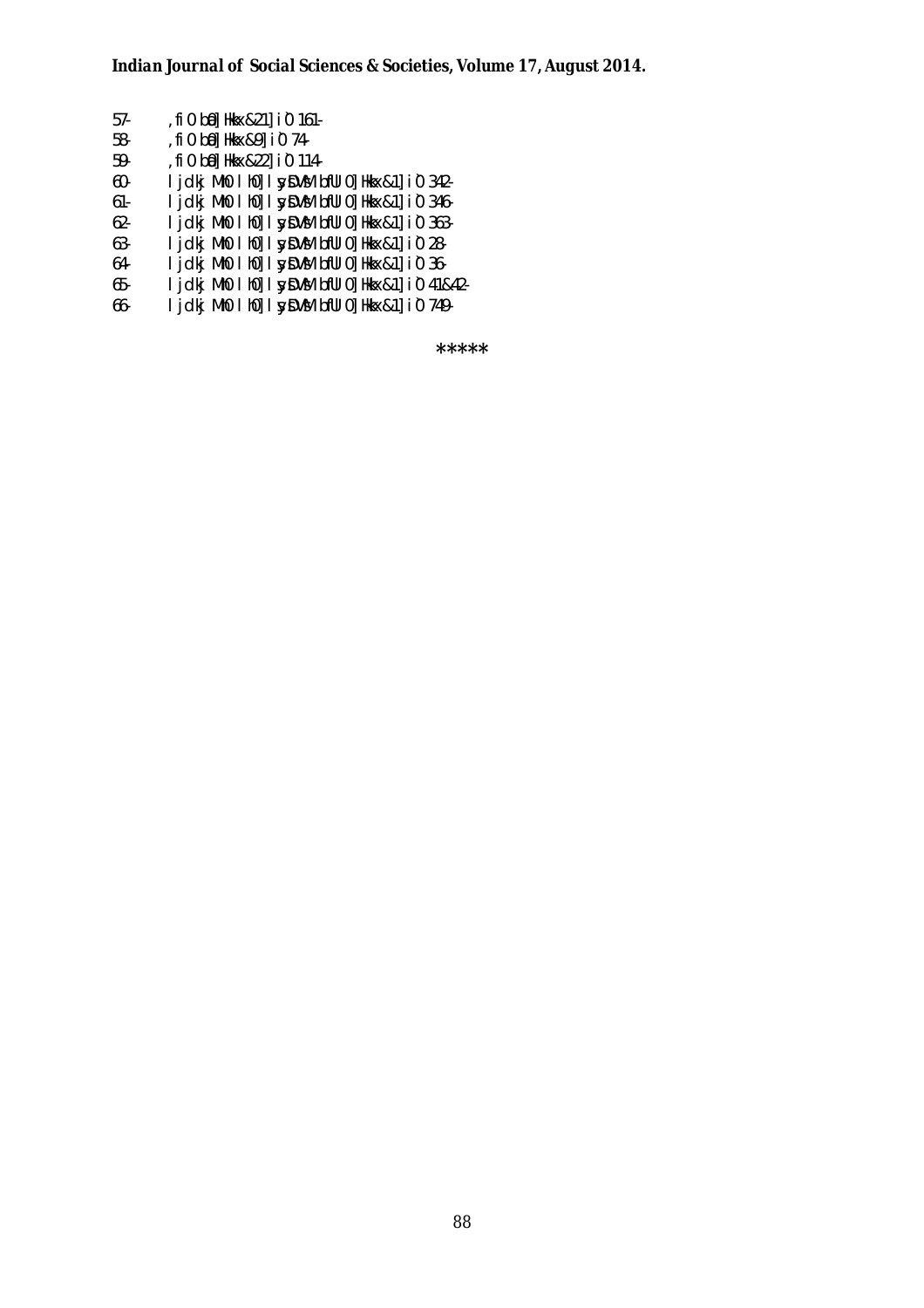# ví/kdkj vkj lekurk

### jpuk Jhokro\*

pvf/kdkj dk lkekU; vFkZ mu ltjo/kkvka vk\$ ifjfLFkfr;ka lsg\$tkslH; lekt dslnL; ds: i ea0;fDr ds I okikh.k fodki dsfy, vko'; d q\$ vf/kdkjkadh /kkj.kk dk | EcU/k, d vkj 0; fDr; ks dh LorU=rkvkajkT; dh xfrfof/k; ka ds {k = 1 s a \$ vkLdh ds vull kj pi k; x] jkT; vius }kjk in kr vf/kdkjka I s vkudk tkrk a \$ fcuk vf/kdkjka ds Lora rk dk vfLrRo gh I EHko ughag SA ykLdh dh bl ifjHk"kk Is; g fu"d"kI fudyrk g\$fd fdlh jkT; dk vkdyu mls}kjk fn; stkus okysvf/kdkjkalsyxk;k tk ldrk gå ge vFkkr jkT; dsukxfjd fdrusLor# g\$;k ijr# g\$bl ckr dk Hkh enV;kndu mudka feyus okys yf/kdkika I s gh yxk; k tk I drk g& nskk tk, rks yf/kdki dk okLrfod yFkZ I kekU; I nxqkka ¼n; k] I akutikirl i.e. dri): kads ifr I txrk I s vxk: k tk I drk alk dks fodfl r diusdh, d olk fof/k als Li "V asfd vf/kdkika" dk vfLrRo I ekt dscMsogr-fgr eagh I EHko g\$ nu jsvf/kdkjkadk vfLrRo I ekt eagh I EHko g\$ I ekt dsckgj ughA

## vf/kdkj dsfuekk dspj.k %vf/kdkj fuekk dsrhu pj.k futufyf[kr q\$&

- 0; fDr dhekx & tc 0; fDr, *s* k eqlui dj fd vius vfLrRo dks cpk; s j[kus ds fy,] viuh vko'; drkvka dks  $1$ ijk djusdsfy, dN fo'kkkf/kdkj gkuspkfg, rks0; fDr }kjk mu fo'kkkf/kdkjkadh eka dh tkrh gA
- Lekt }kik eka dh Lohdir & 0: fDr }kik dh tkusokvh eka dh qkuh pkfa, ftl dh Lohdir Lekt }kik in Rr  $2.$ akA
- jki; }kjk ekx dh Lohdir & dkbl Hkh vf/kdkj rHkh iklr ; k Lohdr gkrs q\$ tc ml dh Lohdir I ekt ds I kFk  $3$ ikT: kalsHkh ikIr akA

**vf/kdkjkadsfl ) kur** %vf/kdkjkadsfl ) kurk fooj.k fuEuor~gS&

- $1.$ ikdfrd vf/kdkjkadk fl ) kur & tku ykd ds vuolki p0; fDr dks thoul Lorark rFkk l Eifkr ds ikdfrd vf/kdkj ikir gå enyr% 170m vkg 180m krkcht es i fonkokfn; ka }kjk fodfir fd; k x; k] bi ds vud kj eut; dks dN vf/kdki ikT; dh LFkkiUkk dsimpliklr Fkk osvf/kdki tUetkr als budh i{kk fv, ah 0:fDRk I ekt vkl ikT; dk fuekk dirk q& vefidh Lora-rk dh?kkkkkkk 1477614 ekuokf/kdkjka Mh Ýka hl h?kkkkki = 1478912 rFkk la Dr  $i$ k"V" ds I kolikkfed ?kksk.kk $i =$  4948% ea Hkh i kdfrd vf/kdkika dks ekli; rk nh x; h q&
- $\overline{2}$ vf/kdkjkadk oSkkfud fl)kur & bl /kkj.kk dk ifriknu loiFke qkul }kjk fd;k x;k vk\$ bl sfodfl r djusdk Js clifke vkfn dks all clifke ds vud ki þvf/kdki fof/k vkj dav fof/k ds Ov as fcuk fof/k ds dkb/ vf/kdki ught fof/k dsfo: ) dkbl vf/kdki ught fof/k dsingl dkbl vf/kdki ught and
- $3$ vf/kdkjkadk, frgkfld fl) kur & vf/kdkjkadk lECkU/k yEcsle; dh 'kfDRk lsg\$eut; dkstkslfo/kk; yksyEcs le; rd i Fkkvka r Fkk i j Ei j kvka ds r gr- i klr gkrh gå dkykUrj ea og vf/kdkja dk : i /kkj.k dj yrh g & engikbcj vkg lj gujh vkfn dsbl dsiegik lefkbl ga
- vf/kdkikadk mi: Kaxrkoknh: k lekt dY: k k fl ) Kur & bl fl ) Kur I schFkel ikk dk okm. M vk 6vkLdh t Mso &  $\mathbf{4}$ vf/kdki lekt }kik Lohdr diN ewHur lio/kk:a asftudk mnns: lkekftd dY:k.k as lkekftd dY:k.k ak vkk; vf/kdre-0; fDRk; kads vf/kdre-dY; k.k Is a\$ 0; fDr dh tksekas I kekftd dY; k.k ds vurday ugha gSbudks vf/kdki ds: i eaLohdrughafd: k tk l drk g&
- 5. He build by the the total of the state of the class of the state of the state of the state of the clients of the clients of the clients of the clients of the clients of the clients of the clients of the clients of the clie ftlasyf/kdki darsa&
- 6vf/kdkjkadkek01 bknh f1)kur & ; q f1)kur inthoknh 0; oLFkk ds vurxkk fn; s tkusokysvf/kdkjkads [kks]kysiu ch ppkl Isl EcU/k q& Ik/ku I Eillu oxl vius illkito clks cuk; sj [kus dsfy, vf/kdkjkadh 0; oLFkk dk tlle nrk g& I odkik oxidksokLro eavf/kdkikadh ifr inthoknh dsfouk'k dsmijkUr gh gksl drh g&

## vf/kdkikadsidki %

eluolif/kdkj & ekuolif/kdkj os vf/kdkj q\$ tks eut; dks eut; qkus ds ukrs iklr qkus pkfq, A ; s, d iclkj I s  $1$ itdfrd vf/kdkjka dsgh oskkfud : i gå la DRk jk"V" }kjk lu~1948 ea ikfjr vf/kdkjkadds I komkkfed ?kksk.kki = eabl dh folrr ppk dh xblg& ekuokf/kdkj D;k g\$\;g,d ljy itu g& tksekuoh; {kerkvk}lgu'kfDr

### $\overline{\star}$ ipDrk I ekt 'KL= foHkx] vk0 c0 'K0 eqKo|kv;] xkMk mRri inskA

vký xkýo dksfodfir djusdsfy, car ah earoiwkia} misah ekuokf/kdkj dak tkidrk a& lą pr jk"Val ak usekuokf/kdkjkadkslkeklj; r%ifjHkkf'kr djrsgg dgk g\$& osvf/kdkj tksgekjs0; ogkj eatlletkr g\$vk\$ftuds fcuk ge ekuoh; : i en ugha jg I drs gå gekjk i ukk i sk fodkl ekuokf/kdkjkn vkg eksyd Loru=rkvkn I s gh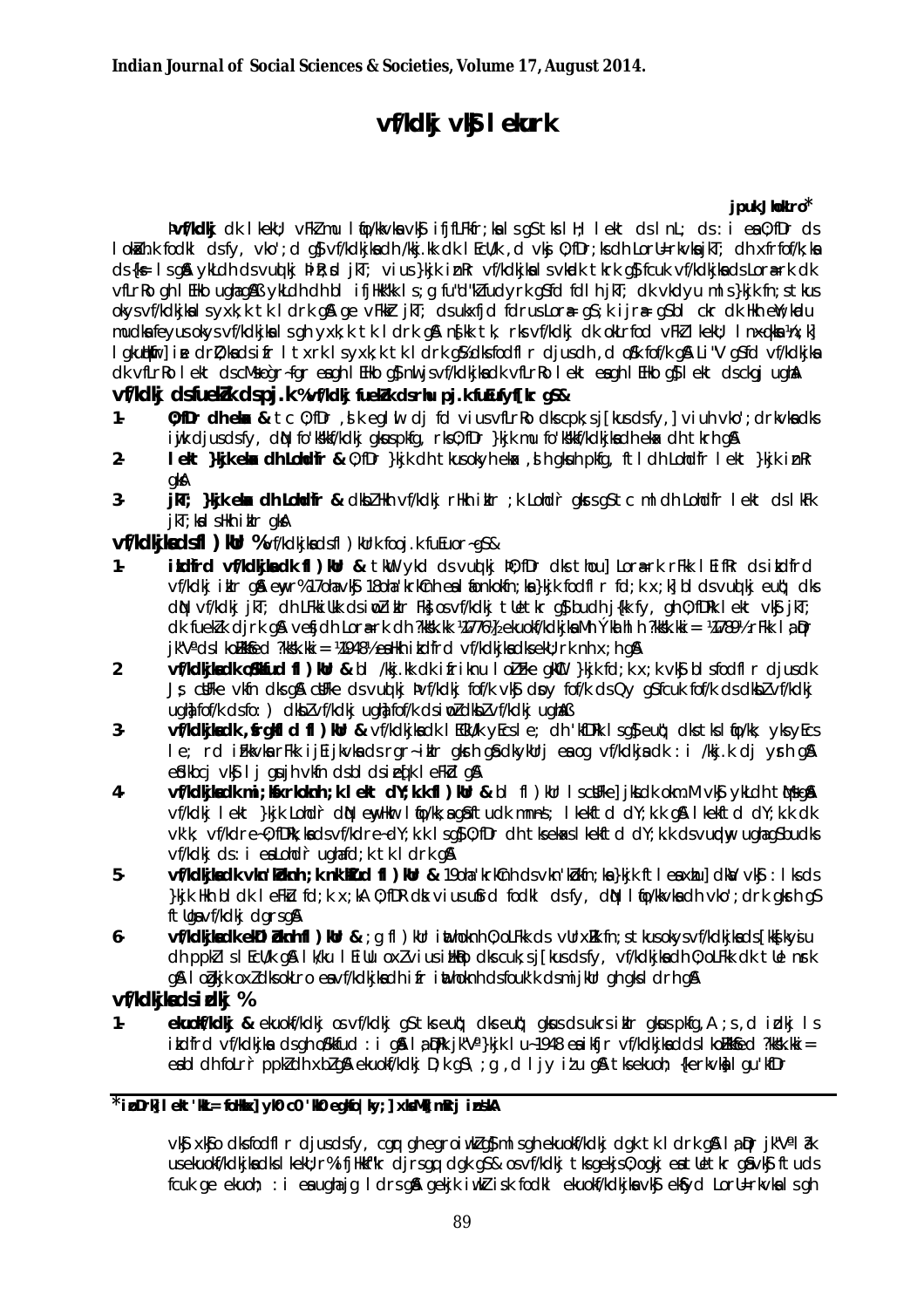I Elko g\$vk\$ Lo; adsekuoh; xqkk| cfi}erk , oafoods I s vius vkfRed , oabPNkvka o vko'; drkvka dh i firz dj I drsgå; sekuo dh ml oreku vko'; drk ij vk/kkfjr gå ftleailt; d 0; fDRk ds tUekfpr xolvkf, egRo dks I Eeku vk\$ li {k.k iklr gkskka g\$h?kkan usekuokf/kdkj dksifjHkkf"kr djrsgq fy[kk g\$& þekuokf/kdkj oseka<sg\$ tks ges viuh iwk? (kerk ds vug i fodkl djus rFkk viuh envHmar ekuoh; vko'; drkvka dks iwk djus ds; kk); cukrh g& ; s os vkn ki g \$t ks vPNs ekuo vfLrRo ds fy, ekuork dh I EEkku] vkn j] U; k; ] I q {kk vk\$ Lora=rk ds fy, c<fh giplekax ij vk/kkfjr gia llkh ekuof/kckjkack vko'; cl rR; ; g gisfd ml clk l ECkU/k iR; sd 0; fDRk cls lkFk aSvk\$ osekuo ifioki dslHkh InL:kadstUefl) vf/kdki a¥iftudk auu uahafd:k tk Idrk a%B

- ufrd vf/kdki & bldk dkblo%kfud vk/kkj ughagkrk g& ; sos vf/kdkj g&ftudk lkr lekt dh InHkkouk g&  $2 -$
- $\overline{\mathbf{3}}$ I kelitd vi/kdkj & ; s os vi/kdkj q\$ tks 0; fDr dks I ekt dk I nL; qkus ds ukrs i klr qkrs qi} til s & thou] 0: SDrd Lora-rkl I ekurkl /kkfed Lora-rkl f kfkkl I adfr vkfnA
- jktufrd vf/kdkj & budk mnns; 0; fDr dks jkT; ds jktuhfrd thou ealfØ; Hkkxhnkjh inkuk djkuk ts s 4 ekuokf/kdkj vksi ljdkj dh vkykpuk vkfnA
- $5$ vkFkd vf/kdkj & osvf/kdkj ftudk I Ecll/k eut; dh ekfyd vko'; drkvkadh i firl I sg& dke] foJke] v{kerk dh volfkk eajkT; dh I gk; rk vkfn i kus vkfn ds vf/kdkj bl h Jskh eavkrs g&

; jiki h; txr~ealekurk dh ckr eq; : i Is18ohavk\$ 19oha'krkCnh eamBk; h x; hA ckd] dk er q\$fd I ekurk dk vfilkik; ; q q\$fd vf/kdkjkads: i eaepstksfLFkfr; kamiyC/k djkbltkrh q\$osvU; ykxkadkslkh o\$sqh djk; h tk; vkg ; q fd tks vf/kdkj vll; ykskadks miyl/k djk; h tk; a os eps Hkh feyuh pkfq, A I ekurk ds eklys rkg ij fuEu rhu Vk'k: ekus tk Idrs of & Vd½ vll: vkska dh rwuk ea Leku xfiek] Lri vks Ifio/kk:a ikir dius dh fLFkr] MKb; Ws; rk] ifr"Bk vkg JSBrk dh mi yfCk dh fLFkr, oa) wh fu"i{krk] mfpr vuokr vkg U; k; A

### lekurk dsidki %

- $1$ vlail frd Ielark & vkuikfrd Iekurk dh vo/kkj.kk vjLrwusnh qs ftl dk vk'k; qkrk qs Ied{kkadse/; I ekurkA
- $2$ **o SMfud I ekurk &** bldk vk'k: q\$fd fof/k dh nf"V I sllkh vkx I eku qo**i** rdlaxr vk/kki i i folkun fd:k tk I drk a& i i Ura : a fu"i {k : i I s v k x w a k uk o k fa . A
- $3$ lletted leturk & bldk vkk; ; q q\$fd lekt ds l nL; ds : i ealHkh 0; fDr leku q&muds e/; /kel tkfr] oák] tUe] LFkku] fyx vkfn dsvk/kkj ij follkn ughafd; k tk; xkA I a Dr jk"Vadsekuokf/kdkjkads?kkSk.kki = W19481/2 eal kekftd lekurk ij fo'kk cy fn; k x; k q&
- **vkfFkd lekurk &** bldk vk'k; ; g g\$fd inth dk lidthak diN gh gkFkka ea u gks tk; rFkk l cdh vko'; drk; a  $4$ i wh gka
- 5jktuhfrd lekurk & bldk vk'k; ;g g\$fd fcuk fdlh HknHkko ds lekt ds lHkh InL;kadks jkT; dh jktuhfrd xfrfof/k; kaealfØ; Hkkxhnkjh dk leku : i volj iklr gkuk g&

fu"d"kt%vf/kdkjkadkrkRi; lekuodsfy, vko'; d mu ifjfLFkfr; kalsqStksmudsthoulvfLrRoifkkoenvHkr vko'; drkvka dksi jk djuseal qk; d q\$rFkk tksmllqajkT; }kjk fn; k tkrk q&bl h rjg lekurk] vlekurk dh foijhr fLFkfr dksLi"V djusokyk 'kûn gå vlekurk tgkanksû; fDr;kankslektkao nksjkT;kadschp follkn dksLi"V djrk g\$ogha I ekurk dk rkRi; I nks 0; fDr; kn nks I ektka o nks jkT; kads e/; vfoHkn dks 0; Dr djrk g& eut); gkus ds ukrs I eLr 0: fDRk: ka ds cho dN ewhkir vko': drkvka ¼kVhl di Mkl edkul LokLF: o eukjatu½ vkfn ds vxHkx lekuk voli mivCk djkuk vfuok; I gkrk gSvk\$ ; gh ckr vrr% vf/kdkjkadks tUe nrh g&

## l IhHJ

- $\bullet$  exukdkVkl vf/kdkj i =-
- ekuo  $\sqrt{f/k}$ ckil Vh0 oh0 f=ikBh  $\bullet$
- ekuokf/kdkj dsrdkt; ullnfd'kkj vkpk; l  $\bullet$
- ekuokf/kdki dsf{kfrt] \_f"kdsk fl a] jkstxkj l ekpkj-
- oveu jkbVI ~, M cHkUVhV; which ykw Mho Mho cl q  $\bullet$
- $\bullet$ vUrikZVh; iktuhfr] MkO vkj0 dQ fl a-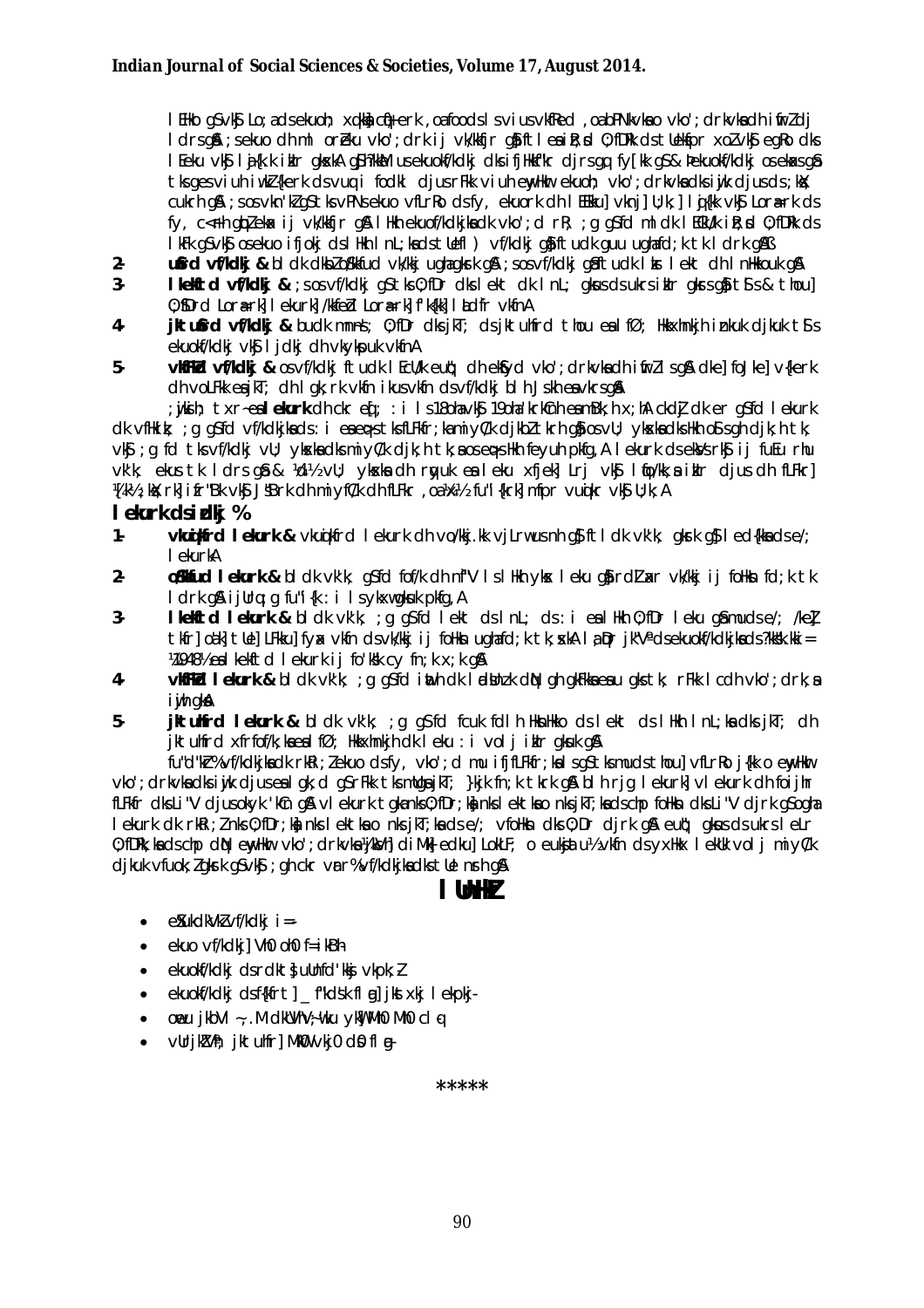# fuji**ś**k vW; Reoln

MKU fefFkvsk feJ\* 'ork feJk\*\*

vf[ky cãk.MealR; gh lokifj lRrk g& ogh fuji (k vk j i wkZ Hkh g& ml ds vfrfjDr tks diN dghaHkh dS h Hkh gsog I kisk dsflok vksj din ughaga I kisk of Rr@ekU; rk o voLFkkiuk dh ; g fof k"V rk glern gsfd og Hke i shk dj I cdls vkPNkfnr djuk pkgrh g& I kifk; k viwklekU; rkvkaeals; fn bl fof'k"Vrk dksfudky fn; k tk; rks/khj&/khjsog viuk vílrko o ilikko fikisnrh al likisk pkasftruk 'kfDr'kkyh víkok fo'kky aksysolu vivklakusolsolki, k og vur o vihe ughagks i drk vk\$; fn og vihe gks rks fdih Hkh rjg i svihe vFkok vur dks og vkPNkfnr ughadj i drkA foll h Hkh n'kk eal R: dks fMx: k ugha tk I drk vk\$ I ki šk v Fkok I v I R: gks v fMx cuk: k Hkh ugha tk I drkl gka dkv ds bl vur folrkj eadN le; dsfy, vlr vFkok lki $\zeta$ ; dh l Rrk vfLrRoeku fn [kkbl i M+ I drh q&, d h oLrq% Hke ds dkj.k gh gkrk jgrk gå pruk dsfodkl Øe dslkFk gh lkFk lki{k lRRk dh ÅpkbZc<Fh tkrh gå ,d Hkfer 0;fDRk dk bloj dk Hkh Hke gh gkrk gSD; kind 0; fDRk i R; {kr% viuh pruk ds vuql kj gh vius bloj dk fueklk dj yrk g\$l lalkj dh dkbleku; rk rc rd /kelughacu I drh rc rd mleal tg xkārk u gks vk\$ og ekuo dks lexiekuork dk ikB u i <k I dA I ki fk ekU; rk; a vi us vug kf; ; ka dks; a= cuk n sh q amudh Lora= ps uk fuf'Ø; q ks m B rh q A

lukru /kelusviuhekU; rkeaftl IR; dksLFkkfir fd;k g\$mlsckkk dsry ij ghle>k tk ldrk g\$D;kad ml iie~fuiisK fLFkfr dksvfHk0;fDRk nauseacSfkjh ok.kh iwklr%vleFklgkstkrhg&e/;ek vk\$ i';arh dh Hkh vius foo'krk: a vk s iik ok.kh v0: DRk gksh g& iie~ dkfsmav dh ckr g\$fd bl ladfr us vius Lo: i dksftLk : i ea0: Dr fd; k q\$ ml ds l E; d Kku Is bl l adfr dh egkurk dk ckyk fd; k tk I drk q\$ vk\$ og : i q\$ v{kjkdkj þÅßA vk/; kfRed | k/kuk ealþÅß dkscã dk okod ekuk x; k aSvk\$ bl v{ki dh | k/kuk cµew Hkh a& okLro ealþÅß | ukru /kehZ eaftl vk/; kfRedrk ek= ds l kFk tkMk x; k qS vkj ek= ftl l UnHkleabl dh 0; k[; k dh tkrh qS vFkok v0; k[; k qh NkM+ fn; k tkrk asmldspyrs; g egku 'kin fujisk o iwklakrsga Hkh, dkakh aks tkrk an akykad thou dslkekli; {k.kkaea bi dh mi; kisxrk Hkh vfl) i hirhr gkrh g\$yisdu bi ds niko dk i h/kk i k vFkZgkrk g\$fd xfHkrkFkZ i s nikoA; gh niko 0; fDr dks/kkfebl o vk/; kfRed eW; kalsny dj LFkwyrk vFkok tMrk dsry ij ykdj iVd nrk g& ifj.kke Lo: i 0; fDr bruk tM+ aks tkrk as fd ml ds vUni pru IRRkk dh vHkhllk ah lekir aks tkrh as 0; fDr eued khll, sUnz oknh vFkok ik; {koknh ){ujh'ojoknh} qkstkrk q& dk; /vk\$ dkj.k vkfn dh 0; k[; k Hkh oq euedikh rihds | sdjusyxrk q&

**PÅB**, d /ofu ck/kd la prkgkj g a bl 'km dh j puk eanks follkkx vkg pkj ikn g a PÅB ds nkuka ikn ek = vkg Vek = uke IstkustkrsgSrFkk Hkkirh: okMe: ½ek.MiD:kifu"knkfn½dsvurd xHFkkaeabldk IE:d foorou Hkh iklr okrk qiA ; sek= vk\$ vek= follkkx ; | fi , d nul js | siFkd ughaq\$fQj Hkh v/; ; u@Jo.k] euu o fufn/; k| u dh nf"V | sbllga iFkd djdsnfkusdkirkl fd;kx;kq&bÅßdsiFke ek= follkkx earhu ikn v]m vk\$ e dk lakx q\$vk\$ nulj vek= follkkx eapriklikn dksfdlng)/ $\gg$ vudki }kik 0; Dr fd; k x; k g\$ bl idki þÅß ds dw feykdi pki ikn ¼\$m\$e vk\$ •½ gks tkrsg& ; g , d vR; d rkfRod foe'klgSfd ; spkjksikn feydj cãk dh vo/kkj.kk dksiwih n<Fk dslkFk LFkkfir dj nrs g& þetá. Mykl cá B ds láfkir ladjk ds: i eagh 'kihi vkl thokkek dks ns kk x; k g& nkuka ea lk/; gS vkl bl nf"V Is gh fojkV ea y?kq vk\$ y?kq ea fojkV I ek; k gwk g\$ vk\$ I oFkk i Fkd Hkh g& t\$ h nf"V o\$ h I f"V dh vo/kki.kk : aka dk: Z dirh q& ; qka; q rF; Hkh Li"V djus; kX; q\$fd vk/; kfRed ikflr dh pjekoLFkk ealk/kd , dkReiR; ; lkj : i qks tkrk gå og d.k&d.k o tji&tjienvkRe vFkkrijekRek dk ghn'ku djrk gå

cã@l R; foe ko ckk dsfy, ; glabÅß ds I Hh inladk Øeokj fooj.k itry fd;k tk jak qS&

ikke ikn 14/2& olru%þÅß dk ek= follkkx vFkkr rhu ikn vi m vks e i.dfr ds lksd asftl eni.dfr vius LFknvl live o dkj.k Lo: i eafoleku jgrh g\$ vk/;kfRed foe'kdsifke ikn v dksLFkw, o fo'o : i ea0;Dr fd;k x;k g\$ ;gh tkxfrd o LFkw, Lo: i dh egRrk dksHkh idV djrk g& blh ikn dsvUrkr leLr ykdkpkj l EiUu gkrsg&; g ikn 'kihj o latkj dstkxr o p\$U; Lo: i dk Hkh ckkkd q& oSokuj vFkkrijekkek ds0; Dr Lo: i okpd dk i Fke ikn v qh q& ; g I EiwkZ txr ds ukeka ea vFkkF fdlh Hkh vFkZ dh I ajpuk djusokys tkusokys ftrus Hkh 'KCn qâmu I c usbl ikn dh 0; kflr q\$4 Loj vk\$ 0; atu dkbZHkh o.kZvkdkj Isjfqr ughaq\$4 o.kkšea vdkj ghiqyk o.kZq\$4 bl txr: i fojkV 'kjhjea

#### \*, I K6I , V i KQsi j] Hoaky fo Hkx] yky cgknj "KA\_=h egkfo | ky;] x ks Mk] m Rrj in SkA

#### \*\* 'kkk Nk=k MkW ik0 e0 vk0 v0 fo0 fo0 QStkcknl mRri inskA

osokuj Mo'o eauj ds: i eaukik; .k½: i eaijekRek ifj0; klr q& bl h l \ ds l qkjsujRo qh ukik; Ro dh l h<h cu tkrh g& idfRk rRrokalsgh fufer ; g n'; eku txr g& bls0; ogk; ltxr blfy, dgk tkrk g\$D; kad og lalkj@txr 0; ogkj ek= ea gh IR; g&; g ifjorru'khy] uk'koku} bfUnzka ds ry ij vkuUnkubMur dk Hke ibik djus okyk rFkk irdkjkUrj vk\$ vf/kdkakr%itr{k :i Isn&fk ihMk o v'kkar mRiUu djusokyk txr q\$ Hkk\$rd o Ikekftd foKku o I elm Hkkfind o LFkw ekU; nk; ablih txm eal EcfU/km gkrsg& I kjspeRdkj Hkh blih LFkw txm eagh ?kVnsg&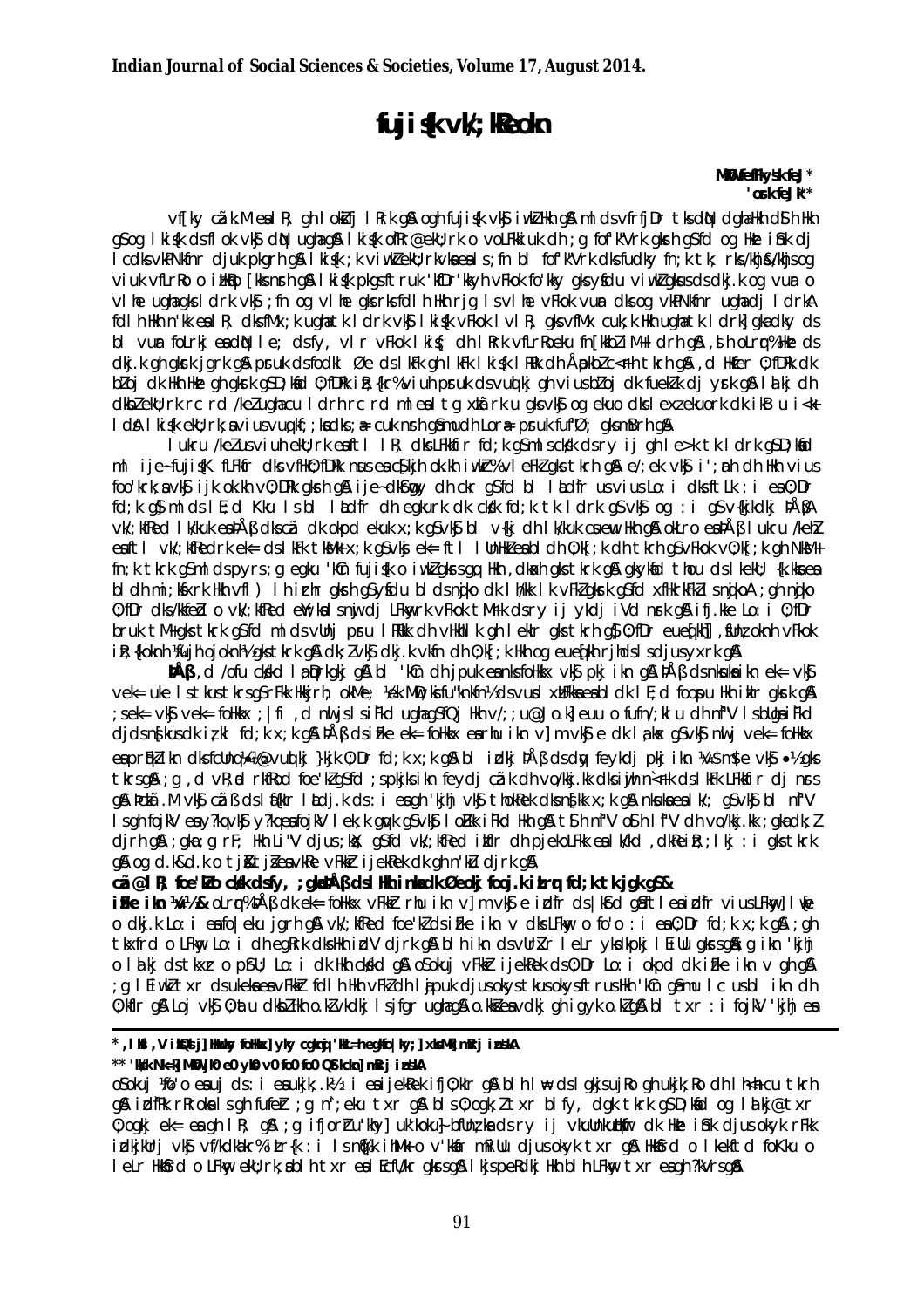foKku o ilt; {kokn dk I ECkU/k Hkh bl h ry rd gh viuk foe'kl itrr djrk g& eukfoKku o I ki{krkokn I EcU/kh LFkw, n'ku dN xgjsry dksvo'; Li'ku'djusesl{ke gq g&yfdu vHkh Hkh i¤lfr dsdkj.k I hek rd tkusealeFkuo I {ke ughagks I dk g& i R; {kokfn; kao LFkny fprdkadsfy, ; gh txr gh mudk I olo g& bflln; kads I gkjs tksmllgkus Hkks fy; k mudsfy, ogh IR; g& vudkud LFkywnf"V I Eillu jktuhfrK o 'kkld vkfn bl h iR; {k eku] I Eeku] in] oBko] [kq[k o l tjo/kk dsfy, viuh tehj Hkh cpusdksr\$kj jgrsg\$D;ktid bl dsvkxsmudh nf"V yktik vk\$ ykyp dso'khHkur qkus ds dkj.k tk gh ughaldrh gå ijekfFkd nf"V Isjfgr gkodj ykx cMh gh Ijyrk indd v/kkskfeuh ofRr;kadsfkdkj gks tkrsa&

gka; q rF; Hkh iøkfkr fd; stkus; kkj; q\$fd bl fopkj dksHkh Idkj eaeqRofn; k x; k q& pkokid n'kiu 'kin; full) akcli lkilkfici Hkkx ch vuefr nsk aå blhfv, pkokid cks Hkh Hkkirh; n'ku ea, difk ck LFkku ikir aå Hkkx ds ntifi.kkeka Isfoark ifar aksii tks Hkkx clirs aâos Hkh fu }kt}koLFkk clks ik vars aå foark clh ckr oaka akanh a\$taka vksk White Lilkh curs of vkf vfoodiwk < x Ishkisk djusdk Hkh ykok I oj.k ughadj ikrs gå, s yks vius vki dks/kkfkk nrs q& ∨Urr%mudk yMsk muij Hkkjh iM+tkrk q& 'kklu IRrk]iHk&lo LFkkiu]eju&ekju;} y\&ikV]0;kfHkpkj o ukuk izlkj dh Ikadfrd ekl; rkvkads Hkn bl LFkw, txr o 'kjhj dsry ij fo'kk : i Isiakkoh jgrsg&; g LFkw, tkxr fn[kus okyk txr Hknka o folkknka dk gh nuljk : i g& I adYi] fodYi] bPNk;a o dkeuk, blh txr ea Qvrh&Qmvrh q& tks bl LFkny txr dks rRocksk ds ry ij tku ysrk qS og egku gksrk qS cksk ds ckn 0; fDr Lo; a Hkh bl I alkj ds I kFk , d nk'Miud I Ecu/k LFkkfir dj yrk g&mlslalkj dsfeF;kRo Yek= 0; ogkfjd I R;rk½ dk I E; d jhfr I sckkk gkstkrk g& etgch xik dk vkfyQ blh v dk ckkd g& LFkw txr dh viuh fo'kkrk asfd bl txr ealf"V ipuk fo/kku dh : aka Hkkih ifØ:k:amRifRrl fLFkfr vKS I maki ¼ f"Vl I alki o I maki½ dh I kih fLFkfr:ka:gh 'kk'or : i Isfn FkkbZ i Mrh g& fd I h u follh dkj.k ry IslEiwklf"V dk mUtTtu gkrk qSvk\$ iw%mlh dkj.k ealc dN foefTtr gkstkrk g& ; gka; g Hkh dfkuh; asfd :fn bl 0:oakfid txr eaiiekRek dkslefir didslEiwkZdR; vk/:kfRed o/kkfed HkkolslEillu fd:s tks vk\$ lekt dk vFkZkkL= /keZlEer gksrksthou fuf'pr : i lsld[k o 'kkafr dk vf/kdkjh cu tk; xkA f}rh; ikn 1/n1/2& bl ickj bu lHh fu"ifkr; kadks, d lexzo iwkl thou n'ku leomplete way of lifel hkh dqk tkrk q& izko dk f}rh; ikn m q& oLrr% izko iwkZcã ijekRek dk gh okpd g&, ih fLFkfr eam ijekRek dk Hkh f}rh; ikn gh g& bl ikn dh 0;k[;k djrsgq dgk tk ldrk g\$fd LFkny tkxkr txr dsckn ;q Lolu dh Hknir lie txr q& bl Kku ¼ R;½ gh ladYie; mifLFkfr lựe txr ea0;kir g& bl voLFkk ea kjhj o la kj lkr vacka¼HkQ Hko % Lo % eg % tu % ru%o IR; &; kx Ik/kuk }kjk xE; %o 19 edika %ikp KkusUn; k&Ropk]us=]ukfl clk] ftgek]clku]ikp clesUn; ka qLRk]ikn] milfk]xmk]ok.kh]ikko ik.k ftlsvkstl Hkh dak tkrk a\$& ik.k]viku]leku]mnku]0:ku vk\$ pki p vr%di.k& eul c(i)] vgrdkj o fpRr½ okyk gks li(e ¼ kCn] Li'k]; i] jl, oa xdk½ dk HkkDrk Hkh cuk jark g& bl fLFkfr ea pru lRrk WR: 1/2 r\$t1 1 rst o T: 1/3 r ds: i eafLFkfr jark as vFMd-iwk ca 1/4 fould by dk } rh: ikn r\$t1 o fai.: xHk ds uke 1 s tkuk tkrk q& t\$sty]ok;qo dk"Bkfn dsxHkZeaÅtkZfNihjqrhqSo\$sqhikneaijekRek dksr\$tl ofqj.;xHkZdks le> I drs q& Li"V q\$fd LFkwy tkxr txr@'kjhj ds ckn , d l we 'kjhj Hkh ip eqkHkwr ¼{kfr] ty] ikod] xxu o I ehj½ inkFkk&lsjfgr gkodj Hkh viuk ; Fkkor ¼LFkny dh Hkk&r½ viuk 0; ogkj pykrk jgk g&; g 'kjhj viusxfr o foLrku ealFkny Ishkh mRd"V q\$vk\$blealFkny vk\$dki.klshkh 'kihi@la'ki dk mhk;Rohkh q\$o\$shkh m ikn v vk\$e dse/; fLFkr Hkh g& blhfy, bl ikn dh fo'kškrk mRd"k/vk\$ mHk;Ro }kjk 0;Dr fd;k tkrk g& LFkw, txr dsikdV; dsigys ijesoj dsvkfn ladYi }kik tkslf"V mRiUu gkrh g\$mlh dksl√e o ekul lf"V ds: i eatkuk tkrk g\$;g ogh pj.k

## **an**

Li "V asfd for vis in eakliming dis Ninileti cidh vBkja&vadki] eul cii) i kip Kkununz ha i kip dejunz ha vis l ikp ruek=kvks}kik bl lufe 'kihi o lalki dhipuk gkrh g&;sleLr lufe rko iy; dky ealkh cusjgrsg& budk uk'k ughagkstA ikp egkilkr inkFkkidsgh life : i mudsxakkads: i eamudh ikp rllek=k:agâ; Fkk vkdk'k dh rllek=k 'kûnl ok; g dk Likirst dk: i ty dk jl vksj i Fohr Ro dhruek=k xák qsa bu ruek=kvks dks xg.k djus ds fy, Kkusülnz ka cuh gß u\$ fxd l\ o 0; oLFkk ea, d bflln; vius, d gh rllek=k dks xg.k djus eal {ke g\$ l\ ue 'kihi o lalkj dh mifLFkfr dh bl ije IR; dks mn?kkfVr djrh q\$fd ; fn dkbZ 0; fDRk fdIh Hkh Id kfjd ihMk o v'kkår ds pyrs vius LFkw, 'kjhj dk fouk'k dj yrk q\$rksog Lo;adksvkReqR;k djusdsmijkUr Hkh mu leL;kvkalse in ughadj ikrkA blifty, dak tikrik asifd, dvKkuh dhekt XLFkny ng uk'ki Kkuh dsLilu dsekt dsleku Hikh uahaan oa riksek= f[kyokM+g& ek= LFkw, ns gds fo?kVu o uk'k Is fdlh Hkh idkj dh 'kkin feyus okyh ughag& blh dkj.k vkRegR;k dks egkiki dak x;k q\$vk\$ ykxkals)40;alsHkh% vi\$kk dh tkrh q\$fd 0;fDr vkRequu dkjh dR; u djauqh rksejus)4. Fkny 'kihi R: kxu½ ds ckn Hkh 'kkan fevus okvh ugha

I We 'kihi@lalki vius vki eavR;r xfr'khy q& ijekRe diko'k tc mlsLFkw, 'kihi iklr qkstkrk q\$rksbl I We 'kihi dh xfr'khyrk de qks tkrh q\$ Bhd ml h idkj ^t\$ s0; fDr vdsysjgdj tgka pkgsogka pyk tkrk g\$ml sdkbl jkduso ckklusokyk ughajgrk]yfdu t¶sgh mldsifjokj ¼ifr@iRuh@i∉ vkfn½gkstkrsgSo¶sgh og loEkk eiDr ugha jq ikrkA mldh Lor⊕rk ekjh tkrh g& dHkh&dHkh og pkgdj Hkh dgh tk ughaikrkA tcfd l√e 'kjhj pkgdj Hkh dgha Bgj ughaldrkA mldk Lo: i gh xfr'khy jgrk g&; | fi LFkw, 'kjhj dk Hkh xfr fojksk likko ughag\$yfdu likje dh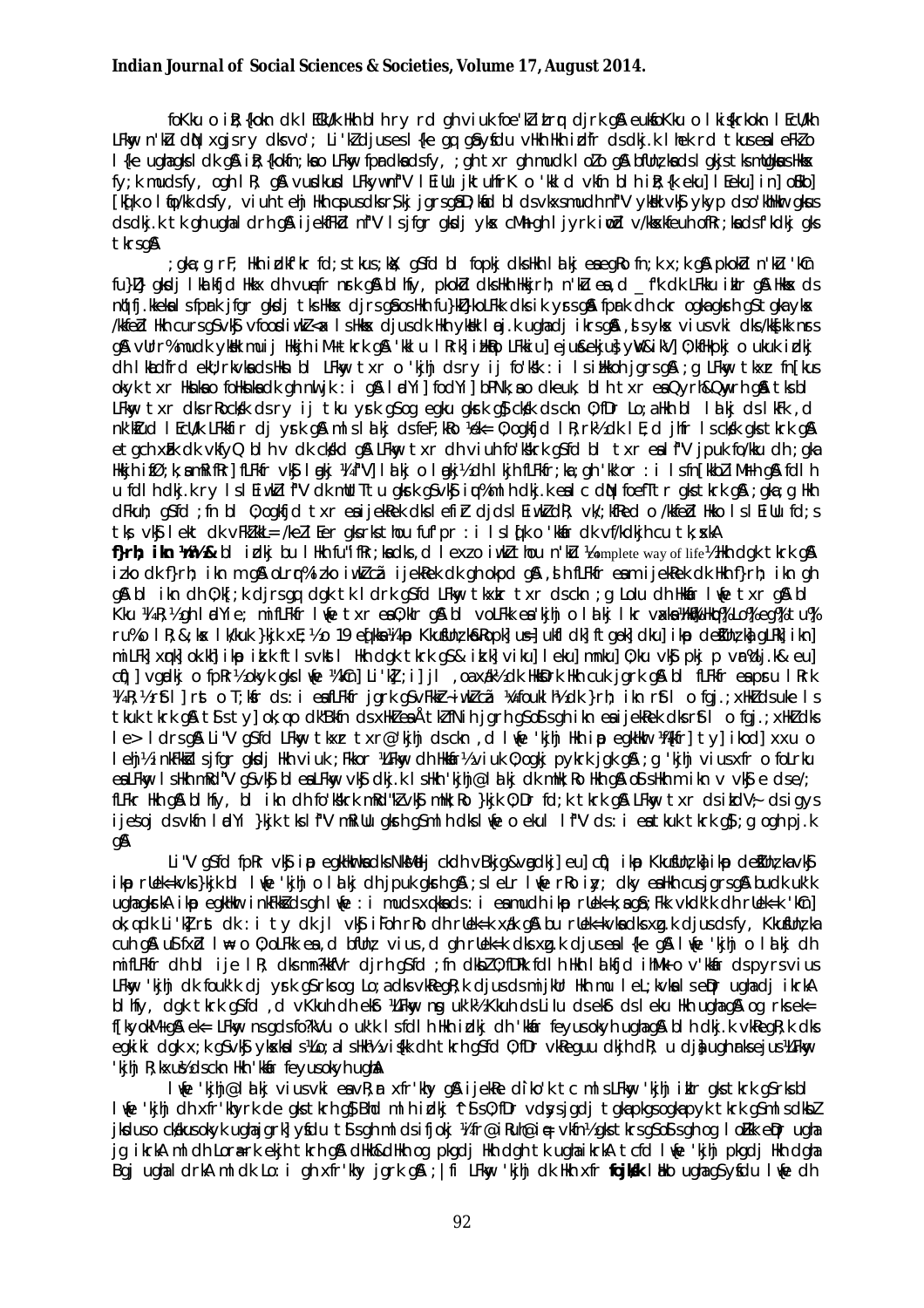rwuk eaml dh xfr'khyrk de gh gâ LFkw dh rwuk eal we dh 0; kidrk] xfr'khyrk dghavf/kd gâ bLyke egtc Hkh bl li(e fLFkfr dksekursgå blify, egtc dsykx vkf[kjr ij fo'okl djrsgå etge e $\pi$ ;g izko þÅß g: Qseiprvkr MollkDrk{kj½ ds : i ea of.kir g& gka etgc eam ds LFkku ij y ¼yke½ dk izkx fd;k x;k g& m dkj ds y dkj ea Likurfir aks tkus I s rst v/kked[kh aks x; k a\$ 'kkk eku; rk en vHkn a& b] kb; r en Hkh I we txr ij fo 'okl fd; k tkrk a& ; s nkuka I kludfrd ekli; rk; a Hkh I ukru /kel I s gh iQufVr glpl gå vrhr dky ea yxHkx I Eiwkl I a kj ea cgmprkoknh ladfr dk folrkj FkkA Li"V q\$fd LFkwy blh lwe ealek tkrk q\$vk\$ lwe iu%LFkwy o Loluor lakj dh jpuk Hkh dj  $v$ rk an

rrh; ikn 161/8 ek= follkkx dk rrh; ikn@pj.k og g\$tksl (klarkoLFkk dh llkkår g\$ftl ea0; fDr fdl h llkkx dh dkeuk ughadjrk g\$vk\$ LFkwy dh vkdka{kk dh dk\$u dgsml fLFkfr eaog dkbZ Lolukadk Ialkj Hkh ughal tkrkA ; g , d , sh h voLFkk q\$tks, didkj Islkjstxr vk\$ mldsiy; dh voLFkk q\$vFkkr-lalkj dsLFkw, o Lkufe] dkeuk; a vkdk{kk; a o I dYi&fodYi vius dkj.k eny; gks tkus dh; g, d dkj.kkoLFkk g\$ ; g voLFkk@ikn@pj.k , d: i] ?kuhHkr] foKku Lo: i] vkUune;] fpRr qh ftldk eq[k q\$ vk\$tks,d ek= vkUun dk qh HkkDrk q\$ tks iMK ){Prajna}{uke Isiwk] cā ds rrh; ikn ds: i eatkuk tkrk q\$; q dkj.k 'kjhj@lalkj q\$tqkaek= fpRr dk lkekT; q&; qh rRor%fpnkdk'k q& P, "k I ošoj , "k I oK , "kkyUr; kt; \k; kku%I oL; i Hkoki; kstq Harkukeß VelsMD; kifu"kn] eU=&6½

q Icdk bloj Kbloj] vYykq] xkWl vkfn½ ; q IoK q\$ ; q vUr; keh q& ; s qh I Eiwkl txr ds dkj.k q\$D; kafd I EiwkZikf.k; kadh mRifRr] fLFkfr vk\$ I mkj ds vk/kkj ; s gh g& vyx&vyx : ika¼ kdkj o fujkdj¼ vyx&vyx LFkkuka ij vyXk&vyx ykxka}kjk ifitr vk\$ vyx&vyx xqkkao vyx&vyx ekU; rkvkadsdkj.k ; sfuji\$k qkrsqq Hkh I ki\$k qks tkrsq& la ki dh : a fo'kkhrk q\$fd : fn lEiwk/la ki dksfdlh. d ah ekl: rk dsvllrxh cykr ykc) di fn: k tk: srks iu%mueaHkn i\$hk gkstk; sk D;kad Hkn dk uke gh lakj g& blhfy, bloj o iHkkoh l Rrk; avyx&vyx : ikaea0; Dr g& : Ifi bueallkn asfQillkh : svllkn asd; kid : sfuiiskl iwkZvFkok IR; dh vfllk0; fDr; kaan

ek= follkkx vFkok 0; ogkj txr dk l Eiwk2 n'kū bUgha rhu iknka o pj.kka ea follkDr g& l a kj l s ysdj b2oj] vYykg]xkW], dsojokn]vurdsojokn]}fokn]=fokn]cgnpRookn]lkdkjo fujkdkj dh leLr ekl; rkvkadk; gh pje o ije iMko q\$ lkjs: i ¼'koRo dk f'ko] blojRo dk bloj] [kmkbldk [kmk] lRo ½Goodness½ dk xkM] nnoRo ds lkjs nnork] l (k ds Lox) #Qink @tWkr vFkok q\$u½ o jkjo ds ud /hktd o qy½ ; qha vkdkj viuk Lo: i] vfLrRo o otm cny yrsg& ; gh og dkj.k ry g\$ftlsetgcsbLyke eae Vehe½ Is0; Dr fd;k tkrk g& blh ry eamRifRr] fLFkfr vK\$ I akj vkfn Iclek tkrsg&vmovy¼rfyQlyke½lkh ikn eavkdj lek tkrsg&bl ryeabunkukaiknkadk fueTtugks the contract of the state of the camera of the state of the contract the contract of the contract of the contract of the contract of the contract of the contract of the contract of the contract of the contract of the contr Is follkDrkRieg: Qs eDrvkr q& Hkh Ia DrkRi ds: i ea DÅB dh jpuk dirs q& etgc ea vfyQ yke ehe ds vkxs dk ftø ughagå etacsblyke dhikin eku: rkykaetach xufkkadk; an folkDrkfki an mnxe Luar an Idiki dsi Eiwki/kelxfk tksfdlh Hkh lådfr ds xqkkRed ¼=xqkkRed½Lo: i dh LFkkiuk djrsgåmudk lår Hkh ; gh ek= foHkkx gh g& blh vFkZea onladksllkh = \$q; dqk x; k q\$ yfdu onlsdh leLr vo/kkj.kk; so vfLrRoftl vufLrRoij voyfEcr q\$ml dksfollnq1/ $\gg$ 1/2 VEkok Vuluokil 'kli: VEkok egk'kli: dak tkrk g\$vk\$ budk xakxku viuh iikok.kh eamifu"kn~dirsg\$

iwklo fujisk cã ijekkek dk lokkur volfkko dkj.k Lo: i ; q e rrh; ikn m o m txr dkseki yusokyk mulgsviuseafoyhu dj yusokyk gå bl ikn eatkxnkoLFkk : i fo'o vFkkr-v vk\$ Lilu : i f}rh; r\$tl ikn vFkkr-m txr blh eafuefTtr rFkk blh IsmulefTTkr gkrsg& I ukru /keldsfdlh u fdlh : i eaizko Islgo) ikk o eku; rk; a rksfufbr : i Isbl pik ds∨kxsc<eli IR:Ifuiisk IRrk dh [kkst ea∨kxsc< rh q\$ bl rrh: 好efr ∨Ks eku½ dsckn uke]: i] xqk] LFkku I kdkj o fujkdkj Hkko dks R; kx dj ml fujisk o iwkll R; I Rrk dh vkj c<Fh q\$ bl voLFkk rd ch LFkfir leLr ckj.k : i l Rrk; aftUgaijekRek usLo; aLFkfir fcl; k g\$vk\$ osftl l R; rk clsfy, tkuh tkrh g\$ml h ije IR; dk IkekT;@lalkj bl e Xehe½ dsckn ikjak gkrk g&v XvfyQ½ Isydje Xehe½ rd dk txr pkgsog LFkny aki lwfe aks vFkok ciki.k : i aks v£ciu blana indfrena 0:oak: i ekuk x:k a\$a fofo/k : ikna ¼a kciki@fuikciki½i cisoi o VUDSOIL For some of the environment of the environment of the environment of the environment of the environment of the vertex of the vertex of the vertex of the vertex of the vertex of the vertex of the vertex of the verte I Rrkvladka i ii; uh; ekuk tkrk gå bu fofo/k I Rrkvladk tks Hkh vfLrRo gå mudh tks Hkh tgkard Kkr efgek gå og vufLrRo vFkok vfoKkr dsml iwkRo Isviuk rknkE; j[krh qSftIsr(j;koLFkk }kjk IEckf/kr fd;k tkrk qSvk\$ ml dk idV Lo: i fcUnq½>½ vFkok vultoki q& ; q vek= q\$ vk\$ blsiwkZIR; vFkok fujj{k IRrk dk qhikn o pj.k ekuk tkrk **an** 

 $\mathbf{p}$ räkzikin 1401/28. IR; : i iwklczá dk präkzikn vek= q18. bl ikn ds Illn Hkzeadok x; k q Sfd ; q u rks vur%iK q} u cfq"iK q} u mHk;r%iK q} u iKku?ku q} u iK q\$vkj u viK q& cfYd vn";] v0;oqk;l vxtā] vy{k.k] vfpUR;] v0;;nsk],dkRe iR;;lkj] iip dk mi'ke] 'kWr] f'ko vk\$ v}\$ : i qSoqh vkRek vk\$ oqh lk{kkr tkuus: KX: aA : Fkk

bukbr%iKau cfg"iKaukk:r%iKau iKku?kuau iKaukiKeA yn"Ve0:ogk:exkãev{k.kefpuR::0::n\$kegJkR:iR::Ikia iipki 'kea 'Kuraf'koe}\$ prikeli; Urs I vkek I foK; \$  $ek.MD: ksin'Mn]$  ea & 7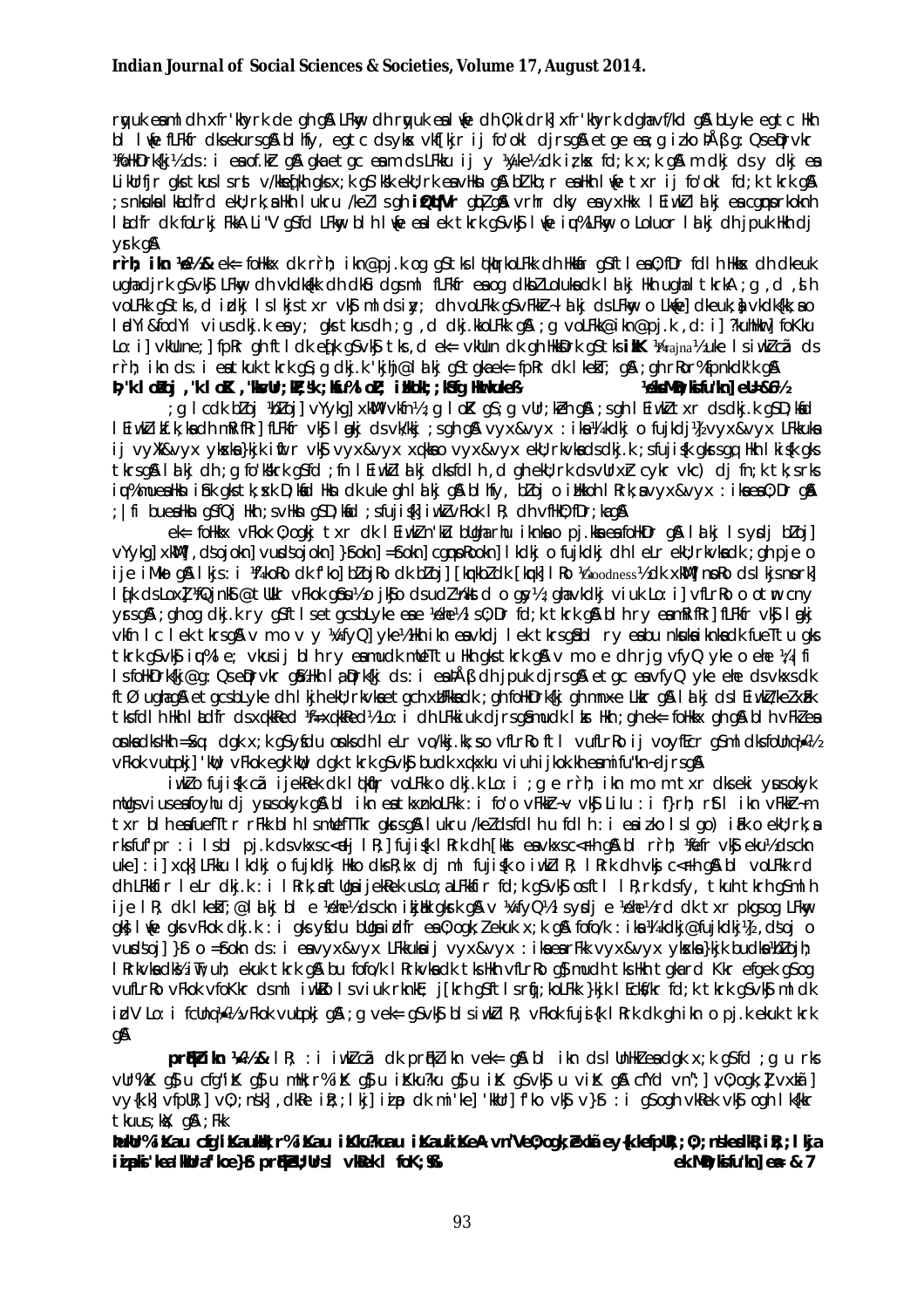ių'p & blh indkj ek=jfgr izko gh 0; ogkj estu vkusoky] izip lsvrhr]dY;k.ke;]vf}rh; iwkZcã dk pk.kikh G& bl pj.k envklek gh vklek ds}kjk vklek ¼ wkl c $\bar{a}$ ] IR; o fuji $\frac{1}{2}$ kk eninsk djrk gsvFkkr-vklek dkstkuusdsfy, cksk ikflr dsfy, vkRek gh cu tkuk iMrk g& bl ikn dscksk dsfy, dkblnu jk mik; ughag&; Fkk

bvek='prikition", oak; %ii pkke%f'kok }\$, okeM-dkj vkes I to'k?; keuk · Uekua; oaosnAA12AA

#### ek. MD; kifu"kn] ea & 12

mijkDr er IsLi"V gSfd vkRek dks tkuusdsfy, vkRek gh gkuk iMrk g& vkRek dks vukRe nf"V ng k gh ugha I drhA iwk dk fuijsk dk IR: dk o Kku dk tkuus ds fv, iwk fuijsk IR: o Kku : i ah akuk iM Fk a & : ah IR: I ukru /kehl/thou dk vf}rh; i) fr o ijekkd"V /kjkgj q\$fd bl rkoklošk.k enge idfr ds rhuks klFkwy] I we o dkj.k½ ryksdsikj tkrsgå bl ry eau rksik/ku lkFk nrsgåvkåju gheqtkh a oghaofgxaj ghvUr%dj.k en vfo Kkr eafotko vkRek ds: Ik eaifj.kr gks tkrk g& Ik/kuk vkxs c<elj tc Iekf/k voLFkk eaigp tkrh g\$rks Ik/kd dks igys I cht o I fodYi lekf/k vkrh g& I fodYi lekf/k ealk/kd dk idfr dschp : i dkj.k I sFkkMk cgr I ECkU/k cuk jgrk g& vuUrj pruk \_rEHkjk o fLFkfriK dh voLFkk eaigpdj pru : i eagh ifj.kr gks tkrh gS vk\$ I k/kd dks fufodYi o fuch/t I elf/k yx tkrh q& ; qh rij; koLFkk *Vistage* of Pure Consciousness<sup>y</sup> dqykrh q& bl voLFkk ea pruk pru fpfr : i ea gkodi Lojagh vkRek cu tkrh g&lk/kd lk/; : i ea ifi.kr gkodi lalki ea jgrs ga Hkh lkakfidrk IsloFkk vuklDRk@iFkd]iłkWr]f'ko: i]v}\$: i vk\$ rksvkj vkM-dkj : i gh gkstkrk g\$vFkkr~iq "kkFkZprtV; \keZvFkZdke o ekkill times that the set of the set of the set of the set of the set of the set of the set of the set of the set of the set of the set of the set of the set of the set of the set of the set of the set of the set of the se gks tkrh g& ; g Kku dh ijekoLFkk g& bl voLFkk ealk/kd ealdkfir ½e½ t\$h 'kkUr vk\$ tkxroLFkk ¼v½ t\$h p\$U; rk Vk tkrh gå likalr v Kku kt Mrk kdh pjekol Fkk gå bl vol Fkk en pruk t Mrk@v Kku en fo vhu gks tkrh gå Li"V g\$fd lokolir enkku vkku envko lekf/k o roli:koLFkk envkku kku enfovhu akstkrk an iwkll R: dk :a profklikn fomol‰y ikn jfgr þÅβ gh gß 'kwi; νFkok egk'kwi; txr lR; dk og 'kkáre; egkdkj.k : i fojkV txr g\$ftl eaþÅβ dh /ofu xatk; eku jark g&; g ikn Kku dk Ilre pj.k vFkkir raj; kolFkk dk ckkld g&; g Ik/ku dk pje o ije fomgg& vUrr% ftlealcdN lek tkrk gA

I rkru /keleal R; dks gh Kku ¼k/ke o ijekRek ck/k/k vFkok cã ijcã ds uke I s vfHkfgr fd; k x; k g& rRor% :suke iwklR: ½Absolute Truth½ vFkok fuijsk IR: dsfv. ah iz Dr akrs a& bl fuijsk IR: dh iwklo lexi: i ea volfkkiu lukru /kelealoa fl) q\$vk\$ bl lexz dk fuijsk lR; dk idk'k rti:kolfkk vFkok follna½ortiklikn½ ea qh ugha cfYd ; g fujisk I R; Idkalr Lolu vks tkxr : i dkj.k Iwf; o LFkwy txr ea ikk rst I o osokuj ds : i ea vfLrRoeku g& LFkw, txr ¼=fo'o½ ealukru /kel¼/;kRe ij vk/kkfjr½ dksLFkkfir djusokysonkjfu"kn o Hkkjrh; okMe; dk letr lkfgR; vk/;kfRedrk vFkok Kku ¼kkRek Kku½ dsblh vo/kkj.kk dksig "kkFkZdsvufUre y{; ½ek\$k½ ds: i ea ifrofnr dirsg&bl volfkkiuk dkslakjkfir dirsgg fdlh fgder )bkykdh iwk xgjh lub&cub & vFkok lok vkfn ds uke ij Ny&diV vFkok vFkZ inykklku] in] okko] I Eeku] vkgns vkg rexs vkfn dk dkbZ fo/kku ughafd; k x; k g& 0; fDr lekt tc vKkue; h miyfûk; kadksvdur ek=k eacVkj yrk g\$vk\$ lakj dh leLr miyfûk; kaHkh tc mlsvkfRed lik 'Wair nus ea v{ke qks tkrh q\$ rks oq Lo; a qh bl, dkRe vk/; kReokn o lexi fuji \$kokn ¼ntegral Spritualism or Absolute Spritualism<sup>1</sup>/2 dh vkj mlledk gkrk gå bl dsek/; e I s'kjhj] eu] cii) vkj vkRek dk I E; d fodkl gkrk gå

I ukru /keh/lekt dksilt; d thou n'ku Kku o fujisk vk/; kfRedrk dsmlh HkkoHkfie ij vk/kkfjr g& I kEifrd leLr lkekftd fodfr;ka lukru /keh/ ik\$kf.kd ekU;rk∨ka lsmnHkur ugha q\$ bUga tku&c⊯dj foLrkjoknh ladfr;ka ds pkycktka}kik yFkok fuisLokFkhZW44 kiLFk ofRr I Eillu½ ykska}kik bl egku I kekftd o I khdfrd Lo: i dksfodr dius dsfv, ah i fik fd; k x; k a Soebku i ktuhfr K ¼ kkl u o i t kkl u r U=½ bu fodfr; ka dksvks Hkh vfriatr diuseat Wk a S D; kid ml dsviusmnns; gå os/kelo i ki fujisk g\$rFkk lukru lidfr dh oruew o fujisk ekU; rk; adghau dghamuds LokFk'flf) eack/kd qâvkâ osykx LokFk'eaxeikq qkdi foLrkjoknh ladfr;kadsfqdrt;kikadspxw, eacih rig Qa prds an vkt if pe dh , dkah fopki/kkik kitks envr% mudh I kisk I kludfrd ekl; rkvka ds HkHkZ I s ah fuLI r an us i vis Hkirh; lekt dksviusvkxksk enysfy; k g&; g okLro endy; ax dk gh i Hkko g&

Hkirh; vk/; kRe n'ku enykd vkj i jykd dks, d v[k. Me. Mykdkjh lipuk enbl i dkj vUrxifkr fd; k x; k q\$ fd nkuksfeydi, d iwlin'ku dh jpuk dirsg\$ khstka; FkkfLFkfr inf'kblkkA ml eadghalkh ykol kt\$k fd dM ykx dgrs g% fd mi{kk ughadh xblg& /kelvk\$ vk/; kRe IsmlstkMelj mlsiwkrk o lexrk inku fd; k x; k g& pfid vkt fodkl dhifilikk"k gh cny x;h g\$vk\$ lekt ij ik'pkR; nf"V ilikkoh gksx;k g\$ vRk%,!lk Hke gkuk LokHkfod gksx;k g\$fd Hkkjrh; n'kū]/kelo v/;kRe eaykd dh mi{kk dh xblg& Idkj vk\$ 'kjhj dslEcU/kkaea,d nk'kIud nf"V dh mifLFkfr ije vko'; d q\$uqh rks ifjfLFkfr; kaHk; kog gks tk; xhA dgk x; k g\$fd &

blk okt; fenal ol; rfdp txR; katxrA rs R; Drs HethFk ek x/k%dL; fLon-/kueAA  $bZ$  kkok $L$ ; ksifu "kn $k$  'yksi $81$ vfr Hklfrdrk vkf milkkDrkokn dahau dahai; kbj.k dsiru dk il; {k mRrjnk; h dkjdkads: i eavkt fpfllar fd; stk ppds gå millkkDrkokn o likks foykl dh fol atfr; kadks y{; djdslikkjrh; euhf"k; kausdgk q\$& Hisk u Higrk o; es Higrk riku rR; ao; es rirka dkyku ; krko; es ; krkor". ku th. ko; es th. kaaA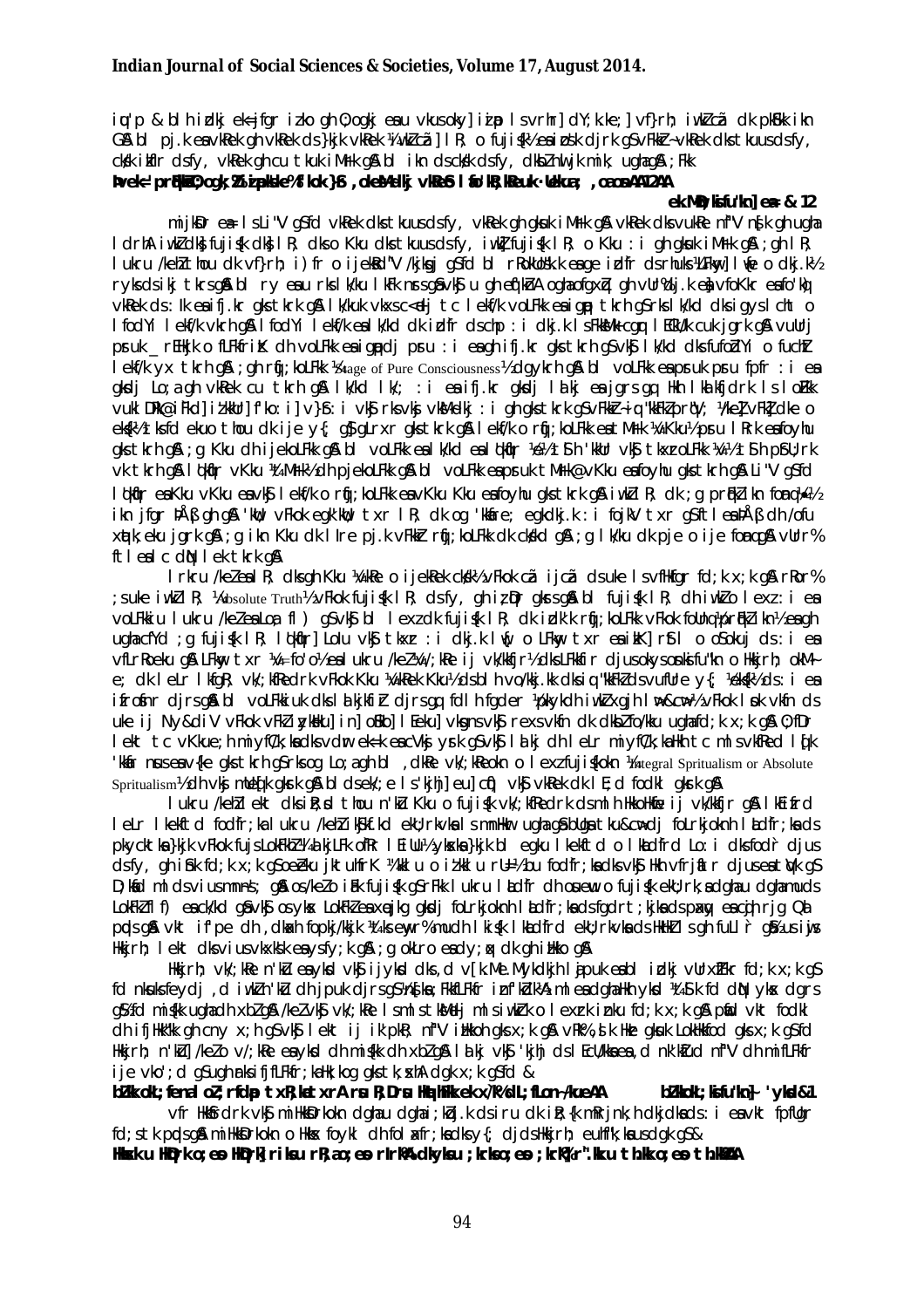Heräfjdr- o\$kk; 'krd] 'ykd&12

 $i\mathbf{u}'$   $p$  -

/kukfe HwelSijko'p xkBB; Hk; kZxg}kfjtu%'e'kku&ngf'prk; kaijyksd ekx} dekuwqksxPNfr tho, d%A foodso\$K;] 'ykd I xg 19] fo'o dY; k.k okxFkZU; kl ] fnYYkA

#### $iu'$   $p$  u forru rilh; keut; %  $i \mathbf{u}'$   $p$  -

#### dBkifu"knl 1@1@27

eutefr $\log 2$ 

## u tkra dke%dkeuke@Hkxsu 'kE; frA gfo"k%d".k oReb Hw , okHko/kr&A

I ukru /kehlekli; rkvkaea, js vurd i jax nijks tk I drs gåtks geavfoordi ukl milkkas I s I pr dirs gå i k; d I ukru /kehibi n'ku dks tkurk asfd ftruk ah Hkkskh cusksmruk ah ikskh cusksh ja lae mih iwkko vFkok fujiskh fopkj n'ku Isqh mnHkur q& fujisk o iwkidh fo'kkhrk qkrh q\$fd oq Inb qh fujisk o iwkicuk jqrk q\$; Fkk & i włen%i włena i włła~i włenp; râ i wł $t$ ; i włeknk; i włeskof 'k'; râA  $oqnki$ .; d $\vert$  5@5@1

tc fujisk] iwk] Kku o IR; dh bruh e; khk qSvk\$ Id kj dh foLrkjoknh I kdfr; kaLo; adks IR; dgrh q&rks os bl iwklR; n'kulsD;kaMjrkgS\D;kalki\$k dksghiwklekudj mlhlsfyiV x;hgS\lkomk&dd IR; gSfd Iki\$k ch ije o pje miyfûk;kalkh mugavkfRed l¢k]'kkár o ijekun ikir djuseadHkh fdlh Hkh n'kk eal{ke o leFk2 gksgh ughal drhA vhf[kj bl vKkurk Ismcjusdk os) ml dsvugk;h½ izkl D;kaughadjrs\,sk vkk; ek= bl fy, q\$D;kad os vi which chi di which which was differed my > dj jq x; s q & vk\$ fujrj c<rs jqus ds fy, fqder uked pky dk ykl kuh unDIK mudsakFk vx x:k asvks Ikis: ah I ah mudsfv. fdIh Hkh fuijsk Isc<di an vIR: akrsaa Hkh IR: IsvPNk g& rRor% v/kelgkrsgg Hkh/kellsc<eljg&, dhvoLFkk eaiki dksghmu ykskausig; vk\$ vifo= dksghifo= eku fy; k q& bl hfy, vius l khdfrd folrkj dsfy, os I rr iz Ru'khy jgrs q& bl dsfy, mulga Ny] diV] fqalk o dnkpkj dkshkh I Eillu djusdsfy, mudh I Ldfr; kaokkrk inku djrh qavka v/ke dekadsl Eiknu dkshkh iq; e; h dR; ds: i ea LFkkfir djrh gårFkk cnys, ot ealoxinus dk oknk djrh gå, sik ek= blfy, Hkh g\$D;kad iwkilR; | fujisk vk/; kmedrk dks os yks tku gh ugha ik; s yks ek= 0; ogkfjd n'ku dks gh mu ykska us thou dk l olo eku fy; kA vufLrRol vfoKkul prul fujiskl I Rrkl ije I R; o 0; ogkfjd txr dsegkdj.k : i v0; ogkfjdl dY; k.ke; I dk o 'kolr ds vtlz lksr: i fn0; Kku Isos yksk vius vki dks tkM+ gh ughaik; A mudh ekU; rk v/kwih g\$ viwkZ g\$ vKkue; h g\$ lkif; q\$ vlR; q\$blhfy, v'kkar o n&k mitkusokyh q&lkjspeRdkj idfr eagh?kVrsq&yfdu og v/; kRe ughaq\$ ek = f[kvokM+a\$ vk\$ ml h peRdki dks bu vkskadks i vk\$Hkr dius dk ek/: e cuk fv: k a\$ /ke/ vk\$ l adfr dkb/ ckthxih o tknwih ughag& ; a=] ea= o ra= dh | k/kuk; a | Hkh ekU; rkvkaeaipfyr gâyfdu ; fn dghaos | dke dsmnns; dsfy, gh iz Dr akrh as rk mudh fu"ifkr:ka v Kku dk ah folrki dirh an bl hfv. Hkkirh: I ukru /kelfof'k"V I k/kukvka ii cv nrk q\$ os I k/kuk; a fu"dke fu"ifRr; ka dks LFkkfir djrh q\$ D; kad os fu"ifRr; ka fujisk vFkok iwkRo dh LFkkiuk ea I qk; d gkrh g&

I ukru /kell R; dh I okkld"Vrk dh LFkkiuk djrk g& pruk dsry ij 0; fDr@lekt o /kelvk\$ v/; kRe dksbl idki vürxirkr dirk g\$fd oslc vkil eafeydi, dkke LFkkfir di yrsg& ekuoh; pruk dk fodkl dk Øe'k% pkg eu] c(j) | food| iKk| r ||kik ||kik ||kik = vk|vkfor| 6 fLFkfriKrk dsrv rd q|krk tkrk q\$vrr%eu o pkqr vkfn dh v/kkedkh pruk Hkh fLFkfritrk dsjx enjx tkrh q\$lkisk ladfr;kadh ladkhh lajpuk Koncentric Structure% ds LFkku ij I ukru /kelea; slHkh dkjd, dv[k.Me.Mykdkjh lipuk /spiral Structure/2 ea; svkil eavUrxIFkr jgrsg & a ifør esegeri o ogeri Indukvano Novels i ukfor dirk jark aftlesmues vkifar : iklrik o ikrkorlu akrk : jark as ftl 1 s | ki fk volfkki uk, a LFkkfi r aks tkrs an mulga vFkok, dke v/; keokn Kantegral Spritualism or Absolute Spritualism<sup>y</sup> ds: i eafd: k x: k q &

, dkRe v/; kReokn dk vfHkir g\$lR; dh lokPprk dks LFkkfir djuk rFkk lkisk ladfr ds løkgdka dks iwkrk] I exrk] fujiskrk dk Hkku djuk gh g\$ rksosviuh viwkrk] vKkurk] vLkR; rk vk\$ I kiskrk dksLohdkj dj dfu"B cu tk; a vFkok iwkht dhilifir dhfn'kk enos vkxsc<dj viuk lukru /ke/dk nkeu idM+ysD;kid oslcdslc lki{k] viwk] vik; rFkk vKku enigh viuk gkFk i\$ ekj jgsg\$ lukru /kel, d fo'o o lexi/kelg\$; g iwk&o o lk; ¼w/;kRe½ dh vo/kkj.kk ij vk/kkfir q\$\viwkirk dk I bakqd dHkh /kkfebluqhaqks I drk q\$vk\$ oq I Ludfr tksviwk7nf"V dh LFkkiuk dirh q§vk\$ Åij Isviuk foLrki Hkh pkarh q\$oq vKkue;h qkusdsdkj.k /ke/dsLFkku ij v/ke/dh LFkkiuk dirh q\$ bl rF; dksl Eiwkllalki dsico tukadkshkyh&hkkar tku o fcuk fdlh ifrokn dseku yuk pkfg, yks ; gh fo'o dY; k.k dsfy, vko'; d gh ughavifigk; ZHkh g& I kFk gh I kFk ; g Hkh vkif{kr g\$fd , d h viwkZo I kifk foLrkjoknh I adfr; kads vkkuh I pkgd viusviwkladfr dksiwkko dh nf'V I su nfksmuerfLFkfr ckk dsckn I hLdfrd JSBrk dk nilLor%gh lekir gistkuk pikig, ugiarisle; visi ifjillekir; kamligalexzekuorik dsekeksij dynd ginekunkin oslodslo i ki hi v/kehl 'kstku o nkuo fl ) gks tk; ak vr%bl I smllga cpuk pkfg, A

iwk IR; @Kku ¼jekke ckkk½ v0; ogk; *l* g\$ yfdu I Eiwk 0; ogkj dks og vuojekf.kr djus okyk g\$ vkf[kj vfLrRoeku I kjscák. M vufLrRo dsvk/kkjf'kyk i j gh rksvoyficr g\$; gh vufLrRo gh vfLrRo dk vk/kkj g\$ v0; ogk; lo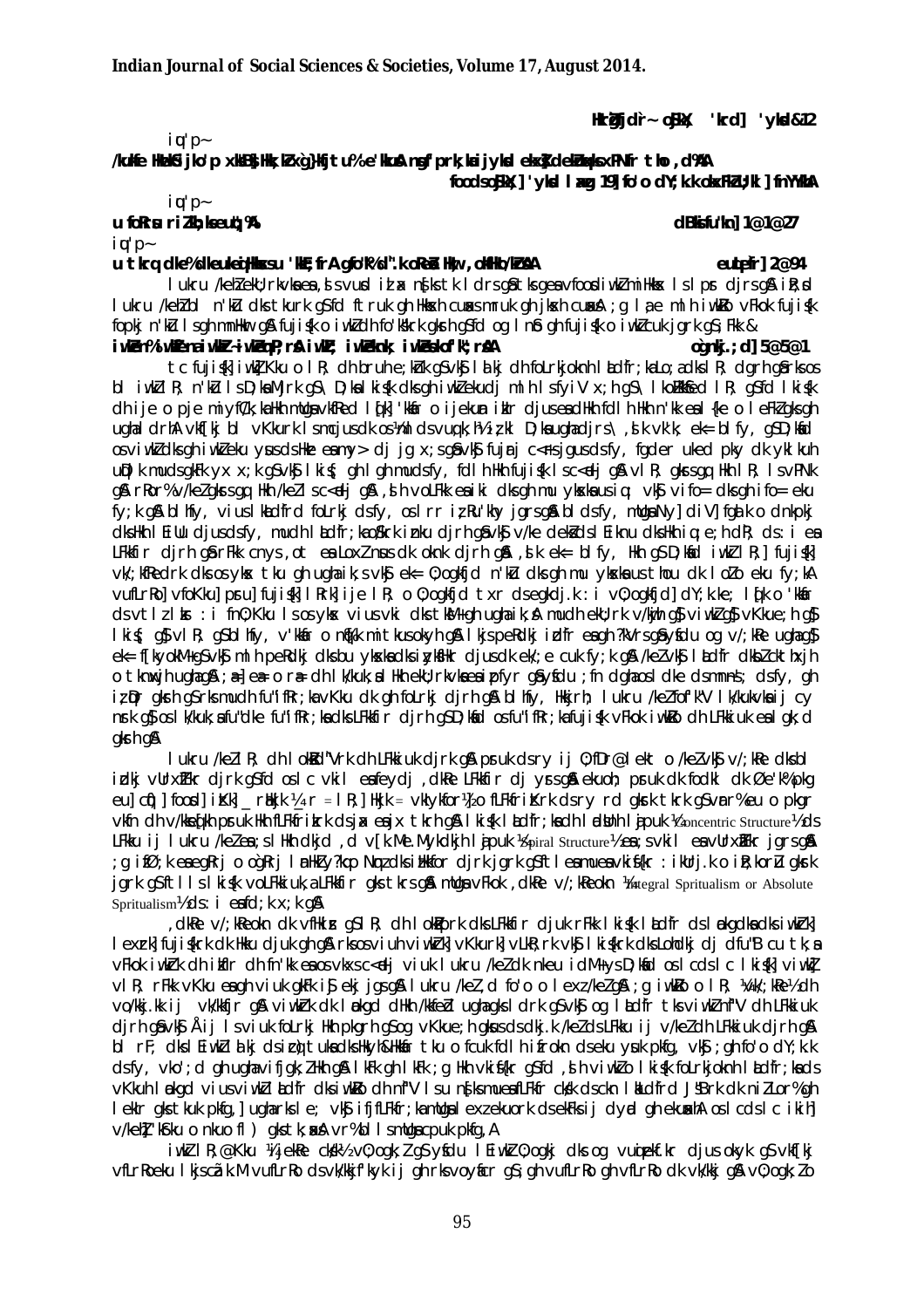vufLrRodkslukru /ke/eaprik/ikn vFkkr-follnq/e½ vuluokj }kjk 0;DRk quyk q& þÅß dspkjkaikn lf"V jpuk fo/kku ds I kis jol; ka dks vius vki ealeVs on on& I alkj ds ykska dks; fn ek=  $\frac{\partial A}{\partial}$  'kCn dh I e> oks tk; rks os iwkRo in ds vf/kdkih cu tk; & bl eqku 'kin dk priklikn vFkkir-follnqgh og iwklo fuji (k I Rrk gistleal c din I ek; k guyk gi A yfdu bl 'kill; dksle>usdsfy, lE;c cksk Yeroper Perception) & dsfy, lk/kuk ds'kj.k eatkdj Loa dks'kill; djuk iMirk q\$ eqk'koll; dks Iqpj cuuk iMirk q\$ ft Idk ifriknu Iukru /keło Iukru /kełlsmnHkor vundaw,rk n'kłu okyh Itelfr: kaeach quyk qua på B ds vek= pruklikn dh foopuk IsLi"V qSfd fujisk I Rrk follngeagh 'Mu'; eagh I ek; k quyk gsvFkkt cã@Kku 'kwi; kfujkdkj½gsvr%ml 'kwi; kfujkdkj½dsckkk dsfy, Ik/kd dkslk/kuk iFk ij pyrsgq 'kwi; : i I k/: eafo vhu aks tkuk i MFK a&

If'V jpuk fo/kku env.ku/kadh lakurk o ?kuRo dsvk/kkj ij gh lf'V lked; dksLFkny] luje dkj.k o egkdkj.k : ikaeafpf=r fd;k x;k q& thokadh fofo/k fi.Mt]v.Mt]mfn\ktvk\$ Lontpkj Jf.k;karRor%v.kq/kadh l?kurk o ?kuko dh deh vFkok vf/kdrk dh | kfd g& o.kl 0; oLFkk dh ijkoKkfud ekU; rk Hkh bUghav.ku/kads?kuRo dh deh o vf/kdrk dks i dkf'kr djuk gå ftuesv.kyks dk?kuRo vf/kd gkrk g\$muesLFkwrk vf/kd gkrh gå v.kyks dh Lk?kurk o ?kuRo dh vf/kdrk vKkurk ds vkoj.k dks vk§ekVk o n<+cuk nsk q& Li"V qSfd o.k/0; oLFkk ea 'kmRo ofRr ea v.ku/kads ?kuRo dh vf/kdrk vkg ckã.kkoLFkk eav.kwkads?kuRo dh ek=k {kh.k ¼kw};½ qks tkrh q& orèku tkfr 0; oLFkk dk xqk o delfolikkx ij vk/kkfjr o.kl0; oLFkk IsdkblIEcU/k ughag&bl tkrh; 0; oLFkk eavkt IdkjkRed I¢kkj dhrFkk Iukru /kehinf"V l Eillu bolkbids: i ea iuuLFkkfir djusdhije vko'; drk q& v.ku/kadh l akurk dkslk/kuk dsek/; e l sde fd; k tkrk an blhfv, lukru /ke/en/kmzo.k/dk 0:fDr lk/kuk ifk ii pyrk anvk vakvknadh lakurk o ?kuRo dks/kil; di ctã.k o.kleaifo"V gks tkrk g& I kiśk fLFkfr;kamlsos; o {kf=; cukrh g& LFkkoj vk\$ tM-xe txr ea; q I akurk o ?kuRo bruk vf/kd qks tkrk q\$fd muealki\$k fLFkfr;ka muea psruk dk vkHkkl qks tkrk q\$bl hfv, LFkw,oknh o ile; {koknh 0; fDR vuh'ojoknh gks tkrk g\$ foKkuoknh 0; fDr dks Lo; a dk ek= ml h ry rd vkc) dj yrk g\$ tgka rd foKku dh xfr ¼ujh{k.k]izks@ijh{k.k vk\$ oxhidj.k½ qkrh q& thou o lf"V jpuk fo/kku lR; lmHkkidksqLrkeydor djus dh vurd ijkoKkfud fof/k; kaqSftudk laknu o irdk'ku lukru /kehlxEkkaeagu/k q& llkh lunkkadk o.ku u rks viliar v q\$vk\$ u itrr 'kksk i = eal cdksleV ikuk l biko ughaq& bl h likko dspyrs; gkaek= bruk l ads fn; k tk jgk q\$ fd þv"Vka: ksß t\$h lk/ku i)fr:kadk vkJ: vrdi vkaki&foaki ea'kfiork vkdi vius vUni mRlka vk\$ ijekRe lRrk ds ifr lei.M. Hkko Islk/kuk djrs qq lk/; : i ea ifjf.kr quyk tk Idrk q& itrur 'kksk i= fujisk vk/; kRe Wabsolute/Integral Spritualism) dk ; gh i je vHkh"V Hkh g \$ ; g fufobkn o Lo; afl ) g \$fd i fjiwklekuol I exio I Urtyr ykol Lojkt ; Dr lekt dh LFkkiuk] fujisk jk"Vh; Hkko] vf[ky vUrjk"Vh; o cãk.Mh; ijkpruk dk fodkl ek= blh fujisk, dkR; @rknkRE; ; Dr vk/; kReokn }kjk gh I Hko g&

> $lR$ ; es  $t$ ; rå I R; aKkueuUracãA vkiefr cãA vkiermal o eA

cYyh&2] vu0&1 cYyh&1] vu0&8 r\$Rrjh; kifu"kn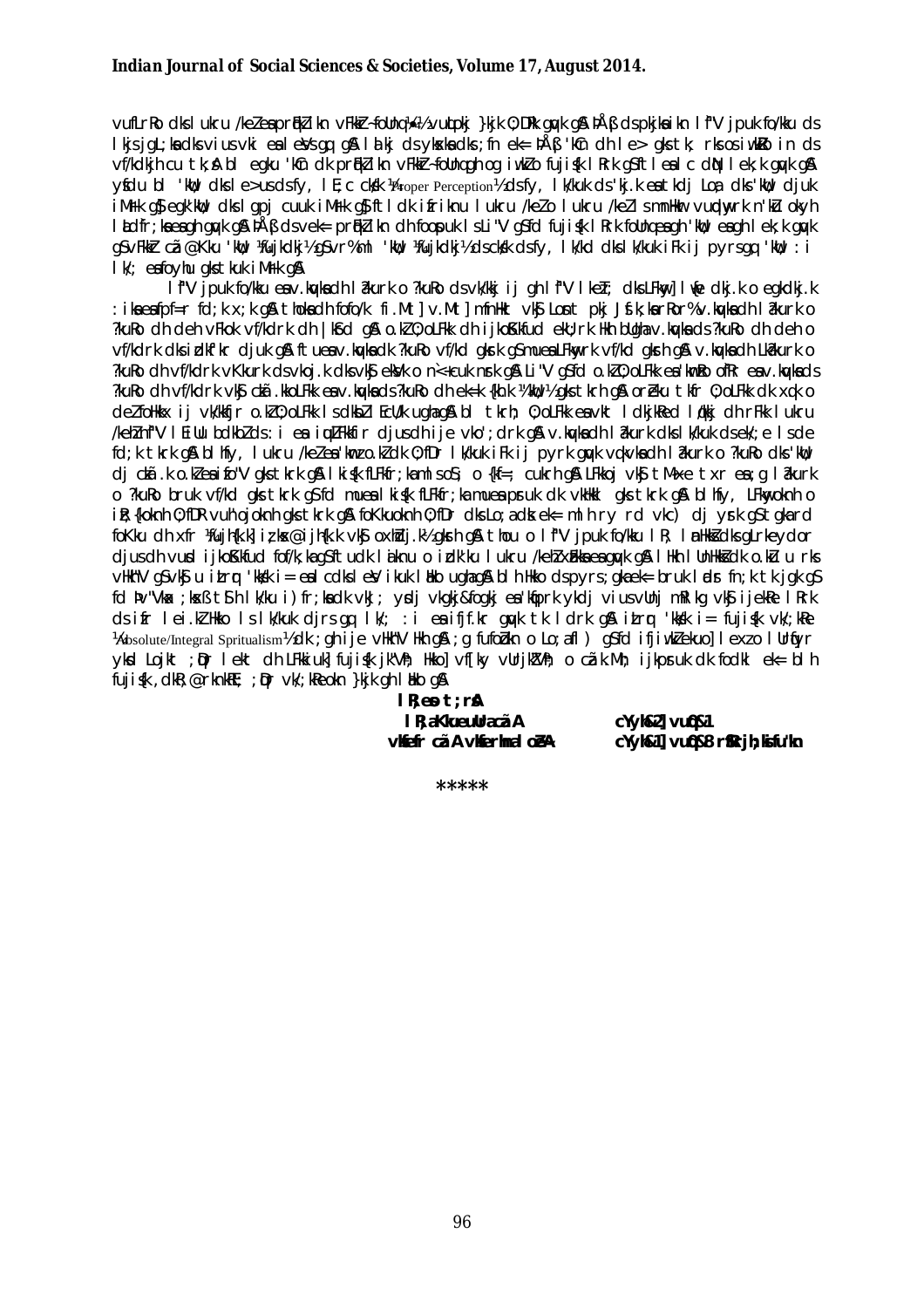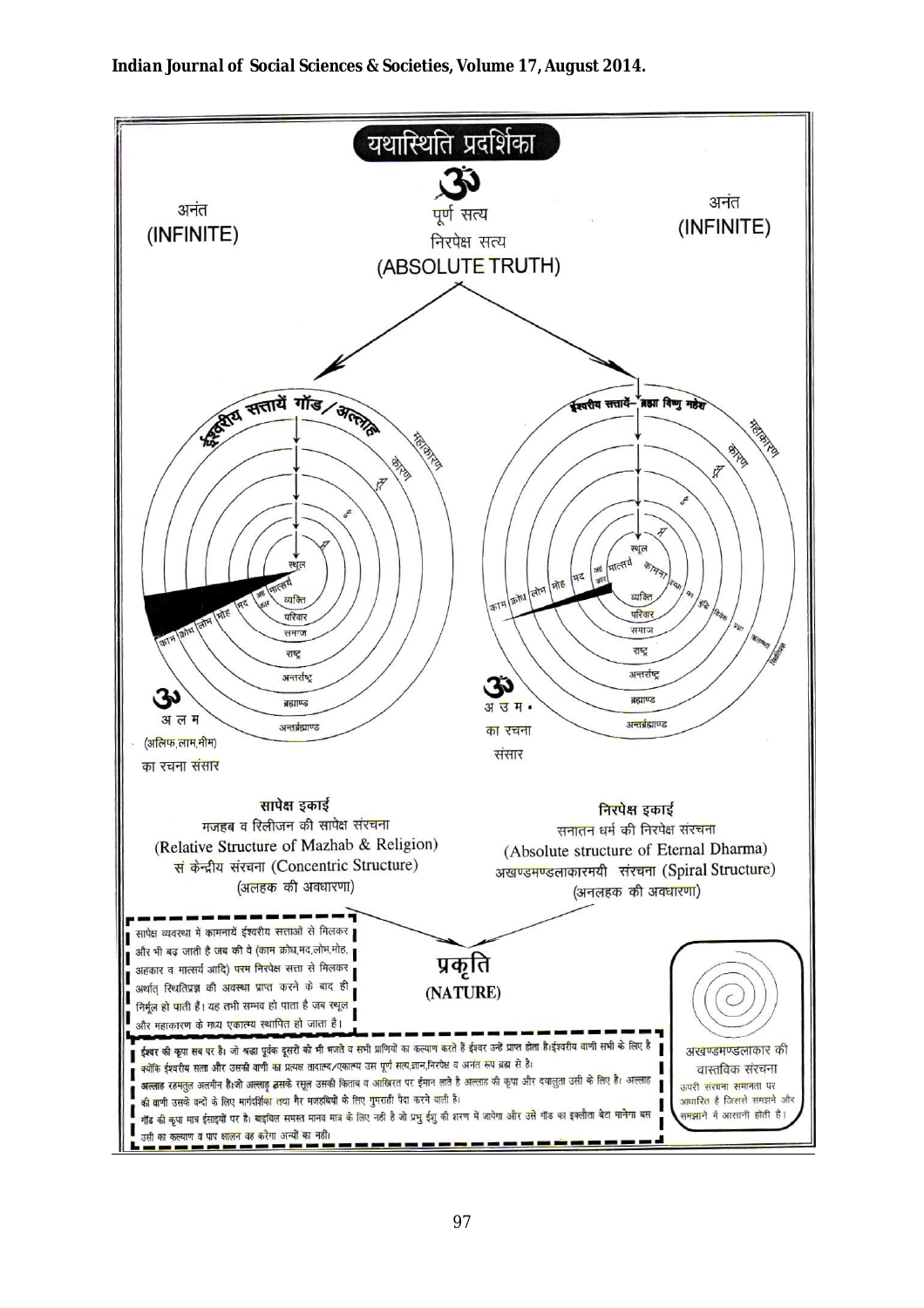# lektkRd"k5/keL; vko"; drk

### MKU ehuk xurk \*

Hkkjrh; I H; rk ,oa Hkkjrh; I kdfr ds'kk'or fl ) kUrka \_f'k; ka equ; ka dh fn0; kfrfn0; vut|kir; ka ds vtl zi pkg ds I kr gekjsonkifu'kn}/kelkkL=] egkHkir] jkek; k| xhrk| JhenHkkxor-i jk.kkfn qå bulsgea thou thusdh dvk dk Kku gkrk gå ge thou eafdu fl)kUrkadks/kkj.k dja,oafdudk ifjR;kx djabl ipfRr vkj fuofRr ij[k Kku dk minsk djusokysgekjs; gh 'kkL= vkdj xUFk gå ge I Hkh dsfy, on dk opu g‰ **d`oUrksfo'oek; e-**& vFkkr-I EkLRk I alkj dks ge vk; l cuk na

vk: I dk vFkI aSI H: I ftu xukka dks/kki.k I sekuo eaeua; rk vk tk; sttl ekxIij JsB tu pysFks ogh ekuo /kelg\$D;kfd onkfn 'kkL=kadk izk;u@Kku I Eiwklekuo tkfr dsdY;k.k dsfy, gh gwk g\$vr%/kelfo'k;d ft Kklk gkus ij onka dks ghije i ek ke kuk  $x$ ; k g $x$ 

### वेदोऽखिलोधर्ममूलम् स्मृतिशीले च तद्विदाम् ।। मनुस्मृति 2/6 /kelftKklekukukaiek.kaije Jfr%A eutEkTr 2@13

 $\sqrt{k}$  -/kkj.ks/kkrqlsvfUrZL;rqlqblm.kkfnlw=}kjkeu-ik;; qkdj/kel'k $\ln$  cukqsftldkrkki;lq&

/kg.kn-/ke%t/klbuk) e%t/kjtr ykd bfr /ke%t/k rsususr /ke%t

 $\vee$ ejdksk $^{\dagger}$  ea/kelig;]; e]U;k; LoHkko] $\vee$ kpkj]; K $\vee$ FkleaifjHkkf'kr fd;k x;k q\$fd &

## /ke%ig;s;e%U;k;sLoHkokokj;k%drka

I ekt ftls/kkj.k djrk gSvk\$tkslekt dks/kkj.k djrk gSog /kelg&okeu f'kojke vklVsuslådr fallnh dksk ea/ke/dsvurd vFk/crk:aq&drD:ltkfr dsvkoki dk ikvul dkuwl /kkfebl@u\$rd xakl pki&i#'kkFkk&eaiFke i#'kkFkl  $\nu f/kdkj$ ] U; k; | idfr] LoHkko| pfj=]; K] | RI a HkfDrA

on dh 0; k[; k ds I UnHklea vkpk; l I k; .k dk dFku gSfd &

### b"ViMR; fu"Vifjgkj; kjykGdde~mik; aon; fr I%on%

tks xulfk b"V vilkn"V dh i kifir vkg vfu"V dsfuoki k dk vvkgdd mik; crkrk asog on a a tks prook i st"kkfkkg dh ilfir djkrk q\$/kekkkfjr vFkk dke rFkk ekgk ilfir dk tks Kku inku djrk q\$oq qh on q& plid vk;k&dk iFke xllFk Kon g\$ml eal oiFke gea/kei'kîn dk mYy∮k 56 ckj iklr gkrkk g& ogka;g dghal Kk vFkieadgh fo'kšk.k vFkieavk\$ dà LFKkukaij /kkfebl fdzk ladkj vFkZeaiz pr guyk gS&

: Ksı ; Ke; tür nokurku /kekl.k i Fkeku; kl u~A

#### rsg ukdaefgekual pür  $:=$  ivil  $W$ ;  $R$ % Kürnek RAA

rjs ckā.k ea/kkfebl drD; vFkZea/keZ'kCn iz pr guyk g&

/keL; xkkrktuhfr reH; Bd"VeoafonfHof; Uur; kpkHkea: FA

vFkobn eaig; kt/ukFklea/kel'kCn iz Dr guyk g&

\_ral R; ar iks jk'VaJeks/keZp deZp

**HaraHfo": nfPN"Vsoh: Av{eh:Zyacv&** 

 $r$ \$R $r$ j $h$ ; ki fu"kn~e $a$ fu; e  $v$ Fk $l$ e $a$ k

I R; aon /keapj Lok/; k; Kulek i en%

 $ukik:$ . kki fu"kn~&

### /keksfo/oL; txr%ifr"Bk------------ /keslodifrf"BreA

bl idkj Isge ;g tku Idrsg\$fd /kel'kûn dk vFklle; le; ij ifjofrh gkrk jgk g\$fdUrq;g vUr eaekuo ds dri); koj ekuo ds fo'kkkf/kdkjkoj vkpkj] 0; ogkj] fof/k dk Kku djkus okyk] o.kkUe /kelds fu; eko dk irhd gks x; k g\$ olrr%/kelmnkRrxqkkafo|kvkafk{kkvkadhoq |kolkke vo/kkj.kk q\$tkseut; dk 'kkjhfjd ekufld |kekftd vk/;kfRed mRFkku eal q; kxh q& /kel kCn vR; Ur xk+q&

\* iMi ,oav/;{Willadir follox} il0il0,u0 dkyst] dkuid] mRrj inskA

 $\sqrt{kel}$ ; xguk xfr%

'kkL=kaea/kelfo"k; cl tksloll; kicl fpru qeaiklr qkrk ml vk/kkj ij /kelch lkollkk&, cl ifjHk"kk rksuqhanh tk IdrhijUrqle; le; ij tksifjHkk"kk;anh x;h q\$ml vk/kkj ij dN foe'klvo'; fd;k tk Idrk q& imlehekak I He ea vkpk; I t fefu us/keI dh i fj Hkk"kk nrs qg dgk g &

VFKrks/kez0; kF; kL; ke% pknuk v{k. kksFk%/ke%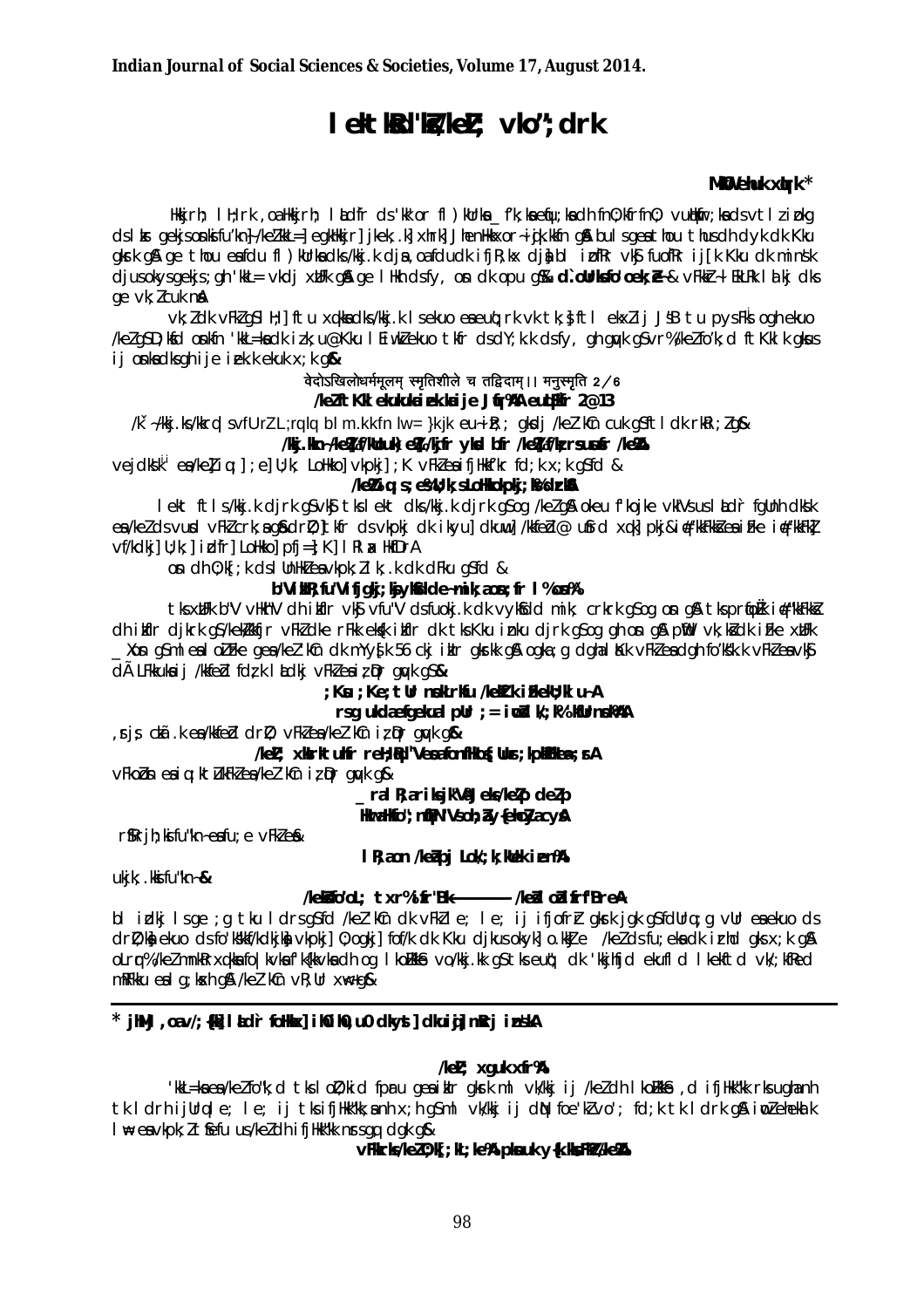vFkkr-ykfidd, oa i kjykfdd mRd"kl: i vH; n; dks nus fØ; k ea i pfrr djus okys 'kkl= ds opu dk uke gh /kelg\$ /kel ck I EcU/k mu fclzk I ackjkalsgSftuls0;fDrck clY;kkgkrkgSrFkkmlsvkuUnch ikflrgkrhgStksonka}kjk I efFkr gkA ftl vutBku deldjuslsexy gksog /kelg&

; , o Js Ldj%I , o /ke/k0nskR; r& ehekk k I w Hk"; 1@2 mkri eheklik& **vFkkrkscã ftKklkl** = }kjk cã Kku dks qh fu%Js l : i Qy crkrk q& oskftkd n'ku Hkh dark as

#### $:$  rksH $:$  m $:$  fu%Js IfIf)%I /ke%A

egkHkjr ds'kkfUr i ozeonkDr /kezdksf}fo/k dgk x; k g\$ipfRr i jd vk\$ fuofRr i jdA i pfRr y{k.k /kezdezkx uke IsrFkk fuofRr y{k.k /keldkslkd;;kx /Kku;kx½ uke IsvfHkfgr fd;k x;k g&;K v/;;u nku ri vkfn txr-ds /kkiclrko gkusls/ke/ekl/; g}ogkacãlipdfr vkfn rko txr-cls/kkiclgkusls/ke/ekusx:sg&bu nkuka/kekŝ/¥ipfkr ijd&fuofRr ijd½ IsfjDr /kel del pkgs egkQy nk; d jkT; So; Ifnnk; d gh D; ka u gks mllga ugha djuk pkfg, D; kad mldkifj.kke 'kbkdkjh ugh gkrkA tks;g le>dj fd /keldgkag\$ /kelrFkk /kek&ekvkadk migkl djrk g\$og 'kh?kegh fouk'k dksiklr gkrk g& 0;kl dk opu g\$fd v/kekkek i∉"k dHkh dHkh jko.k|fgj.;d';iljngkKku dsleku c<fsg&ij vUr eamudk I enylpNnu glark gå vr%eutefr dk dFku gsfd 'kihi /kkfj; kadslc nofk v/kellsglarsgsvkg vPNslofk laks /kellsgkrkg& Hkxoku usHkxon~xhrkean&h; lEinko vklih lEinkdso.ku }kjkekuoh; thou en';kao txr~dh fLFkfr ds I Urgyu dks/ke/rFkk vI Urgyu dksv/ke/dgk g& /ke/eavHk; vUr%dj.kdh 'kòrk|rRoKku eafy, /;ku ;kx dh n<+fLFkfr dks vfuok; lekuk x; k gSogh /kelgS v/ke&nEHk nilvfHkeku vkfn g&

The literature of the caster of the literature of the caster of the looked of the literature of the literature of the literature of the literature of the literature of the literature of the literature of the literature of vun {kh djuk doy viuk ghiz stu fl ) djuk vkl (ih l Ein~l Eillu 0; fDr dk LoHkko g\$&

#### **I oller** farsirk%A {k; k; txrkfarkA

/kelds rhu Hkn dasx; sq& I kekU; /kelfo'kk /kelvkin-/keA

vkpk; leunus /kelds 10 y{k.k crk; a qSftuds }kjk eut; dk thou I Urflyr jgrk gSrFkk 0; fDr vius thou ds mlufr dsekxlij vxd j dj l drk gsog I kell; /keldgk x;k g\$

eugus/kfr WkSZI rkkWs {kek neVeuks fuxa}b vLrs VaypkS Kb 'kkp bfllnz fuxa /kh Vdril); kdril); foodlib fo |k Vaykke Kku½ IR; vk§ vØksk dks/kelekuk g\$ buealsvfgalk| IR; vLrs] kk\$pfefUnz fuxg: i dksipfo/k/kelealfi=r fd;k g\$ vký chã.k {kf=; os; 'kmz bu pkjka o.kkš ds fy, budk ikyu vfuok; z fd; k x; k q& v/; ; u] v/; kiu]; K djuk]; K dikuklnku nuk onku vuk ja Na delckā. Knadsan iztkikvu nku nukl ; K diukl v/; ; u vkn fo"k; knenovkavni akuk : q {kf=; cls/kelg&nku]; K i'kw/kacklikyu]v/;; u]0; kikj]C; kt vk\$ clf"k; so\$; kacks/kelg&Nvlwkjfgrgkscljbu rhukao.kkidh I pk diuk 'kmz dk /ke/q&

NkUnkt; kifu"kn~ ea pkj vkJeka ds fof k"V drD; ds vFkZ ea /keZ 'kCn iz Dr gwk g& pkjka vkJeka pkjka o.kkZ ds fofgr drD; dsfuokgu grqLo/keldk ikyu fo'kkk /keluke Isdgk x; k g &

JhenHkxon-xhrk eatc vtiu ; ù {k = eaviusfirkeg] xq nksk] vkfn dks n{krs q & rks ; ù I sijkedk aks tkrs q&fqalk Isikir Hkksx ch viskk fHk{kkofRr Isthou fuokg cljuk Js"djekursq&tc fd {kf=; dk /kelqS;ò {k= ea;ò djukA rc Hkxoku mllqa, sik u djusdk minsk nrsgsvks dgrsgsfd re, sik djdsiki dsHkkxh cukssr tigkjh dhfrl u"V gloxhA vr%rligsLo/keldkikyu djuk pkfg,A vkir~voLFkkeansk dky ik= dsfopkjkuolki InHkko dsvovEcu Is 'kkL= dhe;khkuq kj ftl /keldk ikyu gkrk q\$oq vkin~/kelg\$tksvkin~/keldk ikyu vkiRdky chr tkusij Hkh djrs asosiki dsHkkxh akrsasvr%, ik u diusdk fo/kku a&

blds vfrfillr /kelds fuk; usefkrd o dkt; oxhdi.k fd; s x; s q& fuk; /kelos q\$ftudk djuk vfuok; l q\$ ijUrqu cijus Isiki gknrk g\$A u\$efRrcl /ke&ftUgsfo'k&k voljka ij cijuk vfuok; Igknrk g\$A cikE; /ke&tksfclfo'k&k mnns; dh fl f) ds fy, fd; k tkrk q Sr Fkk u djus I s dkbl gkfu ugh gkrh g & v Fkkr /kelkkl= ds vuol kj vius v f/kdkj  $dh$  lhek e $i$ igdi vu $ibk$ u diusokyk v $h$ ; n; vk $i$  fu $\mathcal{B}s$  l: i Qy dksi $h$ r dirk g $\mathcal{R}$  &

#### LosLosdel; fikir%l al f) ay Hrsui% LodeZW. rell; P; Zfl f) afolhfr eluo%

vk\$ tks0;fDr 'kkL=h; ekxZcksNkMeli]cklekpkj vkfn eajr jgrk g\$og flf) vk\$ ldk : i vH;m; cksughaiklr cljrk rFkk fu%Js I: i Qy IsHkh mlsofipr jquk iMrk q& tks0; fDr on fofgr 'kkL=h; ekxldk ikyu djrk q& og 'kh?ka qh ije in dksiklr dj I drk gå vr%xhrk en Hkxoku d".k dh Li"V vkKk g\$fd dk; Z vk\$ vdk; Z dh 0; oLFkk en 'kkL= gh iekk gå vr%mlhdh fof/k dks tkudjrnuolkj deldjuk gh JSB gå

#### rLekPNK = a i ek.karsdk; kdk; D; ofLFkrKS KKRok 'KL=fo/KkukBradeZdritegkgIIA

vkt mifuoskoknh lådfr dspkdfpD; dso'khHkar gkodj ge I cusvFkZ ikflr dh g\$fdUrq gea og I qTk og I arksk ughaikir gksjgk gStksikir gkuk pkfg, A vkt ge vius/keldsekxlisP; r gksx;sg&lekt eaft/kj Hkh nf"V Mkyka ogka lo} H&Vkpkj] vufrdrk] vjktdrk] fqd k] fo}sk qh utj vkrk q& /keerkoyEch tukadk vius vkpkj 0; oqkj lsifrr